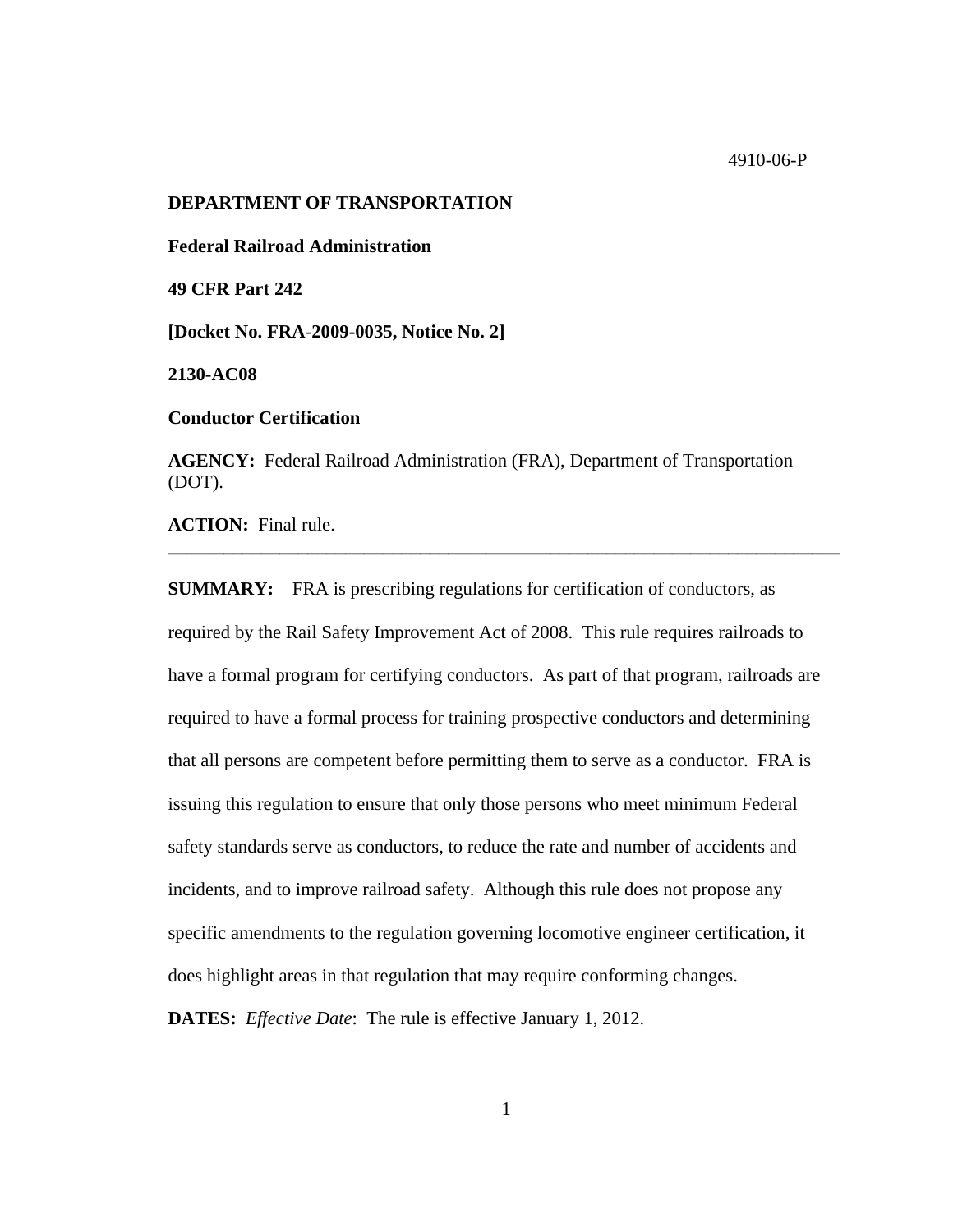**FOR FURTHER INFORMATION CONTACT:** Mark H. McKeon, Special Assistant to the Associate Administrator for Railroad Safety/Chief Safety Officer, U.S. Department of Transportation, Federal Railroad Administration, RRS-1, Mail Stop 25, 1200 New Jersey Avenue, SE., Washington, DC 20590 (telephone: 202-493-6350); Joseph D. Riley, Railroad Safety Specialist (OP)-Operating Crew Certification, U.S. Department of Transportation, Federal Railroad Administration, Mail Stop-25, Room W38-323, 1200 New Jersey Avenue, SE., Washington, DC 20590 (telephone: 202-493-6318); or John Seguin, Trial Attorney, U.S. Department of Transportation, Federal Railroad Administration, Office of Chief Counsel, RCC-10, Mail Stop 10, West Building 3<sup>rd</sup> Floor, Room W31-217, 1200 New Jersey Avenue, SE., Washington, DC 20590 (telephone: 202-493-6045).

## **SUPPLEMENTARY INFORMATION:**

### **I. Statutory Background**

Pursuant to § 402 of the Rail Safety Improvement Act of 2008, Pub. L. 110-432, 122 Stat. 4884, (Oct. 16, 2008) (codified at 49 U.S.C. 20163) (hereinafter "RSIA") Congress required the Secretary of Transportation (Secretary) to prescribe regulations to establish a program requiring the certification of train conductors. The Secretary delegated this authority to the Federal Railroad Administrator. 49 CFR § 1.49(oo).

Section 20163(a) of 49 U.S.C. (Section 402 of the RSIA) provides that:

"the Secretary of Transportation shall prescribe regulations to establish a program requiring the certification of train conductors. In prescribing such regulations, the Secretary shall require that train conductors be trained, in accordance with the training standards developed pursuant to section 20162."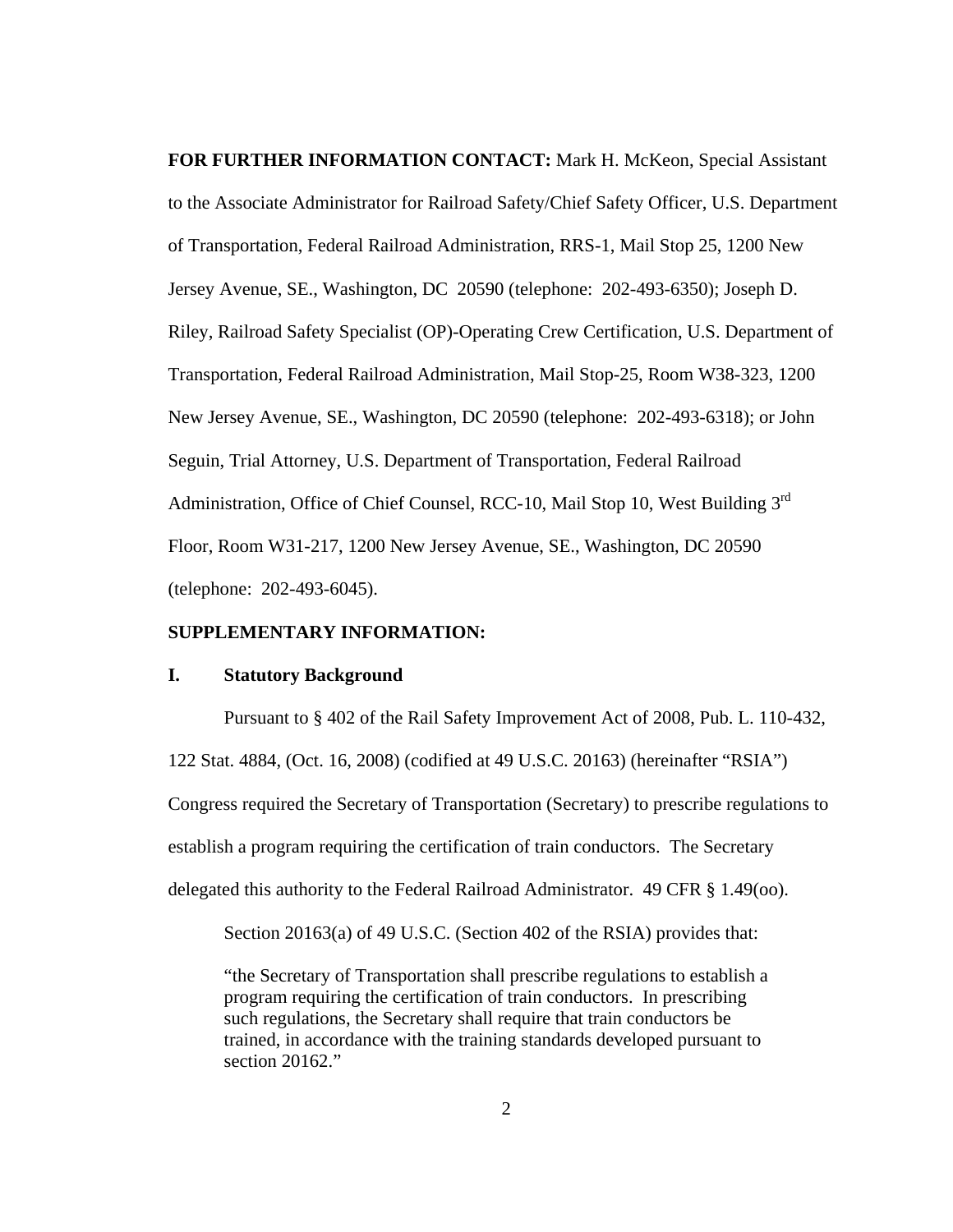Section 20163(b) provides that "[i]n developing the regulations required by subsection

(a), the Secretary may consider the requirements of section 20135(b) through (e)." The

requirements in 49 U.S.C. 20135 concern the certification of locomotive engineers.

Section 20162(a)(2) of 49 U.S.C. (Section 401 of the RSIA) provides that:

"(a) IN GENERAL.—The Secretary of Transportation shall, not later than 1 year after the date of enactment of the Rail Safety Improvement Act of 2008, establish—

\* \* \*

(2) a requirement that railroad carriers, contractors, and subcontractors develop and submit training and qualification plans to the Secretary for approval, including training programs and information deemed necessary by the Secretary to ensure that all safety-related railroad employees receive appropriate training in a timely manner . . . ."

Section 20162(b) of 49 U.S.C. provides that "[t]he Secretary shall review and approve the

plans required under subsection (a)(2) utilizing an approval process required for

programs to certify the qualification of locomotive engineers pursuant to part 240 of title

49, Code of Federal Regulations."

# **II. RSAC Overview**

In March 1996, FRA established the Railroad Safety Advisory Committee

(RSAC), which provides a forum for collaborative rulemaking and program development.

RSAC includes representatives from all of the agency's major stakeholder groups,

including railroads, labor organizations, suppliers and manufacturers, and other interested

parties. A list of RSAC members follows:

American Association of Private Railroad Car Owners (AARPCO);

American Association of State Highway & Transportation Officials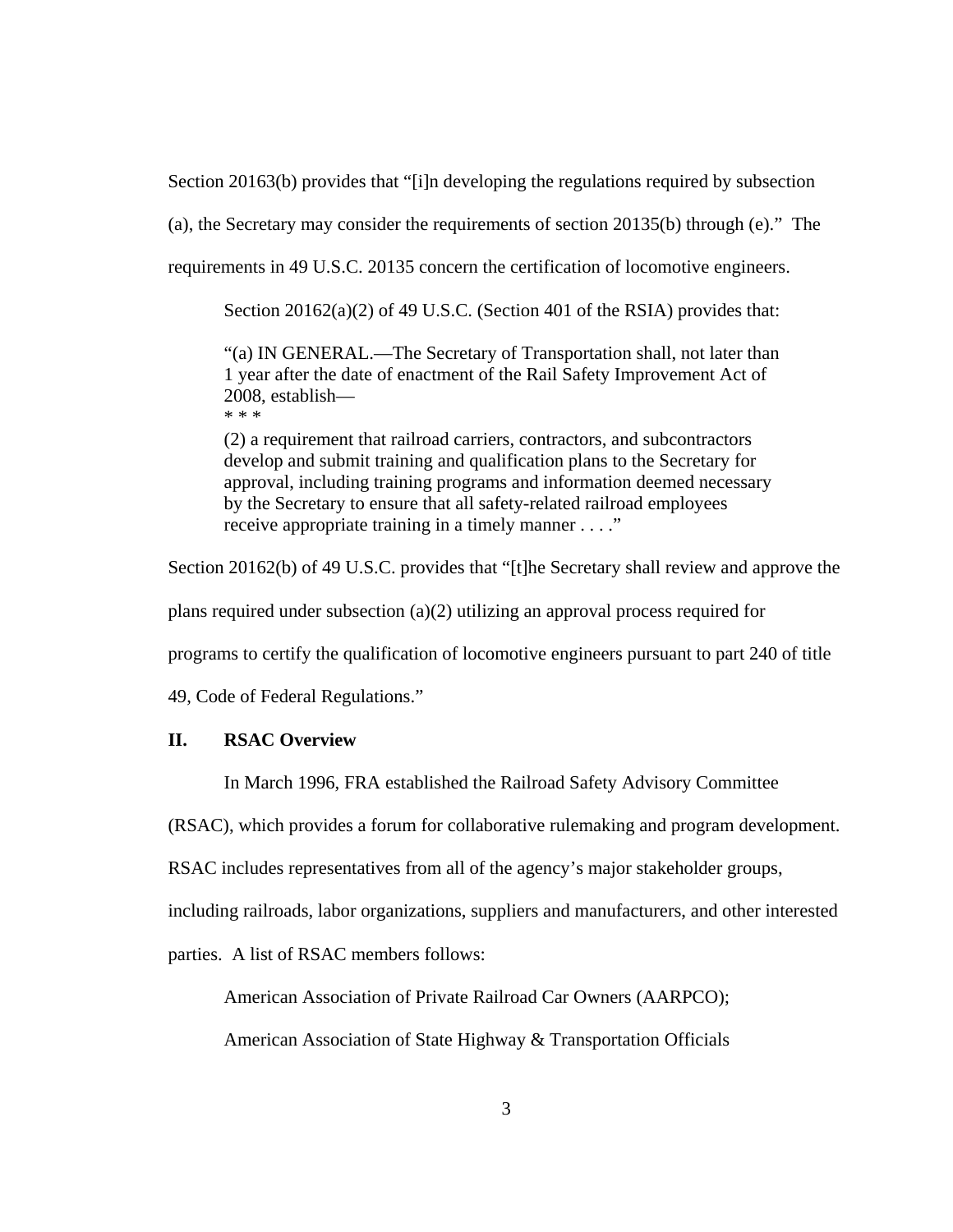### (AASHTO);

American Chemistry Council;

American Petroleum Institute;

American Public Transportation Association (APTA);

American Short Line and Regional Railroad Association (ASLRRA);

American Train Dispatchers Association (ATDA);

Association of American Railroads (AAR);

Association of Railway Museums (ARM);

Association of State Rail Safety Managers (ASRSM);

Brotherhood of Locomotive Engineers and Trainmen (BLET);

Brotherhood of Maintenance of Way Employes Division (BMWED);

Brotherhood of Railroad Signalmen (BRS);

Chlorine Institute;

Federal Transit Administration (FTA);\*

Fertilizer Institute;

High Speed Ground Transportation Association (HSGTA);

Institute of Makers of Explosives;

International Association of Machinists and Aerospace Workers;

International Brotherhood of Electrical Workers (IBEW);

Labor Council for Latin American Advancement (LCLAA);\*

League of Railway Industry Women;\*

National Association of Railroad Passengers (NARP);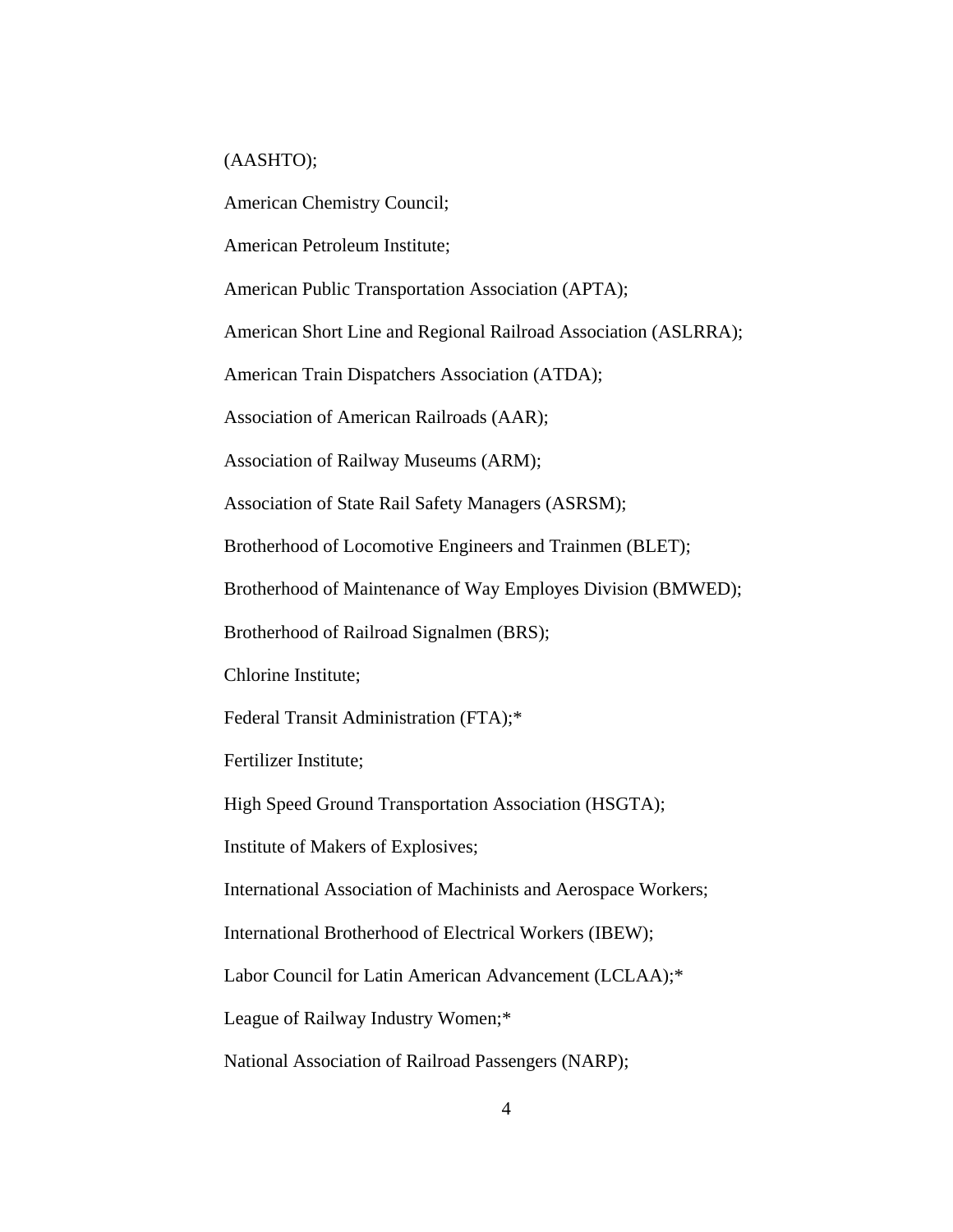National Association of Railway Business Women;\*

National Conference of Firemen & Oilers;

National Railroad Construction and Maintenance Association;

National Railroad Passenger Corporation (Amtrak);

National Transportation Safety Board (NTSB);\*

Railway Supply Institute (RSI);

Safe Travel America (STA);

Secretaria de Comunicaciones y Transporte;\*

Sheet Metal Workers International Association (SMWIA);

Tourist Railway Association Inc.;

Transport Canada;\*

Transport Workers Union of America (TWU);

Transportation Communications International Union/BRC (TCIU/BRC);

Transportation Security Administration (TSA); and

United Transportation Union (UTU).

\*Indicates associate, non-voting membership.

When appropriate, FRA assigns a task to RSAC, and after consideration and debate, RSAC may accept or reject the task. If accepted, RSAC establishes a working group that possesses the appropriate expertise and representation of interests to develop recommendations to FRA for action on the task. These recommendations are developed by consensus. The working group may establish one or more task forces or other subgroups to develop facts and options on a particular aspect of a given task. The task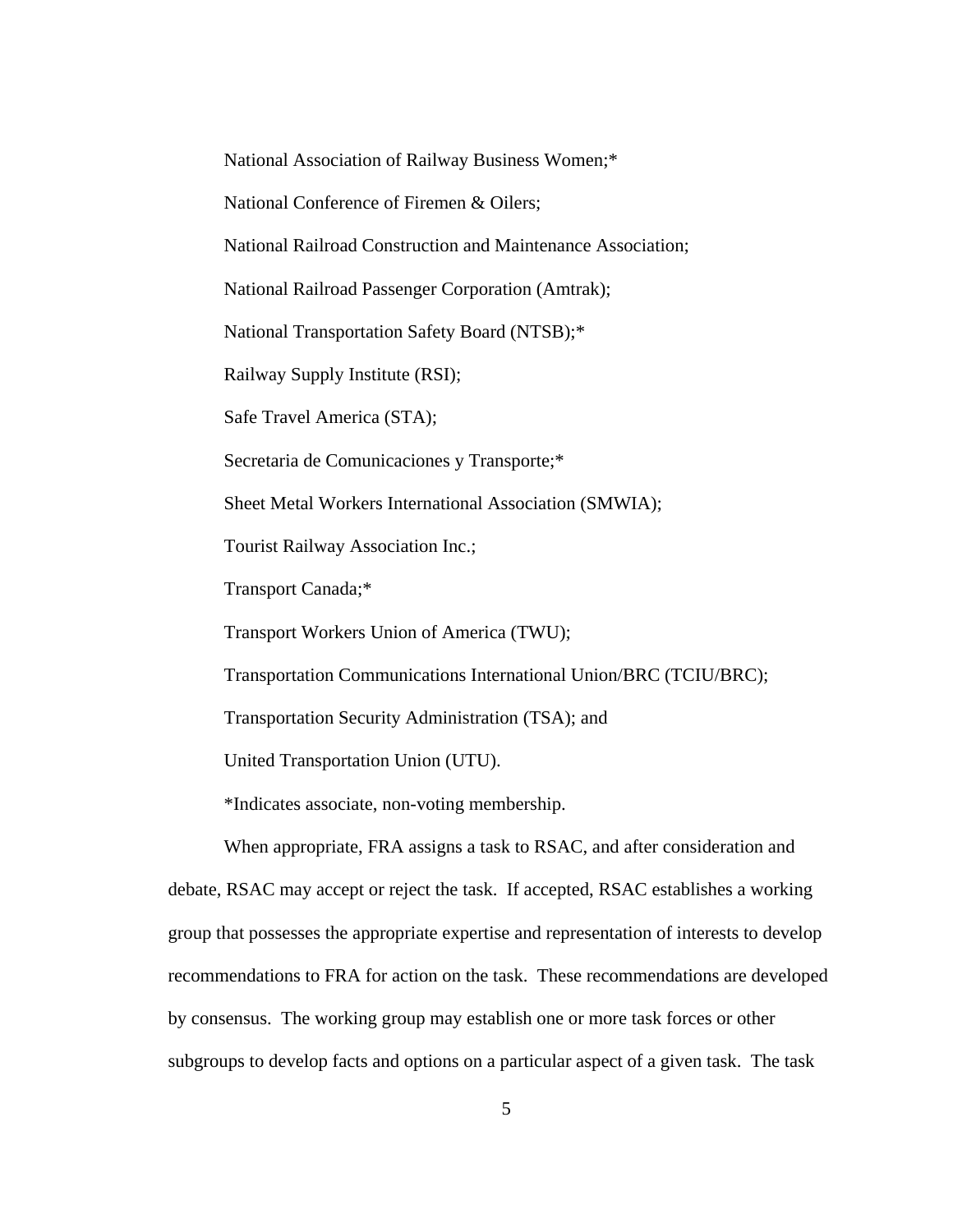force, or other subgroup, reports to the working group. If a working group comes to consensus on recommendations for action, the package is presented to RSAC for a vote. If the proposal is accepted by a simple majority of RSAC, the proposal is formally recommended to FRA. FRA then determines what action to take on the recommendation. Because FRA staff play an active role at the working group level in discussing the issues and options and in drafting the language of the consensus proposal, and because the RSAC recommendation constitutes the consensus of some of the industry's leading experts on a given subject, FRA is often favorably inclined toward the RSAC recommendation. However, FRA is in no way bound to follow the recommendation and the agency exercises its independent judgment on whether the recommended rule achieves the agency's regulatory goals, is soundly supported, and is in accordance with applicable policy and legal requirements. Often, FRA varies in some respects from the RSAC recommendation in developing the actual regulatory proposal or final rule. Any such variations would be noted and explained in the rulemaking document issued by FRA. If the working group or RSAC is unable to reach consensus on recommendations for action, FRA resolves the issue(s) through traditional rulemaking proceedings or other action.

### **III. RSAC Conductor Certification Working Group**

On December 10, 2008, the RSAC accepted a task (No. 08-07) entitled "Conductor Certification." The purpose of this task was defined as follows: "To develop regulations for certification of railroad conductors, as required by the Rail Safety Improvement Act of 2008 (Act), and to consider any appropriate related amendments to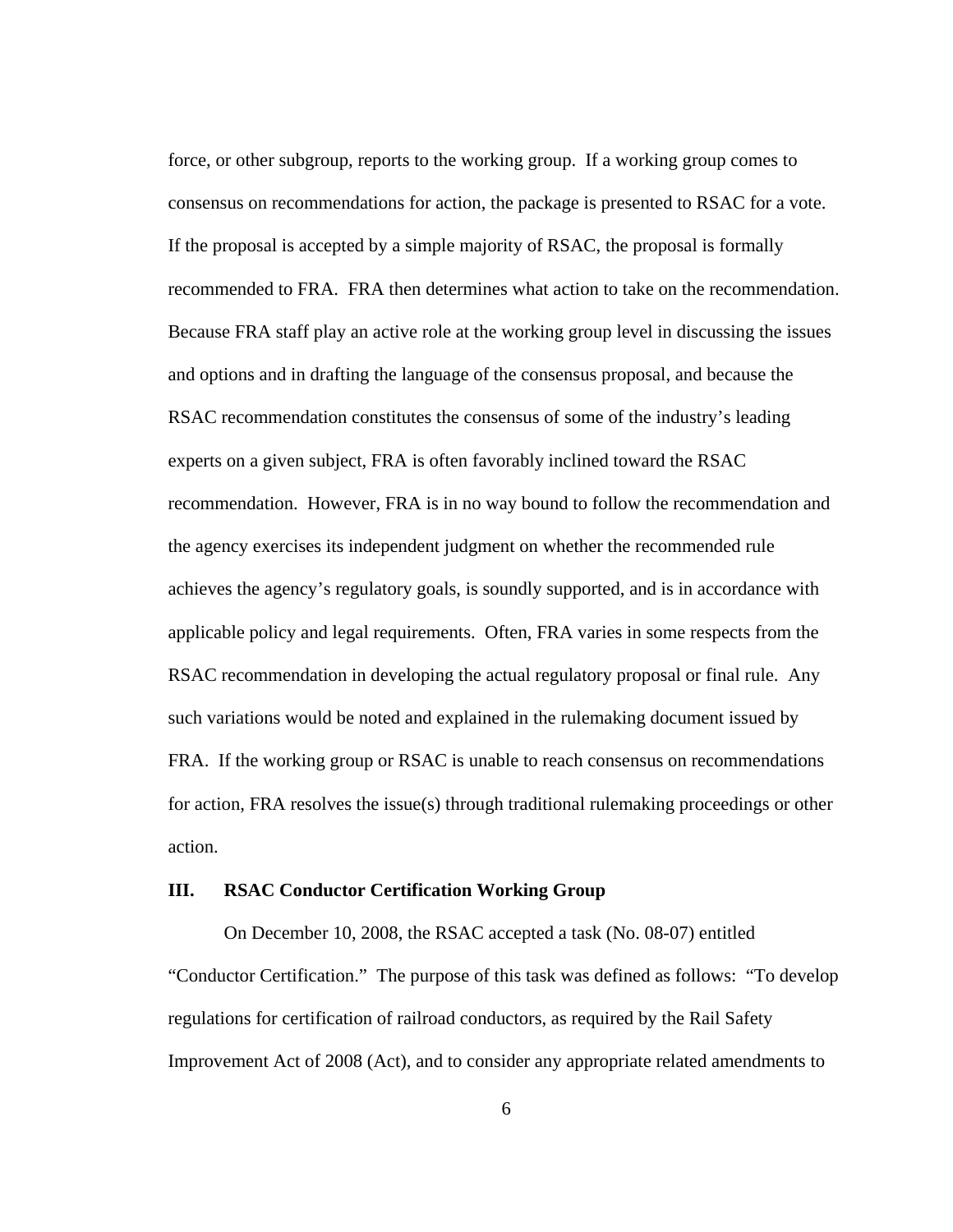existing regulations." The task called for the RSAC Conductor Certification Working Group (Working Group) to perform the following:

• Review safety data bearing on opportunities for reducing risk associated with the duties performed by freight and passenger conductors.

• Assist FRA in developing regulations responsive to the legislative mandate.

• Consider any revisions to 49 CFR Part 240 appropriate to conform and

update the certification programs for locomotive engineers and conductors.

The task also listed issues requiring specific report:

- What requirements for training and experience are appropriate?
- What classifications of conductors should be recognized?
- To what extent do existing requirements and procedures for certification

of locomotive engineers provide a model for conductor certification?

- To what extent should unsafe conduct occurring while a locomotive engineer affect certification status as a conductor, and vice versa?
	- Starting with the locomotive engineer certification model, what

opportunities are available for simplifying appeals from decertification decisions of the railroads?

The Working Group was formed from interested organizations that are members of the RSAC. In addition to FRA, the following organizations contributed members:

AAR, including members from BNSF Railway Company (BNSF), Canadian National Railway (CN), Canadian Pacific Railway (CP), CSX Transportation, Inc.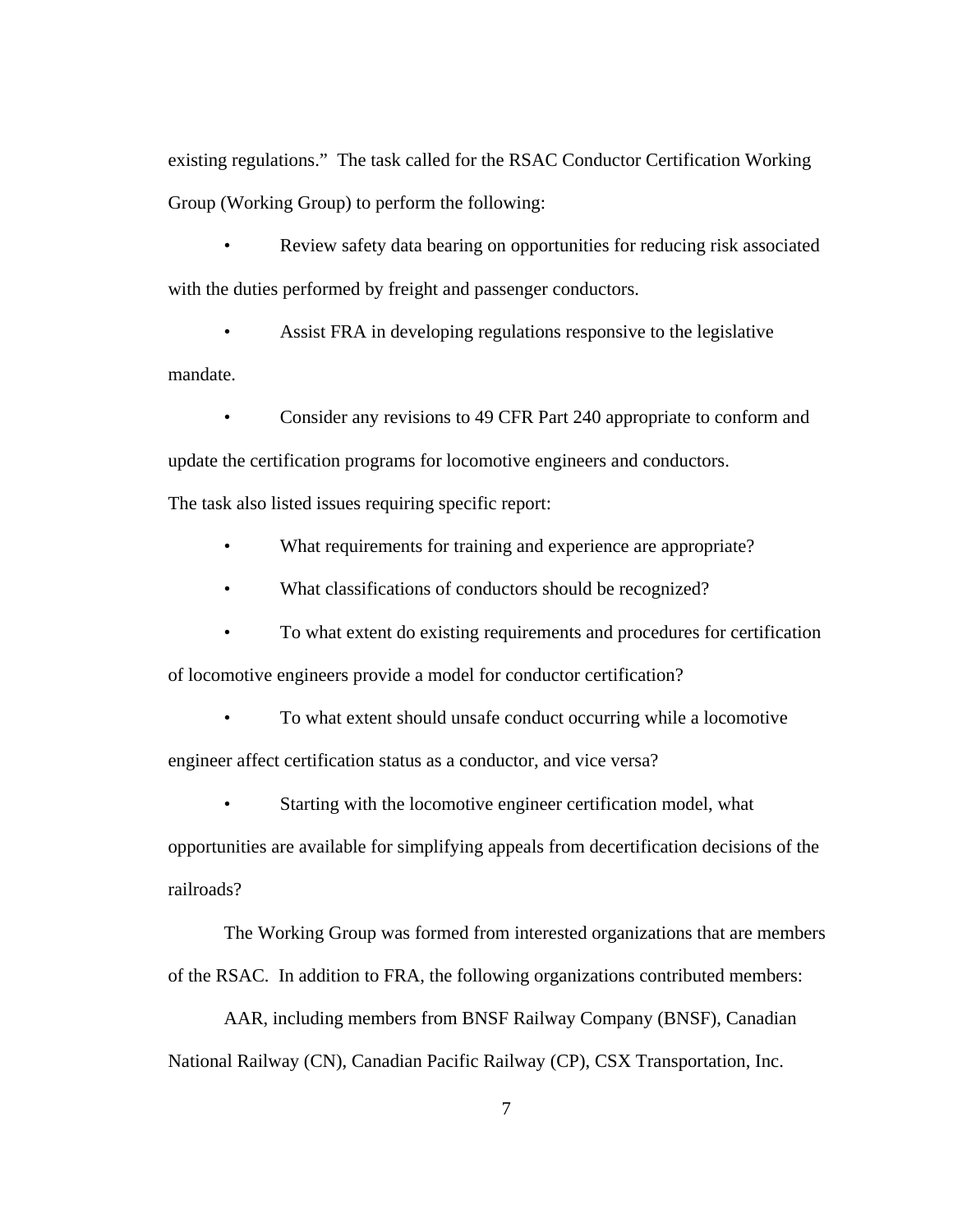(CSX), Iowa Interstate Railroad, LTD, Kansas City Southern Railway (KCS), Northeast Illinois Regional Commuter Railroad Corporation (METRA), Norfolk Southern Railway Company (NS), and Union Pacific Railroad (UP);

The National Railroad Passenger Corporation (Amtrak);

APTA, including members from Long Island Rail Road (LIRR), Metro-North Railroad (MNCW), Southeastern Pennsylvania Transportation Authority (SEPTA), Southern California Regional Rail Authority (Metrolink), and Transit Solutions Group (TSG);

ASLRRA, including members from Anacostia Rail Holdings (ARH), Genesee & Wyoming Inc. (GNWR), Omnitrax Inc.(Omnitrax), Rio Grande Pacific Corporation (RGP), and WATCO Companies, Inc. (WATCO);

BLET;

National Railroad Construction & Maintenance Association, including members from Herzog Transit Services (Herzog);

NTSB;

TWU; and

UTU.

DOT's John A. Volpe National Transportation Systems Center (Volpe Center) also contributed members to the Working Group.

The Working Group convened 6 times on the following dates and locations:

- July 21-23, 2009 in Washington, DC;
- August 25-27, 2009 in Overland Park, KS;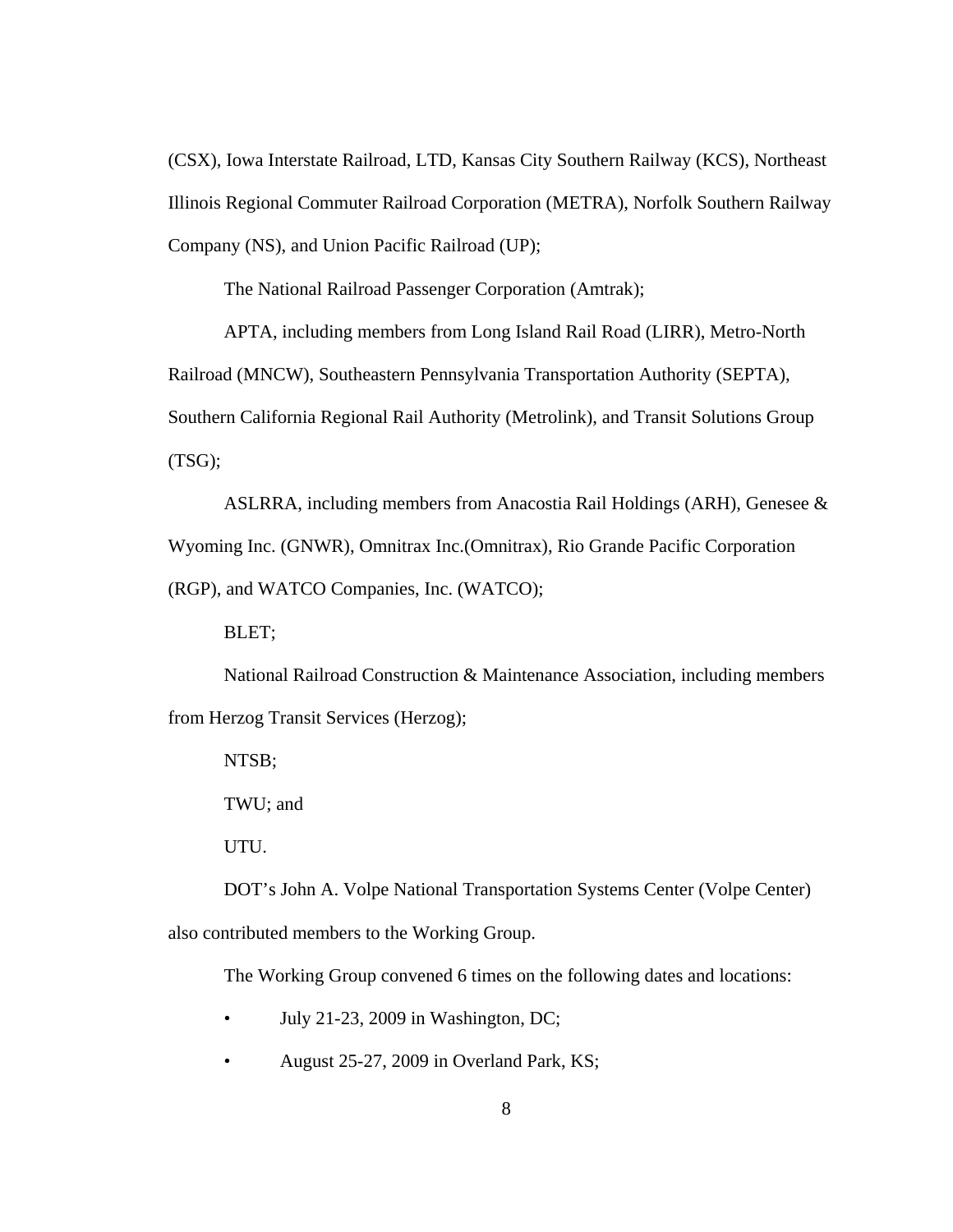- September 15-17, 2009 in Colorado Springs, CO;
- October 20-22, 2009 in Arlington, VA;
- November 17-19, 2009 in Scottsdale, AZ; and
- December 16-18, 2009 in Washington, DC.

To aid the Working Group in its development of recommendations for certification of conductors, FRA prepared draft regulatory text, which it distributed prior to the July meeting. The draft text closely followed 49 CFR part 240 which governs the qualification and certification of locomotive engineers.

During each meeting, Working Group members made recommendations regarding changes and additions to the draft text. Following each meeting, FRA considered all of the recommendations and revised the draft text accordingly. Minutes of each of these meetings are part of the docket in this proceeding and are available for public inspection. Having worked closely with the RSAC in developing its recommendations, FRA believes that the RSAC effectively addressed concerns with regard to the certification of conductors. FRA greatly benefited from the open, informed exchange of information during the meetings.

The Working Group reached consensus on all of its recommended regulatory provisions. On March 18, 2010, the Working Group presented its recommendations to the full RSAC for concurrence. All of the members of the full RSAC in attendance at the March meeting accepted the regulatory recommendations submitted by the Working Group. Thus, the Working Group's recommendations became the full RSAC's recommendations to FRA.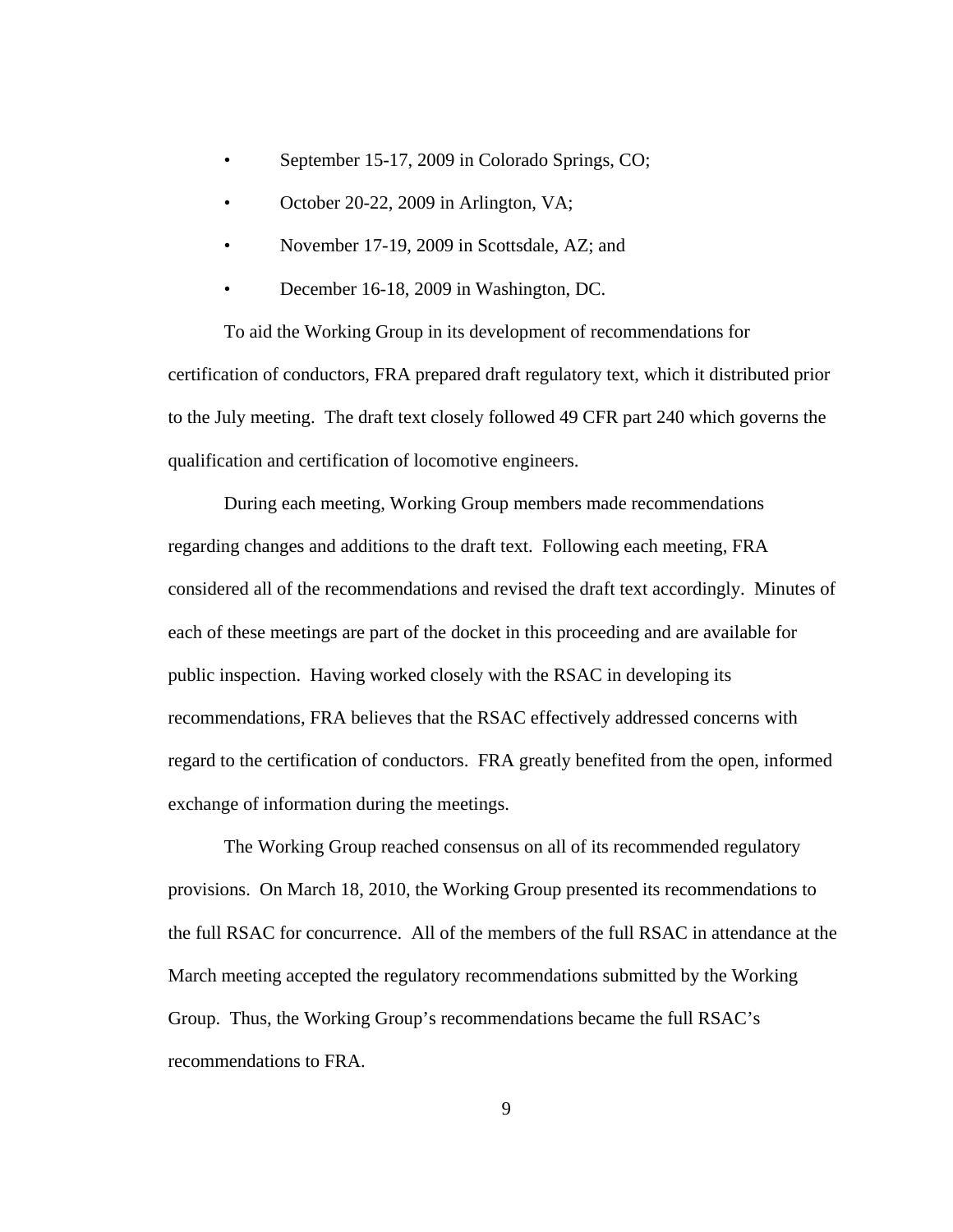Based on the recommendations of the RSAC, FRA published a Notice of Proposed Rulemaking (NPRM) in the Federal Register on November 10, 2010. *See* 75 FR 69166. In the NPRM, FRA solicited public comment on the proposed rule and notified the public of its option to request a public hearing on the NPRM. In addition, FRA also invited comment on a number of specific issues related to the proposed requirements for the purpose of developing the final rule.

In response to the NPRM, FRA received written comments from AAR, Amsted Rail, Amtrak, APTA, ASLRRA, BLET, NYMTA, SEPTA, and UTU.<sup>1</sup> FRA then met with the Working Group on May 12, 2011 to discuss the comments. Minutes of that meeting are part of the docket in this proceeding and are available for public inspection.

 As contemplated by the Working Group's task statement, the promulgation of the conductor certification regulation opens up consideration of conforming changes to 49 CFR part 240, "Qualification and certification of locomotive engineers." Such changes could include amending the program submission process, adding 49 CFR 218, subpart F violations as revocable offenses, and handling engineer and conductor petitions for review with a single FRA board. Although FRA intended for the Working Group to consider changes to part 240 during its meetings, the Working Group was unable to undertake that task. Moreover, members of the Working Group felt that it would be more efficient to discuss changes to part 240 after the conductor certification regulation is finalized. Therefore, FRA expects the Working Group to continue meeting after

 $\overline{a}$ 

 $1$  BLET and UTU submitted joint comments. Accordingly, those comments will be referred to as BLET/UTU comments.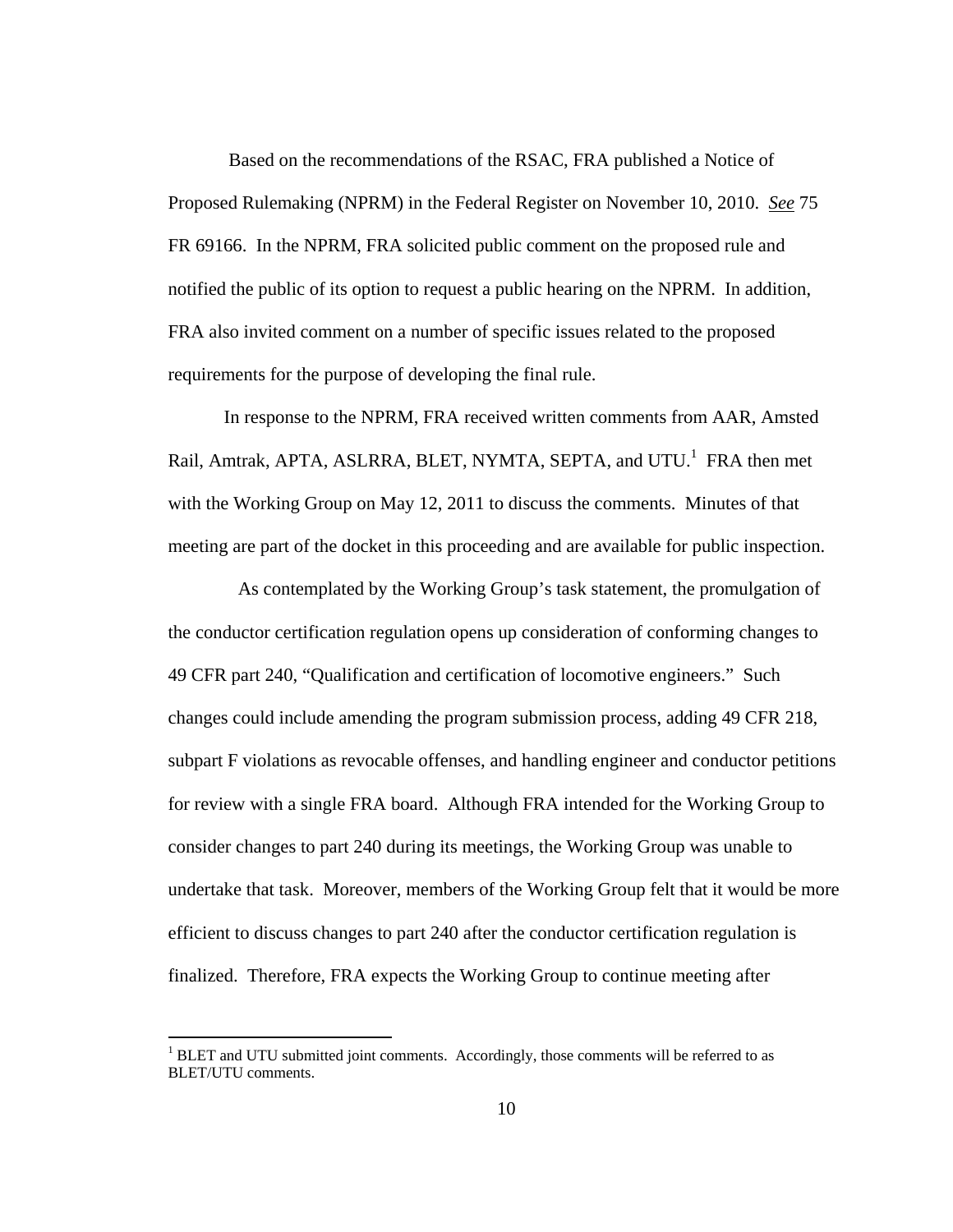publication of this final rule and to provide recommendations that address conforming changes to part 240.

 In addition to the conductor certification Working Group, interested parties should also be aware that other RSAC working groups are currently meeting to discuss potential FRA regulations which may impact the conductor certification regulation. The Medical Standards for Safety-Critical Personnel Working Group (RSAC Task No.: 06- 03), for example, is developing recommendations for a potential FRA medical standards regulation. That regulation, if promulgated, could supersede some of the medicallyrelated requirements in the conductor certification regulation. Further, the Training Standards and Plans Working Group (RSAC Task No.: 10-01) is developing recommendations for a FRA training regulation. While FRA does not expect that such a training regulation would supersede the training requirements in the conductor certification regulation, FRA does not know at this time what the final training regulation will provide. Some modification of the training requirements in this rule may be necessary to conform to the final requirements of the training regulation.

## **IV. General Summary of the Comments**

As noted above, FRA received written comments on the NPRM from various interested parties. Following the submission of those comments, FRA convened the Working Group to consider and discuss the comments. As a result, certain of those comments have been superseded by changes made in the rule text from the NPRM to this final rule, and they should not necessarily be understood to reflect the positions of the commenters with respect to the requirements of the final rule. FRA is summarizing the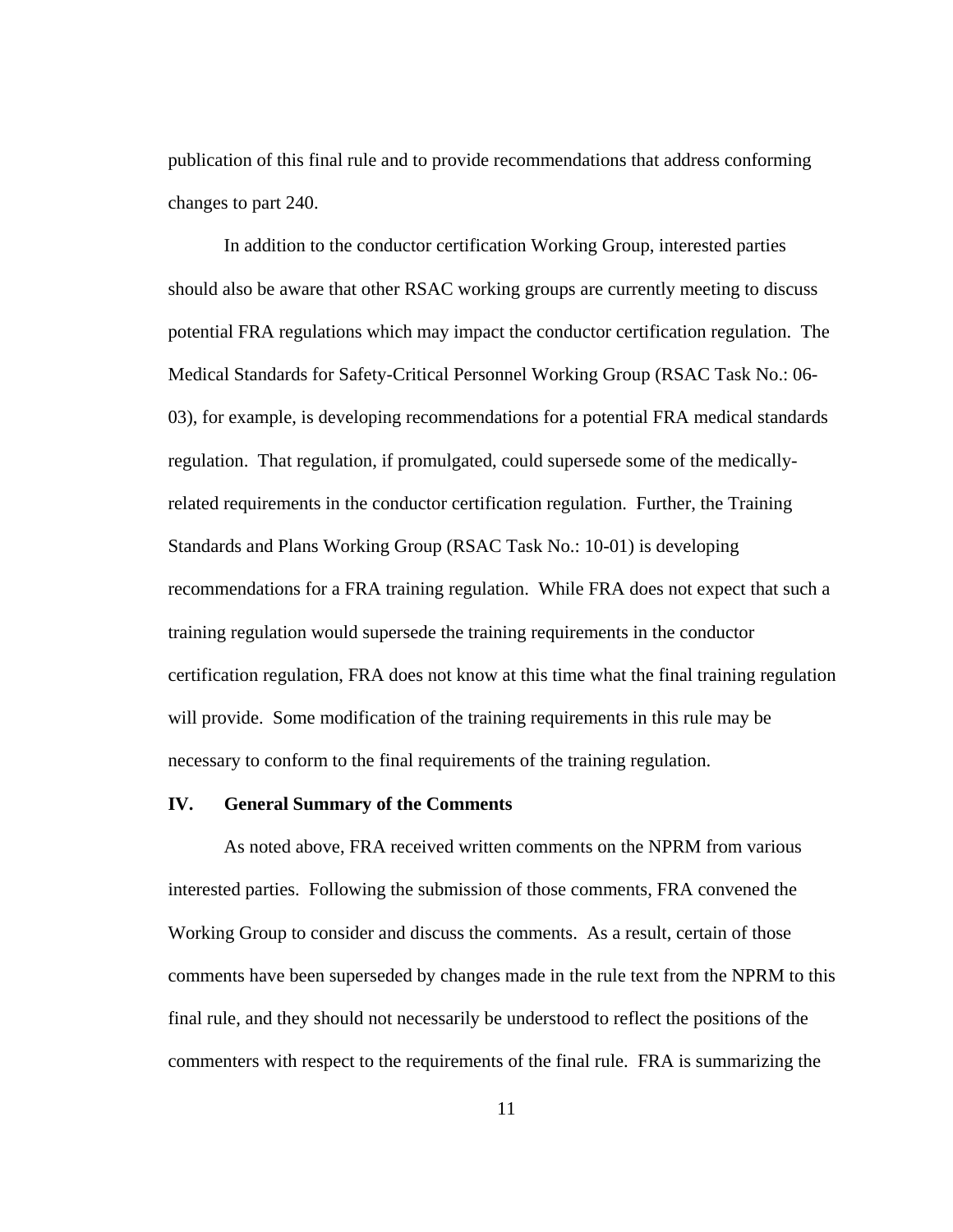comments received and is responding to them in this document so that FRA's positions are clearly understood.

### *A. Definitions*

### 1. Substance Abuse Professional (SAP)

 FRA solicited comments whether a SAP should owe a duty to both the employee being evaluated and the railroad. FRA noted that in the NPRM, the duty owed by a SAP did not parallel the duty owed by a "medical examiner." BLET/UTU commented that a SAP should owe a duty to both the employee and the railroad and that the definition should be revised accordingly.

 After reviewing the comment regarding SAPs and the comments regarding the drug and alcohol rules proposed in the NPRM, FRA finds that the definition and use of the term "SAP" in the NPRM appears to be causing confusion within the industry and may interfere with DOT's drug and alcohol rules contained in parts 40 and 219. Under DOT's alcohol and drug rules, a SAP is only used when referencing the counseling requirements that follow a Federal drug or alcohol violation (*e.g.*, a part 219 violation). In the NPRM, however, a SAP is required both for evaluations stemming from Federal violations and evaluations stemming from incidents that are not the result of a Federal violation (e.g., motor vehicle alcohol or drug incidents indentified pursuant to  $\S$  242.111). Moreover, the definition of SAP in the NPRM goes beyond the definition of the term in part 40, which does not reference duties owed by a SAP.

 To avoid interfering with the established rules and definitions contained in DOT's drug and alcohol regulations and to avoid confusion in the industry regarding what is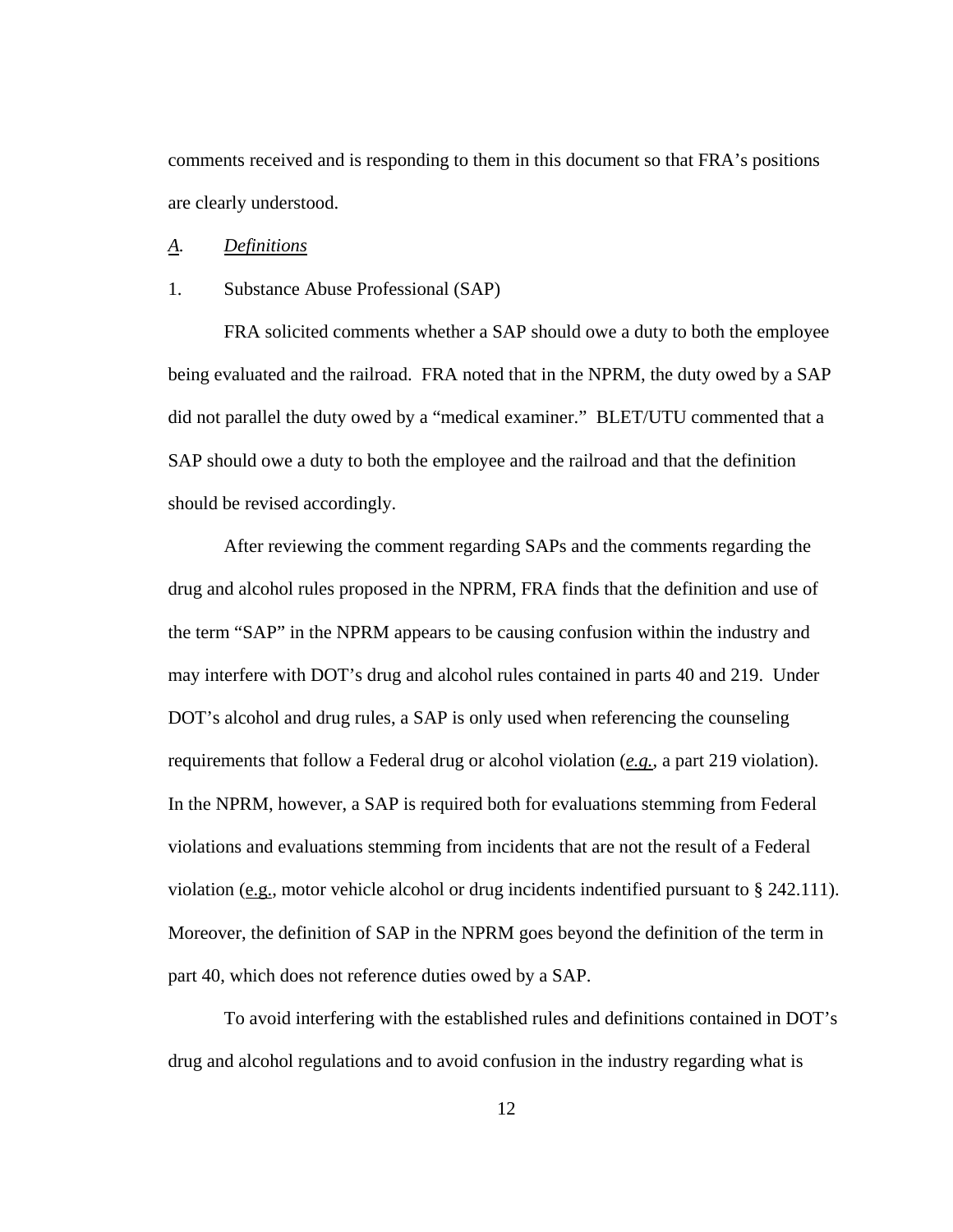required for Federal and non-Federal violations; FRA is making three changes to the regulation proposed in the NPRM. First, FRA is deleting the reference to a duty in the definition of SAP. Second, the term SAP in part 242 will only be used in connection with counseling requirements stemming from a Federal violation. For example, the term SAP will be used in § 242.115(f) which discusses the follow-up that must occur after a part 219 violation, but the term will not be used in § 242.111 which concerns evaluations stemming from motor vehicle alcohol or drug incidents. Third, for those sections of part 242 which address drug and alcohol evaluation requirements not involving a Federal violation, the term SAP will be replaced with the term "Drug and Alcohol Counselor"  $(DAC)<sup>2</sup>$  As used in the final rule, a DAC will be required to meet the exact same qualifications as a SAP. FRA believes these changes will avoid interfering with parts 40 and 219 while requiring the same qualification and credentialing requirements for persons evaluating substance abuse disorders as that proposed in the NPRM.

2. Medical Examiner

 $\overline{a}$ 

 BLET/UTU commented that the proposed definition of "medical examiner" should be amended to explicitly state that a medical examiner owes a duty to the

<sup>&</sup>lt;sup>2</sup> With respect to employee self-referrals under  $\S$  242.115(d), FRA acknowledges that the plain language of 49 CFR 219.403(b)(4) requires a SAP recommendation for the return to service of an employee who has entered a voluntary self-referral program. However, FRA has indicated that either a SAP or an Employee Assistance Program (EAP) Counselor may perform the assessment and provide any necessary recommendations for the return to service of an employee who has entered a voluntary self-referral program. *See* Part 219 Alcohol/Drug Program Compliance Manual at http://www.fra.dot.gov/downloads/safety/ADComplianceMan.pdf. Moreover, § 240.119(e) references an EAP in connection with voluntary self-referrals for locomotive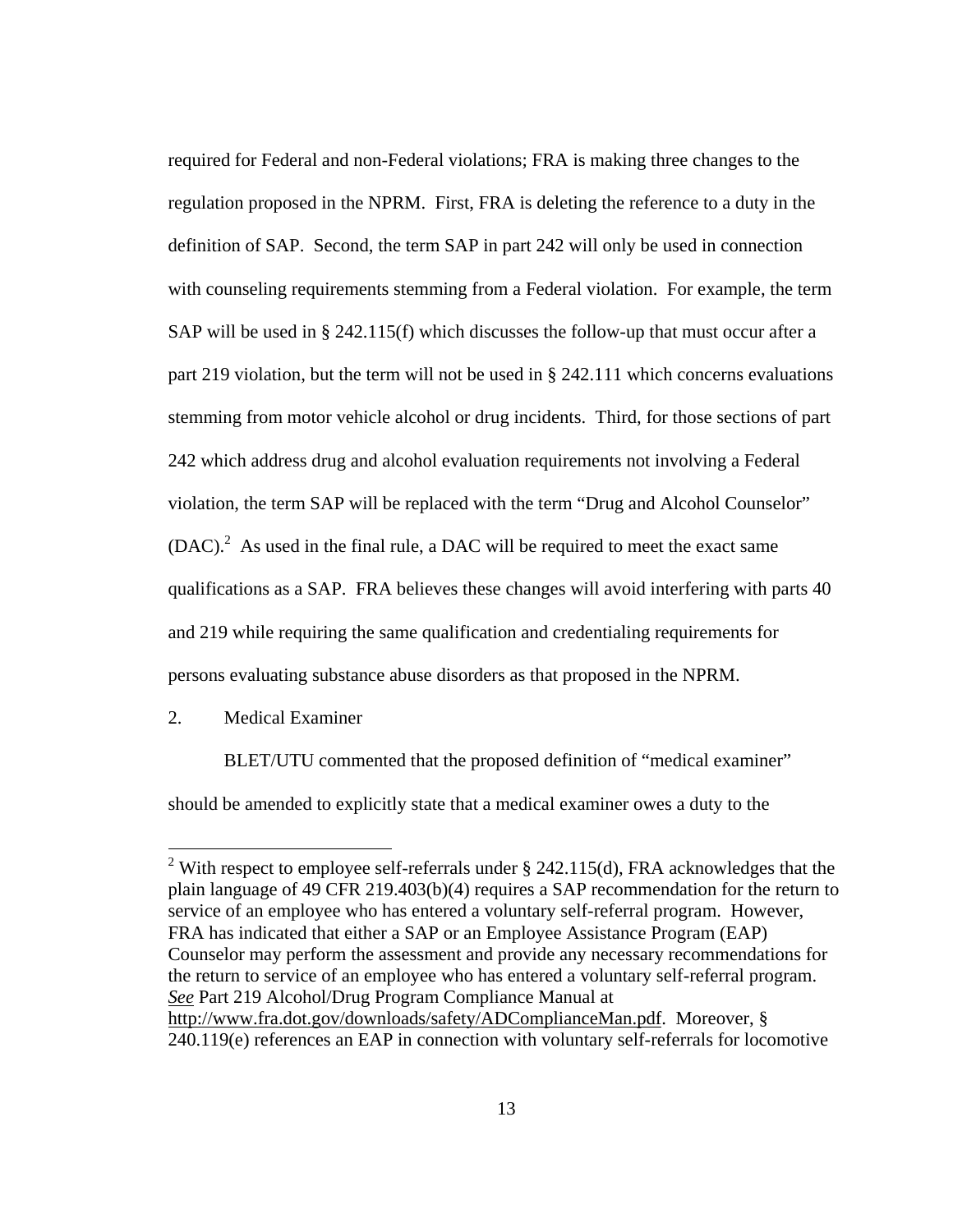employee and the railroad. FRA believes that this revision is unnecessary given the plain language of the regulation and the statement provided in the NPRM preamble addressing this issue. As FRA stated in the NPRM (75 FR 69166, 69170 (Nov. 10, 2010)) and in the section-by-section analysis to this final rule:

Under this rule, the medical examiner owes a duty to make an honest and fully informed evaluation of the condition of an employee. The only difference between the definition of medical examiner in this rule and the definition in 49 CFR part 240 is that under part 240, the medical examiner owes "a duty to the railroad." In this rule, however, the words "to the railroad" have been deleted. This change was made to address a concern of some Working Group members that a medical examiner should not owe a duty to just the railroad but rather should owe a duty to both the railroad and the employee being evaluated.

3. Job Aid

 $\overline{a}$ 

SEPTA raised a concern with FRA's proposed definition of "job aid." According to SEPTA, job aids provide information or guidance on how to perform a multitude of tasks, and railroads must have the flexibility to determine the scope of their use. SEPTA asserts that the specific reference to "physical characteristics" in the definition of "job aid" is unduly prescriptive and creates the potential for misinterpretations and erroneous limitations on the use of such tools. Based on that reading, SEPTA expressed concern that the proposed definition could be considered a prohibition on railroads from using a job aid for anything other than physical characteristics familiarization.

FRA believes that the commenter is applying the term "job aid," as used in part 242, beyond its intended scope. The term only applies to specific information that would

engineers. Accordingly, in this final rule, the term DAC will be used with respect to employee self-referrals rather than SAP.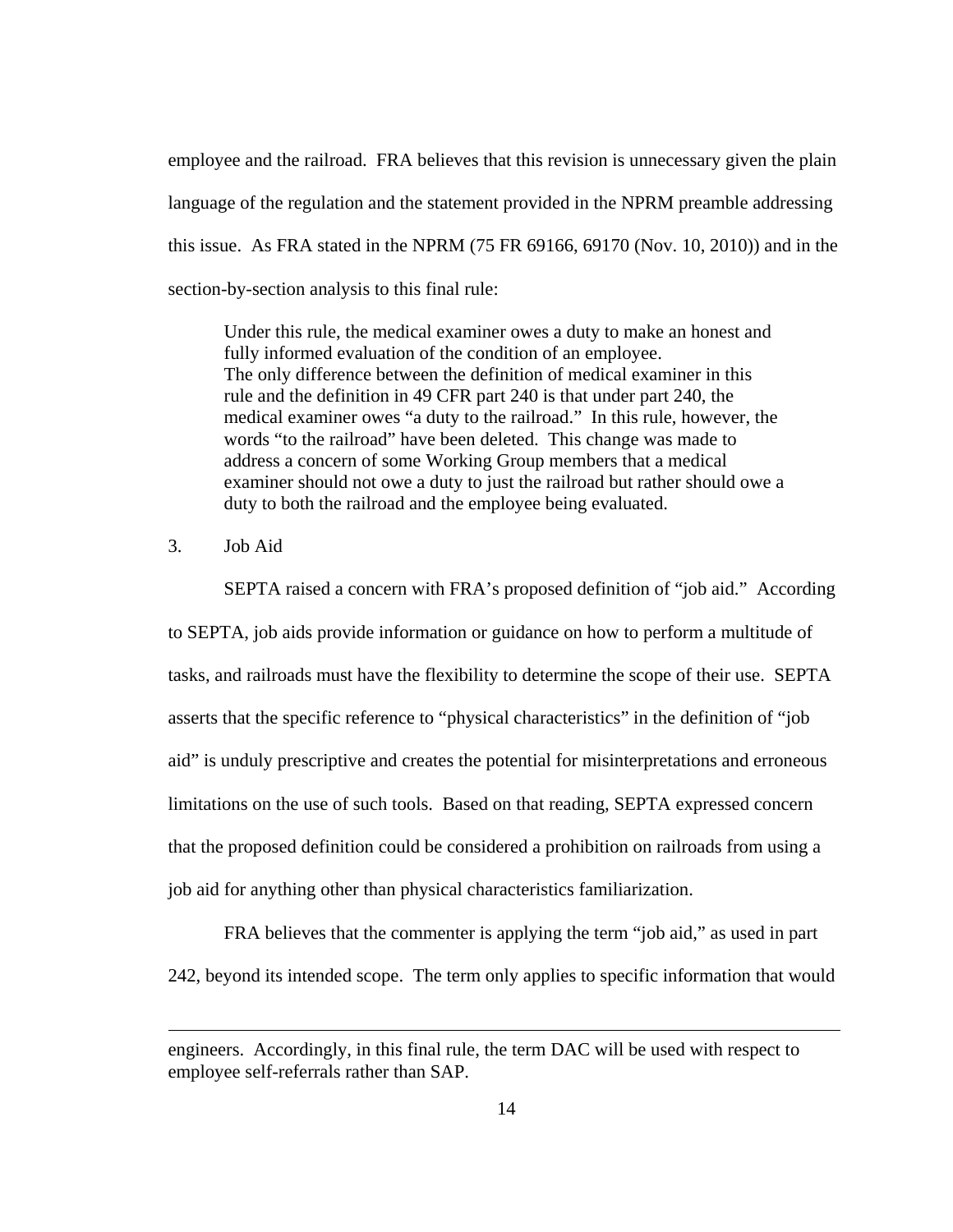be provided in specific situations (*i.e.*, information regarding other than main track physical characteristics that is required to be provided only in situations where a conductor lacks territorial qualification on other than main track physical characteristics and it is not practicable for the conductor to be assisted by a conductor who meets the territorial qualification requirements). As defined, the term "job aid" would not prohibit additional information from being included in a job aid. Moreover, the use of the term "job aid" in this rule is not intended to prohibit the use of information or guidance which is not covered by the term's definition, regardless of whether the information or guidance is called a job aid. Because FRA does not believe that the proposed definition could be considered a prohibition on a railroad using a job aid for anything other than physical characteristics familiarization, FRA has adopted the proposed definition in this final rule.

# 4. On-the Job-Training

 SEPTA commented that the proposed definition of "on-the-job training" should be replaced by a definition of that term as developed by the RSAC Training Standards and Plans Working Group. At the Working Group meetings, FRA informed the Working Group that it would conform to the requirements developed by the Training Standards and Plans Working Group where appropriate. The proposed definition in the NPRM mirrored the definition developed by the Training Standards and Plans Working Group except the Training Standards definition included "on-the-job training" components in the regulatory text rather than in the definition as provided in the NPRM. In this final rule, FRA has adopted the more concise definition of "on-the-job training" developed by

15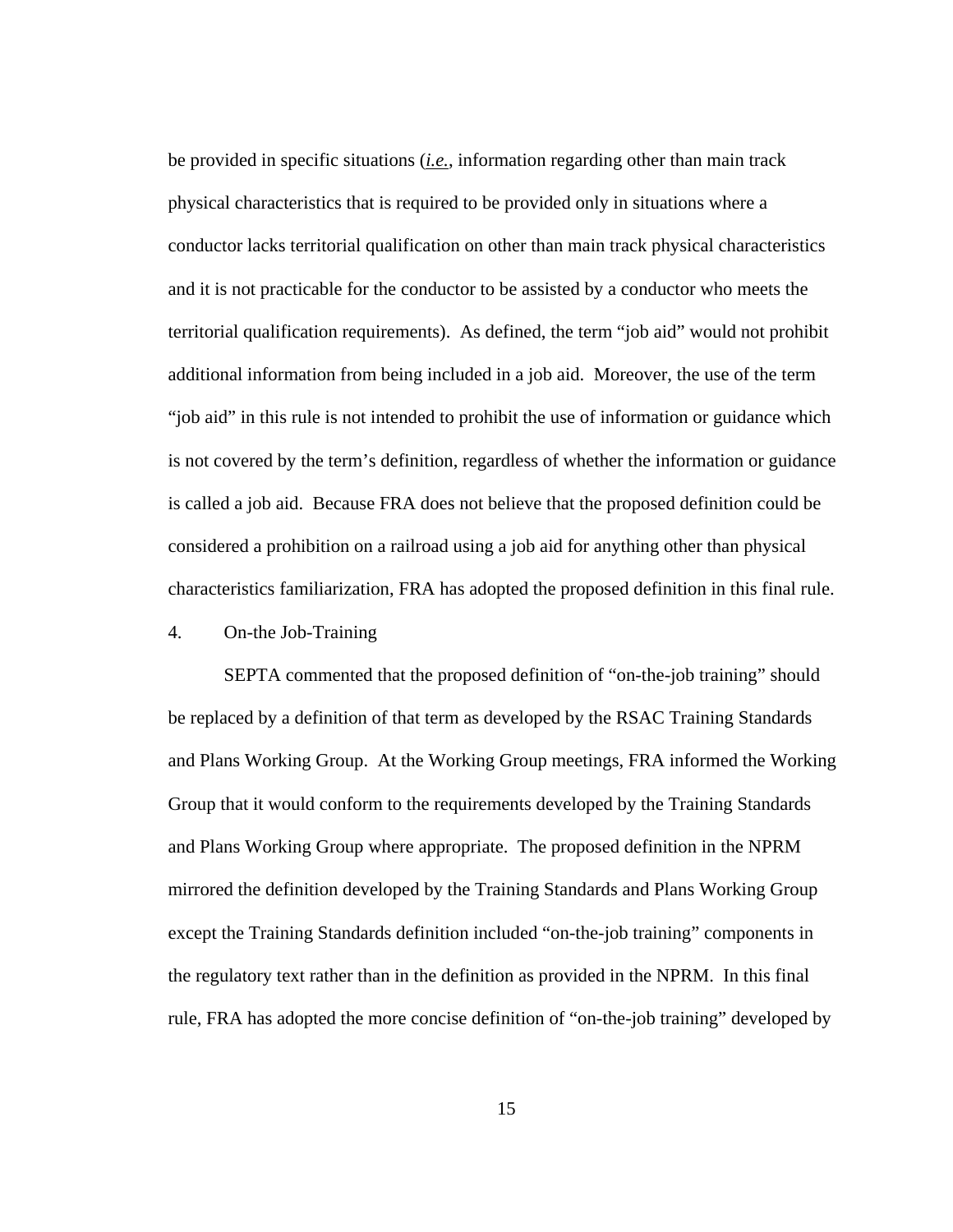Training Standards and Plans Working Group and has moved the components to the regulatory text. *See* 49 CFR 242.119(d)(2).

5. Conductor

 SEPTA commented that the definition of "conductor" should be revised to read: "Conductor means the crewmember in charge of a train or yard crew as defined in part 218 of this chapter, when the train or yard crew consists of more than one crew member." The definition of conductor was the subject of lengthy discussions during the Working Group meetings and the recommendation of the Working Group was adopted in the NPRM. The NPRM is focused on the functions that a person performs and not on the person's job title. SEPTA's definition, however, would diverge significantly from the approach taken in the NPRM. For example, by SEPTA's definition, a one-person remote control operator job would not have a conductor but a two-person job would. Thus, SEPTA's definition would mean that a remote control operator in a one-person job would not have engaged in a revocable event for any 49 CFR part 218, subpart F violation. FRA believes that such a loophole in the regulation could lead to a less safe working environment for railroad employees.

The definition of "conductor" is a fundamental element of the conductor certification regulation and FRA does not discern any safety-related reason to modify it. Accordingly, FRA has adopted the definition, as proposed in the NPRM, in this final rule.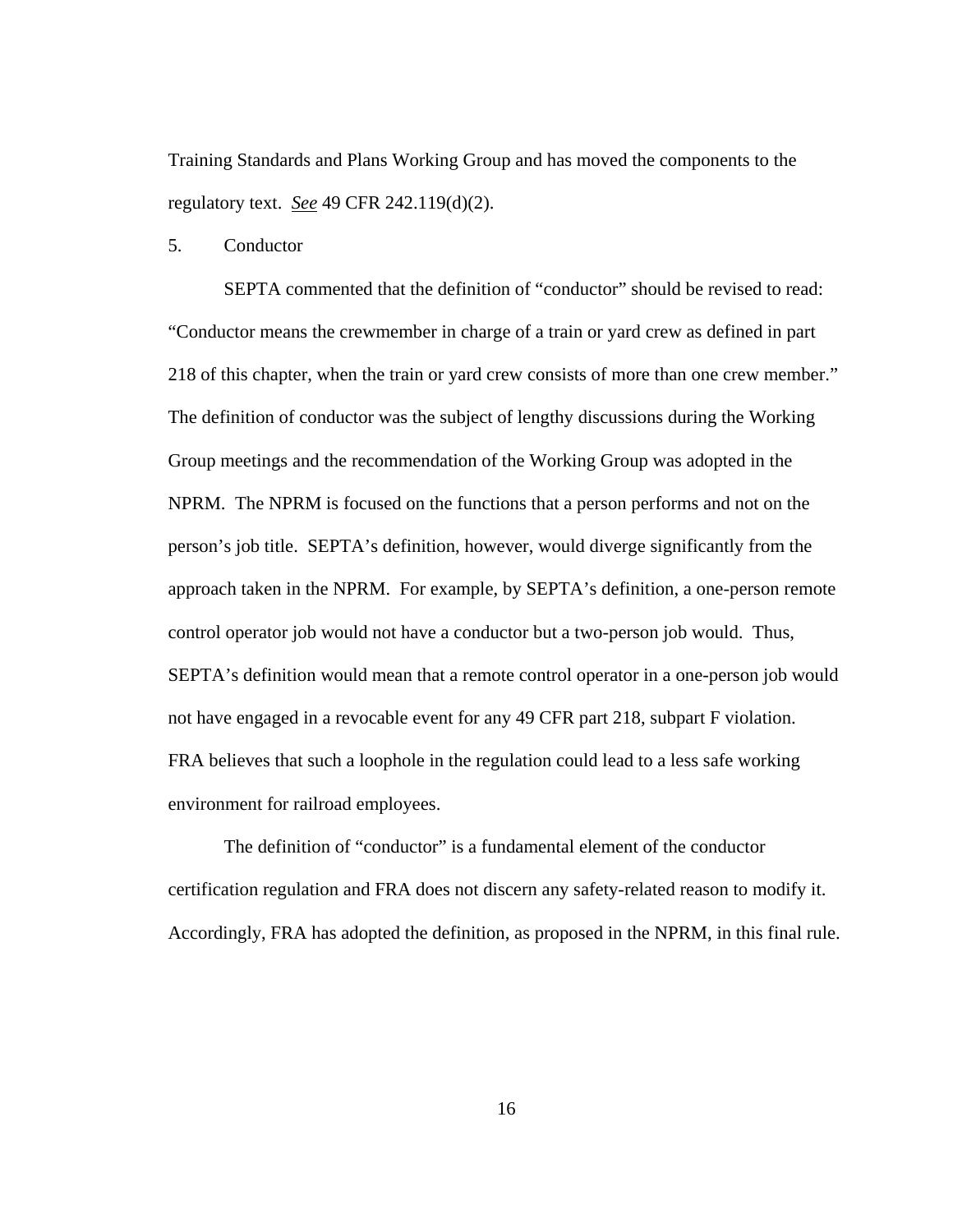## 6. Ineligible and Ineligibility

 SEPTA commented that the use of the terms "ineligible" and "ineligibility" should be limited to two situations: (1) initial certification, where an individual is being considered for certification but may not qualify for certification at that time; and (2) recertification, where an individual is currently certified and due for recertification, but certain circumstances outside the scope of "prohibited conduct" would prohibit recertification until the situation is resolved.

 As used in the NPRM, the terms "ineligible" and "ineligibility" are catch-all terms that not only encompass revocation and denial of certification (including the two situations highlighted by SEPTA) but also cover other situations. For example, a certified conductor may voluntarily refer him or herself for substance abuse counseling or treatment under 242.115(d). If the conductor refuses to complete a course of action recommended under the provisions of 49 CFR 219.403, that would not be an operating rule or procedure, or type of alcohol or drug violation that would require revocation (nor would it constitute a denial of certification situation). Rather the conductor would simply remain "ineligible" until a railroad determined that the person no longer had a substance abuse disorder, or the person re-entered a substance abuse program and it had been determined under the provisions of 49 CFR 219.403 that the person could safely return to duty under certain conditions. Thus, to capture all situations where a conductor may be legally disqualified from serving as a conductor, FRA believes it is useful to define and use the terms "ineligible" and "ineligibility."

17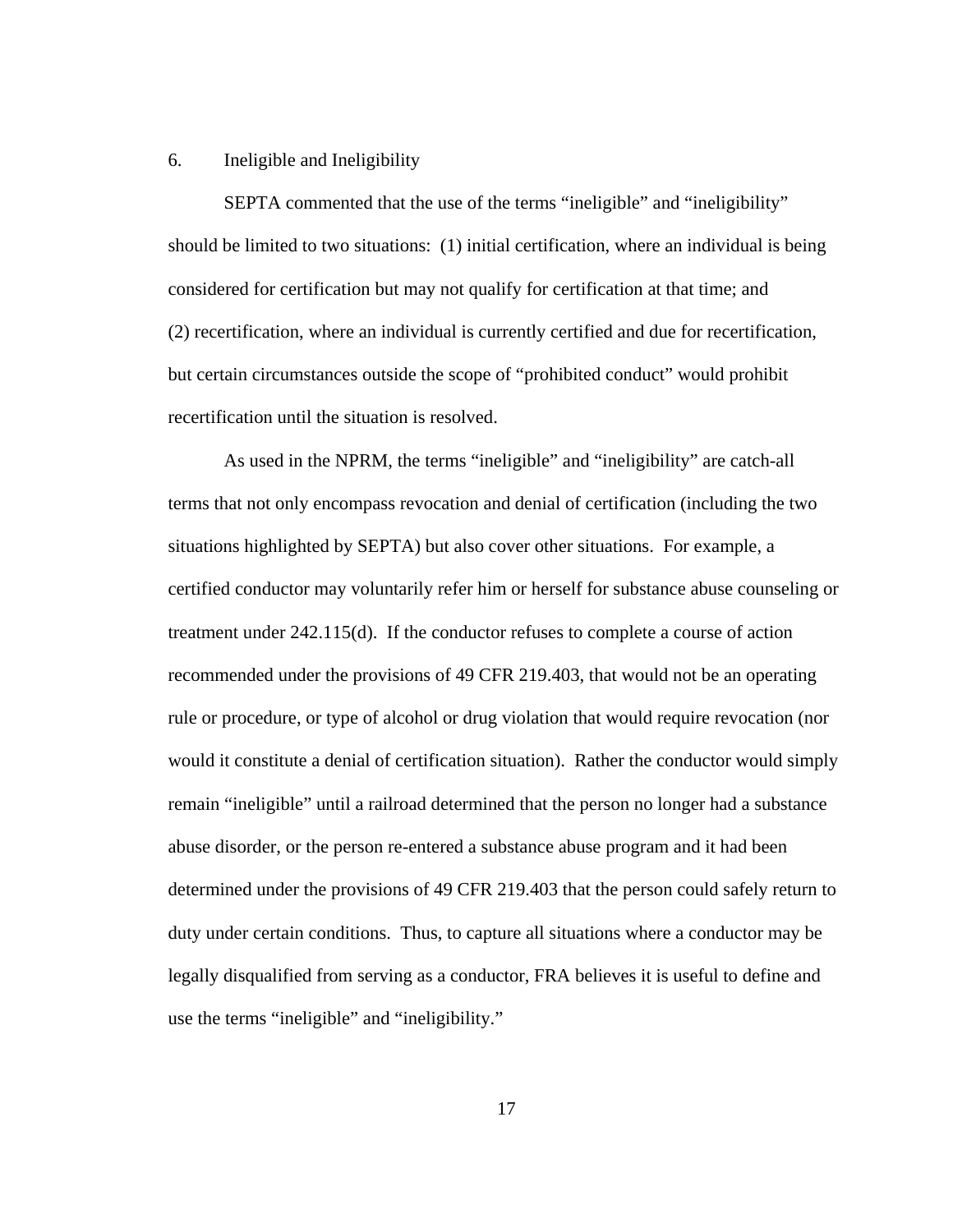BLET/UTU commented that the definition of "ineligible" and "ineligibility" should be revised to state that a period of ineligibility "shall begin only after a person has been afforded the applicable due process established by either  $\S 242.109(e)$ ,  $\S 242.115(f)$ or Subpart E and shall end when the condition or conditions contained therein are met." FRA believes that BLET/UTU's proposal could have an adverse impact on railroad safety because the proposal could potentially allow a conductor, involved in a revocable event, to continue to serve as a conductor until the railroad concludes its hearing and issues a decision. Accordingly, FRA declines to implement the proposal and determines that the definition of "ineligible" and "ineligibility" as proposed in the NPRM will be adopted in this final rule.

# 7. Qualified Instructor

SEPTA commented that the definition of "qualified instructor" should be replaced with the definition of "designated instructor" developed by the RSAC Training Standards and Plans Working Group. In the alternative, SEPTA commented that: FRA needs to provide references validating the correlation of 12 months of experience with instructional competency, craft qualifications or subject matter expertise; and define or clarify whether the term "train service" is limited to certified conductors or whether the term also includes engineers, brakeman, assistant conductors, *etc*.

 The definition of "designated instructor" developed by the RSAC Training Standards and Plans Working Group refers to:

a person designated as such by an employer, training organization, or learning institution, who has demonstrated, pursuant to the training program submitted by the employer, training organization, or learning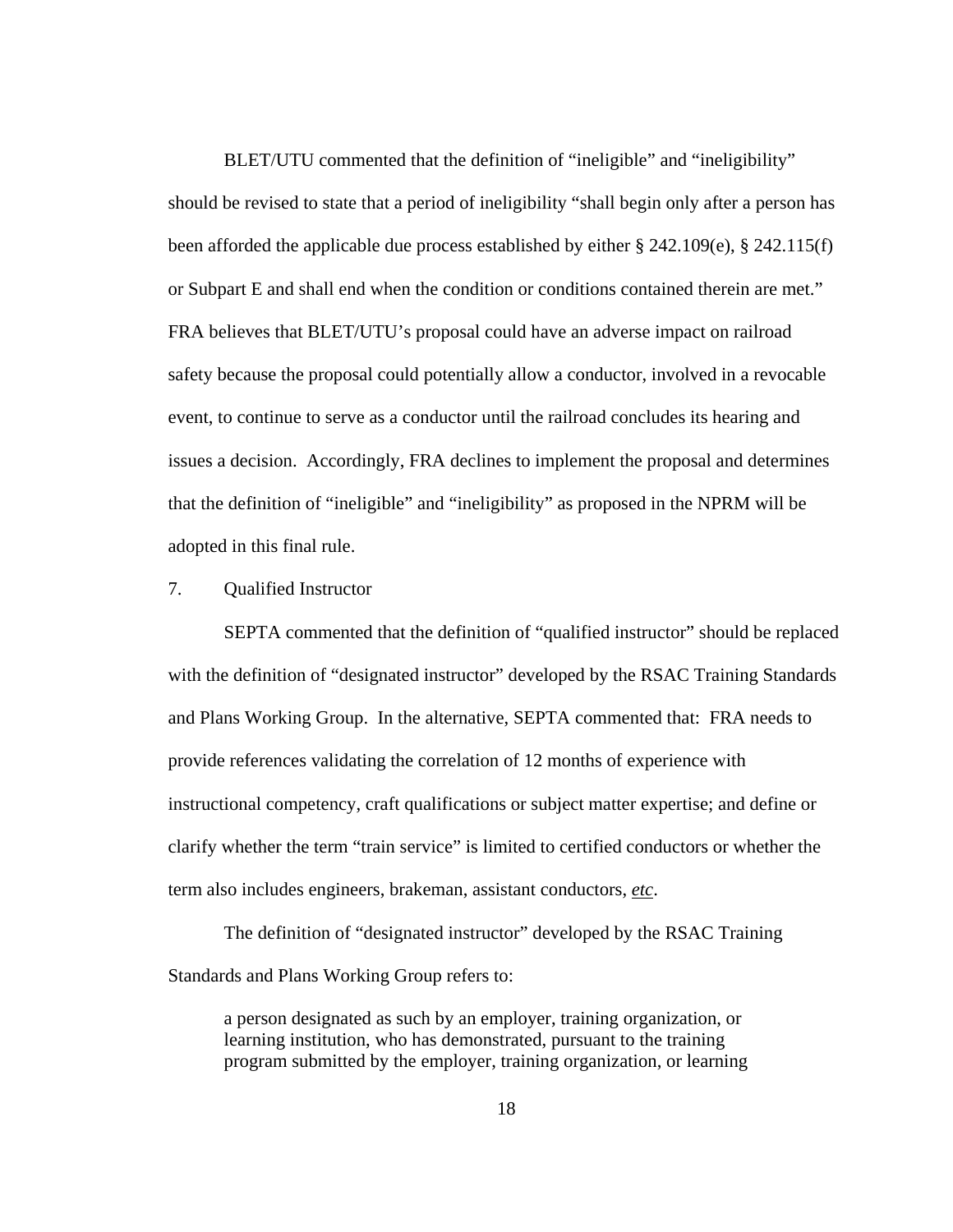institution, an adequate knowledge of the subject matter under instruction and, where applicable, has the necessary experience to effectively provide formal training.

 Although this final rule generally conforms to the provisions and terms developed by the Training Standards and Plans Working Group, FRA believes that it is appropriate to go beyond those requirements with respect to definition of a "qualified instructor." The definitions of "qualified instructor" in the NPRM and "designated instructor" developed by the Training Standards and Plans Working Group are similar to one another with two exceptions. Unlike "designated instructor," the definition of "qualified" instructor" requires the instructor to be a certified conductor, and in the case of a railroad that has designated employee representation, to be designated by the railroad with concurrence of the designated employee representative or have a minimum of 12 months service working as a train service employee. As stated in the NPRM, these additional requirements were included here to address the concerns of some Working Group members that employees, through their representatives, should have input in the selection of instructors who might be viewed as inexperienced (*i.e.*, a person with less than 12 months service working as a train service employee). FRA believes that the requirements will help contribute to a better trained, and thus safer, workforce. Accordingly, FRA declines to modify the definition of "qualified instructor" to the definition of "designated instructor" that was developed by the RSAC Training Standards and Plans Working Group.

 SEPTA's comment demonstrates the need to clarify the meaning of the term "train service employee." For purposes of the definition of "qualified instructor" in this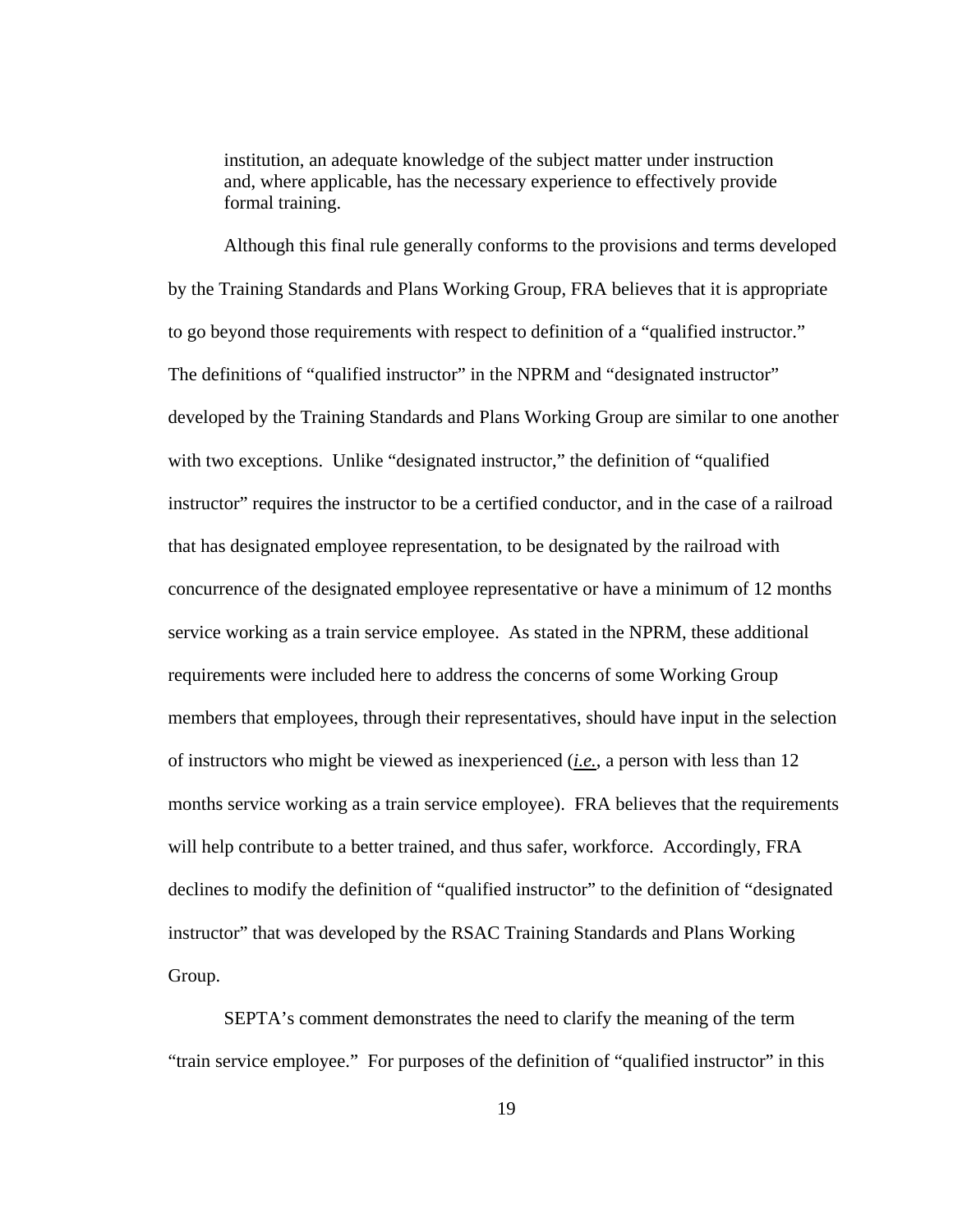final rule, FRA intends for the term "train service employee" to include those persons that have traditionally been known as certified engineers, conductors, brakemen, yard helpers, and yardmen. The minimum of 12 months service working as a train service employee may be at any time during that person's career.

# *B*. *Waivers*

 FRA solicited comments whether § 242.9 of the NPRM dealing with waivers should be removed as unnecessary in light of the fact that 49 CFR part 211 addresses the waiver process. While all three commenters on this section; SEPTA, AAR and BLET/UTU, agreed that the waiver process was covered by part 211, AAR and SEPTA indicated that they were indifferent to the elimination of § 242.9. However, UTU/BLET suggested that it may be helpful to laypeople, who may not be aware of the contents of 49 CFR part 211, to retain the reference to the waiver process in § 242.9. FRA agrees that § 242.9 may be helpful to some people and therefore, has retained that section in this final rule.

# *C. Certification Program*

 FRA solicited comments as to whether the amount of time proposed for implementing a conductor certification program (based on the dates provided) is appropriate. FRA did not receive any written comments on this issue but did receive feedback during the May 12, 2011 Working Group meeting regarding an extension of the effective date of the rule. However, FRA believes its proposed approach is reasonable and thus, the time periods proposed in the NPRM will be adopted in this final rule.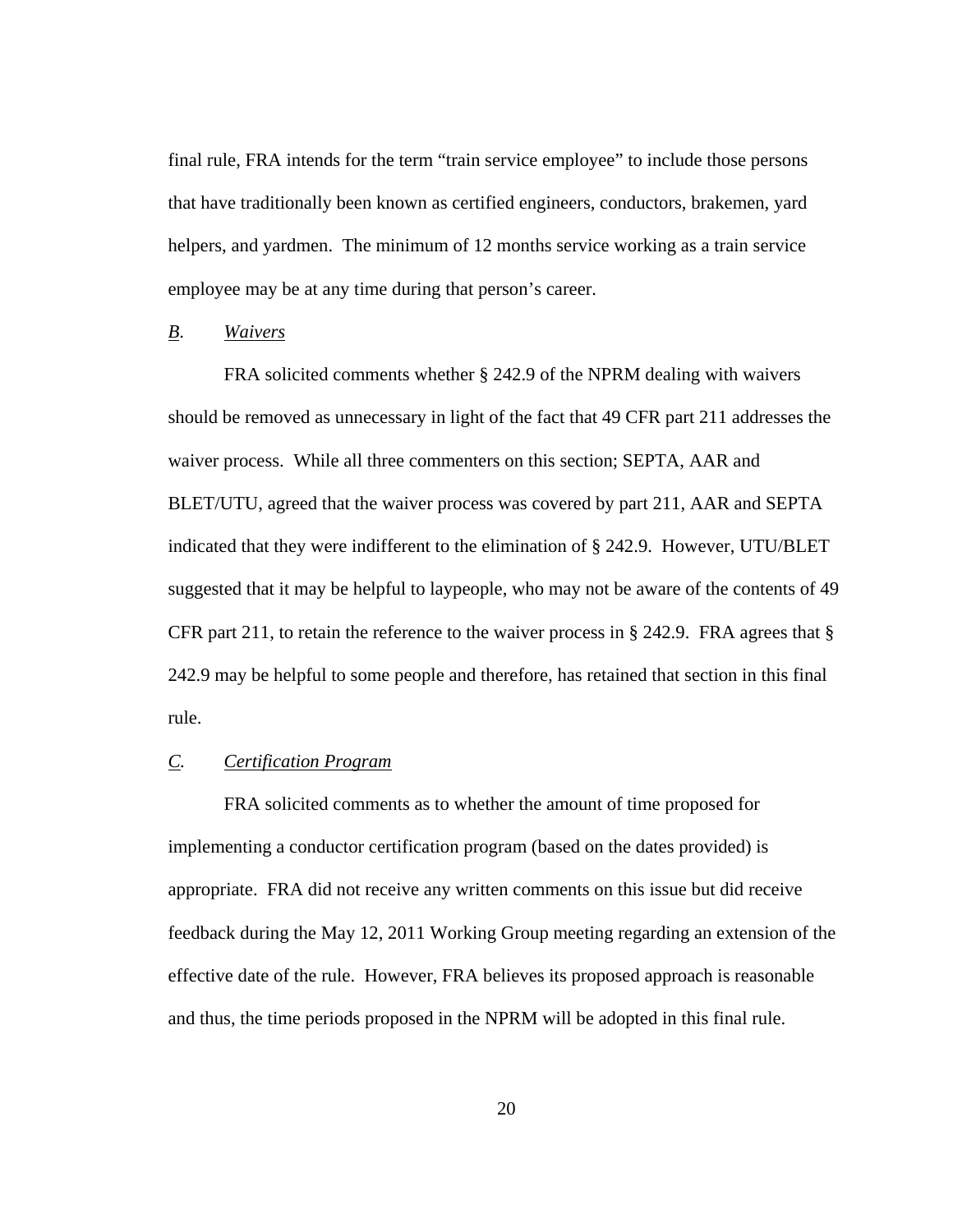### *D. Schedule of Implementation*

AAR seeks confirmation that: "Any employee can be designated as a conductor under the grandfather provision through June 1, 2012. Any employee designated as a conductor under the grandfather provision can serve as a conductor until June 1, 2015, without being tested and evaluated pursuant to Subpart B and issued a certificate pursuant to section 242.207." AAR's summary of the designation provisions in § 242.105 is not entirely accurate. With respect to the time period for designating conductors, only persons authorized by a railroad to perform the duties of conductor between January 1, 2012 and June 1, 2012 for Class I and II railroads and January 1, 2012 and October 1, 2012 for Class III railroads, will be designated as conductors. With respect to the time period a person designated as a conductor may serve without being tested and evaluated, a person designated as a conductor pursuant to § 242.105 may not serve as a conductor after June 1, 2015 for Class I and II railroads and October 1, 2015 for Class III railroads without being tested and evaluated pursuant to Subpart B. However, after March 1, 2012, each railroad must issue a certificate that complies with § 242.207 to each person that it designates. Moreover, subject to the provisions of  $\S$  242.105(c)(1)-(3), a railroad may test and evaluate its designated conductors under subpart B before the 36-month designation period has expired. Railroads should note that they may not test and evaluate a designated conductor or conductor candidate under subpart B of this rule or revoke a conductor's certificate, including a designated conductor's certificate, until they have a certification program approved by the FRA pursuant to § 242.103.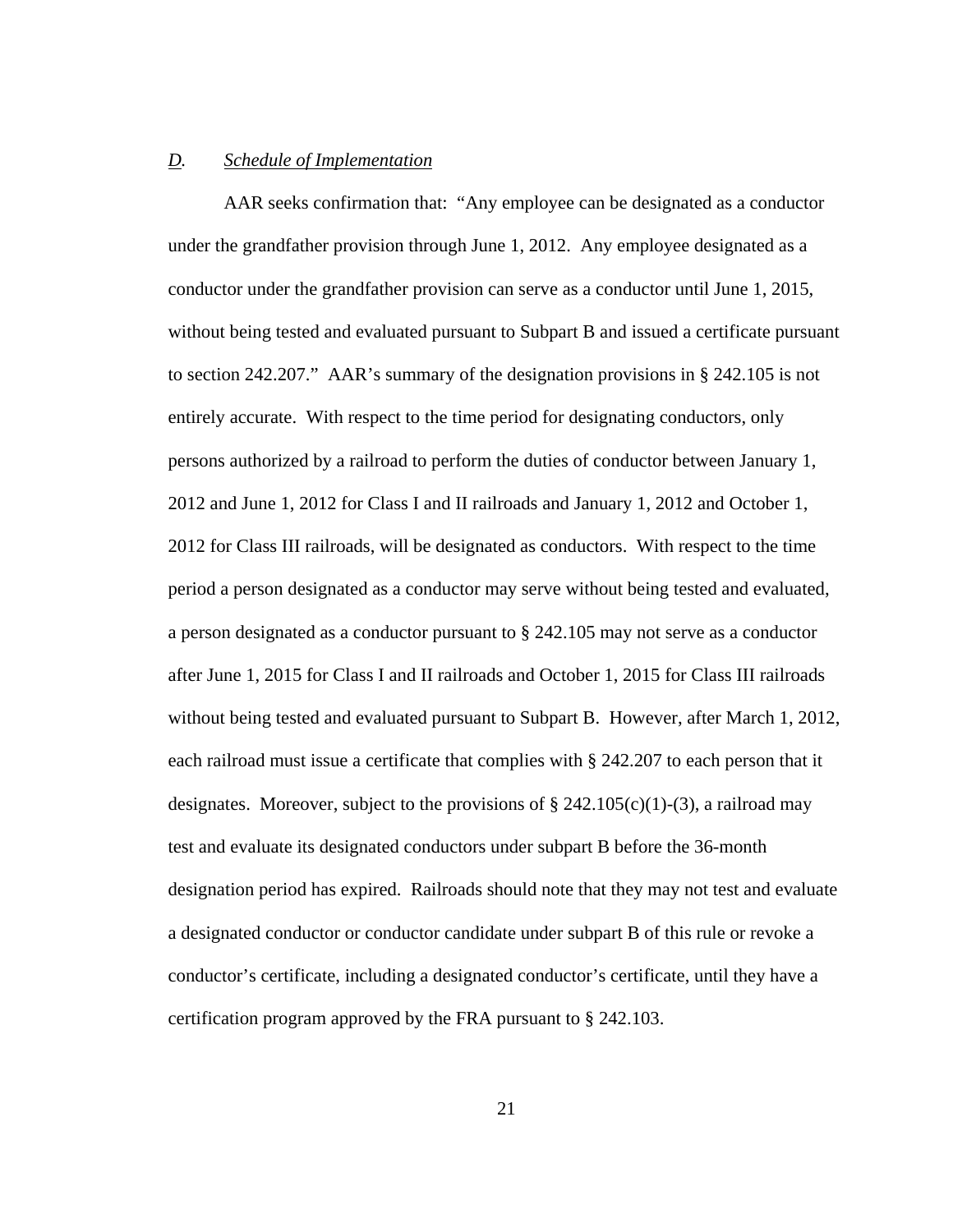### *E*. *Prior Safety Conduct as a Motor Vehicle Operator*

 SEPTA commented that additional language should be added to the regulation that specifies that a delay in receipt of the required driving records be due to acts or omissions by the driver licensing agency, and the 60-day extension is limited to those cases where delays are beyond the control of the individual. According to SEPTA, the absence of such language could force railroads to impose more severe time restrictions on the driving record information requirements, effectively penalizing the majority of employees for the sake of the few who attempt to beat the system and remain in a safetycritical environment while affected by an active substance abuse disorder. While FRA acknowledges SEPTA's concern, FRA has not seen any evidence that the submission of incorrect or misleading information to driver's license agencies is a common problem. If FRA finds such evidence, FRA will consider amending part 242 to address the issue. Interested parties should note that any person who knowingly and willfully falsifies a record or report required by part 242 may be subject to criminal penalties. See § 242.11.

BLET/UTU commented that they expect that, in the application of proposed § 242.111(f) which addresses petitions to the waive motor vehicle check requirements, the Railroad Safety Board would require a notarized declaration, affidavit or some other form of sworn statement that no § 242.111(n) incident has occurred within the preceding 36 months as a condition precedent for granting the waiver petition. Based on that expectation, BLET/UTU suggested that such a requirement could be written directly into the rule, thereby relieving the Railroad Safety Board of the burden of having to handle these matters. FRA declines to adopt this suggestion as FRA cannot speak to what the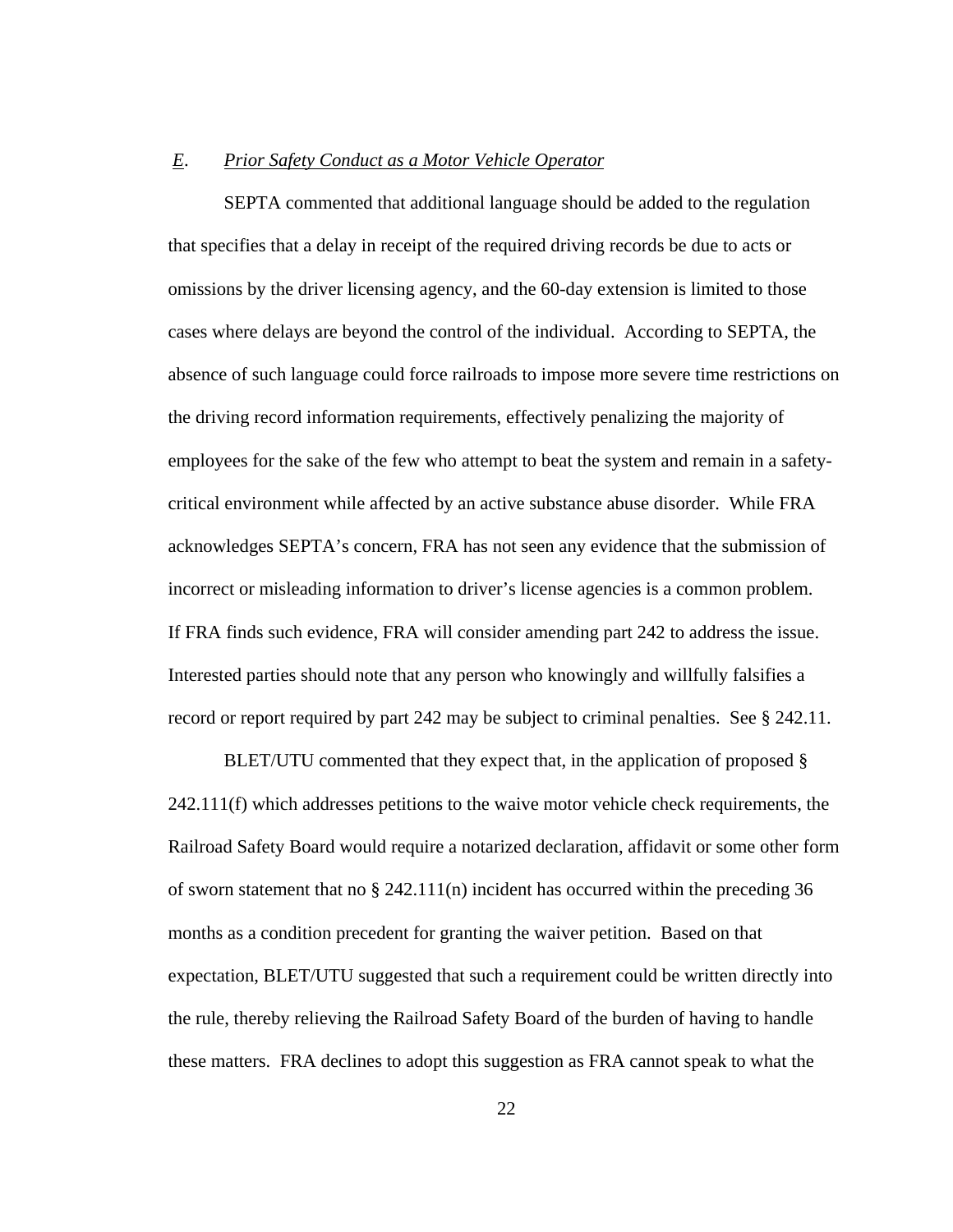Railroad Safety Board may require with respect to a waiver of certain requirements of § 242.111. Moreover, it is beyond the scope of this rulemaking to remove a railroad's right to petition the Railroad Safety Board for a waiver of the FRA's regulatory requirements.

AAR commented that a paragraph ( $o(5)$  should be added to § 242.111 that would permit railroads to offer the assistance of a licensed counselor, social worker, or psychologist with expertise in the assessment of people with substance abuse disorders as an alternative to a SAP. According to AAR, the employee could use a SAP if the employee so desired, but the railroad would be able to offer the employee a choice.

Pursuant to § 242.111 of the NPRM, railroad employees would be evaluated for substance abuse disorders by a person (*i.e.*, a Drug and Alcohol Counselor who meets the credentialing and qualification requirements of a SAP) with more stringent credentialing and knowledge requirements than an EAP Counselor (currently used in part 240) or the type of person proposed by AAR. FRA believes that requiring more stringent credentialing and knowledge requirements will improve employee confidence in the evaluation process. Moreover, AAR's proposal could open up the possibility of harassment and intimidation of an employee who does not choose to be evaluated by a person who has less stringent credentialing and knowledge requirements than a SAP. Accordingly, FRA declines to adopt the paragraph proposed by AAR.

AAR commented that it appears that FRA intends for DOT's requirement for direct observation of urine collection to apply to follow-up testing required as a result of motor vehicle alcohol and drug violations. AAR would agree with that position and suggested that FRA should make clear, both in this regulation and Part 240, that where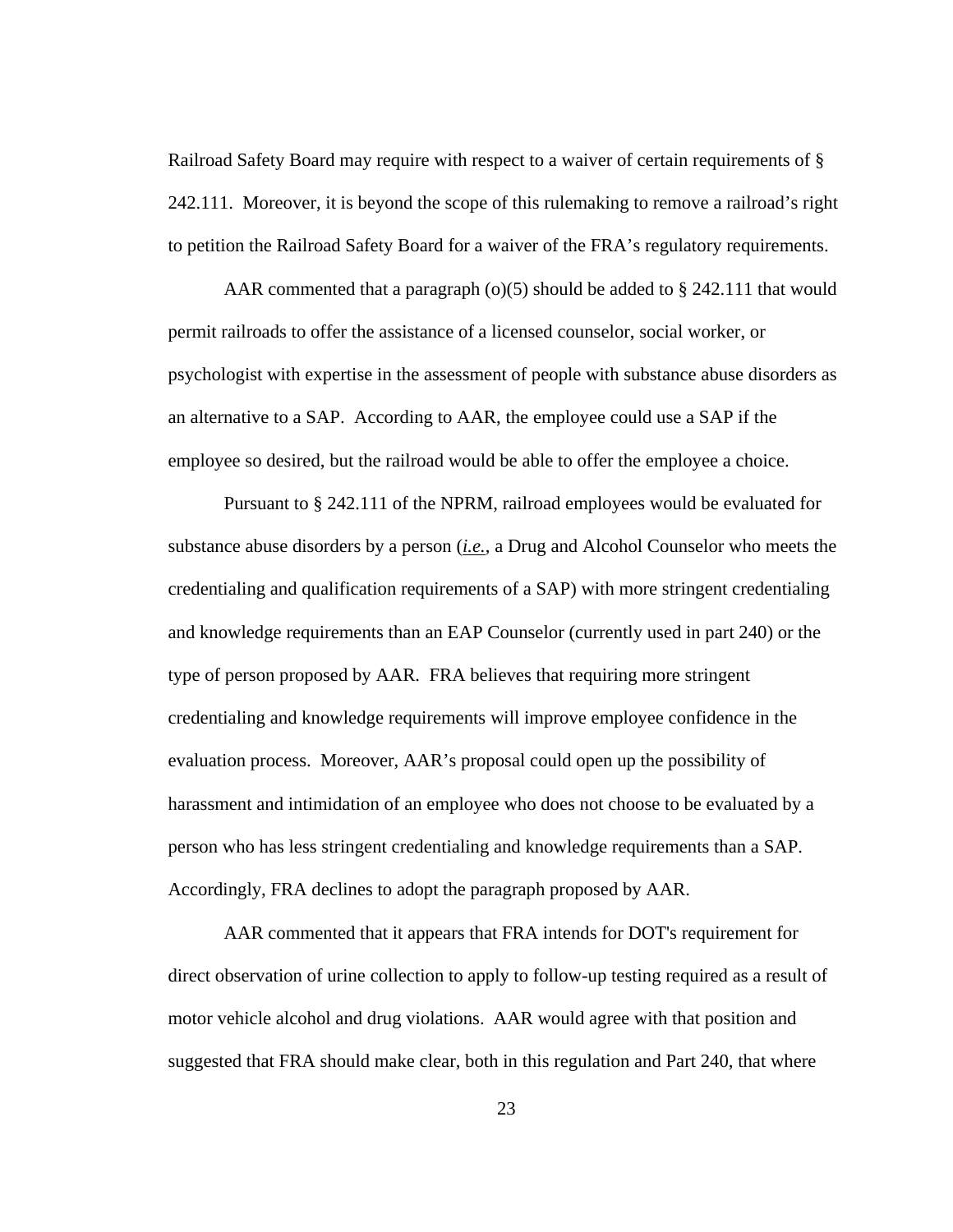follow-up testing is required by federal rules, all federal testing requirements, including direct observation, apply.

It is not FRA's intention for DOT's requirement for direct observation of urine collection to apply to follow-up testing required as a result of motor vehicle alcohol and drug violations. A motor vehicle alcohol/drug incident requiring follow-up testing is not a Federal part 219 violation. As such, this incident does not meet the criteria justifying direct observation as provided by 49 CFR § 40.67. Interested parties should note, however, that direct observation of urine collection for follow-up testing may be recommended by a Drug and Alcohol Counselor as necessary.

# *F*. *Substance Abuse*

 BLET/UTU commented that the guidance provided in the NPRM concerning circumstances which may indicate the need for a SAP evaluation (*i.e.*, "declining job performance, extreme mood swings, [and] irregular attendance") should be removed from the preamble. BLET/UTU assert that the circumstances identified are ambiguous and/or subjective concepts which could be exploited by the railroads. FRA acknowledges that there could be legitimate reasons why someone might exhibit some or all of the conditions identified in the preamble to the NPRM. However, those conditions, to the extent not immediately explicable, may also indicate a need for an evaluation. The purpose of the preamble language is not to require (and does not require) the railroads to order an evaluation anytime a listed condition is exhibited. Rather, FRA is simply providing guidance as to conditions that may, given the context, call for an evaluation under internal railroad policies. Moreover, FRA remains vigilant of harassment and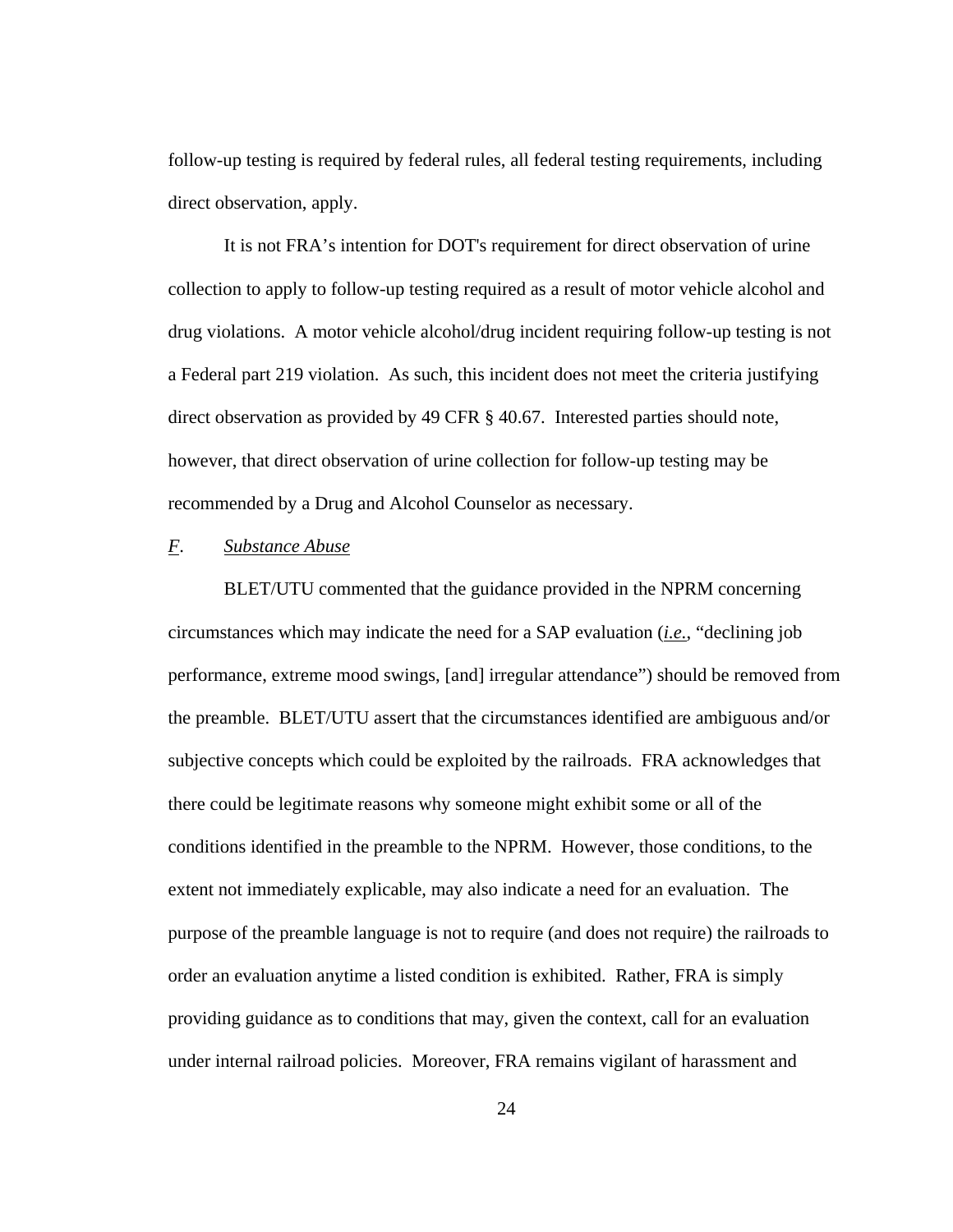intimidation and will take appropriate action where such conduct is discovered. Accordingly, the guidance in the NPRM has been carried over into the final rule.

 BLET/UTU commented that § 242.115(e) of the NPRM contains several references to the certification consequence for an employee who "refuses or fails" to provide a breath or body fluid sample. BLET/UTU disagrees that a failure to provide a breath or body fluid sample should trigger a revocation consequence. According to BLET/UTU, there are legitimate medical reasons why a person may be unable to provide a breath or body fluid sample citing 49 CFR 40, subpart I which provides the medical conditions under which an individual's failure to provide an sufficient sample is not deemed a refusal. In addition, BLET/UTU notes that subpart G of part 219 excuses a covered employee from compliance with the requirement to participate in random drug and alcohol testing "in the case of a documented medical or family emergency." *See* 49 CFR §§ 219.603 and 219.609. BLET/UTU understands the reference to Part 219 in proposed section  $242.115(e)(2)$  as incorporating the exceptions set forth in subpart G, and requests that the section-by-section analysis for the Final Rule clarify that their understanding is correct.

FRA confirms that the exceptions in part 40, subpart I, and part 219, subpart G, are included in this final rule's use of the word "refuses." In other words, there is no "refusal" if the failure to provide a sufficient sample was the result of a legitimate medical explanation under part 40 or if it was a random test and the employee had a documented medical or family emergency under part 219. Further, to clarify the issue, FRA has removed the words "or fails" in the final rule. Use of the word "refuses" rather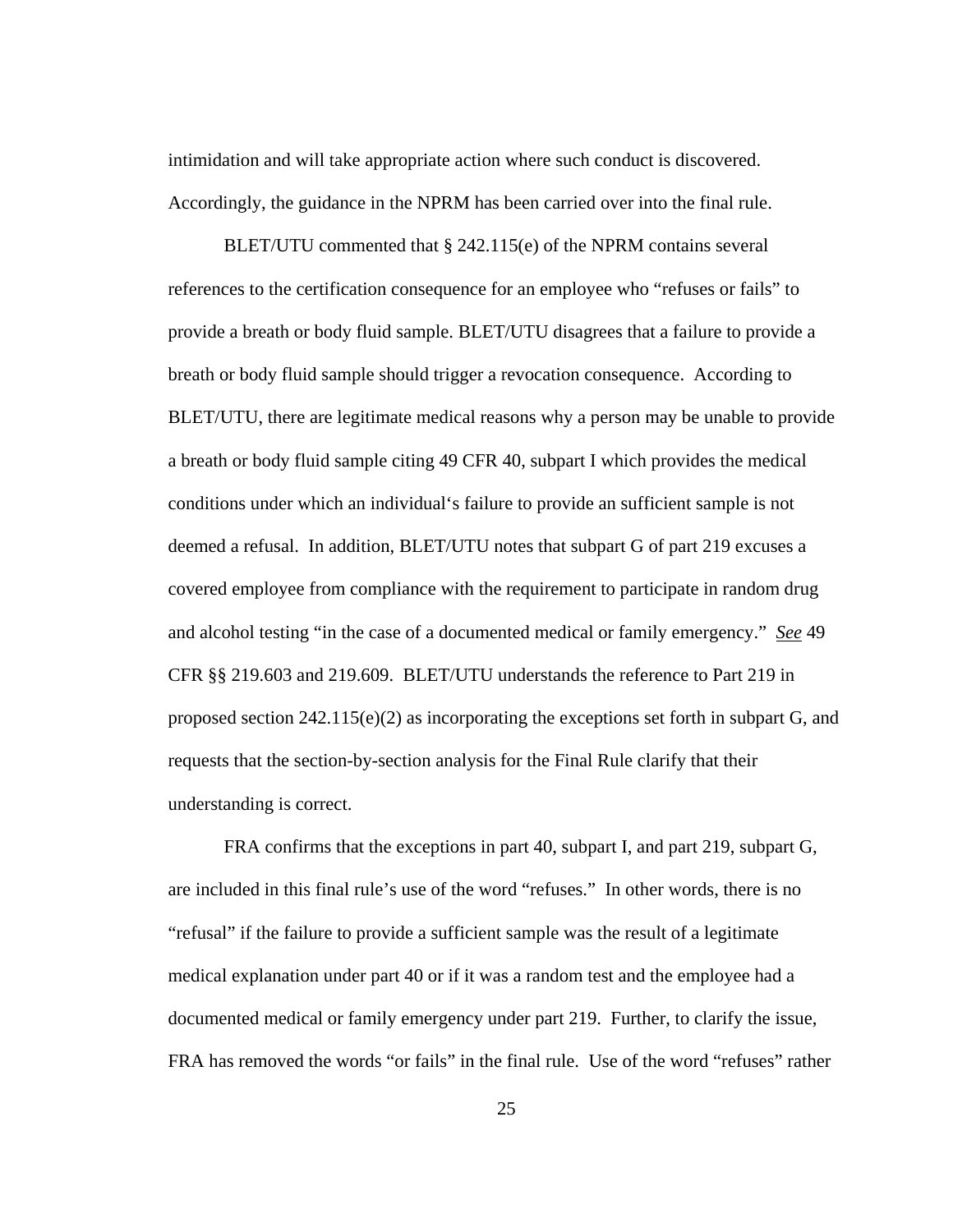than the phrase "refuses or fails" more accurately tracks the provisions of parts 40 and 219.

# *G*. *Vision and Hearing Acuity*

BLET/UTU commented that proposed  $\S$  242.117(k) should be amended to address concerns that if it is discovered after an incident that a conductor's vision or hearing acuity had deteriorated below the standard set forth in the NPRM, that conductor, even though he or she may not have been aware of the deterioration, may be subjected to penalties or enforcement actions for failing to notify the railroad of the deterioration prior to the incident. FRA understands BLET/UTU's concern and believes it is obvious that a conductor could not have enforcement action taken against them for failing to notify the railroad of a condition he or she was not aware existed. That is why the preamble discussion of this section in the NPRM noted that the paragraph at issue "would address the issue of how soon *after learning* of a deterioration . . . a conductor would have to notify the railroad of the deterioration." 75 FR 69166, 69176 (Nov. 10, 2010) (emphasis added). Because the proposed regulation would not permit enforcement action against a conductor for failing to notify a railroad when they are not aware that their vision or hearing acuity had deteriorated below the standard set forth in the regulation, FRA declines to adopt BLET/UTU's proposed amendment.

# *H*. *Training*

 FRA solicited comments whether to require each railroad to provide for the continuing education of certified conductors in § 242.119(o). Since FRA did not receive any comments on this issue and because FRA sees no reason to change its approach, the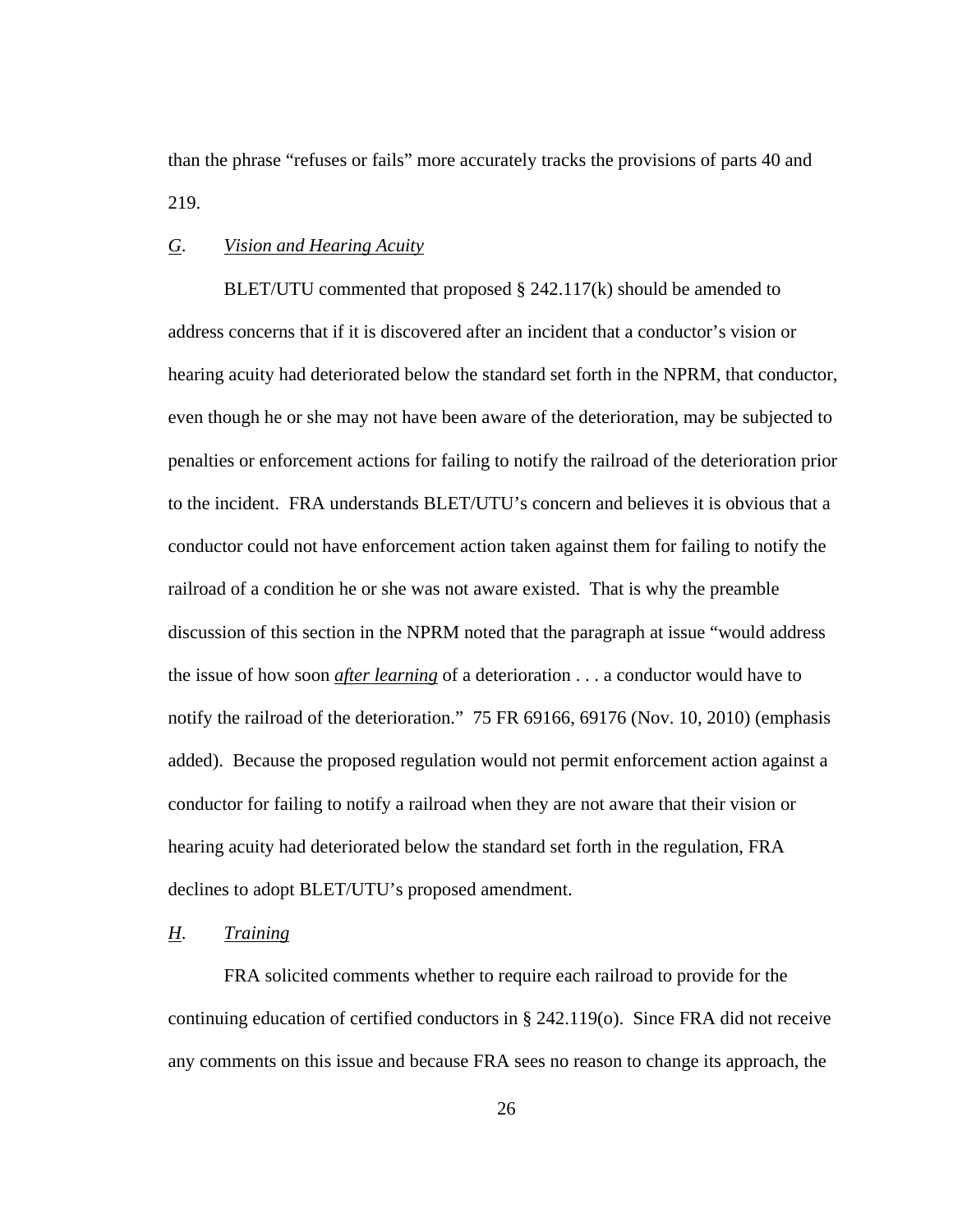proposed continuing education requirement contained in the NPRM (*see* 75 FR 69166, 69176-69177, 69204-69205 (Nov. 10, 2010)) will be adopted in this final rule.

 NYMTA, SEPTA and AAR commented that the proposed language in §  $242.119(d)(1)$  specifying the development of a task analysis should be removed. In the Working Group meetings and the preamble to the NPRM, FRA indicated that, to the extent possible and appropriate, it would conform the training requirements in part 242 to the training requirements being developed by the RSAC Training Standards and Plans Working Group. Because the RSAC recommendation from the Training Standards and Plans Working Group did not require a task analysis and FRA believes that the more comprehensive on-the-job training requirement included in the final rule (*see* section-bysection analysis of 242.119 below) adequately substitutes for a task analysis requirement, FRA has removed the proposed task analysis requirement from the final rule.

 NYMTA, SEPTA and AAR commented that FRA should remove paragraphs (l) and (m) in proposed § 242.119 of the NPRM. Those paragraphs proposed to require railroads to perform initial instructional briefings with their conductors. In the Working Group meetings and the preamble to the NPRM, FRA indicated that, to the extent possible and appropriate, it would conform the training requirements in part 242 to the training requirements being developed by the RSAC Training Standards and Plans Working Group. Because the RSAC recommendation from the Training Standards and Plans Working Group did not require initial instructional briefings and FRA believes that the initial training program requirements included in the final rule (*see* section-by-section analysis of 242.119 below) adequately cover the requirements in the proposed paragraphs

27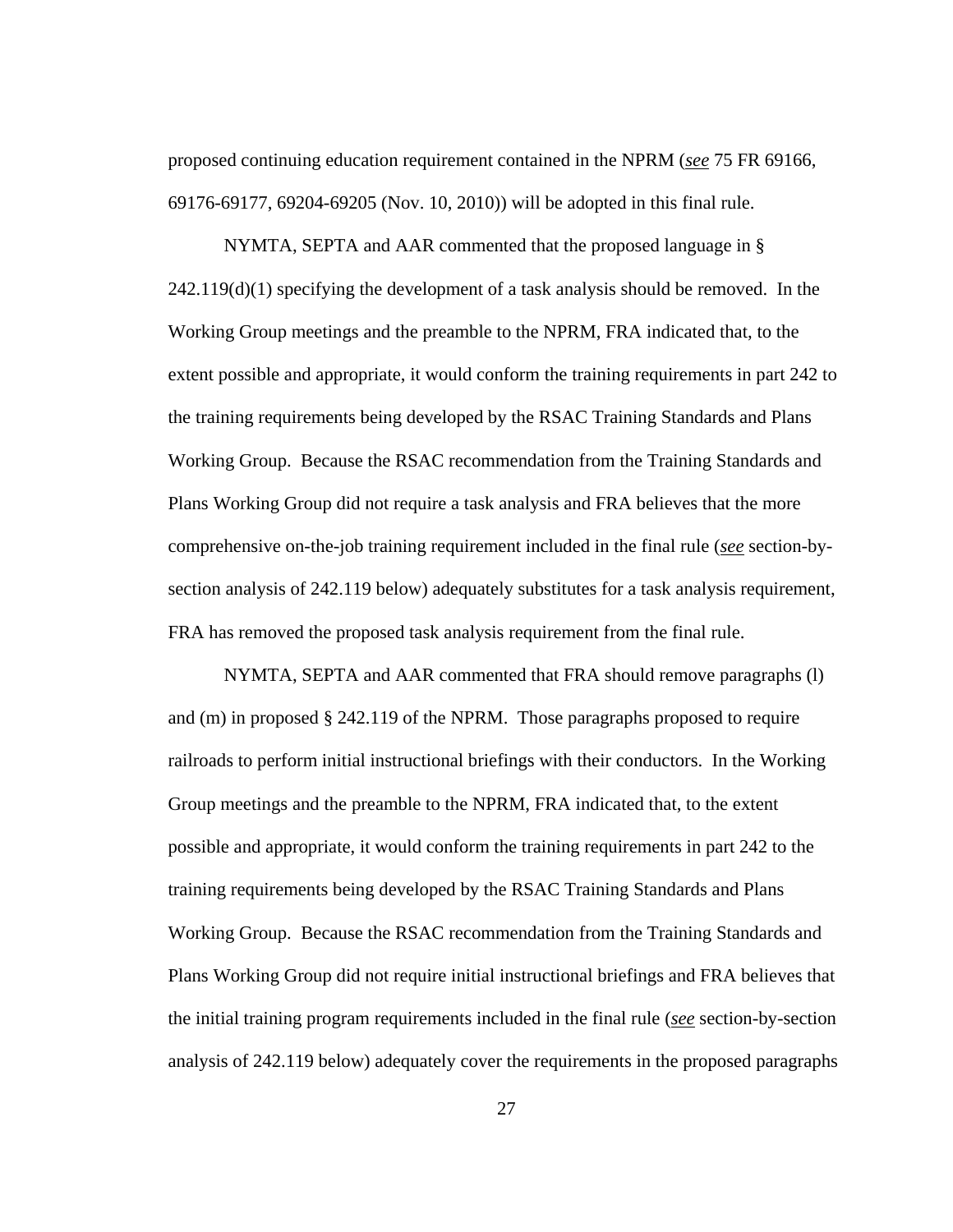at issue, FRA has removed paragraphs (1) and (m) in proposed  $\S 242.119$  of the NPRM from the final rule.

BLET/UTU commented that  $\S$  242.119(n), providing an exception to the initial briefing requirements of  $\S$  242.119(1) and (m) should be deleted and replaced in its entirety with the following: "Initial training shall be conducted in accordance with the requirements of Part 243." Since FRA has not even issued a NPRM relating to part 243, FRA cannot use BLET/UTU's proposed language. However, since the RSAC Training Standards and Plans Working Group's recommendation to FRA does not require initial instructional briefings and FRA believes that the initial training program requirements included in the final rule (*see* section-by-section analysis of 242.119 below) adequately cover the substance of proposed paragraph (n), FRA has removed paragraph (n) in proposed § 242.119 of the NPRM from the final rule.

# *I. Knowledge Testing*

SEPTA commented that proposed  $\S$  242.121(c)(4)(v), which requires testing on use of job aids, should be deleted since this section includes requirements for an examination on operating rules and timetable instructions which would presumably demonstrate an individual's ability to use those documents. FRA believes it is an important safety measure to ensure that conductors be able to use any job aid, as defined by this part, that they may be given. Moreover, FRA does not believe that testing on operating rules and timetable instructions would necessarily demonstrate an individual's ability to use a job aid. Accordingly, FRA declines to delete  $\S 242.121(c)(4)(v)$  as proposed in the NPRM.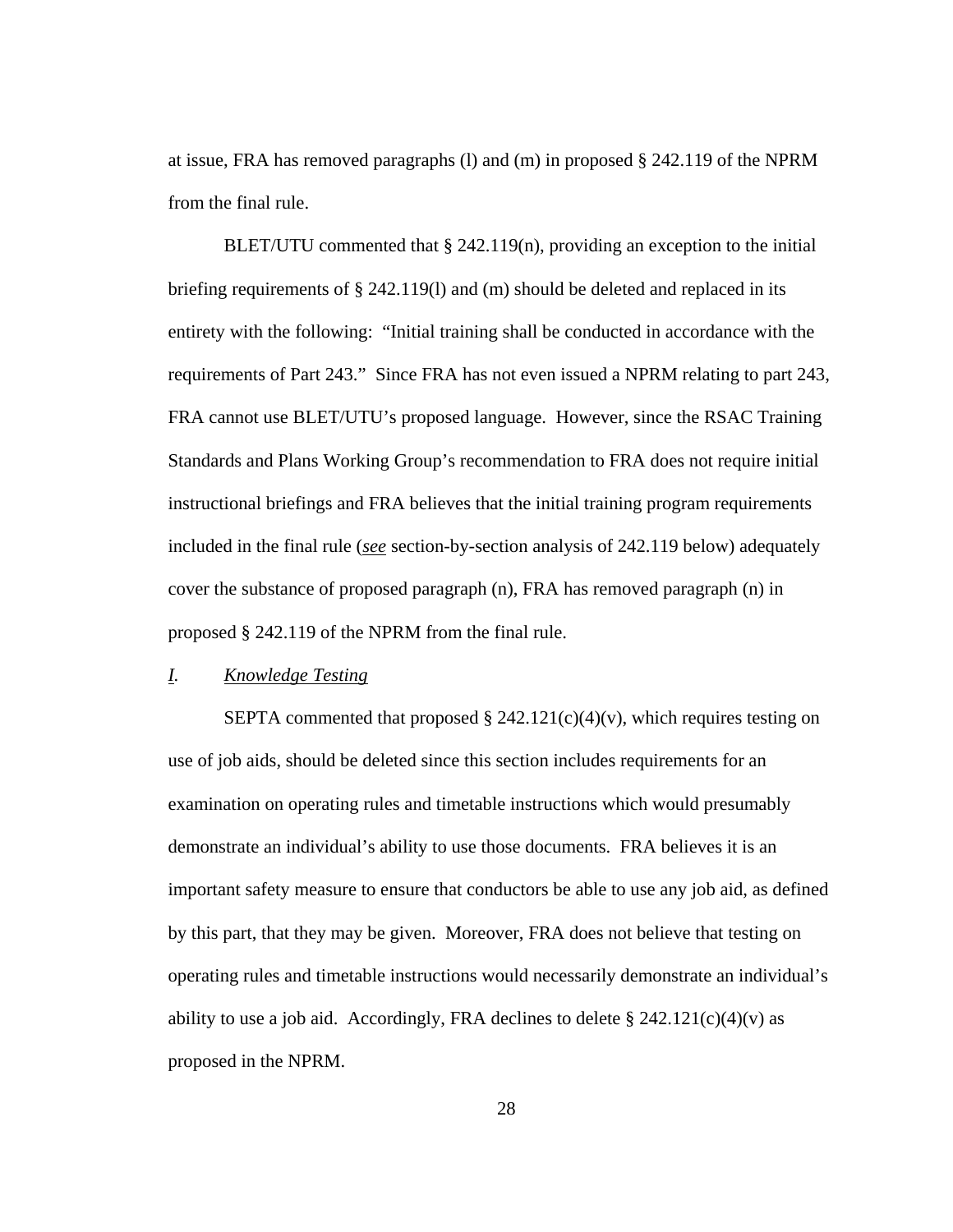BLET/UTU commented that  $\S$  242.121(c)(6) of the NPRM, which would have required knowledge testing to be conducted without open reference books or other materials except to the degree the person is being tested on his or her ability to use such reference books or materials, should be deleted. While one would expect a conductor to refer to his or her written rules and instructions whenever there is any uncertainty about what is required by a particular rule, instruction or practice, FRA believes that some rules are so fundamental to railroad safety, such as compliance with stop signals, that a conductor would be expected to know the rule without referring to reference materials. Accordingly, FRA declines to delete  $\S$  242.121(c)(6) as proposed in the NPRM.

# *J*. *Monitoring Operational Performance*

 NYMTA seeks confirmation that: "training may be used as a substitute to satisfy the annual unannounced test for persons certified as passenger conductors pursuant to §  $242.107(b)(2)$  who do not require compliance with Part 218, subpart F, except under emergency circumstances." FRA confirms that training may be used as a substitute pursuant to  $\S 242.123(d)(2)(i)$ .

 SEPTA and NYMTA commented that it is not feasible to test each of its certified conductors on one or more of the provisions in 49 CFR §§ 218.99-218.109 because the majority of passenger conductors do not have the opportunity to perform part 218 tasks on a regular basis. SEPTA recommends revising  $\S 242.123(d)(2)(i)$  to allow annual training to substitute for annual test for all passenger conductors. FRA declines to adopt NYMTA and SEPTA's comments in this final rule. FRA believes that § 242.123(d)(2)(i) addresses SEPTA and NYMTA's concerns about passenger conductors who rarely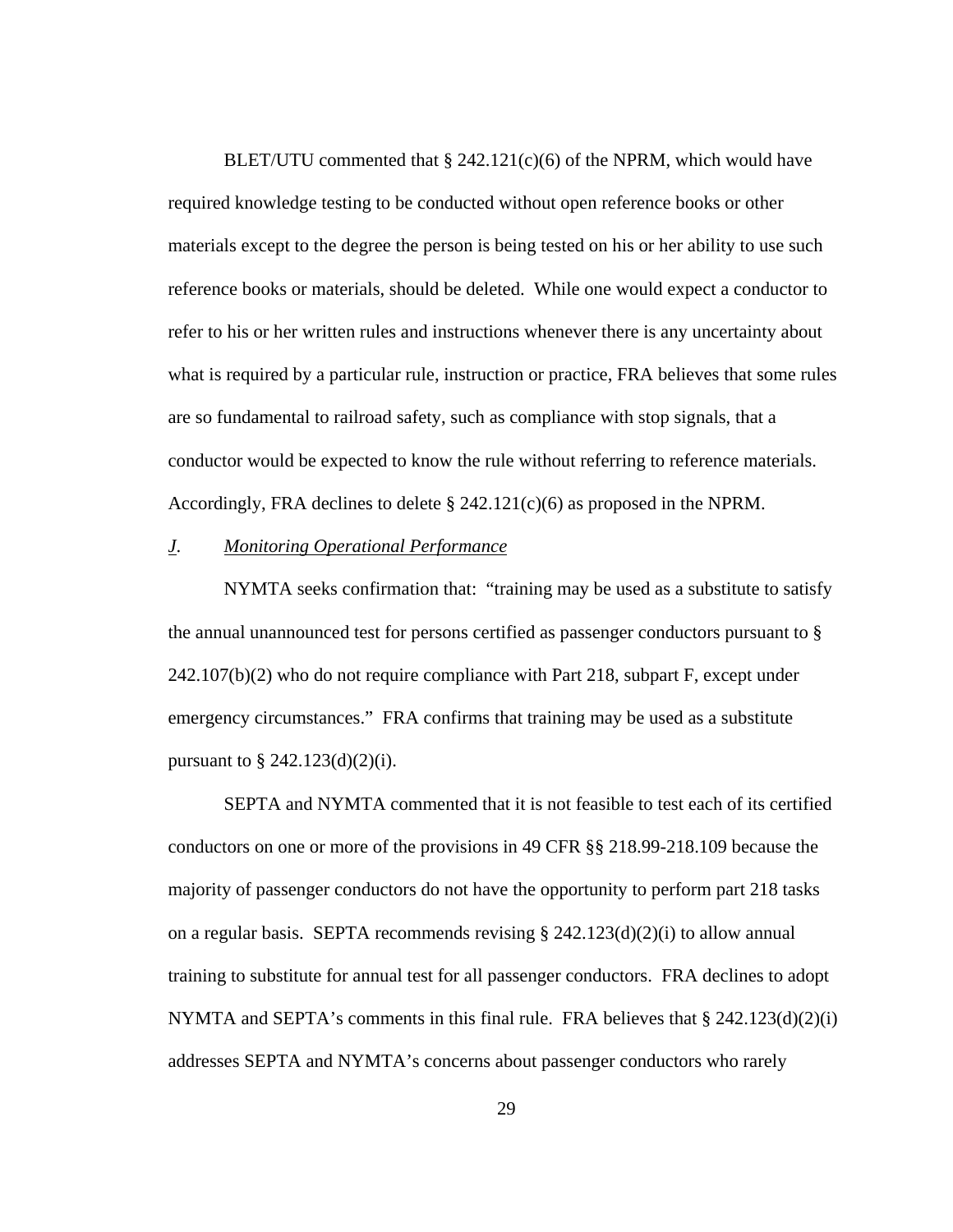engage in activities covered by part 218, subpart F. FRA expects that most passenger conductors will never have to engage in activities covered by part 218, subpart F (which is what FRA means by the phrase "compliance with part 218, subpart F") except in emergency circumstances. Accordingly, FRA expects that most passenger conductors will be permitted to be given annual training in lieu of an unannounced compliance test.

While not revising  $\S 242.123(d)(2)(i)$  based on the comment, FRA is revising the paragraph to clarify its intent. FRA intended for  $\S 242.123(d)(2)(i)$  to state that the annual training exception only applies to part 218, subpart F, testing and that a railroad will still have to test on § 217.9. The final rule has been revised accordingly.

SEPTA and NYMTA commented that the time limit proposed in § 242.123(b)(1) and (f) for testing conductors who are returning to service should be extended from 30 days to 60 days. They contend that this will provide for increased quality observations thereby allowing the manager extra opportunities to observe the employee on different job assignments. As provided in the preamble to the NPRM, proposed paragraphs (b)(1) and (f) address the problem that some certified conductors may not be performing a service that requires conductor certification and thus, a railroad may not be able to provide those conductors with the annual, unannounced compliance test. Unlike part 240, which requires railroads to seek a waiver from FRA's Safety Board for engineers that they are unable to annually test, the proposed paragraphs would not require railroads to give an unannounced compliance test to conductors who are not performing service requiring certification. Moreover, the railroads are given approximately a month to test those conductors returning to service.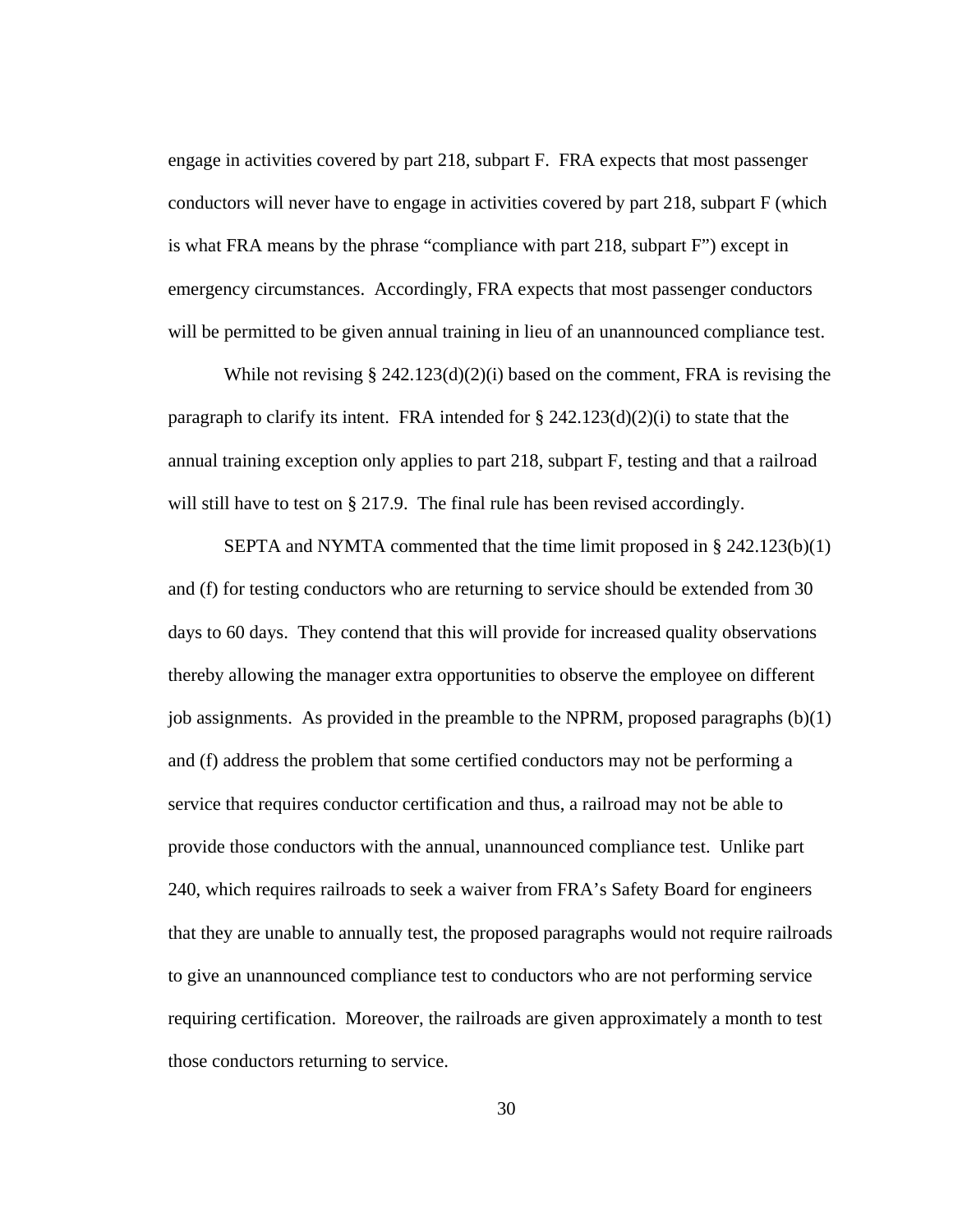BLET/UTU commented that the rule should make it clear that the employee may work for the 30 days pending the unannounced test and thus, asserted that 242.123(f) should be amended as follows: "However, when the certified conductor returns to a service that requires certification pursuant to this part, that certified conductor *shall not be deemed ineligible but* must be tested pursuant to this section within 30 days of his or her return." (emphasis added). FRA declines to adopt the revisions suggested in the comment. Just as with locomotive engineers under part 240, a failure to conduct an unannounced test does not affect a conductor's certification (*i.e.*, a railroad's failure to give the test to a person would not render that person ineligible to serve as a conductor). However, that does not mean the person would not be ineligible for another reason. For example, a conductor who is determined to have an active substance abuse disorder would be ineligible to serve as a conductor regardless of whether the conductor had received an unannounced compliance test within 30 days of his or her return to conductor service. Since the BLET/UTU's proposed revision could be read to prevent a railroad from deeming a person ineligible for any reason upon that person's return to conductor service, FRA declines to adopt the revision.

# *K*. *Time Limitations for Certification*

BLET/UTU commented that the conductor certification rules should be consistent with the potential medical standards that are being considered by FRA. It is FRA's expectation that where possible and appropriate, part 242 will be consistent with any potential medical standards rulemaking.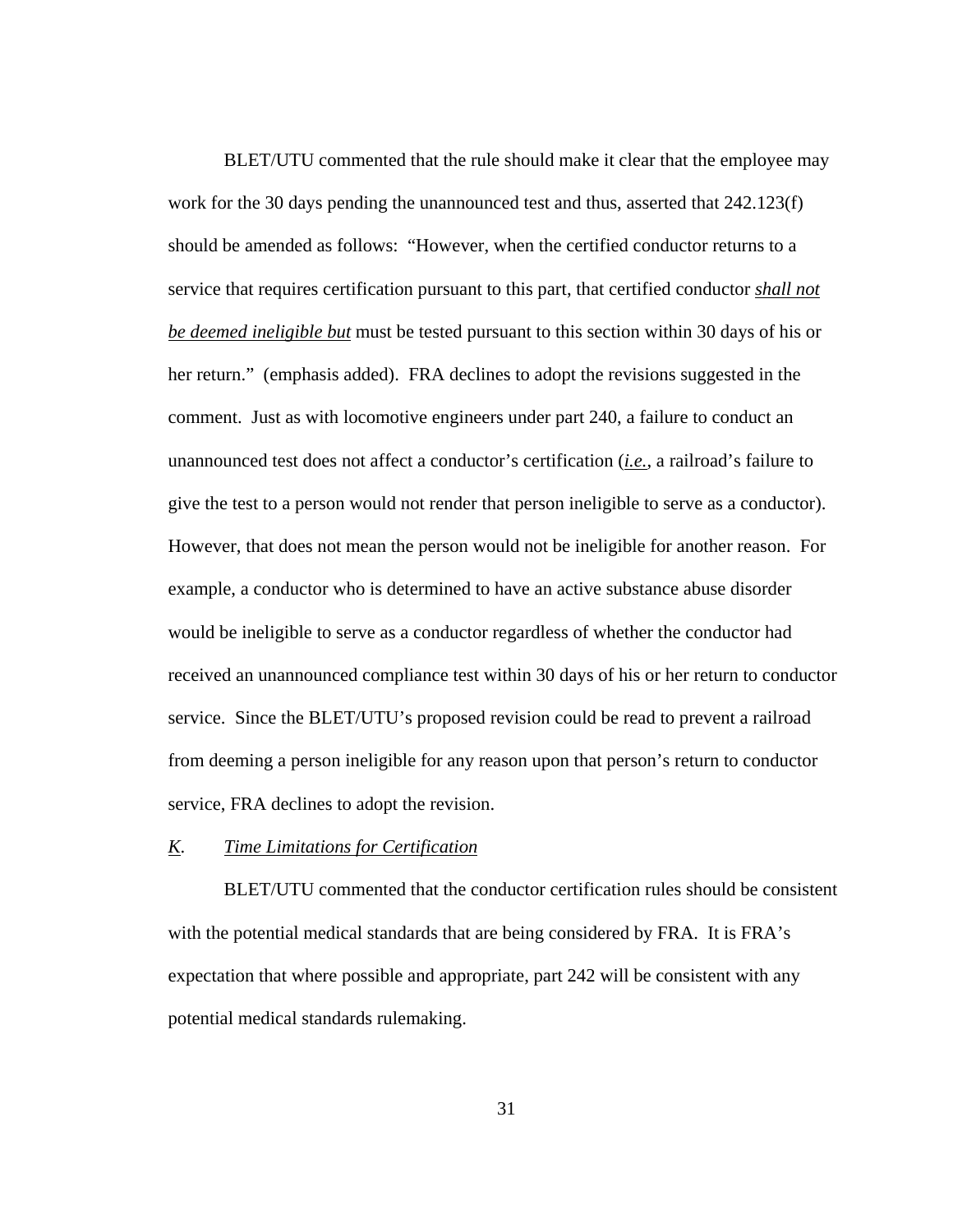### *L*. *Certificate Components*

 FRA solicited comments whether to require a conductor's certificate to include a physical description or photograph of the conductor. As stated in the NPRM, locomotive engineer certificates are required to include a physical description or photograph of the engineer pursuant to part 240. Moreover, FRA believes that this requirement would enable FRA inspectors, railroad officers, and police officers to quickly verify that the person in possession of the certificate is in fact the person listed on the certificate. Since FRA did not receive any comments on this issue and because FRA believes it will assist in monitoring railroad compliance with certification of conductors, the proposed physical description or photograph requirement in the NPRM will be adopted in this final rule.

# *M*. *Multiple Certifications*

In the NPRM, FRA solicited comments regarding whether to add a provision to  $\S$ 242.213 that would require railroads to make the determination as to which certification to revoke, where a person who is serving as both the conductor and the engineer is involved in a revocable event, based on the work the person was performing at the time the conduct occurred. FRA noted that such a determination would be similar to the one made under § 242.215(f) and under part 225 in which railroads determine whether an accident was caused by poorly performing what is traditionally considered a conductor's job function or what is traditionally considered a locomotive engineer's job function. BLET/UTU supported the addition of the provision, while AAR commented that a railroad should be able to revoke both certificates.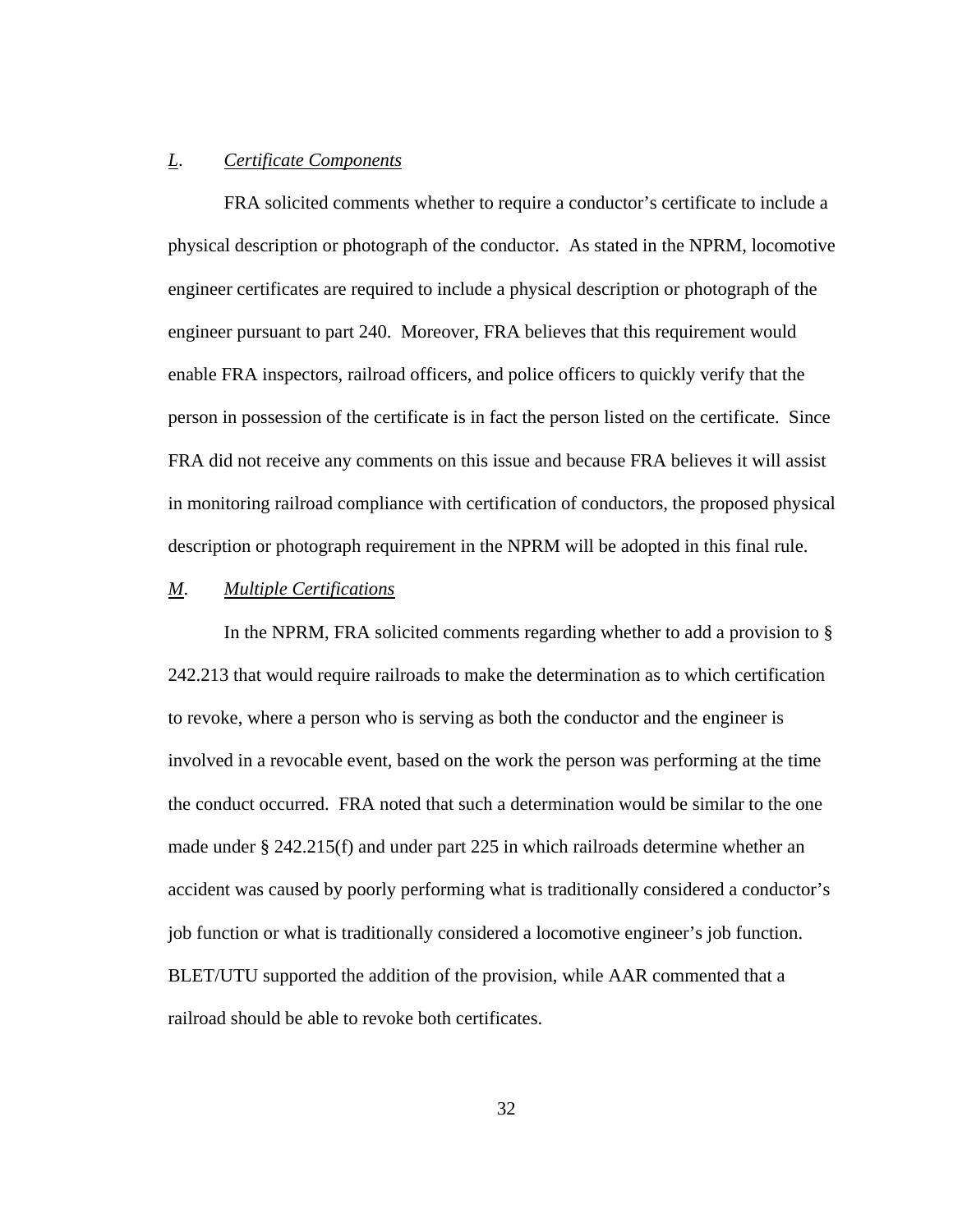FRA has included the additional provision in § 242.213 of this final rule. FRA believes that the provision is necessary to bring additional continuity to the revocation process. Moreover, this type of determination is not new to the railroads as they already make similar determinations under part 225 and agreed to the inclusion of similar language in § 242.215(f) of the NPRM. FRA does not believe it is necessary to revoke both certificates in such situations because a person certified as a conductor and an engineer will not be permitted to serve in either position if one of the certificates has been revoked for anything other than a part 218, subpart F, violation. With respect to part 218, subpart F violations, AAR's comment is not feasible since part 240 does not currently permit a person certified as an engineer to have his or her engineer certification revoked for a violation of part 218, subpart F.

Amtrak, SEPTA, and NYMTA commented on § 242.213's proposed requirement that a locomotive engineer, including a RCO, who is operating without an assigned certified conductor must be certified as both a locomotive engineer and a conductor or be accompanied by a certified conductor who will attach to the crew "in a manner similar to that of an independent assignment." Amtrak, SEPTA, and NYMTA's comments asserted that that requirement should be amended to provide exceptions for passenger railroads and train operations in certain areas and contexts.

 Amtrak, SEPTA, and NYMTA's comments concern the very definition of a conductor. That definition was the subject of lengthy discussions during the Working Group meetings and the recommendation of the Working Group was adopted in the NPRM. The definition is a fundamental element of the conductor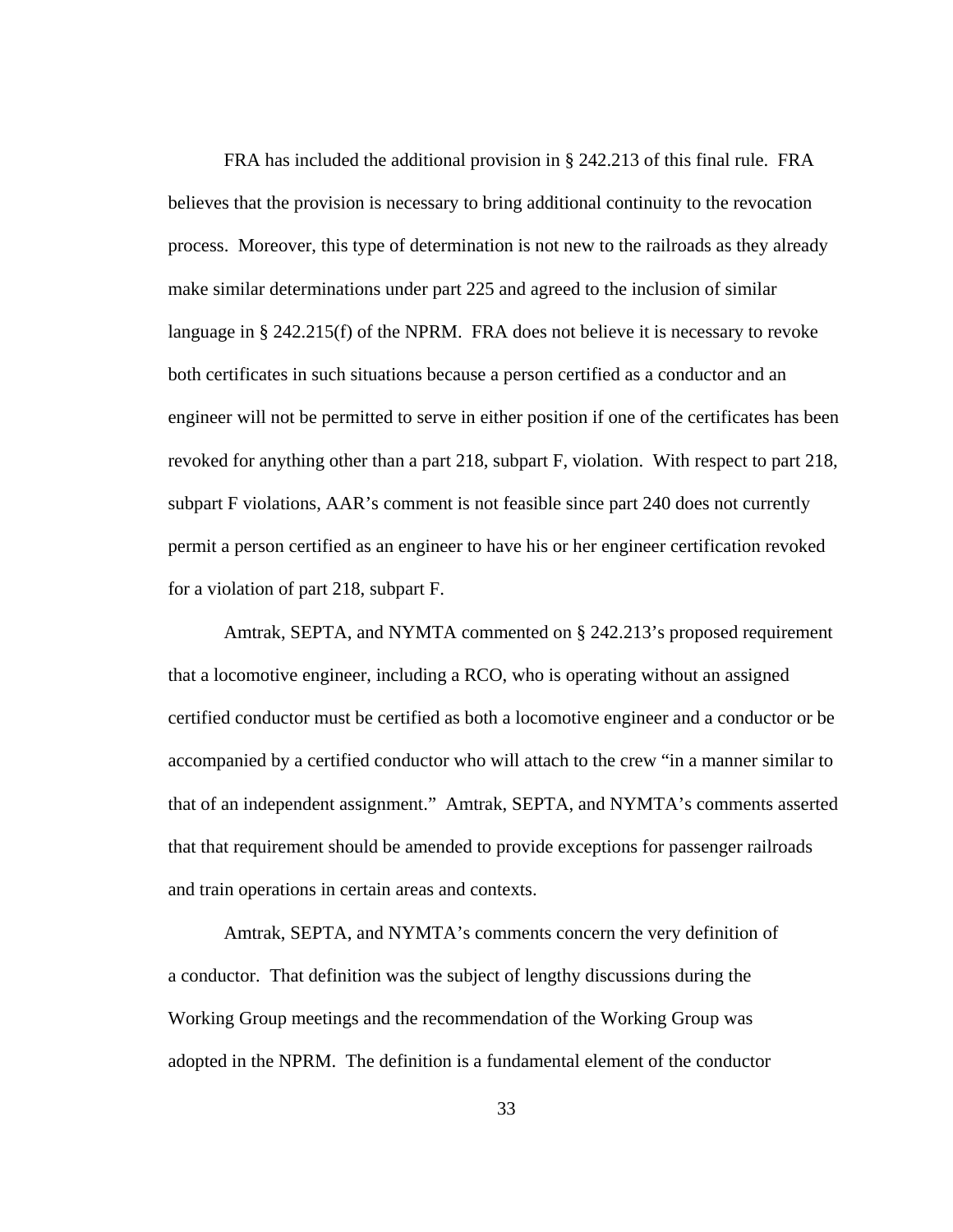certification regulation and FRA does not discern any safety-related reason to modify it. Moreover, an exception is built into the final rule which address some of the concerns raised in the comments. For example, if a conductor is removed from a train for a medical, police or other such emergency after the train departs from an initial terminal, the train may proceed without the locomotive engineer being a certified conductor to the first location where the conductor can be replaced without incurring undue delay. Interested parties should also note that movement of a locomotive within the confines of a locomotive repair or servicing area or movement of a locomotive less than 100 feet for inspection or maintenance purposes would not require a certified conductor. Accordingly, Amtrak, SEPTA, and NYMTA's comments have not been adopted in this final rule.

BLET/UTU commented that  $\S$  242.213(h)(1) should be amended to make clear that when both an engineer and conductor certification are revoked for different lengths of time, the revocation periods shall run concurrently. BLET/UTU recommended amending  $\S$  242.213(h)(1) to read as follows:

For purposes of determining the period for which a person may not work as a certified locomotive engineer due to a revocation of his or her conductor certification, only violations of  $\S$  242.403(e)(1) through (e)(5) or (e)(12) will be counted. Thus, a person who holds a current conductor and locomotive engineer certificate and who has had his or her conductor certification revoked three times in less than 36 months for two violations of § 242.403(e)(6) and one violation of § 242.403(e)(1) would have his or her conductor certificate revoked for 1 year, but would not be permitted to work as a locomotive engineer for the first month of that revocation period (i.e., the period of revocation for one violation of  $\S 242.403(e)(1)$ ).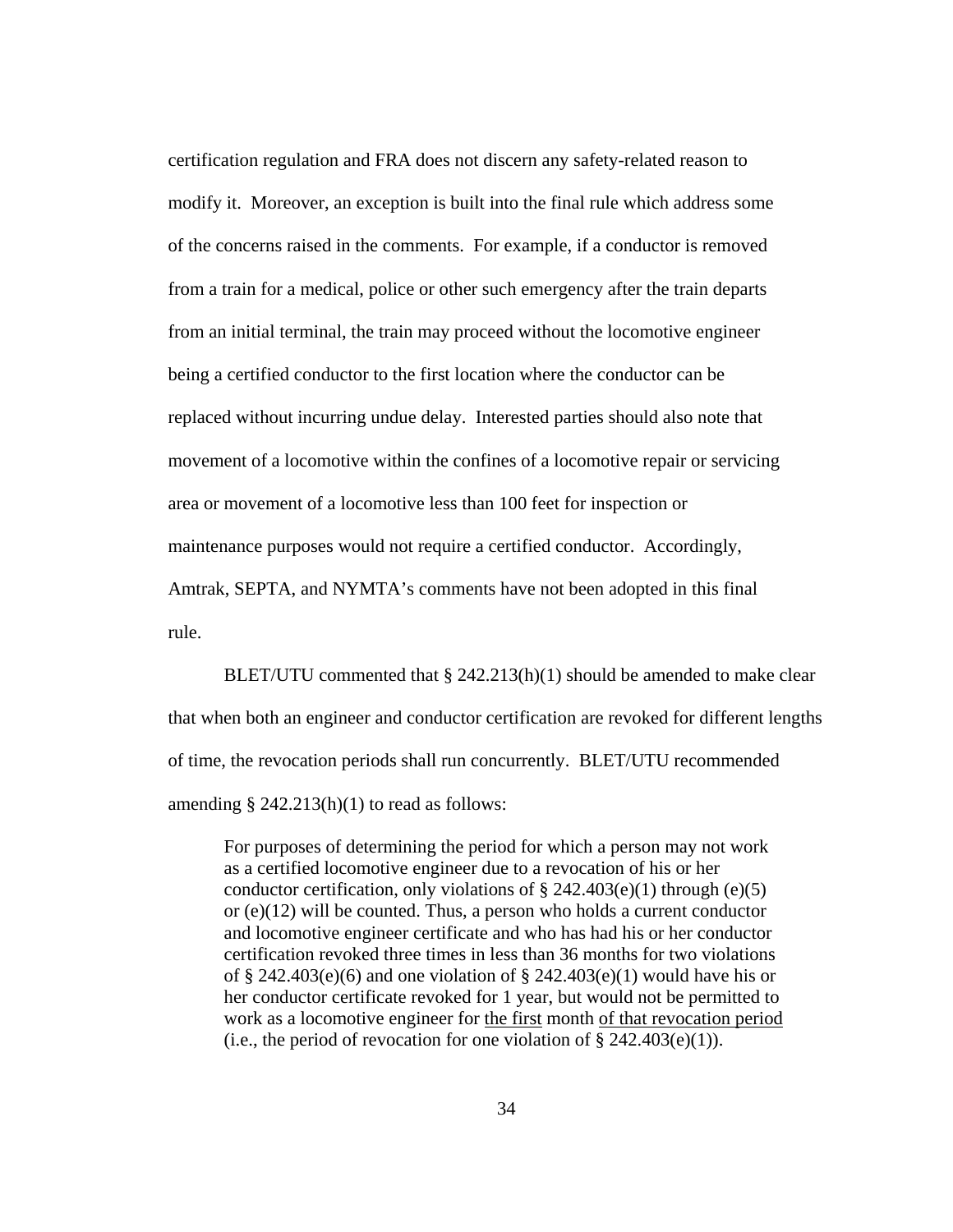(emphasis added).

FRA declines to adopt BLET/UTU's amendment. Section 242.213(h) and the chart in Appendix E already make clear that the period a person cannot not work as an engineer occurs during the period that the conductor certification is revoked (*i.e.*, concurrently). Moreover, FRA cannot say that the person in the example given in § 242.213(h)(1) would not be permitted to work as an engineer for the first month of the one year revocation period because the example does not provide the exact order of the revocations. Nonetheless, it is FRA's intent that the period a conductor could not work as an engineer would occur at the beginning of the revocation period. Thus, a person who holds a current conductor and locomotive engineer certificate and who has had his or her conductor certification revoked twice within 24 months -- first for a violation of  $\S 242.403(e)(6)$  and second for a violation of  $\S$  242.403(e)(1) -- would have his or her conductor certificate revoked for 6 months, but would not be permitted to work as a locomotive engineer for the first month of that 6-month revocation period (*i.e.*, the period of revocation for one violation of  $\S$  242.403(e)(1)).

# *N*. *Territorial Qualification*

BLET/UTU commented that the provision proposed in § 242.301(c) should be amended to state that a person who assists a conductor lacking territorial qualification on main track physical characteristics may not be an assigned crew member. In support of its comment, the BLET/UTU notes that under part 240, a pilot who assists a locomotive engineer lacking qualifications on the physical characteristics of a territory may not be an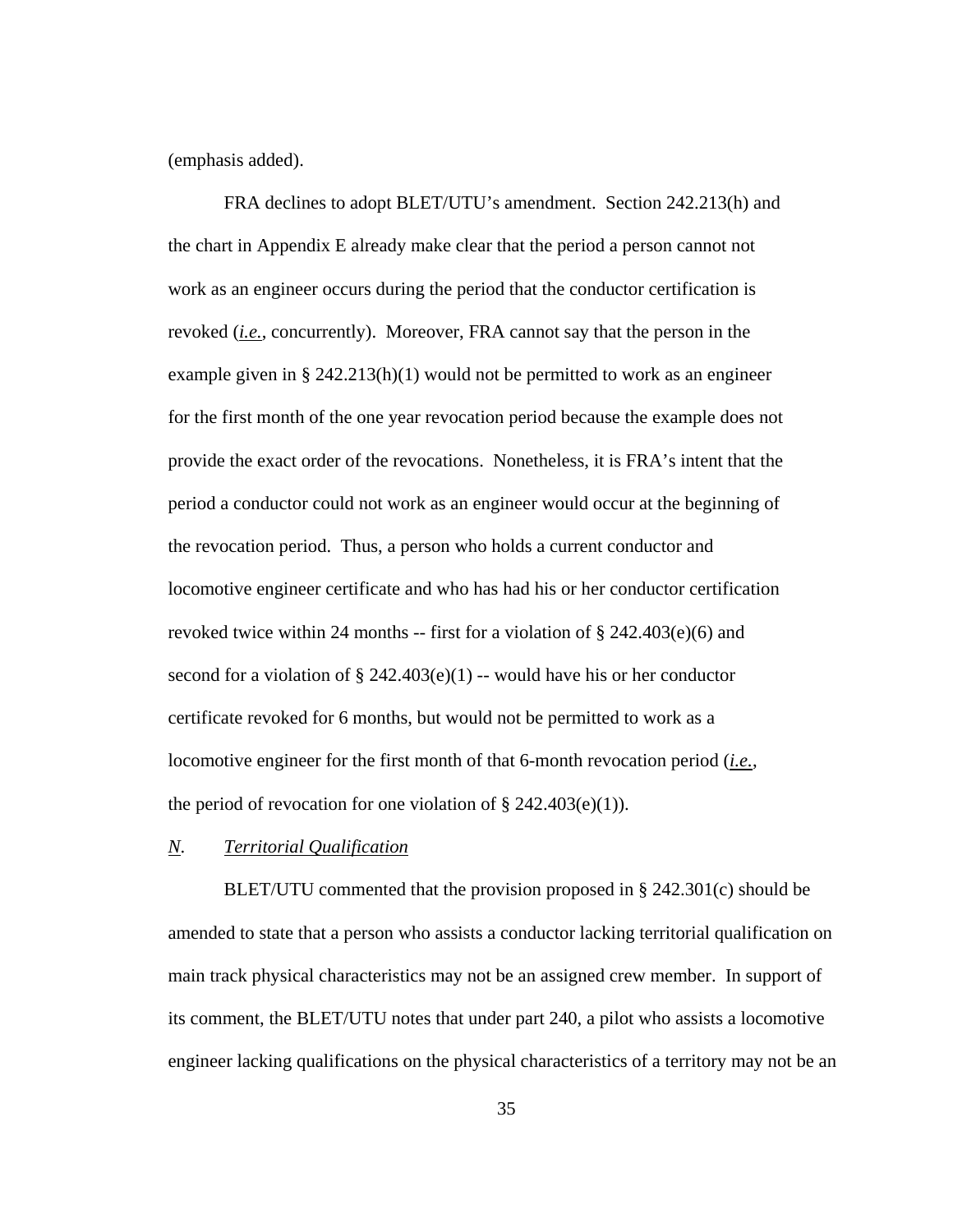assigned crew member. As proposed in the NPRM,  $\S$  242.301(c) would permit the locomotive engineer of a train, who is also certified as a conductor and qualified on the physical characteristics of the territory, to assist the assigned conductor if the conductor lacks qualification on the physical characteristics. BLET/UTU asserts that could lead to a situation in which an engineer would be required to simultaneously perform the safetycritical responsibilities of two people, including some that may be performed in two different physical locations. AAR opposed BLET/UTU's amendment. According to AAR, the proposed amendment ignores the distinction between an engineer's duties and a conductor's duties and that for a move requiring the engineer to assist the conductor, the engineer can conduct a job safety briefing that provides the conductor with any information necessary to allow a safe move. In addition, AAR asserts that the lack of need for a non-crew member pilot is supported by the fact that job aids may be used on other than main track where it is not practicable to provide an assistant – "whether an engineer is providing necessary information pertaining to the territory or the conductor is using a job aid, the conductor will have sufficient information available to allow for safe operation of the train."

Based on the comments received and after further review of the issue, FRA has revised the requirements in § 242.301 regarding when a conductor lacking territorial qualification on main track physical characteristics must be assisted by a person who meets those qualifications. The revisions, derived in large part from the pilot requirements for locomotive engineers in part 240, provide differing requirements depending on whether a conductor has never been qualified on main track physical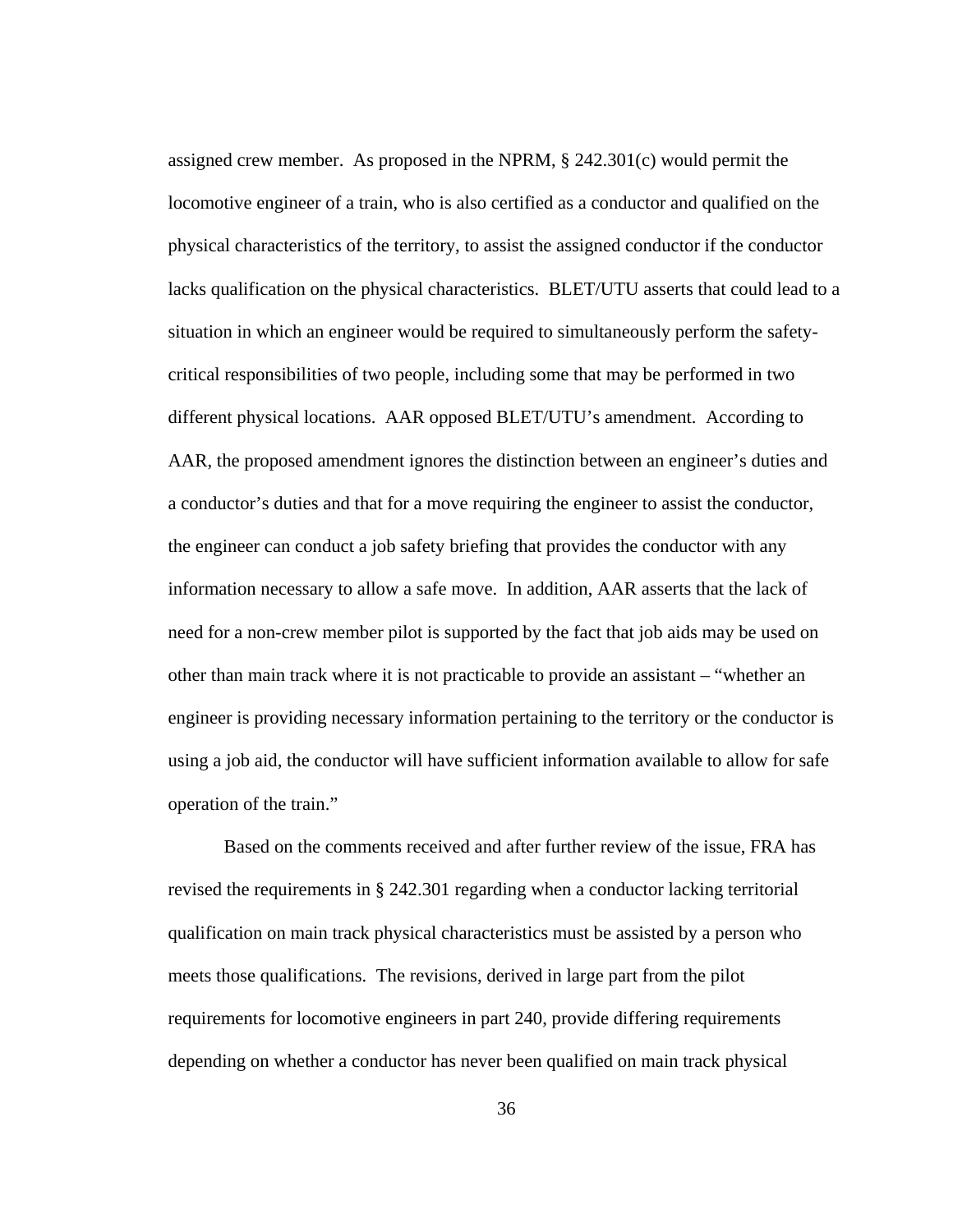characteristics of the territory over which he or she is to serve as a conductor or whether the conductor was previously qualified on main track physical characteristics of the territory over which he or she is to serve as a conductor, but whose qualification has expired.

For a conductor who has never been qualified on main track physical characteristics of the territory over which he or she is to serve as a conductor, the final rule requires that the assistant must be a person who is certified as a conductor, meets the territorial qualification requirements for main track physical characteristics, and is not an assigned crew member. For a conductor who was previously qualified on main track physical characteristics of the territory over which he or she is to serve as a conductor, but whose qualification has expired, the Final Rule allows the assistant to be any person, including an assigned crewmember other than the locomotive engineer so long as serving as the assistant would not conflict with that crewmember's other safety sensitive duties, who meets the territorial qualification requirements for main track physical characteristics.

In addition to the revisions as to when an assistant is required on main track, the Final Rule includes exceptions as to when an assistant is not required on main track. Those exceptions, which are derived from 49 CFR 240.231(c), apply to movements on a section of main track with an average grade of less than 1% over 3 continuous miles and: (1) the maximum distance the locomotive or train will be operated does not exceed one mile; or (2) the maximum authorized speed for any operation on the track does not exceed 20 miles per hour; or (3) operations are conducted under operating rules that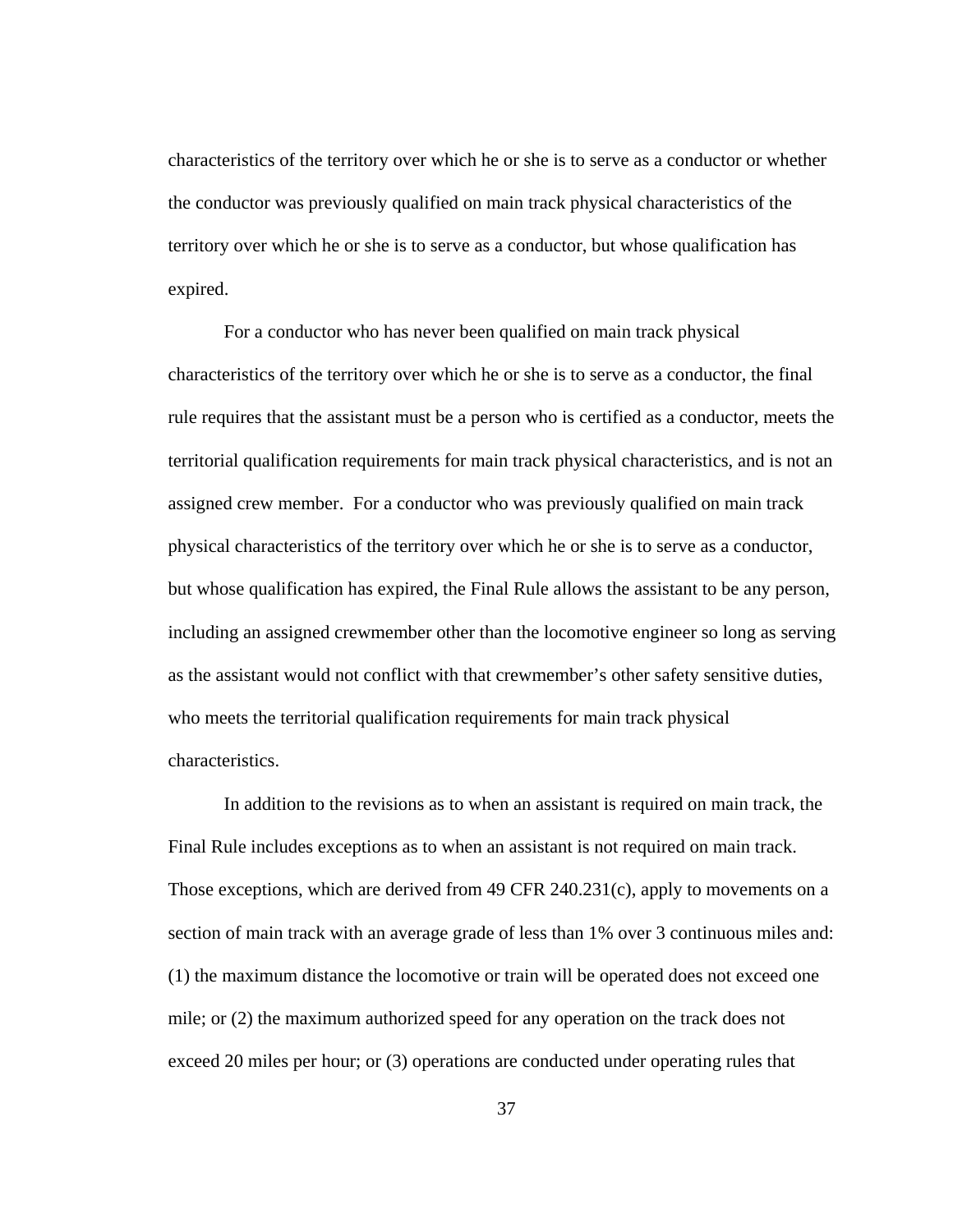require every locomotive and train to proceed at a speed that permits stopping within one half the range of vision of the locomotive engineer.

FRA believes that these changes will serve the interests of safety, address the concerns of the BLET/UTU, provide flexibility for the railroads in handling situations which require an assistant, and make this Final Rule more consistent with the main track pilot requirements in part 240.

The BLET/UTU also commented that the proposed job aid provision in § 242.301(d) should be mandatory and suggested that the last sentence of that section should read: "Where not practicable, the conductor shall be provided an accurate job aid prior to entering the track." It was FRA's intent that the job aid provision of § 242.301(d) be mandatory and it has been revised accordingly in this final rule. FRA declines to adopt the additional suggested revisions as it believes that the phrase "appropriate up-to-date" used in the NPRM encompasses the suggested term "accurate" and the "prior to entering the track" language is unnecessary because a conductor who lacks territorial qualification on a segment of track will not be permitted to enter that track until they are, where practicable, assisted by a certified conductor who is qualified or provided an appropriate up-to-date job aid.

# *O*. *Denial of Certification*

In the NPRM, FRA solicited comments on whether to add two provisions to § 242.401. *See* 75 FR 69166, 69181 (Nov. 10, 2010). The first provision proposed to add the following sentence to paragraph (a) of that section: "The railroad shall provide the conductor candidate with any written documents or records, including written statements,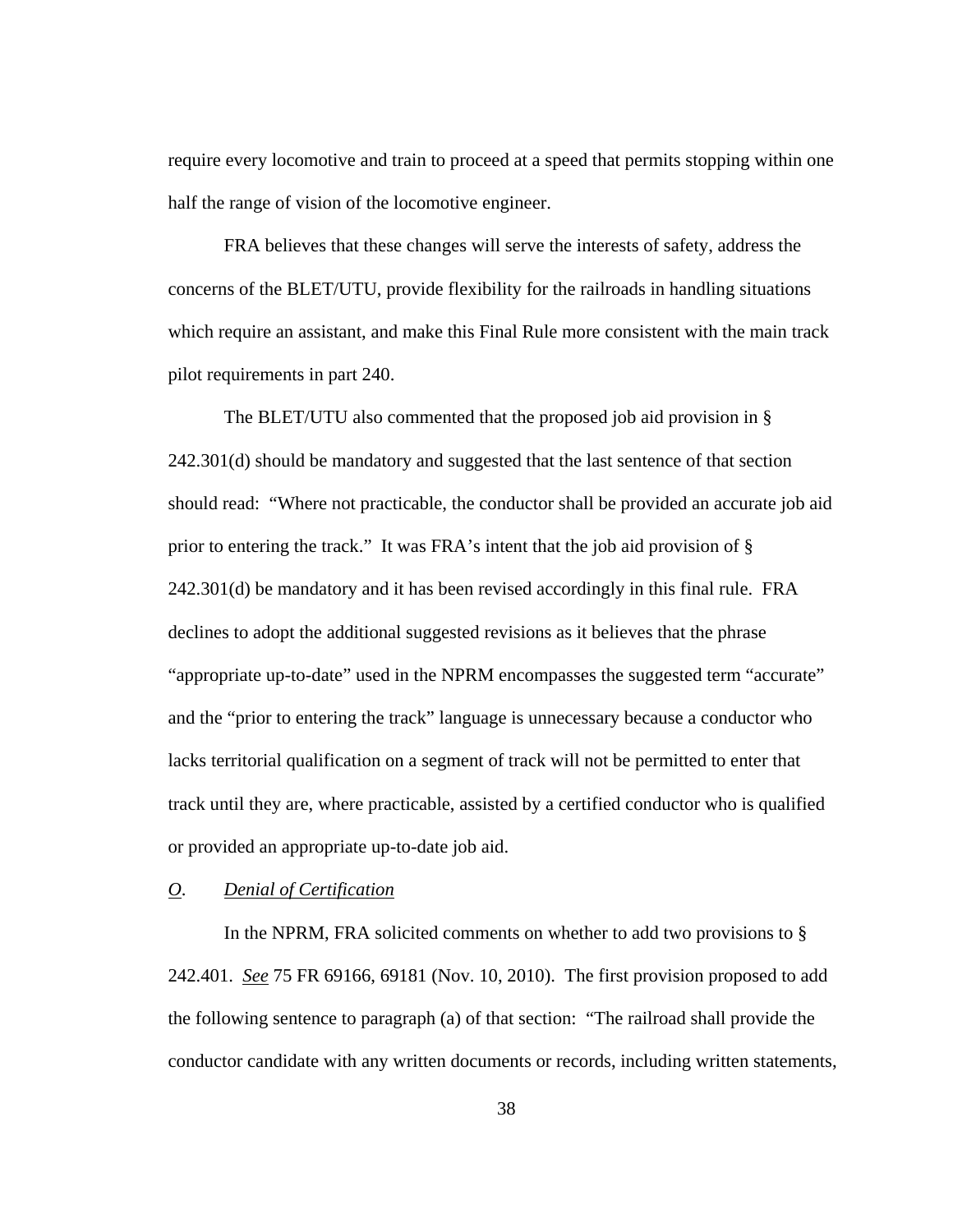which support its pending denial decision." The second provision proposed to add the following sentence to paragraph (c) of this section: "The basis for a railroad's denial decision shall address any explanation or rebuttal information that the conductor candidate may have provided in writing pursuant to paragraph (a) of this section." AAR commented that they oppose the first proposal because the supporting documentation could include privileged documents and documents that will be used in litigation.

As stated in the NPRM, the intent of the first proposed provision is to improve the transparency of the certification denial process and improve FRA's ability to adjudicate petitions seeking review of a railroad's denial decision pursuant to subpart E of this rule. Denial decisions are not accompanied by a hearing transcript and often contain little or no documentary record. The issue that FRA is trying to address is the situation where a conductor candidate does not get enough information regarding a denial decision to draft an appropriate rebuttal. FRA wants to avoid the delay and cost of a conductor candidate having to petition the Operating Crew Review Board (OCRB) to obtain the documents they need to rebut the denial decision. If conductor candidates are provided better information upfront, FRA expects that fewer petitions will be filed with the OCRB. FRA is not requiring documentation regarding employment or personal issues but rather is only interested in documents related to a failure to meet a requirement of part 242. For example, FRA would expect that locomotive download printouts, Form Bs, and/or transcripts of railroad communications that support the pending denial decision would be provided to the conductor candidate. Under this final rule, the OCRB already has the authority to order a railroad to produce those types of documents and FRA would not

39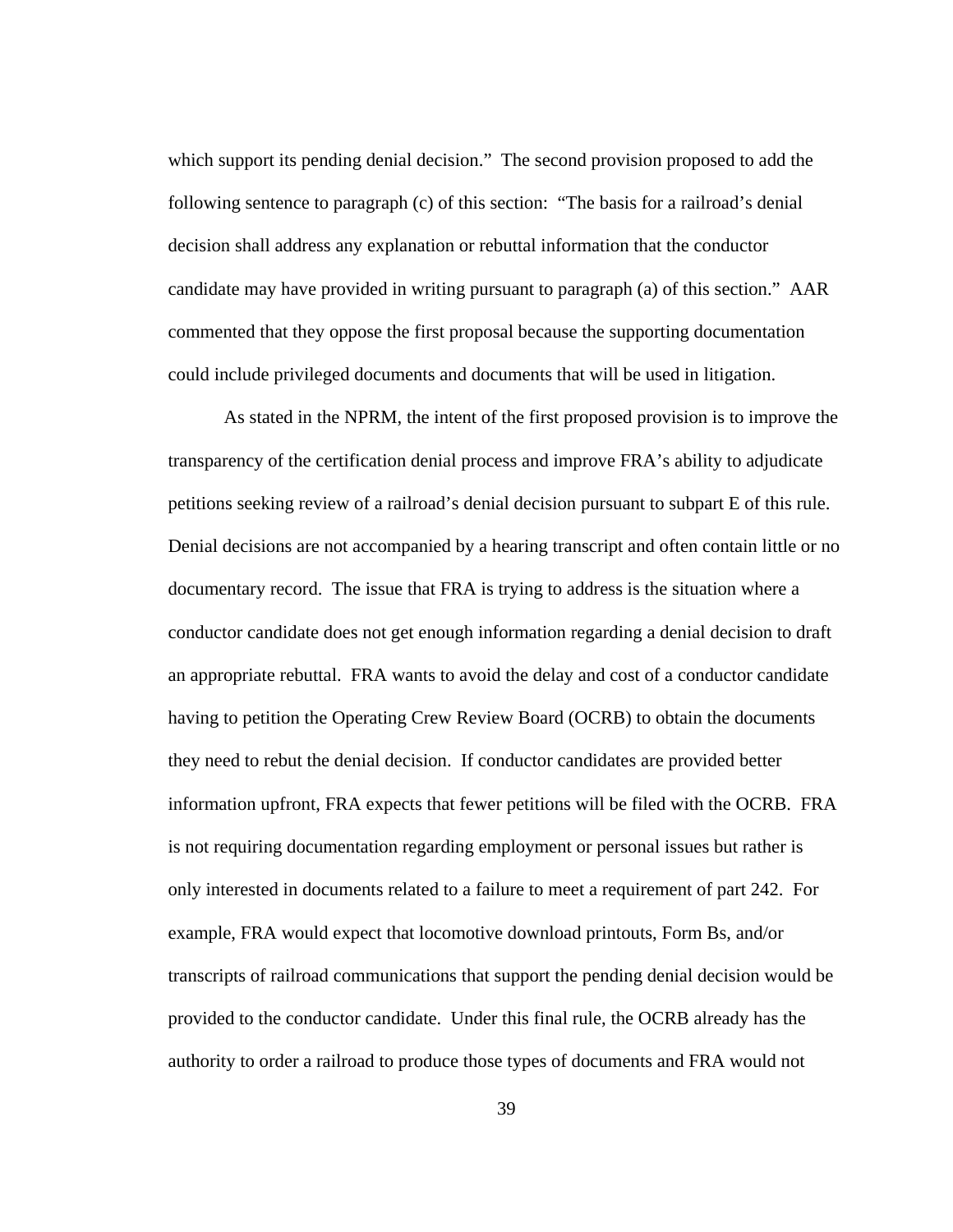expect that they would be privileged. Accordingly, FRA is adopting the first proposal, with some modification, in this final rule.

Since FRA did not receive any comments objecting to the second proposed provision and FRA sees no reason to change its approach, the second proposed provision will also be adopted in this final rule.

In the NPRM, FRA also asked whether the intervening cause exception in proposed paragraph (d) of § 242.401 should be modified to include certification and recertification requirements in addition to the revocable events in § 242.403. FRA provided an example of how paragraph (d) could be modified: "A railroad shall not determine that a person failed to meet the eligibility requirements of this part and shall not deny the person's certification if sufficient evidence exists to establish that an intervening cause prevented or materially impaired the conductor's ability to comply with the railroad operating rule or practice or certification or recertification requirement which forms the basis for denying the person certification or recertification." *See* 75 FR 69166, 69181 (Nov. 10, 2010). AAR commented that they did not understand what FRA was trying to do and stated that FRA appeared to be contemplating that there could be an intervening event on which to base denial of certification independent of the events listed in § 242.403. BLET/UTU agreed that § 242.401(d) should be modified as proposed by FRA.

Contrary to AAR's comment, FRA is not suggesting that an intervening cause could serve as a basis for denial. Rather, FRA's proposal provides that an intervening cause could serve as a basis for not denying certification. At the May  $12<sup>th</sup>$  Working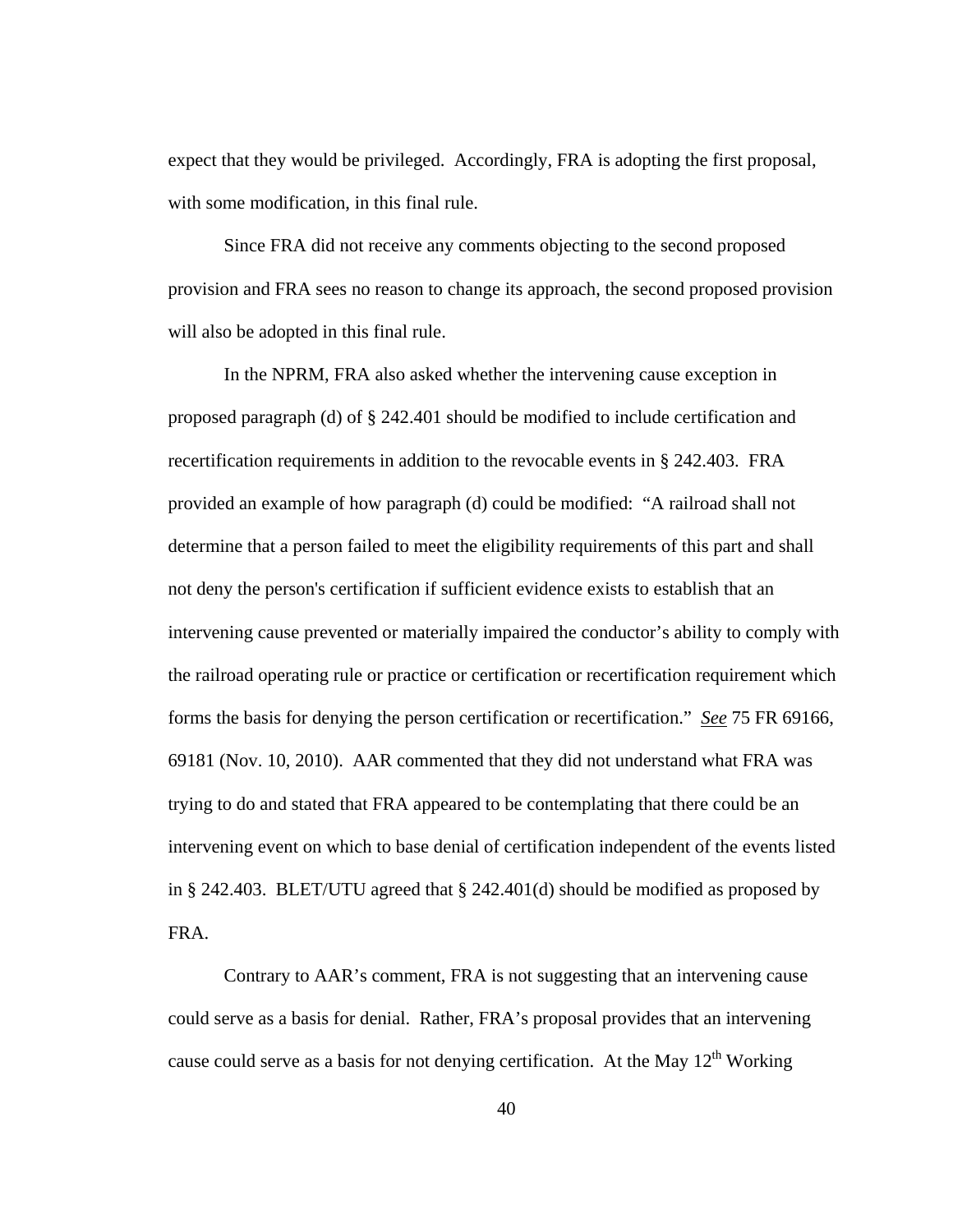Group meeting, AAR stated that they were opposed to extending the intervening cause provision to denials of certification. At that meeting, a member of the Working Group expressed concern that under the proposal, a conductor candidate who was not able to hold themselves up on the side of a car which in turn led to a violation of  $\S 242.403(e)(1)$ through (e)(11) could assert an intervening cause argument.

Because the proposed modification appears to have caused confusion, could lead to unintended consequences, and merely clarifies FRA's existing authority, FRA has decided not to modify § 242.401(d) as proposed in the NPRM. Rather, FRA has clarified paragraph (d) in this final rule to reflect more accurately what was said in the NPRM. Interested parties should note, however, that like the LERB under part 240, the OCRB has the authority, if petitioned, to review the basis for denial of certification or recertification by the railroad to determine if substantial evidence supports the decision.

# *P*. *Criteria for Revoking Certification*

In the NPRM, FRA solicited comments whether a violation of the final rule in 49 CFR part 220 ("Restrictions on Railroad Operating Employees' Use of Cellular Telephones and Other Electronic Devices") should constitute a revocable event for conductors and locomotive engineers. In particular, FRA asked whether it should use its other enforcement tools (*e.g.*, monetary civil penalty for individual liability, disqualification, *etc*.) instead of mandating revocation and how a railroad would acquire the necessary evidence to revoke a conductor's and/or locomotive engineer's certification for violation of 49 CFR part 220. AAR and SEPTA commented that a violation of part 220 should constitute a revocable event and AAR stated that it would expect that FRA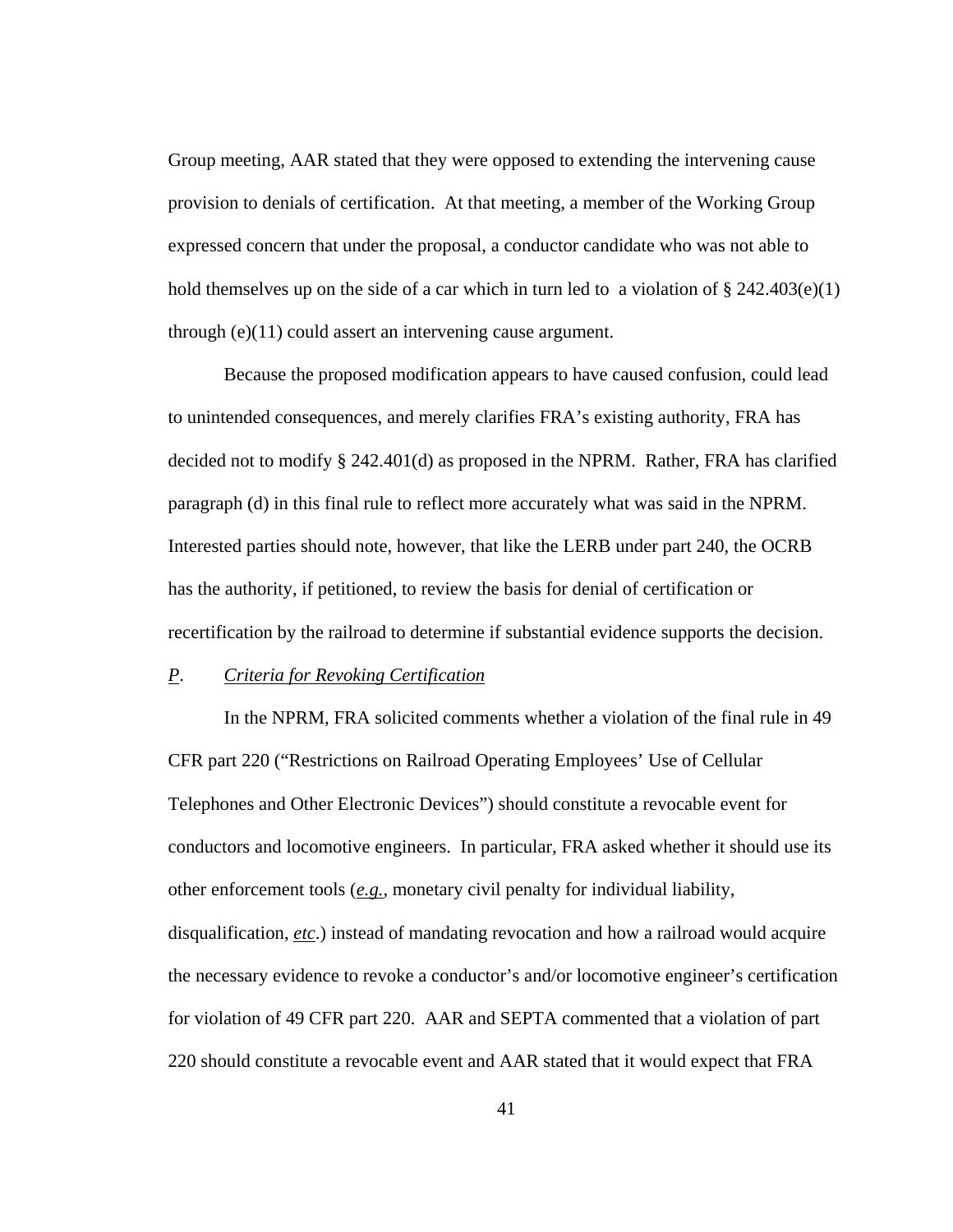would provide assistance and support, as necessary, including the invocation of its subpoena power when appropriate.

BLET/UTU commented that they are opposed to including a violation of part 220 as a revocable event under part 240 and 242 because: FRA's data shows that cell phone violations are qualitatively different than a violation of the cardinal sins; there is no indication that there is a pattern of cell phone violations requiring the imposition of revocation; there are numerous questions regarding FRA's data are unanswered; and FRA currently has sufficient tools at its disposal (*e.g.*, subpoenas, individual liability, *etc*.) to detect and punish violations. Alternatively, BLET/UTU commented that if FRA makes it a revocable offense, then the regulation should state that revocation is appropriate only when an electronic device is improperly used while performing safety related duties and the use contributed to an event identified in § 219.201.

At this time, FRA had decided not to include part 220 violations as revocable events in this final rule. FRA already has a new regulation, 49 CFR part 220, to address cell phone use and believes that time should be allowed to study what impact that regulation has on the improper use of electronic devices on the railroads. In addition, FRA has numerous enforcement tools against individuals available to address misuse of electronic devices – warning letters, civil penalties, disqualifications, *etc*. Moreover, requiring revocation for part 220 violations would be incredibly difficult for railroads to enforce and apply. FRA cannot legally use its subpoena powers to gather information for a railroad which is what AAR expects to happen. Therefore, FRA expects that most cases would simply be one person's statement versus another.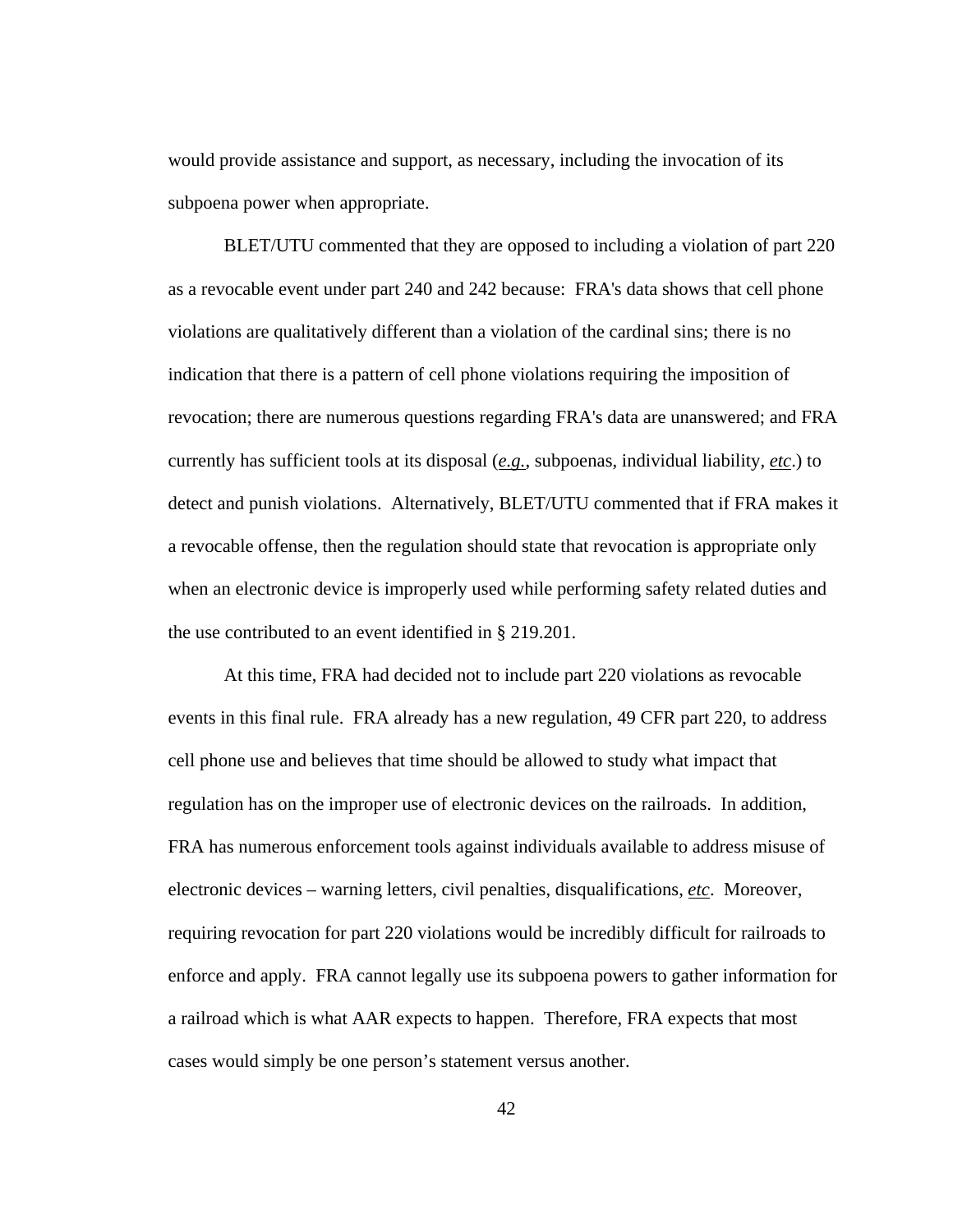Railroads appear to have rules and policies in place to address the misuse of electronic devices. A survey of Class I railroads indicates that they generally have rules and policies in effect that are more comprehensive than the federal minimums contained in part 220. Discipline for non-compliance is typically governed by the specific nature of the offense and the discipline record of the employee and ranges from coaching or counseling to dismissal.

Although FRA is not including part 220 violations as revocable events, FRA will continue to monitor the use of electronic devices and, if necessary, will consider amending the regulations to include misuse of such as a revocable event.

Moreover, FRA expects to use its disqualification authority under part 211 in instances where improper use of electronic devices is found under part 220. FRA will be taking a zero tolerance view of such violations and, in addition to its civil penalty authority against a railroad, will also utilize its disqualification authority against an individual employee to the extent practicable in any such instance of misuse by an employee.

NYMTA and SEPTA commented that a conductor who is called to perform the duty of a train crew member other than that of conductor or locomotive engineer should have his or her certification revoked based on actions taken or not taken while performing that duty. That suggestion, however, runs counter to  $\S$  242.403(c)(3), and what was agreed to by the Working Group. Paragraph  $(c)(3)$  of section 242.403 states that a "certified conductor who is called by a railroad to perform the duty of a train crew member other than that of conductor or locomotive engineer shall not have his or her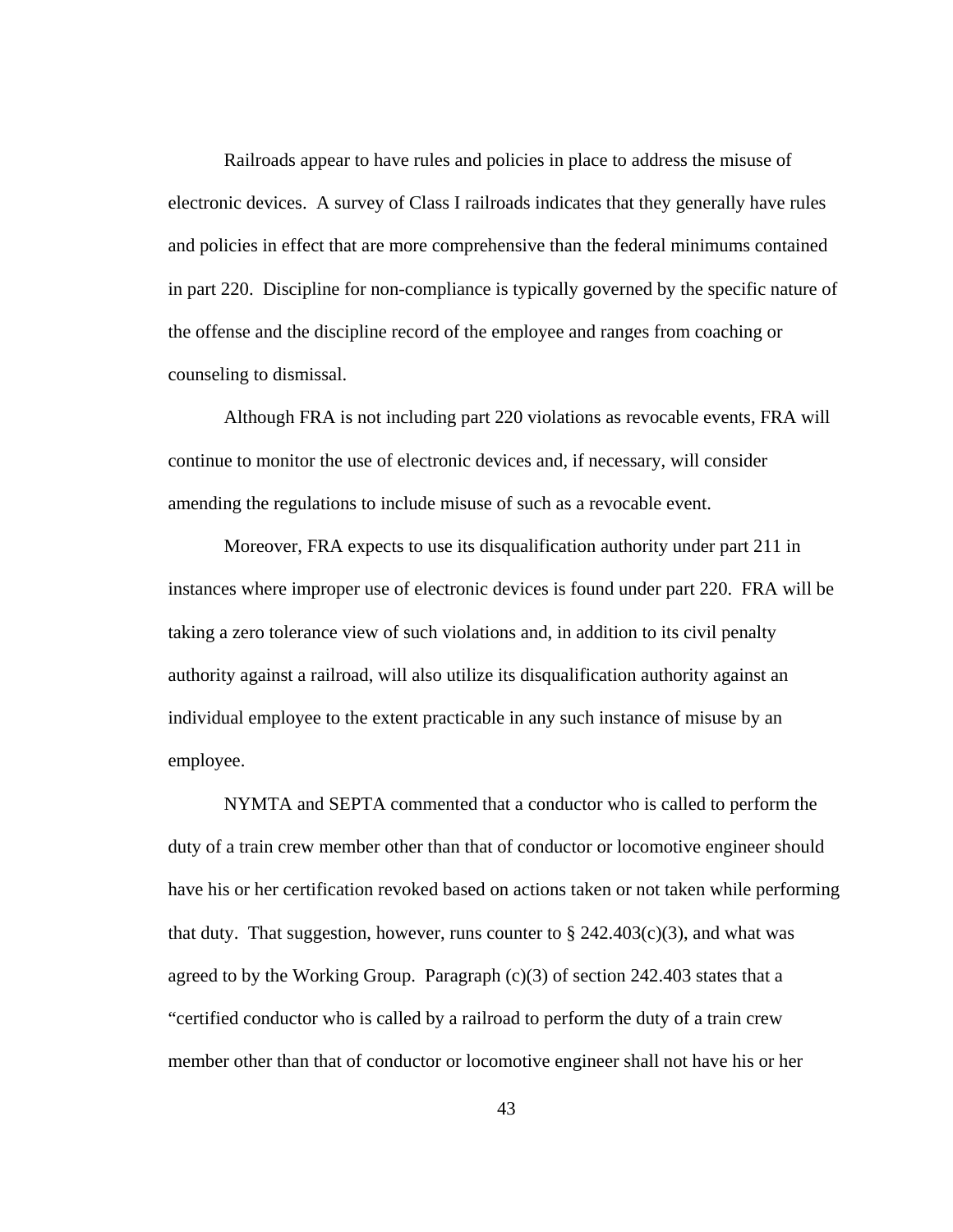certification revoked based on actions taken or not taken while performing that duty." FRA believes that the paragraph explains the status quo and conforms to the approach taken in part 240 for locomotive engineers. <u>See</u> 240.117(c)(3). FRA also expects that the paragraph will help keep down the number of railroad hearings and petitions to FRA for review pursuant to the dispute resolution process. Accordingly, FRA has adopted the paragraph in this final rule.

BLET/UTU commented that the explanation of the phrase "appropriate action" in  $\S$  242.403(c)(2) and 242.403(e)(2)(i) should be amended to state that "the duty is met" (rather than "the duty may be met") by warning the conductor or engineer of a potential or foreseeable violation. FRA declines to adopt that change due to the fact that "appropriate action" depends on the situation. For example, if a conductor provides a warning with plenty of distance, then the conductor has likely met his or her duty. However, the conductor of a train who provides a warning for the first time one second before the train passes a stop signal that the conductor was aware of 3 miles back, likely has not met his or her duty.

# *Q*. *Periods of Ineligibility*

NYMTA and SEPTA commented regarding proposed § 242.405(a)(3)(i) which provides that on other than main track where restricted speed or the operational equivalent thereof is in effect, the period of revocation for a violation of  $\S 242.403(e)$ (6) through (e)(8), (e)(10), or (e)(11) shall be reduced by one half if another revocable event has not occurred within the previous 12 months. NYMTA commented that FRA should leave the ability to assess the appropriate discipline for speeding violations on other-than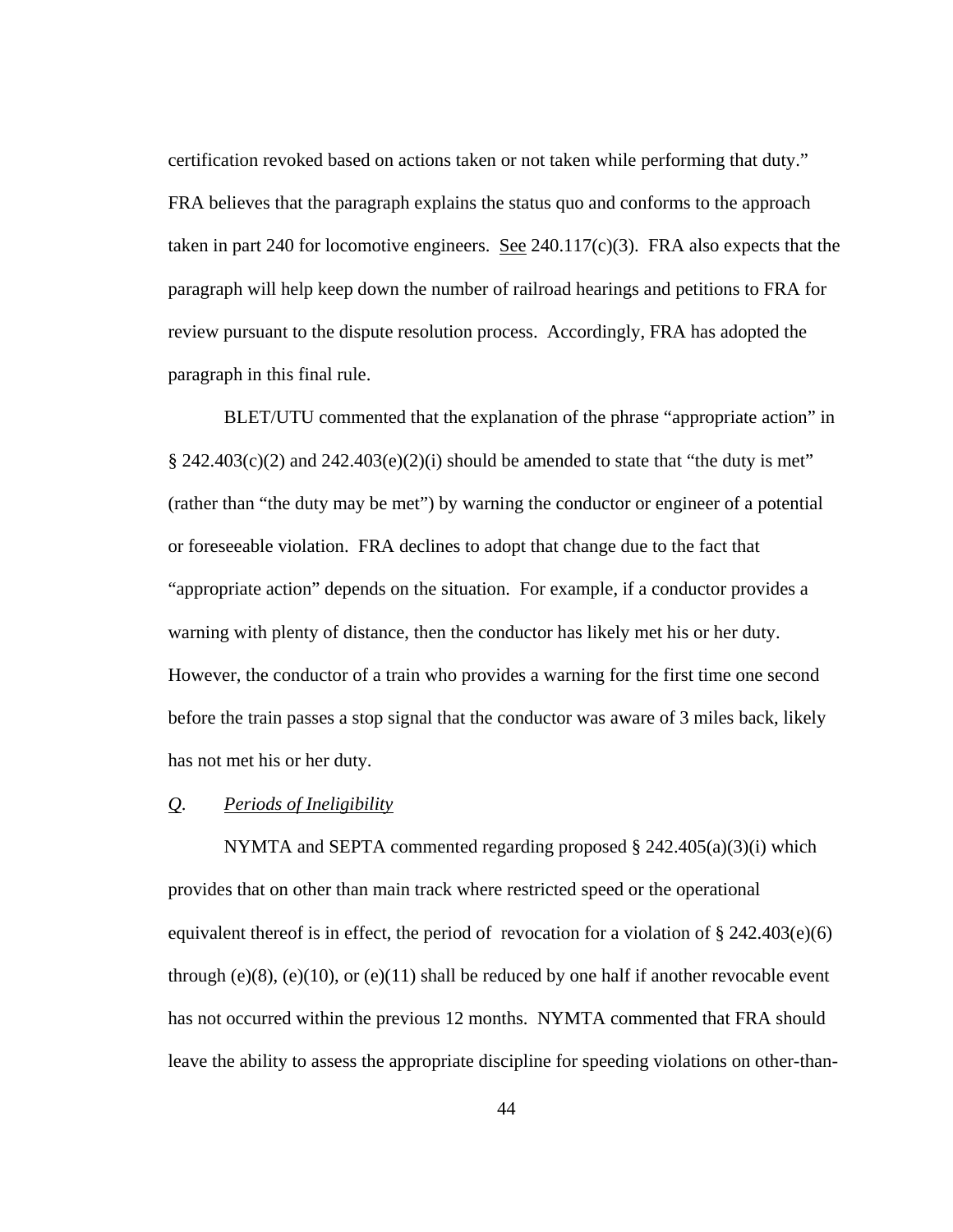main-track with the controlling railroad. SEPTA commented that proposed §  $242.405(a)(3)(i)$  should be eliminated because all violations should be treated consistently regardless of where they occur.

As explained in the NPRM,  $\S 242.405(a)(3)(i)$  recognizes that some violations which occur on other than main track where slower speeds are in effect are likely to pose less of a danger to safety than violations that occur on main track and thus, a reduced period of revocation is warranted. Nothing in the comments submitted has altered FRA's view on this and therefore, FRA has adopted the provision as proposed in this final rule.

 SEPTA commented that the title of the § 242.405 should be changed to "Periods of Revocation or Denial of Certification" consistent with their comment regarding the definition of "ineligible" and "ineligibility." FRA declines to adopt SEPTA's comment for the reasons it declined to adopt their comment regarding the definition of "ineligible" and "ineligibility." *See* the discussion of the definition of "ineligible" and "ineligibility" in the General Summary of the Comments to this final rule.

In its comments, ASLRRA recommended an alternative procedure for Class III railroads to address a situation where disqualification of a conductor would result in a disruption to service because there is no other available certified conductor as a replacement. In that situation, ASLRRA suggested that a decertified conductor on a Class III railroad, who had never previously been decertified, would be required to undergo remedial training and testing, but would be allowed to continue functioning for that railroad as a conductor under specific restrictions to match the event triggering the decertification. FRA declines to adopt the alternative procedure for Class III railroads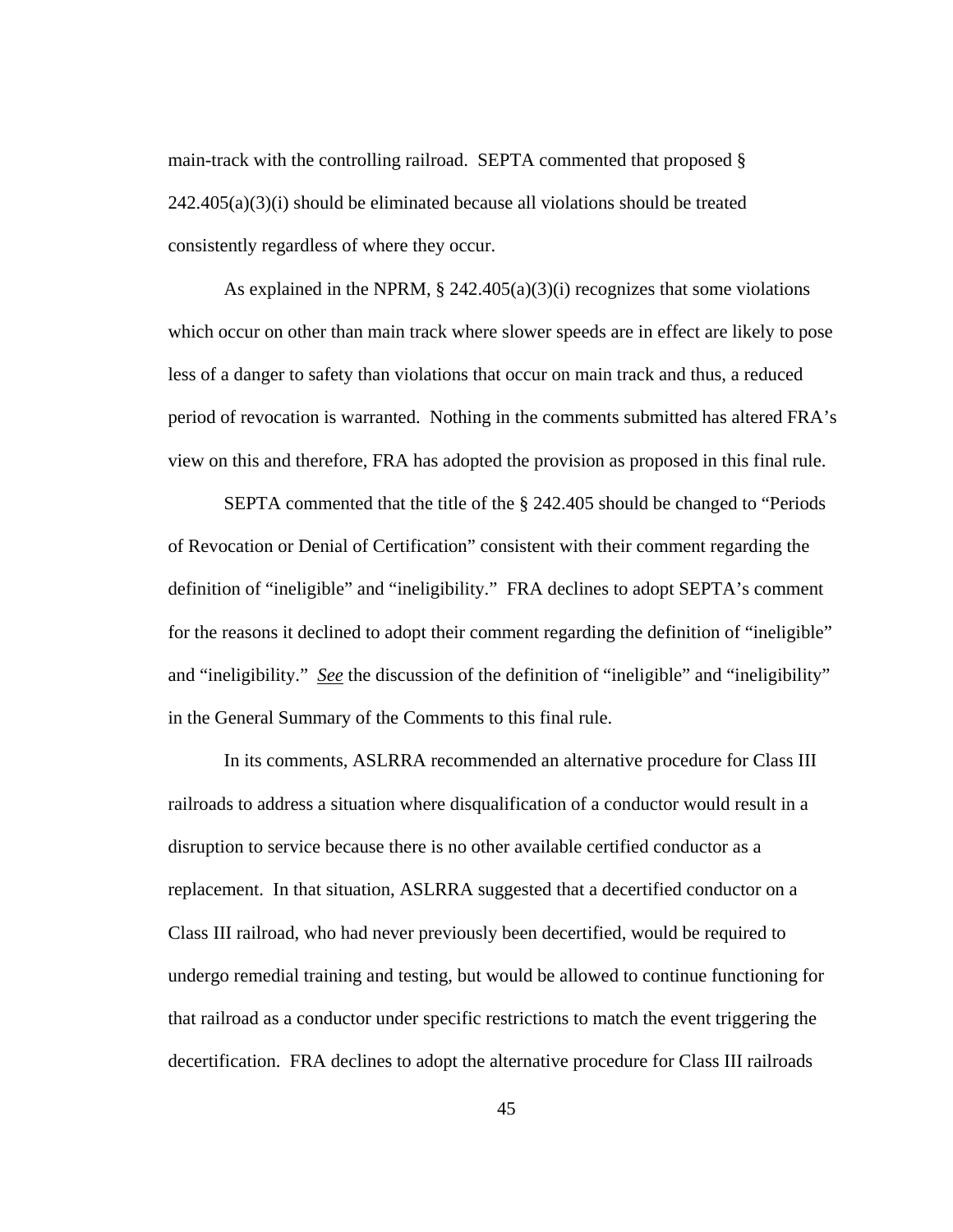because: (1) the procedure would result in disparate treatment of conductors across the three classes of railroads (*i.e.*, a conductor for a Class I railroad would not be permitted to serve as a conductor following a decertifiable event whereas a conductor on a Class III railroad, who was involved in the same type of decertifiable event, may be permitted to serve as a conductor); (2) there is no less a safety risk if a person is a conductor for a Class III railroad as opposed to a conductor for a Class I or Class II railroad; and (3) the procedure appears to leave open the possibility that a conductor involved in a revocable event on a Class III railroad could immediately go to work for a Class I railroad due to the fact that restrictions were placed on the conductor's certificate rather than having the certificate revoked.

# *R*. *Process for Revoking Certification*

FRA solicited comments regarding its understanding of proposed § 242.407(b)(4) in the NPRM. Pursuant to that proposed section, a railroad would, among other things, provide a conductor subject to a railroad revocation hearing with a list of witnesses the railroad will present at the hearing. The NPRM noted that it is FRA's understanding that, except for an employee of the convening railroad whose statements led to a suspension under  $\S 242.407(b)(1)$ , the railroad would not have to call every witness it puts on the list. *See* 75 FR 69166, 69184 (Nov. 10, 2010). Since FRA did not receive any comments regarding its understanding and FRA has not discovered anything to change its understanding, FRA adopts its understanding as part of the final rule.

BLET/UTU commented that the phrase "just prior" in proposed § 242.407(b)(4) is ambiguous and should be changed to a definitive time (*i.e.*, 48 hours) and that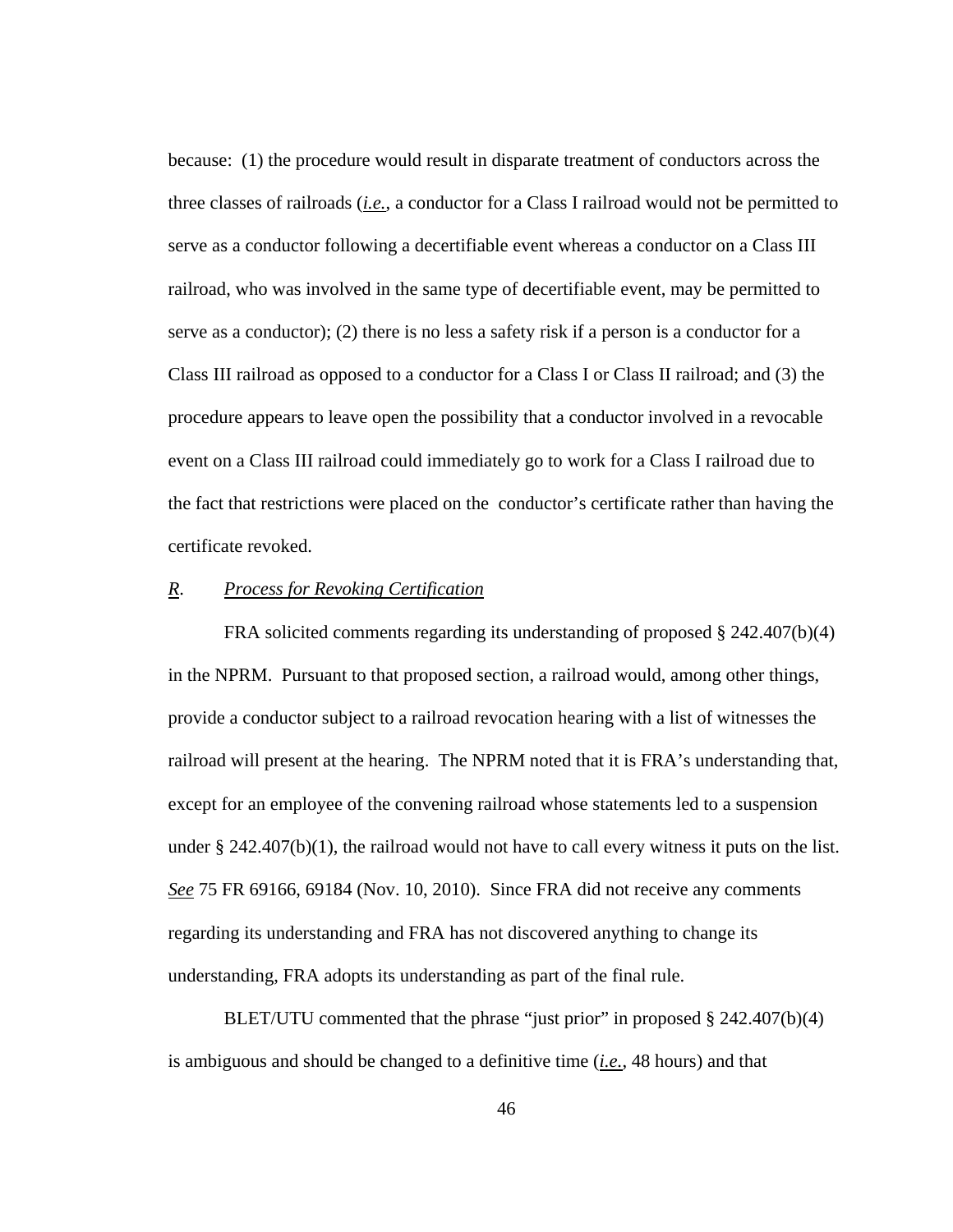telephonic testimony should be limited to general subject matter testimony. FRA acknowledges "just prior" is somewhat ambiguous but railroads need some flexibility with the timing since railroads do not always have a copy of the written information nor do they know exactly who will serve as a witness 48 hours in advance. Although FRA declines to adopt the comment, FRA notes that a party to a railroad hearing may ask for a recess if they do not believe they have had sufficient time to prepare their case. Moreover, the OCRB, if petitioned, can consider the time a party had to prepare his or her defense in determining whether an appropriate defense was possible.

BLET/UTU's comment regarding telephonic testimony would narrow the scope of proposed § 242.407(b)(4) in a manner not agreed to by the Working Group or intended by FRA. The intent of that section as proposed in the NPRM was to allow a railroad to telephonically examine an employee of the railroad whose statements, regardless of subject matter, formed the information that the railroad would be presenting at the hearing if it is impracticable to provide the employee at the hearing. The section was narrowly tailored to not only acknowledge that it is important for a conductor at a railroad hearing to be provided with the information that the railroad will present prior to the convening of the hearing but also to acknowledge that in some cases it is impractical to provide a witness at the hearing. To retain that balance, FRA is adopting §  $242.407(b)(4)$  as proposed in the NPRM.

BLET/UTU commented that the examples provided in the preamble to illustrate the term "minimal nature" as used in proposed  $\S 242.407(i)(2)$  should be modified because they are not realistic. Although FRA declines to modify the examples provided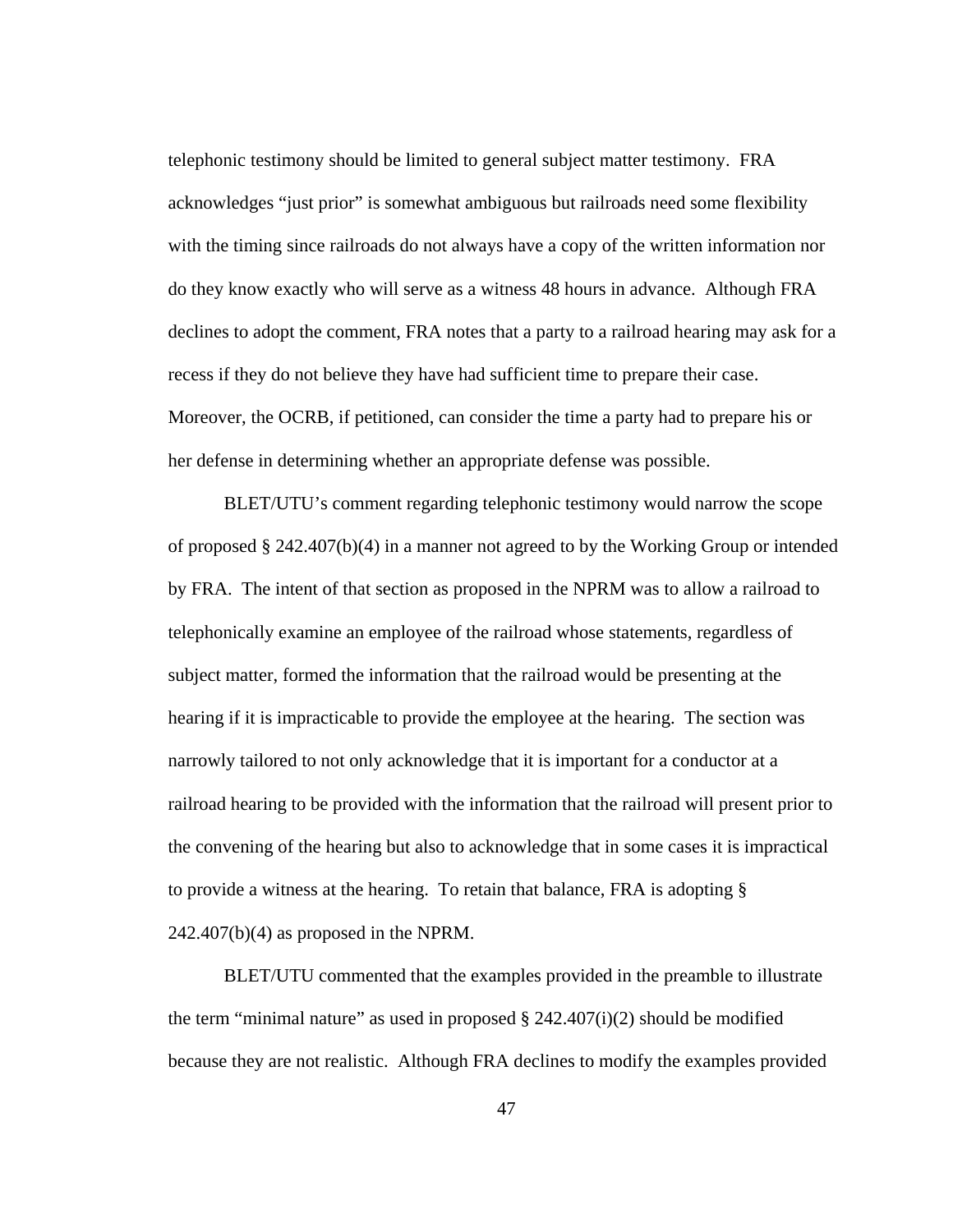in the NPRM, additional examples have been added to the section-by-section analysis of § 242.407 in this final rule.

FRA solicited comments on whether a railroad decision issued pursuant to proposed § 242.407(c) should include the following: (1) state whether the railroad official found that a revocable event occurred and the applicable period of revocation with a citation to 49 CFR 242.405 (Periods of revocation); (2) contain an explanation of the factual findings and citations to all applicable railroad rules and practices; (3) not cite a railroad rule or practice that was not cited in the written notice of suspension; and (4) be served on the employee and the employee's representative, if any, with the railroad to retain proof of that service. AAR commented that there is no need for the third proposal. According to AAR, at least one railroad's labor agreement provides that a specific rule violation shall not be cited in the initial charge letter and many other railroads have longstanding practices that are similar. A comment from a Working Group member also indicated that the rule cited would have to be changed if evidence developed at a railroad hearing required it. Thus, in that instance, the railroad would need the flexibility to cite a rule not cited in the written notice of suspension. AAR also commented that the fourth proposal is unnecessary.

As stated in the preamble to the NPRM, FRA proposed the language to ensure that clearer and more detailed decisions are issued. Clearer and more detailed decisions would allow a conductor to understand exactly why his or her certification was revoked and would allow the OCRB to have a more detailed understanding of the case if asked to review the revocation decision pursuant to subpart E of this rule. Moreover, the service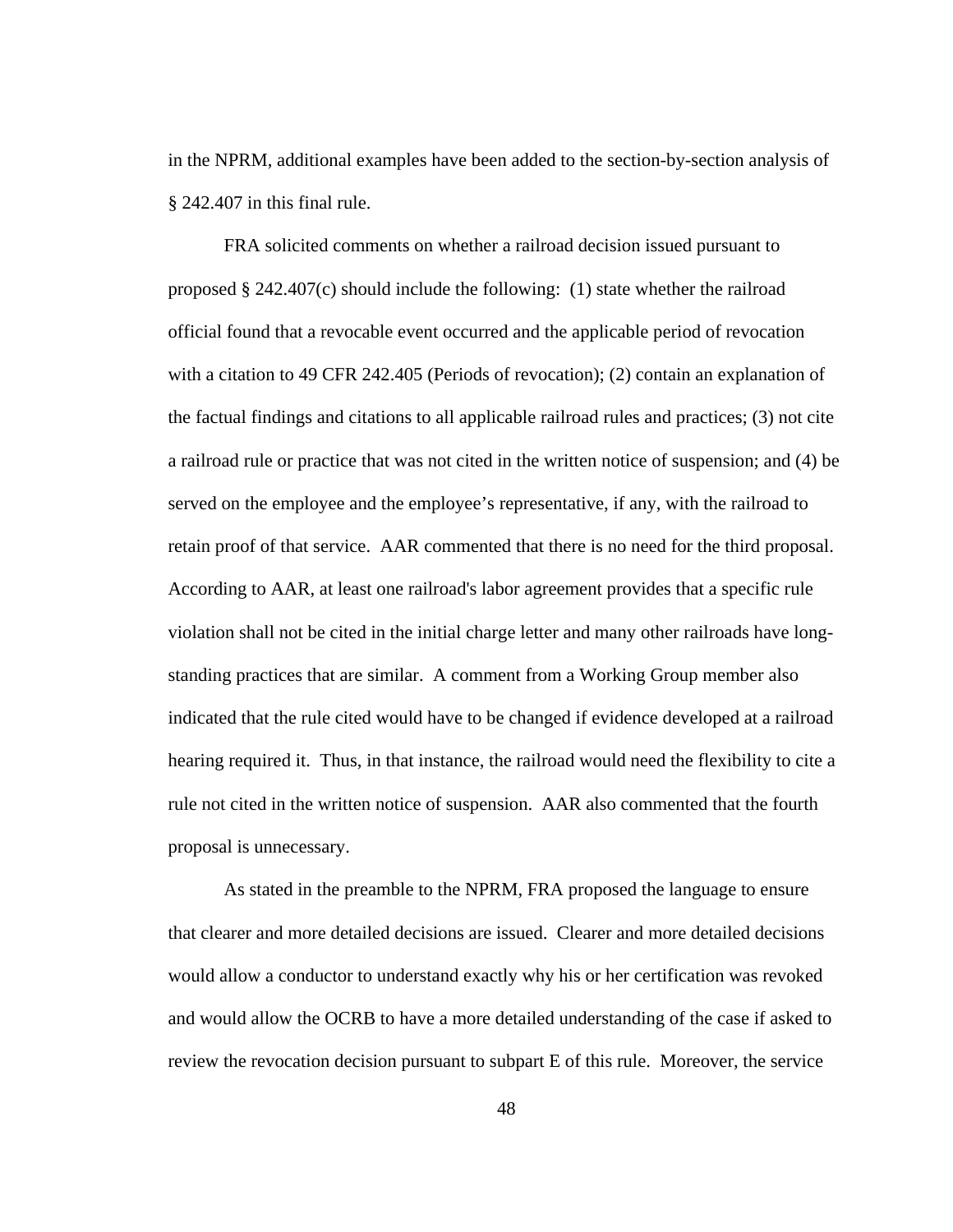proposal would help eliminate disputes as to when the conductor was notified of the railroad decision. FRA understands that a railroad may, under certain circumstances need to change the rule being cited. Accordingly, FRA has adopted the first, second and fourth but not the third proposal in this final rule. However, FRA is concerned about conductors preparing their defense for the railroad hearing based on the rule cited in the written notice of suspension only to have the railroad change the rule cited during the hearing or in the decision. Railroads must take actions to avoid this and should grant a recess, if appropriate, to allow a conductor to prepare a defense to the violation being cited. Railroads should also note that the OCRB may grant a petition on review if the OCRB finds that citing a different violation caused the petitioner substantial harm.

BLET/UTU commented that FRA must provide immunity from civil enforcement for a railroad that makes a good faith determination pursuant to § 242.407(k) that a conductor's certification should not be suspended. FRA understands BLET/UTU concerns and has strengthened the preamble language in this final rule to address those concerns.

# *S. Review Board*

 BLET/UTU commented that the OCRB should be comprised of at least three members and that one of the members should be an attorney. As stated in the NPRM, the creation of the OCRB will require issuance of an internal FRA order. The make-up of the OCRB will be determined in that Order. However, FRA expects that the OCRB will mirror the make-up the Locomotive Engineer Review Board (LERB) which is currently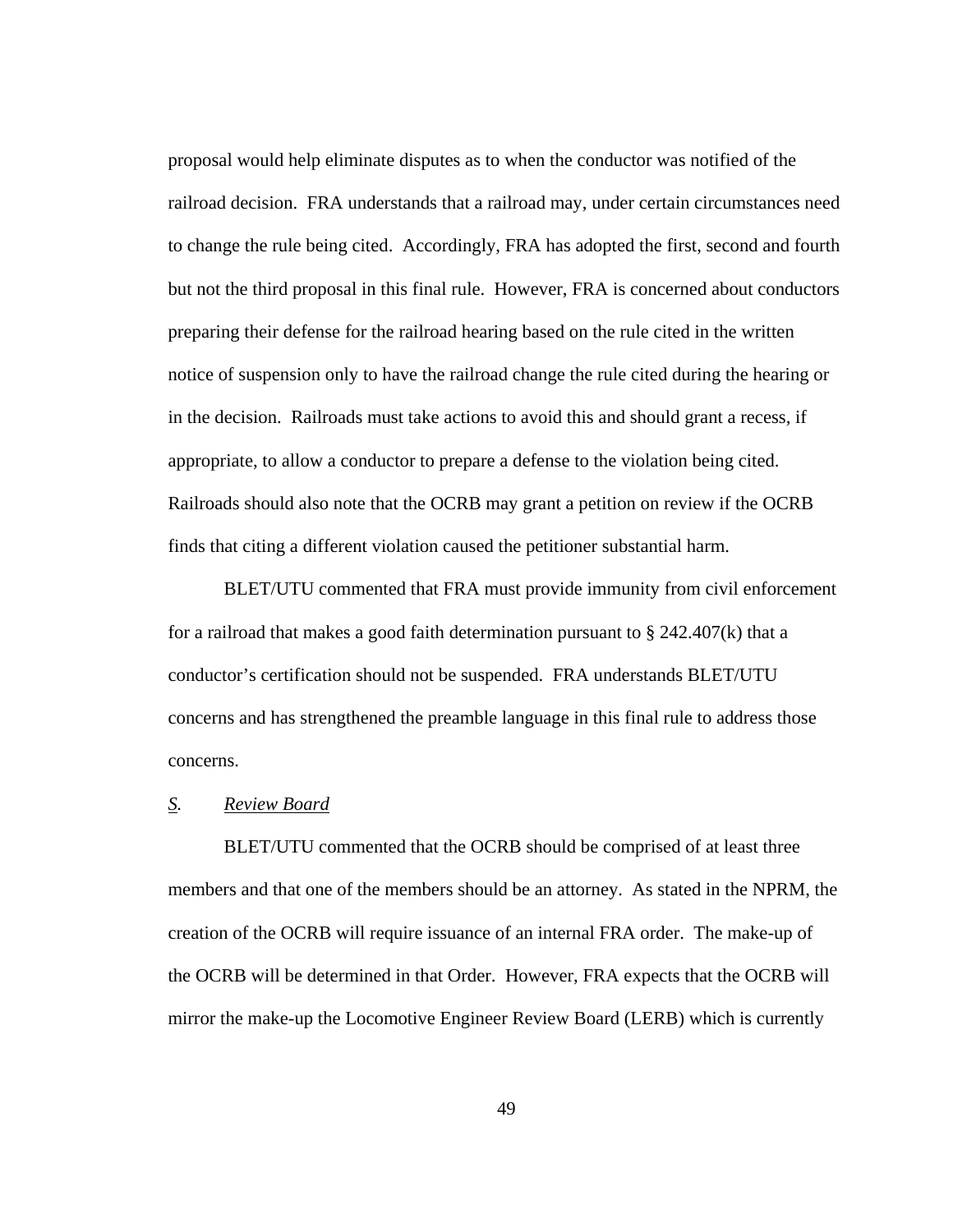used by FRA to adjudicate disputes under part 240. FRA expects that a FRA attorney will serve as counsel to the OCRB just as they do to the LERB.

#### *T. Appeals Process*

 FRA solicited comments whether to add a provision to proposed § 242.503(b) providing that: "If the petitioner is requesting review of a railroad decision which is based on a failure to comply with any drug or alcohol related rules or a return-to-service agreement, then the petitioner shall supplement his or her petition with all relevant written documents, including the information under 49 CFR 40.329 that laboratories, medical review officers, and other service agents are required to release to employees. The petitioner should provide written explanation in the petition if written documents that should be reasonably available to the petitioner are not supplied." *See* 75 FR 69166, 69185 (Nov. 10, 2010). AAR supported the provision. BLET/UTU commented that FRA should add a requirement for the railroad to notify conductors in writing of their right to acquire the litigation package from the laboratories, MRO, and other service agents and that it be disclosed to the conductor on the record of revocation hearings conducted in compliance with  $\S 242.407(b)(4)$  for charges of violating  $\S 242.403(e)(12)$ . BLET/UTU suggested that, at a minimum, the notification should contain the exact language contained in 49 CFR 40.329.

Because the OCRB may not need the information listed in 49 CFR 40.329 in all cases and because there may be some cost associated with obtaining the information, FRA is adopting a modified version of the proposal for this final rule which clarifies that petitioners will be responsible for obtaining the information listed in 49 CFR 40.329 if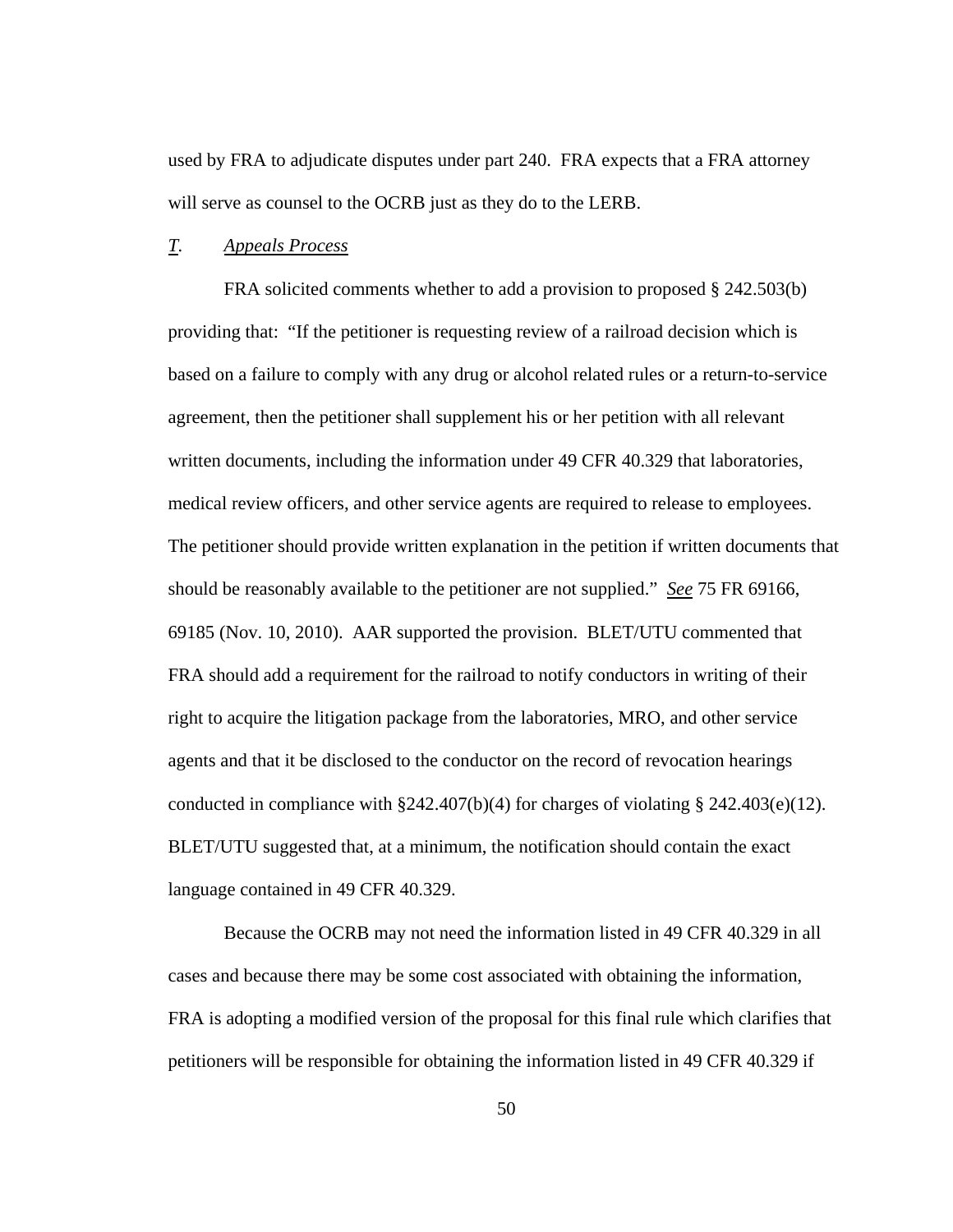requested by the OCRB. Thus, it will not be mandatory for a petitioner to submit the information listed in 49 CFR 40.329 to the OCRB in all cases involving a violation of §  $242.403(e)(12)$  and FRA expects that, in those cases where the OCRB does want information listed in 49 CFR 40.329, the OCRB will explain to the petitioner what information it is looking to obtain from the petitioner and how the petitioner can get it. Consequently, FRA declines to adopt BLET/UTU's additional requirement.

 BLET/UTU submitted numerous comments regarding changes they wanted to see made to the appeals process contained in proposed §§ 242.501, 503, 505, 507, 509 and 511. According to BLET/UTU the changes "will create a more expeditious process to resolve disputes that may arise from the conductor certification rules." The suggested changes include eliminating the opportunity for parties to appeal FRA decisions to the Administrator, incorporating the Administrative Hearing Officer level of appeal into the OCRB process, requiring the OCRB to grant a decision if any procedural error by the railroad is shown, adding an attorney as a member to the OCRB and making the OCRB decision final agency action.

 FRA declines to adopt BLET/UTU's proposed revisions to the appeals process. The proposed appeals process was thoroughly discussed during the Working Group meetings and most of BLET/UTU's suggestions were rejected at those meetings. As explained to the Working Group, due process requirements and issues concerning trials *de novo* necessitate that FRA retain the OCRB and AHO as distinct levels of review.

 Contrary to BLET/UTU's claims, FRA believes that BLET/UTU's suggested revisions would actually increase the amount of time and cost it takes to resolve the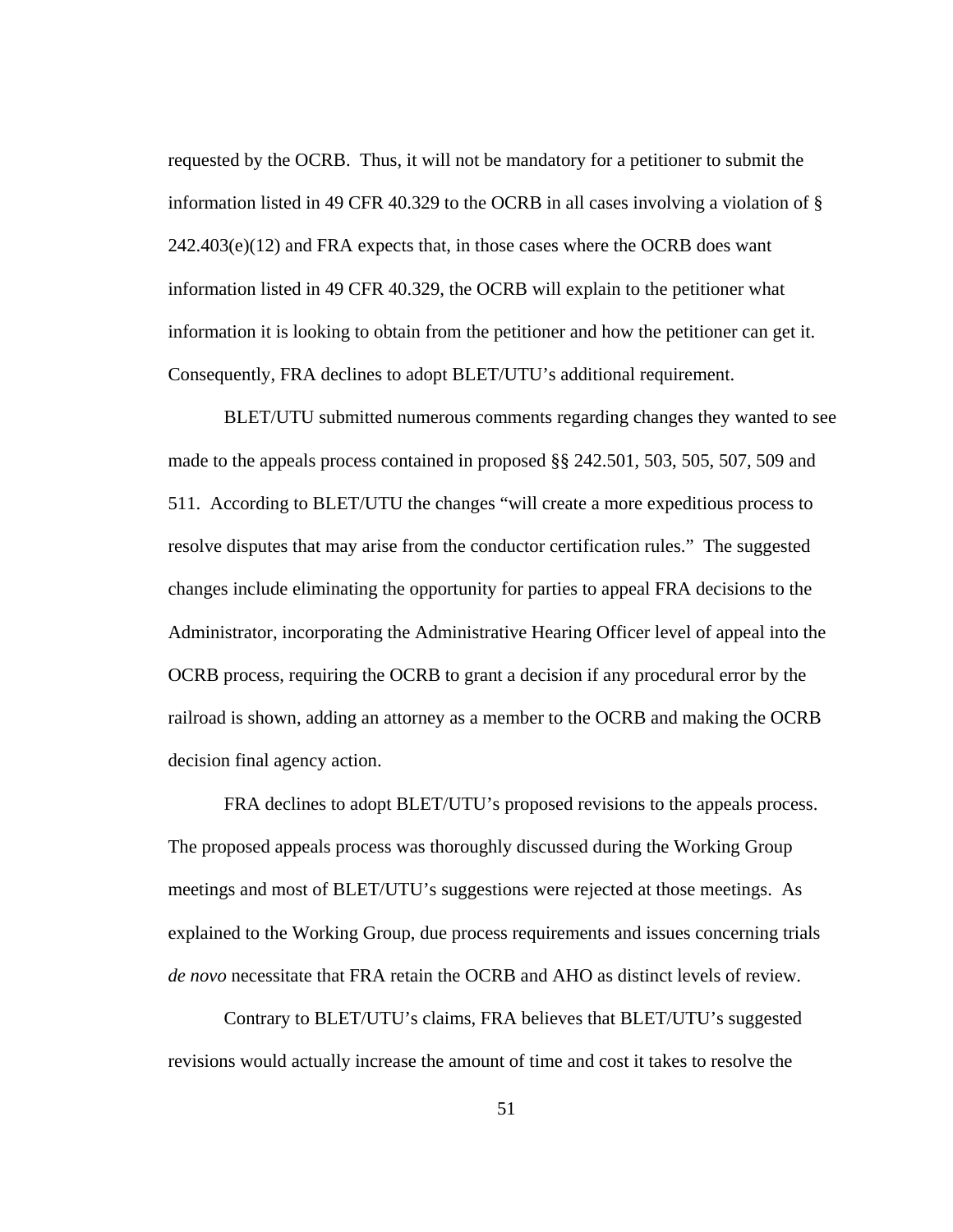average case on appeal to the FRA. Under the BLET/UTU proposal, FRA expects a significant increase in the number of cases/issues handled by the AHO and the federal courts. For example, under the BLET/UTU proposal, it appears that a decision by the OCRB to deny a petition as untimely would be appealed to Federal court as that decision would constitute final agency action and the opportunity to appeal the decision to the Administrator, as provided for in the NPRM, would be eliminated. As a result, cases would take much longer to resolve and would involve increased costs for all parties involved. Moreover, the BLET/UTU proposal advocates for extending the time for filing a petition of review with the FRA from 4 months as provided in the NPRM to 6 months. That extension would only add to the time required for a case to be resolved by FRA following a railroad's decision to deny or revoke certification.

 Although FRA is not adopting BLET/UTU's proposals, FRA is taking steps to make the appeals process more efficient. Over the past two years, the average length of time for the AHO to render a decision in a locomotive engineer case under part 240 has dropped by 6 months due in part to the fact that the AHO is no longer allowing parties to hold cases in abeyance. FRA expects that the AHO will not hold conductor cases in abeyance thereby eliminating one of the main obstacles in achieving faster case processing times. In addition, FRA has revised the requirements proposed in the NPRM to require petitions to be submitted to the Docket Clerk of DOT rather than FRA's Docket Clerk. With that change, the process for submitting petitions to the OCRB will parallel the process for requesting an administrative hearing under part 240 and §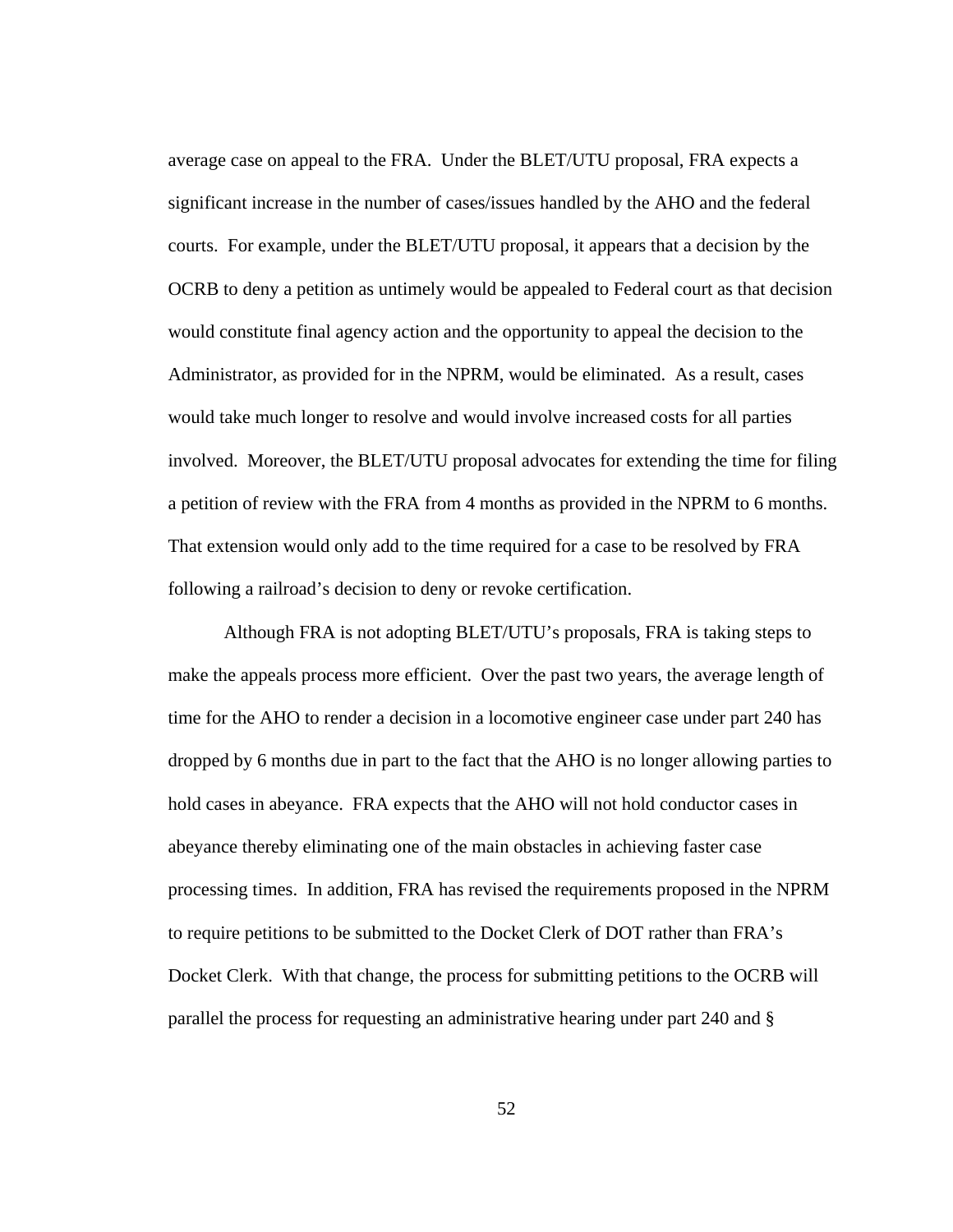242.507. FRA believes this change will make the process more efficient as DOT Dockets is better equipped to process, scan, and store these types of filings.

#### *U. Civil Penalty Schedule*

 In the NPRM, FRA noted that Appendix A to the final rule would contain a penalty schedule similar to that FRA has issued for all of its existing rules and that such schedules are statements of policy and therefore not subject to notice and comment requirements. Nevertheless, interested parties were welcomed to submit their views on what penalties may be appropriate. BLET/UTU submitted comments which were considered in developing the penalty schedule found in Appendix A to this final rule.

# *V. Procedures for Submission of Programs*

 FRA solicited comments whether to require each railroad to provide its program submission required under § 242.101 and 242.103 electronically. Since FRA did not receive any comments on this issue and because FRA believes that such an option will allow FRA to review submissions more efficiently and eliminate the need to store hardcopies of the numerous submissions, FRA has included such an option in Appendix B to this final rule.

# *W. Vision Color Tests*

In the NPRM, FRA solicited comments regarding which vision color tests should be included in Appendix D to this rule. Since FRA did not receive any comments on this issue and because any changes to the list of vision color tests would appear to fall within the purview of the medical standards working group, the proposed vision color tests contained in the NPRM will be adopted in this final rule.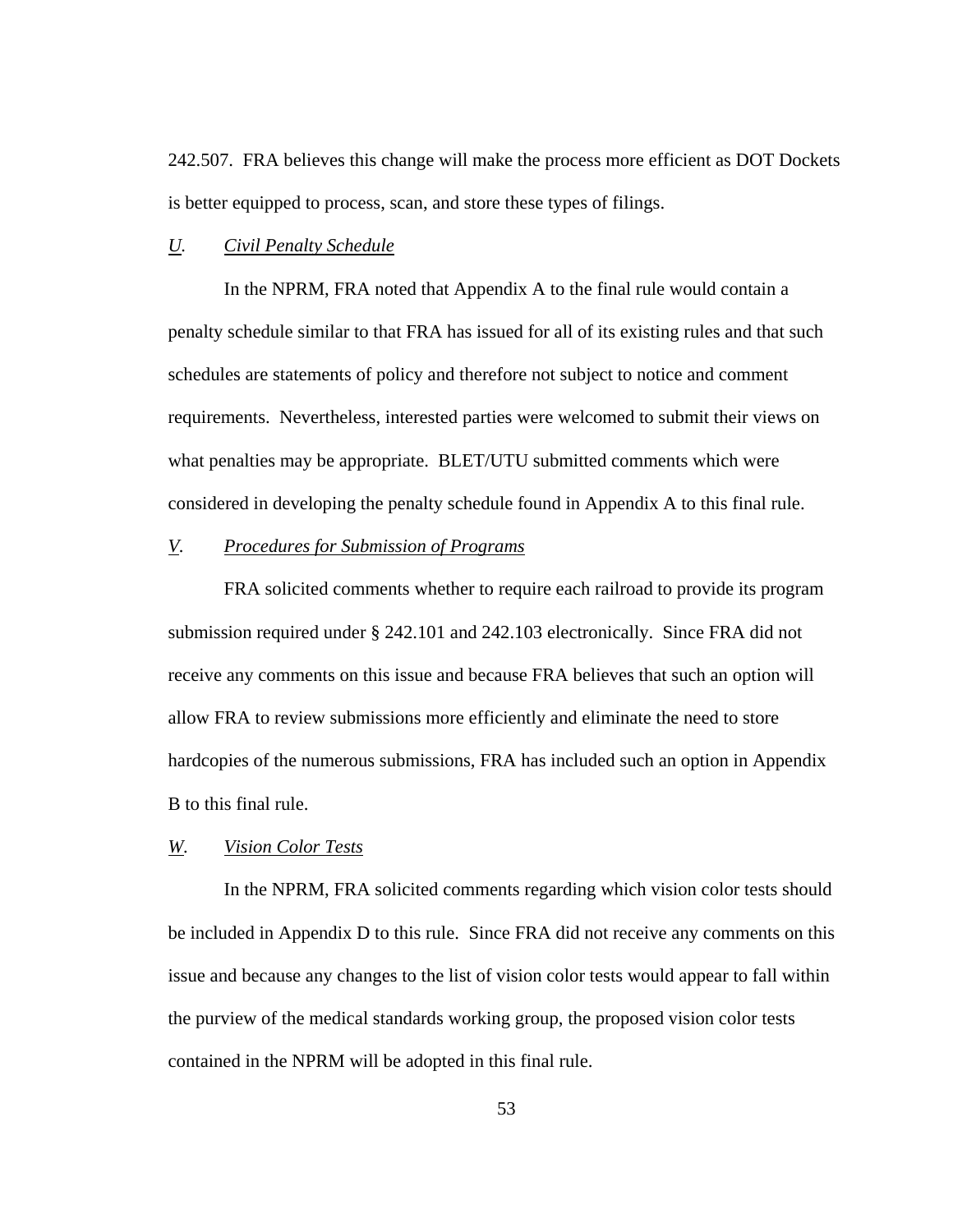#### **V. Section-by-Section Analysis**

#### *Subpart A – General*

Subpart A of the rule contains the general provisions of the rule, including a formal statement of the rule's purpose and scope. The subpart also provides that this rule does not constrain a railroad's ability to prescribe additional or more stringent requirements for its conductors that are not inconsistent with this rule.

#### *Section 242.1 Purpose and scope.*

This section, derived from 49 CFR 240.1, prescribes minimum standards for the eligibility, training, testing, certification and monitoring of persons who serve as "conductors." This section indicates that the purpose of the rule is to ensure that only those persons who meet minimum Federal safety standards serve as conductors, to reduce the rate and number of accidents and incidents, and to improve railroad safety.

Despite the fact that a person may have a job classification title other than that of conductor, the conductor certification requirements of this rule apply to that person if he or she meets the definition of conductor. The definition of "conductor" and an explanation of who is covered by the definition is discussed in more detail in the section analysis for § 242.7 below.

# *Section 242.3 Application and responsibility for compliance.*

This section is derived from 49 CFR 240.3. The section provides that the rule applies to all railroads with three exclusions. The first two exclusions address several types of operations that occur on tracks that are not part of the general railroad system. These exclusions encompass operations commonly described as tourist, scenic, or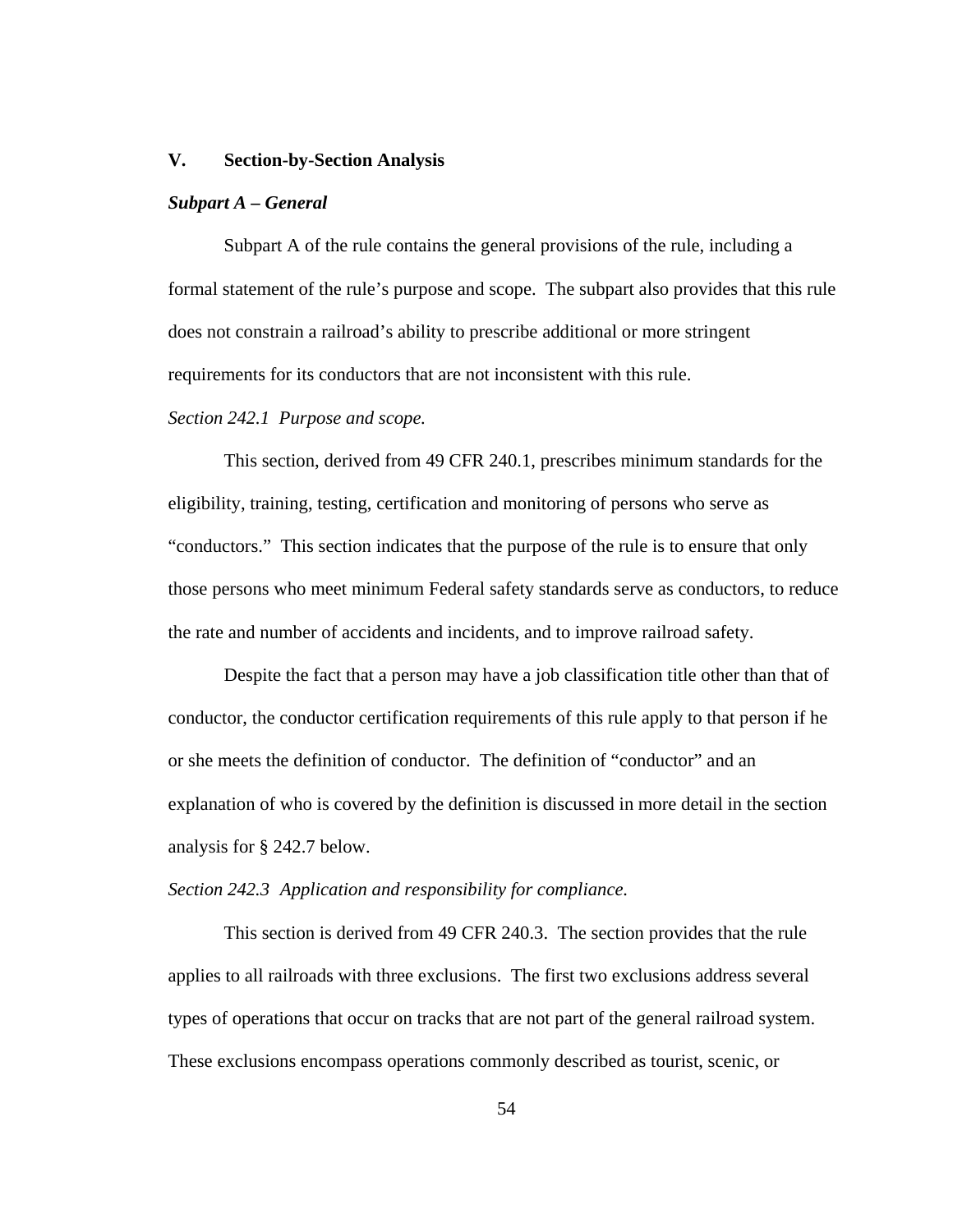excursion service to the extent that they occur on tracks that are not part of the general railroad system. These exclusions also address operations that occur within the confines of industrial installations commonly referred to as "plant railroads" and typified by operations such as those in steel mills that do not go beyond the plant's boundaries and that do not involve the switching of rail cars for entities other than themselves. In other regulations, FRA did not define plant railroad because it was assumed that FRA's jurisdictional policy statement provided sufficient clarification. In 2010, FRA became aware of certain operations that called themselves plant railroads but that were exceeding the limitations required to maintain plant railroad status in accordance with FRA's policy statement. FRA would like to avoid any confusion as to what it means to be a plant railroad by defining the term in this final rule, thereby saving interested persons the effort necessary to cross-reference FRA's jurisdictional policy statement. A further discussion of what is meant by the term "plant railroad" is offered in the section-by-section analysis for section 242.7.

FRA also excludes "tourist, scenic, historic, and excursion operations that are not part of the general railroad system of transportation" (as defined in § 242.7) from compliance with this rule. In section 242.7, FRA defines these operations as "a tourist, scenic, historic, or excursion operation conducted only on track used exclusively for that purpose (*i.e.*, there is no freight, intercity passenger, or commuter passenger railroad operation on the track)." Excluding these types of operations from this rule is consistent with FRA's jurisdictional policy that already excludes these operations from all but a limited number of Federal safety laws, regulations, and orders.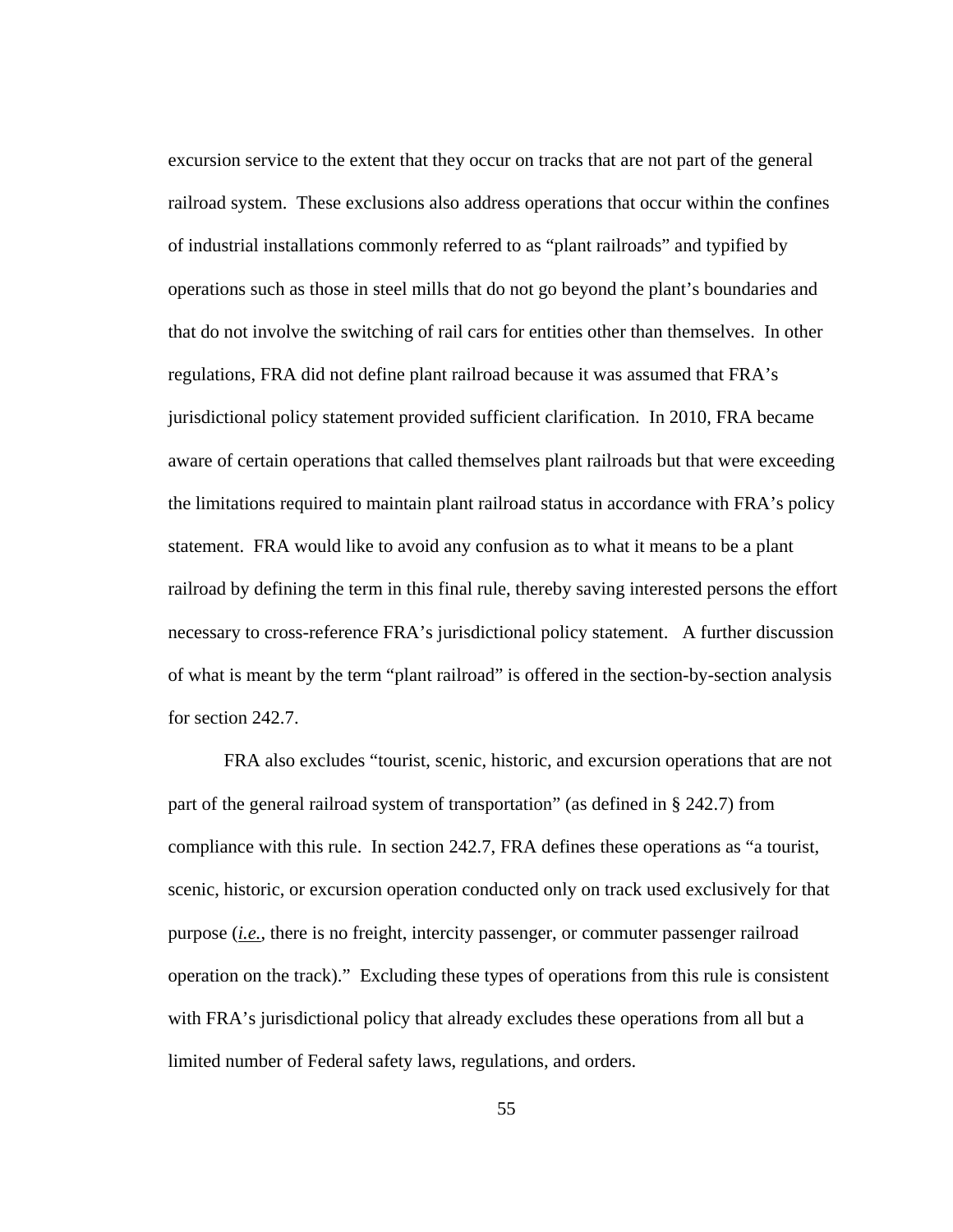The third exclusion covers rapid transit operations in an urban area that are not connected to the general system. It should be noted, however, that some rapid transit type operations, given their links to the general system, are within FRA's jurisdiction and FRA specifically intends to have this rule apply to those rapid transit type operations. This rule is not intended to have any effect on FRA's jurisdiction. Since this rule is intended to apply to the same railroads covered by part 240, one should refer to the preamble discussions of 49 CFR 240.3 in 64 FR 60966, 60974 (Nov. 8, 1999), 63 FR 50626, 50636-50637 (Sept. 22, 1998), and 56 FR 28228, 28240 (June 19, 1991) for a more detailed analysis of the applicability of this rule.

# *Section 242.5 Effect and construction.*

This section addresses several legal issues. Paragraph (a) addresses the relationship of this rule to preexisting legal relationships. Paragraph (b) states that FRA does not intend to alter the authority of a railroad to initiate disciplinary sanctions against its employees by issuance of this rule.

Paragraph (c) of this section addresses the issue of "flowback." The term flowback has been used in the industry to describe a situation where an employee leaves his or her current position to return to a previously held position or craft. An example of flowback occurs when a person who holds the position of a conductor subsequently qualifies for the position of locomotive engineer, and at some later point in time the person finds it necessary or preferable to revert back to a conductor position. The reasons for reverting back to the previous craft may derive from personal choice or a less voluntary nature; *e.g.*, downsizing.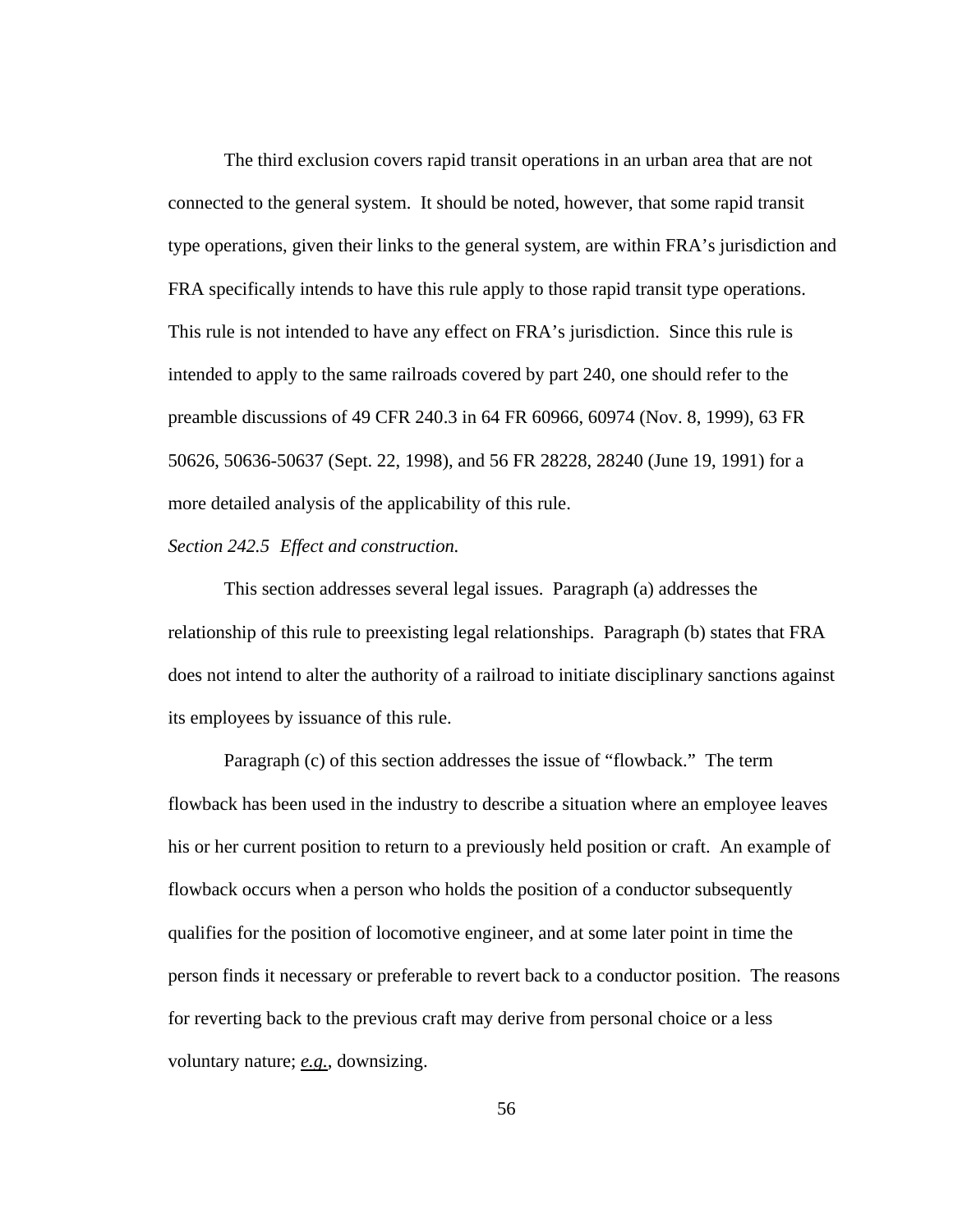Many collective bargaining agreements address the issue of flowback. As a general matter, FRA does not intend to create or prohibit the right to flowback or take a position on whether flowback is desirable. However, paragraph (c) of this section must be read in conjunction with § 242.213, which limits flowback in certain situations. As described in the section analysis for that section below, a person who holds a conductor and locomotive engineer certificate and who has had his or her locomotive engineer certificate revoked could not work as a conductor during the period of revocation. In addition, a person who holds a conductor and locomotive engineer certificate and who has had his or her conductor certification revoked for certain violations could not work as a locomotive engineer during the period of revocation.

Paragraph (d) of this section addresses employee rights. The intent of the rule is to explicitly preserve any remedy already available to the person and not to create any new entitlements. FRA expects that employees would benefit from this paragraph by referring to it should a railroad use this regulation as an inappropriate explanation for ignoring an employee's rights or remedies. A railroad must consider whether any procedural rights or remedies available to the employee would be inconsistent with this part.

# *Section 242.7 Definitions.*

This section contains the definitions that FRA employs in this rule. Most of the definitions are taken essentially verbatim from 49 CFR part 240 and have been thoroughly analyzed in that rulemaking. Parties seeking a detailed analysis of those definitions should refer to the part 240 rulemaking documents. See, 54 FR 50890 (Dec.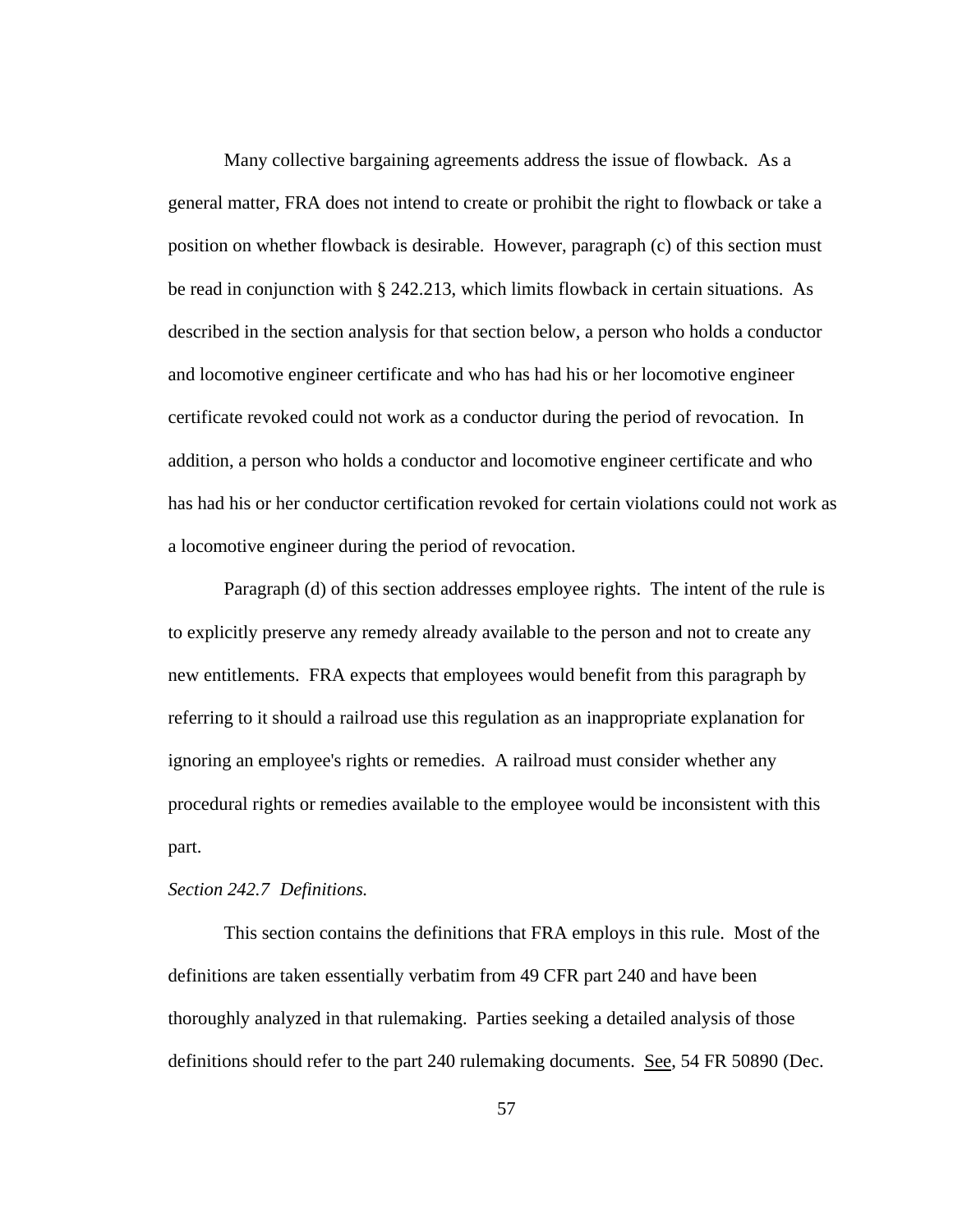11, 1989), 56 FR 28228 (June 19, 1991), 58 FR 18982 (Apr. 9, 1993), 60 FR 53133 (Oct. 12, 1995), 63 FR 50626 (Sept. 22, 1998), 73 FR 80349 (Dec. 31, 2008), and 74 FR 68173 (Dec. 23, 2009). Some of the definitions in this rule, however, are not found in part 240 or have been substantively modified from their use in part 240. Those definitions are analyzed below.

As mentioned above, potential rulemakings involving medical standards and 49 CFR part 219 (Control of Alcohol and Drug Use) may impact many of the definitions in part 240 and part 242. For example, definitions relating to medical standards (*e.g.*, "medical examiner") and drug and alcohol control (*e.g.*, "substance abuse disorder") in parts 240 and 242 may be superseded by definitions provided in those rulemakings. However, until those rulemakings are promulgated, the definitions in parts 240 and 242 will control.

# *Conductor*

Although the RSIA requires FRA to establish a program for the certification of conductors, the Act does not define the term "conductor." Without guidance from the Act, FRA proposed, and RSAC recommended, that the definition of "conductor" be based on the generally understood responsibilities of that position, similar to part 240's approach to defining locomotive engineer. This rule defines conductor as "the crewmember in charge of a train or yard crew as defined in part 218 of this chapter." Part 218 defines "train or yard crew" as:

"one or more railroad employees assigned a controlling locomotive, under the charge and control of one crew member; called to perform service covered by Section 2 of the Hours of Service Act; involved with the train or yard movement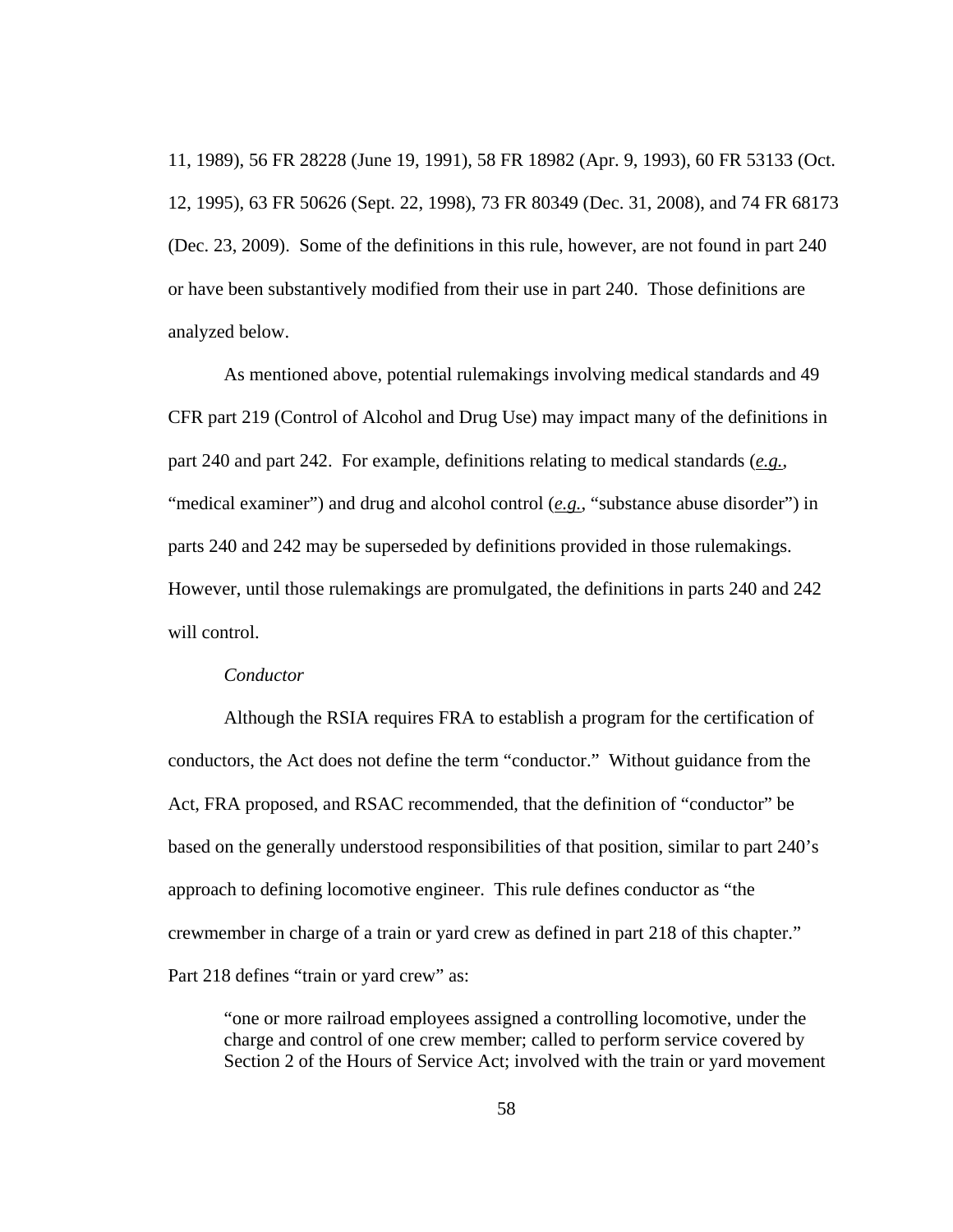of railroad rolling equipment they are to work with as an operating crew; reporting and working together as a unit that remains in close contact if more than one employee; and subject to the railroad operating rules and program of operational tests and inspections required in §§217.9 and 217.11 of this chapter."

 As the use of the singular form of "crewmember" suggests, FRA's definition mandates that only one person can be in charge of the train or yard crew and that person is deemed the conductor for purposes of this regulation only. Moreover, in some circumstances, a locomotive engineer, including a remote control operator, will be required to be certified as both a locomotive engineer under 49 CFR part 240 and as a conductor under this rule. *See* 49 CFR 242.213(d). All other train or yard crew members (*e.g.*, assistant conductors, brakemen, hostlers, trainmen, switchmen, utility persons, flagmen, yard helpers, and others who might have different job titles but perform similar duties and are not in charge of a train or yard crew) do not fall within the definition of "conductor" for purposes of this rule.

# *Drug and alcohol counselor*

 The term "drug and alcohol counselor" means a person who meets the credentialing and qualification requirements of a "Substance Abuse Professional" (SAP), as provided in 49 CFR part 40.

# *Ineligible* or *ineligibility*

The term "ineligible" or "ineligibility," which is not used in part 240, means that a person is legally disqualified from serving as a certified conductor. The term is broadly defined to cover a number of circumstances in which a person may not serve as a certified conductor. Revocation of certification pursuant to § 242.407 and denial of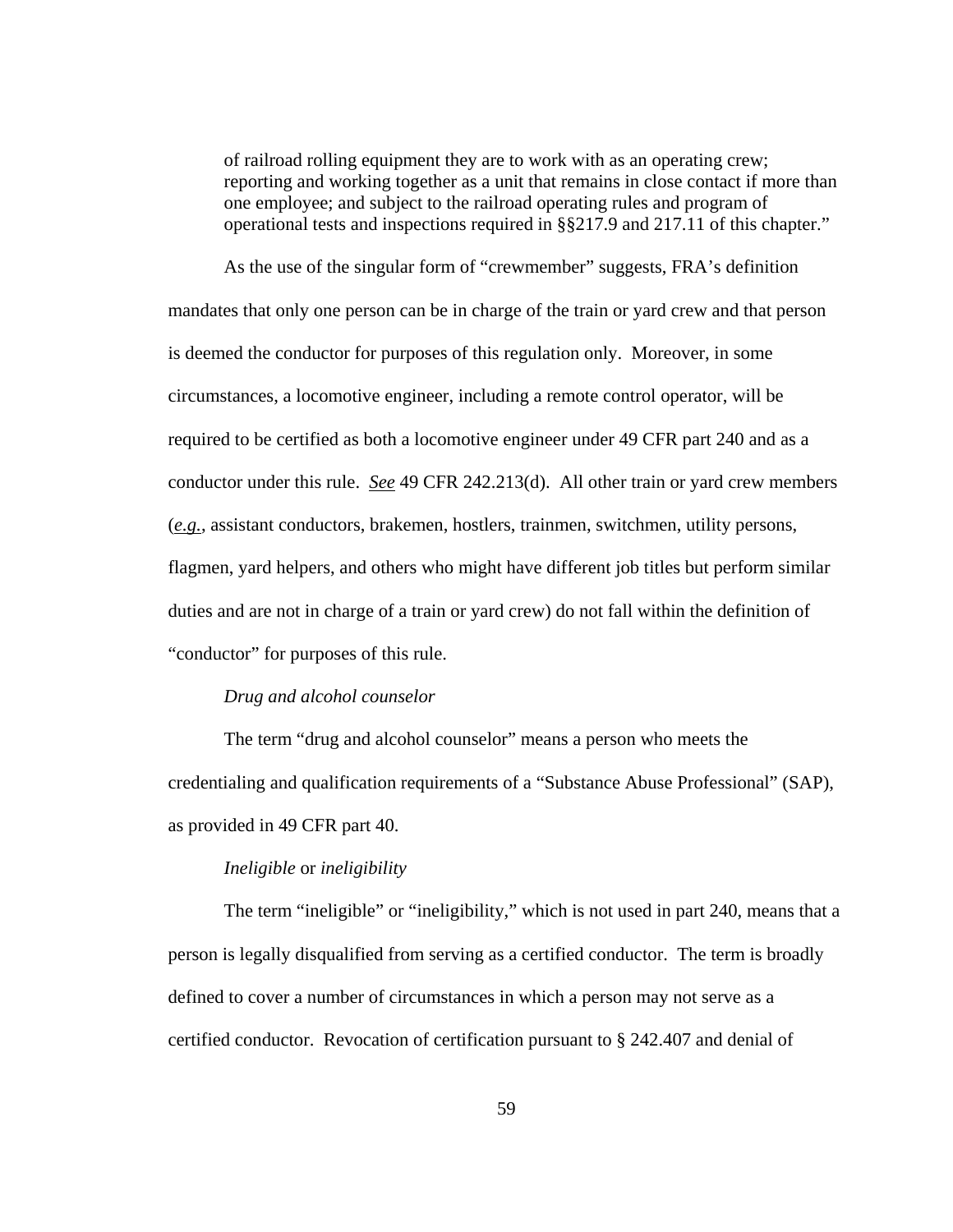certification pursuant to § 242.401 are two examples in which a person will be ineligible to serve as a conductor. A period of ineligibility may end when a condition or conditions are met -- for example, when a person meets the conditions to serve as a conductor following an alcohol or drug violation pursuant to § 242.115.

#### *Job aid*

The term "job aid," which is not used in part 240, is defined as information regarding other than main track physical characteristics that supplements the operating instructions of the territory over which the locomotive or train movement will occur. The terms "main track" and "physical characteristics" are discussed below.

The term "job aid" is broadly defined in this rule. A job aid consists of information that can be obtained from a variety of sources, including but not limited to, training on the territory pursuant to § 242.119, maps, charts or visual aids of the territory, or a person or persons to contact who are qualified on the territory and who can describe the physical characteristics of the territory. While each railroad will have flexibility in how it conveys the information in a job aid to a conductor, the job aid will, at a minimum have to cover the characteristics of the territory over which the locomotive or train movement will occur including: permanent close clearances, location of permanent derails and switches, assigned radio frequencies in use and special instructions required for movement, if any, and railroad-identified unique operating conditions.

Pursuant to § 242.121(c)(4)(v), each railroad will be required to test conductors and conductor candidates on the use of any job aid that a railroad could provide a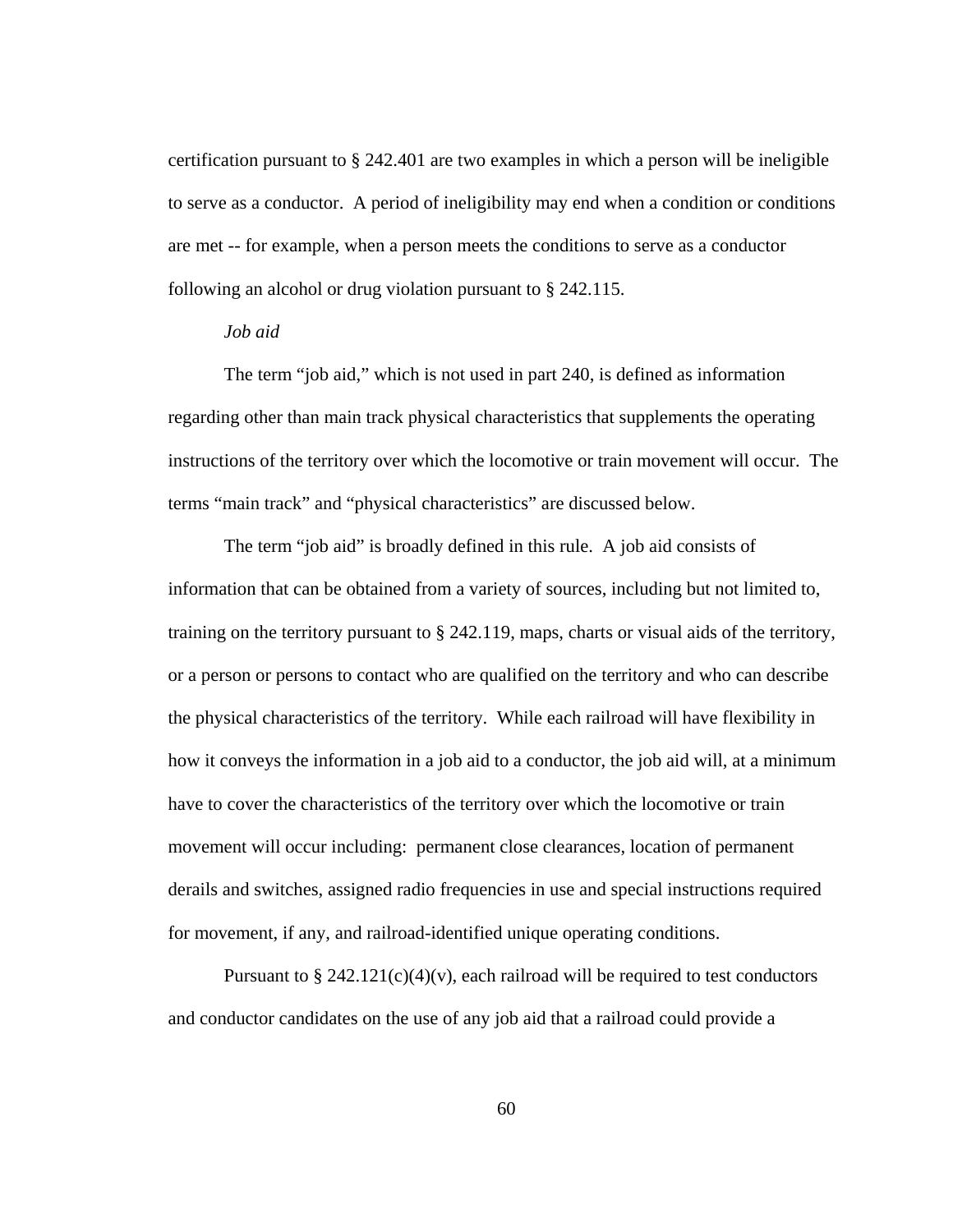conductor. Section 242.301(d) describes the conditions under which a railroad shall provide a conductor with a job aid.

### *Main track*

The term "main track" is defined as a track upon which the operation of trains is governed by one or more of the following methods of operation: timetable; mandatory directive; signal indication; positive train control as defined in 49 CFR part 236; or any form of absolute or manual block system. That definition mirrors the definition of "main track" in 49 CFR part 240, but also includes a reference to positive train control.

# *Medical examiner*

The term "medical examiner" is defined as a person licensed as a doctor of medicine or doctor of osteopathy. A medical examiner may be a qualified full-time salaried employee of a railroad, a qualified practitioner who contracts with the railroad on a fee-for-service or other basis, or a qualified practitioner designated by the railroad to perform functions in connection with medical evaluations of employees. Under this rule, the medical examiner owes a duty to make an honest and fully informed evaluation of the condition of an employee.

The only difference between the definition of medical examiner in this rule and the definition in 49 CFR part 240 is that under part 240, the medical examiner owes "a duty to the railroad." In this rule, however, the words "to the railroad" have been deleted. This change was made to address a concern of some Working Group members that a medical examiner should not owe a duty to just the railroad but rather should owe a duty to both the railroad and the employee being evaluated.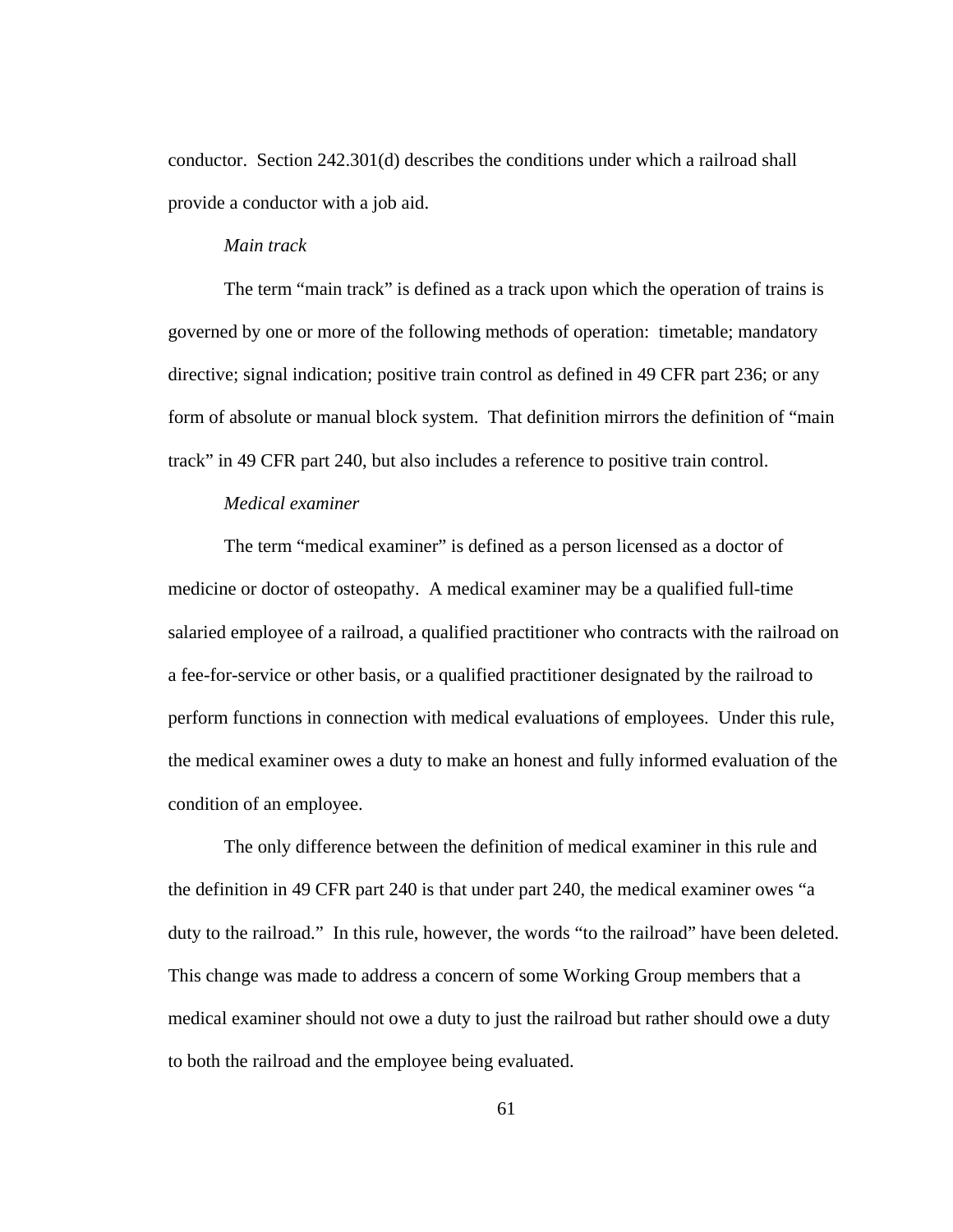### *On-the-job training*

The term "on-the-job training," which is not defined in part 240, means job training that occurs in the workplace, *i.e.*, the employee learns the job while doing the job.

# *Passenger conductor*

The term "passenger conductor" is defined as a conductor who has also received emergency preparedness (EPREP) training under 49 CFR part 239. Interested parties should note that nothing in this rule requires a conductor for private/non-revenue movements (*e.g.*, business car specials) to have the EPREP training. This position is consistent with 49 CFR 239.3(b).

# *Physical characteristics*

The term "physical characteristics," which is not defined in part 240, means the actual track profile of and physical location for points within a specific yard or route that affect the movement of a locomotive or train. "Physical characteristics" include both main track physical characteristics (the term "main track" is analyzed above) and other than main track physical characteristics. Examples of physical characteristics could include permanent close clearances, location of permanent derails and switches, and grade.

# *Plant railroad*

FRA includes a definition of plant railroad in this final rule to aid in the understanding of the application of this part pursuant to § 242.3. The definition coincides with FRA's longstanding explanation of how the agency will not exercise its jurisdiction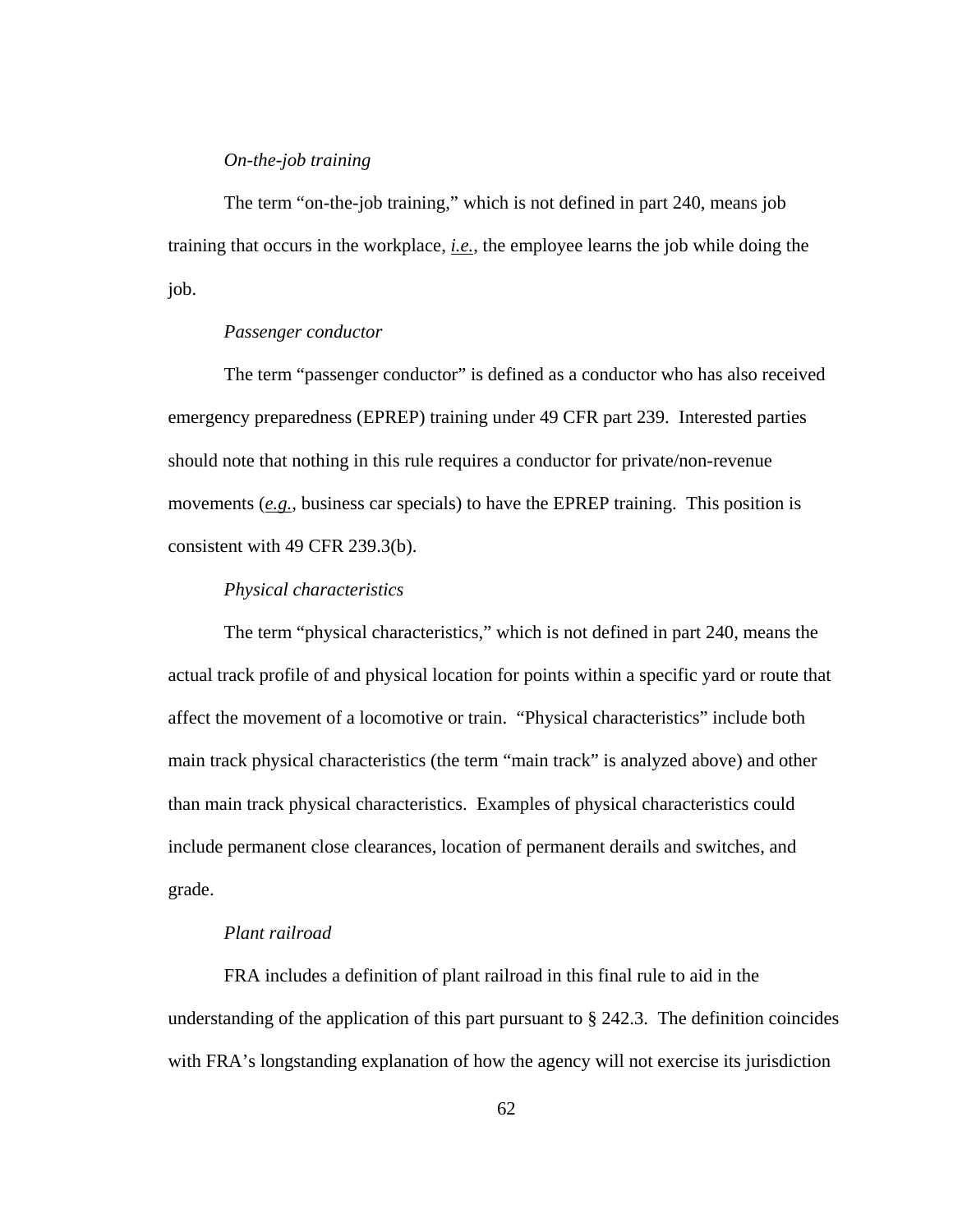over a plant railroad that does not operate on the general system and does not move cars for other entities. *See* 49 CFR 209, app. A.

#### *Qualified*

The term "qualified" is defined as a person who has successfully completed all instruction, training and examination programs required by the employer, and the applicable parts of this chapter and therefore could reasonably be expected to be proficient on all safety related tasks the person is assigned to perform. The definition of "qualified" in this rule differs from its definition in part 240 in that part 240's definition focuses on a person's knowledge whereas the definition in this rule focuses not only on knowledge but also on whether the person could reasonably be expected to be proficient at performing all assigned tasks. The update to the definition of "qualified" is an attempt to ensure that a railroad's instruction and training program not only provide knowledge of how to perform a task but also the ability to proficiently perform the task.

# *Qualified instructor*

The term "qualified instructor," which is derived from the definition of "instructor engineer" in part 240, means a person who has demonstrated, pursuant to the railroad's written program, an adequate knowledge of the subjects under instruction and, where applicable, has the necessary operating experience to effectively instruct in the field. A qualified instructor is required to have the following qualifications:

- (1) Is a certified conductor under this part; and
- (2) Has been selected as such by a designated railroad officer, in concurrence with the designated employee representative, where present; or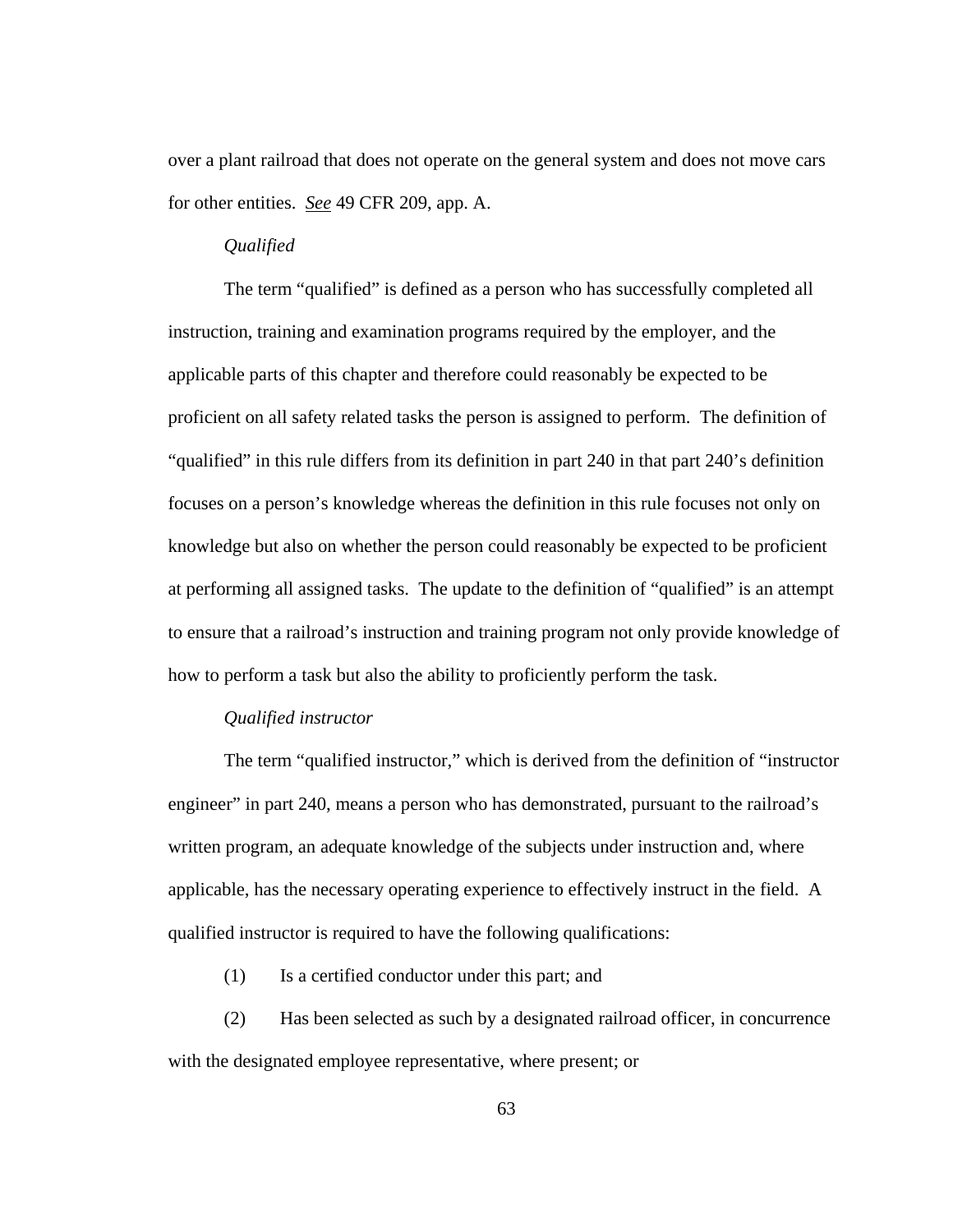(3) In absence of concurrence provided in paragraph (2) of this definition, has a minimum of 12 months service working as a train service employee.

If a railroad does not have designated employee representation, then a person employed by the railroad need not comply with items (2) or (3) of this definition to be a "qualified instructor."

 Items (2) and (3), while not found in part 240's definition of "instructor engineer," are included here to address the concerns of some Working Group members that employees, through their representatives, should have input in the selection of instructors who might be viewed as inexperienced (*i.e.*, a person with less than 12 months service working as a train service employee).

# *Railroad rolling stock*

The term "railroad rolling stock" means on-track equipment that is either a "railroad freight car" (as defined in § 215.5 of this chapter) or a "passenger car" (as defined in § 238.5 of this chapter). The term matches the definition of "railroad rolling stock" in the NPRM and part 240 except that the word "railroad" has been added to the term "freight car" to mirror the defined term ("railroad freight car") in § 215.5 of this chapter.

# *Remote control operator*

The term "remote control operator" (RCO) means a certified locomotive engineer, as defined in § 240.7 of this chapter, certified by a railroad to operate remote control locomotives pursuant to § 240.107 of this chapter. Although this term is not defined in part 240, FRA intends for the term to have the same meaning in this rule as it does in part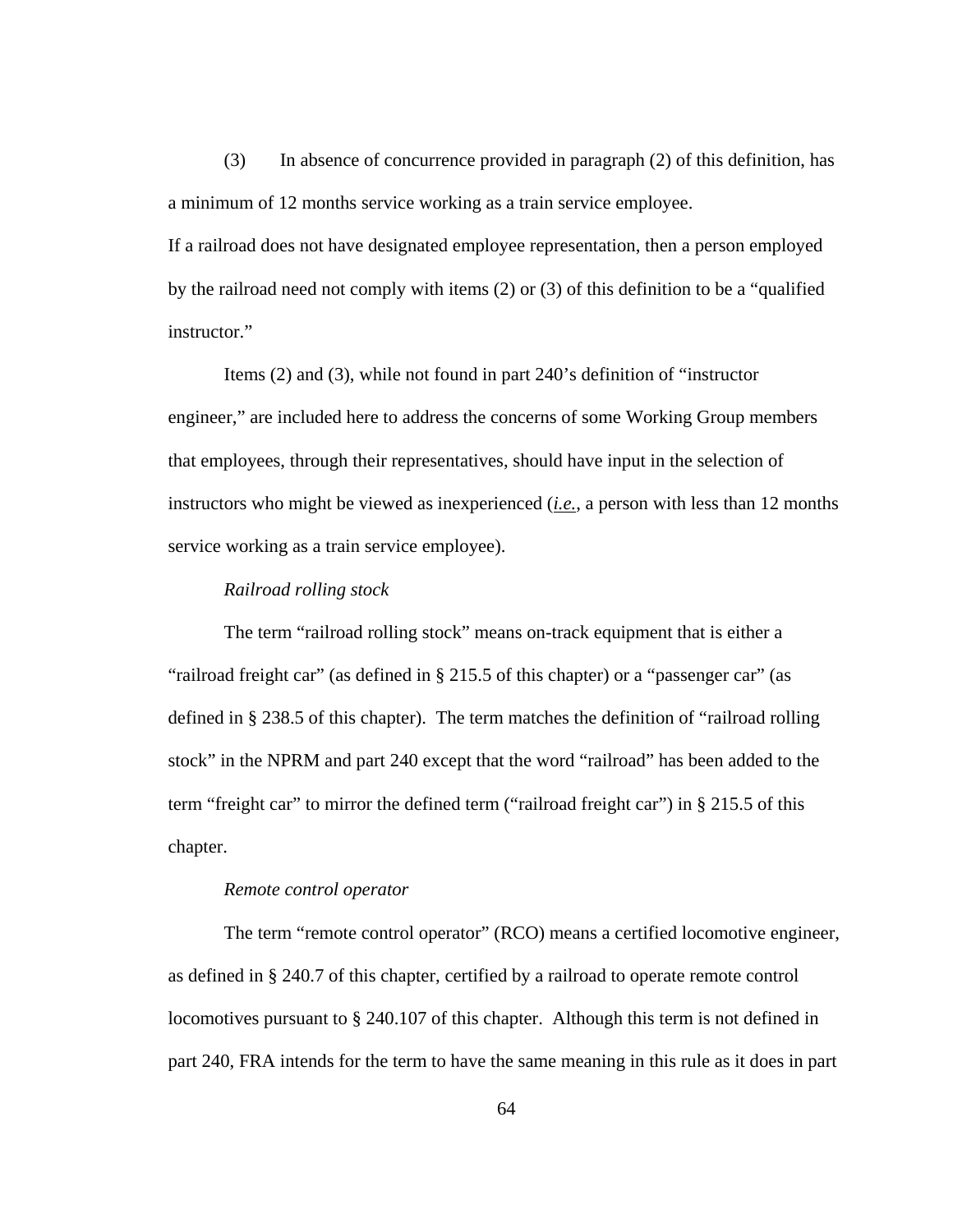240. FRA defines the term in this rule to avoid any confusion as to who this rule is referring to when it references a remote control operator.

# *Substance abuse disorder<sup>3</sup>*

1

The term "substance abuse disorder" refers to a psychological or physical dependence on alcohol or a drug or another identifiable and treatable mental or physical disorder involving the abuse of alcohol or drugs as a primary manifestation. FRA intends for this definition to include drug and alcohol users who engage in abuse patterns which result in ongoing safety risks and violations of FRA drug and alcohol prohibitions. These types of substance abusers may demonstrate compulsive, excessive, or self-damaging use of drugs or alcohol such as may manifest as a DUI or DWI, a violation of FRA drug or alcohol prohibitions, substance-related accidents or incidents, or substance-related behavior which has resulted in a significant safety breach while under the influence or impaired (including hangover effect). Often these patterns of abuse may eventually result in dependence, physiological injury, or psychological harm, but are not necessarily defined by a diagnosis offered by a health care professional.

A substance abuse disorder is "active" within the meaning of this rule if the person (1) is currently using alcohol or other drugs, except under medical supervision consistent with the restrictions described in § 219.103 of this chapter or (2) has failed to successfully complete primary treatment or successfully participate in aftercare as

 $3$  The section-by-section analysis of the term "substance abuse disorder" in the NPRM has been revised in this final rule to reflect more accurately the approach taken by FRA to substance abuse disorders in parts 219 and 240.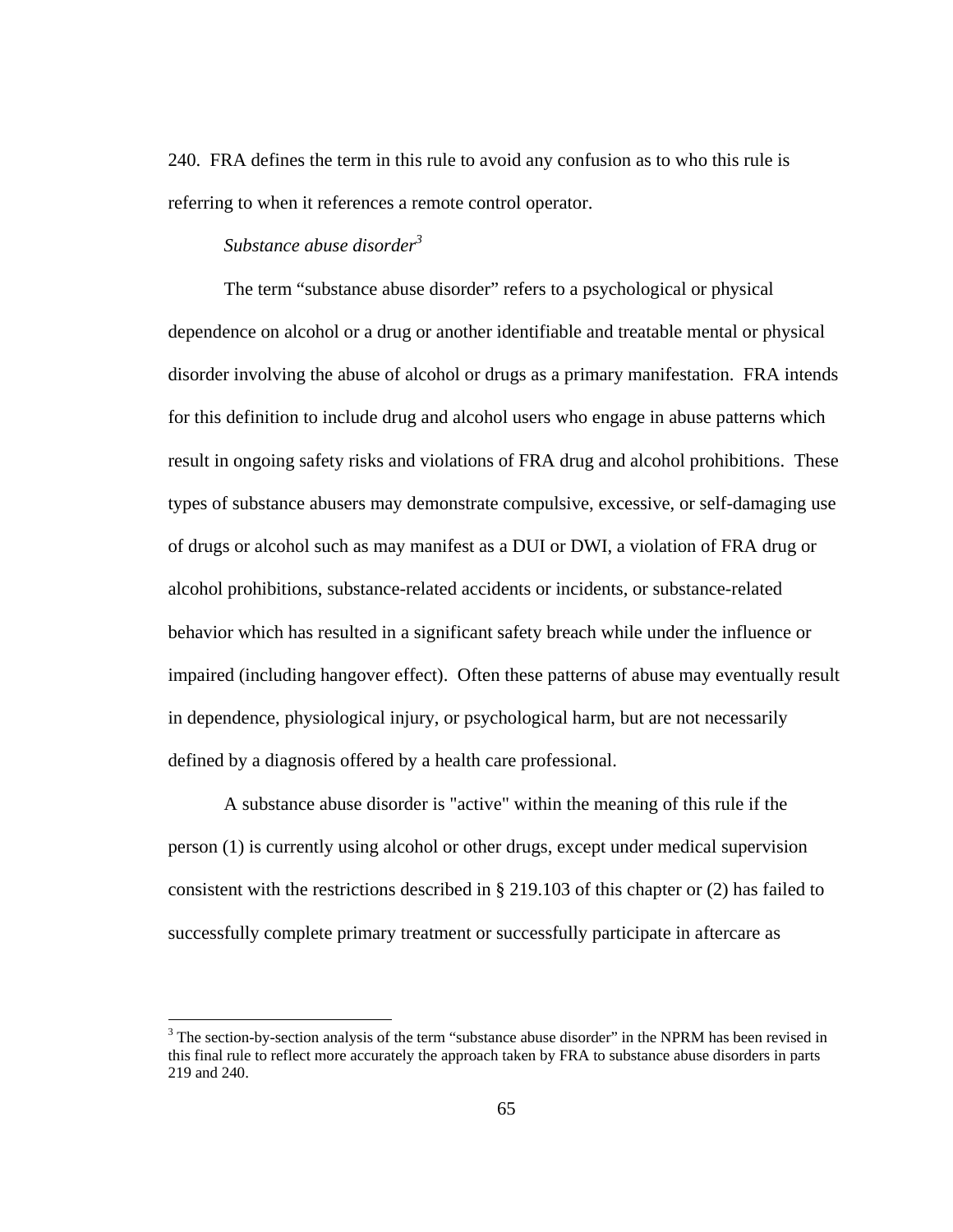directed by a Substance Abuse Professional (SAP) or Drug and Alcohol Counselor (DAC).

The definition of substance abuse disorder in this rule is the same as the definition in part 240 except in two respects. First, part 240's definition refers to an "EAP Counselor" rather than a SAP or DAC. Since SAPs and DACs often have more stringent credential, knowledge, training, and continuing education requirements relating to substance abuse than EAPs, SAPs and DACs may be better qualified to direct a person's treatment or aftercare. Second, part 240 uses the phrase "is currently using alcohol and other drugs" when describing active substance abuse disorders. The rule revises that phrase to read "is currently using alcohol or other drugs." FRA made that revision to clarify its intent that a person with an active substance abuse disorder could be using alcohol or other drugs.

The definition for "substance abuse disorder" is similar to the language employed to govern disposition of employees referred to an employee assistance program under the "co-worker report" (bypass) provision of the alcohol/drug regulations. It describes the condition of substance abuse or chemical dependency which requires intervention and/or treatment as determined by an appropriate professional. FRA's intent is that a person with uncontrolled use of alcohol or drugs is not a suitable candidate for the highly sensitive duties entrusted to a conductor.

The definition explains that the disorder is considered "active" within the meaning of the rule if the person is not currently abstaining from use of alcohol and drugs (except under medical supervision consistent with FRA's alcohol/drug regulations), has failed to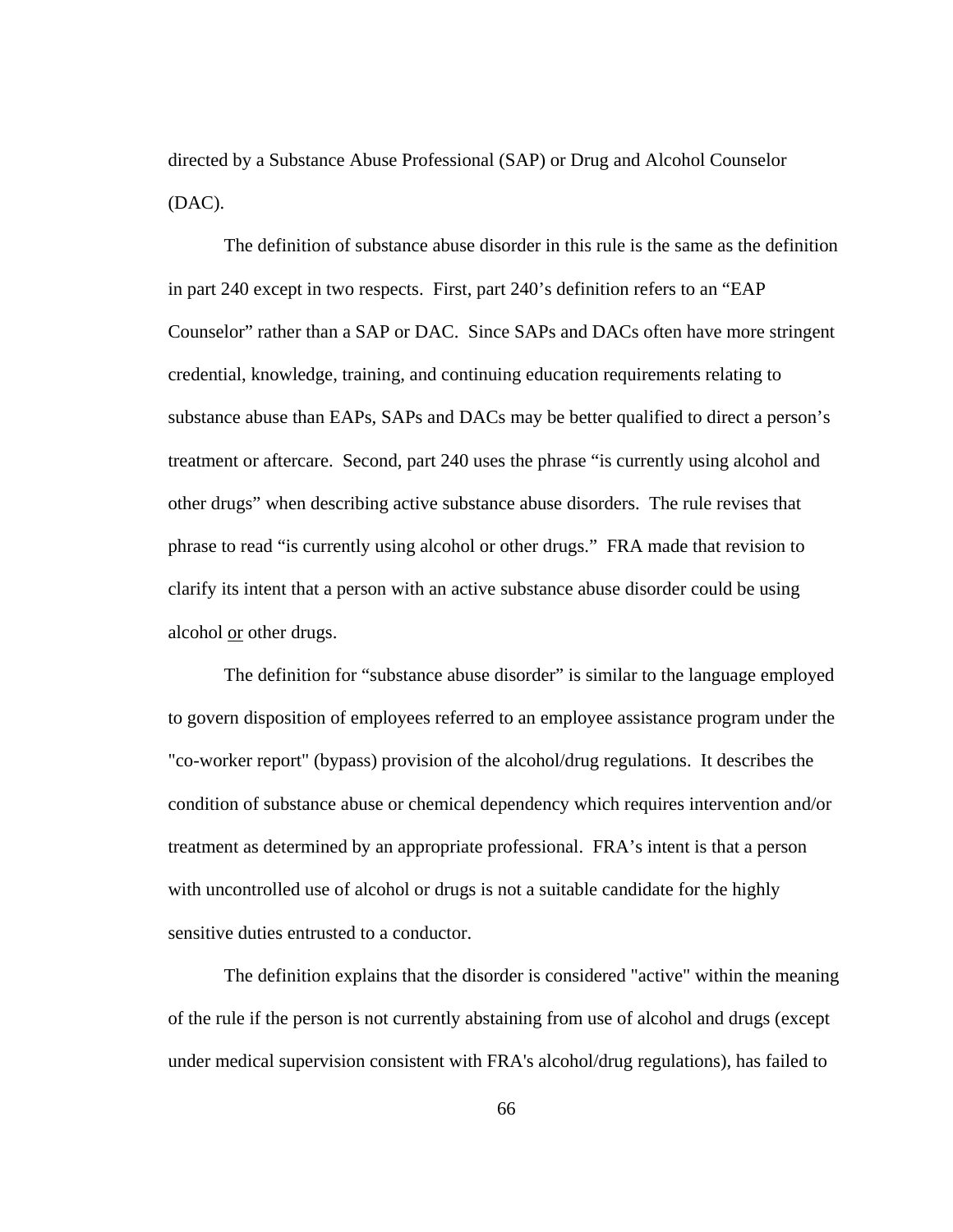successfully participate in aftercare as directed by a SAP or DAC, or has failed to successfully complete the assigned course of education, counseling, or treatment as required. FRA is aware that many individuals abuse alcohol and drugs, with consequent ill-effects on their health and potential implications for fitness, without fitting within common definitions of chemical dependency. The critical point here with respect to safety is that conductors not be in the grip of uncontrolled abuse patterns that, if addressed through treatment and permanent abstinence, could be put behind them.

# *Substance Abuse Professional (SAP)*

The term "Substance Abuse Professional" (SAP) means a person who meets the qualifications of a SAP, as provided in 49 CFR part 40. To avoid interfering with the established rules and definitions in DOT's drug and alcohol regulations, the reference to a duty found in the NPRM's definition of SAP has been deleted.

## *Territorial qualifications*

The term "territorial qualifications" means possessing the necessary knowledge concerning a railroad's operating rules and timetable special instructions including; familiarity with applicable main track and other than main track physical characteristics of the territory over which the locomotive or train movement will occur. Although not defined in part 240, the term is derived from part 240's requirement that, with certain exceptions, a locomotive engineer may not operate a locomotive over a territory unless the engineer is "qualified on the physical characteristics of the territory." *See* 49 CFR 240.231. Pursuant to § 242.301 of this rule, a person, with certain exceptions, could not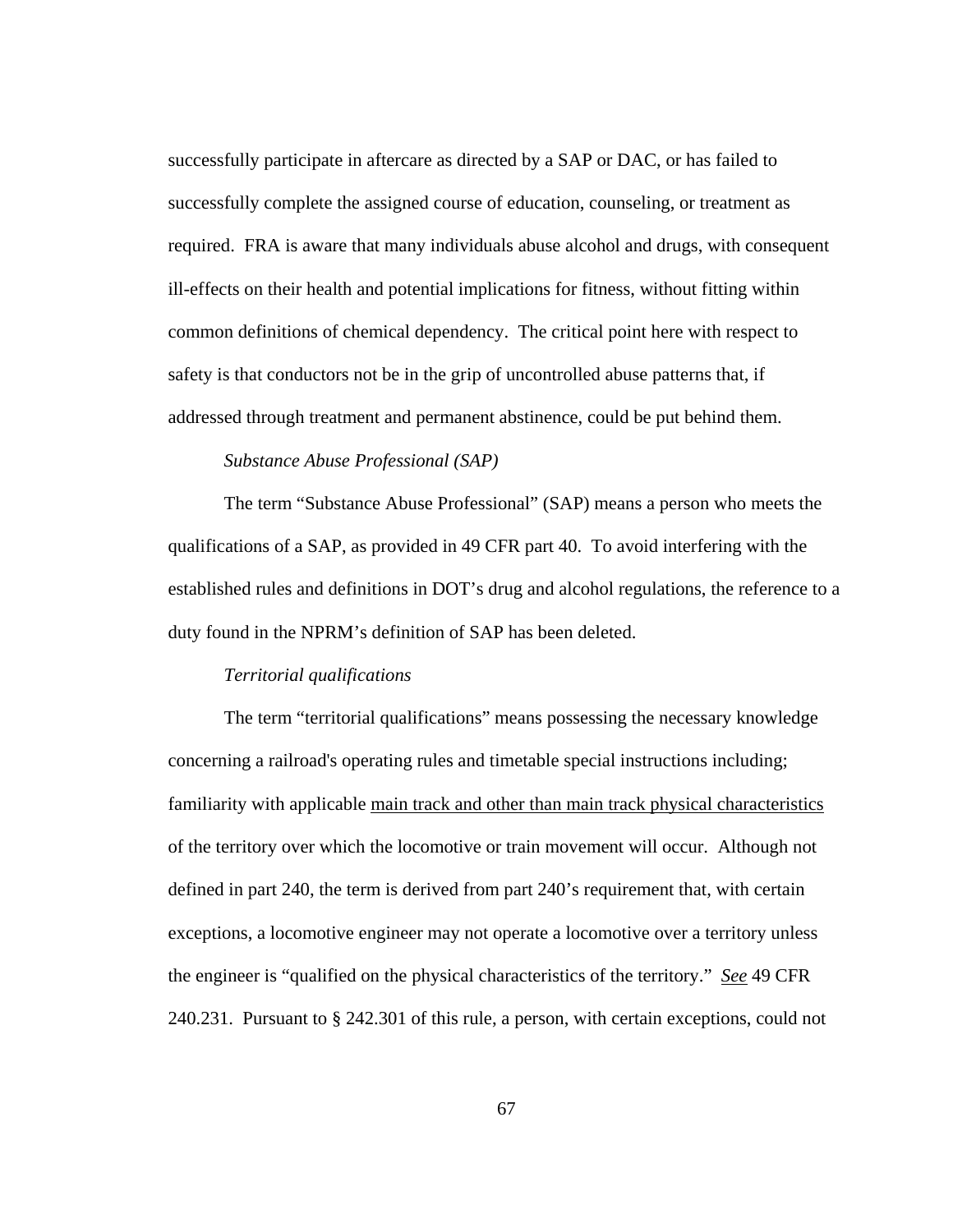serve as a conductor unless the person was certified and possessed the necessary territorial qualifications for the applicable territory.

*Tourist, scenic, historic, or excursion operations that are not part of the general railroad system of transportation* 

The final rule offers a definition for the phrase "tourist, scenic, historic, or excursion operations that are not part of the general railroad system of transportation" in order to explain the plain meaning of that phrase as used in the section. *See* § 242.3. The phrase means a tourist, scenic, historic, or excursion operation conducted only on track used exclusively for that purpose (*i.e.*, there is no freight, intercity passenger, or commuter passenger railroad operation on the track). If there is any freight, intercity passenger, or commuter passenger railroad operation on the track, the track would be considered part of the general system. *See* 49 CFR part 209, app. A. In the analysis for the applicability section, there is an explanation for why FRA is proposing not to exercise its jurisdiction over these types of railroad operations.

# *Section 242.9 Waivers.*

This section tracks the regulatory language in 49 CFR 240.9 and provides the requirements for a person seeking a waiver of any section of this rule. *Section 242.11 Penalties and consequences for noncompliance.* 

 This section tracks the regulatory language in 49 CFR 240.11 and provides minimum and maximum civil penalty amounts determined in accordance with the Federal Civil Penalties Inflation Adjustment Act of 1990, Public Law 101-410 Stat. 890,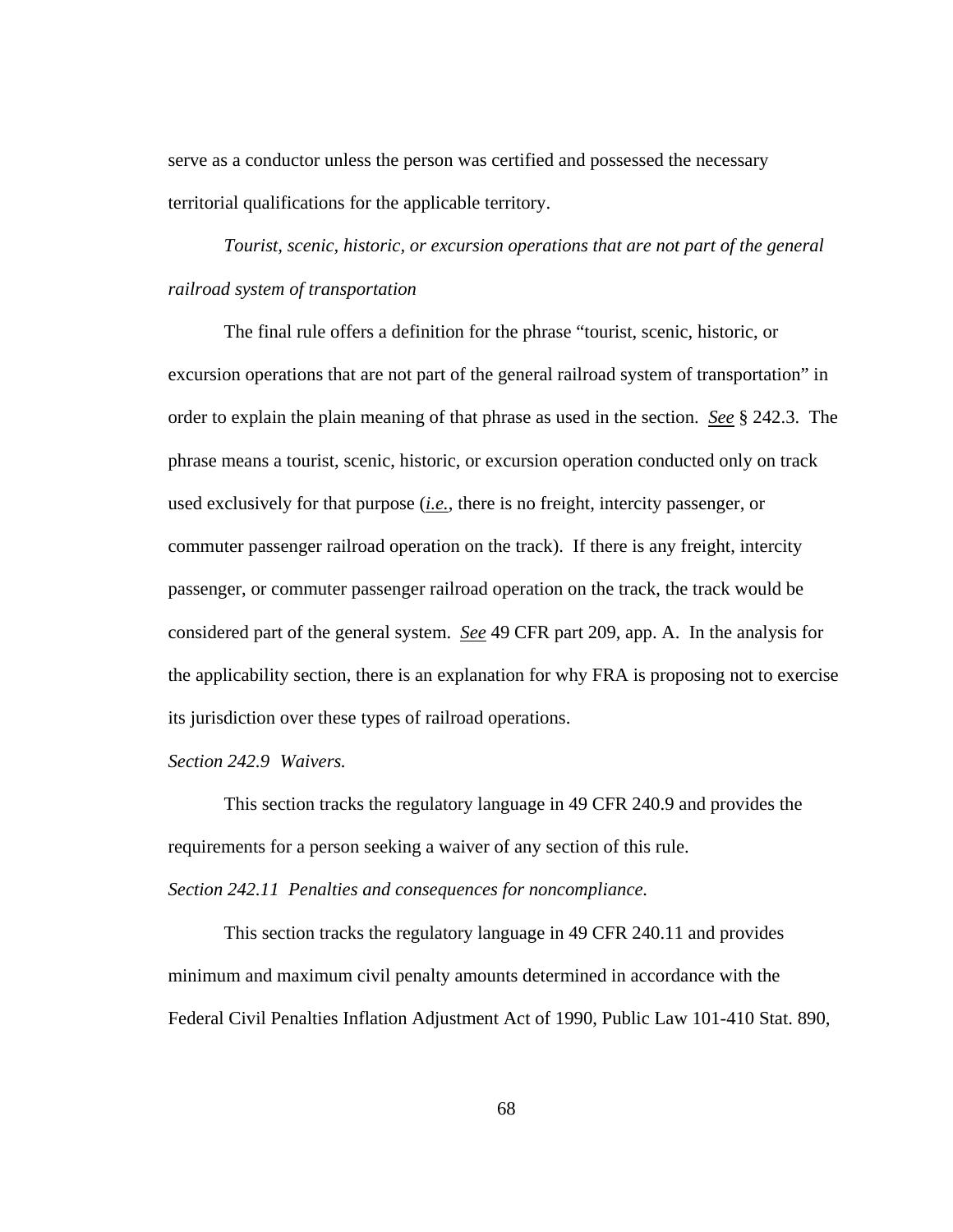28 U.S.C. 2461 note, as amended by the Debt Collection Improvement Act of 1996 Public Law 104-134, April 26, 1996, and the RSIA.

*Section 242.13 Information collection requirements*.

This section lists the sections of the rule which contain information collection requirements.

# *Subpart B -- Program and Eligibility Requirements*

 This subpart contains the basic elements of the conductor certification program required by this rule. Based on the RSIA's requirement for "certification" of conductors and FRA's experience with certification of locomotive engineers, this rulemaking adopts a certification system (*i.e.*, FRA sets eligibility criteria but leaves it to the railroads to evaluate candidates by those standards) rather than a traditional licensing system (*i.e.*, a government agency sets eligibility criteria and evaluates candidates). As with part 240, this rule affords railroads considerable discretion in the daily administration of their certification programs.

# *Section 242.101 Certification program required.*

 This section requires railroads to have a written program composed of six elements, each of which comports with specific provisions relating to that element. The effective date of the final rule is January 1, 2012. The rest of the dates provided in this rule (*e.g.*, dates by which each railroad must designate its eligible conductors in § 242.105) are based on that effective date.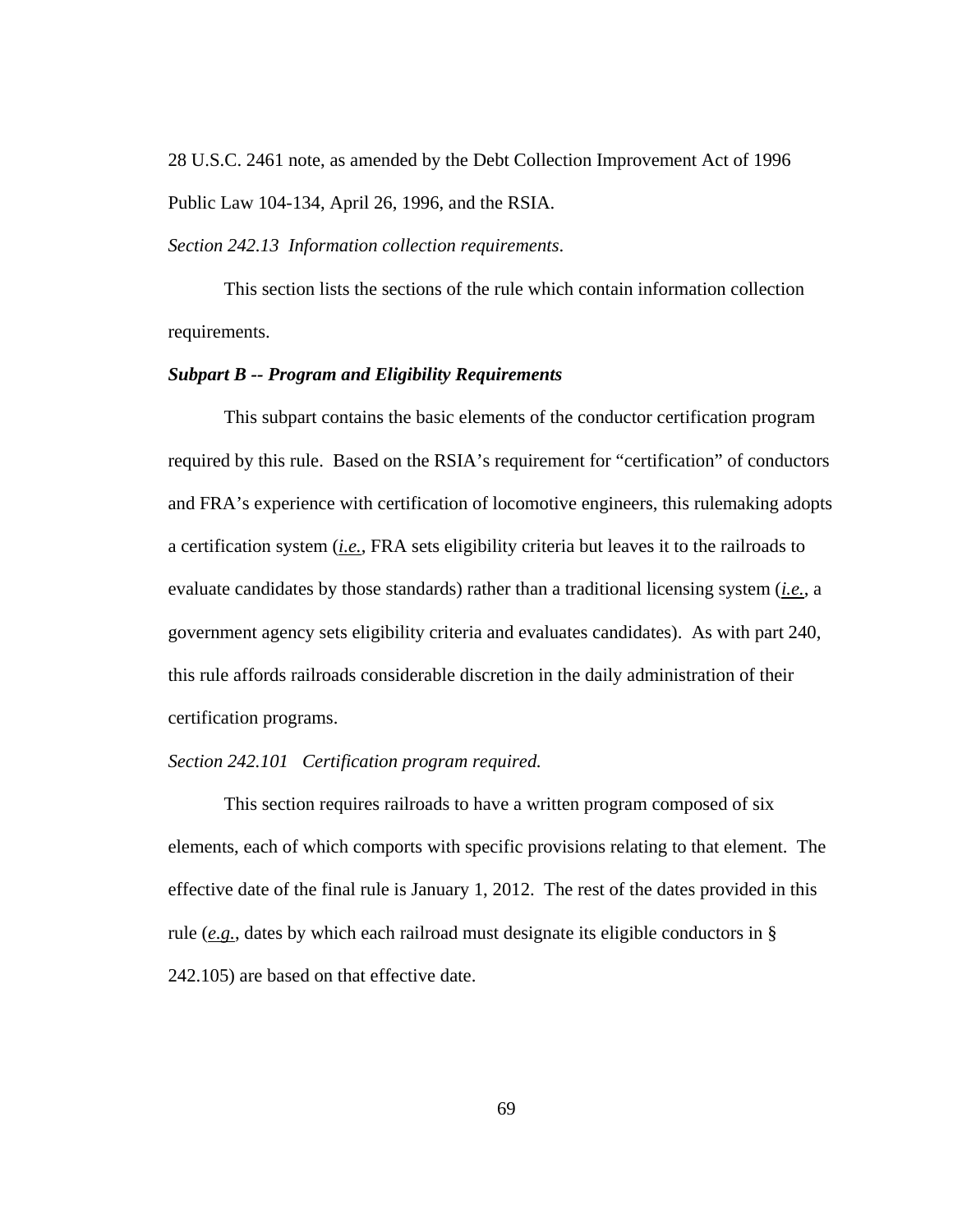*Section 242.103 Approval of design of individual railroad programs by FRA.* 

This section requires each railroad to submit its certification program to FRA for approval in accordance with the schedule provided in the final rule. The schedule for submissions in paragraph (a) requires Class I railroads, Amtrak, the commuter railroads, and Class II railroads to submit their programs at an earlier date than the Class III railroads or others not classified elsewhere. The format and contents of the submission are discussed at length in appendix B to this rule.

Unlike part 240, this rule requires railroads to serve a copy of their submissions, resubmissions and material modifications on the president of each labor organization that represents the railroad's certified conductors. Within 45 days of the filing of any of those submissions with FRA, any designated representative of certified conductors could submit comments on the railroad's submissions to FRA. Although FRA, and not the commenters, will determine whether a railroad's submission is approved, FRA expects that comments will be useful in determining whether the railroad's program conforms to the criteria set forth in this rule.

This section also requires each railroad to indicate how it intends to employ future conductors. If a railroad accepts the responsibility for training a previously uncertified person to become a conductor, the railroad must explain its training regimen for such trainees, including provisions for relying on an outside training organization to provide the actual training.

The rule provides 30 days for FRA review and approval of railroad programs. FRA is proceeding in this manner because most railroads have existing programs,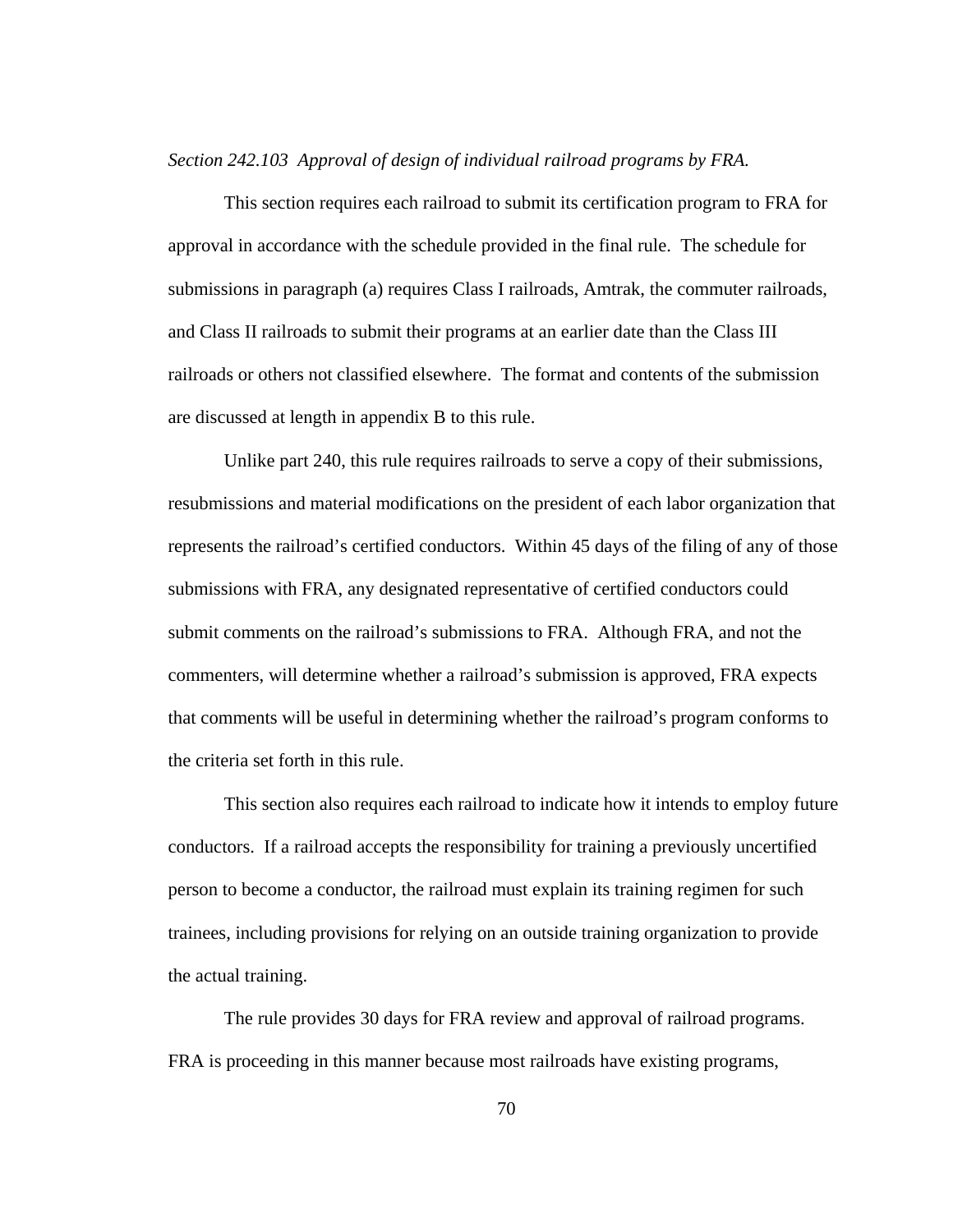including locomotive engineer certification programs, intended to accomplish a similar goal that can be easily modified. The quality of such programs is generally good and the problems that may be encountered would not likely involve basic design flaws and generally would not surface until FRA has had time to observe the actual administration of the program. In screening all submissions, FRA should be able to quickly detect any substantial deficiencies. Given the quality of existing programs, FRA sees little value in delaying implementation of the programs for time-consuming agency review. FRA may, of course, disapprove any program during the review cycle or at a later date. FRA will explain any deficiencies in writing. This section requires a timely railroad response to an FRA disapproval action as a railroad will have no more than 30 days to revise and resubmit its program.

Paragraph (g)(2) of this section, which has been modified from the NPRM, provides that if the Administrator informs a railroad of deficiencies in its program more than 30 days after the initial filing date, the original program may remain in effect until 30 days after approval of the revised program is received so long as the railroad has complied with the requirements for resubmitting a program that was deemed deficient. *Section 242.105 Schedule for implementation.*

 This section contains the timetable for implementation of the rule. Paragraphs (a) and (b) of this section require that railroads, in writing, designate as certified conductors all persons authorized by the railroad to perform the duties of a conductor as of the effective date of the final rule, or authorized between the effective date of the final rule and dates specified in paragraph (d) or (f) of this section, and to issue a certificate to each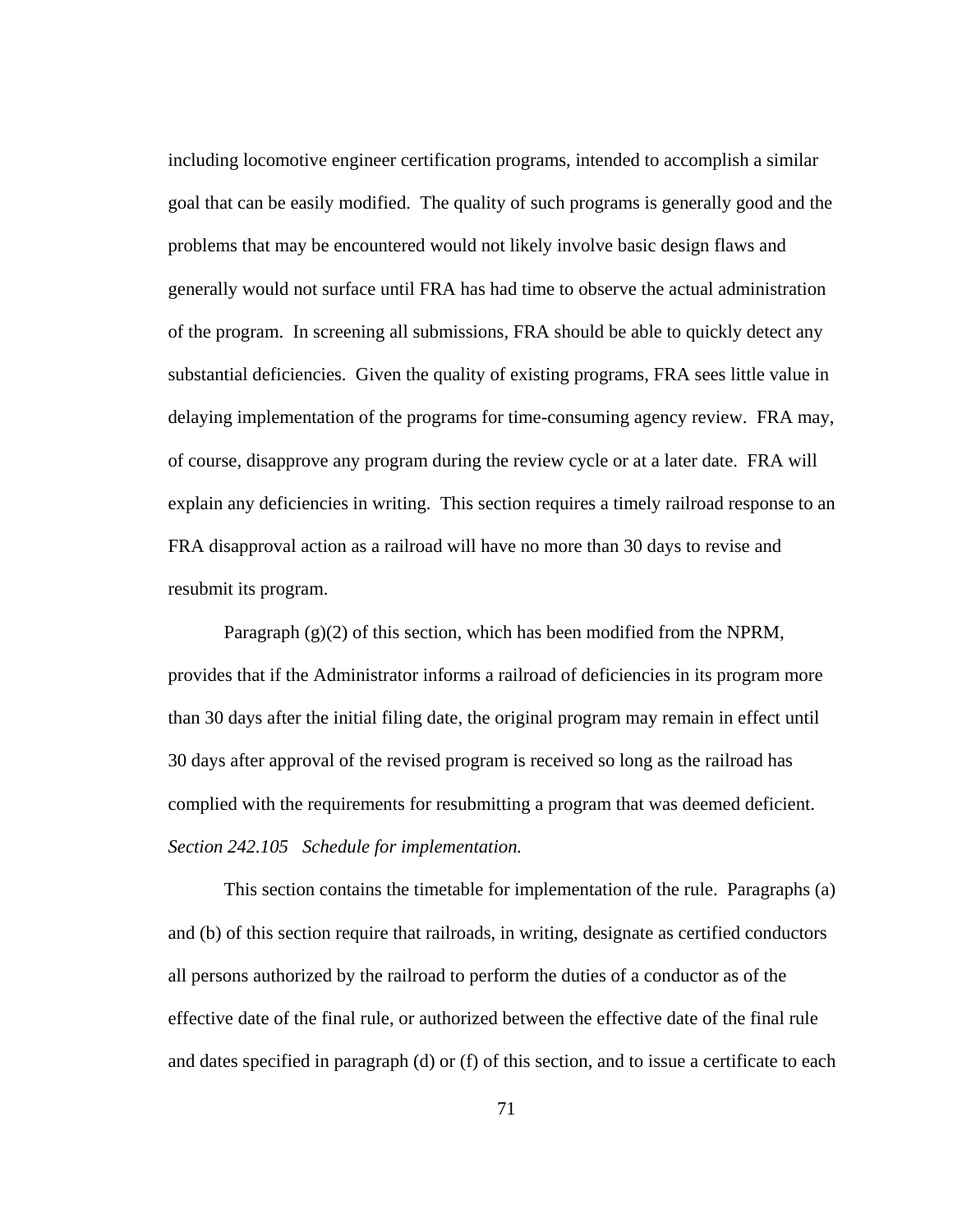person it designates. The mandatory designation requirement of this section is included to address the concerns of some Working Group members that railroads should not be given the discretion to potentially engage in disparate treatment of its employees (*i.e.*, designate and provide a certificate to some people who are authorized to perform the duties of a conductor as of the effective date of the final rule but not others).

Paragraph (c) of this section requires each railroad to make formal determinations concerning those employees it has designated as conductors within 36 months of the date for compliance by its class of railroad. Pursuant to this paragraph, a designated conductor may serve as a conductor for up to 36 months from the date of compliance for the railroad (*i.e.*, the date specified in paragraph (d) or (e) of this section). At the end of the 36 months, however, the designated conductor can no longer serve as a conductor unless he or she successfully completes the tests and evaluations provided in subpart B of this rule (*i.e.*, the full certification process). Railroads should note that they may not test and evaluate a designated conductor or conductor candidate under subpart B of this rule until they have a certification program approved by the FRA pursuant to § 242.103.

In order to test and evaluate all of its designated conductors by the end of the 36 month period, a large railroad will likely have to begin that process well in advance of the end of the 36 months. For example, paragraph (c), which is derived from part 240's designation provision, would permit a railroad to test and evaluate one third of its designated conductors within 12 months of the railroad's date of compliance; another one third within 24 months of its date of compliance; and the final one third within 36 months of its date of compliance.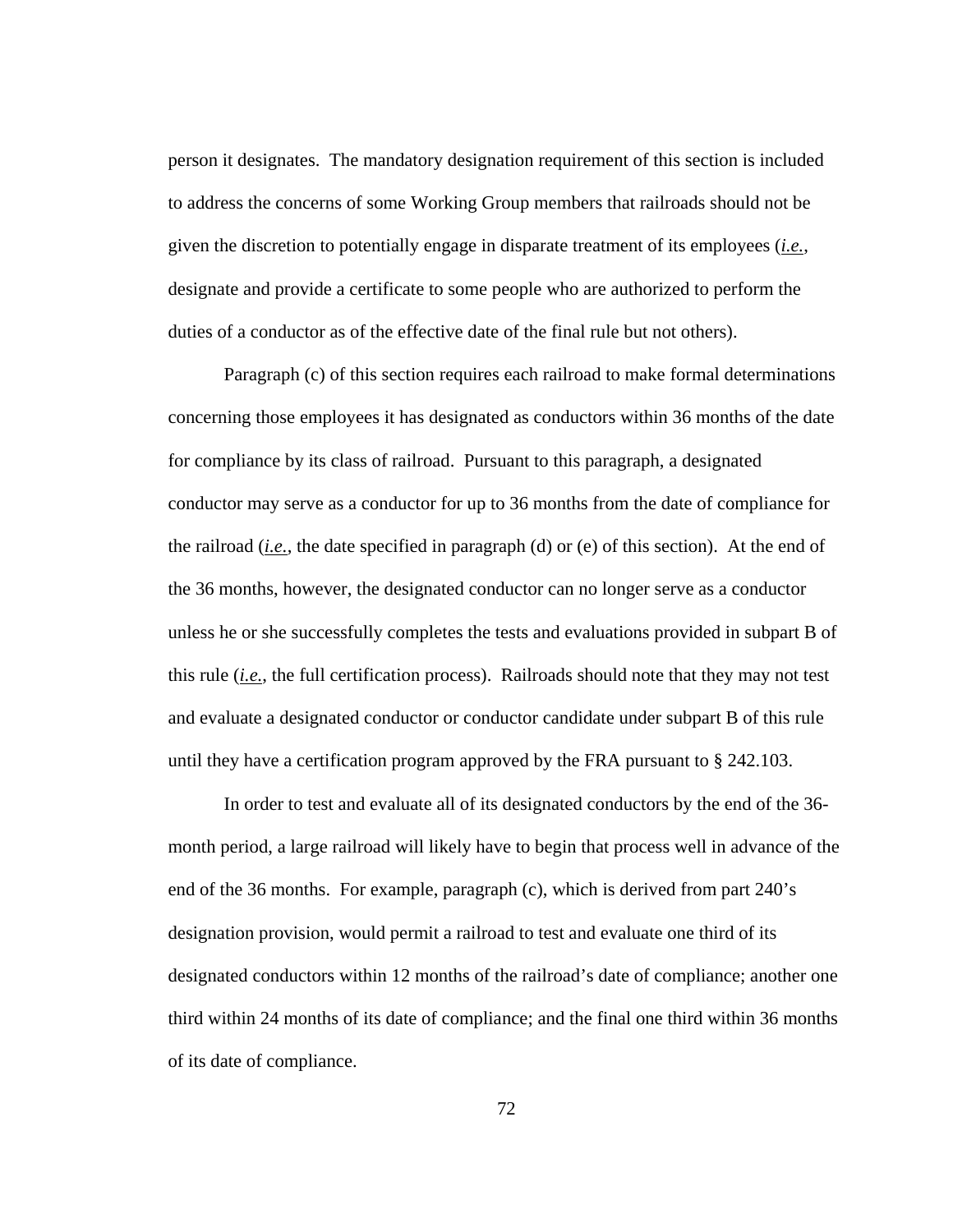Some of the Working Group members raised concerns about designated conductors who would be eligible to retire within 36 months of the date for compliance by their class of railroad. Specifically, some members did not believe it was an efficient use of resources to perform the full certification process on a designated conductor who was going to retire before the end of the 36-month designation period. To address those concerns, paragraph  $(c)(1)$  provides that a designated conductor, who is eligible to receive a retirement pension in accordance with the terms of an applicable agreement or with the terms of the Railroad Retirement Act (45 U.S.C. 231) within 36 months prior to the date they would be required to be tested and evaluated under subpart B of this rule, may request, in writing, that the railroad not perform the full certification process on that designated conductor until 36 months from the date of required testing and evaluation.

Paragraph (c)(2) provides that, upon receipt of that written request, a railroad may wait to perform the full certification process on the person making the request until the end of the 36-month designation period. Thus, paragraphs  $(c)(1)$  and  $(c)(2)$  allow designated conductors to serve as conductors for the full 36-month designation period and then retire before being subjected to the full certification process.

While it is in the railroads' interest not to perform the full certification process for a person who is going to retire once the designation period expires and thus in their interest to grant as many requests as possible, it may not be feasible to accommodate every request that is made. If, for example, a significant number of designated conductors on a railroad properly request that the railroad wait to recertify them at the end of the designation period, but then do not, in fact, retire by the expiration of the 36-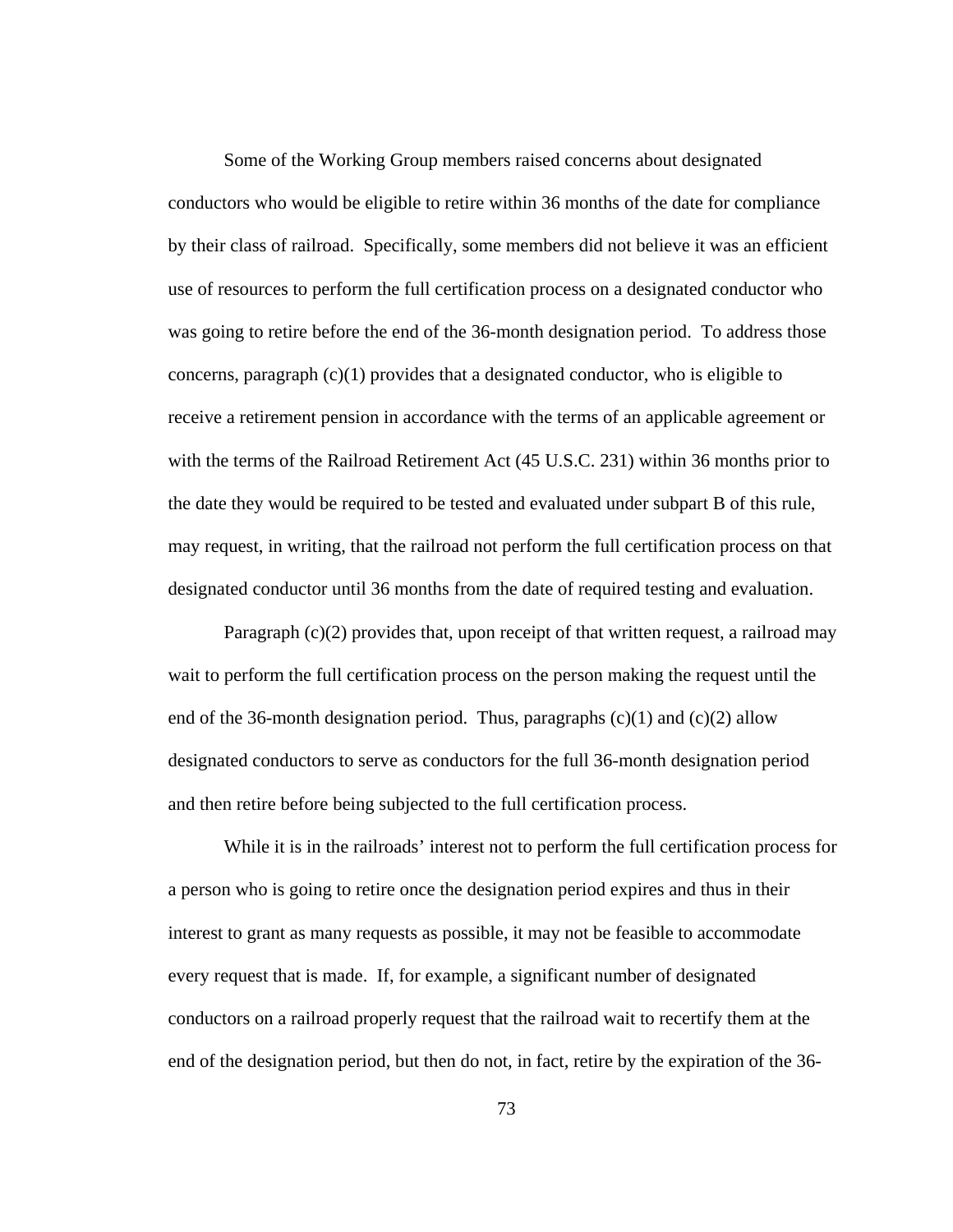month designation period, the railroad might not be able to certify everyone in time and would risk violating this final rule. In recognition of that risk and the need to give the railroads some flexibility to comply with the rule, paragraph  $(c)(2)$  also provides that a railroad that grants any request must grant the request of all eligible persons "to every extent possible."

In addition, paragraph  $(c)(3)$  provides that a designated conductor who is also subject to recertification under part 240 may not make a request under paragraph  $(c)(1)$  of this section. That provision recognizes that railroads would likely want to have concurrent certification processes for certifying a person who will be both a certified locomotive engineer and a conductor and thus it would not be appropriate, in that instance, for a designated conductor who is already subject to recertification under part 240 to make a request to delay the full conductor certification process.

 Paragraphs (d), (e), and (f) provide that after specified dates, no railroad may certify or recertify a person as a conductor and no person may serve as a conductor unless that person had been tested and evaluated in accordance with the procedures provided in subpart B of the rule and issued a certificate. Interested parties should note that the month provided in paragraph (e) has changed from September 2012 (as provided in the NPRM) to October 2012 so that Class III railroads would have approximately the same amount of time (*i.e.*, two months) as Class I, II, and commuter railroads between submission of the program to FRA and the time for having an approved program in place.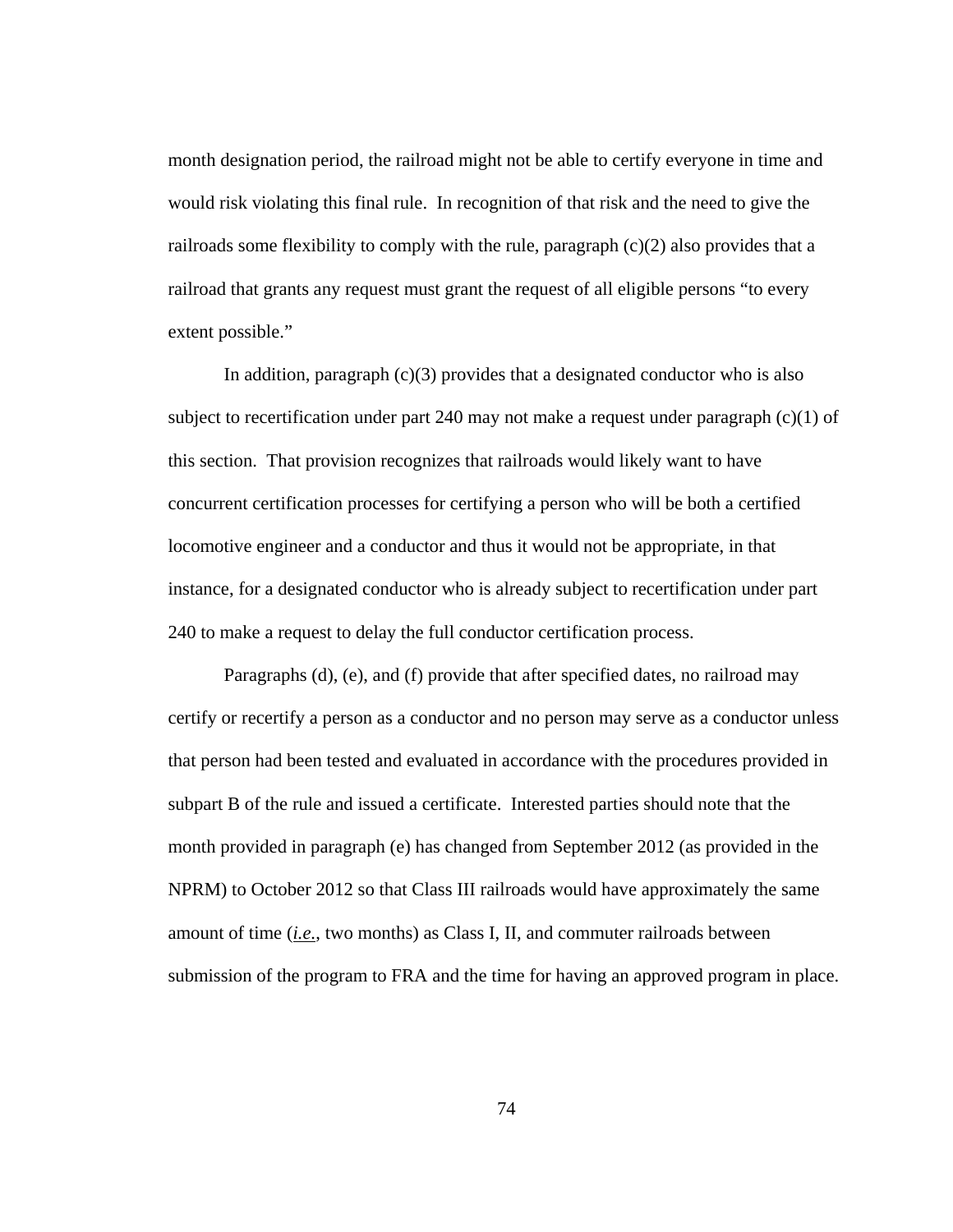### *Section 242.107 Types of service.*

This section creates two types of conductor service: conductor and passenger conductor. As indicated in the definition section of this rule, a "passenger conductor" is a "conductor" who has also received emergency preparedness training under 49 CFR part 239.

Paragraph (c) of this section, derived from 49 CFR 240.107(e), prohibits a railroad from reclassifying the certification of any type of certified conductor to a different type of conductor certification during the period in which the certification is otherwise valid except when a conductor completes 49 CFR part 239 emergency training and is certified as a passenger conductor. For example, this rule prohibits a railroad from requiring a passenger conductor to exchange his or her passenger conductor certificate for a conductor certificate during the period in which the passenger conductor certificate is otherwise valid.

While this rule prohibits the practice of reclassification, it does not prevent the railroads from pursuing other measures to ensure the safe performance of conductor service. For example, the rule does not prevent a railroad from placing restrictions on a certificate pursuant to paragraph (d) of this section. It should be noted, however, that while paragraph (d) permits a railroad to place restrictions on a certificate, any restrictions would be applied and reviewed in accordance with internal railroad rules, procedures and processes. Part 242 does not govern the issuance or review of restrictions as that would be a matter handled under a railroad's internal discipline system or collective bargaining agreement. See § 242.5(a), (b), and (d).

75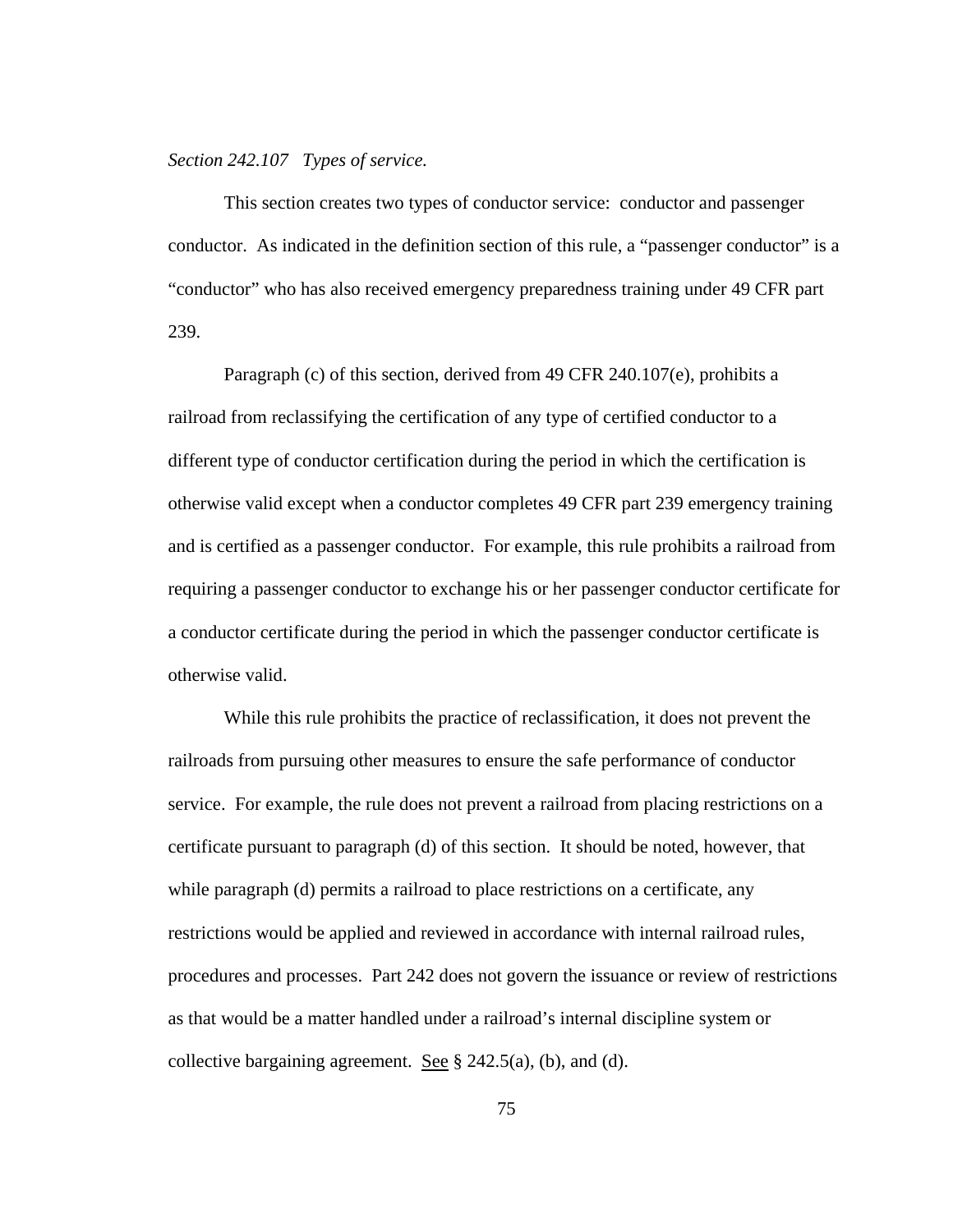*Section 242.109 Determinations required for certification and recertification.* 

This section lists the determinations required for evaluating a candidate's eligibility to be certified or recertified. The reference to  $\S 242.403$  in paragraph (a) of this section is to ensure that railroads determine that a candidate is not currently ineligible to hold a certification due to a revocation addressed in subpart E of this rule.

Paragraph (b)(1) has been modified to clarify the intent of that section. FRA deleted references to "railroad employment" records and "railroad safety conduct" since the paragraph also applies to non-railroad conduct such as motor vehicle operation. Interested parties should note that despite the provisions in §§ 242.111 and 242.115 requiring a review of safety conduct information from the preceding 5 years, paragraph (b)(1) of this section does not permit a railroad to consider information concerning safety conduct that occurred prior to the effective date of this final rule. Although that paragraph may result in an evaluation of less than 5-years's worth of information for some conductors, it is included in part 242 for the reasons the provision was also included in the part 240 rulemaking. *See* 56 FR 28228, 28242 (June 19, 1991).

Since motor vehicle data is required to be sent to the railroad rather than to the candidate, paragraphs (d) and (e) of this section require a railroad to provide a candidate for certification or recertification an opportunity to review and comment on any record which contains adverse information. This review will avoid the potential for reliance on records that were somehow erroneously associated with a candidate.

Paragraph (g) of this section provides flexibility to railroads and conductors or conductor candidates in obtaining the information required by §§ 242.111 and 242.113.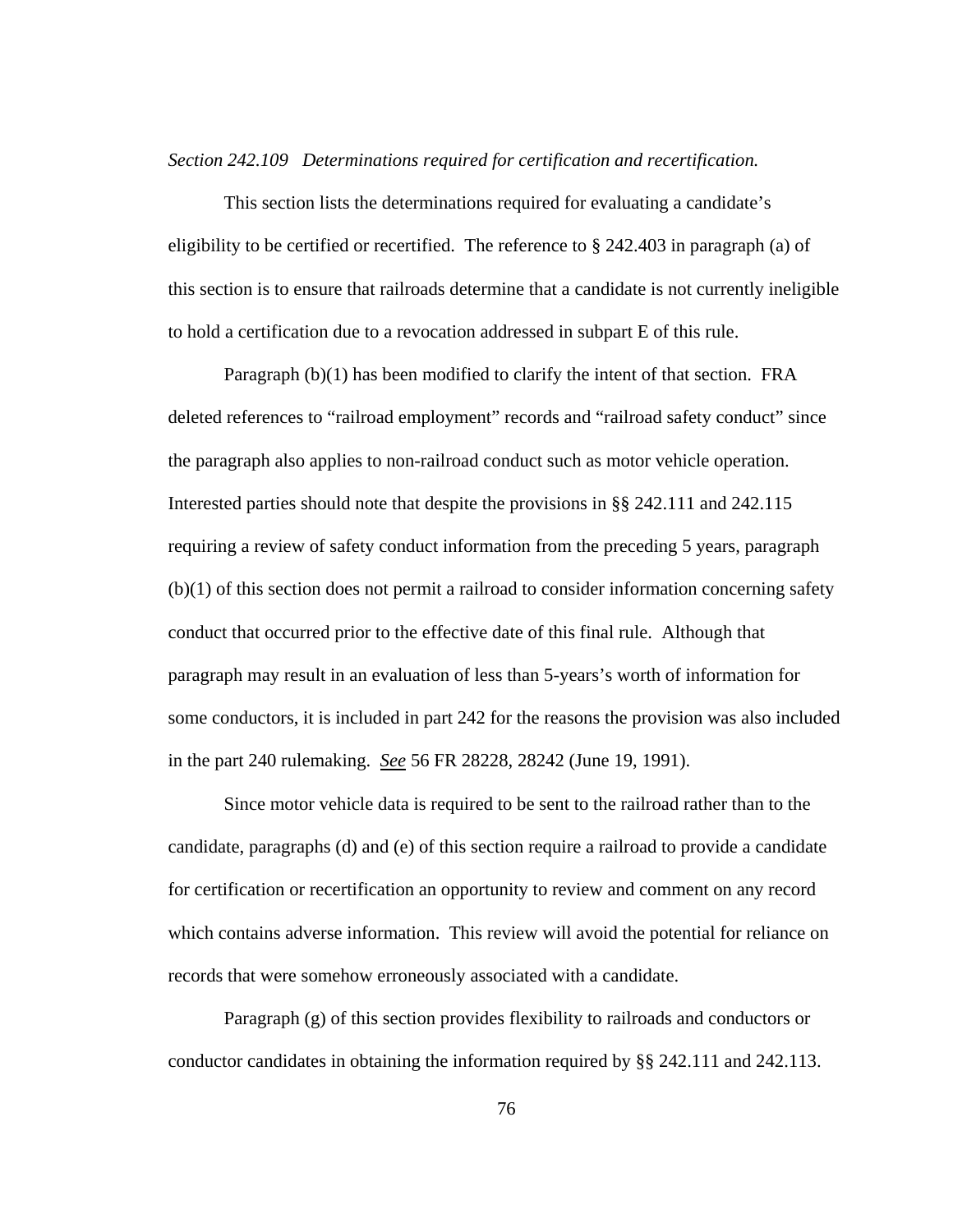For example, paragraph (g) would permit a conductor and a railroad to enter into an agreement allowing a railroad to request the conductor's service record from a previous employing railroad pursuant to § 242.113(c).

*Section 242.111 Prior safety conduct as motor vehicle operator.* 

 This section, derived from 49 CFR 240.111 and 240.115, provides the requirements and procedures that a railroad must follow when evaluating a conductor or conductor candidate's prior conduct as a motor vehicle operator. Although some members of the Working Group suggested that information regarding the prior safety conduct as a motor vehicle operator was unnecessary in determining whether a person should be certified as a conductor, FRA believes that the prior safety conduct of a motor vehicle operator is one indicator of that person's drug and/or alcohol use and therefore an important piece of information for a railroad to consider.

 Pursuant to this section, each person seeking certification or recertification as a conductor must request in writing that the chief of each driver licensing agency that issued him or her a driver's license within the preceding five years provide a copy of the person's driving record to the railroad. Unlike part 240, this rule would not require individuals to also request motor vehicle operator information from the National Driver Registry (NDR). It is FRA's understanding that, based on the NDR statute and regulation (see 49 U.S.C. chapter 303 and 23 CFR 1327), railroads are prohibited from running NDR checks or requesting NDR information from individuals seeking employment as certified conductors.

77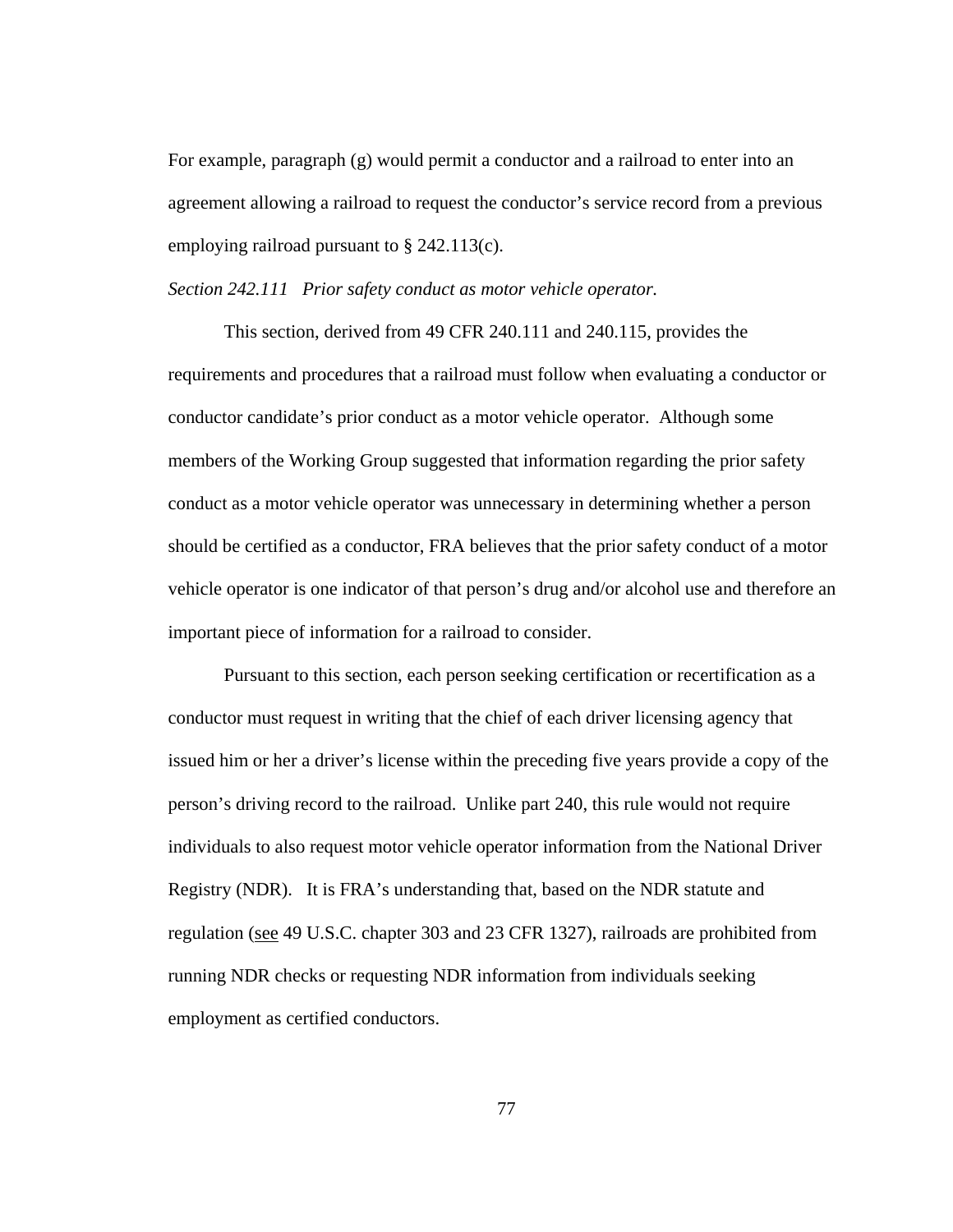During the Working Group meetings, members of the Working Group raised concerns about conductor candidates who had properly requested motor vehicle operator information but were unable to be certified or recertified as conductors because of a delay or mix-up by a driver licensing agency in sending the required information to the railroad. To address that concern, paragraphs (c) and (d) of this section require a railroad to certify or recertify a person for 60 days if the person: (1) requested the required information at least 60 days prior to the date of the decision to certify or recertify; and (2) otherwise meets the eligibility requirements provided in § 242.109 of this rule. If a railroad certifies or recertifies a person for 60 days pursuant to paragraphs (c) or (d) but is unable to obtain and evaluate the required information during those 60 days, the person is ineligible to perform as a conductor until the information can be evaluated. However, if a person is simply unable to obtain the required information, that person or the certifying or recertifying railroad could petition for a waiver from FRA (*see* 49 CFR part 211). During the pendency of the waiver request, a railroad would have to certify or recertify a person if the person otherwise meets the eligibility requirements of § 242.109 of this final rule.

 Paragraph (l) of this section requires certified conductors or persons seeking initial certification to notify the employing railroad of motor vehicle incidents described in paragraph (n) of this section within 48 hours of the conviction or completed state action to cancel, revoke, suspend, or deny a motor vehicle driver's license. The paragraph also provides that, for purposes of conductor certification, a railroad cannot have a more restrictive company rule requiring an employee to report a conviction or completed state action to cancel, revoke, or deny a motor vehicle drivers license in less than 48 hours.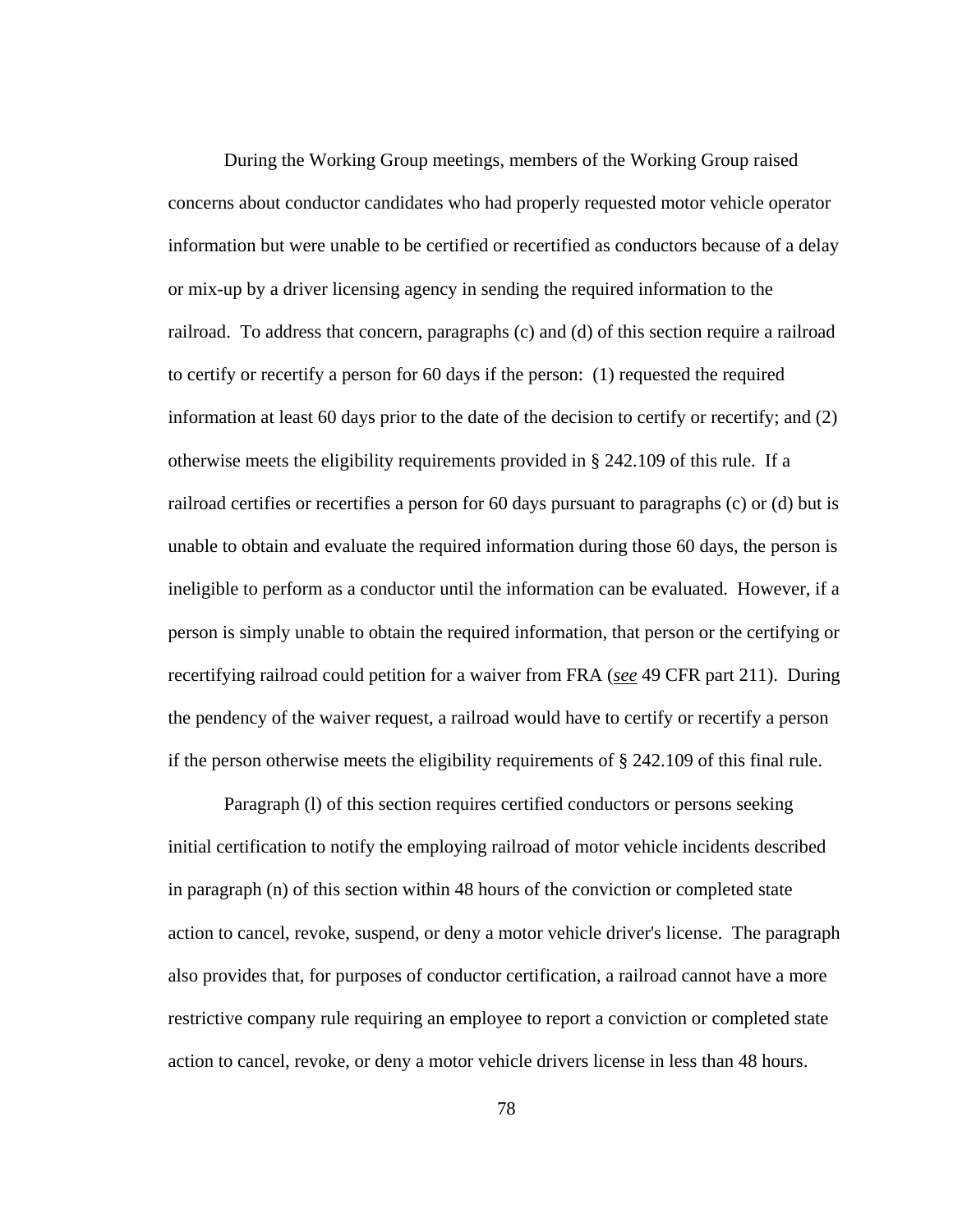The reasoning behind paragraph (l) involves several intertwined objectives. As a matter of fairness, a railroad should not revoke, deny, or otherwise make a person ineligible for certification until that person had received due process from the state agency taking the action against the motor vehicle license. Otherwise, action pursuant to this part might be deemed premature since the American criminal justice system is based on the concept of a person being innocent until proven guilty. Further, by not requiring reporting until 48 hours after the completed state action, the rule will have the practical effect of ensuring that a required referral to a DAC under paragraph (o) of this section would not occur prematurely. Interested parties should note however, that paragraph (l) does not prevent an eligible person from choosing to voluntarily self-refer pursuant to §  $242.115(d)(3)$ . Nor does it prevent the railroad from referring the person for an evaluation under an internal railroad policy if other information exists that identifies the person as possibly having a substance abuse disorder. Further, the restriction applies only to actions taken against a person's certificate and does not effect on a person's right to be employed by that railroad.

As mentioned above, paragraph (o) of this section provides that if such a motor vehicle incident described in paragraph (n) is identified, the railroad is required to provide the data to its DAC along with "any information concerning the person's railroad service record." Furthermore, the person would have to be referred for evaluation to determine if the person had an active substance abuse disorder. If the person has such a disorder, the person could not be currently certified. Alternatively, even if the person is evaluated as not currently affected by an active substance abuse disorder, the railroad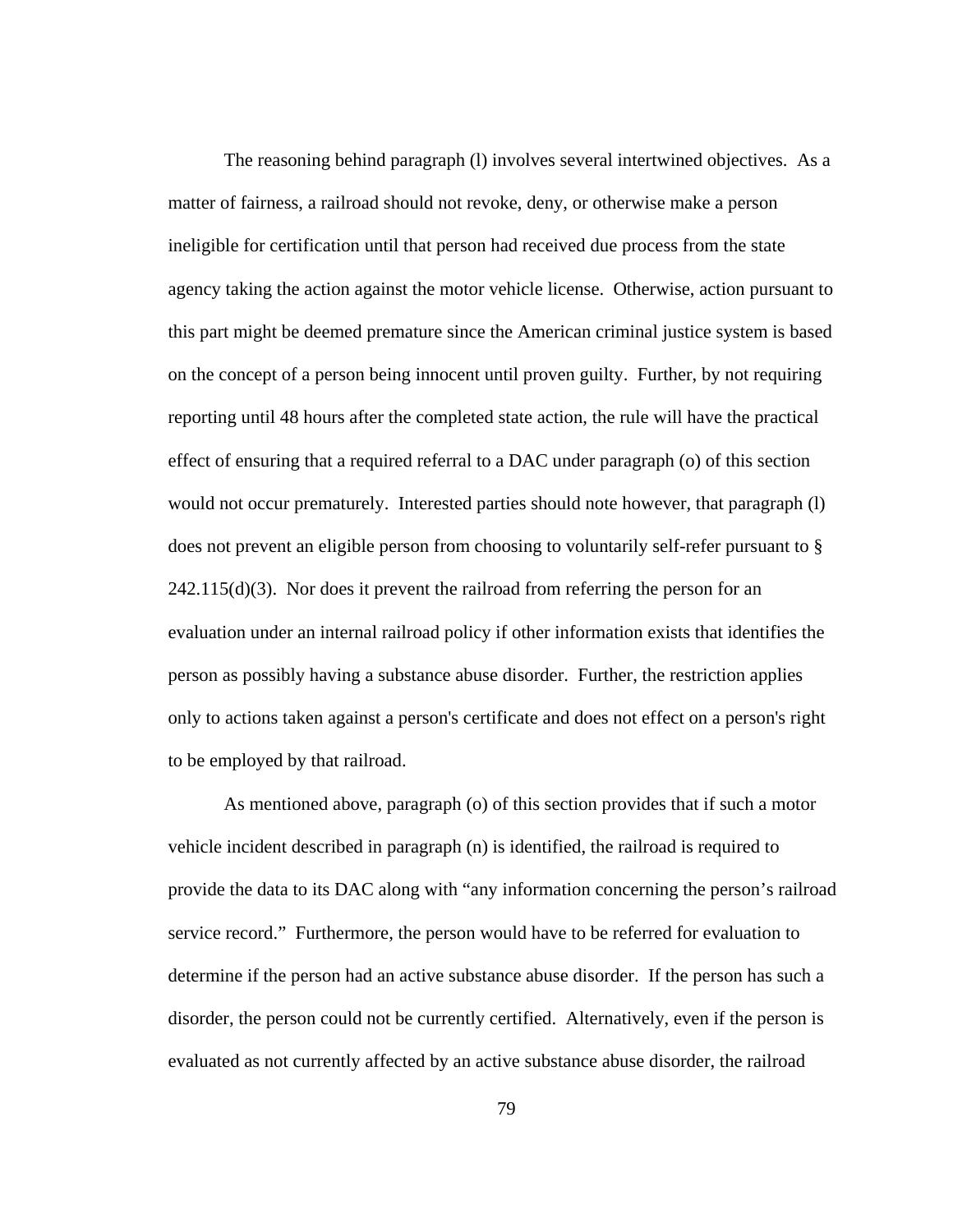would be required, if recommended by a DAC, to condition certification upon participation in any needed aftercare and/or follow-up testing for alcohol or drugs, or both. The intent of this provision is to use motor vehicle records to expose conductors or conductor candidates who may have active substance abuse disorders and make sure they are referred for evaluation and any necessary treatment before allowing them to perform safety sensitive service. Interested parties should note that any testing performed as a result of a DAC's recommendation under paragraph (o) will be done under company authority, not Federal, although the testing will still be required to comply with the "technical standards" of part 219, subpart H, and part 40.

Paragraph (o)(5) has been added to the final rule to clarify that a failure to cooperate in the DAC evaluation will result in the person being ineligible to perform as a conductor until such time as the person cooperates in the evaluation.

*Section 242.113 Prior safety conduct as an employee of a different railroad.* 

This section of the rule, which is derived from 49 CFR 240.113 and 240.205, provides a process for requesting information regarding the candidate's prior safety conduct, if any, as an employee of a different railroad.

*Section 242.115 Substance abuse disorders and alcohol drug rules compliance.* 

This section, which is derived from 49 CFR 240.119 and 240.205, addresses two separate dimensions of the alcohol/drug problem in relation to conductors -- (1) active substance abuse disorders and (2) specific alcohol/drug regulatory violations. This section and § 242.111 address certain situations in which inquiry must be made into the possibility that the individual has an active substance abuse disorder if the individual is to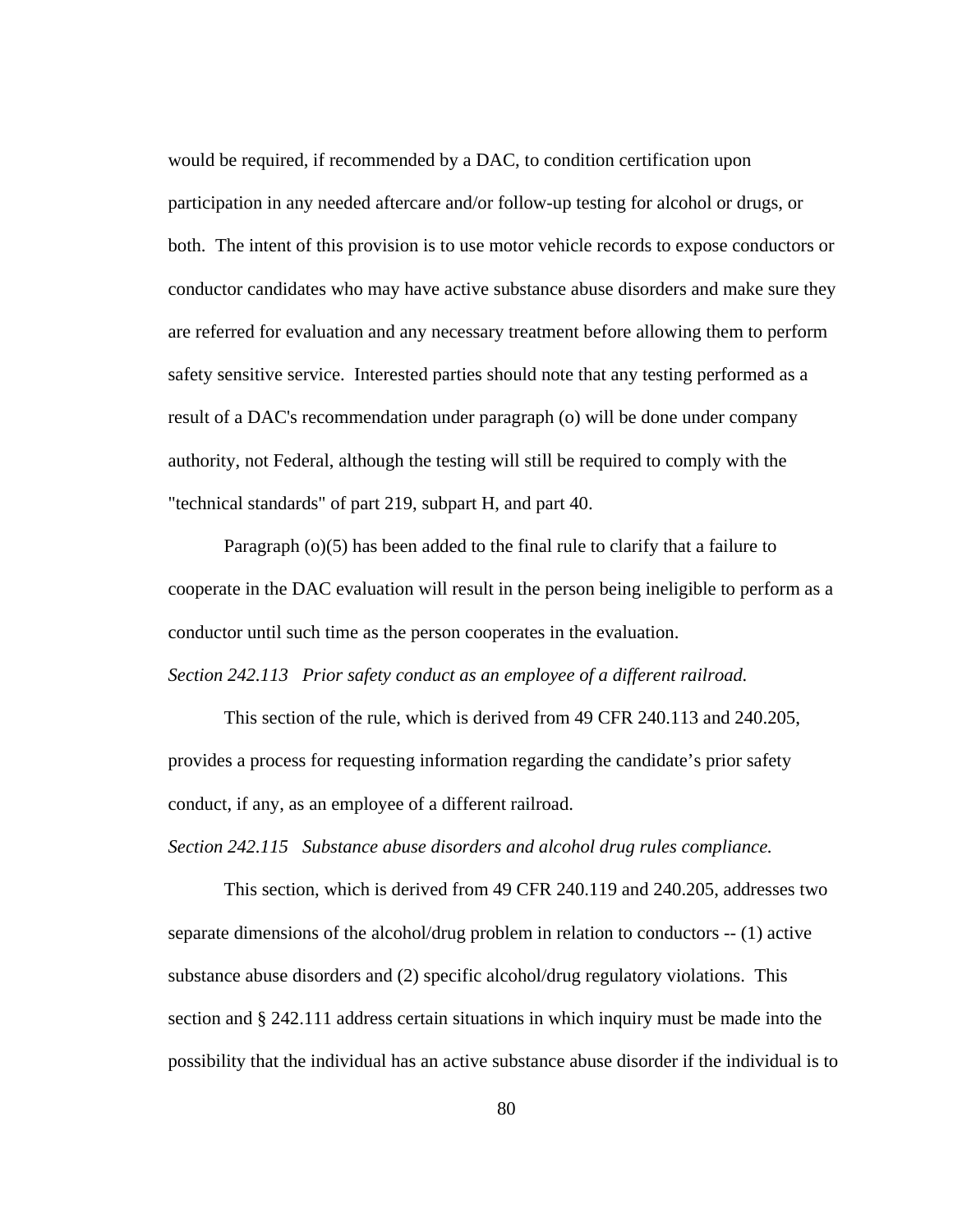obtain or retain a certificate. The fact that specific instances are cited in this section would not exclude the general duty of the railroad to take reasonable and proportional action in other appropriate cases. Declining job performance, extreme mood swings, irregular attendance and other indicators may, to the extent not immediately explicable, indicate the need for an evaluation under internal railroad policies.

 FRA acknowledges that there could be legitimate reasons why someone might exhibit some or all of the conditions identified above. However, those conditions, to the extent not immediately explicable, may also indicate a need for an evaluation. The purpose of identifying conditions is not to require (and does not require) the railroads to order an evaluation anytime a listed condition is exhibited. Rather, FRA is simply providing guidance as to conditions that may, given the context, call for an evaluation under internal railroad policies. Moreover, FRA remains vigilant of harassment and intimidation and will take appropriate action where such conduct is discovered.

Paragraph (a) requires each railroad to address both dimensions of this issue in its program. Paragraphs (b) and (c) require each railroad to determine that a person initially certifying or a conductor recertifying meets the eligibility requirements of this section. Additionally, each railroad is required to retain the documents used to make that determination.

Paragraph (d) provides that a person with an active substance abuse disorder cannot be currently certified as a conductor. This means that appropriate action must be taken with respect to a certificate (whether denial or suspension) whenever the existence of an active substance abuse disorder comes to the official attention of the railroad, with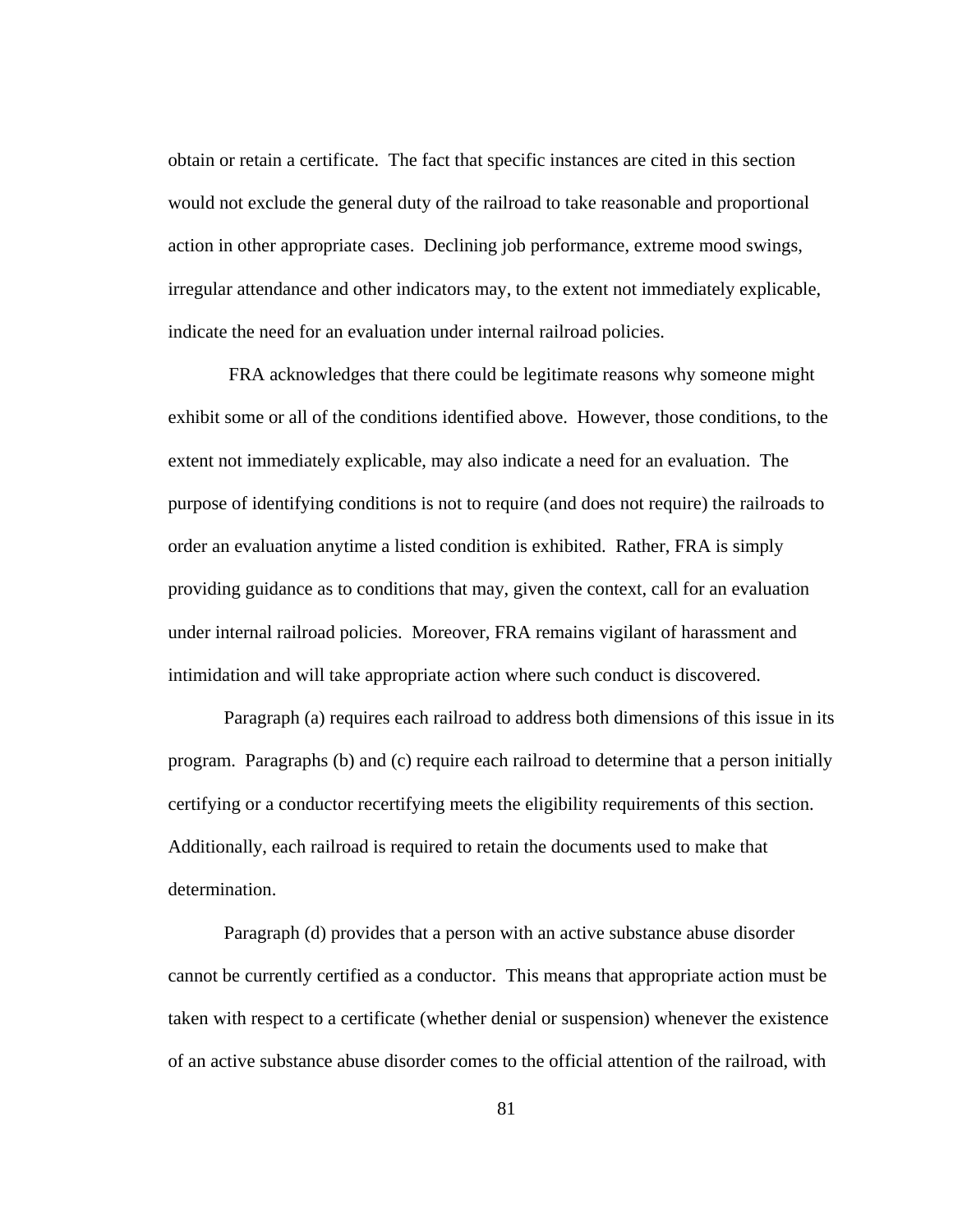the exception discussed below. Paragraph (d) also provides a mechanism for an employee to voluntarily self-refer for substance abuse counseling or treatment.

Paragraph (e) addresses conduct constituting a violation of § 219.101 or § 219.102 of the alcohol/drug regulations. Section 219.101 prohibits any employee from going on or remaining on duty in covered service while using, possessing, or being under the influence of or impaired by alcohol or a controlled substance or with a blood alcohol concentration of .04 or more. An employee may also not use alcohol either within four hours of reporting for covered service or after receiving notice to report for covered service, whichever is lesser. This is conduct that specifically and directly threatens safety in a way that is wholly unacceptable, regardless of its genesis and regardless of whether it has occurred previously. In its more extreme forms, such conduct is punishable as a felony under the criminal laws of the United States (18 U.S.C. 341 *et seq*.) and a number of states.

Section 219.102 prohibits use of a controlled substance by a covered employee, at any time, on or off duty, except under the exception for approved medical use. Abuse of marijuana, cocaine, amphetamines, and other controlled substances poses unacceptable risks to safety.

Under the alcohol/drug regulations, whenever a violation of § 219.101 or § 219.102 is established based on authorized or mandated chemical testing, the employee must be removed from service and may not return until after a SAP evaluation, any needed treatment, or a negative return-to-duty test, and is subject to follow-up testing (as required by § 219.104). This structure suggests an absolute minimum for action when a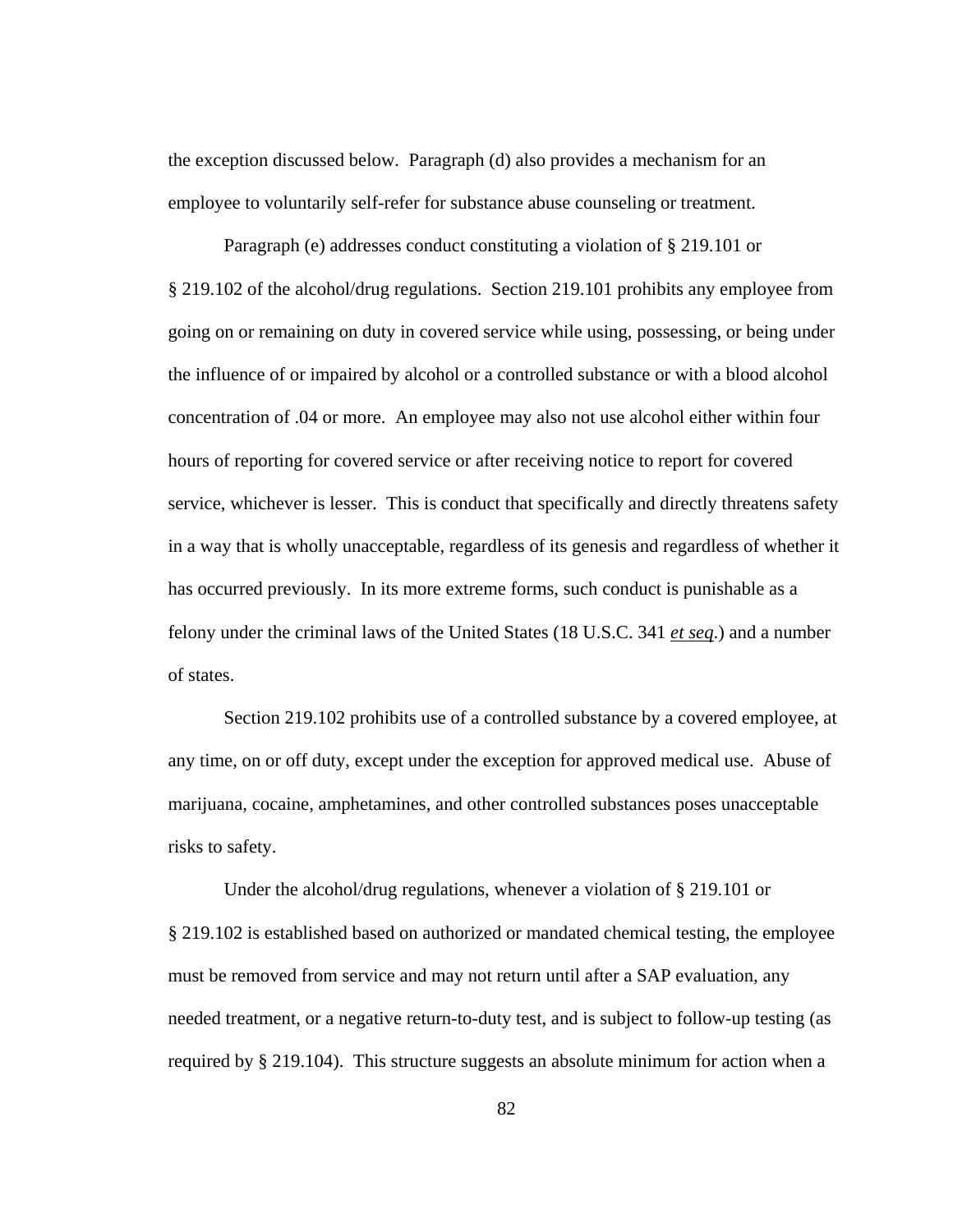conductor is determined to have violated one of these prohibitions. Considering the need both for general and specific deterrence with respect to future unsafe conduct, additional action should be premised on the severity of the violation and whether the same individual has prior violations.

One key consideration in evaluating this conduct and appropriate responses is the duration of retrospective review. This rule requires railroads to consider conduct that occurred within the period of 60 consecutive months prior to the review. This is the same period provided in this rule as the maximum period of ineligibility for certification following repeated alcohol/drug violations and is the same period used in part 240. Use of a 5-year cycle reflects anecdotal experience in the railroad industry indicating that conduct committed as much as 5 years before may tend to predict future alcohol or drug abuse behavior (and recognizes the reality that most individual violations are probably not detected). It also reflects a certain confidence in the resilience of human nature -- *i.e.*, a reasonable expectation that the person who remains in compliance for that period of time will not again be found in violation. Of course, railroads retain the flexibility to consider prior conduct (including conduct more than 5 years prior) in determining whom they will hire as conductors.

Interested parties should note that conduct violative of the FRA proscriptions against alcohol and drugs need not occur while the person is serving in the capacity of a conductor in order to be considered. For instance, an employee who violated § 219.101 while working as a brakeman and then sought conductor certification six months later (under the provision described below) would not be currently eligible for certification.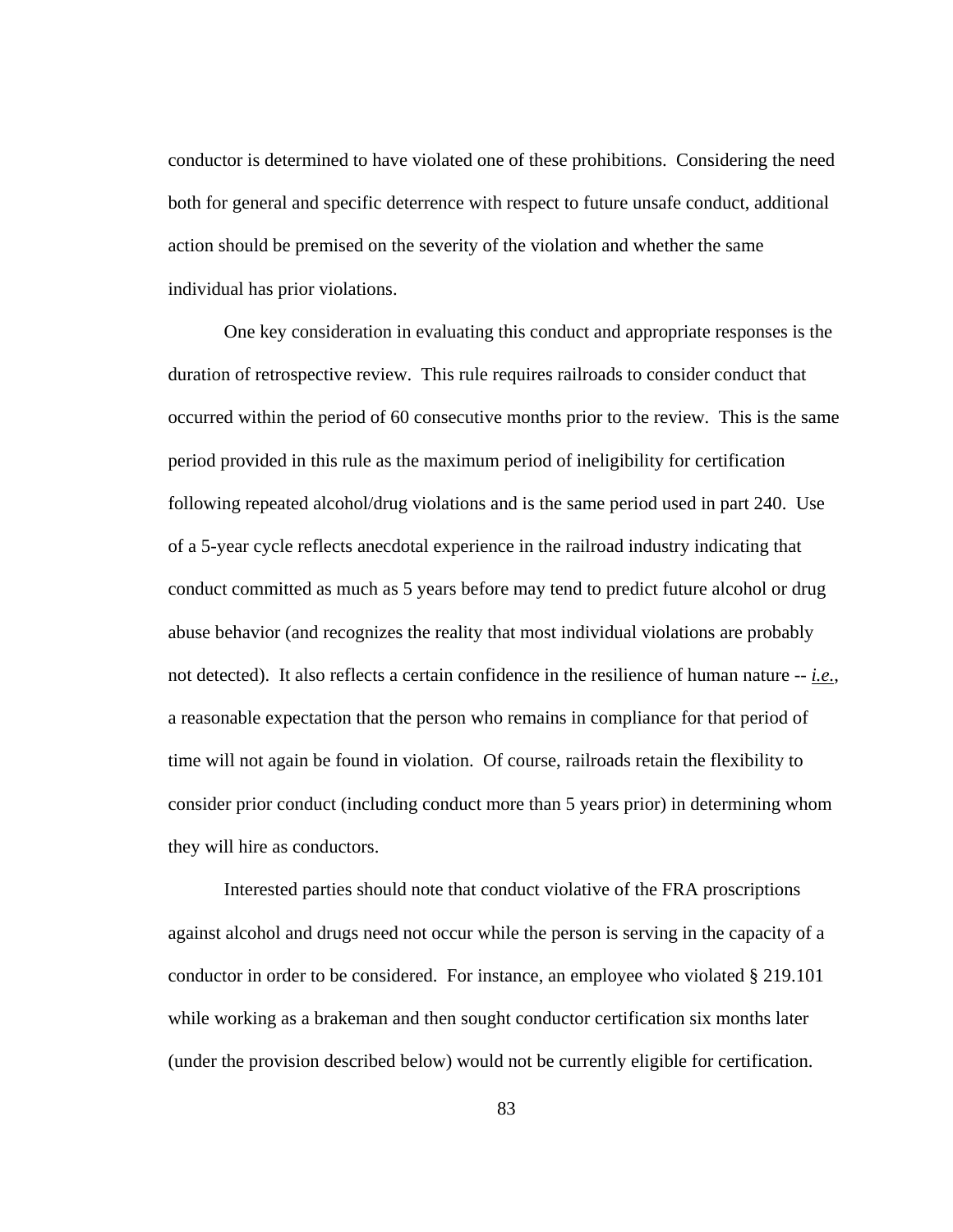The same is true under part 240 -- an employee who violates § 219.101 while working as a brakeman and then seeks locomotive engineer certification six months later would not be eligible for certification at that time. The railroad's responsibility would not be limited to periodic recertification. This rule requires a review of certification status for any conduct in violation of § 219.101 or § 219.102.

The rule requires a determination of ineligibility for a period of 9 months for an initial violation of § 219.101. This parallels the 9-month disqualification in §  $240.119(c)(4)(iii)$ . FRA does not believe that a conductor should be able to seek the shelter of a collective bargaining agreement or more lenient company policy in the case of a clear on-the-job violation, insofar as Federal eligibility to serve as a conductor is concerned.

Specifying a period of ineligibility serves the interest of deterrence while giving further encouragement to co-workers to deal with the problem before it is detected by management. In order to preserve and encourage co-worker referrals, the 9-month period can only be waived in the case of a qualifying co-worker report (*see* § 219.405). FRA believes that this distinction in treatment is warranted as a strong inducement to participation because co-worker referral programs help identify troubled employees prior to those employees getting into accidents and incidents. A strong inducement to refer a co-worker is a worthy goal if it may contribute to a reduction in accidents and incidents. Although FRA does not know how many actual co-worker reports may be generated, the intended result would be served if an atmosphere of intolerance for drug and/or alcohol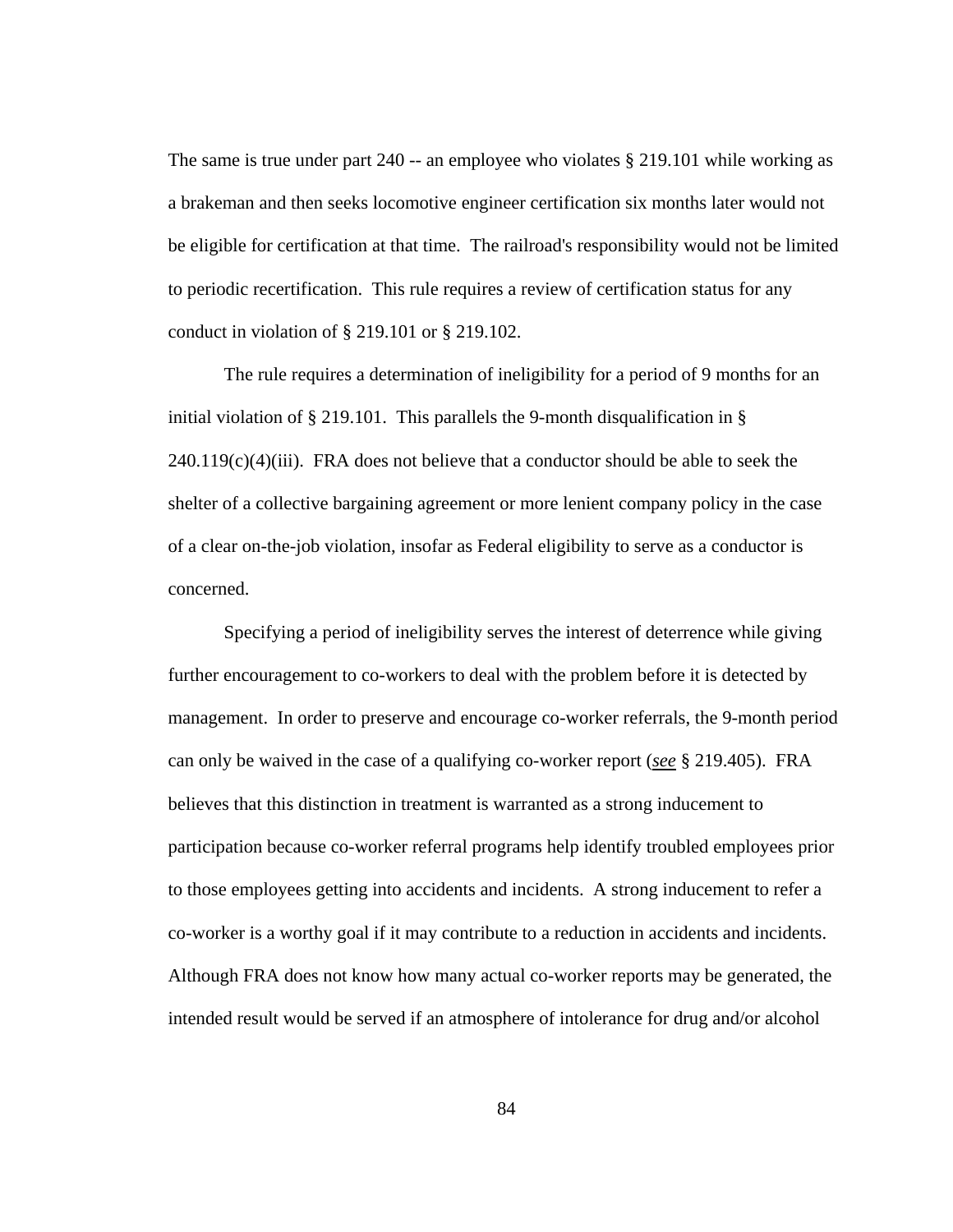abusing behavior is reinforced in the workplace and violators know that they may be reported by their colleagues if they report for duty impaired.

In the case of a second violation of  $\S$  219.101, the conductor would be ineligible for a period of 5 years. Given railroad employment practices and commitment to alcohol/drug compliance, it is likely, of course, that any individual so situated may also be permanently dismissed from employment. However, it is important that the employing railroad also follow through and revoke the certificate under this rule so that the conductor could not go to work for another railroad within the 5-year period using the unexpired certificate issued by the first railroad as the basis for certification. These sanctions mirror the sanctions in § 240.119.

Under this rule, one violation of § 219.102 within the 5-year window would require only temporary suspension and the minimum response described in § 242.115(f) (referral for evaluation, treatment as necessary, negative return-to-duty test, and appropriate follow-up). This parallels the approach taken in part 240 and reflects FRA's wish not to undercut the therapeutic approach to drug abuse employed by many railroads. This approach permits first-time positive drug tests to be handled in a non-punitive manner that concentrates on remediation of any underlying substance abuse problem and avoids the adversarial process associated with investigations, grievances and arbitrations under the Railway Labor Act and collective bargaining agreements. A second violation of § 219.102 would subject the employee to a mandatory 2-year period of ineligibility. A third violation within 5 years would lead to a 5-year period of ineligibility.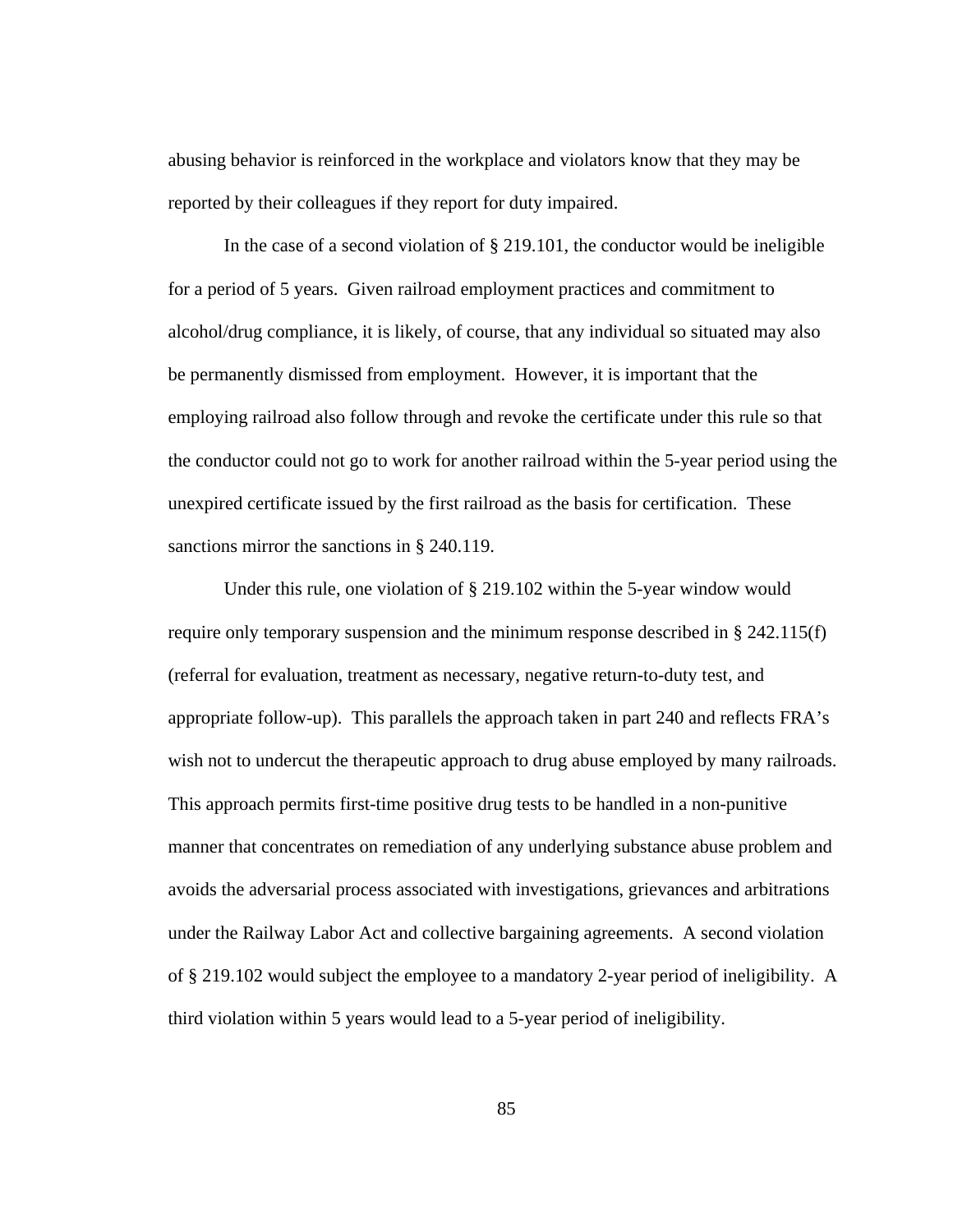This rule also addresses violations of §§ 219.101 and 219.102 in combination. A person violating § 219.101 after a prior § 219.102 violation would be ineligible for 3 years; and the same would be true for the reverse sequence.

Refusals to participate in chemical tests are treated as if the test were positive. A refusal to provide a breath or body fluid sample for testing under the requirements of 49 CFR part 219 when instructed to do so by a railroad representative are treated, for purposes of ineligibility under this section, in the same manner as a violation of: (1)  $\S$ 219.101, in the case of a refusal to provide a breath sample, or a blood specimen for mandatory post-accident toxicological testing; or  $(2)$  § 219.102, in the case of a refusal to provide a urine specimen for testing. Interested parties should note that 49 CFR 40, subpart I, provides the medical conditions under which an individual's failure to provide an sufficient sample is not deemed a refusal. Moreover, subpart G of FRA's Control of Alcohol and Drug Use Regulation excuses a covered employee from compliance with the requirement to participate in random drug and alcohol testing "in the case of a documented medical or family emergency." *See* 49 CFR §§ 219.603 and 219.609. Those provisions are incorporated into this rule's use of the word "refuses."

Interested parties should also note that if a person, covered by 49 CFR part 219, refuses to provide a breath or a body fluid specimen or specimens when required to by the railroad under a mandatory provision of 49 CFR part 219, then the railroad, apart from any action it takes under part 242, is required to remove that person from covered service and disqualify that person from working in covered service for 9 months. *See*, 49 CFR §§ 219.104 and 219.107; *see also*, 49 CFR § 219 subpart H and 49 CFR §§ 40.191

86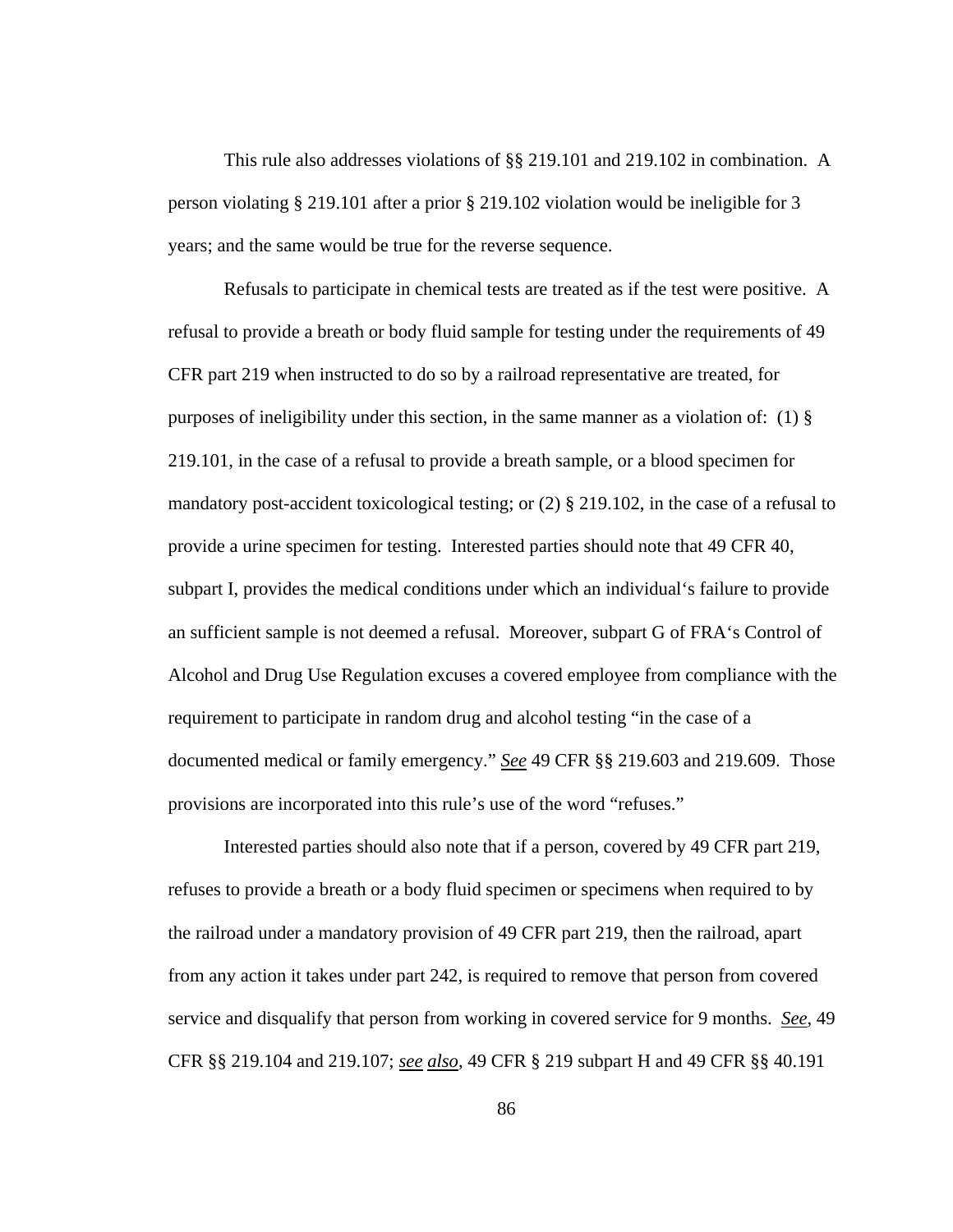and 40.261. Paragraph  $242.115(e)(4(iv)(B)$  has been modified in this final rule by removing the subpart citations and adding the phrase "for alcohol testing." Those modifications are simple clarifications to conform the final rule to the provisions of part 219.

Paragraph (f) prescribes the conditions under which employees may be certified or recertified after a determination that the certification should be denied, suspended, or revoked, due to a violation of § 219.101 or § 219.102 of the alcohol/drug regulations. These conditions are derived from the conditions in § 240.119(d) and closely parallel the return-to-duty provisions of the alcohol/drug rule. Interested parties should note that  $242.115(f)(1)(iii)$  has been clarified in this final rule with respect to alcohol concentration to more accurately reflect the provisions of FRA's alcohol/drug rule. Interested parties should also note that the regulation does not require compensation of the employee for the time spent in this testing, which is a condition precedent to retention of the certificate; but the issue of compensation would ultimately be resolved by reference to the collective bargaining agreement or other terms and conditions of employment under the Railway Labor Act. Moreover, a railroad that intends to withdraw its conditional certification must afford the conductor the hearing procedures provided by § 242.407 if the conductor does not waive his or her right to the hearing.

Paragraph (g) ensures that a conductor, like any other covered employee, can selfrefer for treatment under the alcohol/drug rule (§ 219.403) before being detected in violation of alcohol/drug prohibitions and would be entitled to confidential handling of that referral and subsequent treatment. This means that a railroad would not normally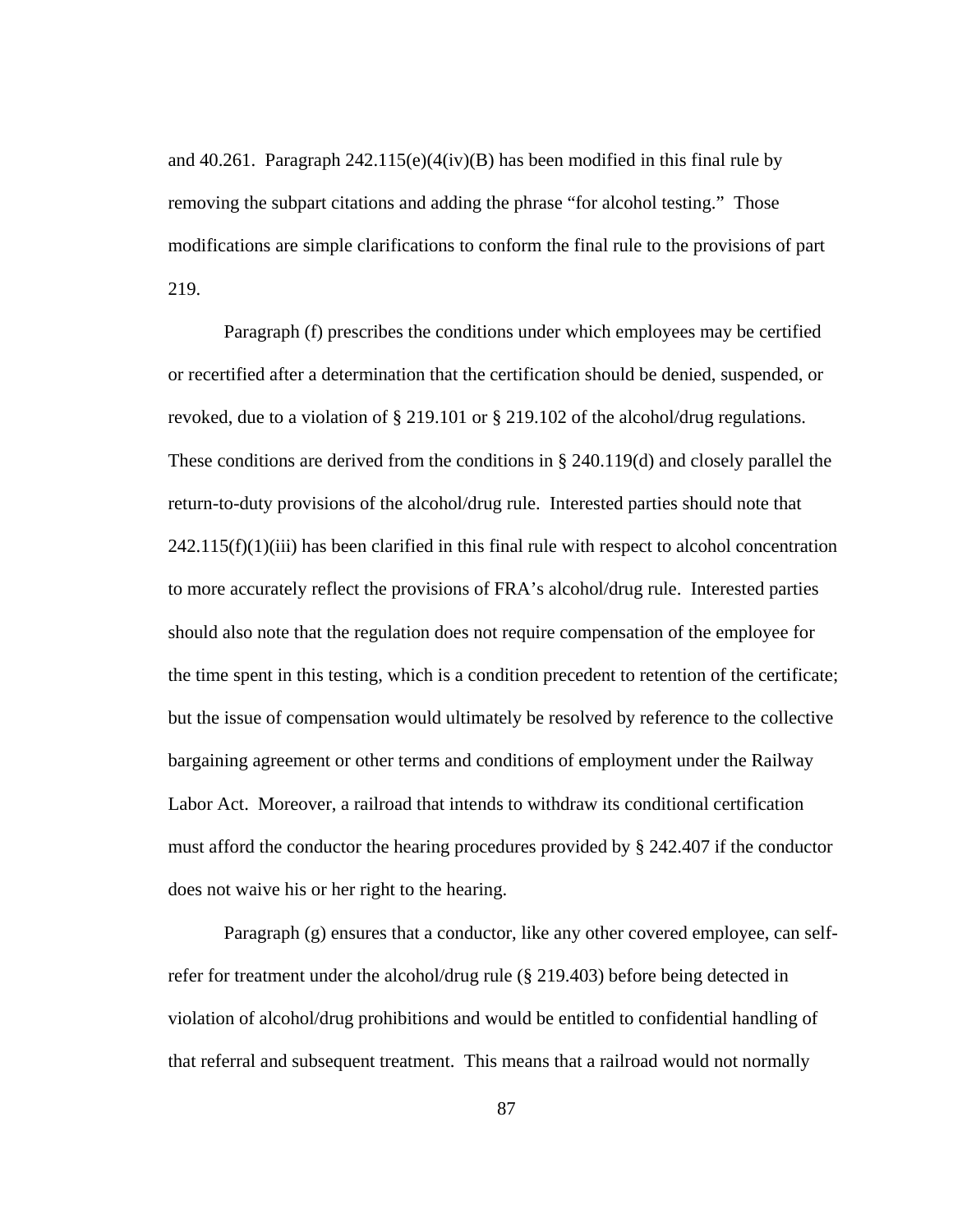receive notice from the DAC of any substance abuse disorder identified as a result of a voluntary self-referral under 49 CFR 219.403. However, the paragraph also requires that the railroad policy must (rather than may) provide that confidentiality is waived if the conductor fails to participate successfully in treatment as directed by the DAC pursuant to 49 CFR 219.403, to the extent that the railroad must receive notice that the employee has an active substance abuse disorder so that appropriate certificate action can be taken. The effect of this provision is that the certification status of a conductor who seeks help and cooperates in treatment will not be affected, unless the conductor fails to follow through.

## *Section 242.117 Vision and hearing acuity.*

This section contains the requirements for visual and hearing acuity testing that a railroad must incorporate in its conductor certification program. The visual requirements are the same as those provided in 49 CFR 240.121. Although the testing procedures and standards for the hearing requirements are more stringent than those contained in 49 CFR 240.121 and were derived from the procedures and standards provided in 49 CFR part 227, the criteria that must be met to pass the hearing test is identical to the criteria in part 240.

Paragraph (f), is intended to address, among other things, situations in which a conductor's certificate states that he or she is required to use a corrective device, such as glasses, but the conductor then undergoes a corrective procedure, such as laser eye surgery, which eliminates the need for the corrective device. If that conductor wants to serve as a conductor without using the corrective device listed on the card, then,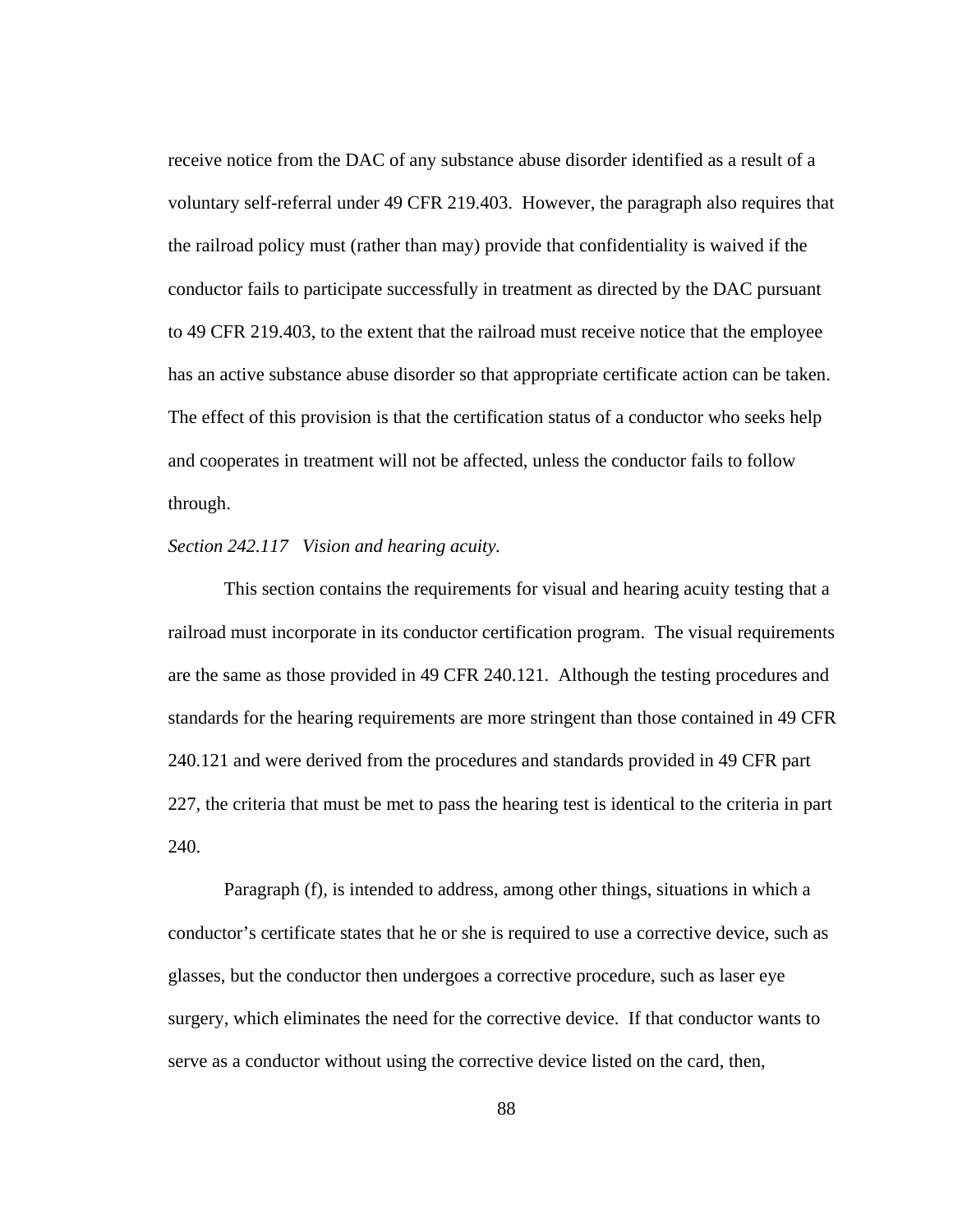following the corrective procedure, he or she should obtain a written determination from the railroad's medical examiner that the conductor can safely perform without using the corrective device. In addition, the certificate should be updated to reflect that the conductor is no longer required to use the corrective device while serving as a conductor.

Although some individuals may not be able to meet the threshold acuity levels in this rule, they may be able to compensate in other ways that will permit them to function at an appropriately safe level despite their physical limitations. Paragraph (j) of this section permits a railroad to have procedures whereby doctors can evaluate such individuals and make discrete determinations about each person's ability to compensate for his or her physical limitations. If the railroad's medical examiner concluded that an individual had compensated for his or her limitations and could safely serve as a conductor on that railroad, the railroad could certify that person under this regulation once the railroad possesses the medical examiner's professional medical opinion to that effect.

 Paragraph (k) of this section, address the issue of how soon after learning of a deterioration of his or her best correctable vision or hearing a certified conductor would have to notify the railroad of the deterioration. FRA is concerned with the safe performance of conductor service, not whether a person can notify a railroad within a set time frame. Thus, paragraph (k) requires notification "prior to any subsequent performance as a conductor." Certified conductors should note that willful noncompliance with this requirement could result in enforcement action.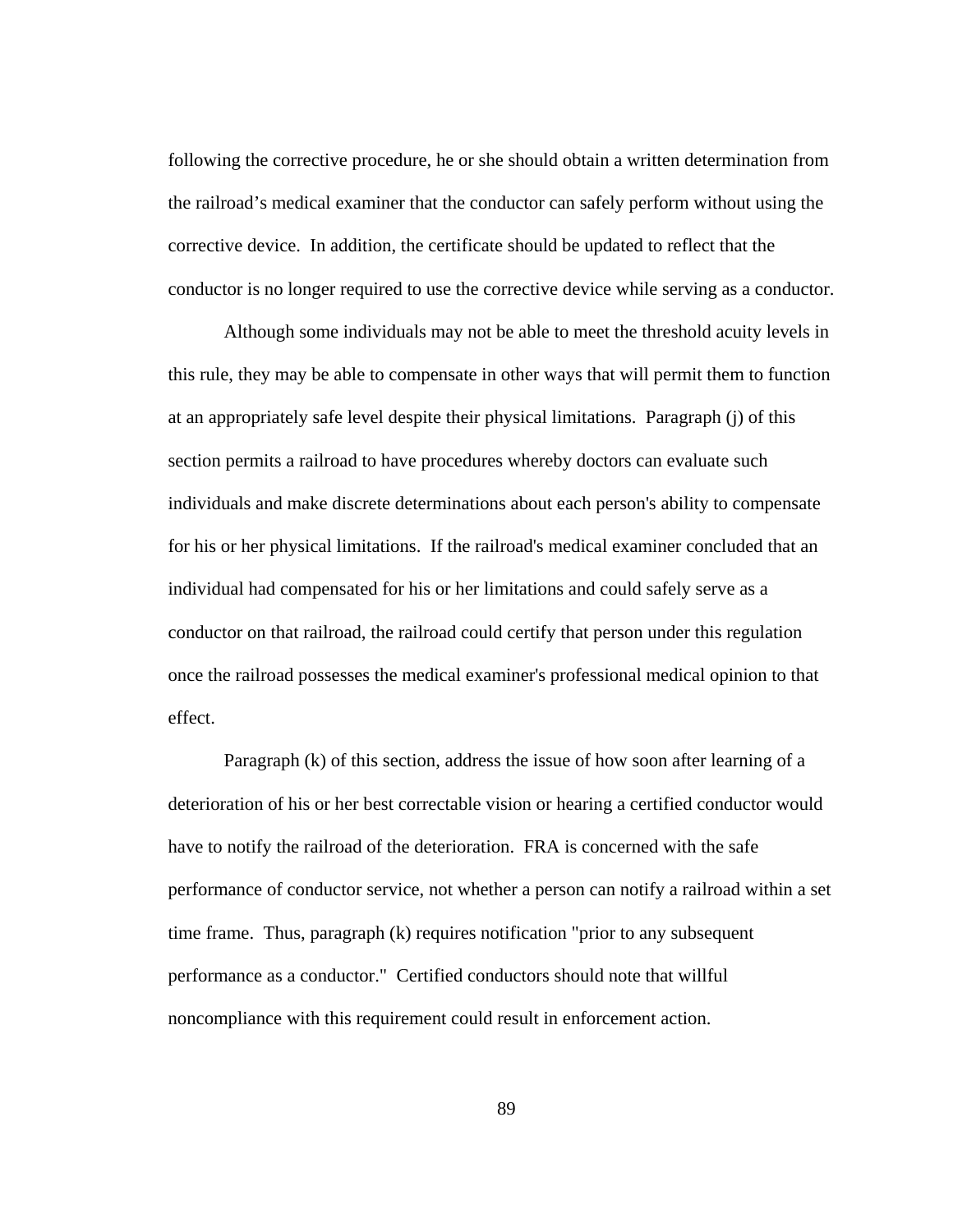As mentioned above, it is possible that a regulation recommended by the Medical Standards Working Group and adopted by FRA could contain requirements that supersede the hearing and vision standards and requirements in this rule.

# *Section 242.119 Training.*

This section, in compliance with the training requirements of the RSIA, requires railroads to provide initial and periodic training of conductors. That training is necessary to ensure the conductors have the knowledge, skills, and abilities necessary to competently and safely perform all of the safety-related duties mandated by Federal laws, regulations, and orders.

Paragraph (c) of this section requires railroads to document a conductor's knowledge of, and ability to comply with, Federal railroad safety laws and regulations, and railroad rules used to implement them. In addition, that paragraph requires railroads to document that a conductor demonstrated that he or she is qualified on the physical characteristics of the railroad, or its pertinent segments, over which that person will perform service. This section also requires railroads to review and modify their training program whenever new safety-related railroad laws, regulations, technologies, procedures, or equipment are introduced into the workplace.

Under this section, railroads have latitude to design and develop the training and delivery methods they will employ; but paragraphs (d), (e), and (f) provide requirements for railroads that elect to train a previously untrained person to be a conductor. Pursuant to paragraph (d), a railroad that makes this election would be required to determine how training must be structured, developed, and delivered, including an appropriate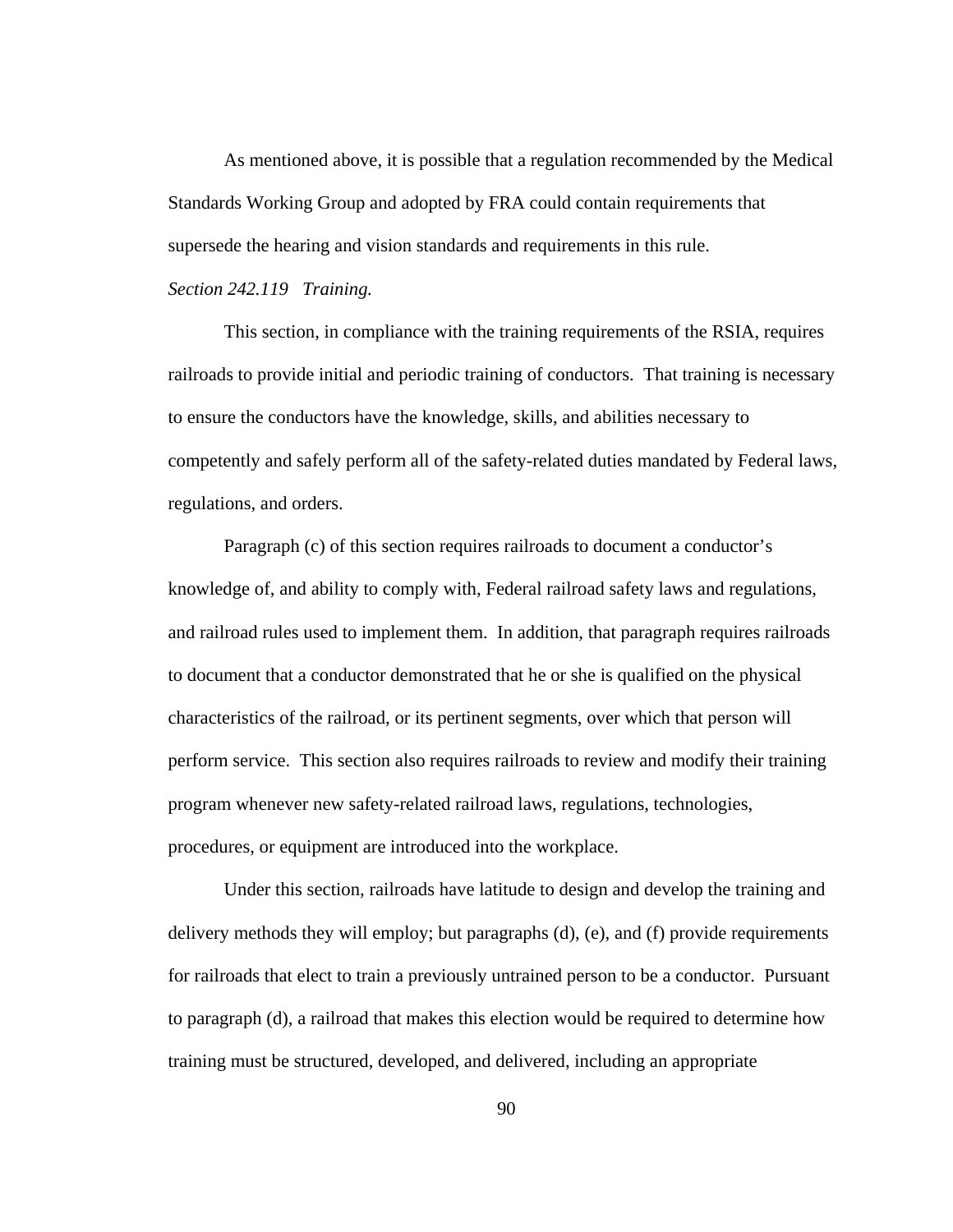combination of classroom, simulator, computer-based, correspondence, on-the-job training, or other formal training.

Paragraphs  $(g)$ ,  $(h)$ ,  $(i)$ ,  $(i)$ ,  $(n)$ ,  $(n)$  of this section contain the requirements with respect to acquiring familiarity with the physical characteristics of a territory. Except for the requirements in paragraphs (j) and (k), the requirements parallel those in part 240. Paragraphs (j) and (k) of this section require railroads to designate in their programs the time period in which a conductor must be absent from a territory or yard, before requalification on physical characteristics is required and the procedures used to qualify or requalify a person on the physical characteristics.

Paragraph (l) requires each railroad to provide for the continuing education of certified conductors to ensure that each conductor maintains the necessary knowledge concerning railroad safety and operating rules and compliance with all applicable Federal regulations, including, but not limited to, hazardous materials, passenger train emergency preparedness, brake system safety standards, pre-departure inspection procedures, and passenger equipment safety standards, and physical characteristics of a territory. This paragraph is derived from 49 CFR 240.123(b).

As mentioned above it is possible that a regulation recommended by the Training Standards and Plans Working Group and adopted by FRA might include different or additional training requirements than those found in this rule. To the extent possible and appropriate, FRA conformed the training requirements in this rule to the recommendations developed by Training Standards and Plans Working Group. However, FRA does not know at this time what the final training regulation will provide.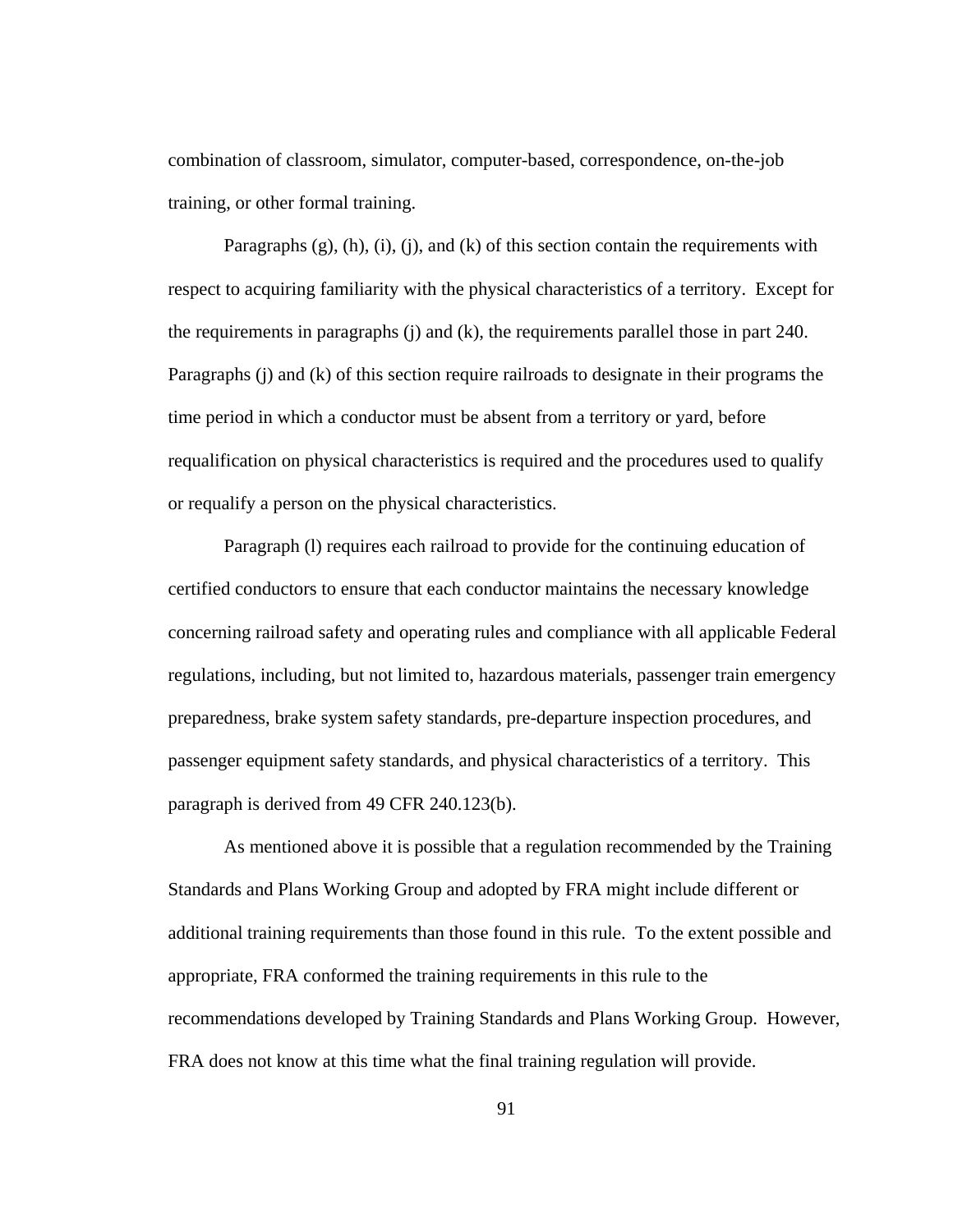Therefore, some modification of the training requirements in this rule may be necessary to conform to the final requirements of any training regulation.

### *Section 242.121 Knowledge testing.*

 This section, derived from 49 CFR 240.125 and 240.209, requires railroads to provide for the initial and periodic testing of conductors. That testing will have to effectively examine and measure a conductor's knowledge of five subject areas: safety and operating rules; timetable instructions; compliance with all applicable Federal regulations; the physical characteristics of the territory on which a person will be or is currently serving as a conductor; and the use of any job aid that a railroad may provide a conductor.

 Under this section, railroads have discretion to design the tests that will be employed; for most railroads that will entail some modification of their existing "book of rules" examination to include new subject areas. This section does not specify things like the number of questions to be asked or the passing score to be obtained. However, it does require that the test not be conducted with open reference books unless use of such materials is part of a test objective and that the test be in written or electronic form. Interested parties should note that a railroad may not give an all open book exam. Some portion of the test must be closed book. Since the testing effort selected by the railroad must be submitted to FRA for approval, the exercise of the discretion being afforded railroads by this section will be monitored by FRA.

To address a concern of some of the members of the Working Group that persons being tested were unable to obtain clarification of test questions by someone who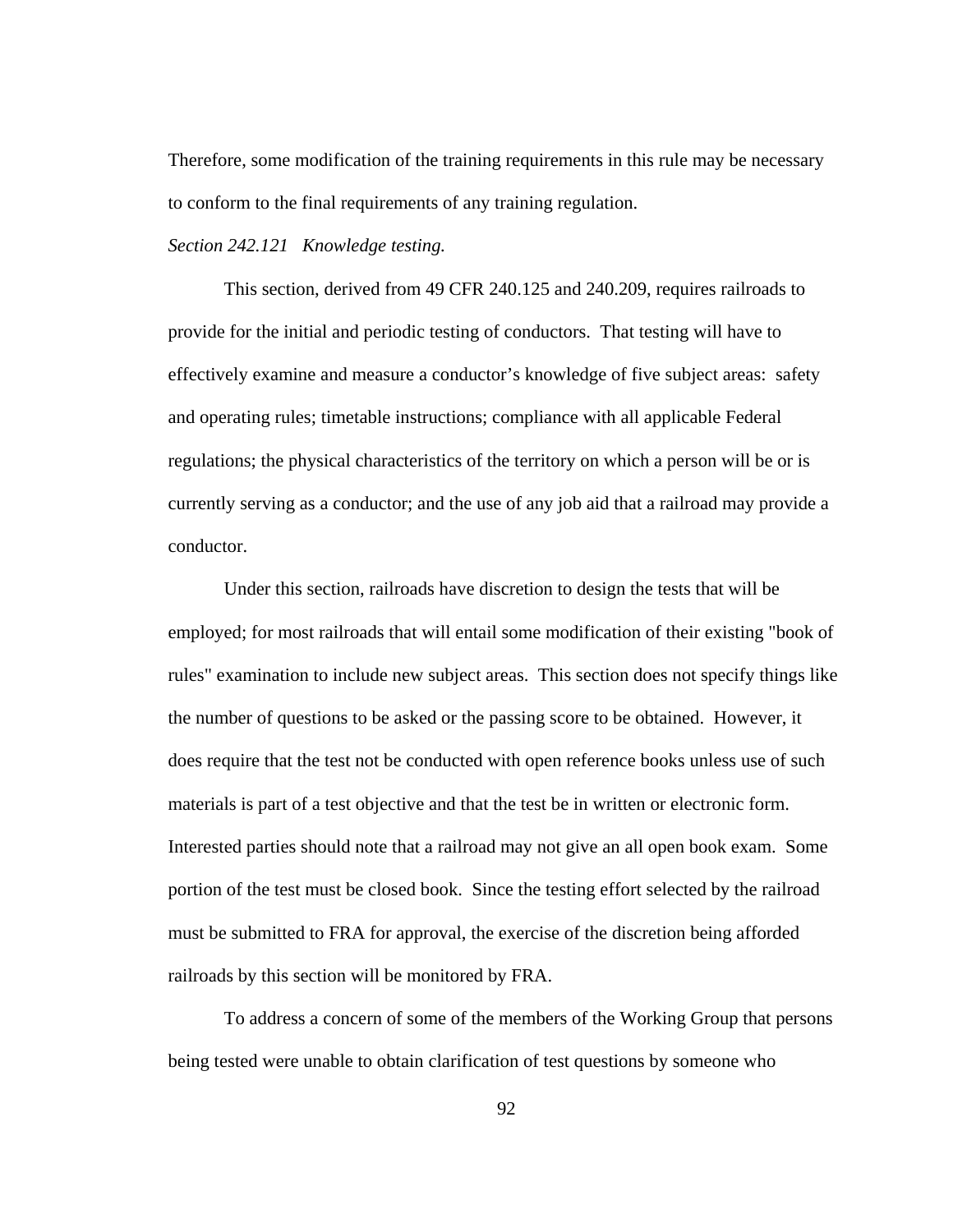possessed knowledge of a relevant territory, paragraph (e) of this section requires railroads to provide the person(s) being tested with an opportunity to consult with a supervisory employee, who possesses territorial qualifications for the territory, to explain a question.

*Section 242.123 Monitoring operational performance.* 

 This section, derived from 49 CFR 240.129 and 240.303, contains the requirements for conducting unannounced compliance tests.

Paragraph (b) of this section requires each railroad to have a program to monitor the conduct of its conductors by performing unannounced operating rules compliance tests. The paragraph also provides procedures to address the testing of certified conductors who are not performing a service that requires certification under this part. FRA understands that railroads may not be able to provide those conductors with the annual, unannounced compliance test. Unlike part 240, which requires railroads to seek a waiver from FRA's Safety Board for engineers their unable to annually test, this paragraph does not require railroads to give an unannounced compliance test to conductors who are not performing service requiring certification. Moreover, the railroads are given approximately a month to test those conductors returning to service.

Paragraph (c) provides that each conductor must be given at least one unannounced compliance test in each calendar year by a railroad officer who meets the requirements of 49 CFR  $217.9(b)(1)$ .

Paragraph (d) provides the operational tests that conductors and passenger conductors must be tested on. That paragraph also allows passenger conductors who do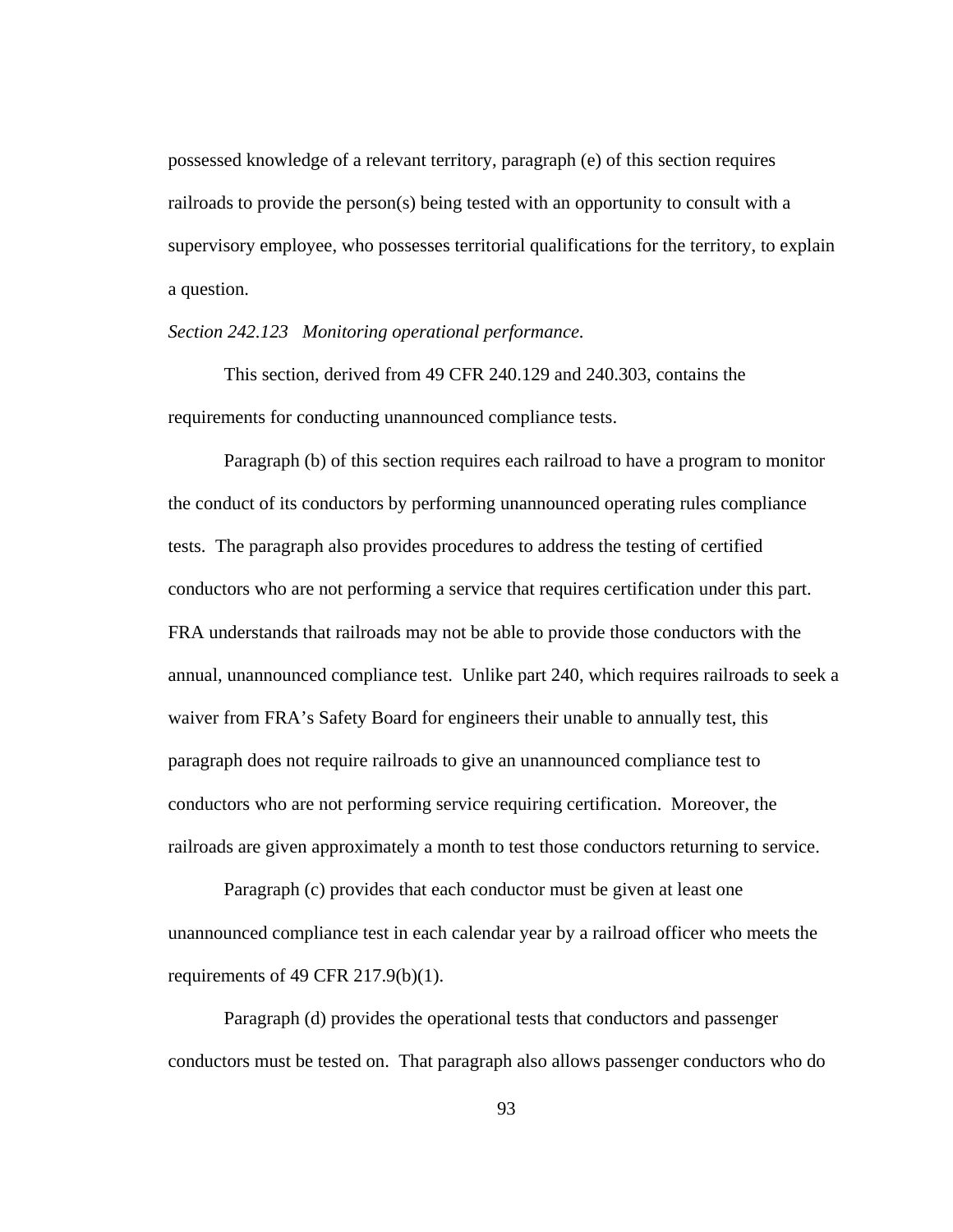not require compliance with 49 CFR 218 subpart F, except under emergency circumstances, to meet the annual, unannounced test requirement with annual training. Interested parties should note that this paragraph has been revised from the NPRM to clarify that the annual training exception in paragraph  $(d)(2)(i)$  only applies to part 218 subpart F testing and that a railroad will still have to test on § 217.9.

Paragraph (e) of this section requires railroads to indicate the types of actions they will take in the event they find deficiencies with a conductor's performance during an unannounced compliance test. FRA believes it is up to each railroad to decide the appropriate action to take in light of various factors, including collective bargaining agreements. Further, FRA believes that the vast majority of railroads have adequate policies to deal with deficiencies with a conductor's performance and have handled them appropriately for many years.

To avoid restricting the options available to the railroads and employee representatives to develop processes for handling test failures, FRA designed this regulation to be as flexible as possible. There are a variety of actions and approaches that a railroad could take in response to a test failure and FRA does not want to stifle a railroad's ability to adopt an approach that is best for its organization. Some of the actions railroads could consider include: develop and provide formal remedial training for conductors who fail tests or have deficiencies in their performance; automatically download event recorder data, if relevant, upon a test failure or deficient performance in order to preserve evidence of the failure/deficiency; and require two supervisors to accompany a retest. Each railroad could also consider implementing a formal procedure

94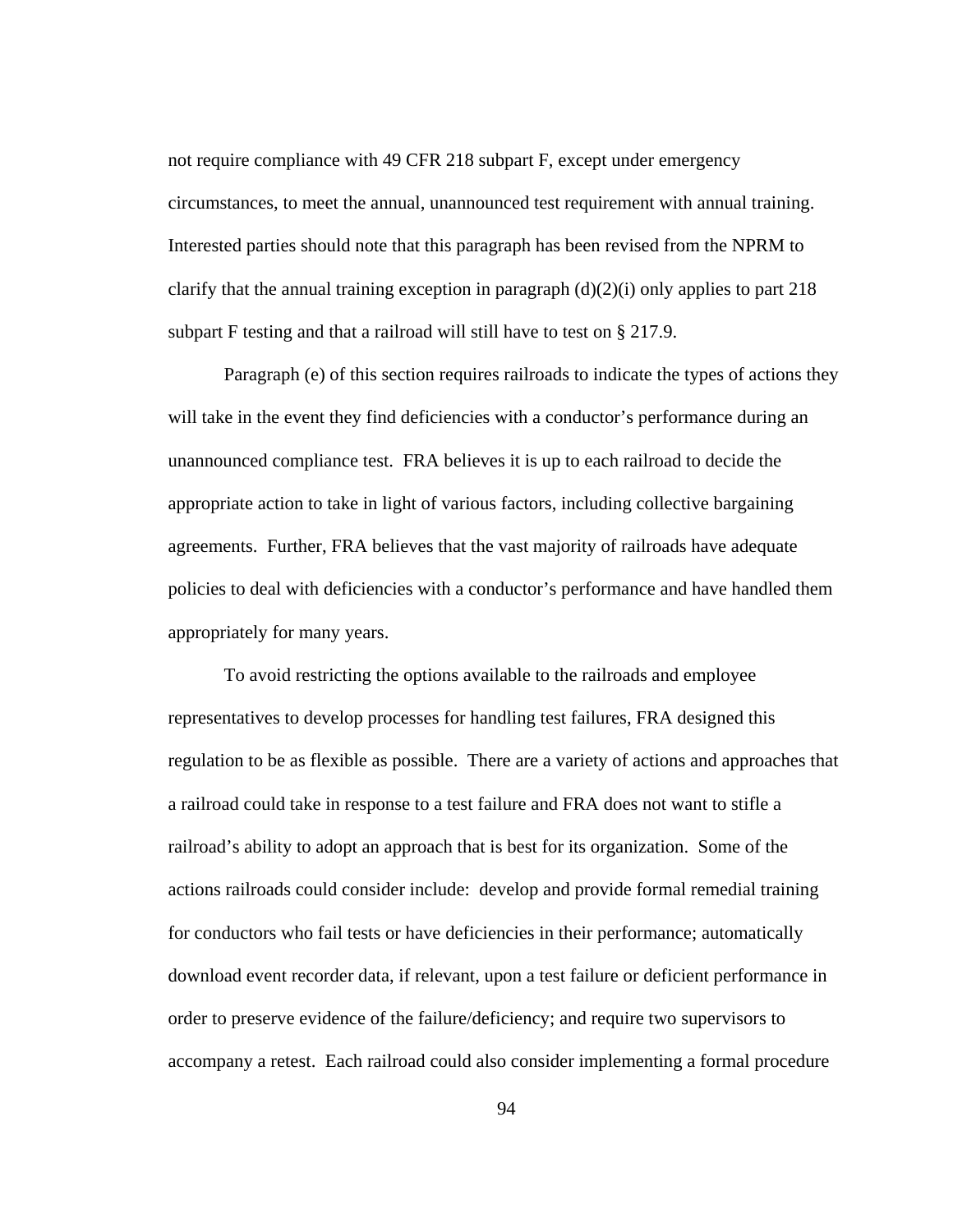whereby a conductor is given the opportunity to explain, in writing, the factors that he or she believes caused their test failure or performance deficiencies. This explanation may allow a railroad to determine what areas of training to focus on or perhaps discover that the reason for the failure/deficiency was due to something other than a lack of skills. FRA believes there are numerous other approaches that could and should be considered and evaluated by railroads and their employees. FRA realizes that a railroad's list of actions it will take in response to a test failure or deficient performance could be expansive given the various circumstances that could contribute to a test failure or deficient performance.

Paragraphs (b) and (f) of this section recognize that some certified conductors may not be performing a service that requires conductor certification, and thus, a railroad may not be able to provide those conductors with the annual, unannounced compliance test. For example, a certified conductor may be on furlough, in military service, off with an extended illness, or working in another service. Unlike part 240, which requires railroads to seek a waiver from FRA's Safety Board for engineers it is unable to annually test, this section does not require railroads to give an unannounced compliance test to conductors who are not performing service requiring certification. However, when the certified conductor returns to conductor service, he or she will have to be tested within 30 days of their return. Moreover, the railroad will have to retain a written record documenting certain dates regarding a conductor's service.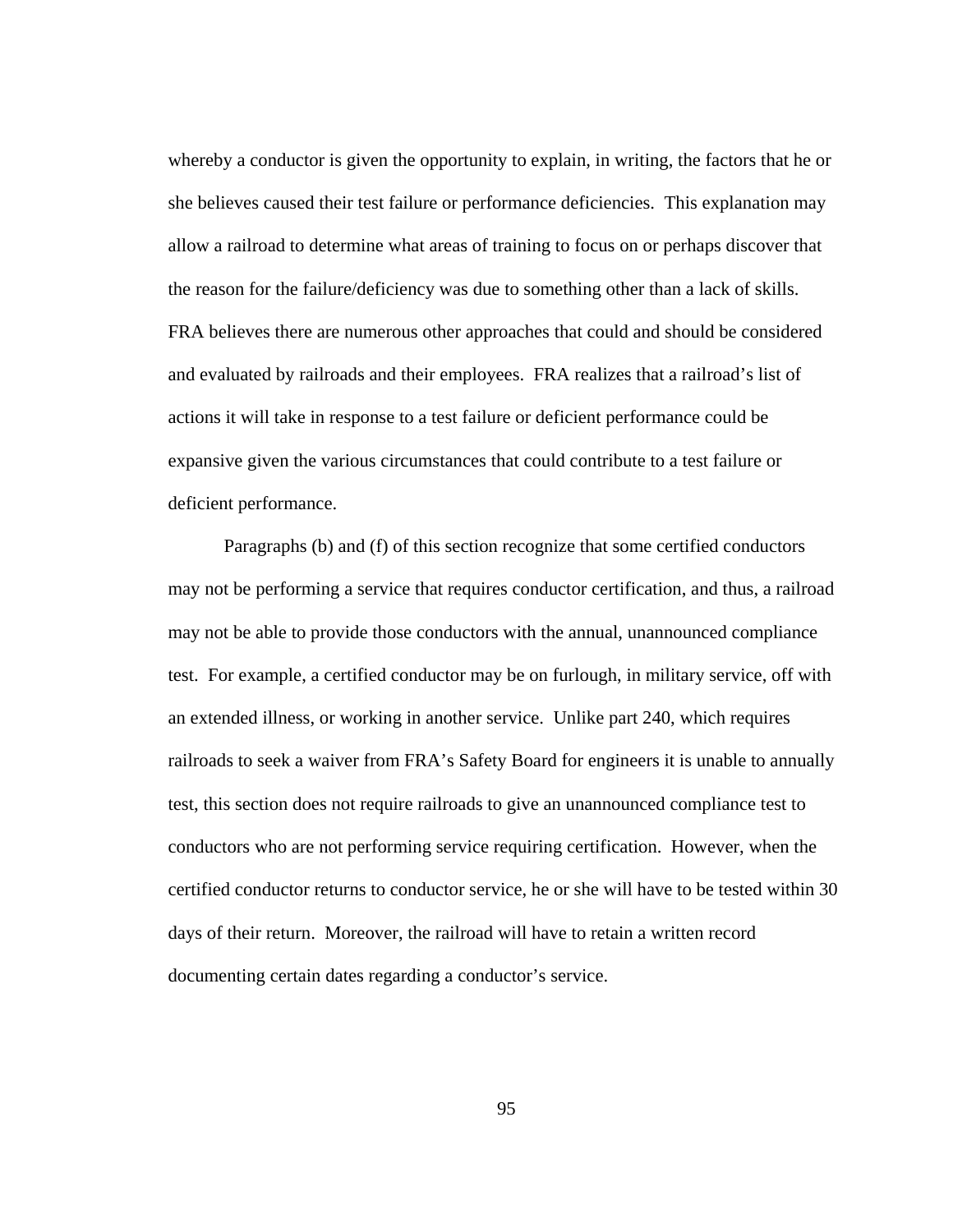#### *Section 242.125 Certification determinations made by other railroads.*

This section, derived from 49 CFR 240.225, provides the requirements that apply when a certified or previously certified conductor is about to begin service for a different railroad. The section permits the hiring railroad to rely on determinations made by another railroad concerning a person's certification. However, the section requires a railroad's certification program to address how the railroad will administer the training of previously uncertified conductors with extensive operating experience or previously certified conductors who have had their certification expire. In both these instances, FRA is providing a railroad with the opportunity to shorten the on-the-job training that might be required if a person is treated as having no operational experience. If a railroad's certification program fails to specify how to train a previously certified engineer hired from another railroad, then the railroad must require the newly hired conductor to take the hiring railroad's entire training program.

### *Section 242.127 Reliance on qualification requirements of other countries.*

This section, derived from 49 CFR 240.227, provides Canadian railroads that operate in the United States and U.S. railroads that conduct joint operations with Canadian railroads the option to rely on the system of conductor certification established by the Canadian Government as long as the conductor is employed by a Canadian railroad.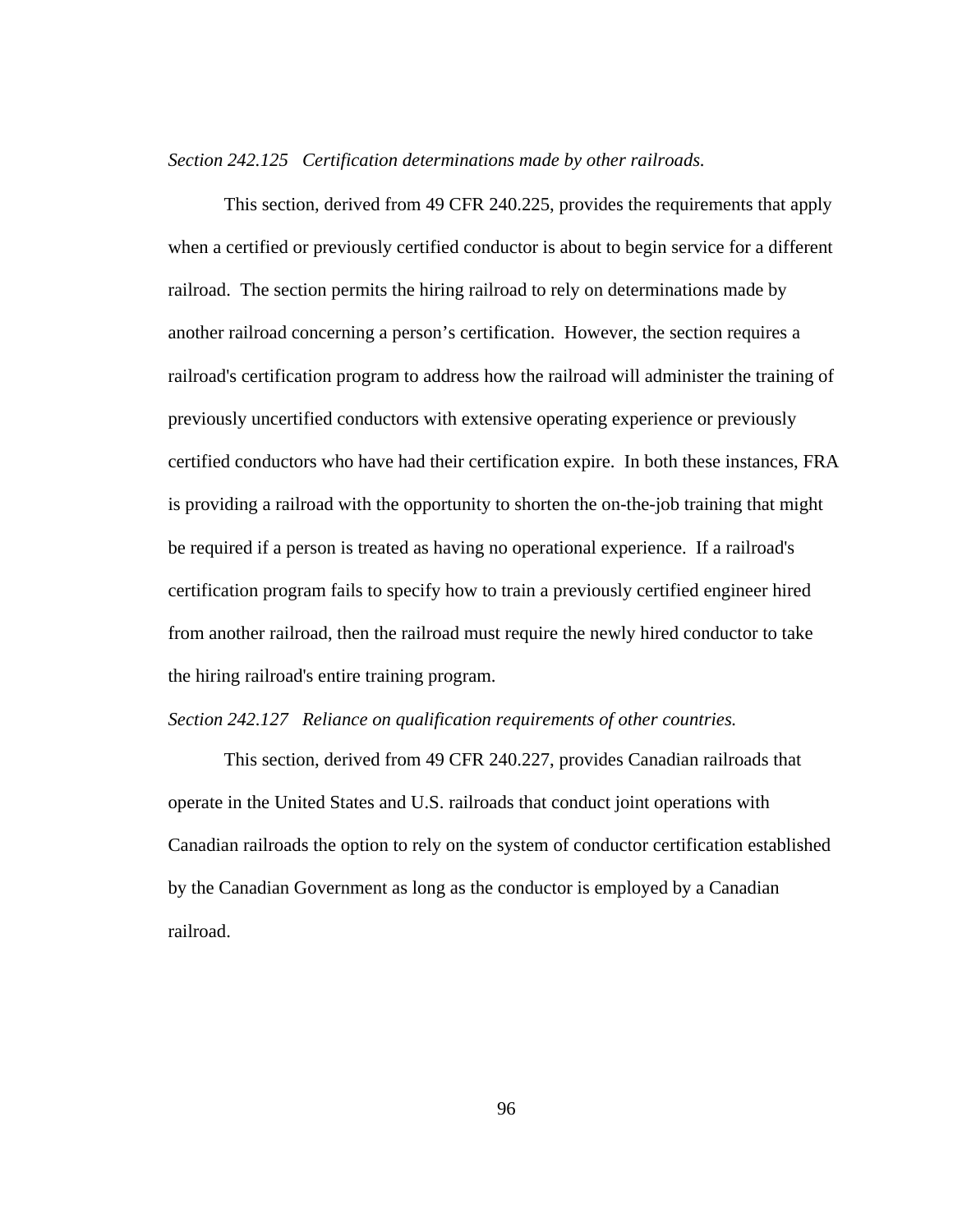### *Subpart C -- Administration of the Certification Program*

*Section 242.201 Time limitations for certification.* 

This section, derived from 49 CFR 240.217, contains various time constraints that preclude railroads from relying on stale information when evaluating a candidate for certification or recertification. Although some members of the Working Group advocated for extending the certification period from 3 years to 5 years, FRA could not discern the safety justification for doing so. FRA has, however, extended the period provided in § 240.217(a)(2) upon which a railroad could rely on a visual and hearing acuity examination from 366 days to 450 days. The 450 days corresponds to the requirement in § 227.109 that railroads must offer employees included in a hearing conservation program a hearing test at an interval not to exceed 450 days. *Section 242.203 Retaining information supporting determinations.* 

 This section, derived from 49 CFR 240.215, contains the record keeping requirements for railroads that certify conductors. While both § 240.215 and this section permit railroads to retain records electronically, paragraph (g) of this section provides more specific requirements regarding the electronic storage system used to retain the records than those found in § 240.215. In paragraph (g), FRA provides minimum standards for electronic record-keeping provisions that a railroad will have to utilize to maintain the records required by this section electronically. FRA recognizes the growing prevalence of electronic records, and acknowledges the unique challenges that electronic transmission, storage, and retrieval of records can present. FRA also recognizes the need to maintain the integrity and security of records stored electronically. Thus, FRA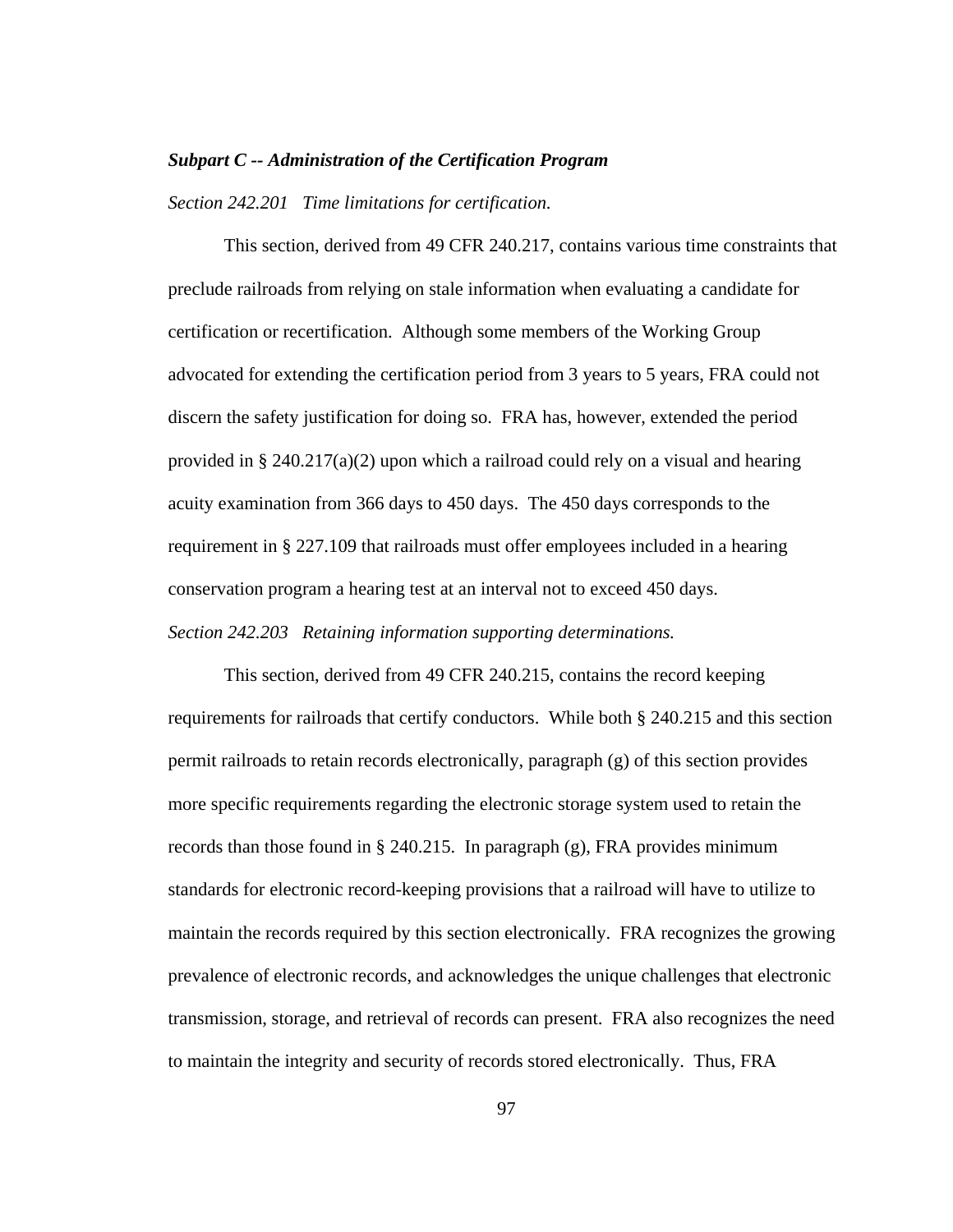believes that more specific requirements for electronic storage systems than those found in § 240.215 are needed. Further, to allow for future advances in technology, the electronic record storage provisions in paragraph (g) are technology-neutral. *Section 242.205 Identification of certified persons and record keeping.* 

 This section, derived from 49 CFR 240.221, requires each railroad to maintain a list of its certified conductors. Although derived from § 240.221, this section also contains some significant differences. Unlike  $\S 240.221(c)$  which requires the railroad responsible for controlling joint operations territory to maintain a list of all engineers certified to operate in the joint operations, paragraph (b) of this section requires the railroad that employs conductors working in joint operations territory to maintain the list.

With respect to engineers, FRA has found that, under actual industry practices, the controlling railroad seldom qualifies foreign engineers over its trackage. Rather, the controlling railroad usually qualifies the employing railroad's designated supervisor of locomotive engineers (DSLEs) on its territory and allows those DSLEs to qualify their own engineers on the controlling railroad's trackage. Considering that practice, the employing railroad would be better able to maintain the list of conductors it qualifies on the controlling railroad. Additionally, the employing railroad has more of an interest in keeping track of its conductors that are qualified on the controlling railroad. Should an employing railroad order a crew for a train that will operate over the controlling railroad, and the crew is not qualified, the train would have to stop at the controlling railroad. Moreover, it is much easier for the employing railroad to keep the list updated as it qualifies conductors or it removes conductors who have lost qualification because of time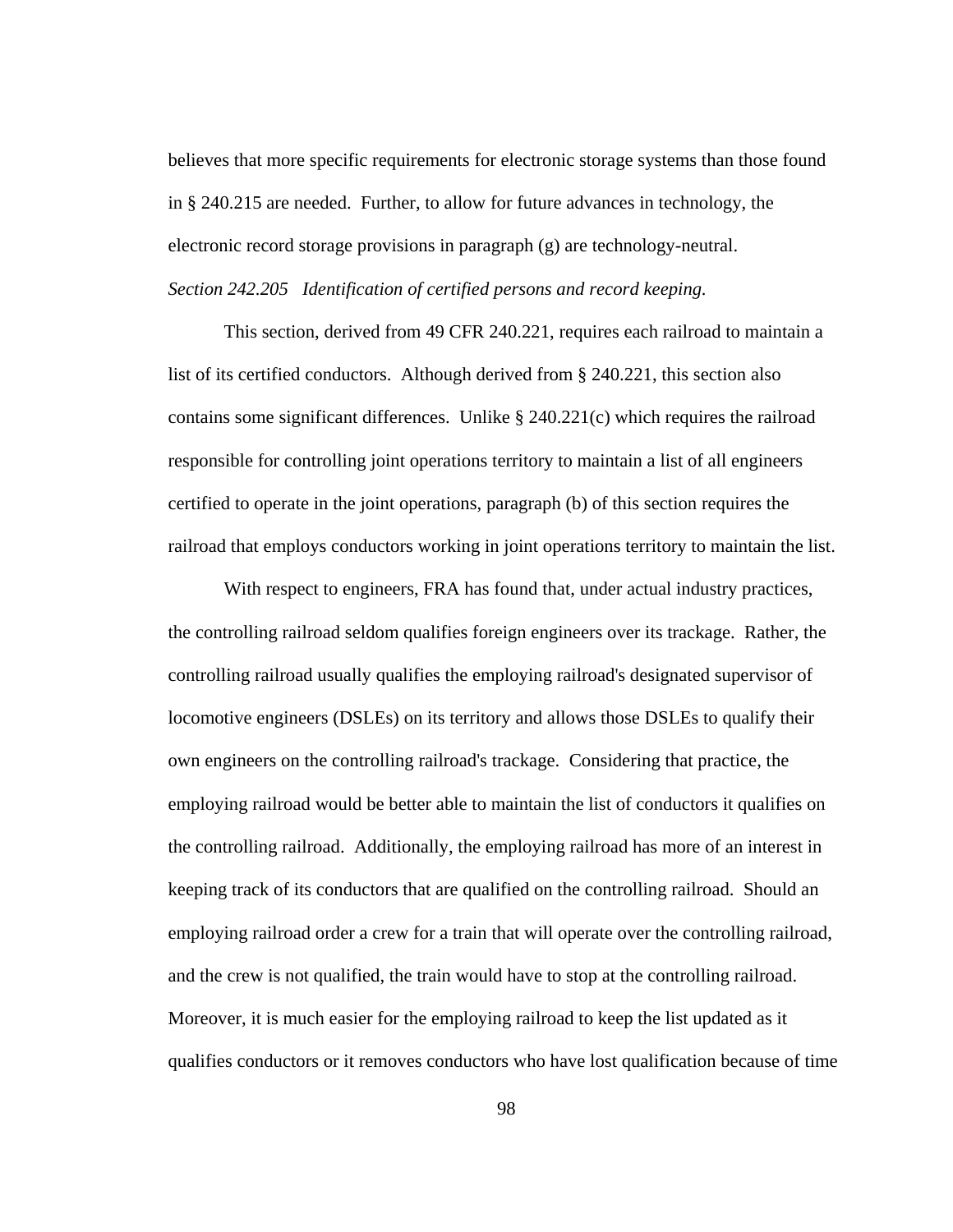limitations. This section also differs from § 240.221 in that this section makes it unlawful for a railroad to knowingly or an individual to willfully make a false entry on the list or to falsify the list. Similar language is found in  $\S$  240.215(i) but not in  $\S$ 240.221.

 While both § 240.221 and this section permit railroads to retain records electronically, paragraph (e) of this section provides more specific requirements regarding the electronic storage system used to retain the records than those found in § 240.215(f) and does not require a railroad to obtain FRA approval to maintain the records electronically. The electronic storage requirements in paragraph (e) of this section track those in § 242.203(g).

## *Section 242.207 Certificate components.*

 This section, derived from 49 CFR 240.223, contains the requirements for the certificate that each conductor must carry. To address the privacy concerns of some Working Group members, FRA's requirements for what must be on the certificate slightly differ from the certificate requirements in Part 240. While § 240.223(a)(3) requires locomotive engineer certificates to include the full date of birth, § 242.207(a)(3) requires conductor certificates to include only the year of birth. While FRA expects that, in the future,  $\S 240.223(a)(3)$  will be amended to conform to  $\S 242.207(a)(3)$ , FRA notes that pursuant to  $\S 242.213(n)$ , a single certificate issued to a person that is certified as both a conductor and a locomotive engineer will have to comply, for now, with § 242.207 and § 240.223.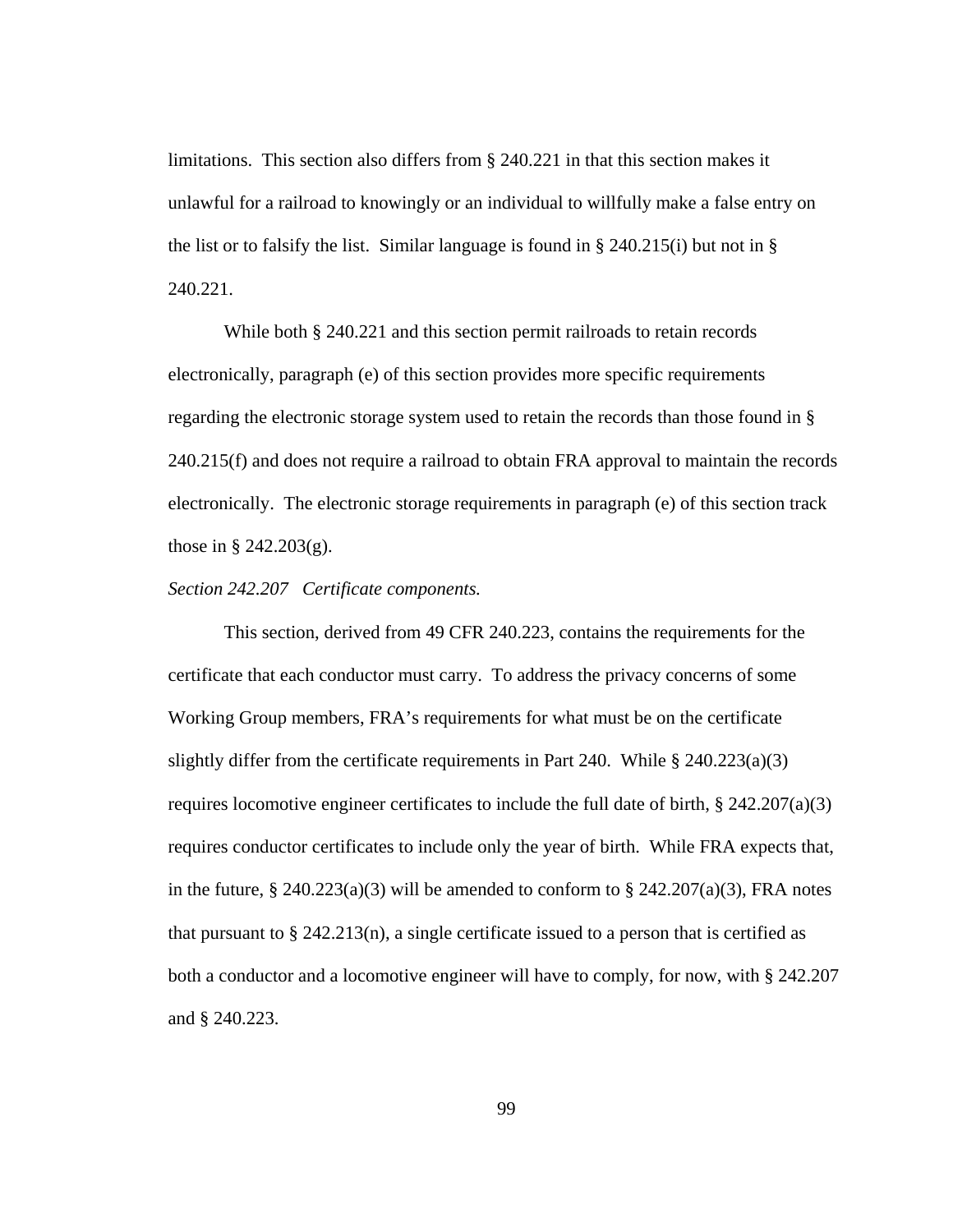### *Section 242.209 Maintenance of the certificate.*

This section, derived from 49 CFR 240.305(b), (c) and (e), requires conductors to: have their certificates in their possession while on duty as a conductor; display their certificates when requested to do so by FRA representatives, State inspectors authorized under 49 CFR part 212, and certain railroad officers; and notify a railroad if he or she is called to serve as a conductor in a service that would cause them to exceed their certificate limits. Although State inspectors authorized under 49 CFR part 212 could be considered "FRA representatives," they are mentioned separately in this section to ensure that there would be no dispute regarding their authority.

### *Section 242.211 Replacement of certificates.*

 This section, derived from 49 CFR 240.301, requires railroads to have a system for the prompt replacement of certificates when necessary. Unlike § 240.301, which does not address the question of who will bear the cost of a replacement certificate, this section provides that certificates will be replaced by the railroad at no cost to the conductor. While FRA expected that the railroad would bear the cost for a replacement locomotive engineer certificate under part 240, a few Working Group members indicated that some locomotive engineers had been charged (or asked by a railroad to pay) for replacement certificates. The provision in this part clarifies that the railroad would bear the cost of replacement certificates.

 To address the concerns of some Working Group members that a full replacement certificate can take some time to generate and provide to a conductor, paragraph (b) of this section permits railroads to issue temporary replacement certificates. The paragraph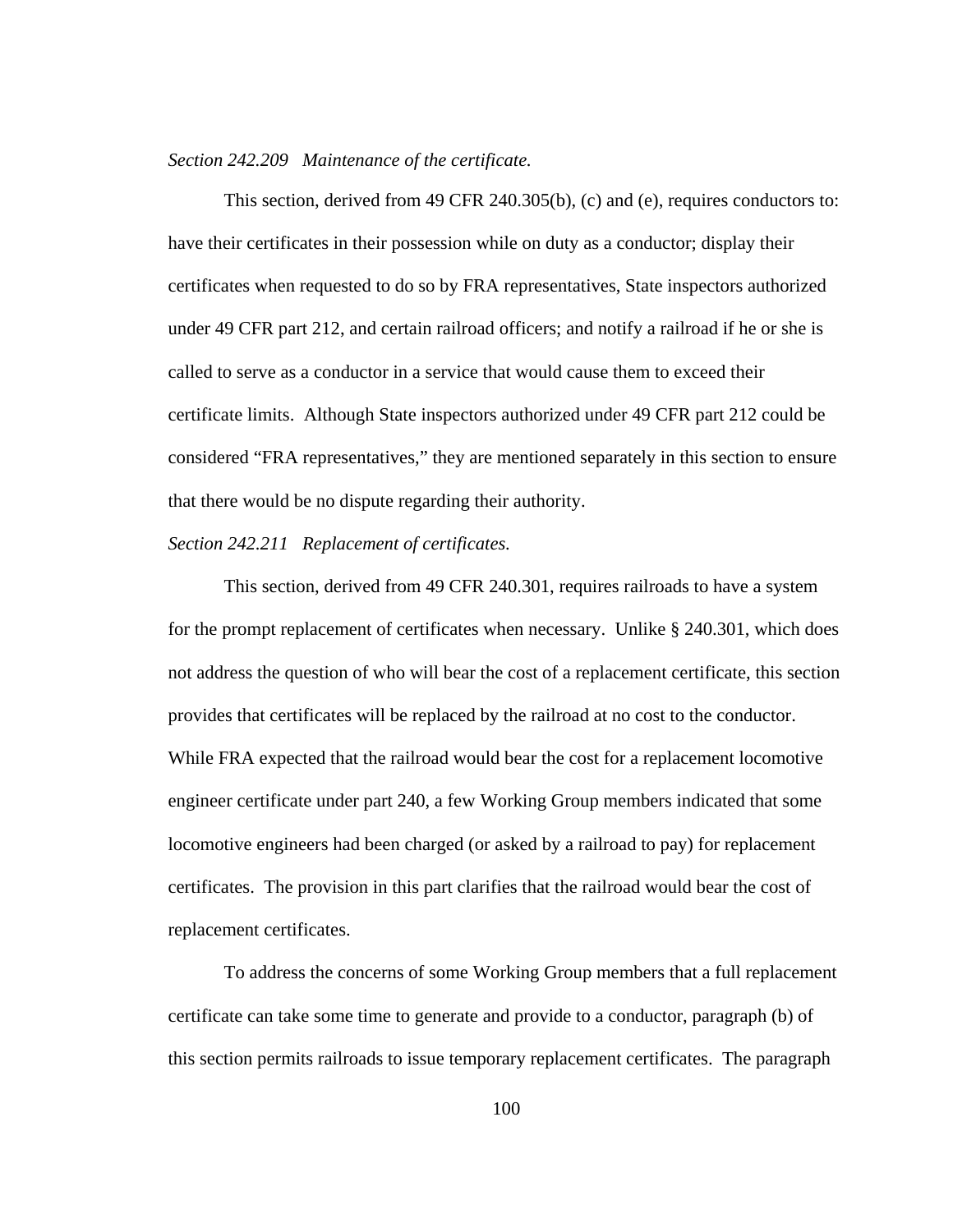describes what the certificate must contain and who can authorize the temporary replacement. The temporary replacement certificate may be delivered electronically (*e.g.*, faxed, e-mailed, etc.) and may be valid for no more than 30 days.

### *Section 242.213 Multiple certifications.*

This section permits a person to hold certification for multiple types of conductor service and/or certification for both conductor and locomotive engineer service. A railroad only needs to issue one certificate to a person with multiple certifications. However, a certificate issued to a person certified as a conductor and locomotive engineer will not only have to comply with § 242.207 but also with § 240.223. To the extent possible, a railroad that issues multiple certificates to a person will have to coordinate the expiration date of those certificates.

With the exception of a situation in which a conductor is removed from a train for a medical, police, or other such emergency, this section requires that a locomotive engineer, including a RCO, who is operating without an assigned certified conductor to either be: (1) certified as both a locomotive engineer and a conductor; or (2) accompanied by a certified conductor who will attach to the crew "in a manner similar to that of an independent assignment." Since a lone engineer or RCO would be serving as and performing duties as both locomotive engineer and conductor, FRA believes, and the Working Group and full RSAC voted to recommend, that the engineer or RCO must hold dual certification or be accompanied by a certified conductor. The language concerning how an accompanying conductor would attach to the crew conveys FRA's intent that this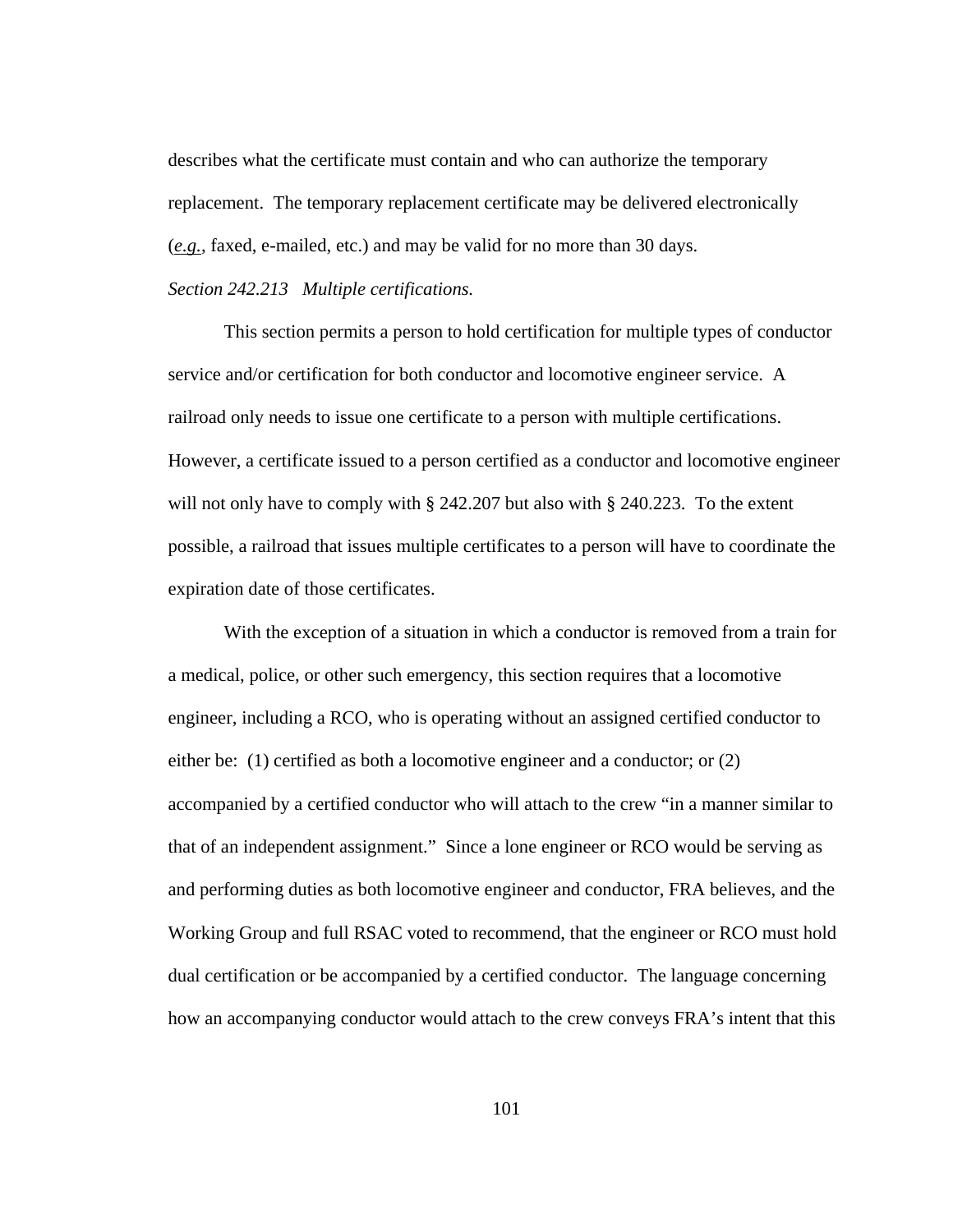regulation be neutral on the issue of crew consist (*i.e.*, how many crewmembers must be on a train).

During the RSAC process, representatives of FRA, the railroads, and labor engaged in extensive discussions regarding the potential effect of § 242.213 ("Multiple certifications") on the issue of crew consist. It is FRA's intent that this conductor certification regulation, including § 242.213, be neutral on the crew consist issue. Nothing in part 242 should be read as FRA's endorsement of any particular crew consist arrangement.

In instances where a person, who is serving as both the conductor and the engineer (*i.e.*, a lone engineer or RCO), is involved in a revocable event, railroads may be faced with determining which certification to revoke. For example, a railroad that finds that a RCO, who is certified both as an engineer and as a conductor but who was not accompanied by a certified conductor, has failed to comply with prohibitions against tampering with a locomotive mounted safety device would have to determine whether to revoke the person's conductor certification pursuant to  $\S 242.403(e)(5)$  or the person's locomotive engineer certification pursuant to  $\S$  240.117(e)(5). To address that situation, § 242.213(o) requires railroads to make the determination as to which certification to revoke based on the work the person was performing at the time the conduct occurred. This determination would be similar to the determination made under the reporting requirements in this rule ( $\S 242.215(f)$ ) and under part 225 in which railroads determine whether an accident was caused by poorly performing what is traditionally considered a conductor's job function (*e.g.*, switch handling, derail handling, *etc*.) or whether it was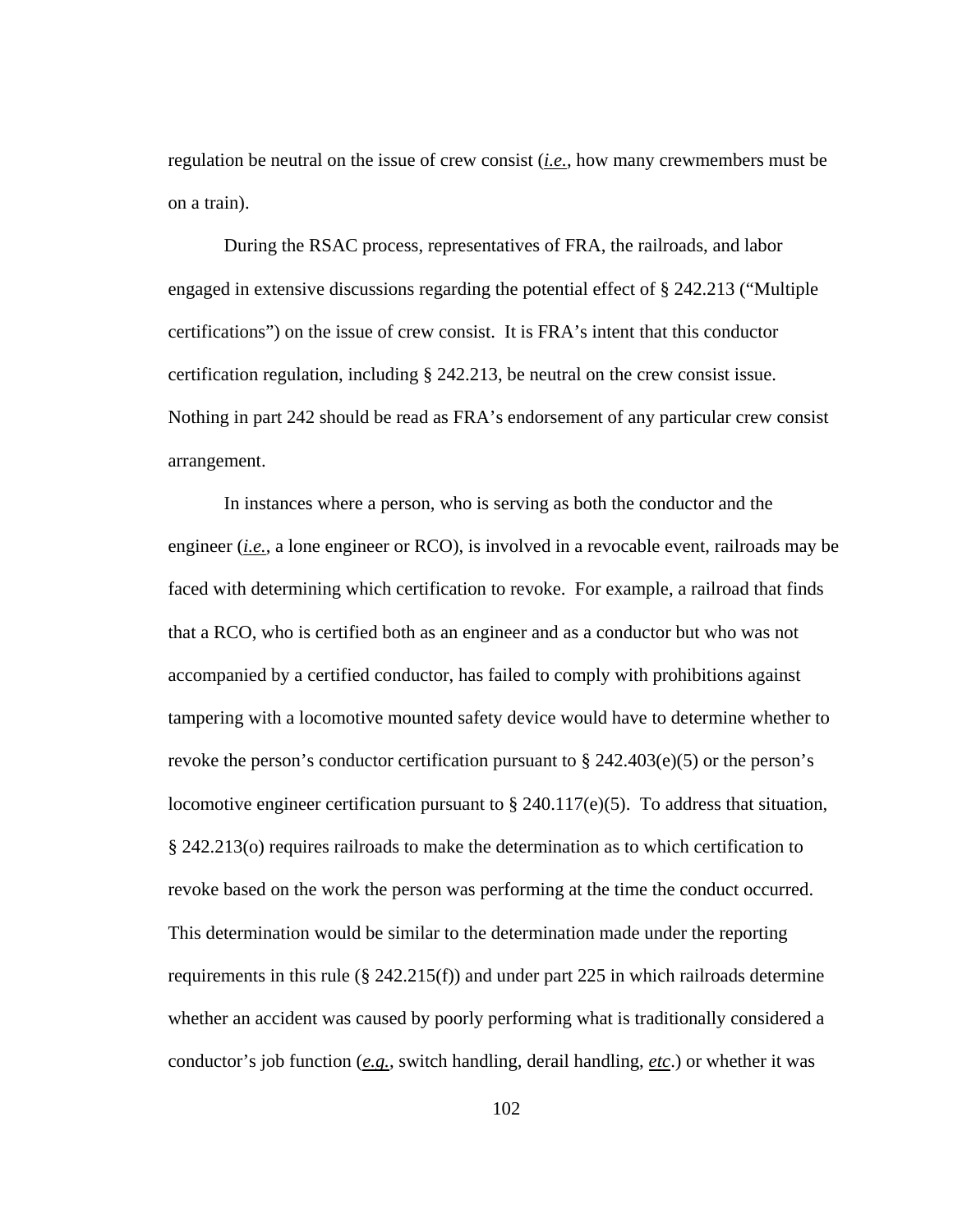caused by poorly performing what is traditionally considered a locomotive engineer's job function (*e.g.*, operation of the locomotive, braking, *etc*.). Interested parties should note however, the preamble discussion of § 242.403(f) which discusses situations in which multiple revocable events occur within a single tour of duty.

This section also addresses the consequences of certification denial or revocation for a conductor who is certified to perform multiple types of conductor service or both conductor and locomotive engineer service. A person who holds a current conductor and/or locomotive engineer certificate from more than one railroad must immediately notify the other certifying railroad(s) if he or she is denied engineer or conductor recertification or has his or her conductor or engineer certification revoked by another railroad.

Pursuant to this section, a person certified to perform multiple types of conductor service and who has had any of those certifications revoked cannot perform any type of conductor service during the period of revocation. Likewise, a person who holds a conductor and locomotive engineer certificate and has his or her engineer certificate revoked cannot work as a conductor during the period of revocation. Similarly, a person who holds a conductor and engineer certificate and has his or her conductor certification revoked for violation of §§ 242.403(e)(1)-(e)(5) or (e)(12) cannot work as an engineer during the period of revocation. However, a person who holds a conductor and engineer certificate and has his or her conductor certification revoked for a violation of §§ 242.403(e)(6)-(e)(11) (*i.e.*, violations involving provisions of part 218, subpart F) can work as an engineer during the period of revocation. To aid interested parties, FRA has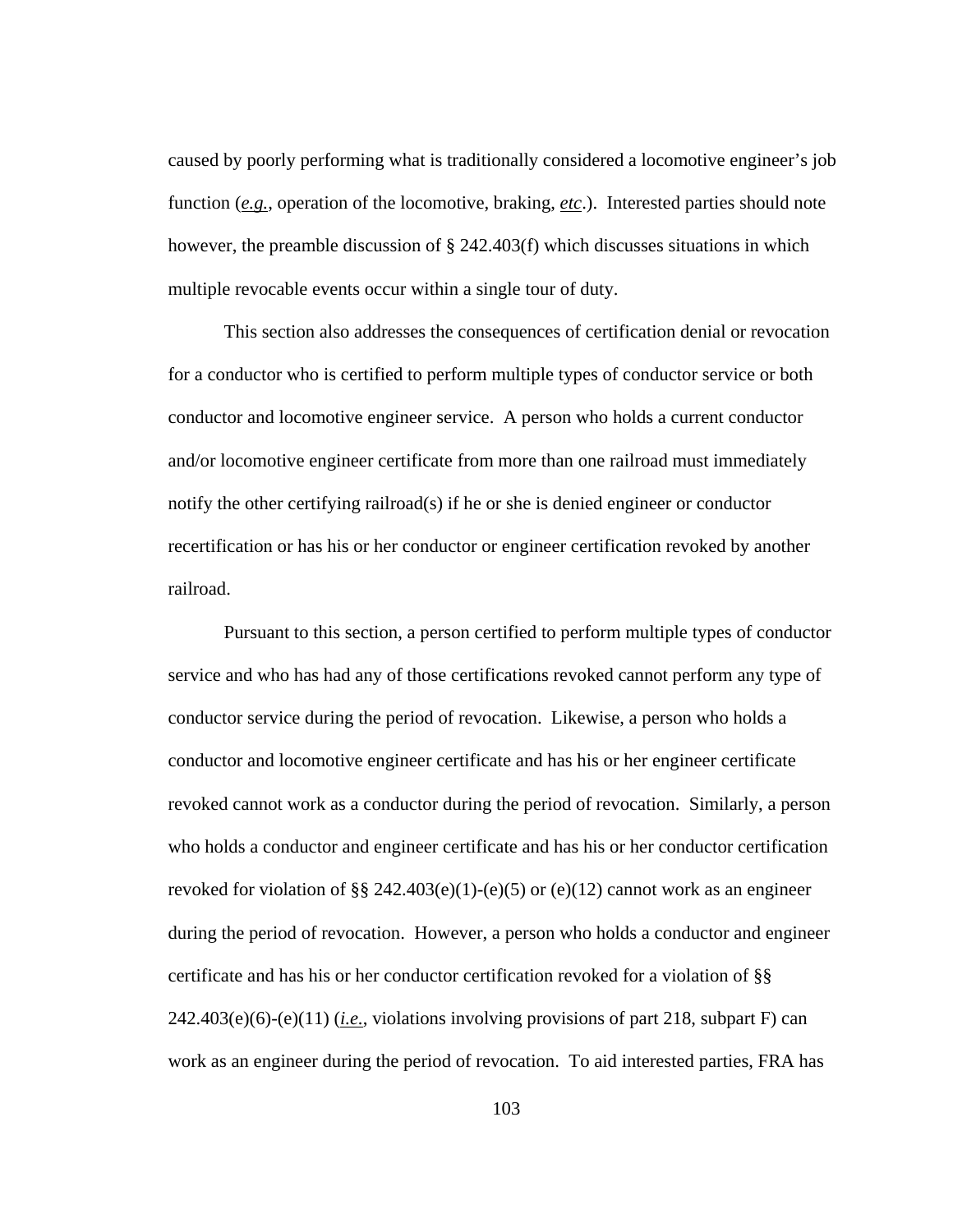included a table in Appendix E to this rule which explains, in a spreadsheet-style form, when a person certified as both an engineer and conductor will be permitted to work following a certification revocation.

Currently under part 240, an engineer cannot have his or her certificate revoked for violations of part 218, subpart F. While part 240 may be amended in the future to include part 218, subpart F violations as revocable events, this rule recognizes that it would be unfair to prohibit a person from working as an engineer for a violation that currently would not result in the revocation of his or her engineer certificate. This section also provides that, in determining the period in which a person may not work as a locomotive engineer due to a revocation of his or her conductor certification, only violations of §§ 242.403(e)(1)-(e)(5) or (e)(12) may be counted. To assist railroads in determining the correct period, paragraph (h)(1) of this section provides a hypothetical scenario and an explanation of how the period would be calculated.

To avoid treating a person who only holds one certification differently than a person who holds multiple certifications, this section prohibits a person who has had his or her locomotive engineer certification revoked from obtaining a conductor certificate during the revocation. Likewise, a person who has had his or her conductor certification revoked for violations of §§ 242.403(e)(1)-(e)(5) or (e)(12) is prohibited from obtaining a locomotive engineer certificate during the period of revocation. With respect to denial of certification or recertification, this section provides that a railroad that denies a person locomotive engineer certification or recertification shall not, solely on the basis of the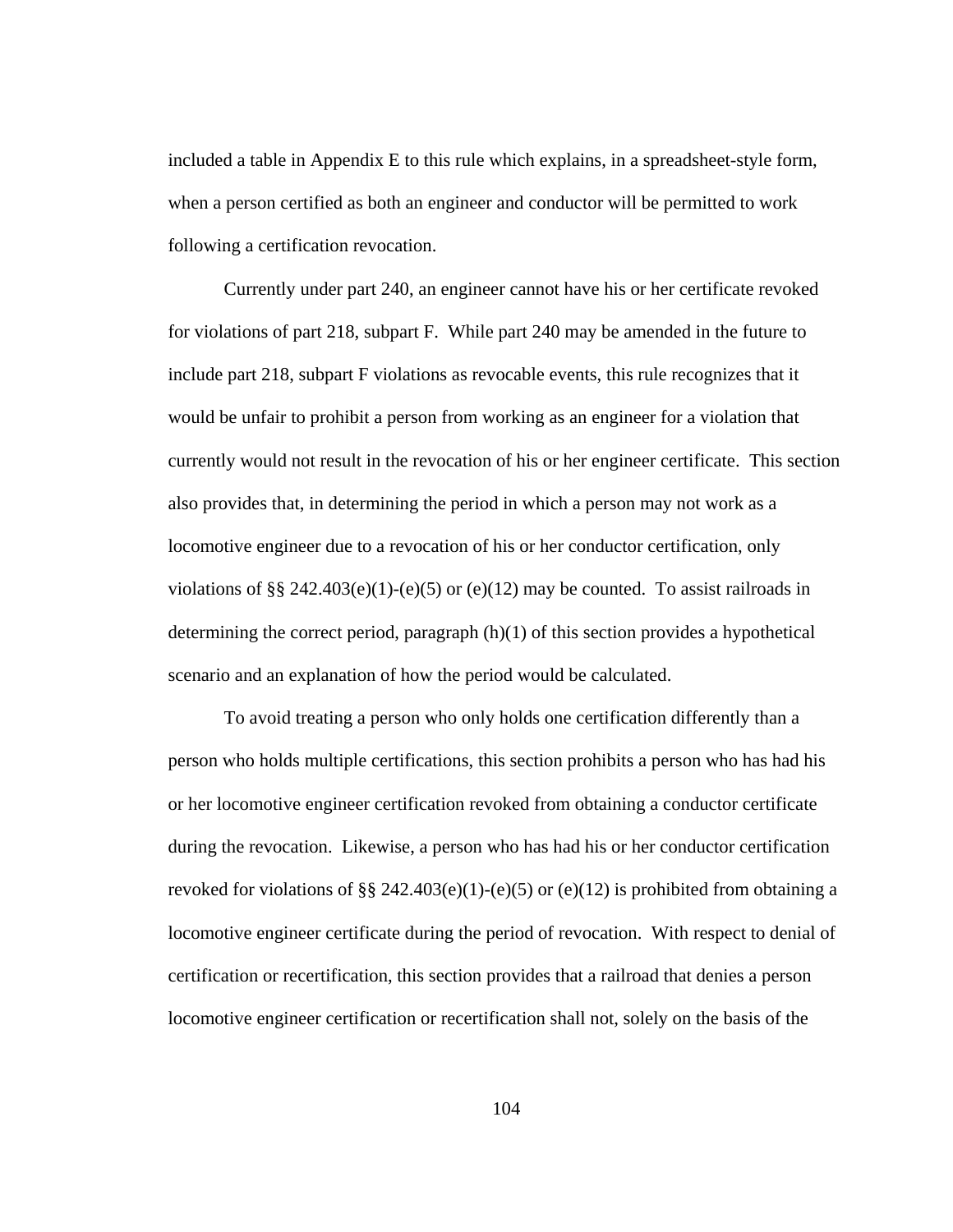denial, deny or revoke that person's conductor certification or recertification and vice versa.

#### *Section 242.215 Railroad oversight responsibilities.*

 This section, derived from 49 CFR 240.309, requires Class I (including the National Railroad Passenger Corporation and a railroad providing commuter service) and Class II railroads to conduct an annual review and analysis of its program for responding to detected instances of poor safety conduct by certified conductors. FRA has formulated the information collection requirements of this section to ensure that railroads collect data on conductor safety behavior and feed that information into its operational monitoring efforts, thereby enhancing safety.

This section requires Class I (including the National Railroad Passenger Corporation and a railroad providing commuter service) and II railroads to have an internal auditing plan to keep track of eight distinct kinds of events that involve poor safety conduct by conductors. For each event, the railroad shall indicate what response it took to that situation. The railroad will evaluate this information, together with data showing the results of annual operational testing and the causation of FRA reportable train accidents, to determine what additional or different efforts, if any, are needed to improve the safety performance of that railroad's certified conductors. FRA is not requiring a railroad to furnish this data or its analysis of the data to FRA. Instead, FRA is requiring that the railroad be prepared to submit such information when requested.

For purposes of the reporting requirement in this section, an instance of poor safety conduct involving a person who holds both a conductor and engineer certification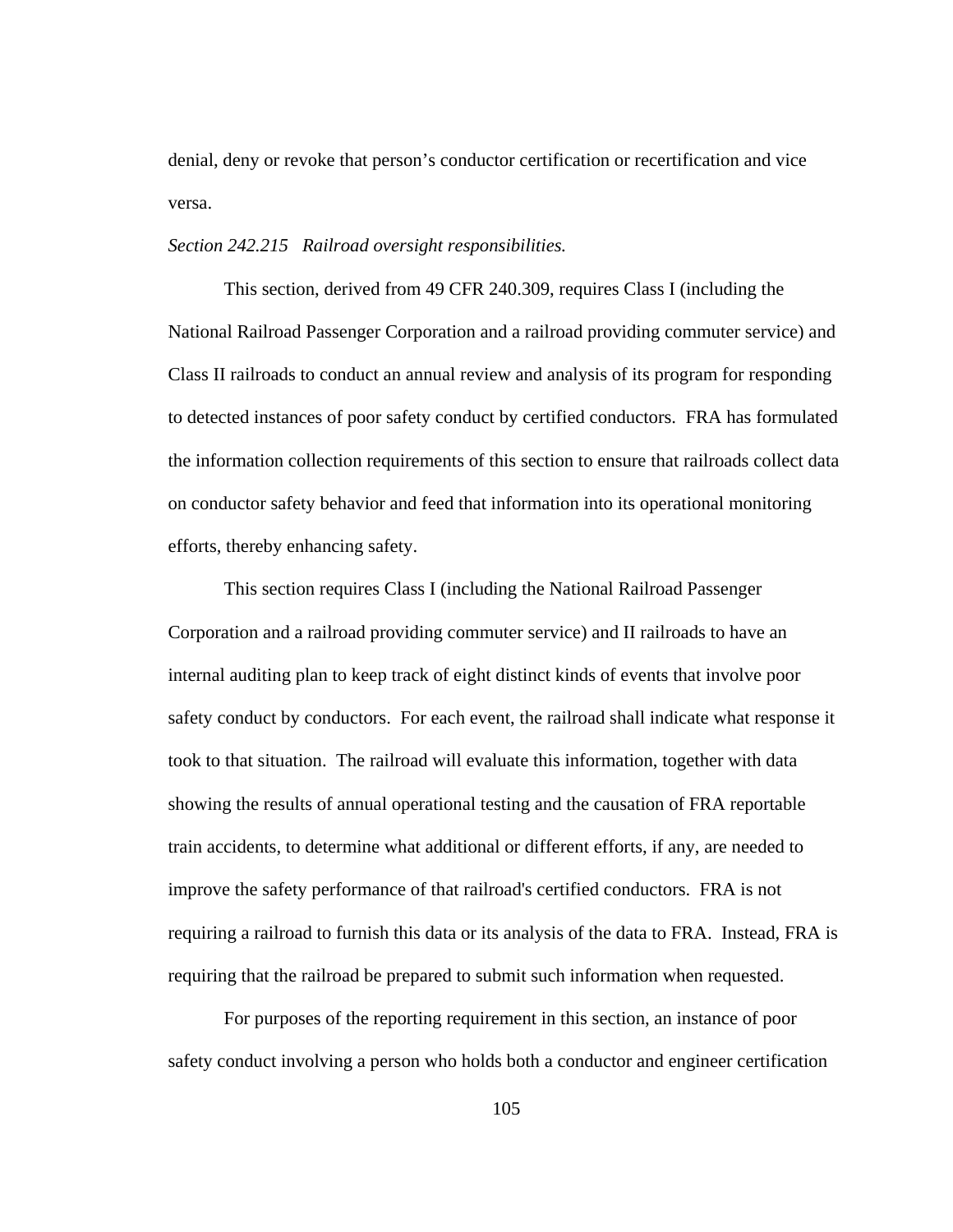need only be reported once (*i.e.*, either under 49 CFR 240.309 or this section). The determination as to where to report the instance of poor safety conduct will be based on the work the person was performing at the time the conduct occurred. This determination is similar to the determination made under part 225 in which railroads determine whether an accident was caused by poorly performing what is traditionally considered a conductor's job function (*e.g.*, switch handling, derail handling, *etc*.) or whether it was caused by poorly performing what is traditionally considered a locomotive engineer's job function (*e.g.*, operation of the locomotive, braking, *etc*.).

Paragraph (g)(2) has been modified slightly from the NPRM to acknowledge that punishments may not always be imposed by a hearing officer. Accordingly, FRA has replaced the specific term "hearing officer" with the more general term "railroad."

Paragraph (i)(2) has been modified slightly from the NPRM to clarify what accident/incident report FRA is referring to in that paragraph. Further the paragraph that was labeled as "(ii) [Reserved]" has been removed as unnecessary.

# *Subpart D -- Territorial Qualification and Joint Operations*

*Section 242.301 Requirements for territorial qualification.* 

 This section, derived from 49 CFR 240.229 and 240.231, explains the requirements for territorial qualification. Paragraph (a) of this section provides that, except for three circumstances, a railroad, including a railroad that employs conductors working in joint operations territory, cannot permit or require a person to serve as a conductor unless that railroad determines that the person is a certified conductor and possesses the necessary territorial qualifications.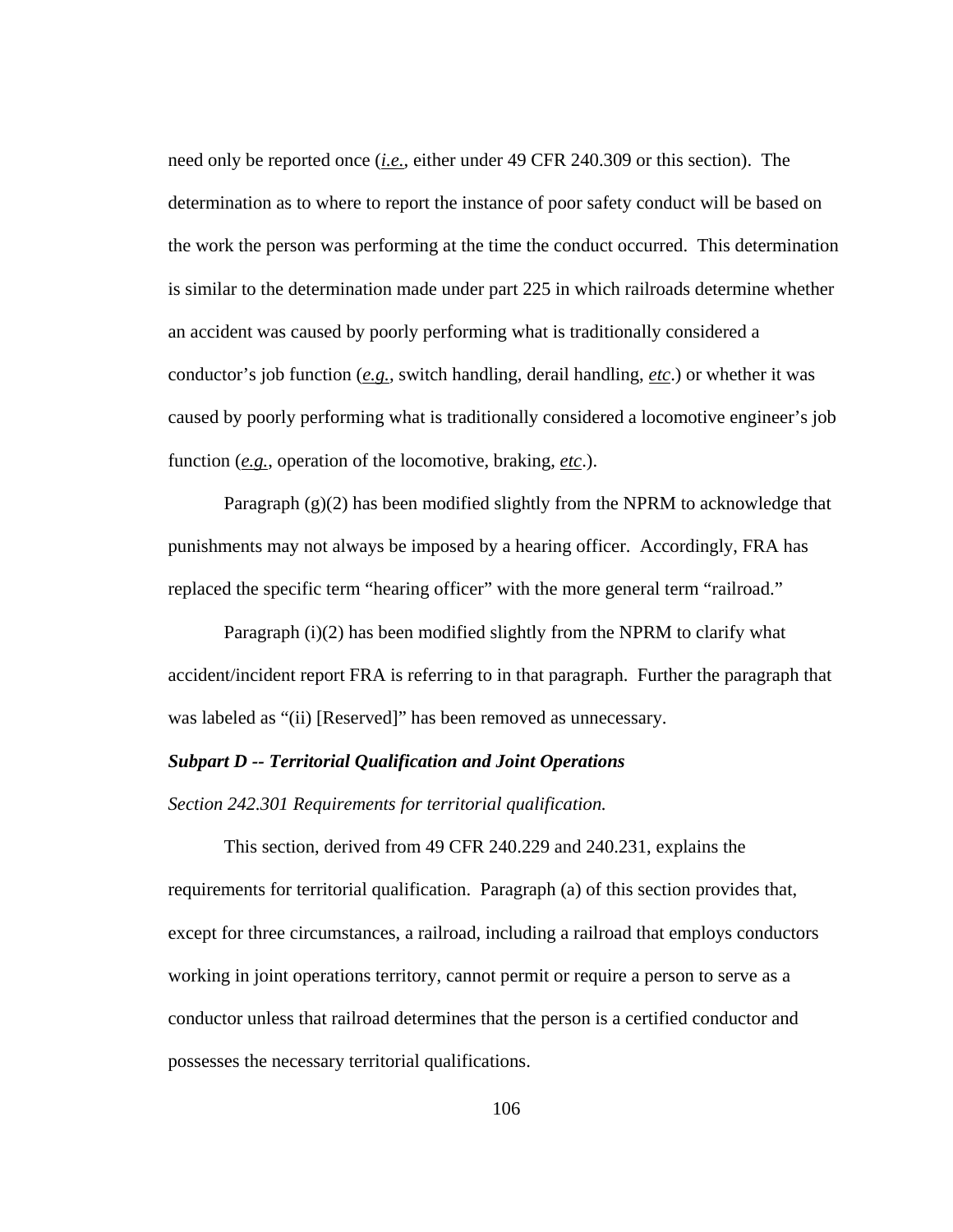Paragraph (a) reflects the Working Group and full RSAC recommendation to realign the burden for determining which party is responsible for allowing an unqualified person to operate in joint operations. While part 240 puts the burden on the controlling railroad, this rule puts the burden on the employing railroad. This change is based on the experiences of the Working Group members who believe that an inordinate amount of the liability currently rests with the controlling railroad. The perceived unfairness rests on the fact that it is not always feasible for the controlling railroad to make all of the determinations required by § 242.119. The employing railroad may provide the controlling railroad with a long list of hundreds or thousands of locomotive engineers that it deems eligible for joint operations; following up on a long, and ever-changing list is made much more difficult since a controlling railroad would not control the personnel files of the conductors on this list.

The realignment will lead to a sharing of the burden among a controlling railroad, an employing railroad and an employing railroad's conductor. Although a controlling railroad is obligated to make sure the person is qualified, paragraph (a) requires that an employing railroad make these same determinations before calling a person to serve in joint operations. Paragraph (b) of this section requires a conductor to notify a railroad when the person is being asked to exceed his or her territorial qualifications. That paragraph parallels § 242.209(b) of this rule.

Paragraph (c), which as discussed in the preamble above, has been modified from the NPRM. The paragraph provides requirements for situations where a conductor lacks territorial qualification on main track physical characteristics. It provides differing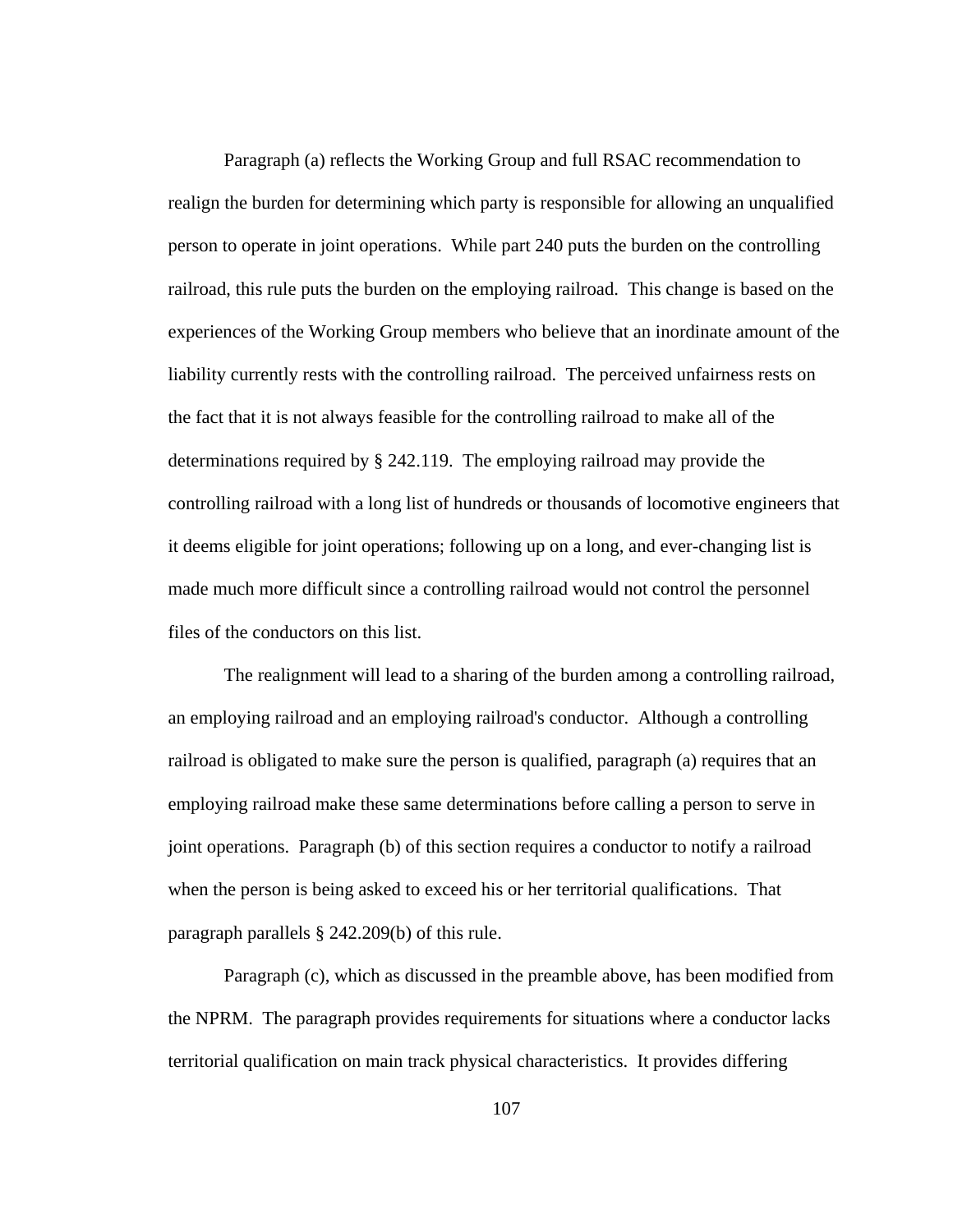requirements depending on whether a conductor has never been qualified on main track physical characteristics of the territory over which he or she is to serve as a conductor or whether the conductor was previously qualified on main track physical characteristics of the territory over which he or she is to serve as a conductor, but whose qualification has expired. For a conductor who has never been qualified on main track physical characteristics of the territory over which he or she is to serve as a conductor, paragraph  $(c)(1)$  of this final rule requires that the assistant must be a person who is certified as a conductor, meets the territorial qualification requirements for main track physical characteristics, and is not an assigned crew member. For a conductor who was previously qualified on main track physical characteristics of the territory over which he or she is to serve as a conductor, but whose qualification has expired, paragraph  $(c)(2)$  of this Final Rule allows the assistant to be any person, including an assigned crewmember other than the locomotive engineer so long as serving as the assistant would not conflict with that crewmember's other safety sensitive duties, who meets the territorial qualification requirements for main track physical characteristics.

Paragraph (d) provide requirements for situations where a conductor lacks territorial qualification on other than main track physical characteristics. On other than main track, the conductor, where practicable, must be assisted by a person who is a certified conductor and meets the territorial qualification requirements for other than main track physical characteristics. Where not practicable, the conductor must be provided with an appropriate, up-to-date job aid. Two points should be made about the other than main track requirements in paragraph (d) of this section. First, the person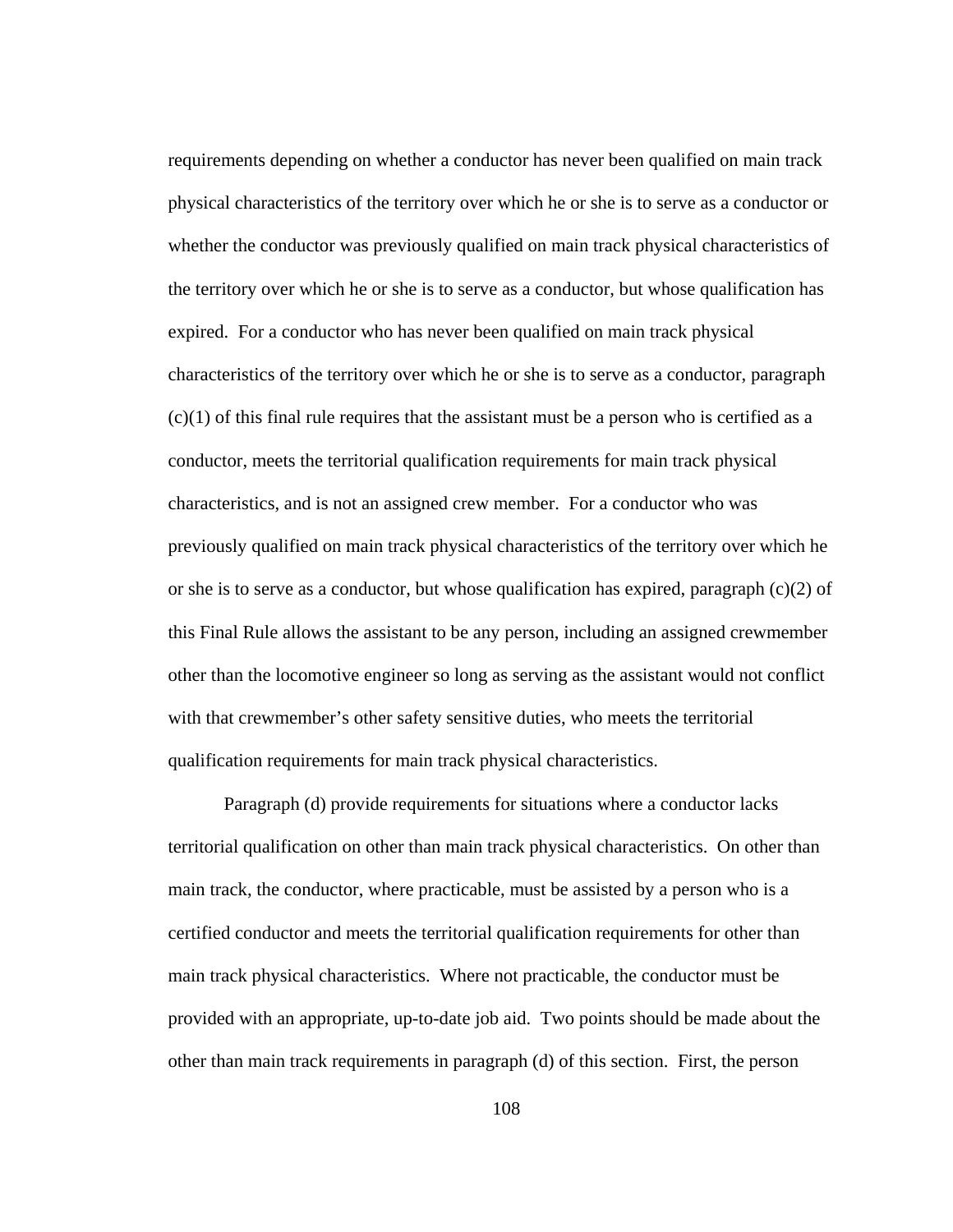assisting the conductor may be the locomotive engineer as long as the engineer is also a certified conductor and meets the territorial qualification requirements for the other than main track physical characteristics. Second, FRA does not intend for the requirements of § 242.301(d) to apply to sidings.

Paragraph (e), which was not included in the NPRM, provides exceptions as to when an assistant is not required on main track. Those exceptions, which are derived from 49 CFR 240.231(c), apply to movements on a section of main track with an average grade of less than 1% over 3 continuous miles and: (1) the maximum distance the locomotive or train will be operated does not exceed one mile; or (2) the maximum authorized speed for any operation on the track does not exceed 20 miles per hour; or (3) operations are conducted under operating rules that require every locomotive and train to proceed at a speed that permits stopping within one half the range of vision of the locomotive engineer.

## *Subpart E -- Denial and Revocation of Certification*

This subpart parallels part 240's approach to adverse decisions concerning certification (*i.e.*, decisions to deny certification or recertification and revoke certification). With respect to denials, the approach of this rule is predicated principally on the theory that decisions to deny certification or recertification will come at the conclusion of a prescribed evaluation process which will be conducted in accordance with the provisions set forth in this subpart. Thus, this rule and part 240 contain specific procedures designed to assure that a person, in jeopardy of being denied certification or recertification, will be given a reasonable opportunity to explore and respond to the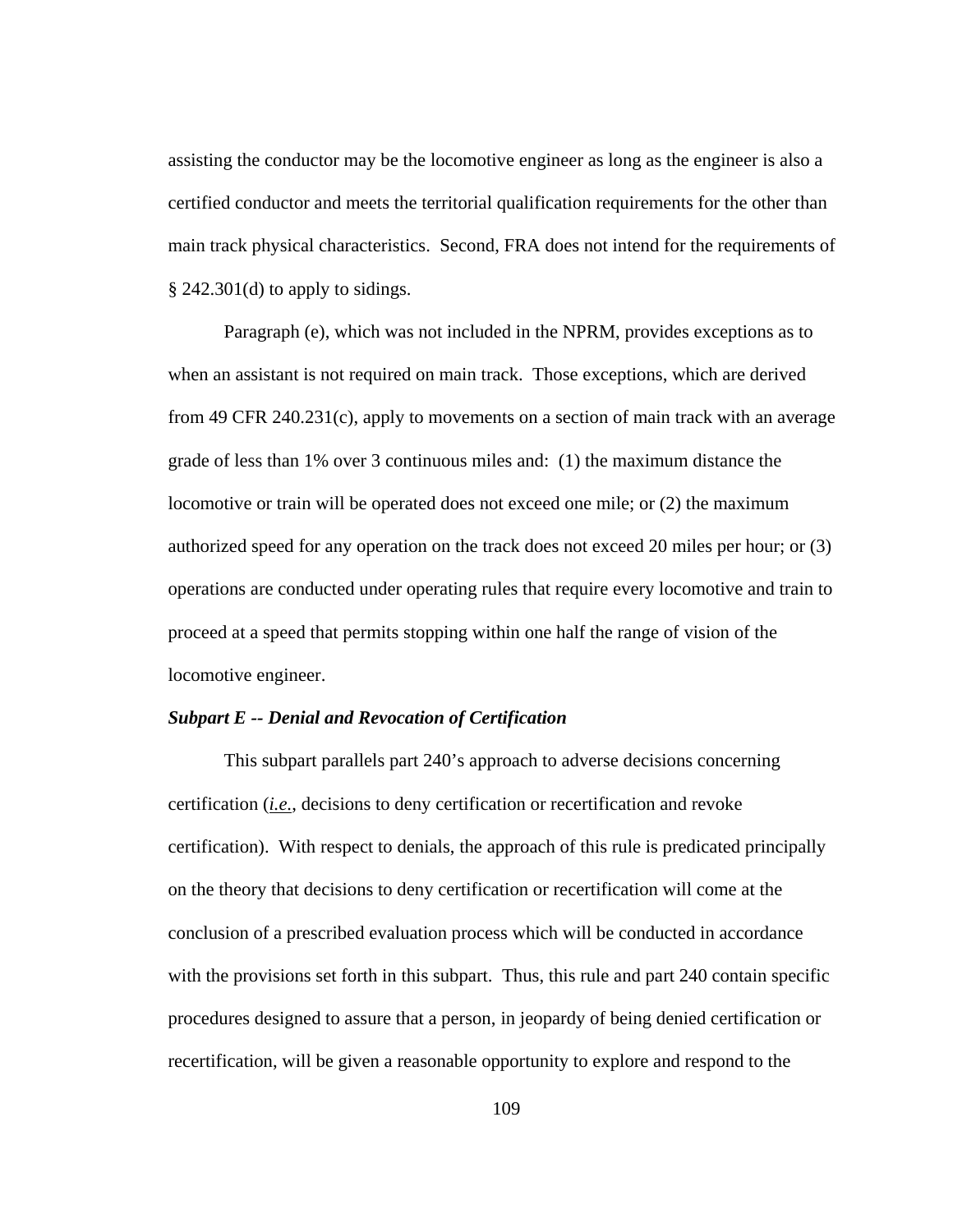negative information that might serve as the basis for being denied certification or recertification.

When considering revocation, this rule contemplates that decisions to revoke certification will only occur for the reasons specified in this subpart. Since revocation decisions by their very nature involve a clear potential for factual disagreement, this subpart is structured to ensure that such decisions will come only after a certified conductor had been afforded an opportunity for an investigatory hearing at which the presiding officer will determine whether there is sufficient evidence to establish that the conductor's conduct warranted revocation of his or her certification.

This subpart also includes the concept of certificate suspension. Certificate suspension will be employed in instances where there is reason to think the certificate should be revoked or made conditional but time is needed to resolve the situation. Certificate suspension is applicable in instances where a person is awaiting an investigatory hearing to determine whether that person violated certain provisions of FRA's alcohol and drug control rules or engaged in operational misconduct and situations in which the person is being evaluated or treated for an active substance abuse disorder.

 While this subpart follows part 240's approach to adverse decisions concerning certification, it does include some modifications to the processes in part 240. Those modifications are discussed below.

# *Section 242.401 Denial of certification.*

This section, derived from 49 CFR 240.219, provides minimum procedures that must be accorded to a certification candidate before a railroad denies the candidate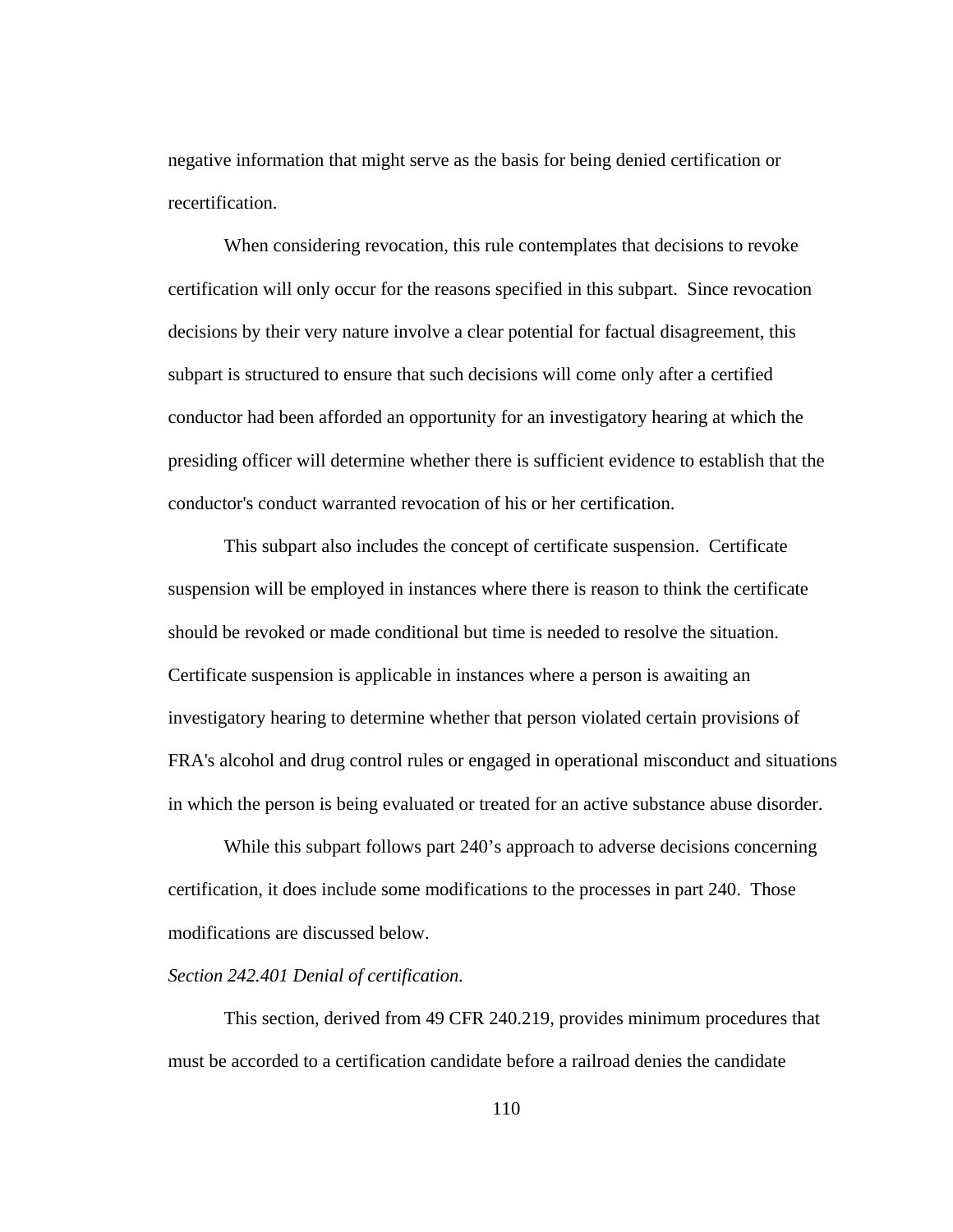certification or recertification. The requirements in this section parallel the key provisions in § 240.219 including: providing a certification candidate with a reasonable opportunity to explain or rebut adverse information; and notifying a candidate of an adverse decision and providing a written explanation of the basis for its decision within 10 days.

This section also includes some additional provisions in paragraphs (a), (c), and (d) not found in § 240.219 which FRA believes will improve the transparency of the certification denial process and improve FRA's ability to adjudicate petitions seeking review of a railroad's denial decision pursuant to subpart E of this rule. Paragraph (a) of this section requires a railroad to provide the conductor candidate with any written documents or records, including written statements, related to a failure to meet a requirement of this part which support its pending denial decision. Paragraph (c) of this section requires that a written explanation of an adverse decision be "served" on a certification candidate (see definition of service in § 242.7). Use of the defined term, rather than part 240's more general phrase "mailed or delivered," not only makes this rule internally consistent but will help FRA in determining whether a petition seeking review of a denial decision is filed within 120 days of the date the denial is served on the petitioner (see  $\S$  242.503(c)). Paragraph (c) also requires that the basis for a railroad's denial decision shall address any explanation or rebuttal information that the conductor candidate may have provided in writing pursuant to paragraph (a) of this section.

Paragraph (d) of this section, which is also not included in § 240.219, prohibits a railroad from denying certification based on a failure to comply with  $\S 242.403(e)(1)$ -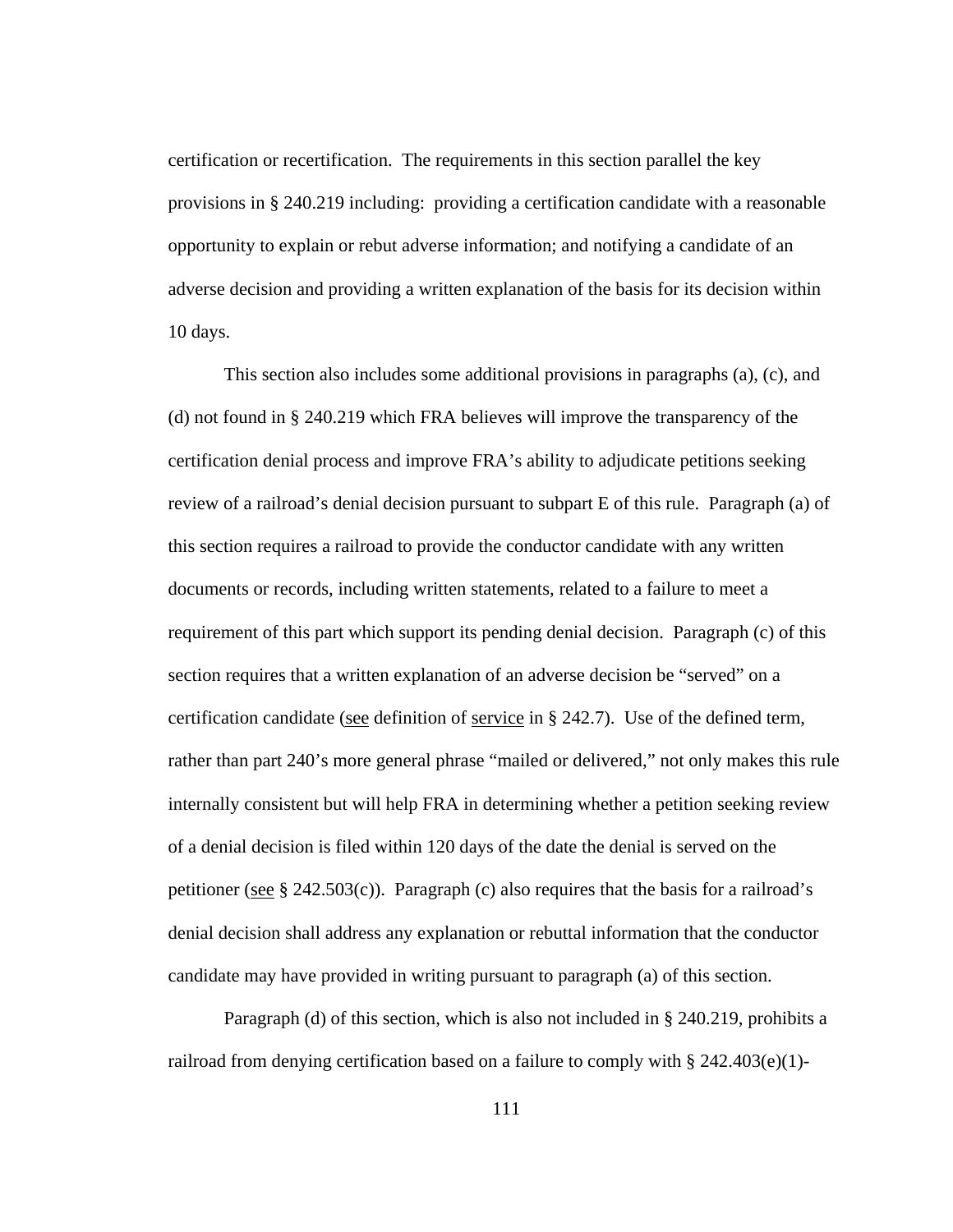(11) if sufficient evidence exists to establish that an intervening cause prevented or materially impaired the conductor's ability to comply with those sections. Paragraph (d) is derived from the intervening cause exception for revocation in § 242.407(i)(1). *Section 242.403 Criteria for revoking certification.* 

This section, derived from 49 CFR 240.117 and 240.305, provides the circumstances under which a conductor may have his or her certification revoked. In addition, paragraph (b) of this section makes it unlawful to fail to comply with any of the events listed in paragraph (e) of this section (*i.e.*, events which would require a railroad to initiate revocation action). Paragraph (b) is needed so that FRA could initiate enforcement action. For example, FRA might want to initiate enforcement action in the event that a railroad fails to initiate revocation action or a person is not a certified conductor under this part. Railroads should note that they may not revoke a conductor's certificate, including a designated conductor's certificate, until they have a certification program approved by the FRA pursuant to § 242.103.

Paragraph  $(c)(1)$  of this section provides that a certified conductor who fails to comply with the events listed in paragraph (e) of this section would have his or her conductor certification revoked. Paragraph  $(c)(2)$  provides that a certified conductor, who is monitoring, piloting, or instructing a conductor, could have his or her certification revoked if he or she fails to take "appropriate action" to prevent a violation of paragraph (e) of this section. As explained in paragraph  $(c)(2)$ , "appropriate action" does not mean that a supervisor, pilot, or instructor must prevent a violation from occurring at all costs, but rather the duty may be met by warning the conductor or engineer, as appropriate, of a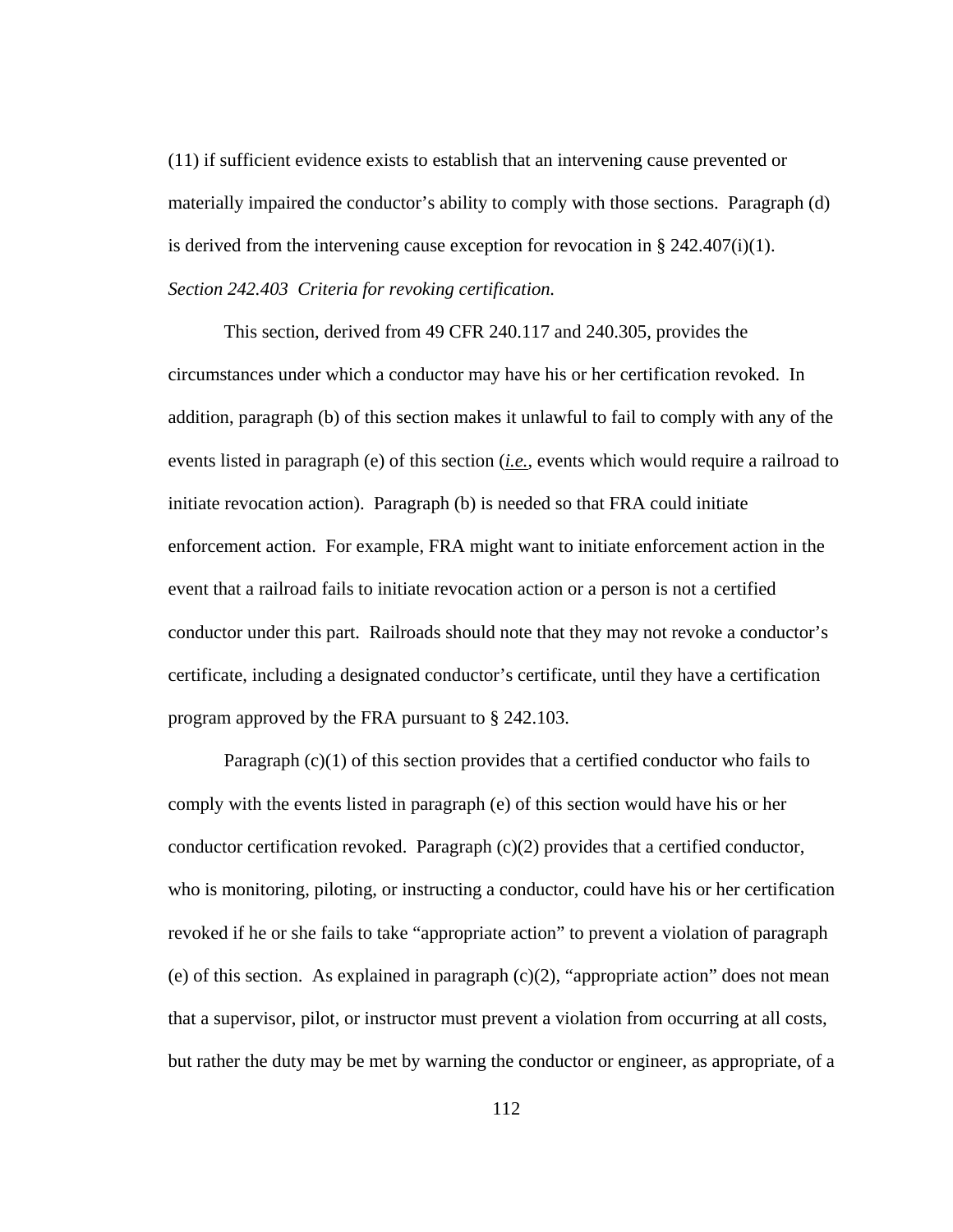potential or foreseeable violation. The term "appropriate action" is also used in paragraph (e) of this section as well as  $\S 240.117(c)(2)$ .

Paragraph  $(c)(3)$  provides that a person who is a certified conductor but is called by a railroad to perform the duty of a train crew member other than that of conductor or locomotive engineer would not have his or her certification revoked based on actions taken or not taken while performing that duty. For example, a person who is called to be the crew's brakeman and who does not serve as a conductor or locomotive engineer during that tour of duty could not have his or her certification revoked for a violation listed in paragraph (e) of this section. Interested parties should note that the exemption does not apply to violations of paragraph (e)(12) so that conductors working in other capacities who violate certain alcohol and drug rules would have their certification revoked for the appropriate period pursuant to §§ 242.403 and 242.115.

Paragraph (d) provides that the time frame for considering operating rule compliance only applies to conduct described in paragraphs  $(e)(1)$  through  $(e)(11)$  of this section and not paragraph  $(e)(12)$ . When alcohol and drug violations are at issue, the window in which prior operating rule misconduct will be evaluated will be dictated by § 242.115 and not limited to the 36-month period prescribed in this paragraph. This rule requires that certification reviews consider alcohol and drug misconduct that occurred within a period of 60 consecutive months prior to the review pursuant to  $\S$  242.115(e).

 Paragraph (e) provides the 12 types of rule infractions that could result in certification revocation. The infractions listed in paragraphs  $(e)(1)-(e)(5)$  and  $(e)(12)$ derive from the revocable events provided in 49 CFR 240.117(e) but have been modified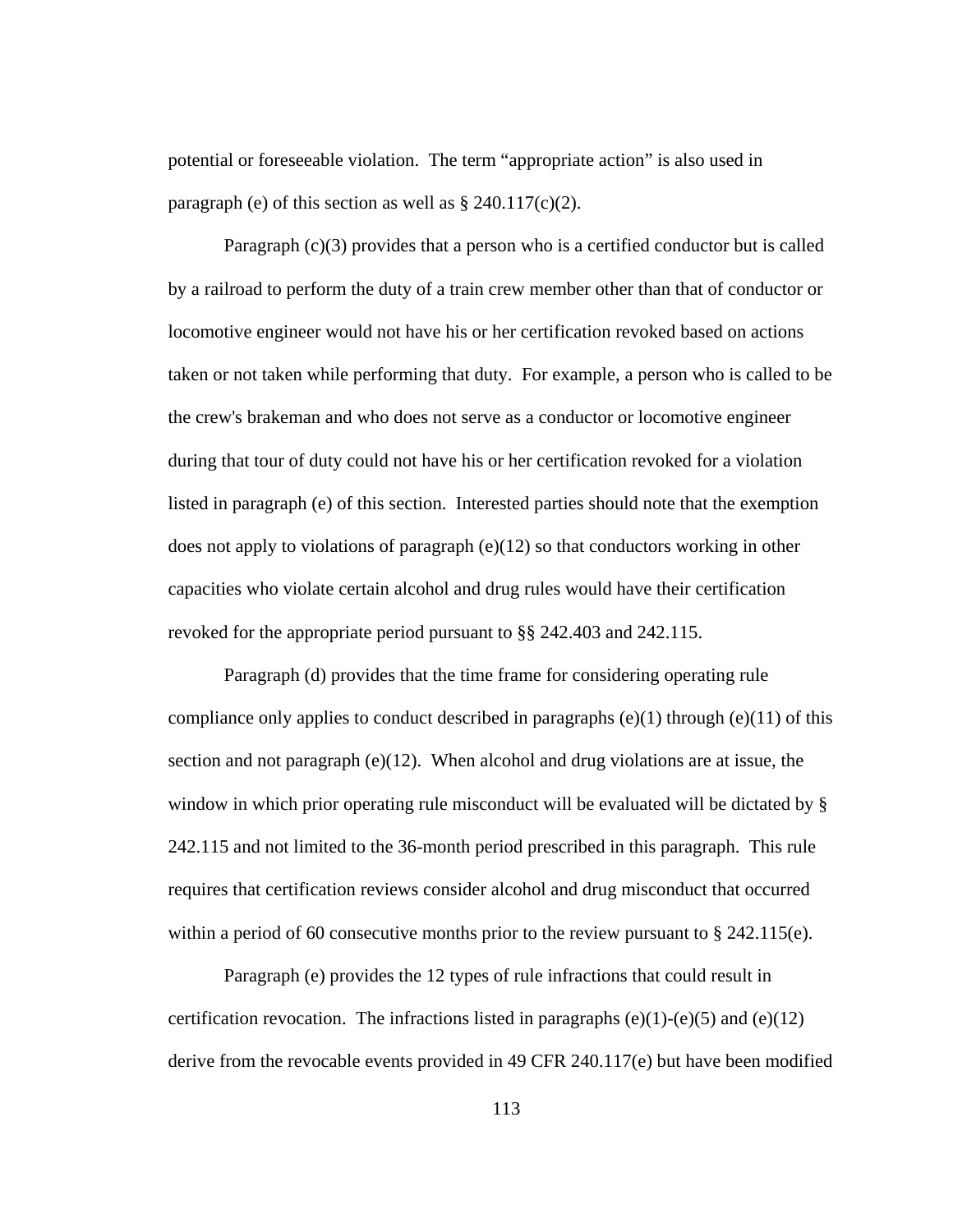to account for a conductor's duties. For example, paragraphs  $(e)(1)$  and  $(e)(2)$  recognize that a conductor does not operate the train and thus those paragraphs only require a conductor to take "appropriate action" to prevent an engineer from failing to control a locomotive or train in accordance with a signal or to adhere to speed limitations. As explained in those paragraphs, "appropriate action" does not mean that a conductor must prevent a violation from occurring at all costs; but rather the duty may be met by warning the engineer of a potential or foreseeable violation. Moreover, paragraph  $(e)(2)$ recognizes that a conductor who is not in the operating cab should not be held to held to the same responsibility with respect to monitoring train speed as a conductor who is located in the operating cab.

The language of paragraph (e)(4) has been modified from the version proposed in the NPRM. In this final rule, paragraph (e)(4) requires a conductor to take "appropriate action" to prevent an engineer from occupying main track or a segment of main track without proper authority or permission. As explained in that paragraph, "appropriate action" does not mean that a conductor must prevent a violation from occurring at all costs; but rather the duty may be met by warning the engineer of a potential or foreseeable violation.

As written in the NPRM, paragraph (e)(4), a conductor could have had his or her certification revoked for occupying main track or a segment of main track without proper authority or permission even if the conductor repeatedly warned the engineer about the potential violation. FRA does not believe that was the intent of paragraph (e)(4) and thus, FRA has modified the paragraph in this final rule. Interested parties should note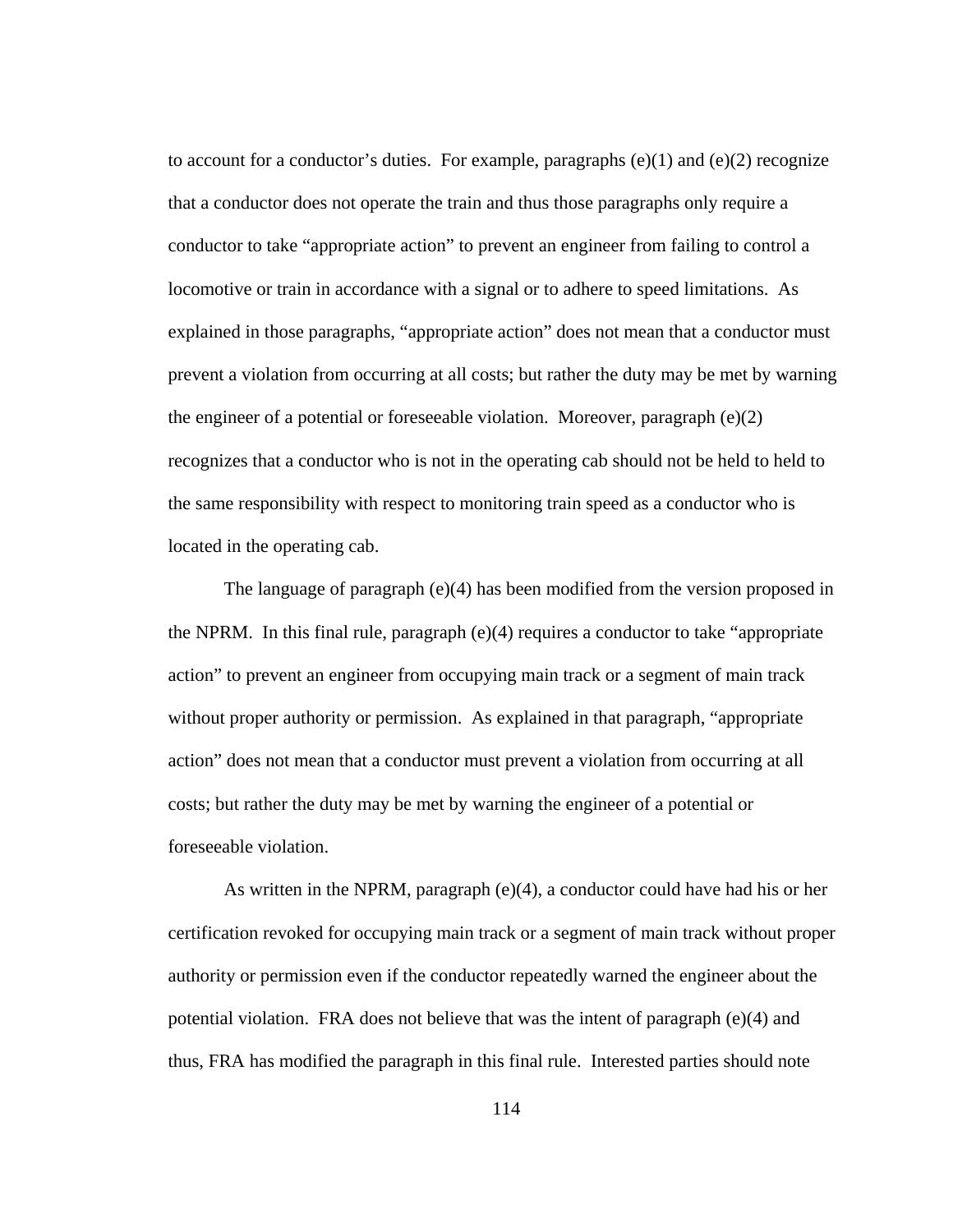that with respect to paragraph  $(e)(4)$ , a conductor will be considered to have failed to take appropriate action to prevent an engineer from occupying main track or a segment of main track without proper authority or permission if the conductor fails to warn the engineer to stop and protect/flag a crossing on main track when required to do so pursuant to a railroad operating rule or practice, including a mandatory directive.

The infractions listed in paragraphs (e)(6) through (e)(11) of this section describe violations of part 218, subpart F, which are not listed as revocable events in part 240. For the reasons listed below, FRA proposed, and the RSAC recommended, that violations of part 218, subpart F, should be revocable events for conductors. In the future, FRA expects to review whether those violations should also be revocable events for locomotive engineers. Subpart F of part 218 requires that each railroad have in effect certain operating rules concerning shoving or pushing movements, equipment left out to foul a track, switches, and derails.<sup>4</sup> The operating rules identified in part 218, subpart  $F$ , are not only considered core competencies for conductors but are also designed to address the most frequently caused human factor accidents. Human factors are the leading cause of train accidents, accounting for 38 percent of the total in 2005. Human factors also contribute to employee injuries. Subpart F violations account for approximately 43 percent of all human factor caused accidents. From 2005-2009, there

 $\overline{a}$ 

<sup>&</sup>lt;sup>4</sup> For a detailed analysis of part 218, interested parties should review the notice of proposed rulemaking (71 FR 60372 (Oct. 12, 2006)), the final rule (73 FR 8442 (Feb. 13, 2008)), and the response to petitions for reconsideration (73 FR 33888 (June 16, 2008)) issued in that rulemaking.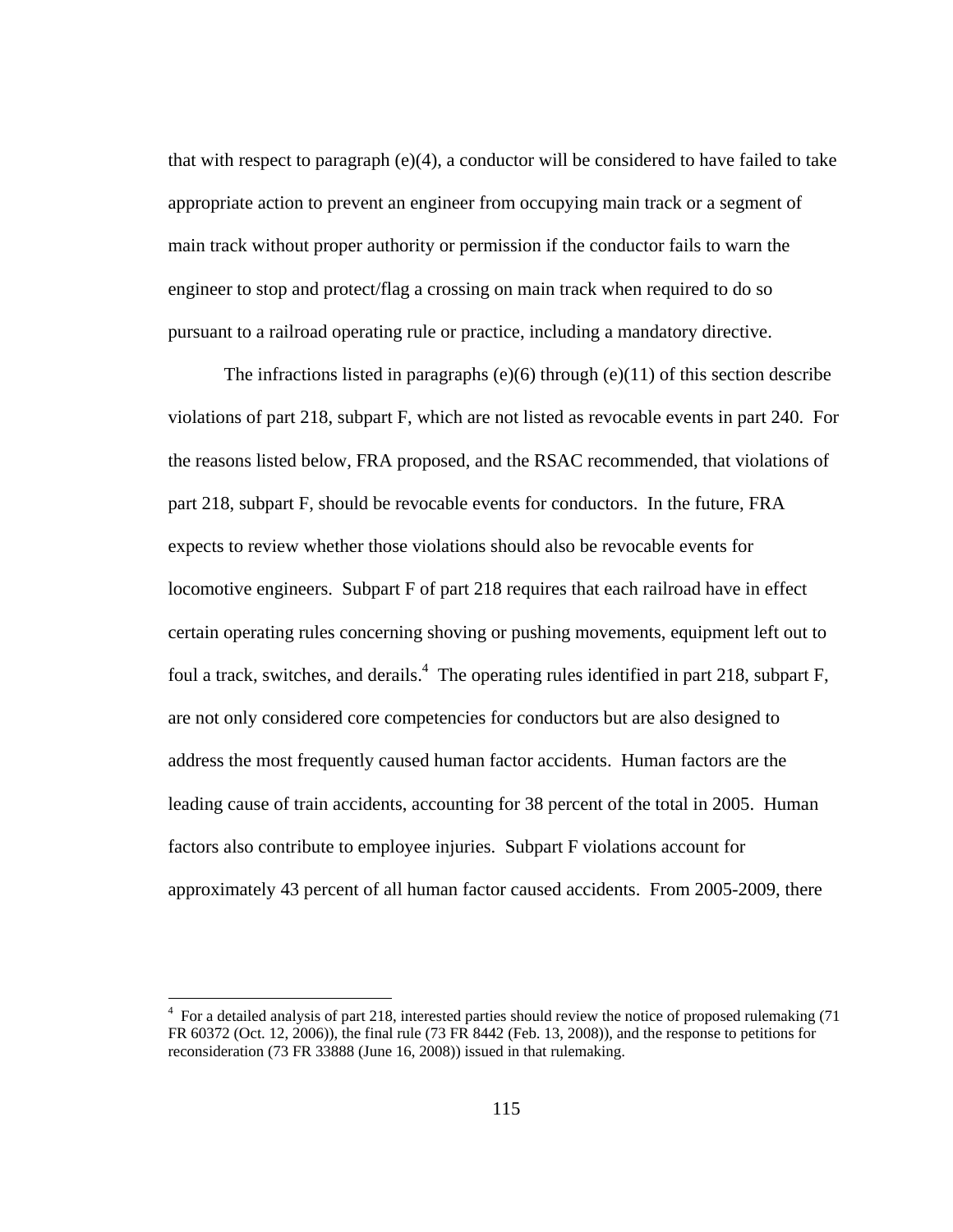were approximately 2,227 accidents due to Subpart F violations. Those accidents resulted in approximately 13 fatalities, 363 injuries, and \$104,855,224 in damages.

 Paragraph (f) of this section provides that if a single incident contravenes more than one operating rule or practice listed in paragraph (e) of this section, that event is to be treated as a single violation. A single incident is a unique identifiable occurrence caused by an error of a conductor and/or engineer. It is possible for a person to be involved in more than one single incident during a tour of duty if the incidents are separated by time, distance or circumstance. If, for example a person, who is certified as both an engineer and a conductor and is serving as a lone engineer, violates a stop signal rule and in so doing, enters main track without authority, that person could only be charged as an engineer with one rule violation. However, if that same person fails to properly secure a switch after operating the switch in violation of § 218.103(b)(8) and then violates a stop signal rule, that would be considered two separate incidents and thus the person's conductor certification could be revoked for the part 218 violation and the person's engineer certification could be revoked for the stop signal violation.

Paragraph (f) also provides that a conductor may have his or her certification revoked for violations that occur during properly conducted operational compliance tests. However, FRA notes that violations that occur during an improperly conducted operational compliance test will not be considered for revocation purposes.

Paragraph  $(f)(4)$  of this section was previously paragraph (e)(13) in the NPRM. Since the paragraph does not deal with a revocable event like paragraphs  $(e)(1)$  through  $(e)(12)$ , FRA moved it to paragraph (f) to avoid confusion. Paragraph (f)(4), which does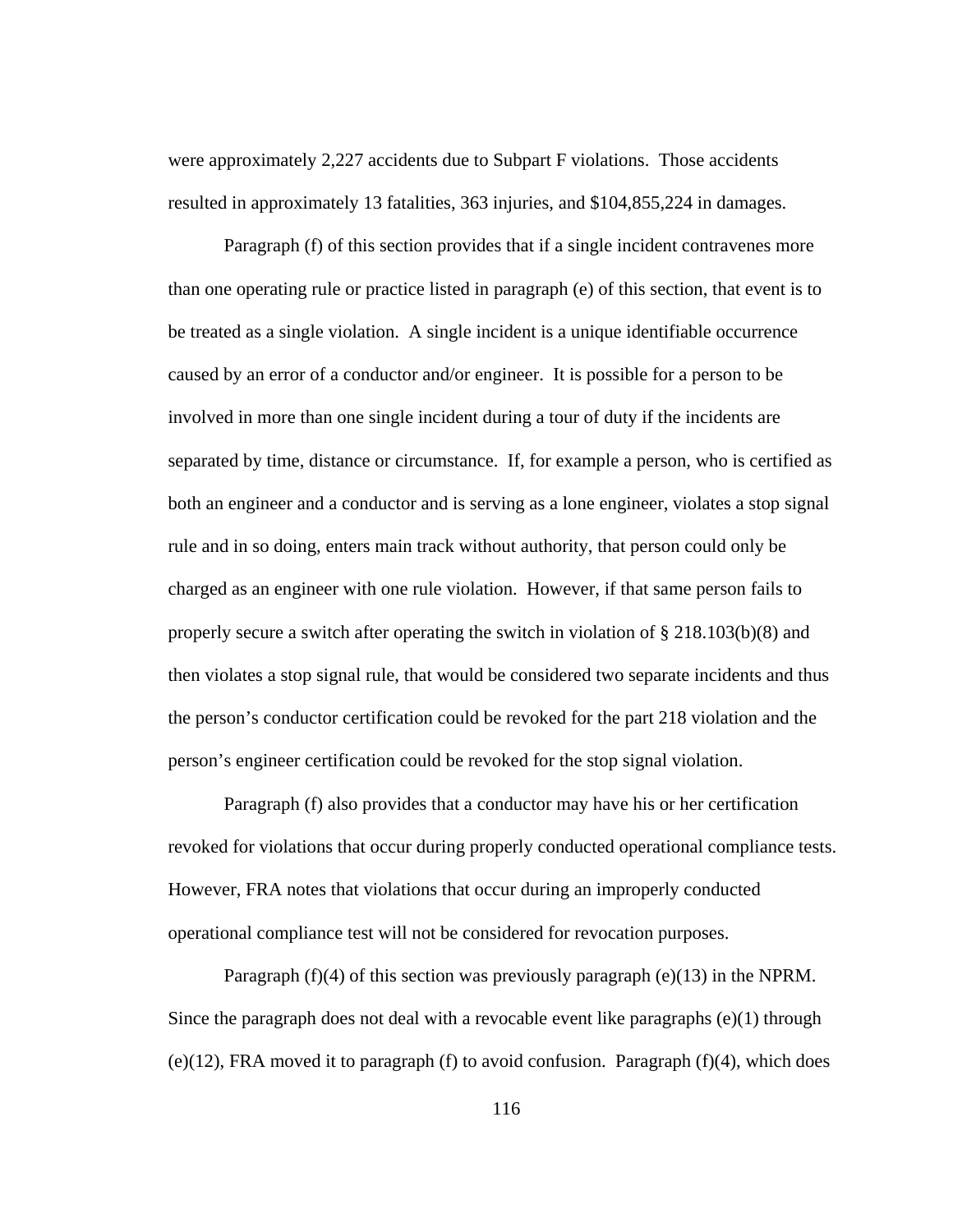not have a counterpart in part 240, prohibits a railroad from denying or revoking an employee's certification based upon additional conditions or operational restrictions imposed pursuant to § 242.107(d). Thus, a railroad could not revoke a conductor's certificate for an alleged violation of a railroad rule or practice that is more stringent than the condition or restrictions required by this part. In the future, FRA expects to review whether a similar provision should also apply to locomotive engineers.

### *Section 242.405 Periods of ineligibility.*

This section, derived from § 240.117, describes how a railroad will determine the period of ineligibility (*e.g.*, for revocation or denial of certification) that a conductor or conductor candidate will have to undergo. With respect to revocation, this section provides that once a railroad determines that a conductor has failed to comply with its safety rule concerning one or more events listed in § 242.403(e), two consequences will occur. First, the railroad is required to revoke the conductor's certification for a period of time provided in this section. Second, that revocation will initiate a period during which the conductor will be subject to an increasingly more severe action if additional revocable events occur in the next 24 to 36 months.

Except for incidents occurring on other than main track where restricted speed or the operational equivalent is in effect, the standard periods of revocation provided in this section track the periods provided in part 240: 1 event = revocation for 30 days; 2 events within 24 months of each other = revocation for 6 months; 3 events within 36 months of each other = revocation for 1 year; and 4 events within 36 months of each other = revocation for 3 years. This section notes, however, that violations of § 219.101 could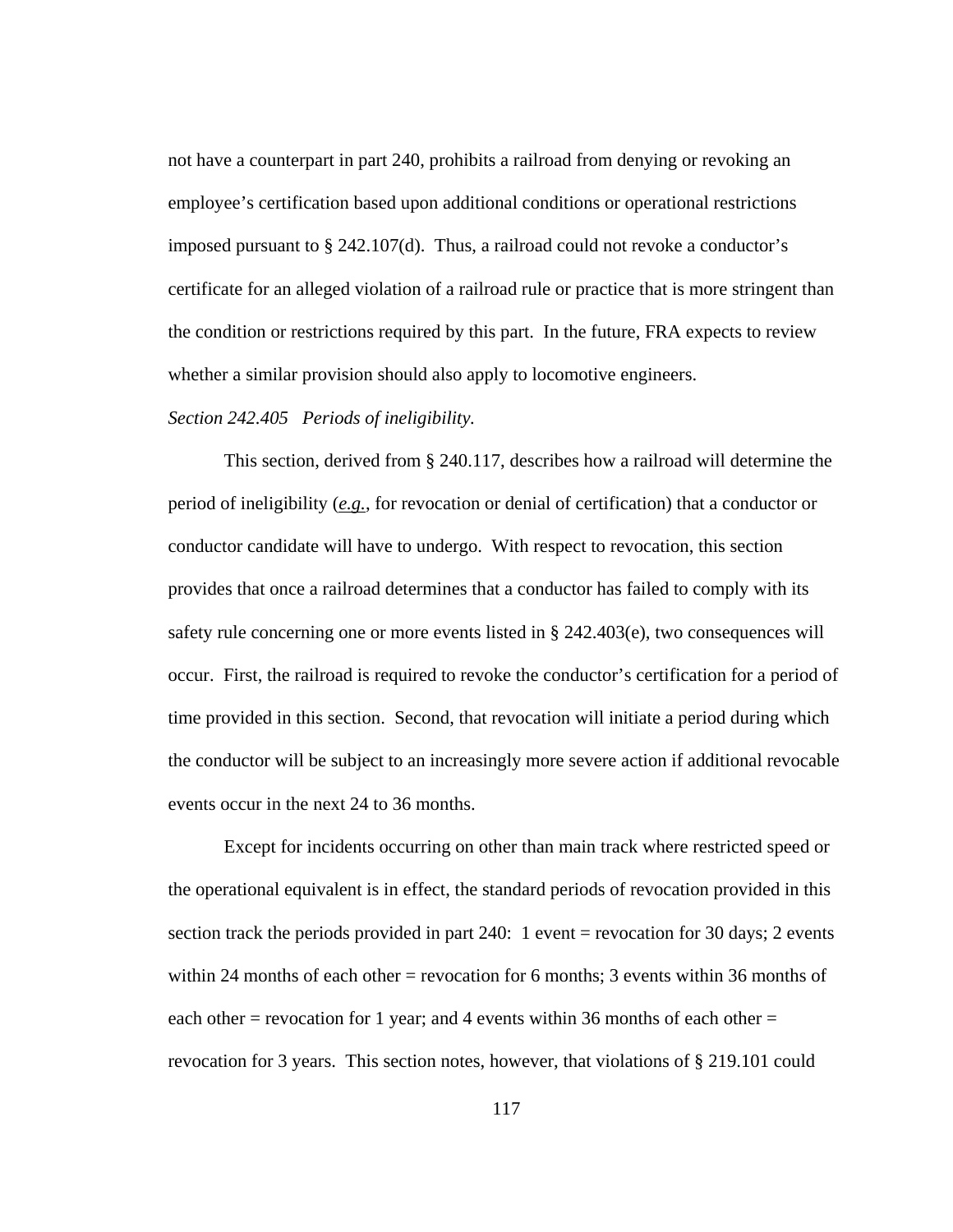result in different periods of ineligibility and in those cases, the longest period of revocation will control. FRA has included a table in Appendix E to this rule which provides the revocation periods in a spreadsheet-style form. The table should be useful to regulated entities in determining the correct period of revocation.

The period of revocation in both part 240 and this rule is based on a floating window. Hence, under this rule and part 240, if a second offense occurs 25 months after the first offense, the revocation period would be the same as a first offense; however, if a third offense occurs within 36 months of the first offense, the revocation period would be one year. The anomaly will be that a person's certificate could be revoked twice for one month under paragraph  $(a)(3)(ii)$  of this section but that the third incident could result in a one year revocation under paragraph  $(a)(3)(iv)$  of this section without the benefit of the interim six month revocation period under paragraph (a)(3)(iii).

This section also contains two provisions which will reduce the period of ineligibility if certain criteria are met. The first provision, which is contained in paragraph  $(a)(3)(i)$  of this section, provides that "on other than main track where restricted speed or the operational equivalent thereof is in effect," the periods of revocation for violations of certain provisions of  $\S 242.403(e)^5$  shall be reduced by one half provided that another revocable event has not occurred within the previous 12 months. That provision, which does not have an equivalent provision in part 240, recognizes that some violations which occur on other than main track where slower

1

<sup>&</sup>lt;sup>5</sup> The provisions are § 242.403(e)(6) through (e)(8), (e)(10), and (e)(11). Section 242.403(e)(9) is not included in the list because the reduction provided for in §  $242.403(a)(3)(i)$  only applies on other than main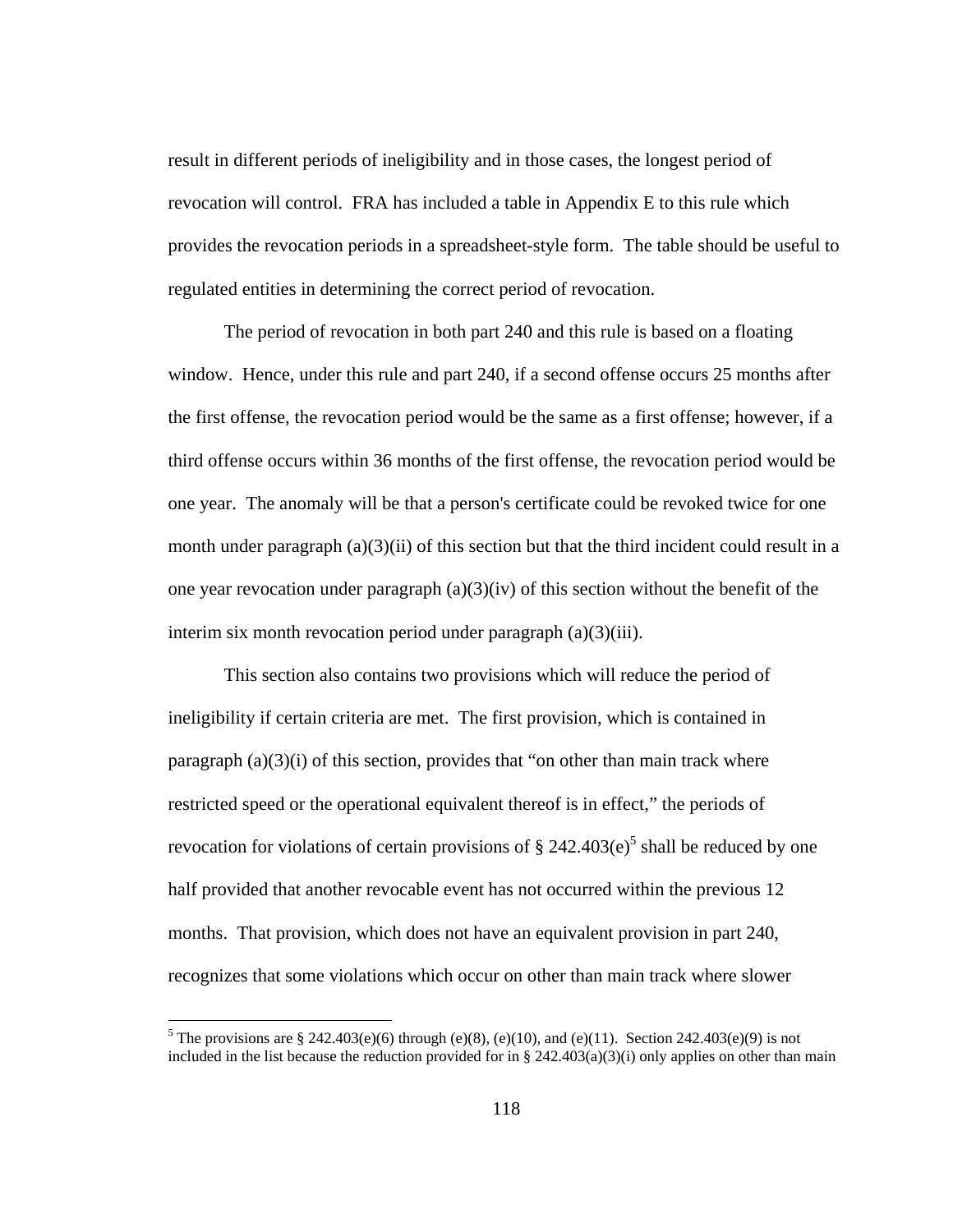speeds are in effect may pose less of a danger to safety than violations that occur on main track and thus a reduced period of revocation is warranted. The second provision, which may reduce the period of ineligibility if certain criteria are met, is contained in paragraph (c) of this section. That provision, which parallels § 240.117(h), provides that a person whose conductor certification is denied or revoked will be eligible for grant or reinstatement of the certificate prior to the expiration of the initial period of revocation if, among other things, at least one half of the initial period of ineligibility has elapsed.

In certain instances, both provisions may apply to a conductor who has had his or her certification revoked. For example, if a conductor's certification is revoked for a violation of  $\S$  242.403(e)(6) which occurred on other than main track where restricted speed is in effect and it is the only revocation that the conductor has ever had, then, under § 242.405(a)(3)(i), the revocation period would be 15 days. Moreover, if the conductor meets the criteria in § 242.405(c), then the conductor would be eligible for reinstatement of his or her certificate in 8 days.<sup>6</sup>

Paragraph (b) of this section provides that all periods of revocation may consist of training. While that provision is not explicitly stated in part 240, it is certainly not prohibited and is included in this rule to make FRA's intent clear.

 track where restricted speed or the operational equivalent thereof is in effect. Section 242.403(e)(9), however, addresses violations of § 218.105 which only applies to main track switches.

 $<sup>6</sup>$  If, as in the example, the revocation calculation results in any fraction of a day ( $e.g., 7.5$  days), then round</sup> the number up. Thus, the conductor in the example would be eligible for reinstatement in 8 days.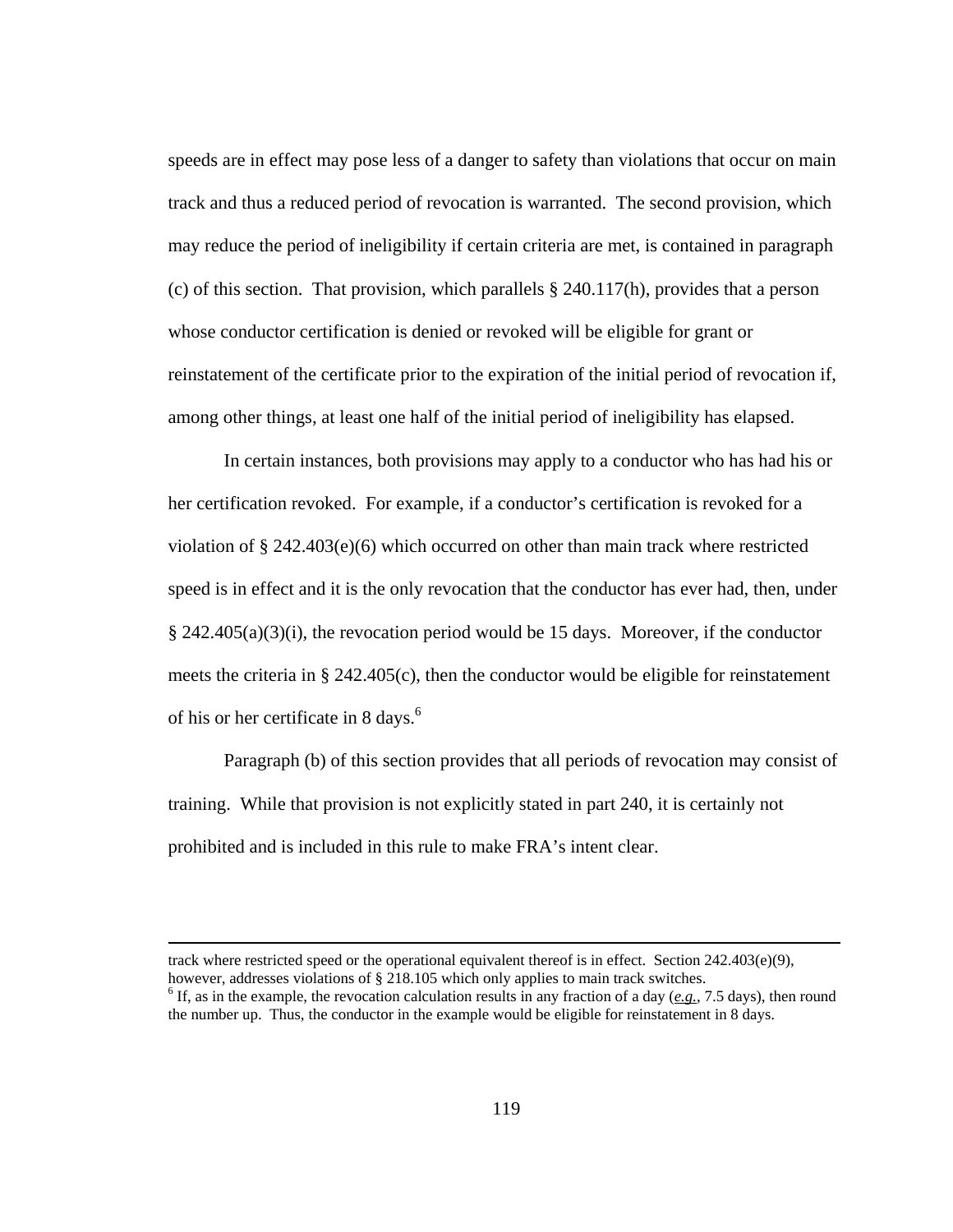#### *Section 242.407 Process for revoking certification.*

 This section, derived from 49 CFR 240.307, provides the procedures a railroad must follow if it acquires reliable information regarding a conductor's violation of § 242.115(e) or § 242.403(e).

 Paragraph (b)(1) of this section provides that upon receipt of reliable information regarding a violation of § 242.403(e), a railroad must suspend the person's certificate. Paragraph (b)(2) provides that prior to or upon suspending the person's certificate, the railroad will have to provide either oral or written notice of the reason for the suspension, the pending revocation, and an opportunity for a hearing. If the initial notice was verbal, then the notice will have to be promptly confirmed in writing. The amount of time the railroad has to confirm the notice in writing will depend on whether or not a collective bargaining agreement is in effect and applicable. In the absence of such an agreement, a railroad will have 96 hours to provide this important information. Interested parties should note that if a notice of suspension is amended after a hearing is convened and/or does not contain citations to all railroad rules and practices that may apply to a potentially revocable event, the Operating Crew Review Board, if asked to review the revocation decision, might subsequently find that this constitutes procedural error pursuant to § 242.505.

Paragraphs  $(b)(3)-(b)(7)$  and paragraphs  $(c)$ ,  $(d)$ ,  $(e)$ , and  $(f)$  of this section provide the requirements and procedures for conducting or waiving a railroad hearing regarding the alleged revocable event. Except for paragraphs (b)(4) and (c)(11),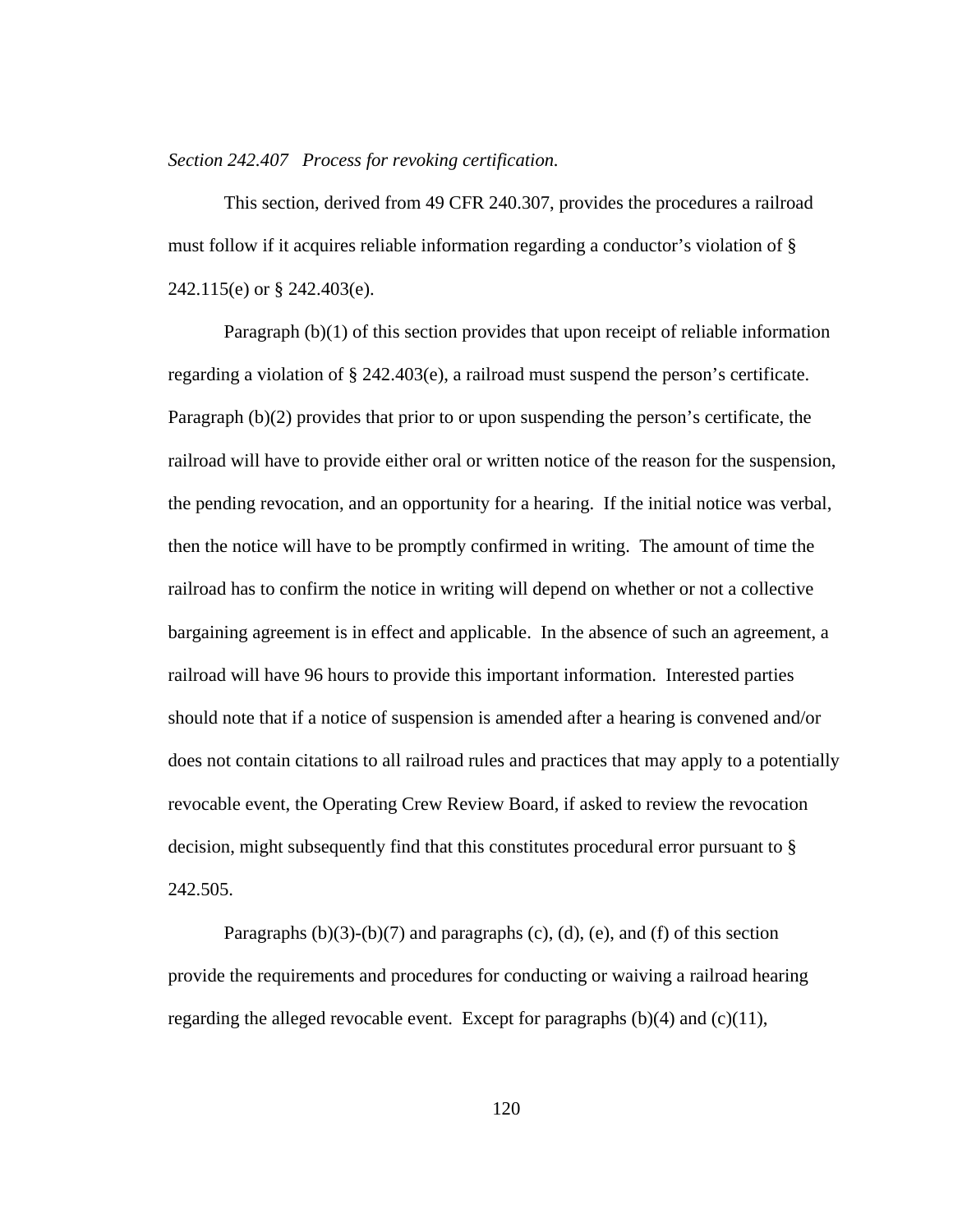discussed below, those requirements mirror the hearing requirements currently contained in part 240.

 Pursuant to paragraph (b)(4) of this section, no later than the convening of a hearing, the railroad convening the hearing must provide the person with a copy of the written information and list of witnesses the railroad will present at the hearing. If requested, a recess to the start of the hearing shall be granted if the copy of the written information and list of witnesses is not provided until just prior to the convening of the hearing. If the information that led to the suspension of a conductor's certificate pursuant to paragraph (b)(1) of this section is provided through statements of an employee of the convening railroad, the railroad must make that employee available for examination during the hearing. Examination may be telephonic where it is impractical to provide the witness at the hearing.

The provisions in paragraph (b)(4) of this section were added to address the concerns of some members of the Working Group that engineers were not being provided with information and/or witnesses necessary to defend themselves at the hearing under part 240. Interested parties should note that even if a railroad conducts a hearing pursuant to the procedures in an applicable collective bargaining agreement pursuant to paragraph (d) of this section, the railroad will still have to comply with the provisions of paragraph (b)(4). It is FRA's understanding that, except for an employee of the convening railroad whose statements led to a suspension under paragraph  $(b)(1)$  of this section, a railroad will not, in fact, be required to call to testify every witness that it includes on the list provided pursuant to paragraph (b)(4). If, for example, a railroad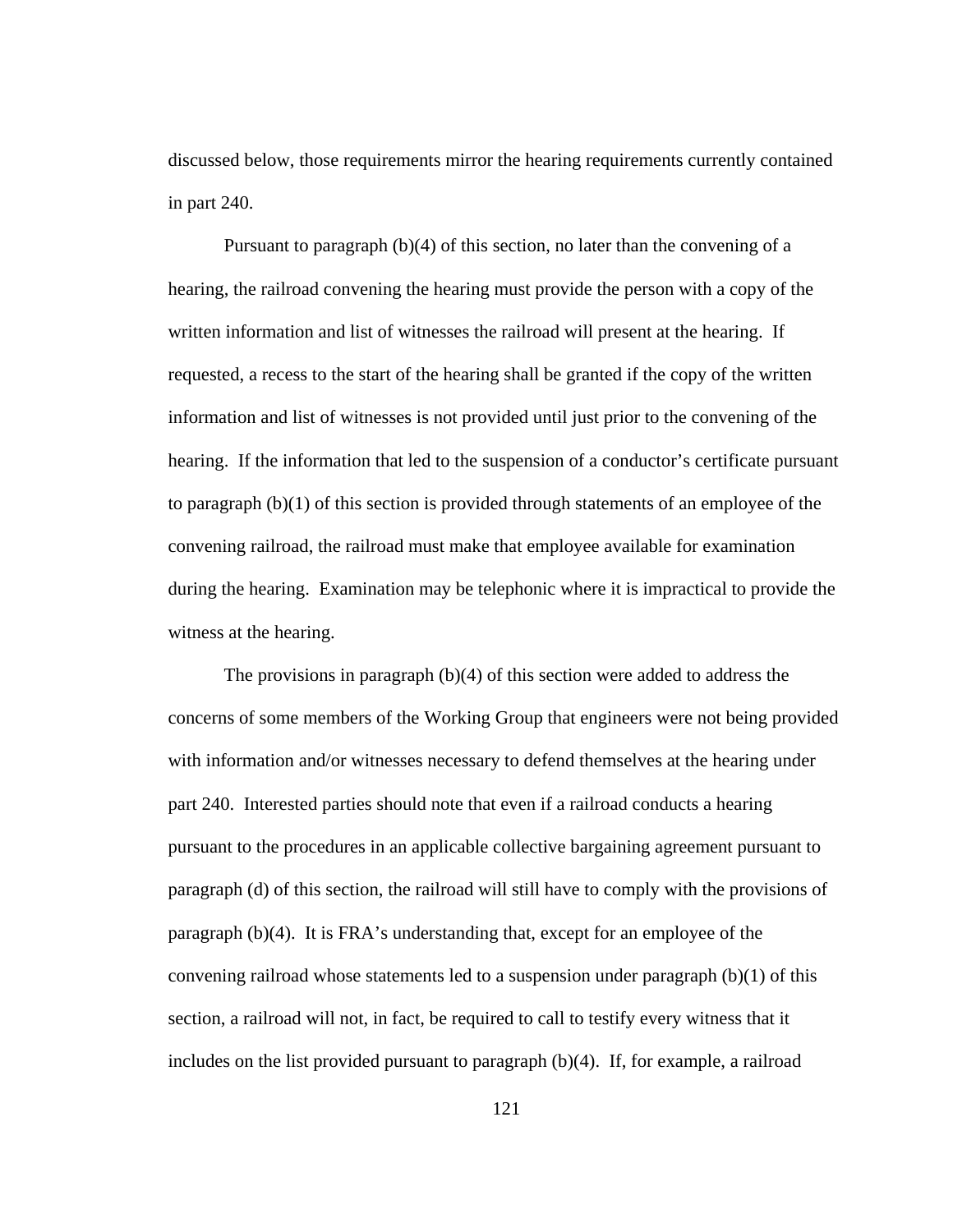believes that it has provided sufficient evidence during a hearing to prove its case and that calling a witness on its list to testify would be unduly repetitive, then the railroad will not be obligated to call that witness. Of course, the opposing party could request that the witness be produced to testify but the hearing officer would have the authority pursuant to paragraph (c)(6) to determine whether the witness' testimony would be unduly repetitive or so extensive and lacking in relevancy that its admission would impair the prompt, orderly, and fair resolution of the proceeding.

While paragraph  $(c)(1)$  provides a conductor with significant input into when the hearing is held, that paragraph must read in conjunction with paragraph  $(c)(3)$  which provides the presiding officer with the powers necessary to regulate the conduct of the hearing. Thus, a presiding officer would be permitted to deny excessive hearing request delays by the conductor. Moreover, a presiding officer could find implied consent to postpone a hearing where a conductor's witnesses are not available within 10 days of the date the certificate is suspended. However, interested parties should note that the OCRB may grant a petition on review if the OCRB finds that the hearing schedule caused the petitioner substantial harm.

Paragraph (c)(11) contains requirements regarding the written decision issued in a railroad hearing beyond those contained in part 240. Specifically, the final rule requires the decision to: (1) state whether the railroad official found that a revocable event occurred and the applicable period of revocation with a citation to § 242.405 (Periods of revocation); (2) contain an explanation of the factual findings and citations to all applicable railroad rules and practices; and (3) be served on the employee and the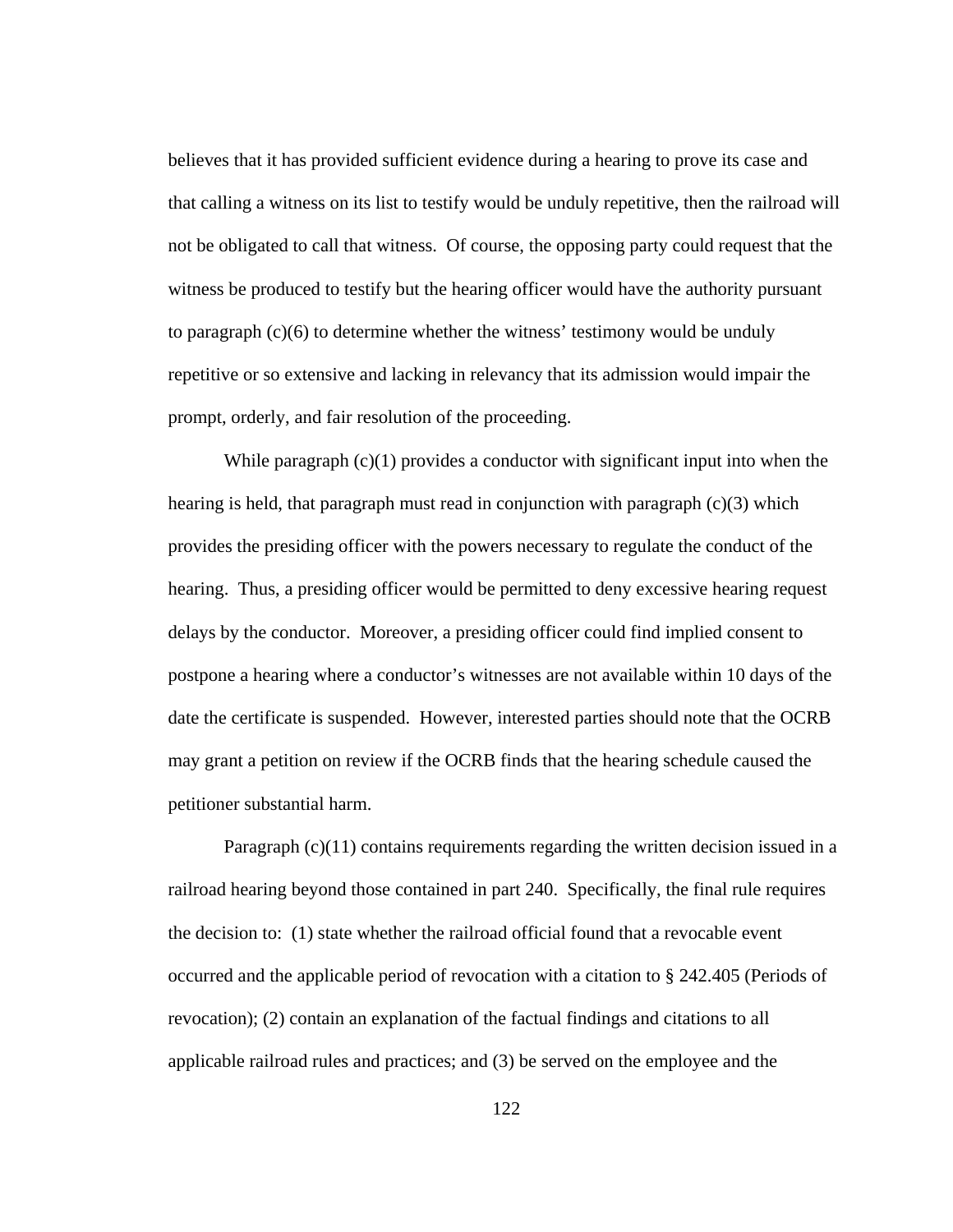employee's representative, if any, with the railroad to retain proof of that service. FRA believes these additional requirements will ensure that clearer and more detailed decisions are issued. In turn, clearer and more detailed decisions will allow a conductor to understand exactly why his or her certification was revoked and will allow the Operating Crew Review Board to have a more detailed understanding of the case if it is asked to review the revocation decision pursuant to subpart E of this rule.

Paragraph (g) requires a railroad to revoke an employee's conductor certification if it discovers that another railroad has revoked that person's conductor certification. The hearing requirement in this rule is satisfied when any single railroad holds a revocation hearing.

 Paragraph (h) credits the period of certificate suspension prior to the commencement of a hearing required under this section towards satisfying any applicable revocation period imposed in accordance with the provisions of § 242.405.

Paragraph (i) provides two specific defenses for railroad supervisors and hearing officers to consider when deciding whether to suspend or revoke a person's certificate due to an alleged revocable event. Pursuant to paragraph (i), either defense will have to be proven by sufficient evidence. Paragraph  $(i)(1)$  of this section provides that a person's certificate will not be revoked when there is sufficient evidence of an intervening cause that prevented or materially impaired the person's ability to comply. For example, a railroad should consider assertions that a conductor in the operating cab failed to take appropriate action to prevent the engineer from failing to control the locomotive in accordance with a signal indication that requires a complete stop before passing it

123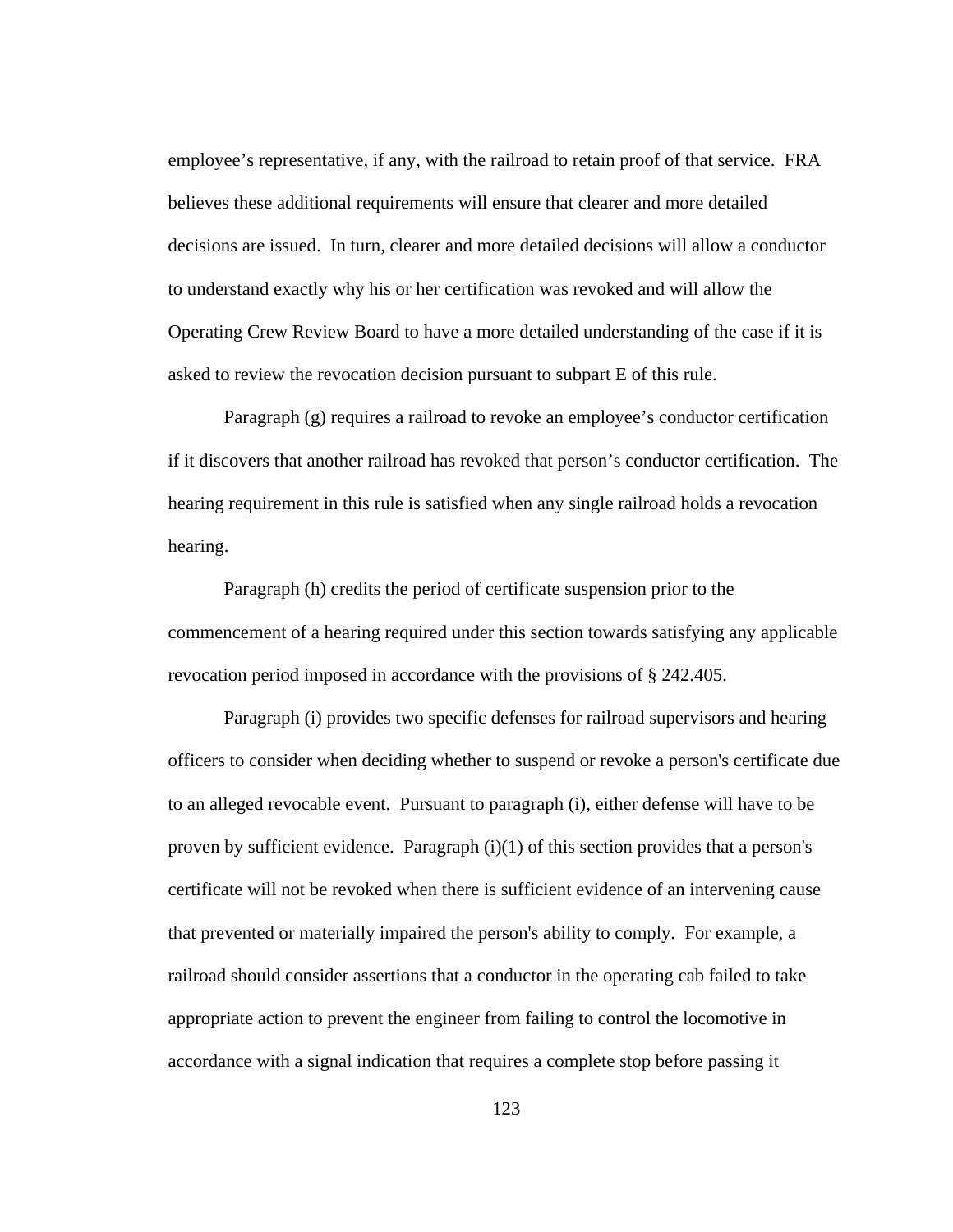because of defective equipment. Similar to the defense of defective equipment, the actions of other people could sometimes be an intervening cause. For instance, a dispatcher or a train crew member could relay incorrect information to the conductor who reasonably relied on it in causing a prohibited train movement. Conductors and railroad managers should note that not all equipment failures or errors caused by others will serve to absolve the person from certification action under this rule. The factual issues of each circumstance will have to be analyzed on a case-by-case basis. For example, a broken speedometer would not be an intervening factor in a violation of  $\S 242.403(e)(3)$  (failure to perform certain required brake tests).

Paragraph (i)(2) of this section provides a railroad with the discretion necessary to decide not to revoke a conductor's certification for an event that violates § 242.403(e)(1) through (e)(11) under certain limited circumstances. FRA promulgated the discretionary provision allowing a railroad to decide not to revoke when the incident "was of a minimal nature and had no direct or potential effect on rail safety" with the express understanding that some railroads would exercise the discretion and others would not. The decision of whether an incident meets that criteria may often be subject to different interpretations. For that reason, FRA is requiring that for each instance that a railroad chooses to exercise this discretion, the railroad must record its actions. *See* 49 CFR 242.407(j). Unless a railroad fails to record its actions or acts in bad faith, FRA will not take enforcement action even if FRA believes the railroad could have revoked the certification.

Paragraph (i)(2) does not permit a railroad to use its discretion to dismiss violations indiscriminately. FRA will only permit railroads to excuse violations when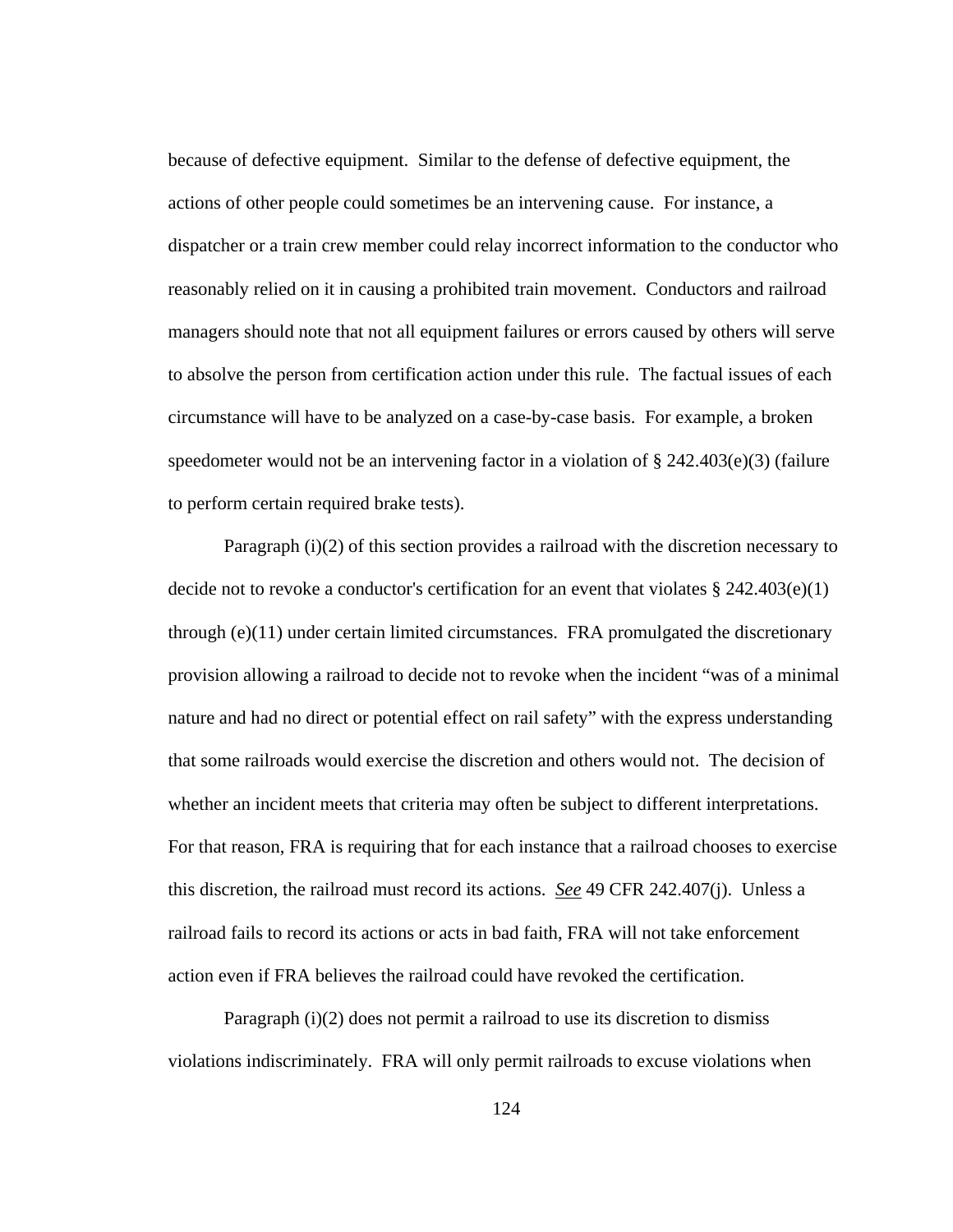two criteria are met. First, the violation would have to be of a minimal nature; for example, on high speed track at the bottom of a steep grade, the engineer communicates to the conductor, who is in the cab, that the engineer knows the correct speed limit on a portion of restricted track without requiring the conductor to say anything about speed, but the front of the lead unit in a four unit consist hauling 100 cars enters a speed restriction at 10 miles per hour over speed while the third unit and the balance of the train enters the speed restriction at the proper speed, and maintains that speed until the entire train clears the speed restriction. If a railroad is willing to consider mitigating circumstances, it would need to consider whether the violation was truly of a minimal nature. Other suggestions of the types of incidents that a railroad may find to be of a minimal nature under certain circumstances include:

• A train is required to reduce speed past a signal and most of the train gets by the signal at a faster speed but the back of the train does get below 10 MPH above the maximum authorized speed;

• During an unannounced operating rules compliance test, a train gets by a flag, banner, lantern or other non-fixed stop signal that requires a complete stop before passing it for a short distance. The test is conducted according to the railroad's 49 CFR 217.9 operational testing program with sufficient safeguards in place. Although a violation occurred, it may be deemed minimal in nature since there may be no direct or potential effect on rail safety; or

• A train occupies main track or a segment of main track without authority but the lack of authority or mistake is corrected by the crewmembers and no actual harm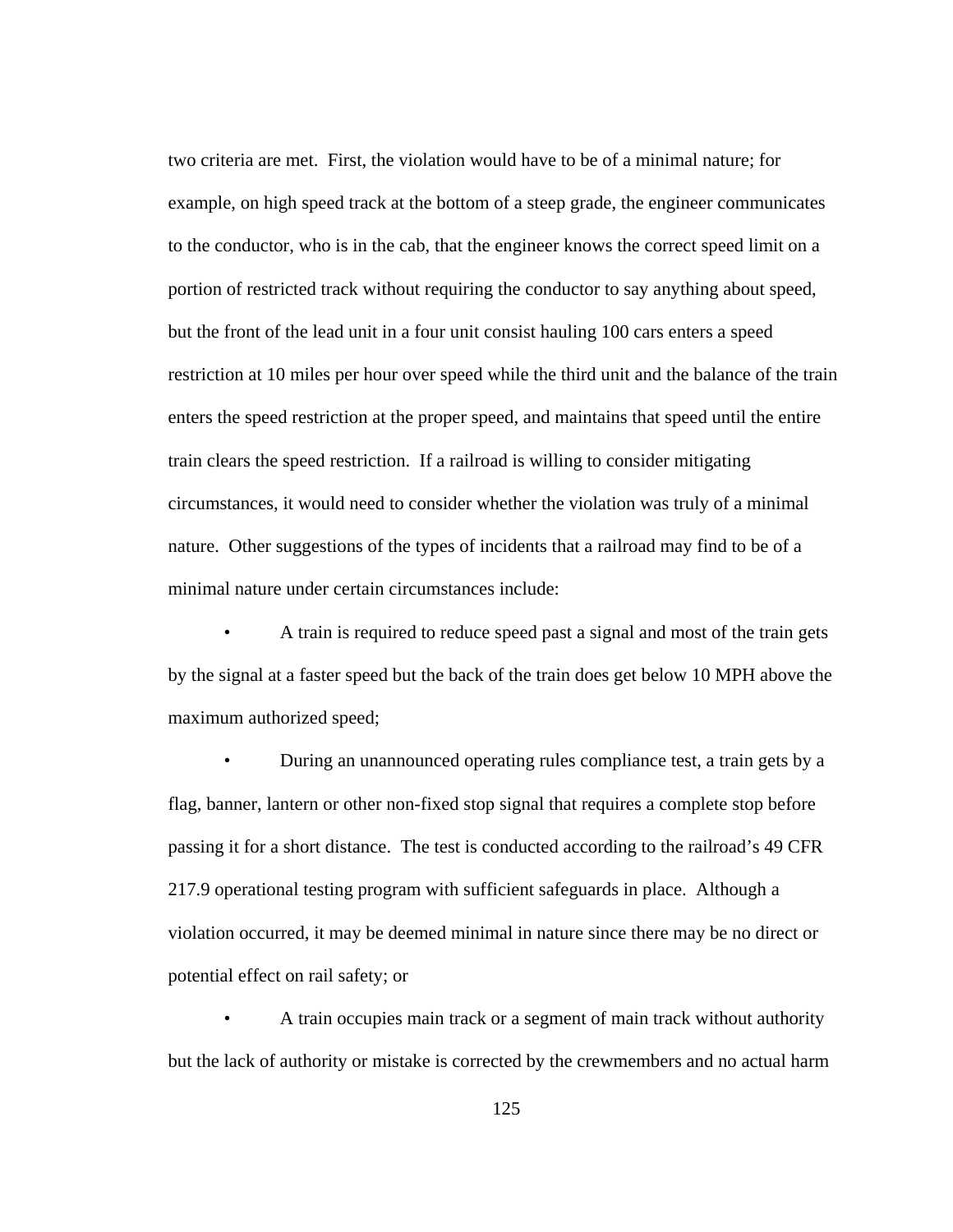is caused by the mistake. For example, the conductor contacts the dispatcher to roll up or obtain new authority. During the radio conversation, the wrong milepost or train number is given and the train is no longer on track for which it previously had authority. After that radio conversation, the crew realizes the error and successfully contacts the dispatcher to correct it.

In contrast, a violation could not be considered of a minimal nature if a conductor fundamentally violates the operating rules. For example, if a conductor fails to perform or have knowledge that a required brake test was performed, even if the train was only traveling a short distance, then the event may not be considered of a minimal nature. In situations where the rule had been fundamentally violated, a railroad would not have the discretion to excuse the violation.

Second, for paragraph (i)(2) to apply, sufficient evidence must be presented to prove that the violation did not have either a direct or potential effect on rail safety. That defense would certainly not apply to a violation that actually caused a collision or injury because that would be a direct effect on rail safety. It would also not apply to a violation that, given the factual circumstances surrounding the violation, could have resulted in a collision or injury because that would be a potential effect on rail safety. An example illustrating the term "minimal nature" involves a situation where a train has the first two locomotives enter a speed restriction too fast, yet the balance of the train is in compliance with the speed restriction. The train in this example is not endangering other trains because it had the authority to travel on that track at a particular speed. Thus, the railroad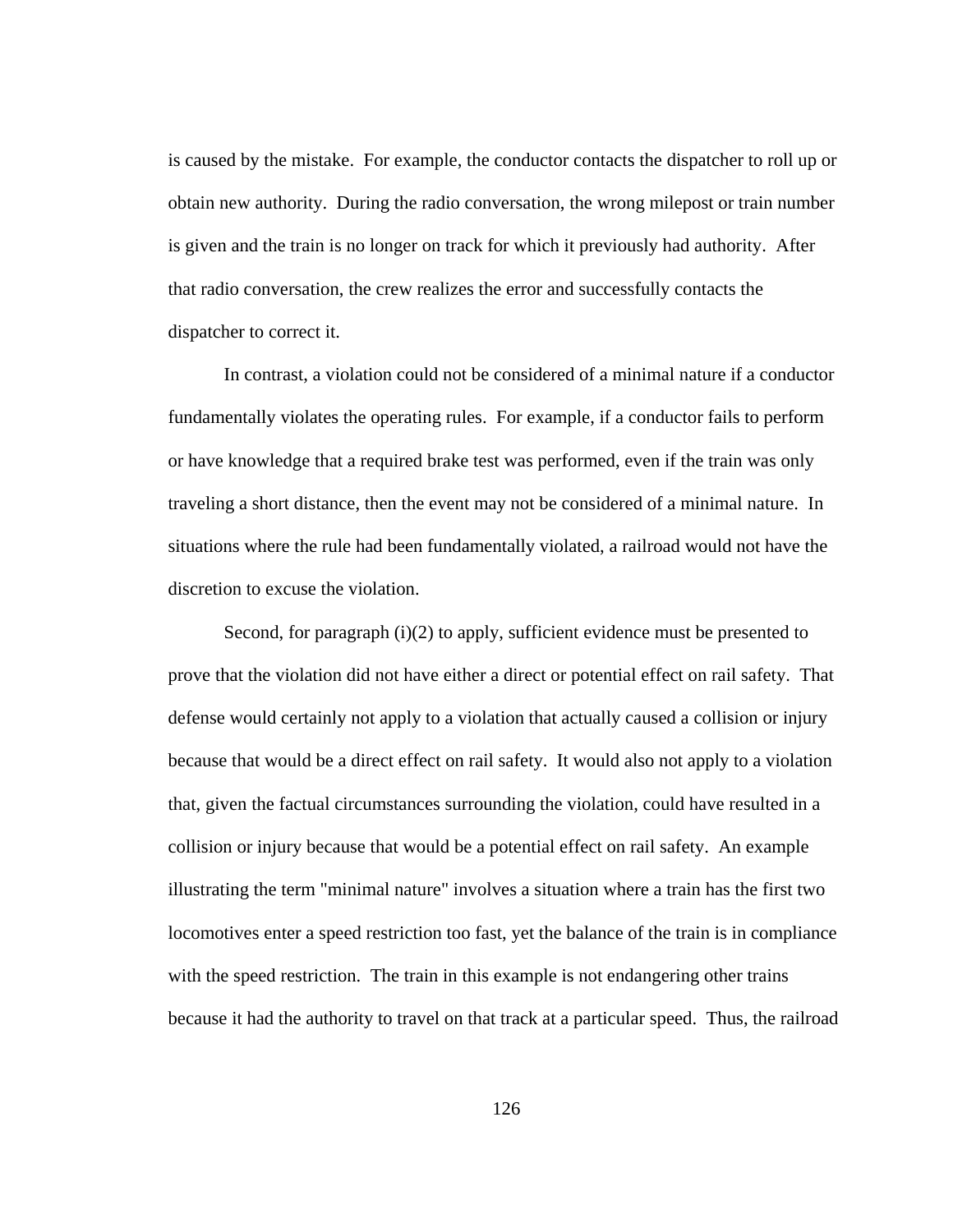could find that there was no direct or potential effect on rail safety caused by the violation.

In contrast, if a train fails to stop short of a banner, which is acting as a signal requiring a complete stop before passing it, during a locomotive engineer efficiency test, the passing of a banner might have no direct effect on rail safety but it has a potential effect since a banner is simulating a railroad car or another train. Meanwhile, there would be a difference between passing a banner versus making an incidental touching of the banner. If a locomotive or train barely touches a banner so that the locomotive or train does not run over the banner, break the banner, or cause the banner to fall down, that incidental touching could be considered a minimal nature violation that does not have any direct or potential effect on rail safety. This is because such an incidental touching is not likely to cause damage to equipment or injuries to crew members even if the banner was another train. Although it is arguable that if the banner were a person the touching could be fatal, FRA is willing to allow railroads the discretion to consider this type of scenario in the context of excusing a violation pursuant to paragraph  $(i)(2)$ . Of course, if the banner is in fact a person in the manner described in the example, the railroad would not have the discretion to apply paragraph (i)(2).

Similarly, if a train has received oral and written authority to occupy a segment of main track, the oral authority refers to the correct train number but refers to the wrong locomotive because someone transposed the numbers, the conductor's violation in not catching this error before entering the track without proper authority could be considered of a minimal nature with no direct or potential effect on rail safety. Since the railroad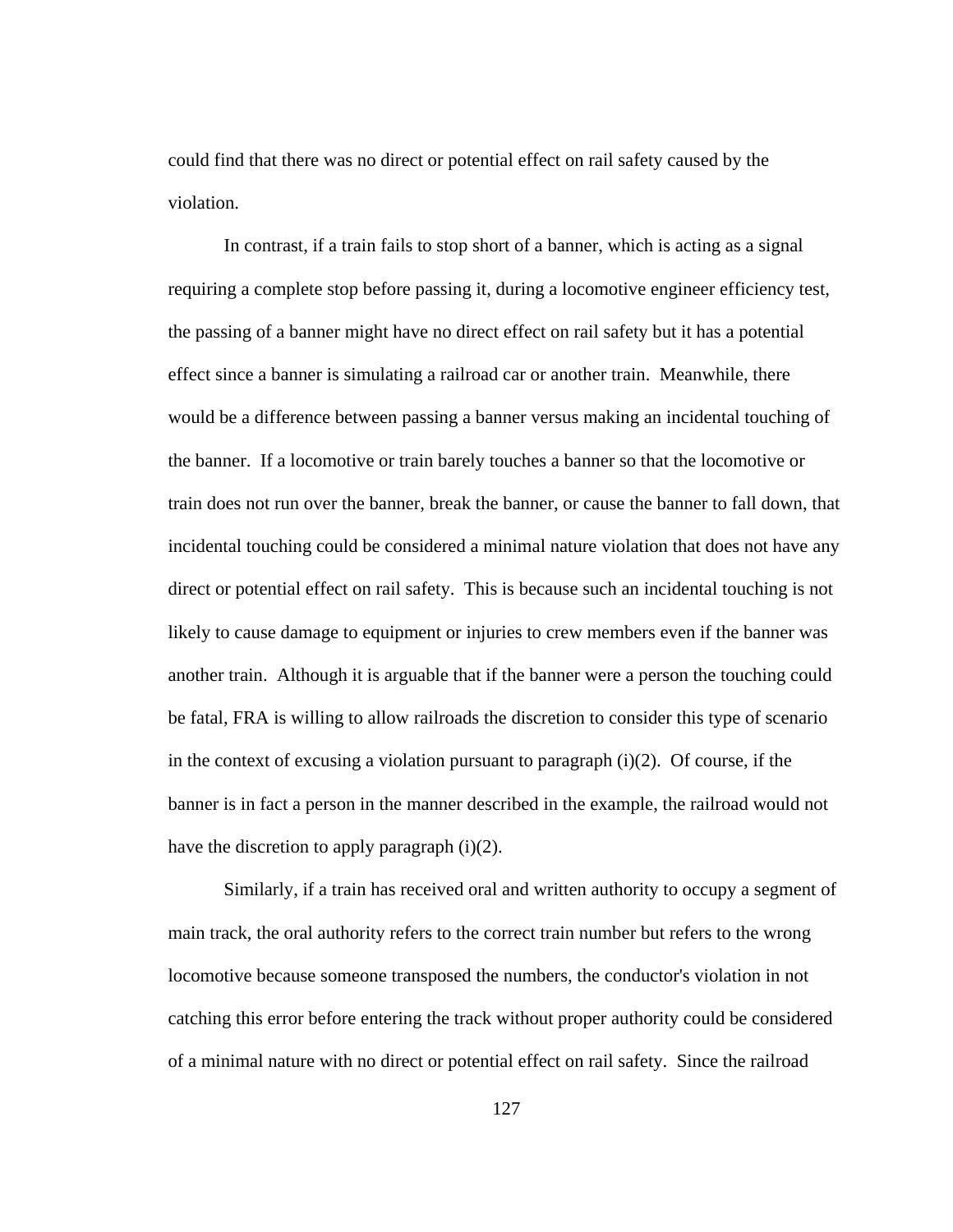would be aware of the whereabouts of this train, the additional risk to safety of this paperwork mistake may practically be zero. Under the same scenario, where there are no other trains or equipment operating within the designated limits, there may be no potential effect on rail safety as well as no direct effect.

Paragraph (j) of this section requires railroads to keep records of those violations in which they must not or elect not to revoke a conductor's certificate pursuant to paragraph (i) of this section. Paragraph  $(j)(1)$  requires railroads to keep records even when they decide not to suspend a conductor's certificate due to a determination pursuant to paragraph (i). Paragraph (j)(2) requires railroads to keep records even when they make their determination prior to the convening of the hearing held pursuant to § 242.407.

Paragraph (k) addresses concerns that problems could arise if FRA disagrees with a railroad's decision not to suspend a conductor's certificate for an alleged misconduct event pursuant to § 242.403(e). As long as a railroad makes a good faith determination after a reasonable inquiry, the railroad will have immunity from civil enforcement for making what the agency believes to be an incorrect determination. However, railroads should note that if they do not conduct a reasonable inquiry or act in good faith, they could be subject to civil penalty enforcement under this rule. In addition, even if a railroad does not take what FRA considers appropriate revocation action, FRA could still take enforcement action against an individual responsible for the non-compliance by assessing a civil penalty against the individual or issuing an order prohibiting an individual from performing safety-sensitive functions in the rail industry for a specified period pursuant to part 209, subpart D.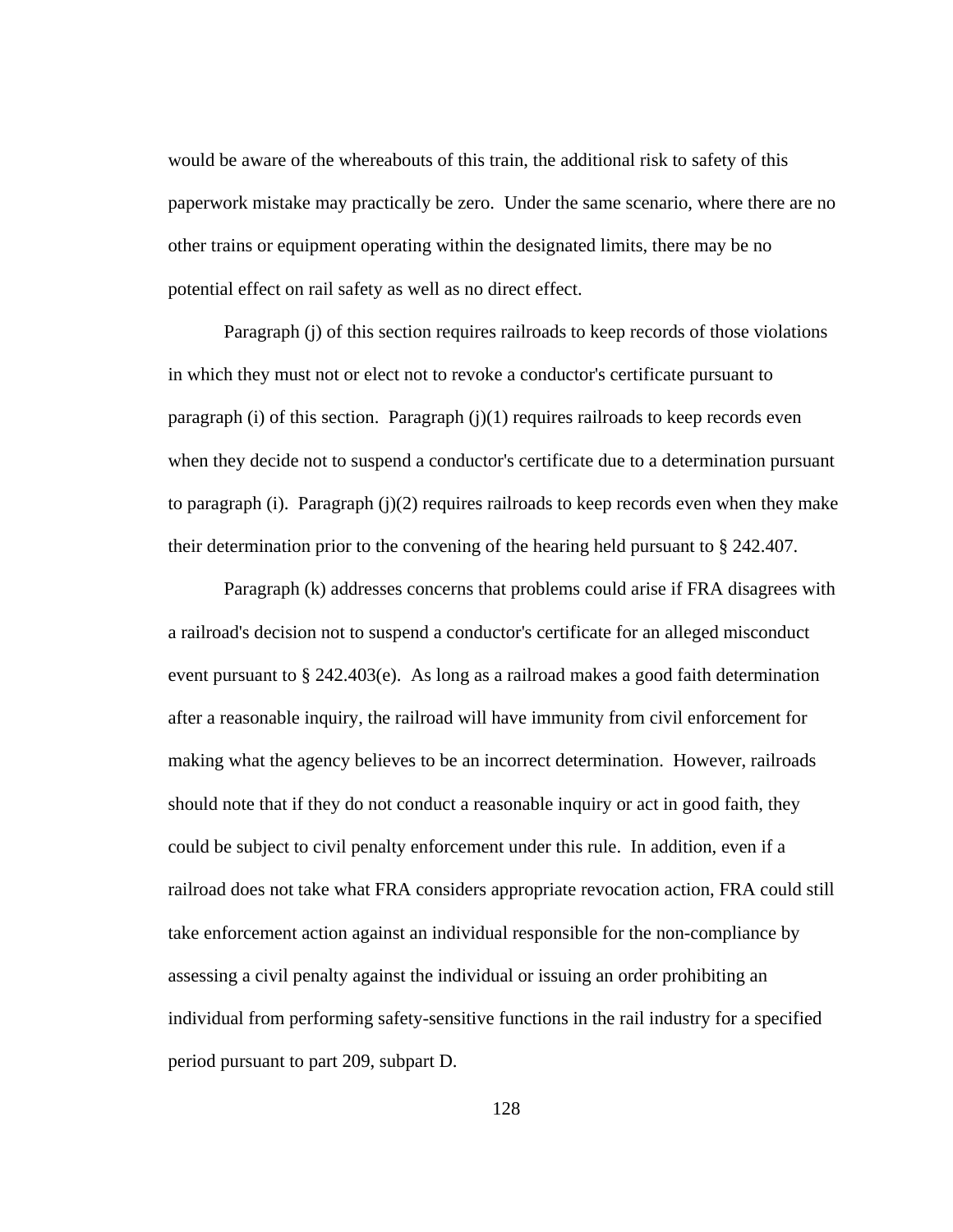#### *Subpart F -- Dispute Resolution Procedures*

This subpart details the opportunities and procedures for a person to appeal a decision by a railroad to deny certification or recertification or to revoke a conductor's certification. As stated in the RSAC Task Statement, one of the issues requiring specific report from the Working Group was "[s]tarting with the locomotive engineer certification model, what opportunities are available for simplifying appeals from decertification decisions of the railroads?" Since its first meeting in July of 2009, the Working Group devoted a considerable amount of time to researching, discussing and proposing ideas to simplify the appeals process. While the appeals process provided in this subpart essentially follows the appeals process in part 240, some important modifications have been made. Those modifications are discussed below.

### *Section 242.501 Review board established.*

 This section, derived from 49 CFR 240.401, provides that a person who is denied certification or recertification or has his or her conductor certification revoked may petition FRA to review the railroad's decision. Pursuant to this section, FRA delegates initial responsibility for adjudicating such disputes to an internal FRA Operating Crew Review Board (OCRB). Although creation of the OCRB will require issuance of an internal FRA order, FRA expects that the OCRB will mirror the make-up of the Locomotive Engineer Review Board (LERB), which is currently used by FRA to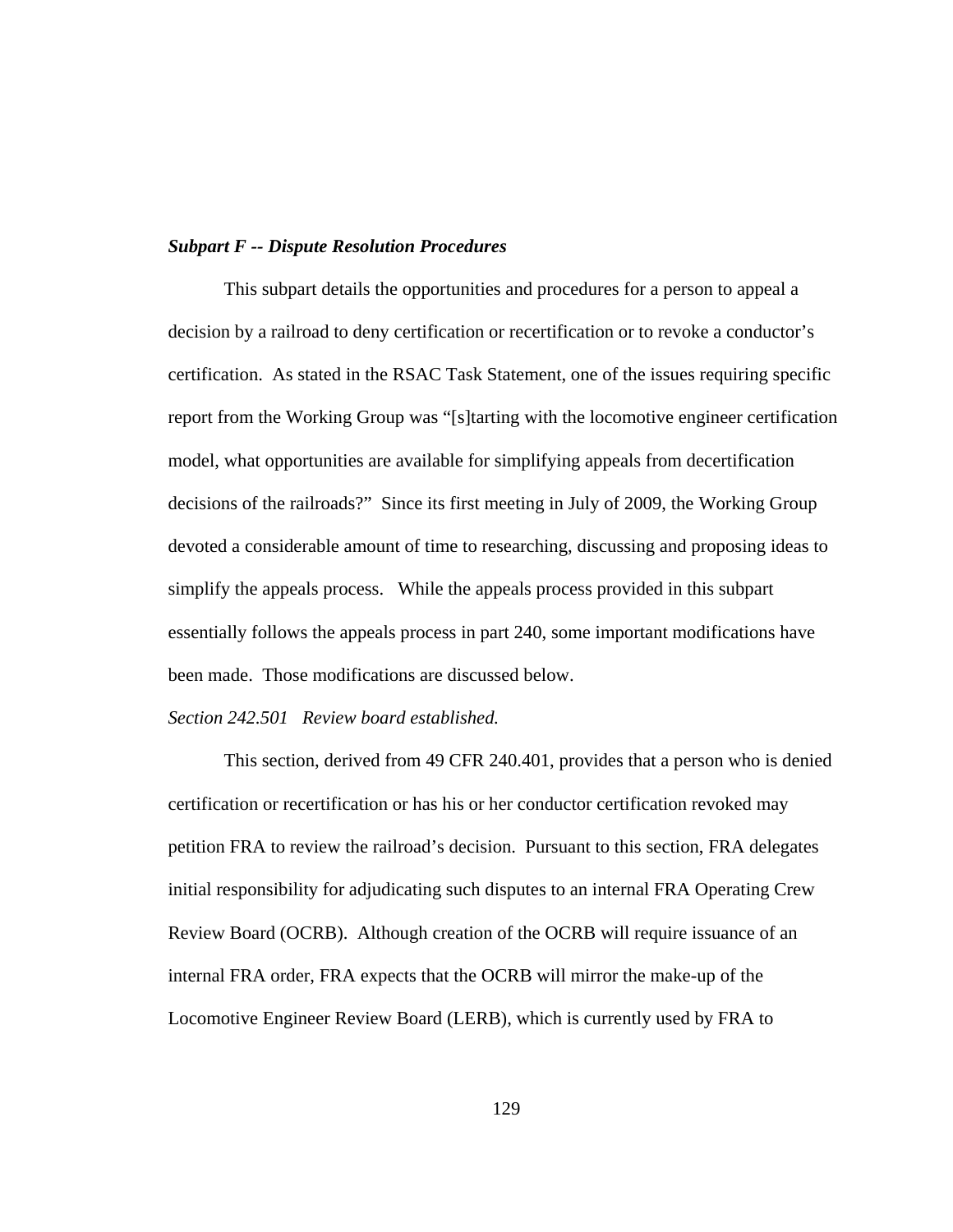adjudicate disputes under part  $240$ .<sup>7</sup> As mentioned above, FRA expects that, if and when conforming changes are made to part 240, all references to the LERB in part 240 will be changed to the OCRB and the OCRB will handle both conductor and locomotive engineer disputes.

### *Section 242.503 Petition requirements.*

 This section, derived from 49 CFR 240.403, provides the requirements for obtaining FRA review of a railroad's decision to deny certification, deny recertification, or revoke certification. The requirements contained in paragraphs (a) through (c) include the need to seek review in a timely fashion once the adverse decision is rendered by the railroad. Interested parties should note that the "petitioner" referred to paragraph (b) of this section is the person who had his or her certificate revoked, not an employee representative who may respond on petitioner's behalf. If the petitioner is represented by someone, the petitioner is encouraged to also provide the representative's name, mailing address, daytime telephone number, and e-mail address (if available) in the petition.

 Paragraph (b)(2) revises the requirements proposed in the NPRM and differs from § 240.403 in that petitions will be submitted to the Docket Clerk of DOT rather than FRA's Docket Clerk. With this change, the process for submitting petitions to the OCRB will parallel the process for requesting an administrative hearing under part 240 and § 242.507. FRA believes this change will make the process more efficient as DOT Dockets is better equipped to process, scan and store these types of filings. In addition, filings in OCRB proceedings will become more accessible because they will be posted on

 $\overline{a}$ 

 $7$  The number of board members will be provided by FRA order.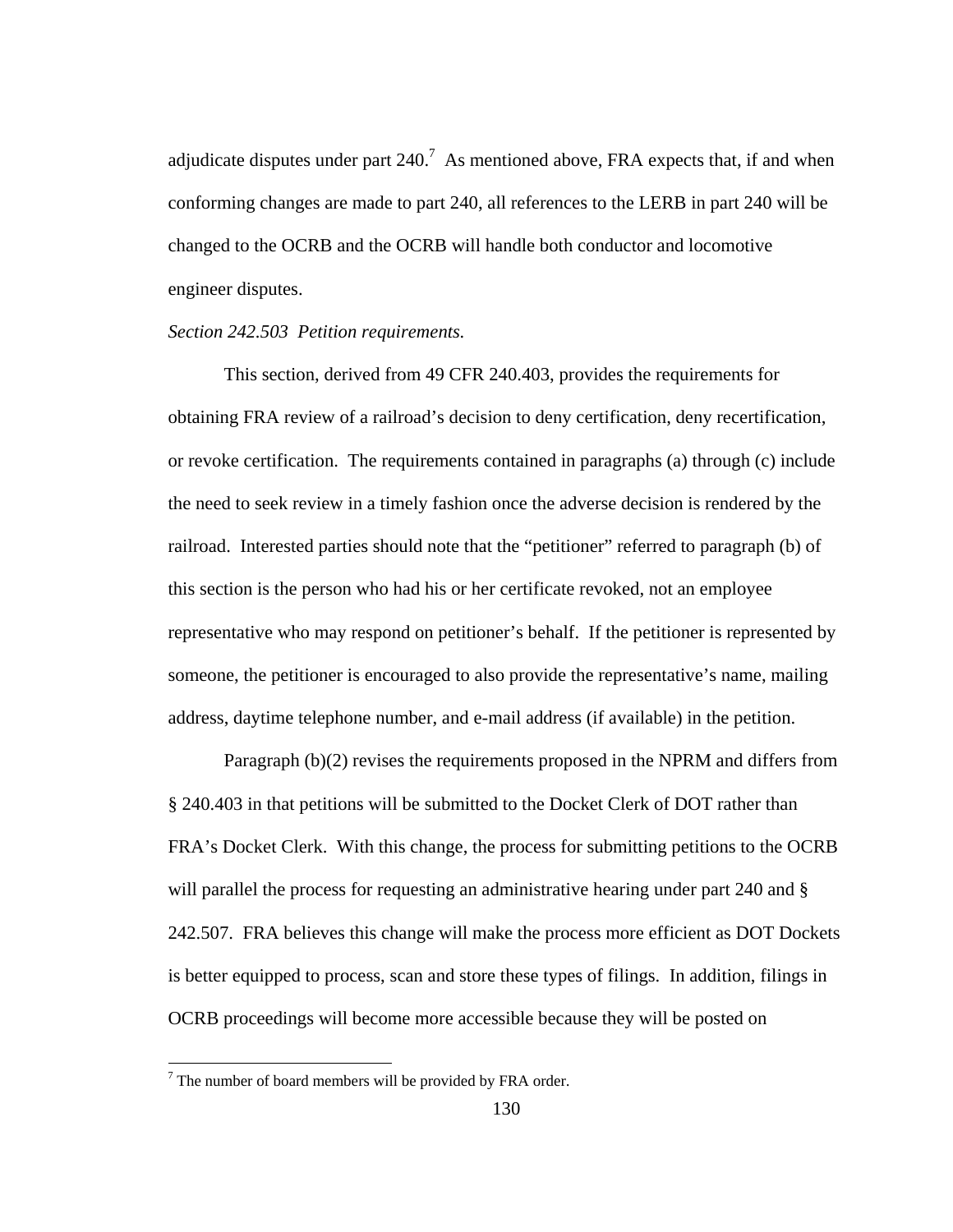www.regulations.gov. Interested parties should note that anyone is able to search the electronic form of all filings received into any of DOT's dockets by the name of the individual submitting the filing (or signing the filing, if submitted on behalf of an association, business, labor union, *etc*.). You may review DOT's complete Privacy Act Statement published in the Federal Register on April 11, 2000 (Volume 65, Number 70, Pages 19477-78), or you may visit http://www.regulations.gov/#!privacyNotice.

Paragraph (b)(3) requires petitioners to provide certain information, including an email address if available. Petitioners should note that if FRA receives an email address, it expects to conduct any or all correspondence regarding the petition or case by email.

Paragraph (b)(5) of this section requires a petitioner to supplement his or her petition with "a copy of all written documents in the petitioner's possession or reasonably available to the petitioner that document" the railroad's decision. Paragraph (b)(7) of this section which provides that, if requested by the OCRB, a petitioner must supplement the petition with "a copy of the information under 49 CFR 40.329 that laboratories, medical review officers, and other service agents are required to release to employees." That paragraph also provides that a petitioner must provide a written explanation in response to an OCRB request if written documents that should be reasonably available to the petitioner are not supplied. The requirements in paragraph (b)(7) were added to clarify a petitioner's responsibilities, if requested by the OCRB, with respect to a petition seeking review of a railroad decision which is based on a failure to comply with any drug or alcohol related rules or a return-to-service agreement.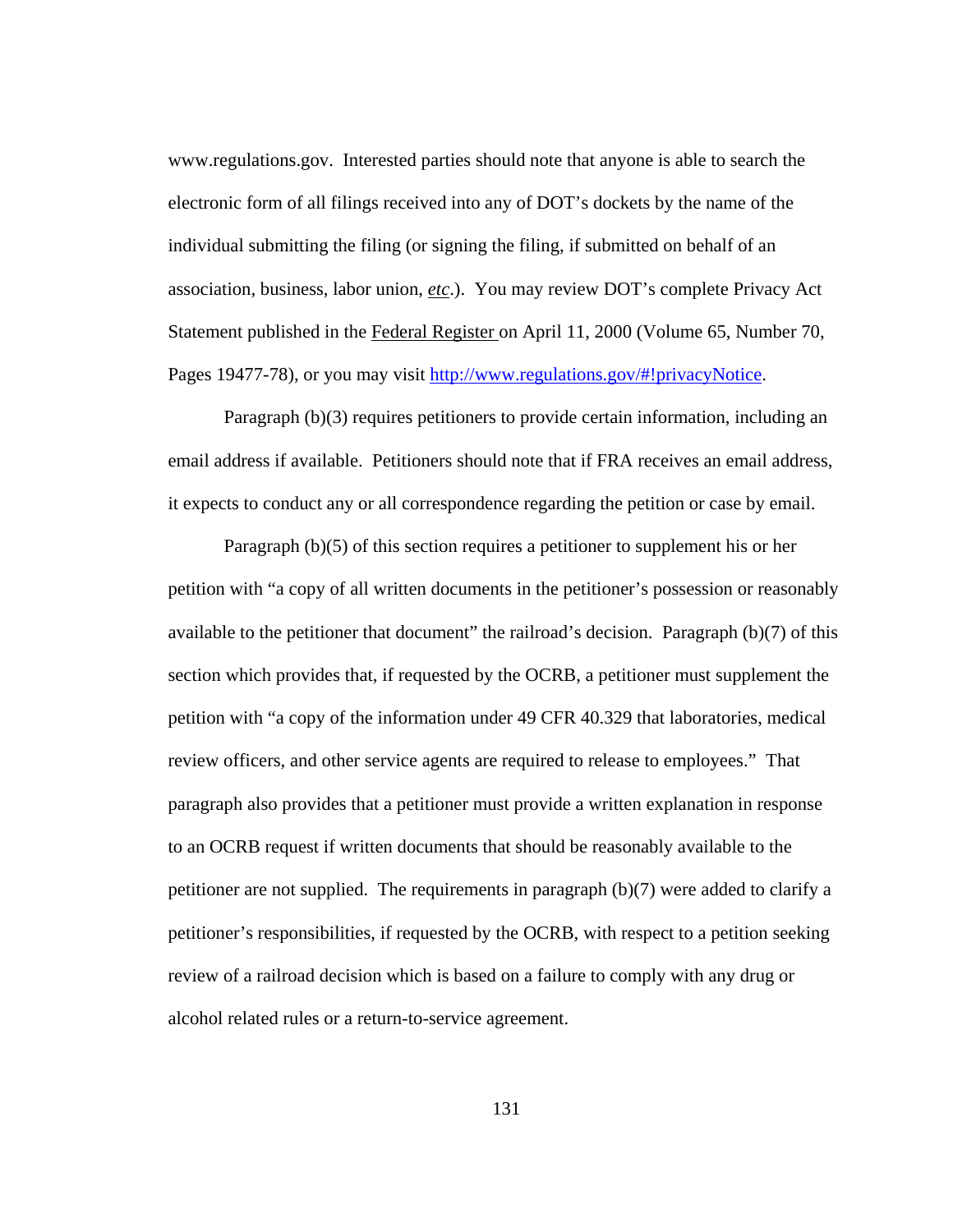Paragraph (c) of this section gives the OCRB discretion to grant a request for additional time that is made prior to the expiration of the period originally prescribed. As the OCRB can exercise its discretion under this rule only for "cause shown," a party will have to demonstrate some justification for the OCRB to grant an extension of time. Similarly, if the deadline in paragraph (c) is completely missed, the movant, under paragraph (c)(2), would have to allege facts constituting "excusable neglect" and the mere assertion of excusable neglect, unsupported by facts, would be insufficient. Excusable neglect requires a demonstration of good faith on the part of the party seeking an extension of time and some reasonable basis for noncompliance within the time frame specified in the rules. Absent a showing along these lines, relief will be denied.

Paragraph (d) of this section explains that a decision by the OCRB to deny a petition for untimeliness or lack of compliance with the requirements of § 242.503 may be appealed directly to the Administrator. Ordinarily, an appeal to the Administrator can occur only after a case has been heard by FRA's hearing officer.

 One difference between this section and § 240.403 is the time by which a petition seeking review of a railroad's decision would have to be filed. Part 240 contains different times depending on whether a person is seeking review of a revocation decision (120 days) or a denial decision (180 days). This section, however, provides that a petition seeking review of a revocation or denial decision will have to be filed with FRA within 120 days of the date the decision was served on the petitioner. Another difference between this section and § 240.403 is that, under this section, the OCRB's discretion to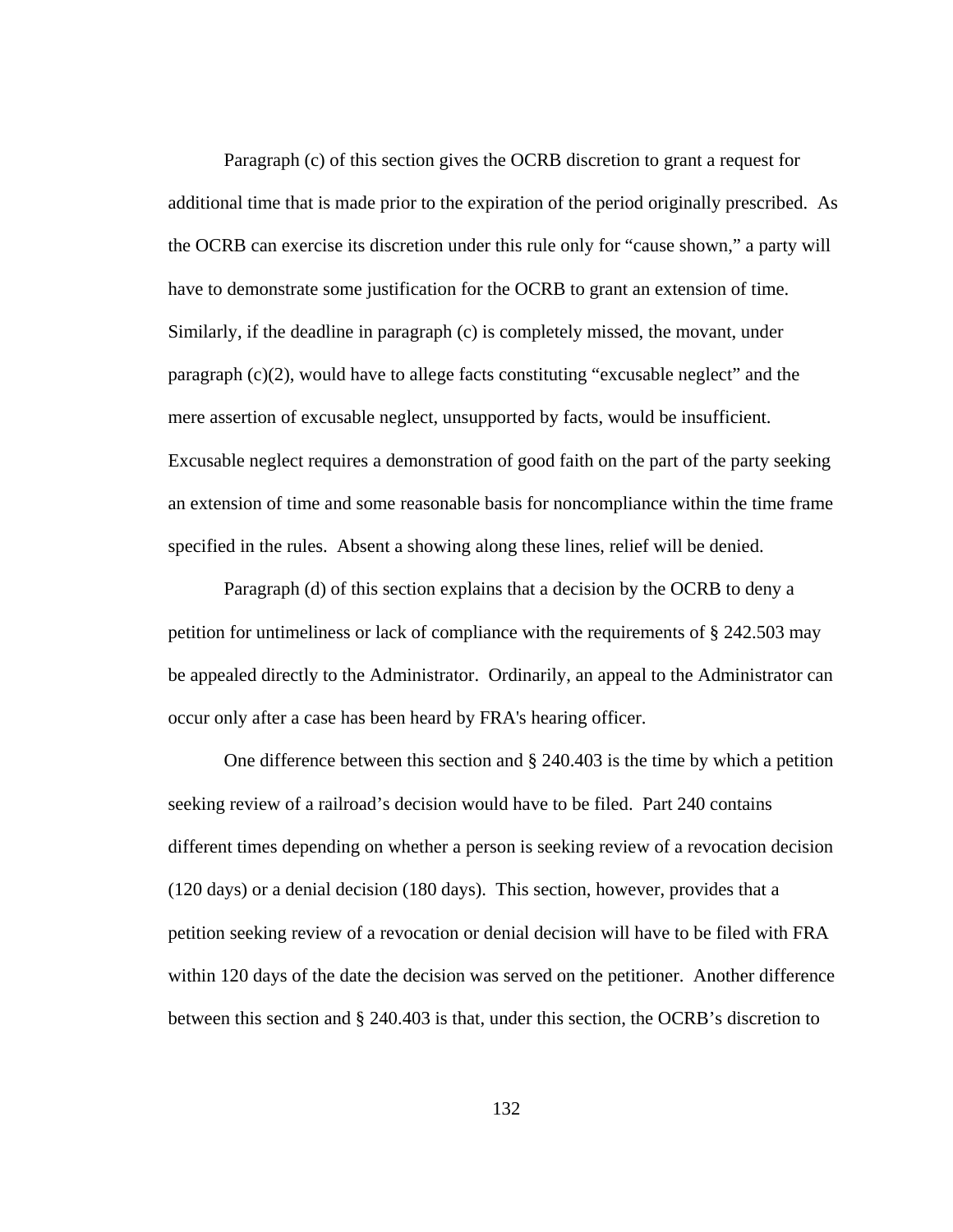consider untimely filed petitions is now extended to petitions seeking review of a railroad's decision to deny certification or recertification.

*Section 242.505 Processing certification review petitions.* 

 This section, derived from 49 CFR 240.405, details how petitions for review will be handled by FRA. Upon receipt of the petition, FRA will provide the person written acknowledgement of the filing. The railroad will then have 60 days from its date of receipt to respond, if it desires to comment on the matter. If the railroad comments on the matter, any material will have to be submitted in writing and a copy served on the petitioner and petitioner's representative, if any. As discussed in the section-by-section analysis of § 242.503, OCRB petitions will be accessible on www.regulations.gov. Therefore, FRA will no longer automatically provide copies of the petitions to railroads. The railroads will be responsible for accessing the petitions online.

Paragraph (d)(1) has been revised from the NPRM to require railroads to provide FRA with an email address if available. Railroads should note that if FRA receives an email address, it expects to conduct any and all correspondence regarding a petition or case by email.

 Paragraph (d)(3) has revised the requirements proposed in the NPRM and differs from § 240.405 in that railroad responses to a petition will be submitted to the Docket Clerk of DOT rather than FRA's Docket Clerk. FRA believes this change will make the process more efficient as DOT Dockets is better equipped to process, scan and store these types of filings. In addition, filings in OCRB proceedings will become more accessible because they will be posted on www.regulations.gov. Interested parties should note that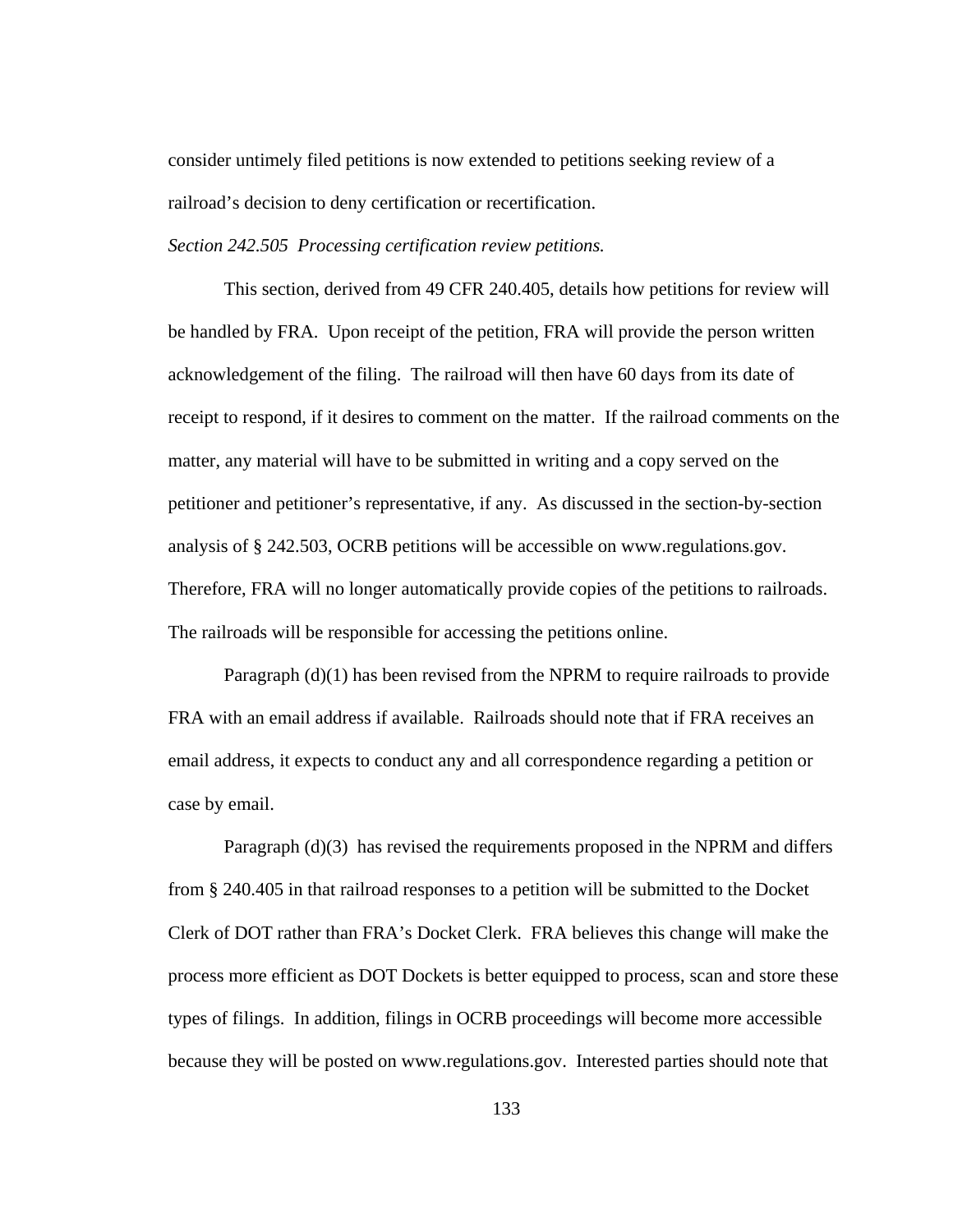anyone is able to search the electronic form of all filings received into any of DOT's dockets by the name of the individual submitting the filing (or signing the filing, if submitted on behalf of an association, business, labor union, *etc*.). You may review DOT's complete Privacy Act Statement published in the Federal Register on April 11, 2000 (Volume 65, Number 70, Pages 19477-78), or you may visit http://www.regulations.gov/#!privacyNotice.

Based on the written record, FRA staff will analyze the railroad decision and make a recommendation to the OCRB. The ORCB will determine whether the denial or revocation of certification was improper under the regulation. As indicated in paragraph (a), it will be FRA's goal to issue OCRB decisions within 180 days from the date FRA has received all the information from the parties. FRA's ability to achieve that goal will depend on the number of petitions filed and agency resources available to handle those petitions in any given period. Further, that goal will depend on whether FRA receives all available evidence. If the petition and/or railroad's response do not contain all available evidence, including but not limited to, the complete hearing transcript with exhibits and color copies of all photographic evidence (if available), then it is FRA's intention that the OCRB will render a decision within 180 days from the date that all available evidence is received.

While the handling of petitions by FRA will be the same under § 240.405 and this section, this section, unlike  $\S$  240.405, includes, in paragraphs (f)-(j), the process and standards of review that the OCRB will utilize when considering a petition. Those standards are the same standards used by the LERB to review locomotive engineer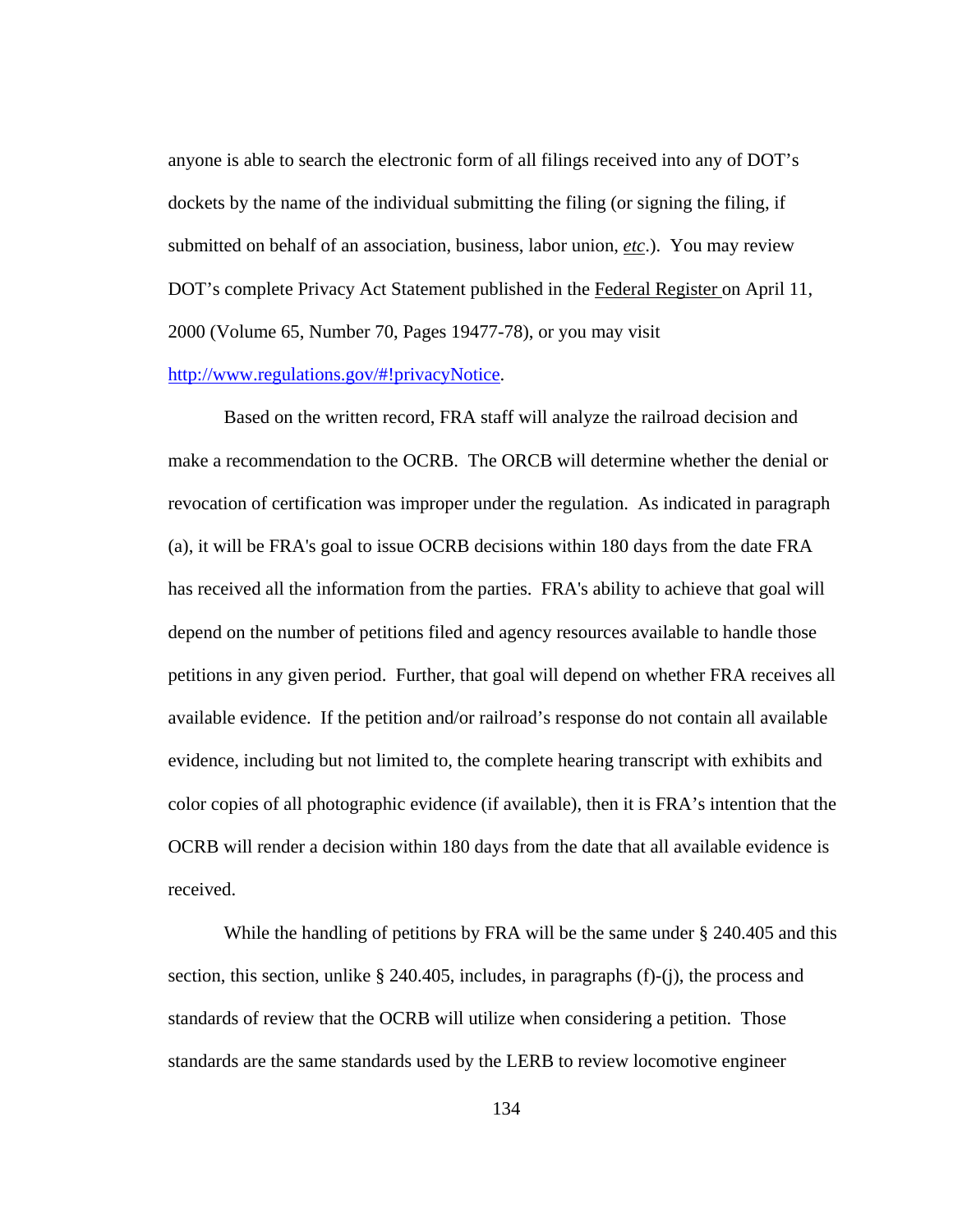petitions. The standards were added to this rule to address a concern of some members of the Working Group that railroads and petitioners did not know what standard of review the OCRB would use in considering petitions.

Like the LERB, the OCRB will only determine whether a railroad's decision was based on an incorrect determination. If a railroad conducted hearing was so unfair that it causes a petitioner substantial harm, the OCRB could grant the petition; however, the OCRB's review is not intended to correct all procedural wrongs committed by a railroad. Also like the LERB, the decision-making power of the OCRB is limited to approving the railroad decision, overturning the railroad decision, or returning the case to the railroad for additional fact finding. The OCRB is not empowered to mitigate the consequences of a railroad decision, if the decision was valid under this regulation. The OCRB is only empowered to make determinations concerning qualifications under this regulation. The contractual consequences, if any, of these determinations would have to be resolved under dispute resolution mechanisms that do not directly involve FRA. For example, FRA cannot order a railroad to alter its seniority rosters or make an award of back pay to accommodate a finding that a railroad wrongfully denied certification.

Interested parties should note that promulgation of this rule necessarily requires the OCRB and LERB to determine whether a railroad revoked the correct certificate of a person who holds both an engineer and conductor certification. For example, in a case in which a railroad finds that a person, who holds both a conductor and engineer certification, violates a railroad rule involving a failure to comply with the provisions of 49 CFR 218.99 (*i.e.*, a part 218, subpart F violation) but revoked that person's engineer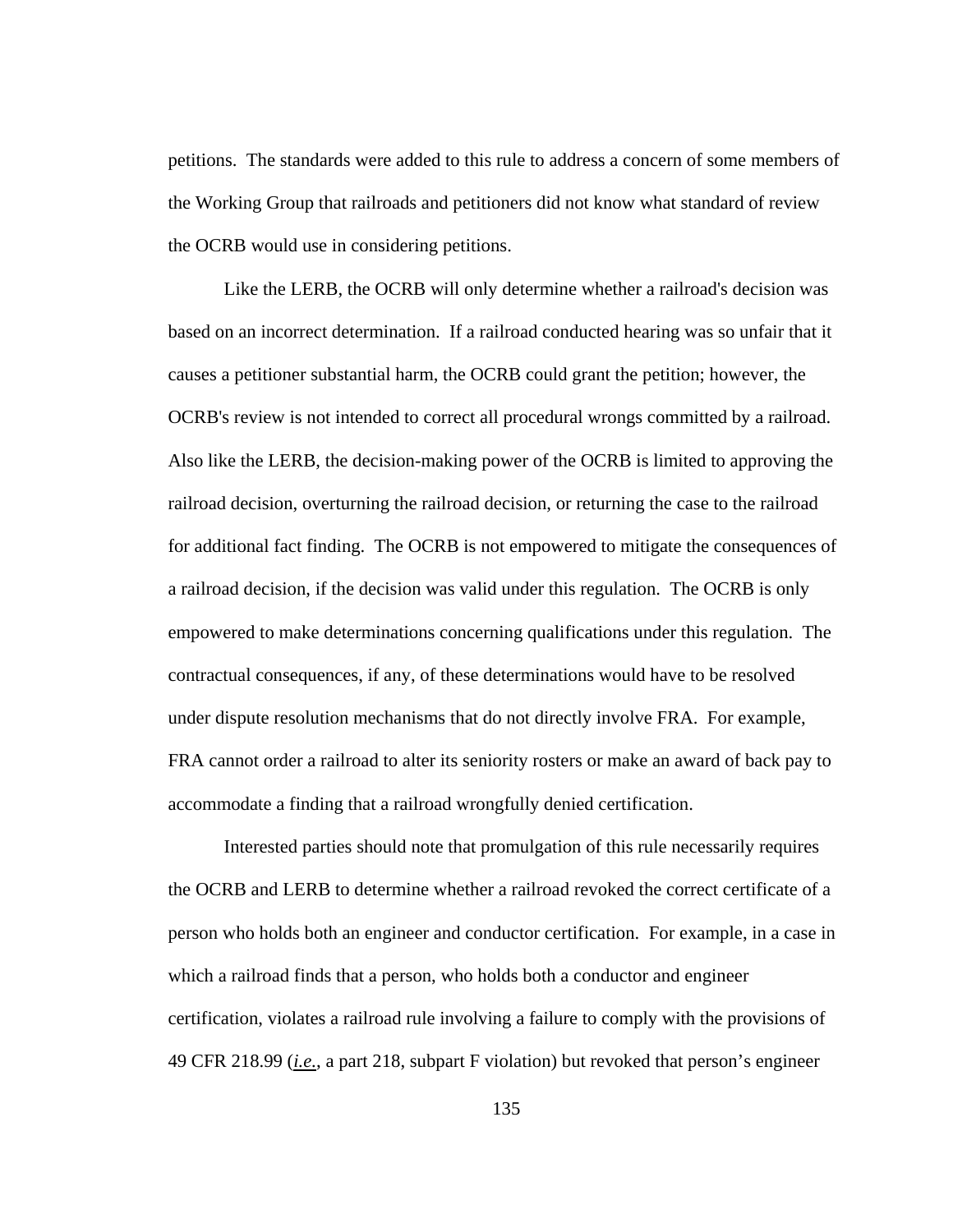certification, the OCRB, if petitioned, would have to find that the revocation decision was improper because, currently, an engineer cannot have his or her part 240 certification revoked for violations of part 218, subpart F.

Paragraph (l) of this section requires the OCRB's written decision to be served on the petitioner, including the petitioner's representative, if any, and the railroad. Moreover, the paragraph does not contain a requirement that every decision include findings of fact which may not be appropriate or relevant to some decisions. *Section 242.507 Request for a hearing.* 

 This section, which parallels 49 CFR 240.407, provides that a party who has been adversely affected by an OCRB decision will have the opportunity to request an administrative proceeding as prescribed in § 242.509. In addition, this section details the requirements for requesting such a proceeding.

Paragraph (c) of this section provides that a party who fails to request an administrative hearing in a timely fashion will lose the right to further administrative review and the OCRB's decision will constitute final agency action.

As noted in paragraph (e) of this section, FRA will not schedule hearings or set an agenda for the proceeding. FRA will merely arrange for the appointment of a presiding officer and it will be the presiding officer's duty to schedule a hearing for the earliest practicable date.

# *Section 242.509 Hearings.*

This section, which parallels 49 CFR 240.409, describes the authority of the presiding officer to conduct an administrative hearing and the procedures by which the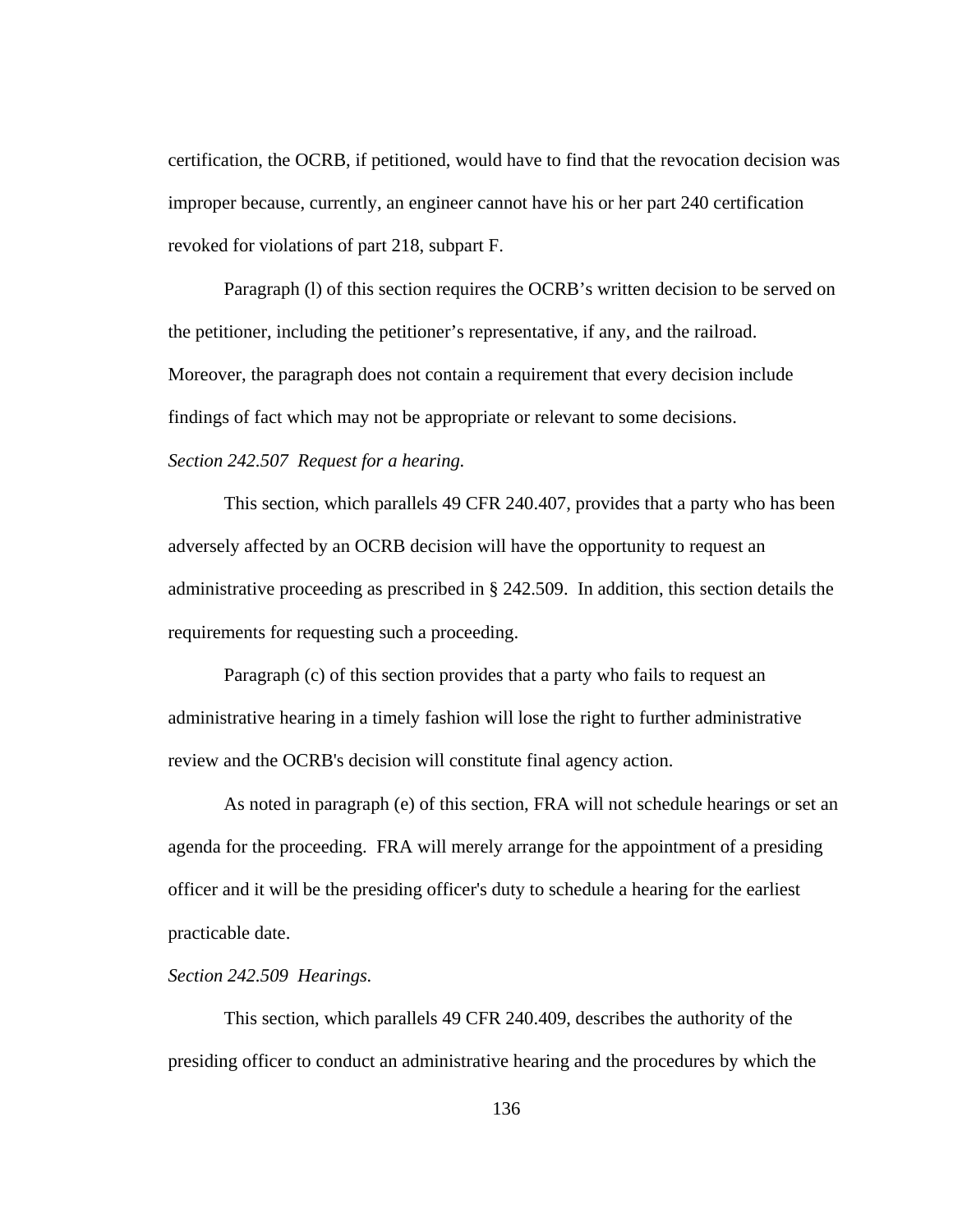administrative hearing will be governed. Like § 240.409, the proceeding provided by this section will afford an aggrieved party a *de novo* hearing at which the relevant facts will be adduced and the correct application of this part will be determined.

In instances when the issues are purely legal, or when only limited factual matters are necessary to determine issues, paragraph (c) of this section provides that the presiding officer may determine the issues following an evidentiary hearing only on the disputed factual issues, if any. The presiding officer can therefore grant full or partial summary judgment.

Paragraph (d) of this section provides that the presiding officer may authorize discovery. It also authorizes the presiding officer to sanction willful noncompliance with permissible discovery requests. Paragraph (e) requires that documents in the nature of pleadings be signed. This signature will constitute a certification of factual and legal good faith. Paragraph (f) provides the requirement for service and for certificates of service. The presiding officer's authority to address noncompliance with a law or directive is expressed in paragraph (g). This provision is intended to ensure that the presiding officer will have the authority to control the proceeding so that an efficient and fair hearing will result.

Paragraph (h) states the right of each party to appear and be represented. Paragraph (i) protects witnesses by ensuring their right of representation and their right to have their representative question them. Paragraph (j) allows any party to request consolidation or separation of hearings of two or more petitions when to do so would be appropriate under established jurisprudential standards. This option is intended to allow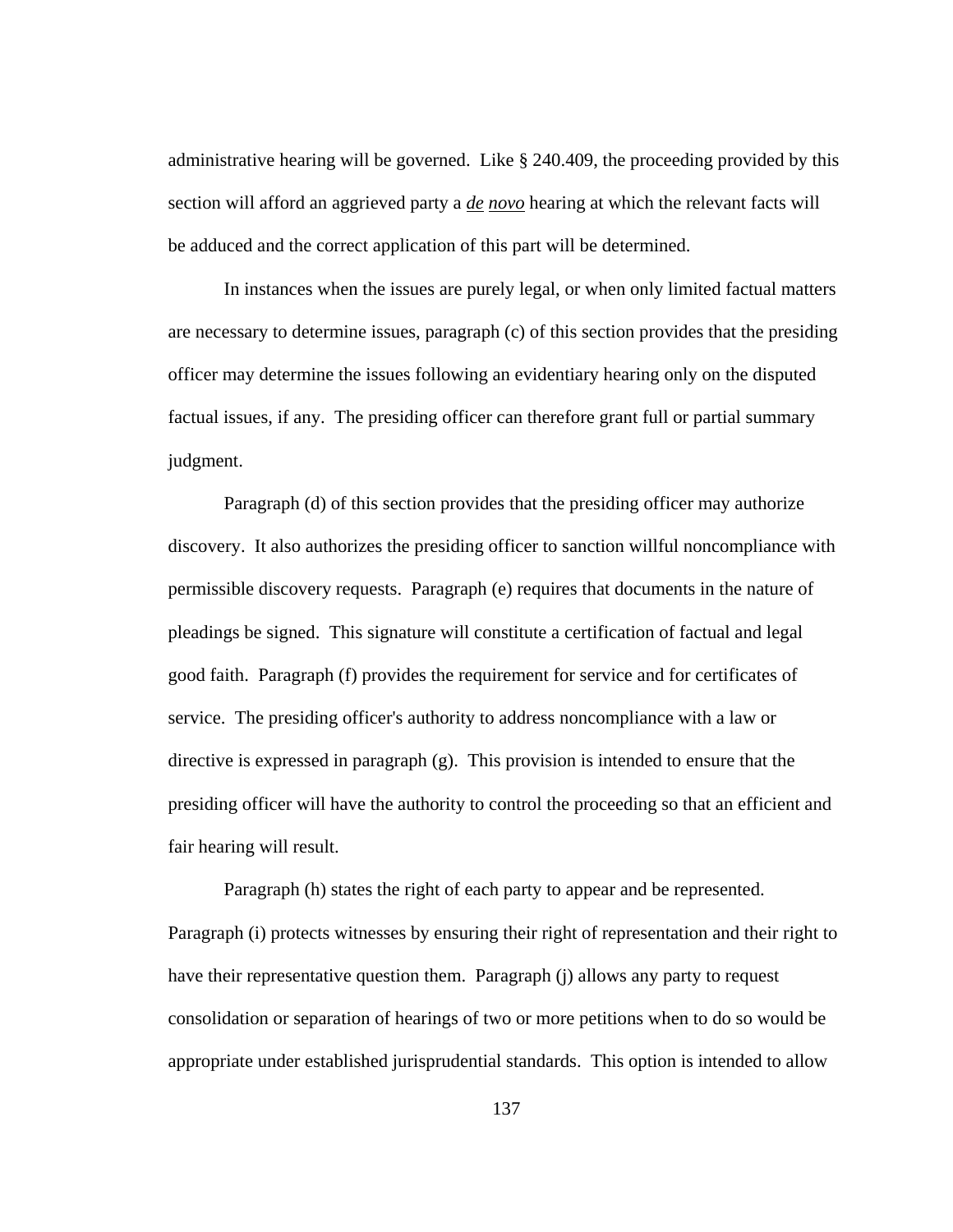more efficient determination of petitions in cases where a joint hearing would be advantageous.

Under paragraph (k), the presiding officer could, with certain exceptions, extend periods for action required in the proceedings, provided substantial prejudice would not result to a party. The authority to deny a request for extension submitted after the expiration of the period involved shows the preference for use of this authority as a tool to alleviate unforeseen or unnecessary burdens, and not as a remedy for inexcusable neglect.

Paragraph (l) establishes a motion as the appropriate method for requesting action by the presiding officer. This paragraph also provides the form of motions and the response period for written motions.

Paragraph (m) provides rules for the mode of hearing and record maintenance, including requirements for sworn testimony, verbatim record (including oral testimony and argument), and inclusion of evidence or substitutes therefor in the record. Paragraph (n) directs the presiding officer to employ specific rules of evidence as guidelines for the introduction of evidence and permits the presiding officer to determine what evidence may be received. Further, paragraph (o) provides additional powers the presiding officer may exercise during the proceedings.

Paragraph (p) provides that the petitioner before the OCRB, the railroad that took the certification action at issue, and the FRA are mandatory parties to the administrative proceeding. Paragraph (q) requires the party requesting the hearing to carry the burden of proof. The actions of the conductor and the railroad will be at issue in the hearing -- not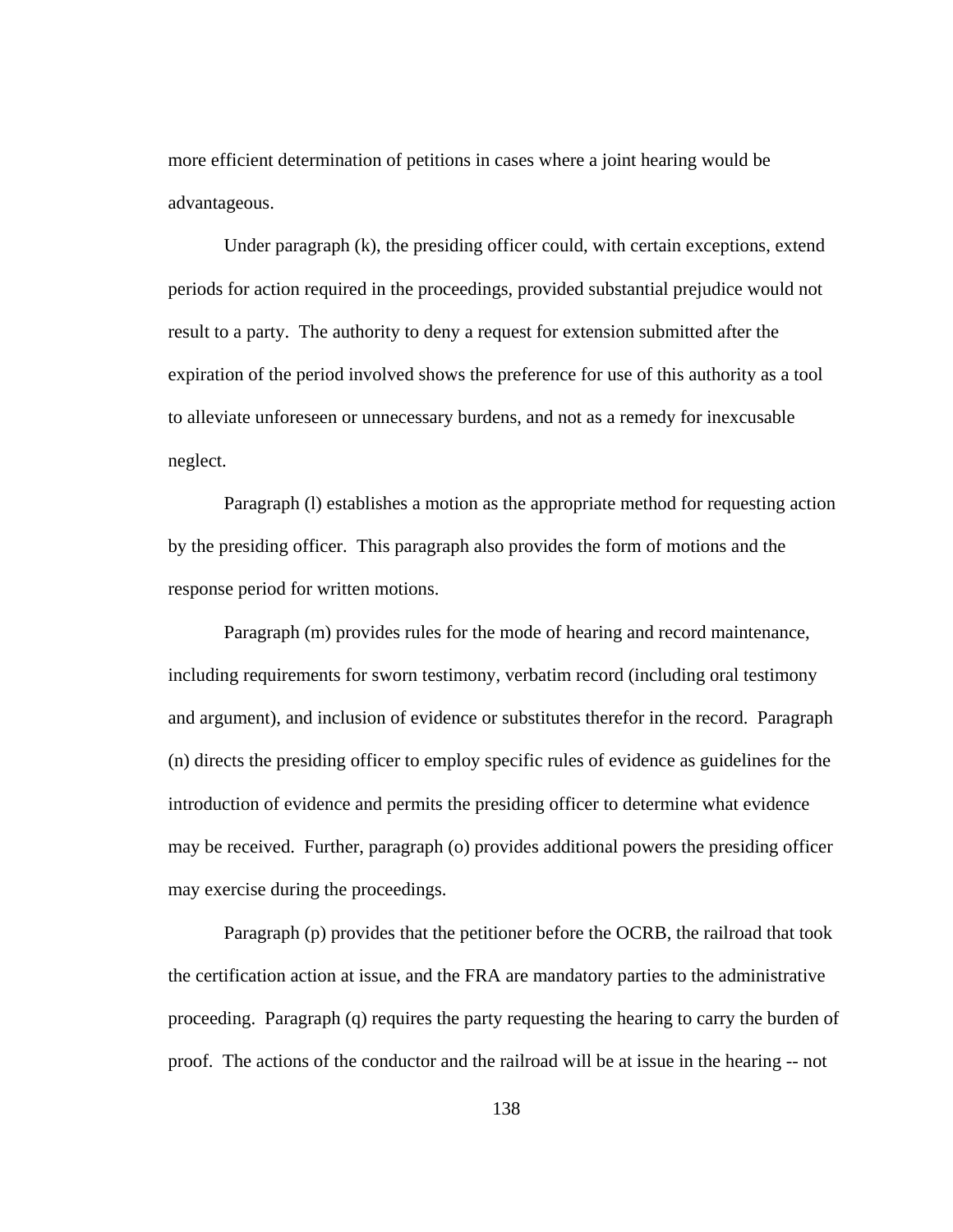the actions of the OCRB. Thus, it is appropriate that the conductor and the railroad fill the roles of petitioner and respondent for the hearing. In addition, the burden each party will have if they were the hearing petitioner is articulated in paragraph (q).

Paragraph (r) provides that FRA will be a mandatory party in the proceeding. In all proceedings, FRA will initially be considered a respondent. If, based on evidence acquired after the filing of a petition for hearing, FRA were to conclude that the public interest in safety was more closely aligned with the position of the petitioner than the respondent, FRA can request that the hearing officer exercise his or her inherent authority to realign parties for good cause shown. However, FRA anticipates that such a situation would occur rarely, if ever. Since FRA could realign itself, FRA wants to caution future parties that FRA represents the interests of the government; hence, parties and their representatives will have to be careful to avoid ethical dilemmas that might arise due to FRA's ability to realign itself.

Paragraphs (s) through (u) provide the presiding officer with authority to close the record and issue a decision.

### *Section 242.511 Appeals.*

 This section, derived from 49 CFR 240.411, permits any party aggrieved by the presiding officer's decision to file an appeal with the FRA Administrator. Paragraph (a) provides that if no appeal is timely filed, the presiding officer's decision will constitute final agency action.

 Paragraphs (b) through (f) allow for a reply to the appeal and describe the Administrator's authority to conduct the proceedings. Interested parties should note that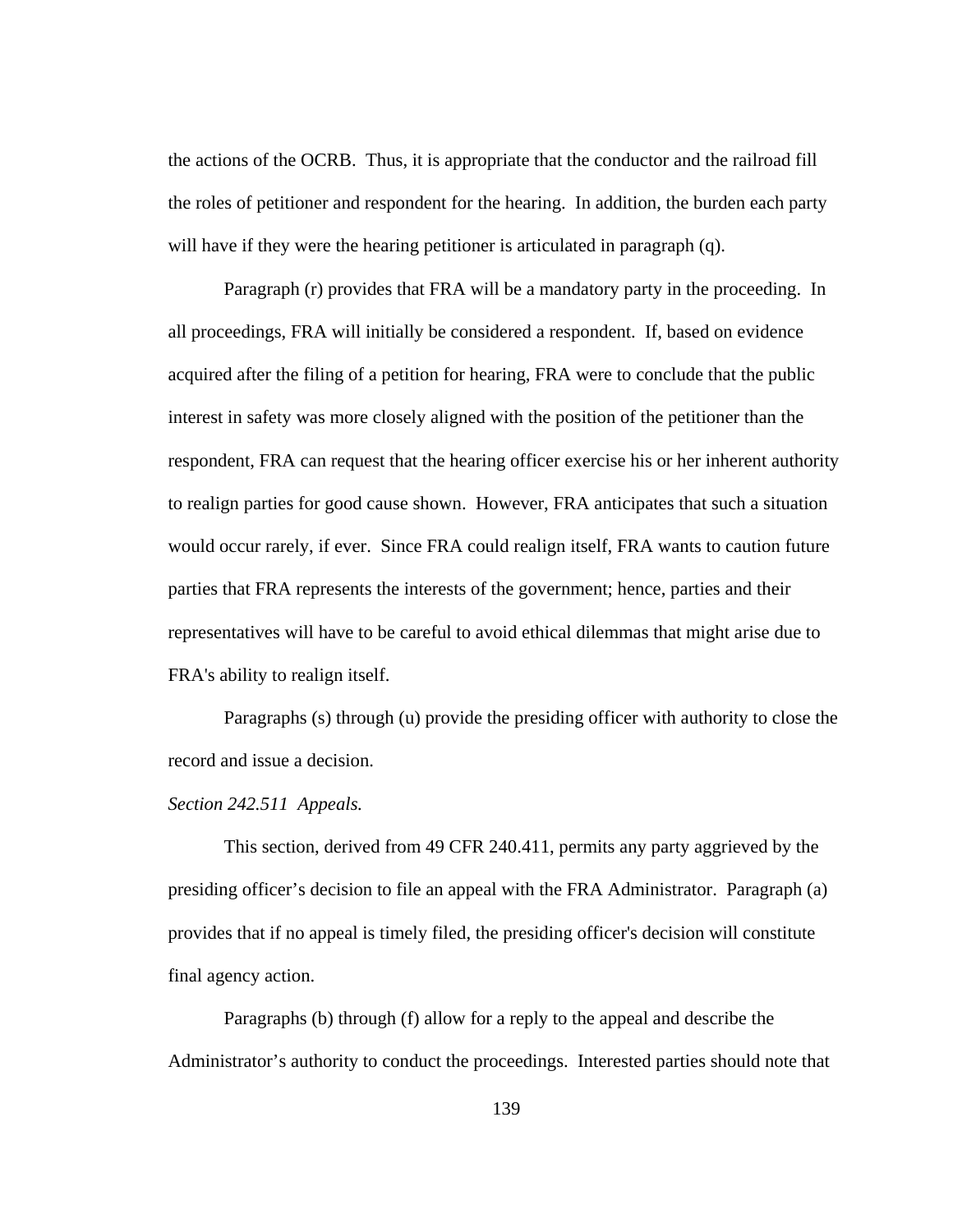the phrase "except where the terms of the Administrator's decision (for example, remanding a case to the presiding officer) show that the parties' administrative remedies have not been exhausted" in paragraph (e) of this section is included in this rule so that parties understand that a remand, or other intermediate decision, will not constitute final agency action. The inclusion of this phrase is made in deference to those parties that are not represented by an attorney or who might otherwise be confused as to whether any action taken by the Administrator should be considered final agency action.

# *Appendices*

FRA has included four appendices with this rule. Appendix A contains a civil penalty schedule similar to those that FRA has issued for all of its existing rules.

 Appendix B provides both the organizational requirements and a narrative description of the submission required under §§ 242.101 and 242.103. FRA is not requiring railroad submissions to be made on a Federally mandated form. Instead, FRA is prescribing only minimal constraints on the organization and manner of presenting information. FRA requires that the submission be divided into six sections. FRA requires that each section deal with a different subject matter and that the railroad identify the appropriate person to be contacted in the event FRA needs to discuss some aspect of the railroad's program. While Appendix B is derived from Appendix B to part 240, one major difference is that Appendix B of part 242 makes clear that, pursuant to § 242.103, a railroad must serve a copy of its submission on the president of each labor organization that represents the railroad's employees subject to part 242.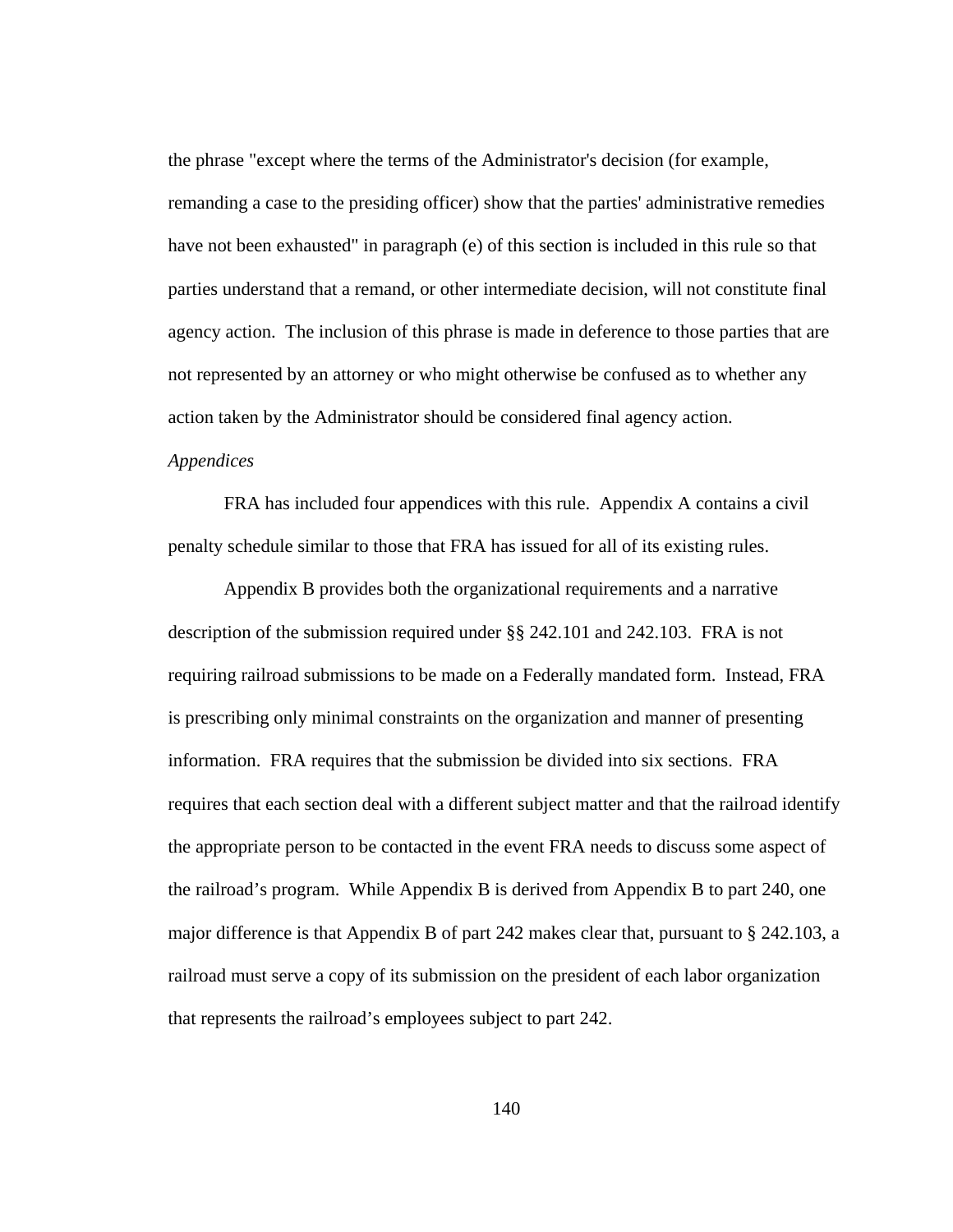Appendix B provides the railroads with the option to file their program submissions electronically. FRA intends to create a secure document submission site and will need basic information from each company before setting up the user's account. In order to provide secure access, information regarding the points of contact is required. It is anticipated that FRA will be able to approve or disapprove all or part of a program and generate automated notifications by e-mail to a railroad's points of contact. Thus, FRA wants each point of contact to understand that by providing any e-mail addresses, the railroad is consenting to receive approval and disapproval notices from FRA by email. Railroads that allow notice from FRA by e-mail would gain the benefit of receiving such notices quickly and efficiently.

Those railroads that choose to submit printed materials to FRA must deliver them directly to the specified address. Some railroads may choose to deliver a CD, DVD, or other electronic storage format to FRA rather than requesting access to upload the documents directly to the secure electronic database. Although that will be an acceptable method of submission, FRA would encourage each railroad to utilize the electronic submission capabilities of the system. Of course, if FRA does not have the capability to read the type of electronic storage format sent, FRA can reject the submission.

FRA may be able to develop its secure document submission site so that confidential materials are identified and not shared with the general public. However, FRA does not expect the information in a program to be of such a confidential or proprietary nature, particularly since each railroad is required to share the program submission, resubmission, or material modification with the president of each labor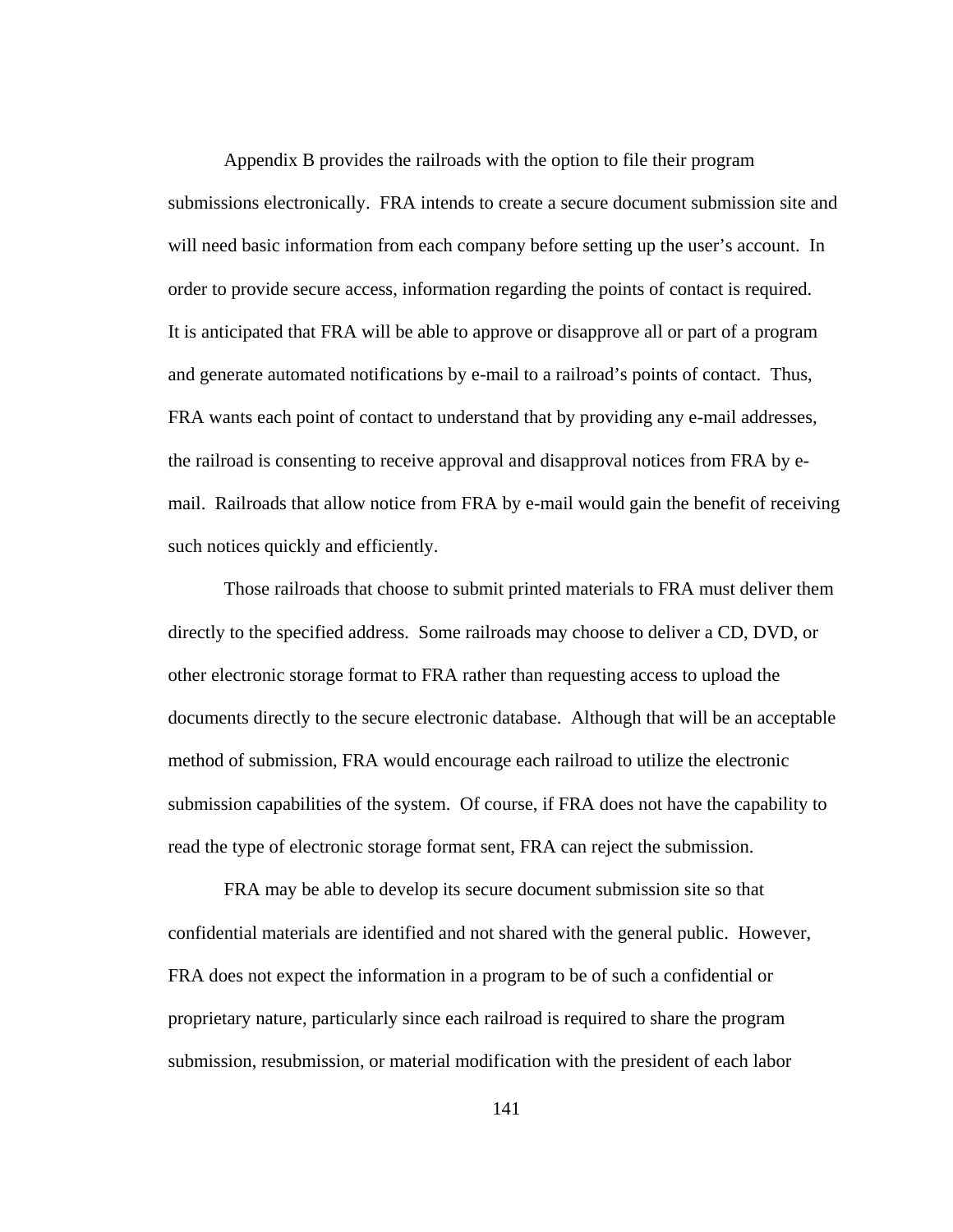organization that represents the railroad's certified conductors. *See* 242.103(c). Accordingly, FRA does not at this time believe it is necessary to develop a document submission system which addresses confidential materials at this time.

 Appendix C, derived from Appendix C to part 240, provides a narrative discussion of the procedures that a person seeking certification or recertification will have to follow to furnish a railroad with information concerning his or her motor vehicle driving record.

 Appendix D, derived from Appendix F to part 240, provides a narrative discussion of the procedures that a railroad is required to employ in administering the vision and hearing requirements of § 242.117. The main issue addressed in this Appendix is the acceptable test methods for determining whether a person has the ability to recognize and distinguish among the colors used as signals in the railroad industry.

 Appendix E provides a table describing the application of revocable events. The table lists: the revocation periods; whether a person would be eligible for a reduction of the revocation period; and whether a person who is certified as both a conductor and an engineer could work in either position following a certification revocation.

### **VI. Regulatory Impact and Notices**

# A. *Executive Order 12866 and DOT Regulatory Policies and Procedures*

This final rule has been evaluated in accordance with existing policies and procedures and determined to be non-significant under both Executive Order 12866 and DOT policies and procedures. See 44 FR 11034; February 26, 1979. FRA has prepared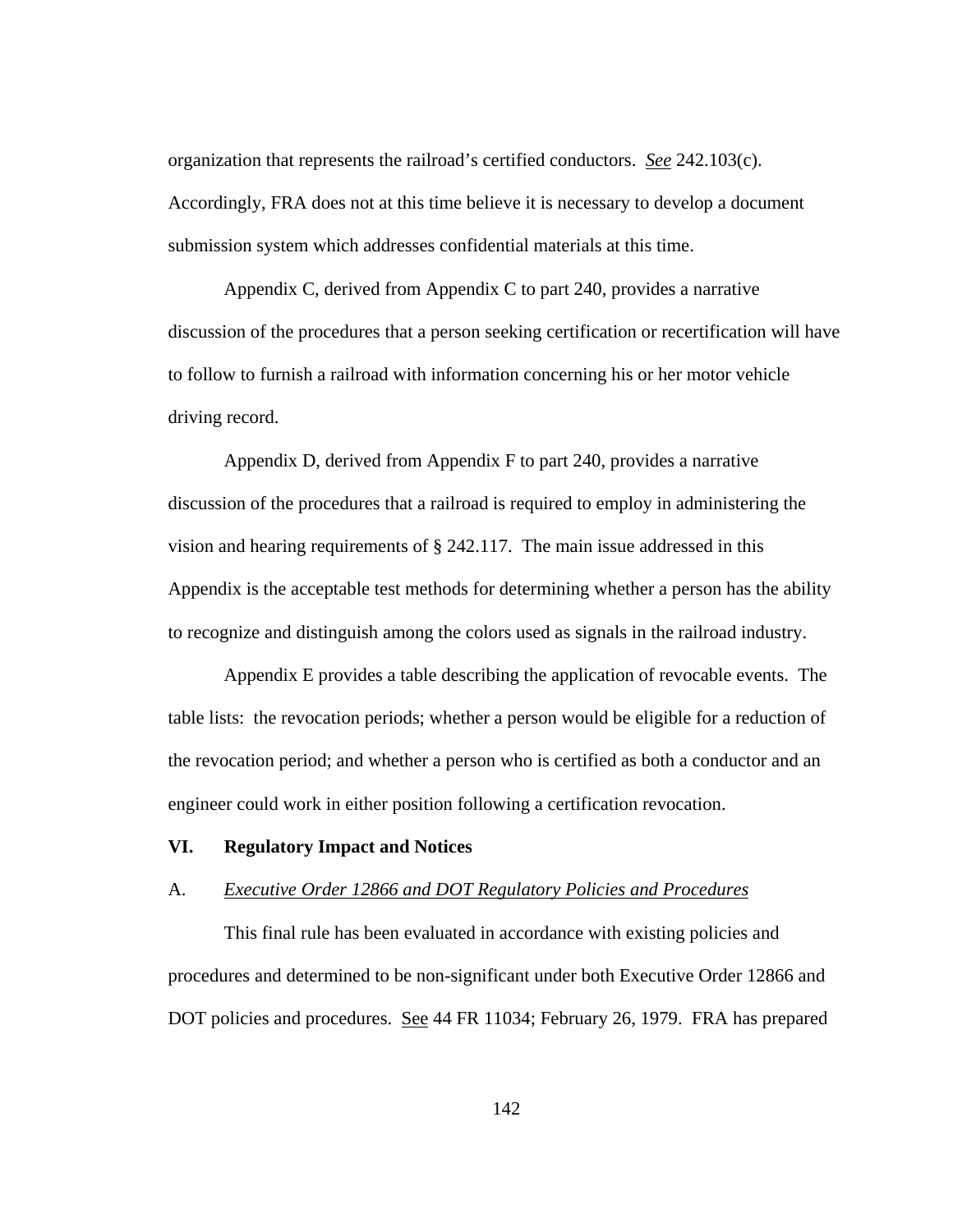and placed in the docket a regulatory impact analysis addressing the economic impact of this final rule.

As part of the regulatory impact analysis, FRA has assessed quantitative measurements of the cost streams expected to result from the adoption of this final rule. For the twenty-year period analyzed, the estimated quantified cost imposed on industry totals \$86.3 million with a present value (PV, 7%) of \$43.2 million. In addition, FRA would incur administrative costs totaling about \$15.2 million, with a PV of \$7.6 million. Although there are numerous costs or burdens in this final rule, the requirements that are expected to impose the largest burdens relate to the initial and periodic training, knowledge testing, and operational testing. In addition, the dispute resolution process associated with the denial and revocation of conductor certification would be a new requirement that would impose burdens on the railroad industry and FRA.

As part of the regulatory impact analysis, FRA has explained what the likely benefits for this final rule would be, and provided numerical assessments of the potential value of such benefits. The final rule is expected to improve railroad safety by ensuring that all trains have certified and trained conductors. Thus, in general, the final rule should decrease train accidents and incidents and associated casualties and damages. FRA also anticipates that this regulation will decrease switching operation casualties and human factor-caused train crew injuries. FRA believes the value of the anticipated safety benefits will meet or exceed the cost of implementing the final rule.

The table below presents the cost associated with implementation of the final rule.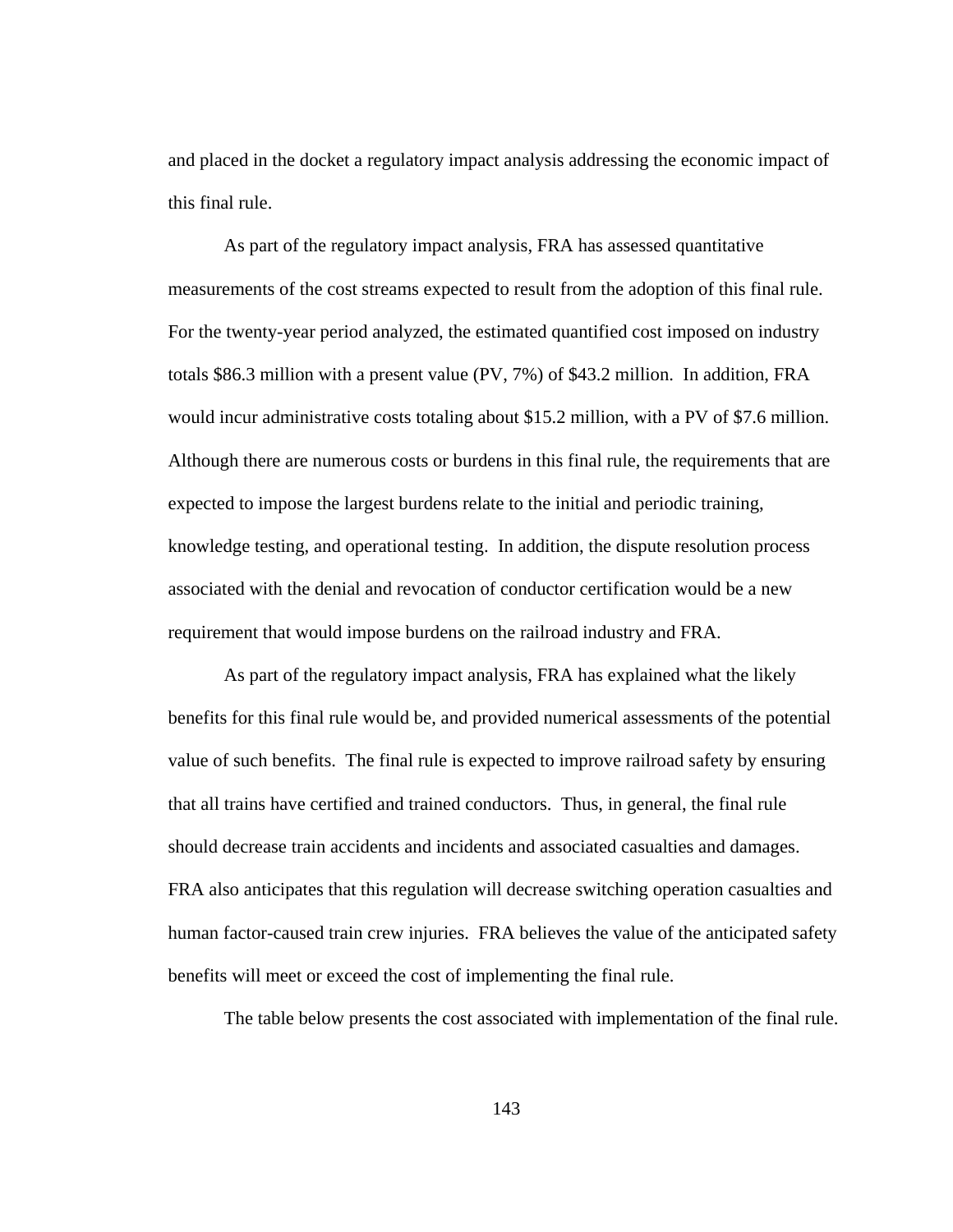| <b>Costs for Final Rule</b>                                         |  |  |              |              |
|---------------------------------------------------------------------|--|--|--------------|--------------|
| [Note dollars are discounted (7 %)]                                 |  |  |              |              |
| <b>Subpart B: Program and Eligibility Requirements</b>              |  |  |              |              |
| Development of Programs                                             |  |  |              | \$884,676    |
| <b>Prior Conduct of Employee</b>                                    |  |  |              | \$2,571,461  |
| Vision and Hearing Acuity                                           |  |  |              | \$495,929    |
| Training                                                            |  |  |              | \$13,093,044 |
| <b>Knowledge Testing</b>                                            |  |  |              | \$3,755,303  |
| <b>Operational Tests</b>                                            |  |  |              | \$3,911,774  |
| Miscellaneous Subpart B costs                                       |  |  |              | \$370,025    |
| <b>Subpart C: Administration of the Certificate Program</b>         |  |  |              |              |
| Certificates                                                        |  |  |              | \$1,010,397  |
| Sections 242, 203 - 242, 213                                        |  |  |              | \$2,135,625  |
| <b>Railroad Oversight Responsibilities</b>                          |  |  |              | \$699,711    |
| <b>Subpart D: Territorial Qualifications &amp; Joint Operations</b> |  |  |              |              |
| Section 242,301                                                     |  |  |              | \$10,080,954 |
| <b>Subpart E: Denial and Revocation of Certification</b>            |  |  |              |              |
| Sections 242,401 & 242,407                                          |  |  |              | \$2,017,187  |
| <b>Subpart F: Dispute Resolution Procedures</b>                     |  |  |              |              |
| <b>Petitions to FRA Review Board</b>                                |  |  |              | \$1,813,783  |
| <b>Requests for Administrative Hearings</b>                         |  |  | \$321,000    |              |
| Appeals to FRA Administrator                                        |  |  | \$48,000     |              |
| <b>Total Non-Government Cost</b>                                    |  |  | \$43,208,868 |              |
|                                                                     |  |  |              |              |
| <b>Government Costs: Subpart F</b>                                  |  |  |              |              |
| Sections 242.501-511                                                |  |  | \$7,572,000  |              |

# B. *Regulatory Flexibility Act and Executive Order 13272*

 To ensure potential impacts of rules on small entities are properly considered, FRA developed this final rule in accordance with Executive Order 13272 ("Proper Consideration of Small Entities in Agency Rulemaking") and DOT's procedures and policies to promote compliance with the Regulatory Flexibility Act (5 U.S.C. 601 *et seq*.).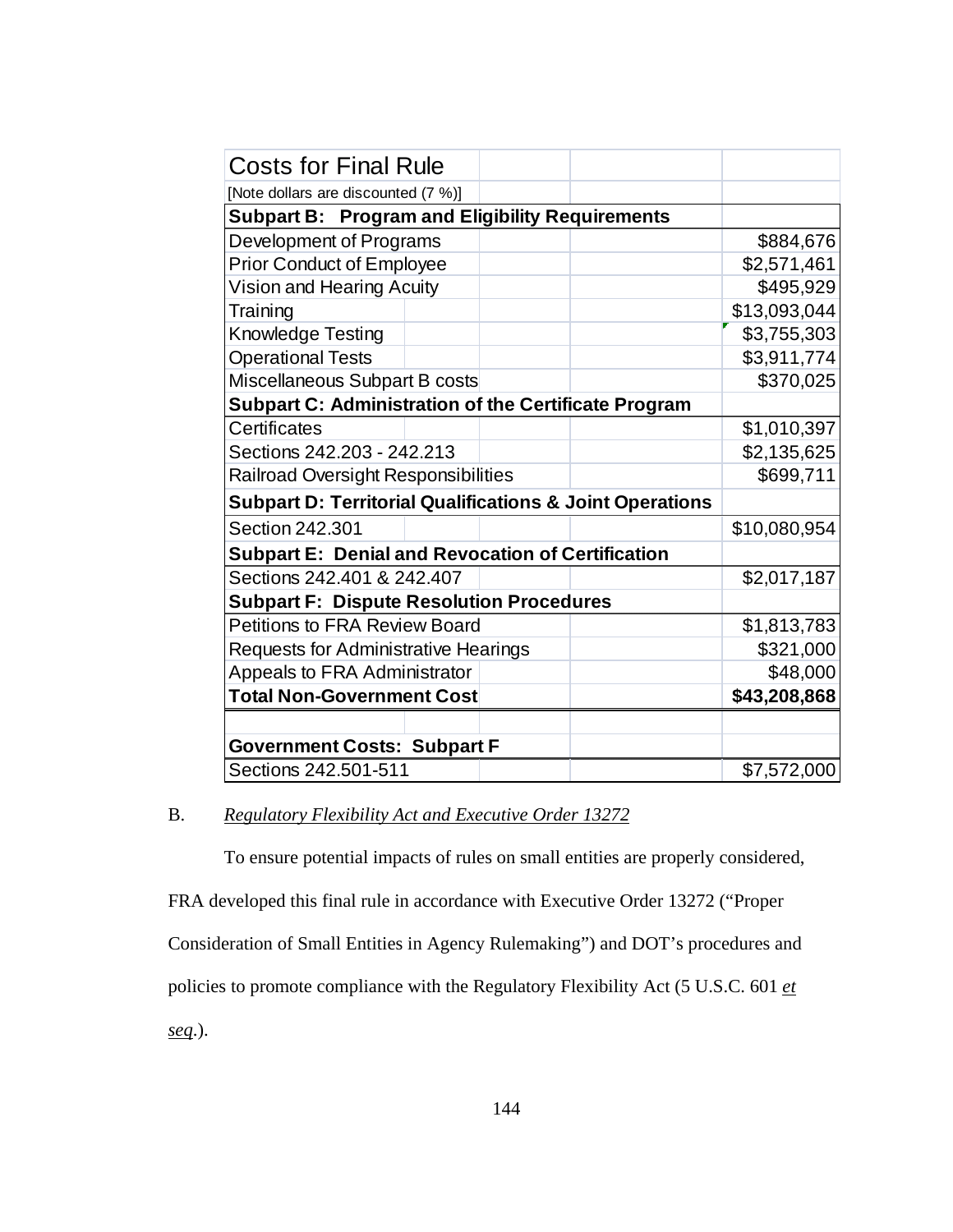The Regulatory Flexibility Act requires an agency to review regulations to assess their impact on small entities. An agency must conduct a regulatory flexibility analysis unless it determines and certifies that a rule is not expected to have a significant impact on a substantial number of small entities.

 As discussed earlier, FRA has initiated this rulemaking as a requirement of the Rail Safety Improvement Act of 2008. This final rule enhances the safety of railroad operations by ensuring that only those persons who meet minimum Federal safety standards serve as conductors, to reduce the rate and number of accidents and incidents, and to improve railroad safety.

 Pursuant to the Regulatory Flexibility Act (5 U.S.C. 605(b)), FRA certifies that this final rule would not have a significant impact on a substantial number of small entities. Although a substantial number of small railroads would be affected by this final rule, few, if any, would be significantly impacted. FRA invited all interested parties to submit data and information regarding the potential economic impact that would result from the adoption of the final rule. FRA received one comment pertinent to this (see below) and considered it in making the determination for certification of this final rule. 1. Description of Regulated Entities and Impacts

 The "universe" of the entities to be considered generally includes only those small entities that are reasonably expected to be directly regulated by this action. For this rulemaking, there is one type of small entity that is potentially affected by this rulemaking: small railroads.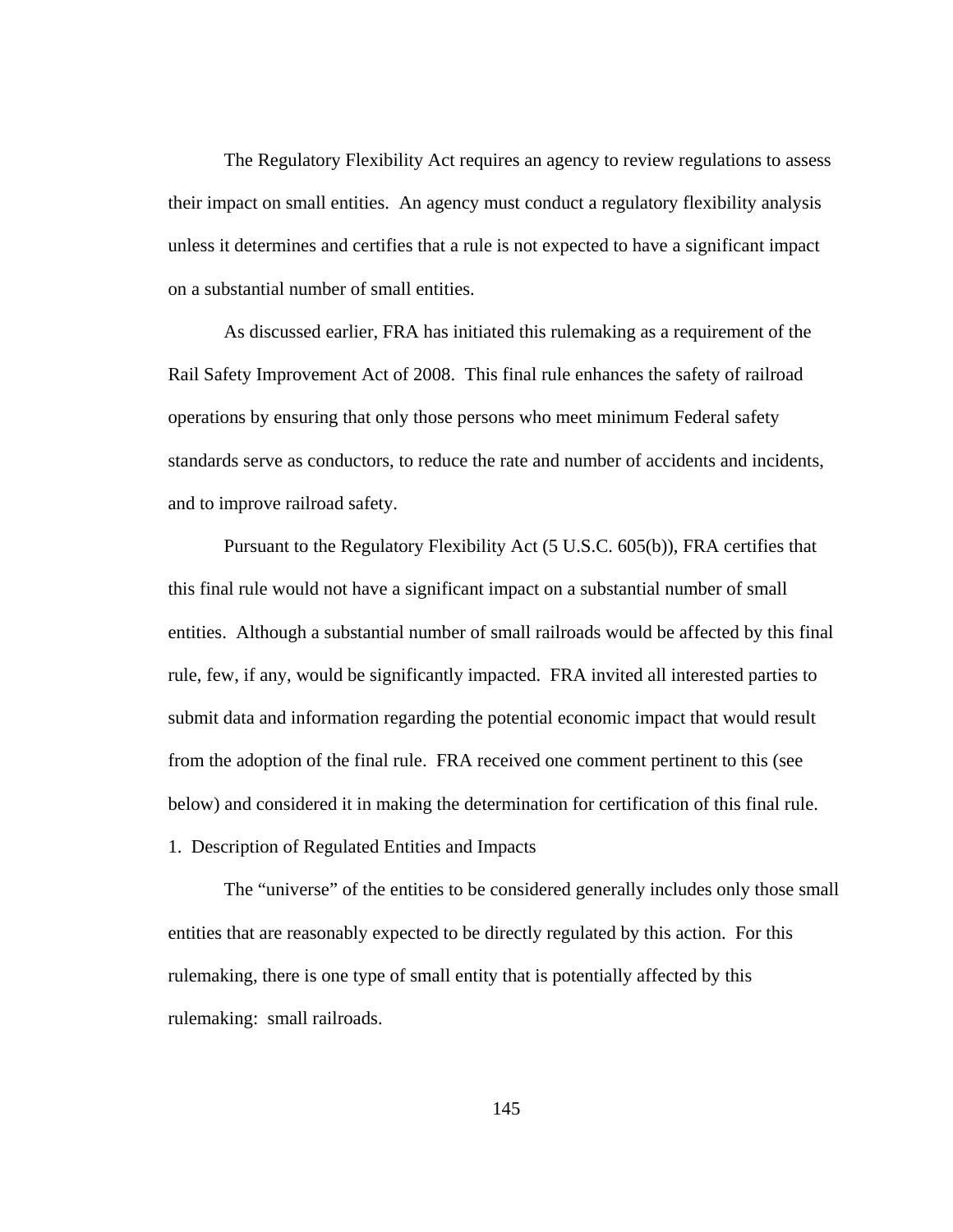FRA estimates that approximately 5 contractors will be developing conductor certification programs and contracting conductors to railroads. The cost associated with certifying conductors is a cost that these contractors will pass on to the railroads contracting their services.

 "Small entity" is defined in 5 U.S.C. 601 as having the same meaning as "small business concern" under Section 3 of the Small Business Act. This includes any small business concern that is independently owned and operated, and is not dominant in its field of operation. Section 601(4) includes nonprofit enterprises that are independently owned and operated, and are not dominant in their field of operations within the definition of "small entities." Additionally, 5 U.S.C. 601(5) defines "small entities" as governments of cities, counties, towns, townships, villages, school districts, or special districts with populations less than 50,000.

 The U.S. Small Business Administration (SBA) stipulates "size standards" for small entities. It provides that the largest a for-profit railroad business firm may be (and still classify as a "small entity") is 1,500 employees for "line-haul operating" railroads, and 500 employees for "shortline operating" railroads.

 Federal agencies may adopt their own size standards for small entities in consultation with SBA and in conjunction with public comment. Pursuant to the authority provided to it by SBA, FRA has published a final policy, which formally establishes small entities as railroads that meet the line haulage revenue requirements of a Class III railroad. Currently, the revenue requirements are \$20 million or less in annual operating revenue, adjusted annually for inflation. The \$20 million limit (adjusted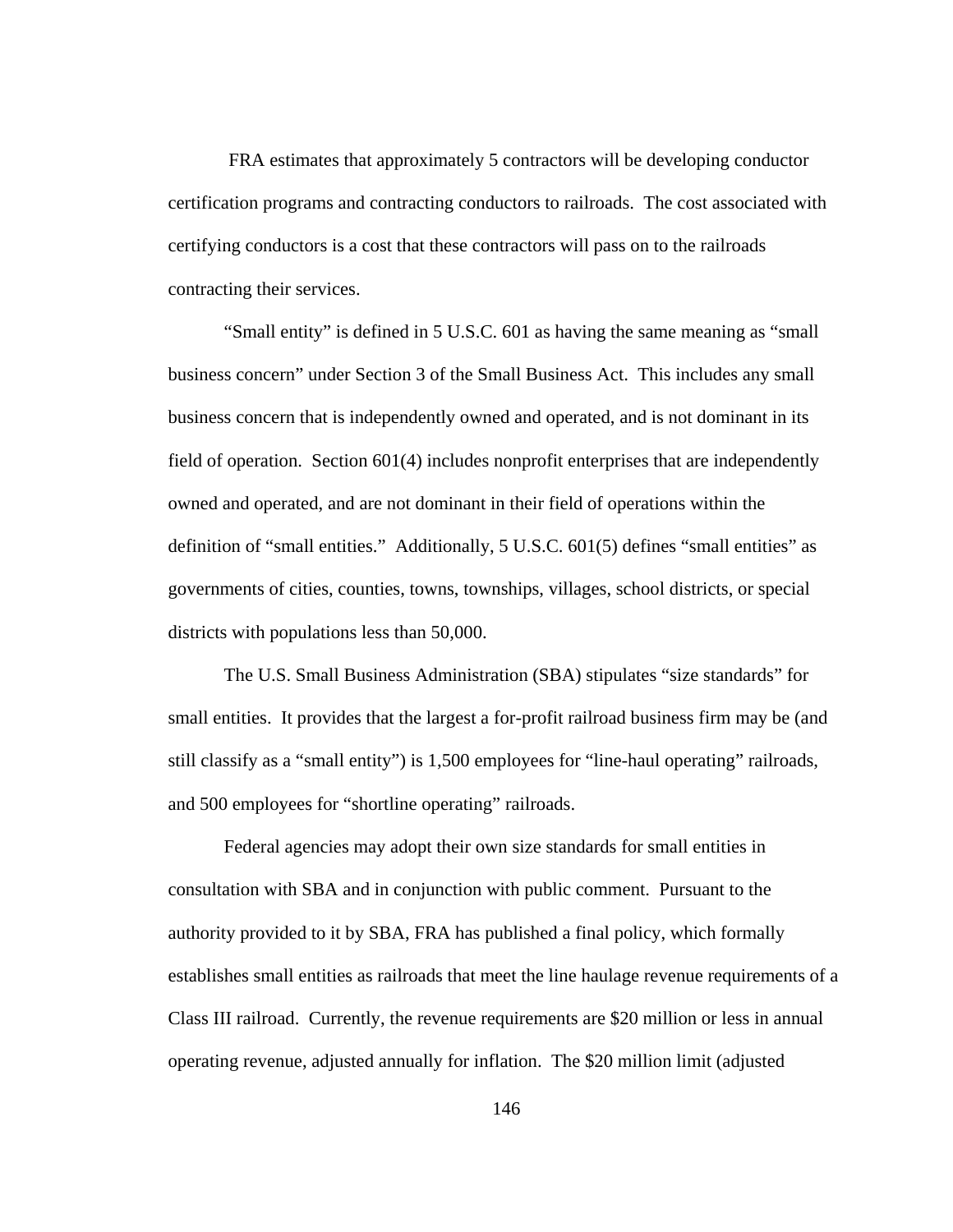annually for inflation) is based on the Surface Transportation Board's threshold of a Class III railroad carrier, which is adjusted by applying the railroad revenue deflator adjustment. The same dollar limit on revenues is established to determine whether a railroad shipper or contractor is a small entity. Governments of cities, counties, towns, townships, villages, school districts, or special districts with populations less than 50,000 are also considered small entities under FRA's policy. FRA proposed using this definition for this rulemaking in the proposed rule. No comments were received pertinent to its use.

### 2. Small Railroads

 There are approximately 682 railroads meeting the definition of "small entity" as described above. FRA estimates that approximately 627 of these small entities, would be impacted by this final rule. FRA estimates that approximately 55 of the 682 small railroads would not be impacted because they would be exempt from the final rule. Note, however, that approximately 125 of the small railroads that would be impacted are subsidiaries of large shortline holding companies with the expertise and resources comparable to larger railroads. Many small railroads that will be impacted by this rulemaking are members of the American Shortline and Regional Railroad Association (ASLRRA), which actively participated in the development of this regulatory action. It is very likely that the ASLRRA will develop a generic conductor certification program for their members to use. FRA would assist with this effort

 Small railroads will be required to have written programs for certifying conductors in accordance with this regulation. Given the nature of how most small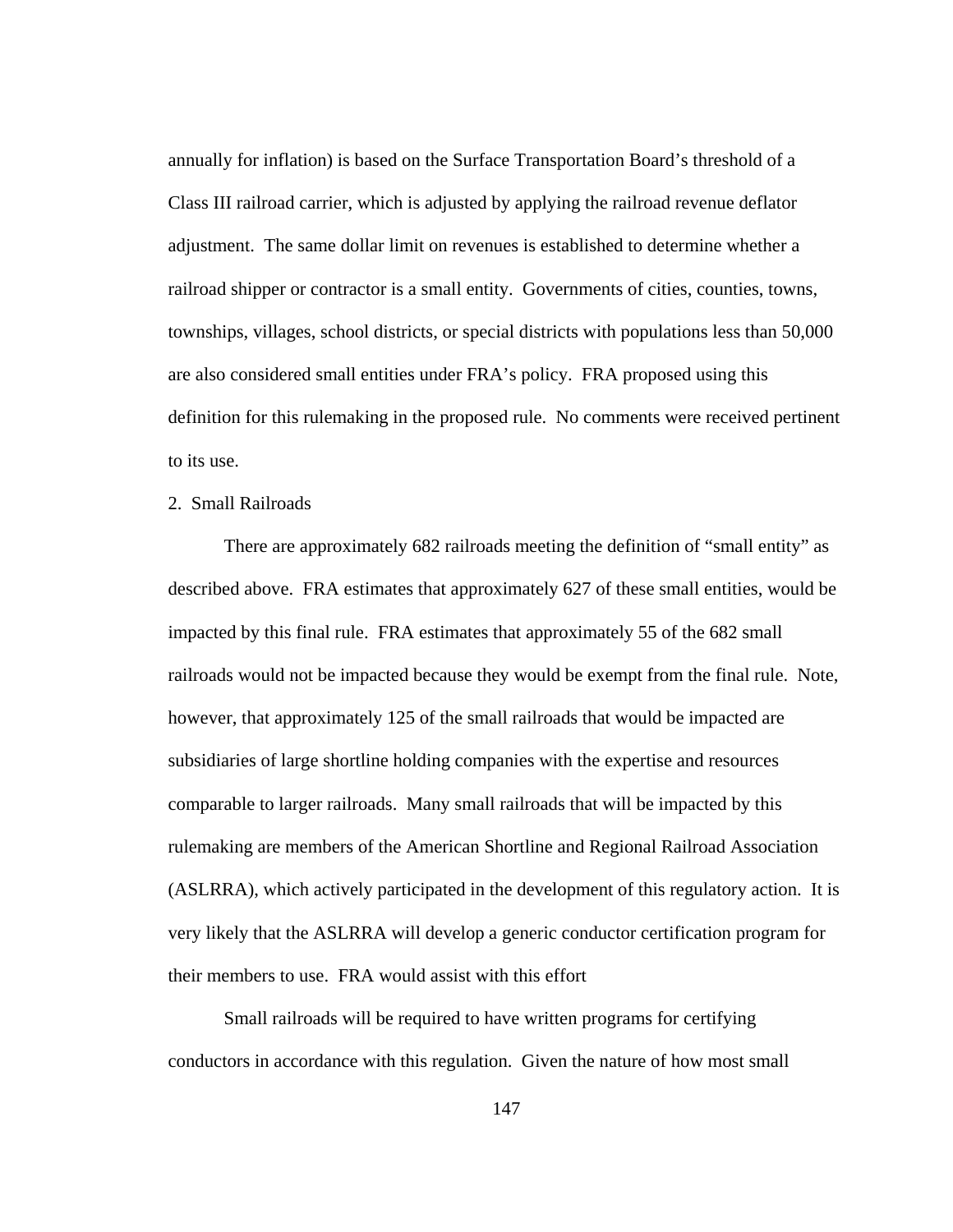railroads operate and the fact that they operate fewer types and numbers of trains than larger railroads, this regulation should be less burdensome for small railroads than larger railroads. Thus, given the more limited territory, equipment types, number of conductors and/or the commodities transported by small railroads relative to Class II and Class I railroads, implementing and maintaining a program for the certification of conductors would be significantly less burdensome for small railroads both overall and on a per conductor basis. While FRA does recognize that some small railroads do not currently have formal conductor training and certification programs, FRA believes that most small railroads currently have informal programs with the necessary elements of a formal program. FRA requested information regarding the number and type of Class III railroads that do not have formal conductor training and certification programs as well as the number of conductors employed by such railroads in the Notice of Proposed Rulemaking (NPRM) and Initial Regulatory Flexibility Assessment (IRFA). However, FRA did not receive comments specific to that request.

 In general, this final rule will likely burden all small railroads that are not exempt from its scope or application. However, it would significantly burden few if any, of these entities. FRA invited commenters to submit information that might assist us in assessing the cost impacts on small railroads in the NPRM. However, FRA only received comments from one commenter addressing the cost to small railroads. The ASLRRA noted in its comments of January 10, 2011, that it was working to generate data and if and when it was available, would post it to the docket. FRA has received no additional data on this issue.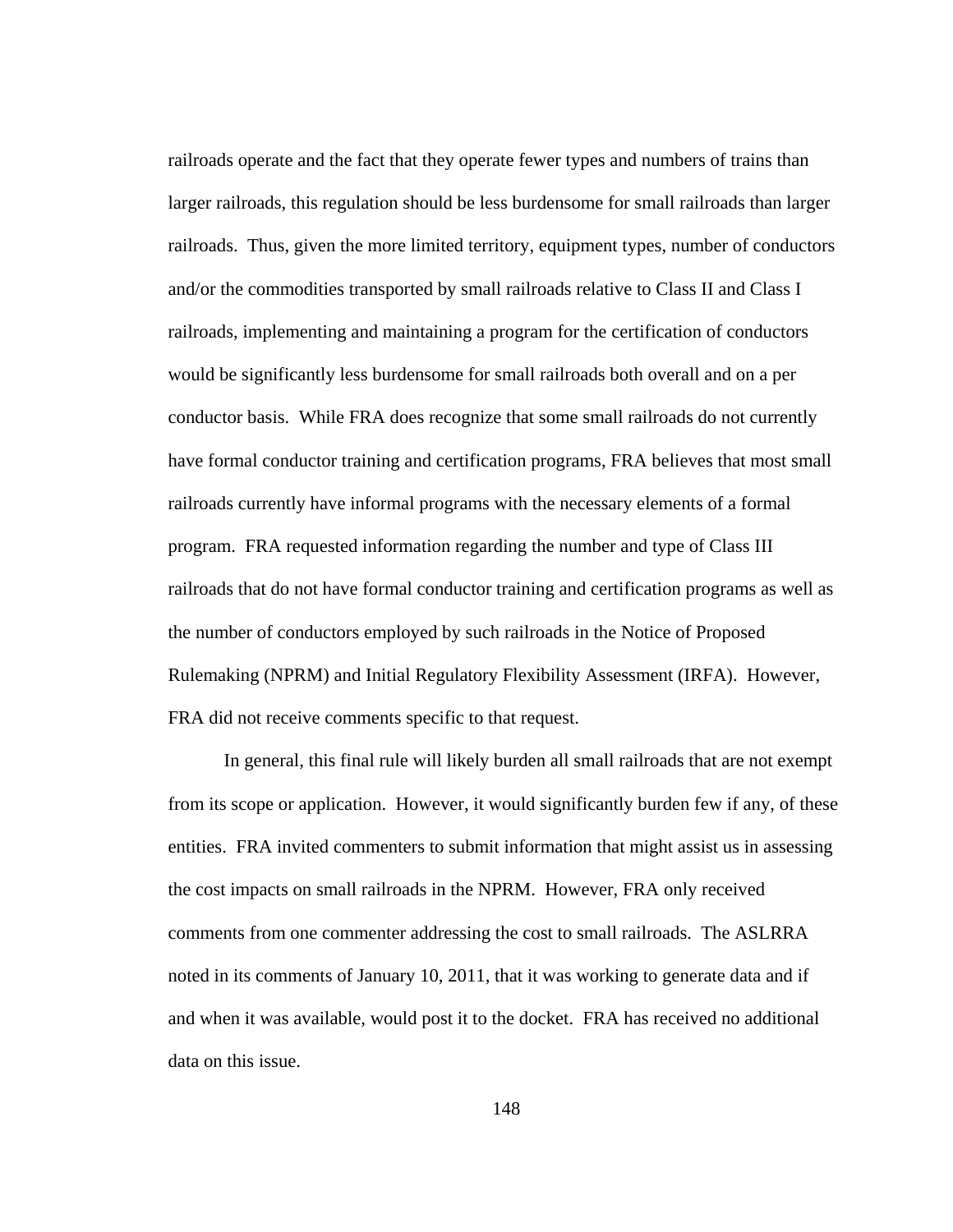FRA disagrees with ASLRRA's cost assessment in their comments. In general, it should be noted that the final rule is not a "stand alone" regulation. It is conjoined with numerous existing regulations, such as parts 217 and 218. However, the shortline railroads have been responsible for complying with the Locomotive Engineering Certification Regulation (49 CFR part 240) for over 20 years. Many of the compliance requirements in this final rule are identical or very similar to part 240. Thus, these railroads likely already have assigned personnel and filing procedures in place to comply with this final rule. Since this final rule requires three of the four certification components required by part 240 (hearing and visual acuity, motor vehicle operator history check, and knowledge test), the shortline railroads would only need to satisfy these requirements once for individuals who will work as both a conductor and an engineer. FRA believes that many of the Train and Engine employees on shortlines will be dual certified. Thus, these employees can work either a conductor's position or an engineer's position as service demands.

 The ASLRRA commented that the proposed rule will also impose significant new costs on small railroads. In addition, ASLRRA noted that "appropriate and ongoing training is [the] centerpiece of the proposed conductor certification rules, and certification itself is a reflection that the conductor has been properly trained and has demonstrated the ability to apply that training in the safe performance of job duties." However, FRA notes that the conductor training required by this final rule should not be new to shortlines. Most, if not all, shortlines currently afford training to employees who fill a conductor's position. A majority of this training has been in the form of on-the-job (OJT) training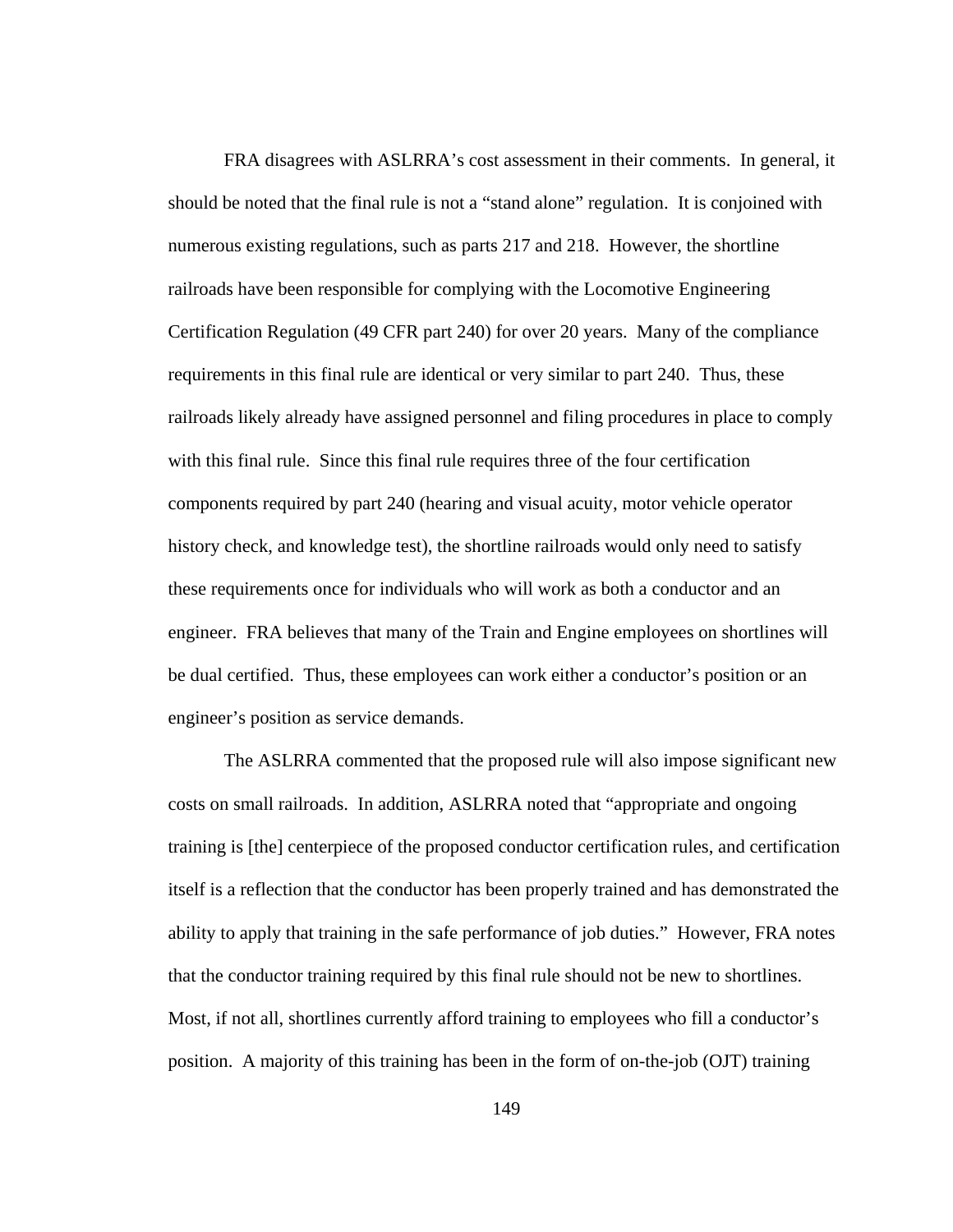followed by formal or informal classroom training on safety and operating rules. Historically, OJT is peer training provided by a qualified, per this rulemaking, certified employee. Hence, there is no major change to existing practices or additional cost, excluding the time required to compile a list of qualified instructors. In addition, the final rule has placed a greater emphasis on OJT and removed the task analysis requirement in the training section. Thus, the training provided by most small railroads would not change much if any under the final rule. It will likely be more formalized and ensure that conductors receive appropriate training in all areas of responsibility. Thus, the additional cost for training should not be significant. FRA has met with and will continue to work with ASLRRA to develop a generic conductor certification program that can be used for small railroads. This should help to reduce the cost of conductor certification programs and the cost of training development for small railroads. As noted above, this final rule is complementary with several other FRA regulations. It is conjoined with Section 217.9, Subpart F of Part 218, Section 238.109, and Section 239.101 $(a)(2)$ . Thus, there will be cost savings due to the fact that some of its requirements are current burdens under other federal regulations.

 The ASLRRA's comments noted that "one training cost for some small railroads which FRA has completely dismissed is the cost of training Remote Control Operators (RCO's)." It should be noted that RCO operation is a practice that provides value based on the reduction of train crew numbers. ASLRRA is correct that FRA dismissed the costs related to the RCO in the Initial Regulatory Flexibility Assessment (IRFA) and the Regulatory Impact Assessment (RIA) to the NPRM. FRA's IRFA and RIA dismissed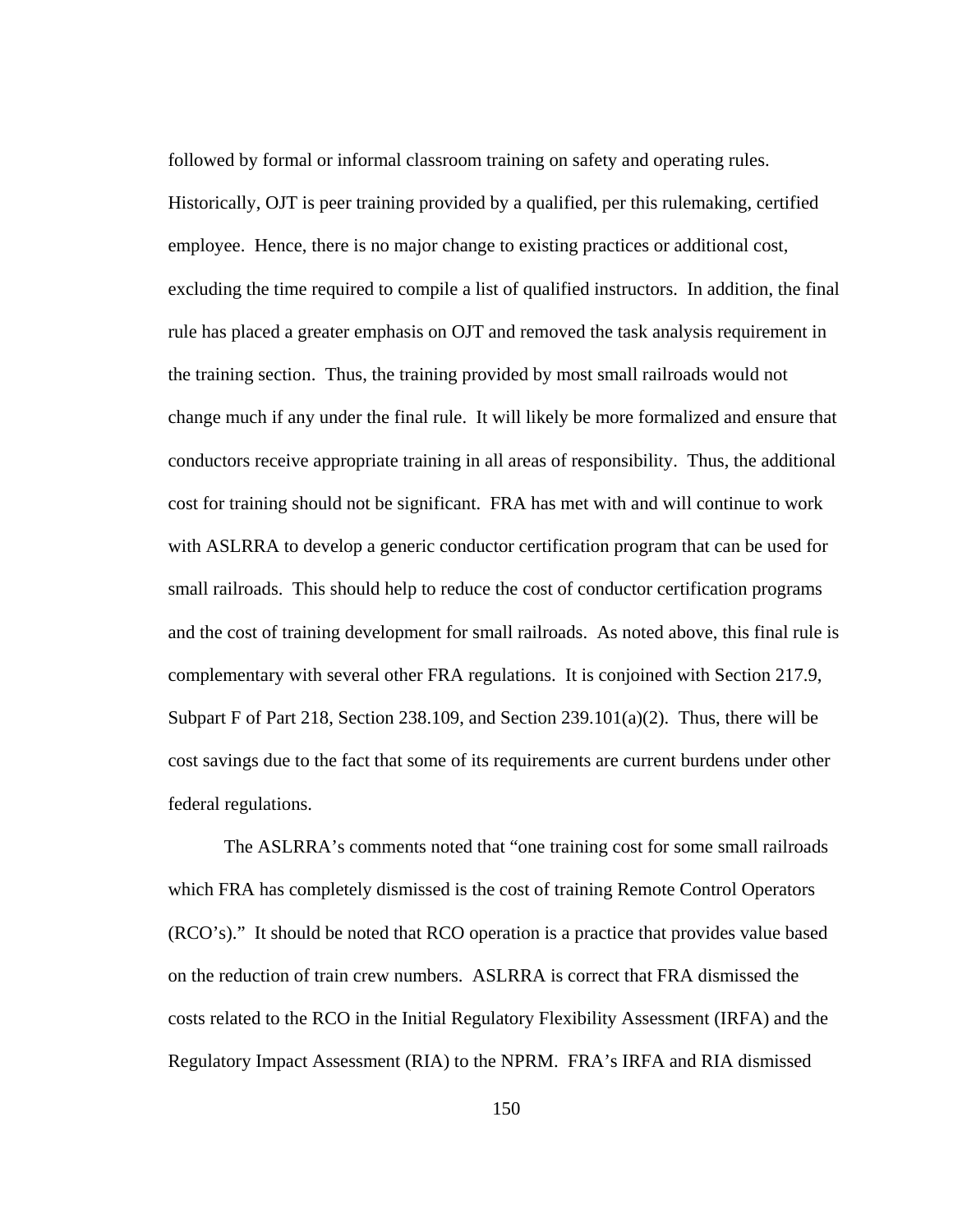such costs for all railroads, including small railroads, due to the fact that there are no FRA regulations requiring the use of remote controlled locomotives (RCL). The use of RCL by any railroad is a choice and usually a business decision. Training for RCO is covered in part 240. Multiple certifications are addressed in this final rule and the only difference regarding the locomotive engineer training and the conductor training are the additional modules that cover Subpart F of part 218, and part 239.

 The ASLRRA also noted concern over the economic impact of decertifying a conductor on a small railroad with limited personnel. While FRA recognizes ASLRRA's concerns, FRA notes that small railroads have successfully dealt with a similar issue under part 240 for many years without excessive financial burdens being incurred. Further, FRA notes that there is a significant safety concern involved with treating a conductor for a small railroad differently than a conductor for a large railroad with respect to certificate revocation. Such treatment would result in the disparate treatment of conductors across the three classes of railroads (*i.e.*, a conductor for a Class I railroad would not be permitted to serve as a conductor following a decertifiable event whereas a conductor on a Class III railroad, who was involved in the same type of decertifiable event, may be permitted to serve as a conductor) even thought there is no less a safety risk if a person is a conductor for a Class III railroad as opposed to a conductor for a Class I or Class II railroad. Moreover, treating small railroads differently in this instance would leave open the possibility that a conductor involved in a revocable event on a Class III railroad could immediately go to work for a Class I railroad due to the fact that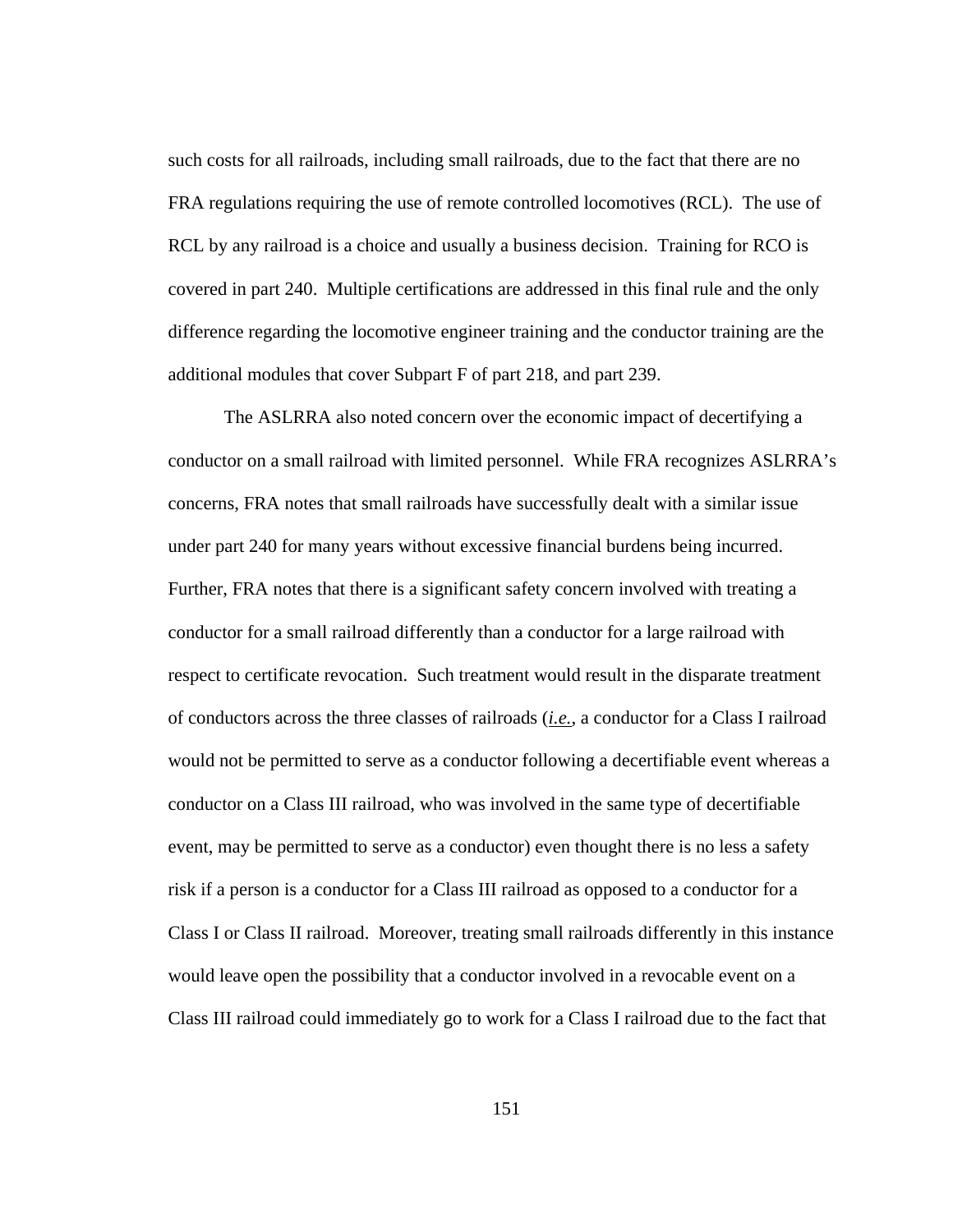restrictions were placed on the conductor's certificate rather than having the certificate revoked.

#### 3. Economic Impacts on Small Entities (railroads)

 This certification is not intended to be a stand-alone document. In order to get a better understanding of the total costs for the railroad industry, which forms the base for these estimates or more cost detail on any specific requirement, a review of FRA's RIA is recommended. FRA has placed a copy of the RIA in the docket for this rulemaking.

 Based on information currently available, FRA estimates that about 8 percent of the total railroad cost associated with implementing the final rule will be borne by small entities. FRA has estimated the total cost for this regulation to be \$86.3 million for the railroad industry. FRA estimates that \$6.4 million of this burden will be borne by small railroads. In addition, FRA will incur costs totaling approximately \$15.2 million. FRA also estimates that small railroads comprise over 90 percent of the number of entities impacted directly by this regulation. Small railroads generally have fewer conductors and operate over smaller territories allowing them to meet the requirements at lower overall cost as well as lower cost per conductor. Thus, although a substantial number of small entities will likely be impacted, the economic impact on them will likely not be significant.

# 4. Significant Economic Impact Criteria

 Previously, FRA sampled small railroad and found that revenue averaged approximately \$4.7 million (not discounted) in 2006. One percent of average annual revenue per small railroad is \$47,000. FRA estimates that the average small railroad will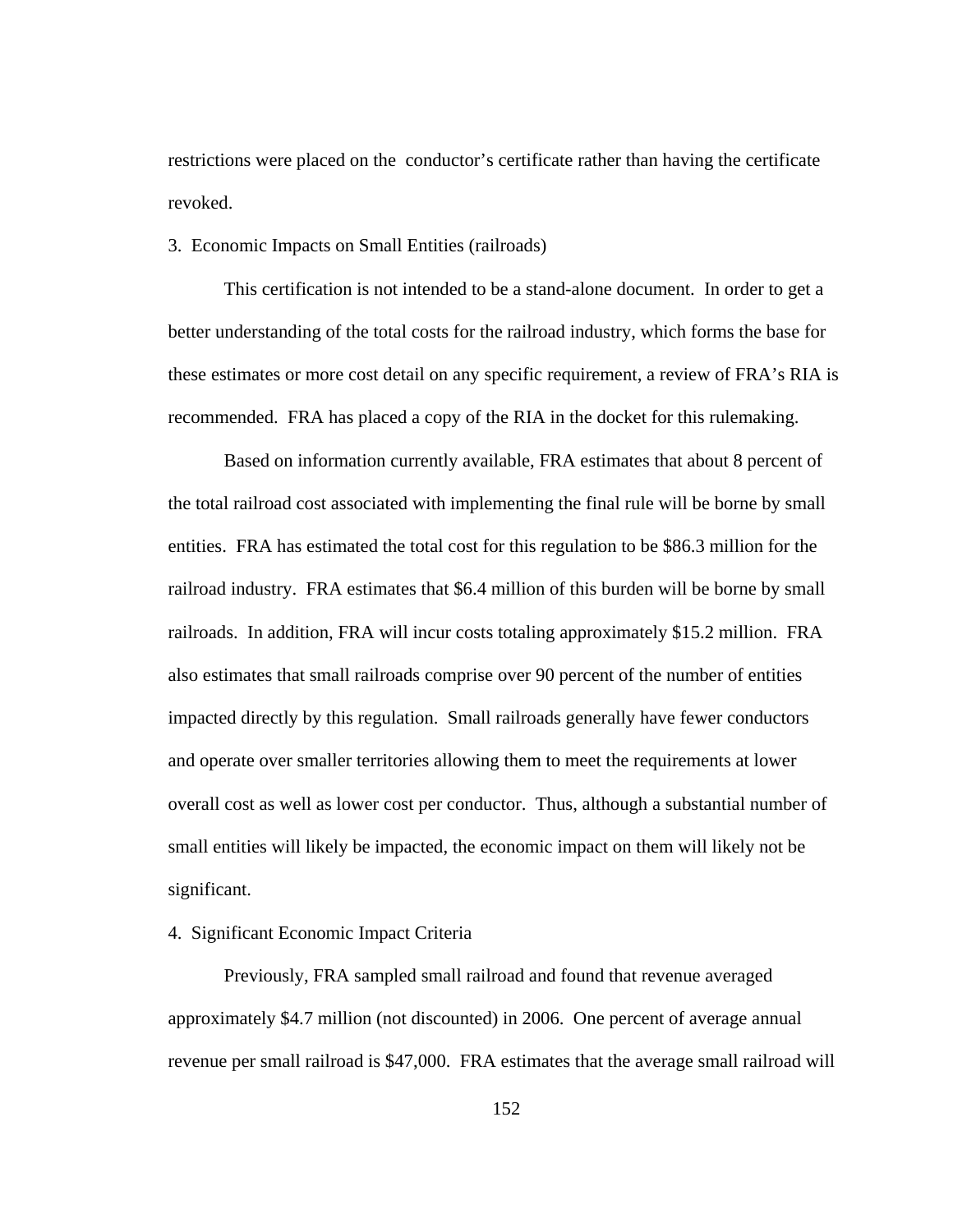spend less than \$11,000 over 20 years to comply with the additional requirements of this final rule. Based on this, FRA concludes that the expected burden of this final rule will not have a significant impact on the competitive position of small entities, or on the small entity segment of the railroad industry as a whole.

#### 5. Substantial Number Criteria

 This final rule will likely burden all small railroads that are not exempt from its scope or application. Thus, as noted above this rule will impact a substantial number of small railroads.

6. Certification

 Pursuant to the Regulatory Flexibility Act (5 U.S.C. 605(b)), FRA certifies that this final rule will not have a significant impact on a substantial number of small entities. Although a substantial number of small railroads will be affected by this final rule, none of these entities will be significantly impacted.

### C. Paperwork Reduction Act

The information collection requirements in this final rule are being submitted for approval to the Office of Management and Budget (OMB) under the Paperwork Reduction Act of 1995, 44 U.S.C. 3501 *et seq.* The sections that contain the new information collection requirements are duly designated, and the estimated time to fulfill each requirement is as follows: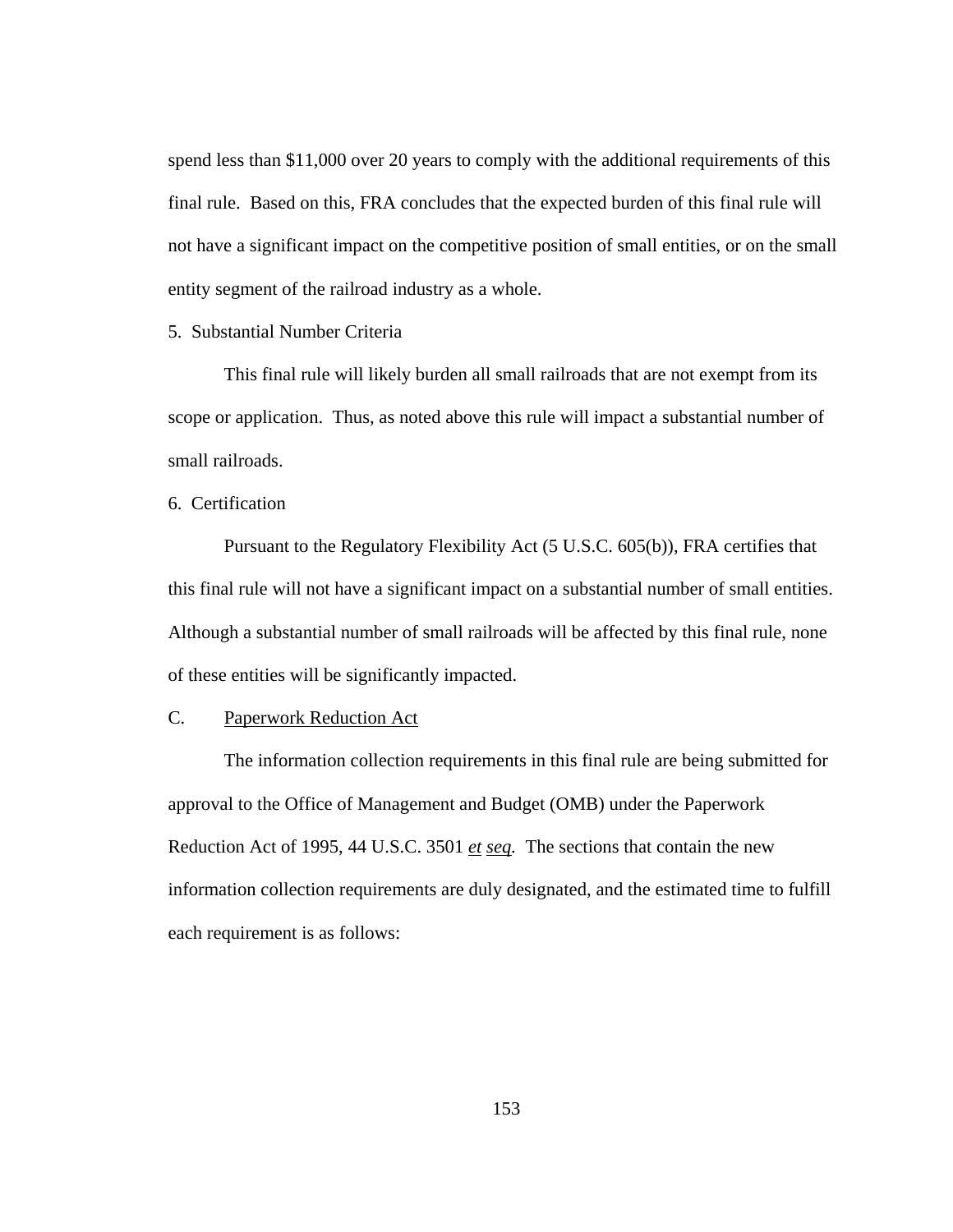|                                                                                                                                                                                                                                                                                            |                                                                  | <b>Total Annual</b>                                        | Average Time                                   | <b>Total Annual</b>                                        |
|--------------------------------------------------------------------------------------------------------------------------------------------------------------------------------------------------------------------------------------------------------------------------------------------|------------------------------------------------------------------|------------------------------------------------------------|------------------------------------------------|------------------------------------------------------------|
| CFR Section/Subject                                                                                                                                                                                                                                                                        | Respondent Universe                                              | Responses                                                  | per Response                                   | <b>Burden Hours</b>                                        |
| 242.9 - Waivers - Petitions                                                                                                                                                                                                                                                                | 677 railroads                                                    | 10 petitions                                               | 3 hour                                         | 30 hours                                                   |
| 242.101/103 - Certification Program:<br>Written Program for Certifying<br>Conductors                                                                                                                                                                                                       | 677 railroads                                                    | 678 programs                                               | 160 hrs./581<br>Hrs./15.5 hrs.                 | 16,799 hours                                               |
| Approval of Design of Programs<br>- Certification Programs for New RRs<br>- Conductor Certification Submission<br>Copies to Rail Labor Organizations                                                                                                                                       | 6 railroads<br>677 railroads                                     | 6 new prog.<br>200 copies                                  | 15.5 hours<br>15 minutes                       | 93 hours<br>50 hours                                       |
| - Affirmative Statements that Copies of<br>Submissions Sent to RLOs                                                                                                                                                                                                                        | 677 railroads                                                    | 200 state-<br>ments                                        | 15 minutes                                     | 50 hours                                                   |
| - Certified Comments on Submissions<br>- Certification Programs Disapproved<br>by FRA and then Revised                                                                                                                                                                                     | 677 railroads<br>677 railroads                                   | 35 comments<br>10 programs                                 | 4 hours<br>4 hours                             | 140 hours<br>40 hours                                      |
| -Revised Certification Programs Still<br>Not Conforming and then Resubmitted<br>- Certification Programs Materially<br>Modified After Initial FRA Approval<br>- Materially Modified Programs<br>Disapproved by FRA & Then Revised<br>-Revised programs Disapproved and<br>Then Resubmitted | 677 railroads                                                    | 3 programs                                                 | 2 hours                                        | 6 hours                                                    |
|                                                                                                                                                                                                                                                                                            | 677 railroads                                                    | 50 programs                                                | 2 hours                                        | 100 hours                                                  |
|                                                                                                                                                                                                                                                                                            | 677 railroads                                                    | 3 programs                                                 | 2 hours                                        | 6 hours                                                    |
|                                                                                                                                                                                                                                                                                            | 677 railroads                                                    | 1 program                                                  | 2 hours                                        | 2 hours                                                    |
| 242.105 - Implementation Schedule<br>- Designation of Certified Conductors<br>(Class I Railroads)<br>- Issued Certificates (1/3 each year)                                                                                                                                                 | 677 railroads                                                    | 48,600<br>designations                                     | 5 minutes                                      | 4,050 hours                                                |
| - Designation of Certified Conductors<br>(Class II and III Railroads)                                                                                                                                                                                                                      | 677 railroads<br>677 railroads                                   | 16,200 certif.<br>5,400 design.                            | 1 hour<br>5 minutes                            | 16,200 hours<br>450 hours                                  |
| - Issued Certificates (1/3 each year)<br>- Requests for Delayed Certification<br>- Testing/Evaluation to Certify Persons<br>-Testing/Evaluation to Certify<br>Conductors (Class III)                                                                                                       | 677 railroads<br>677 railroads<br>677 railroads<br>627 railroads | 1,800 certif.<br>5,000 request<br>1,000 tests<br>100 tests | 1 hour<br>30 minutes<br>560 hours<br>400 hours | 1,800 hours<br>2,500 hours<br>560,000 hour<br>40,000 hours |
| 242.107 - Types of Service<br>-Reclassification to Diff. Type of Cert.                                                                                                                                                                                                                     | 677 railroads                                                    | 25 conductor<br>Tests/<br>Evaluations                      | 8 hours                                        | 200 hours                                                  |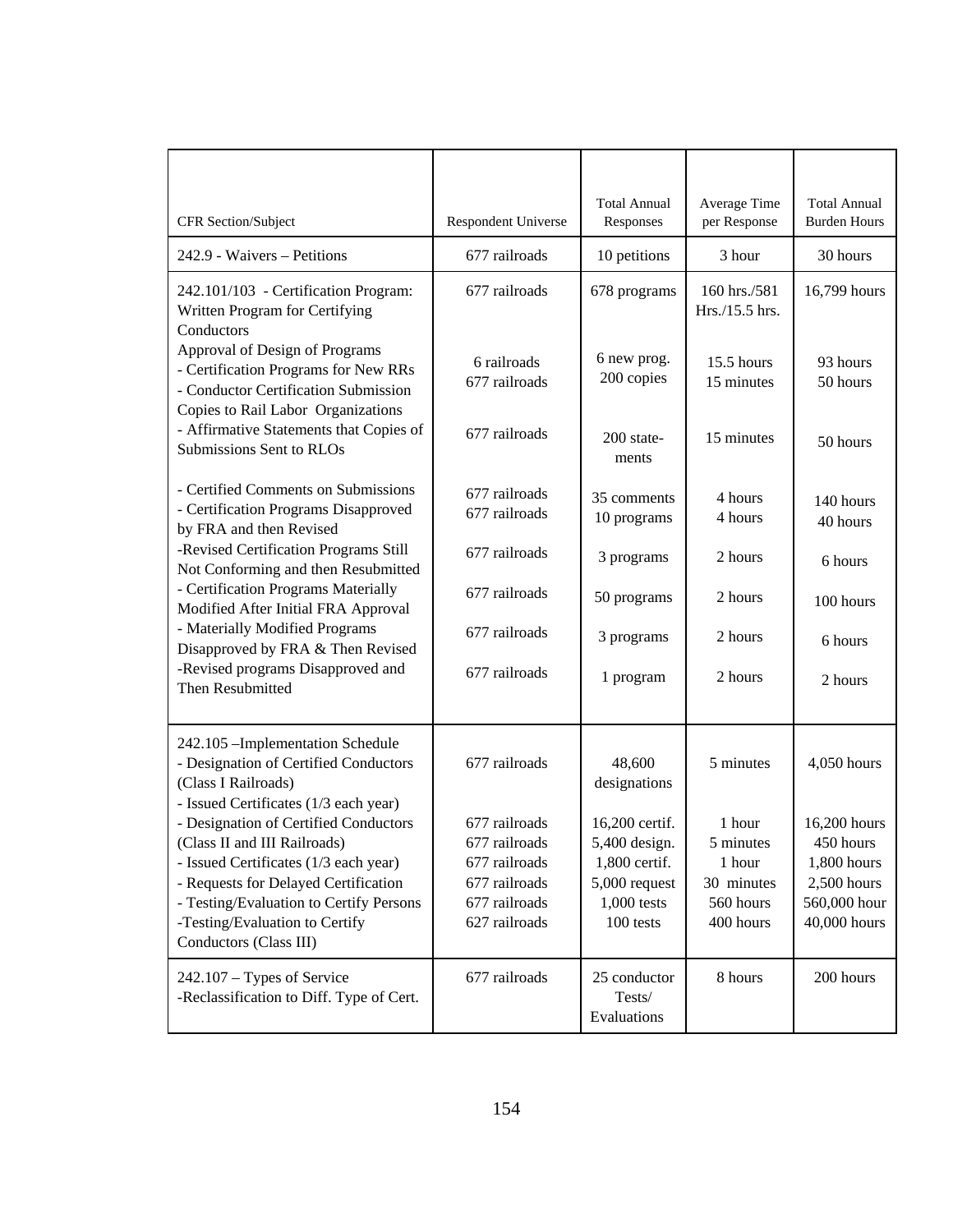| 242.109 – Opportunity by RRs for<br>Certification Candidates to Review and<br>Comment on Prior Safety Record                                                                                                                                                                                                                                                                                                                                                                                                                                                                                                                                                                                                                  | 677 Railroads                                                                                                                                                                                                                                                    | $200$ records $+$<br>200 comment                                                                                                                                                                          | $30$ minutes +<br>10 minutes                                                                                                                                  | 133 hours                                                                                                                                          |
|-------------------------------------------------------------------------------------------------------------------------------------------------------------------------------------------------------------------------------------------------------------------------------------------------------------------------------------------------------------------------------------------------------------------------------------------------------------------------------------------------------------------------------------------------------------------------------------------------------------------------------------------------------------------------------------------------------------------------------|------------------------------------------------------------------------------------------------------------------------------------------------------------------------------------------------------------------------------------------------------------------|-----------------------------------------------------------------------------------------------------------------------------------------------------------------------------------------------------------|---------------------------------------------------------------------------------------------------------------------------------------------------------------|----------------------------------------------------------------------------------------------------------------------------------------------------|
| 242.111 – Prior Safety Conduct As<br>Motor Vehicle Operator<br>- Eligibility Determinations<br>- Initial Certification for 60 Days<br>- Recertification for 60 Days<br>- Driver Info. Not Provided and<br>Request for Waiver by Persons/RR<br>- Request to Obtain Driver's License<br><b>Information From Licensing Agency</b><br>- Requests for Additional Information<br>From Licensing Agency<br>- Notification to RR by Persons of<br>Never Having a License<br>- Report of Motor Vehicle Incidents<br>- Evaluation of Driving Record<br>- DAC Referral by RR After Report of<br>Driving Drug/Alcohol Incident<br>- DAC Request and Supply by Persons<br>of Prior Counseling or Treatment<br>- Conditional Certifications | 677 Railroads<br>677 Railroads<br>677 Railroads<br>677 Railroads<br>54,000 Conductors/<br>Persons<br>54,000 Conductors/<br>Persons<br>54,000 Conductors/<br>Persons<br>54,000 Conductors<br>54,000 Conductors<br>677 Railroads<br>677 Railroads<br>677 Railroads | 1,100 dtrmin.<br>75 certific.<br>125 recertif.<br>25 requests<br>18,000 req.<br>25 requests<br>2 notification<br>200 reports<br>18,000 eval.<br>180 referrals<br>5 requests/<br>Records<br>50 certificat. | 10 minutes<br>10 minutes<br>10 minutes<br>2 hours<br>15 minutes<br>10 minutes<br>10 minutes<br>10 minutes<br>15 minutes<br>5 minutes<br>30 minutes<br>4 hours | 183 hours<br>13 hours<br>21 hours<br>50 hours<br>4,500 hours<br>4 hours<br>.33 hour<br>33 hours<br>4,500 hours<br>15 hours<br>3 hours<br>200 hours |
| Recommended by DAC                                                                                                                                                                                                                                                                                                                                                                                                                                                                                                                                                                                                                                                                                                            |                                                                                                                                                                                                                                                                  |                                                                                                                                                                                                           |                                                                                                                                                               |                                                                                                                                                    |
| 242.113 - Prior Safety Conduct As<br>Employee of a Different Railroad                                                                                                                                                                                                                                                                                                                                                                                                                                                                                                                                                                                                                                                         | 54,000 conductors                                                                                                                                                                                                                                                | 360 requests/<br>360 records                                                                                                                                                                              | 15 minutes $+$<br>30 minutes                                                                                                                                  | 270 hours                                                                                                                                          |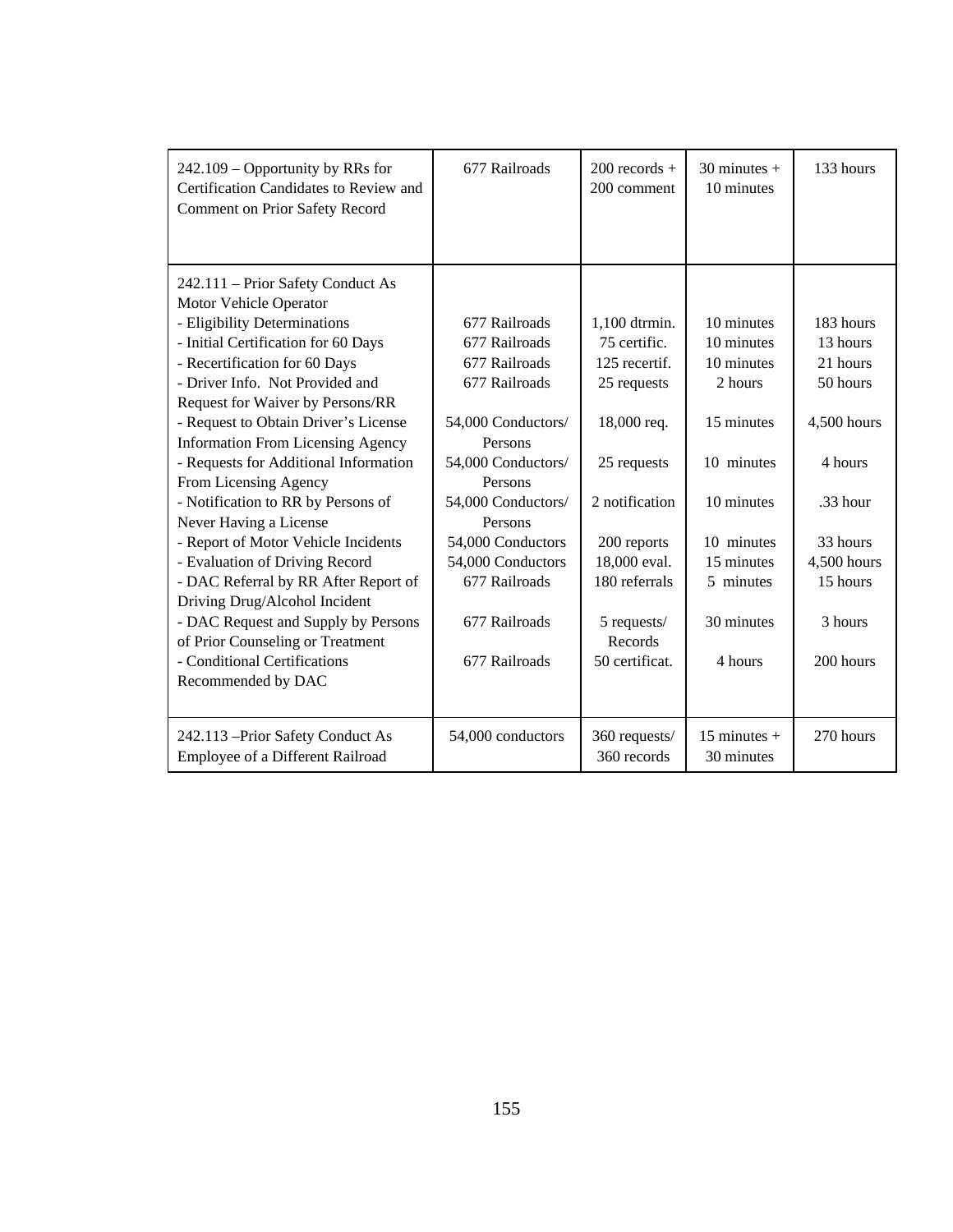| 242.115 - Substance Abuse Disorders<br>and Alcohol Drug Rules Compliance:                                         | 54,000 conductors | 18,000<br>determination        | 2 minutes                   | 600 hours     |
|-------------------------------------------------------------------------------------------------------------------|-------------------|--------------------------------|-----------------------------|---------------|
| - Meeting Section's Eligibility Reqmnt<br>- Written Documents from DAC<br>Person Not Affected by a Disorder       | 677 railroads     | $400$ docs.                    | 30 minutes                  | 200 hours     |
| -Self-Referral by Conductors for<br><b>Substance Abuse Counseling</b>                                             | 54,000 conductors | $10$ self-<br>referrals        | 10 minutes                  | 2 hours       |
| - Certification Reviews for<br>Occurrence/Documentation of Prior<br>Alcohol/Drug Conduct by<br>Persons/Conductors | 677 railroads     | 18,000<br>reviews              | 10 minutes                  | 3,000 hours   |
| - Written Determination That Most<br>Recent Incident Has Occurred                                                 | 677 railroads     | 150 determin.                  | 60 minutes                  | 150 hours     |
| - Notification to Person That<br>Recertification Has Been Denied                                                  | 677 railroads     | 150 notific.                   | 10 minutes                  | 25 hours      |
| - Persons/Conductors Waiving<br>Investigation                                                                     | 54,000 conductors | 100 waivers                    | 10 minutes                  | 17 hours      |
|                                                                                                                   |                   |                                |                             |               |
| 242.117- Vision and Hearing Acuity                                                                                |                   |                                |                             |               |
| - Determination Vision Standards Met                                                                              | 677 railroads     | 18,000 deter.                  | 20 minutes                  | 6,000 hours   |
| - Determination Hearing Stds. Met                                                                                 | 677 railroads     | 18,000 deter.                  | 20 minutes                  | $6,000$ hours |
| - Additional Gap Hearing Tests                                                                                    | 677 railroads     | 200 deter.                     | 20 minutes                  | 67 hours      |
| - Medical Examiner Certificate that                                                                               | 677 railroads     | 18,000 certif.                 | 2 hours                     | 36,000 hours  |
| Person Has Been Examined/Passed                                                                                   |                   |                                |                             |               |
| Test                                                                                                              |                   |                                |                             |               |
| - Document Standards Met with<br>Conditions                                                                       | 677 railroads     | 50 document                    | 30 minutes                  | 25 hours      |
| - Document Standards Not Met                                                                                      | 677 railroads     | 25 document                    | 30 minutes                  | 13 hours      |
| - Notation Person Needs Corrective                                                                                | 677 railroads     | 10,000 notes                   | 10 minutes                  | 1,667 hours   |
| Device (Glasses/Hearing Aid)                                                                                      |                   |                                |                             |               |
| - Request for Further Medical<br><b>Evaluation for New Determination</b>                                          | 677 railroads     | 100 requests<br>$+100$ Evals.  | $60$ minutes +<br>2 hours   | 300 hours     |
| - Request for Second Retest and<br><b>Another Medical Evaluation</b>                                              | 677 railroads     | $25$ requests +<br>25 Evals.   | $60$ minutes $+$<br>2 hours | 75 hours      |
| - Copies of Part 242 Provided to RR<br><b>Medical Examiners</b>                                                   | 677 railroads     | 677 copies                     | 60 minutes                  | 677 hours     |
| - Consultations by Medical Examiners<br>with Railroad Officer and Issue of                                        | 677 railroads     | 100 consults<br>$+100$ certif. | $2$ hours $+$<br>10 minutes | 217 hours     |
| <b>Conditional Certification</b><br>-Notification by Certified Conductor of<br>Deterioration of Vision/Hearing    | 677 railroads     | 10 notific.                    | 10 minutes                  | 2 hours       |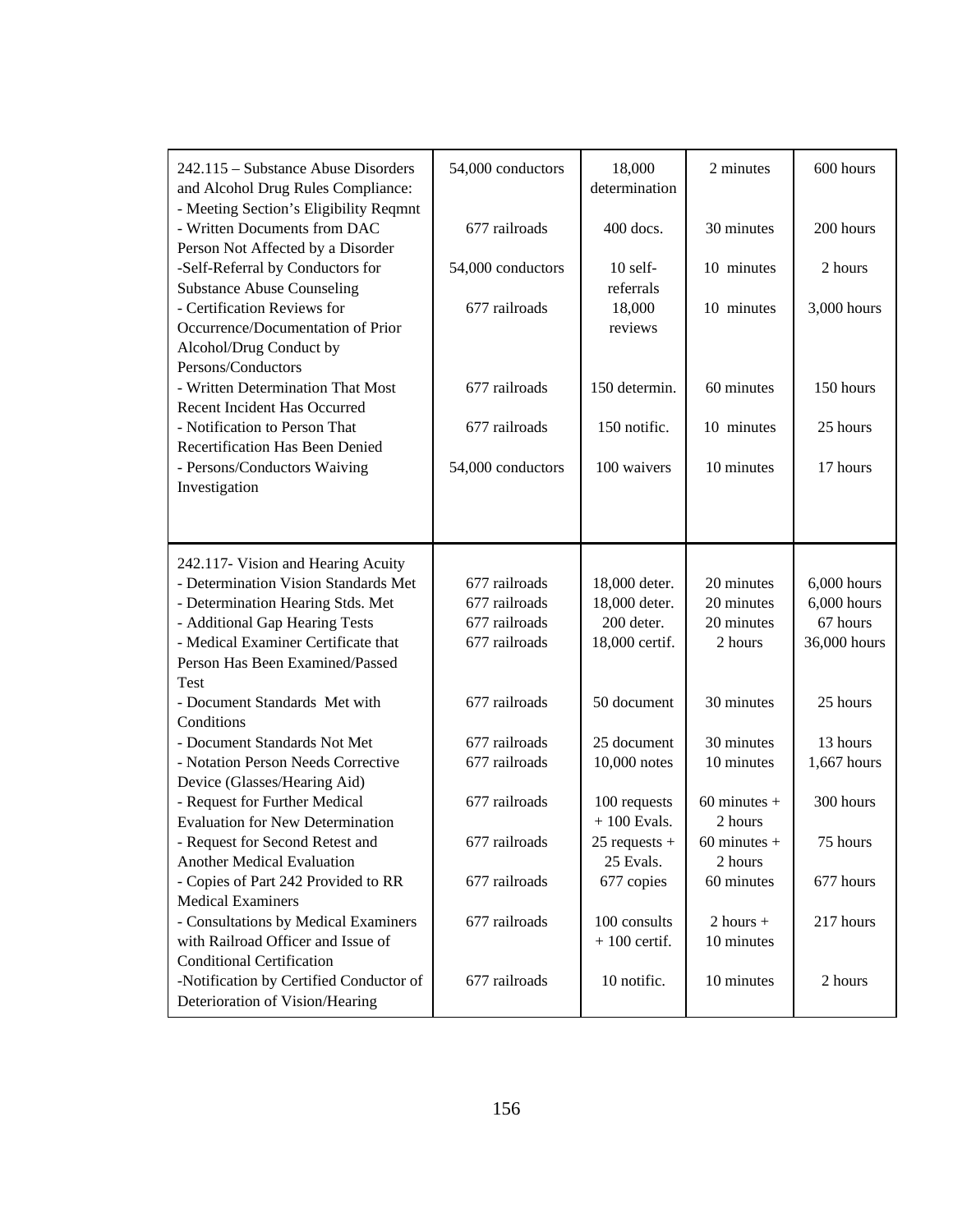| 242.119 - Training<br>- Completion of Training Program<br>- Modification to Training Program<br>- Completion of Training Program by<br>Conductors/Persons + Documents<br>- Modification of Training Program<br>Due to New Laws/Regulations<br>- Consultation with Supervisory<br><b>Employee During Written Test</b><br>- Familiarization Training Upon<br>Transfer of RR Ownership<br>- Continuing Education of Conductors | 677 railroads<br>677 railroads<br>54,000 Conductors<br>677 railroads<br>677 railroads<br>677 railroads<br>677 railroads | 678 Program<br>678 Program<br>18,000 Docs/<br>18,000 Cond.<br>30 programs<br>1,000 consult<br>10 trained<br>Conductors<br>18,000 cont.<br>trained cond. | 36 hours/<br>70 hrs/3 hrs<br>12 hrs/20 hrs/<br>30 min.<br>1 hour/560<br>hours<br>4 hours<br>15 minutes<br>8 hours<br>8 hours | 3,751 hours<br>934 hours<br>10,098,000<br>hours<br>120 hours<br>250 hours<br>80 hours<br>144,000 hour |
|-----------------------------------------------------------------------------------------------------------------------------------------------------------------------------------------------------------------------------------------------------------------------------------------------------------------------------------------------------------------------------------------------------------------------------|-------------------------------------------------------------------------------------------------------------------------|---------------------------------------------------------------------------------------------------------------------------------------------------------|------------------------------------------------------------------------------------------------------------------------------|-------------------------------------------------------------------------------------------------------|
| 242.121 – Knowledge Testing<br>- Determining Eligibility<br>- Retests/Re-Examinations                                                                                                                                                                                                                                                                                                                                       | 677 railroads<br>677 railroads                                                                                          | 18,000 deter.<br>500 Retests                                                                                                                            | 30 minutes<br>8 hours                                                                                                        | 9,000 hours<br>4,000 hours                                                                            |
| 242.123- Monitoring Operational<br>Performance<br>- Unannounced Compliance Tests and<br>Records<br>- Return to Service That Requires<br><b>Unannounced Compliance Test/Record</b>                                                                                                                                                                                                                                           | 677 railroads<br>677 railroads                                                                                          | 18,000 tests<br>$+18,000$ recd<br>$1,000$ tests +<br>1,000 records                                                                                      | 10 minutes $+$<br>5 minutes<br>10 minutes $+$<br>5 minutes                                                                   | 4,500 hours<br>250 hours                                                                              |
| 242.125/127- Certificate<br>Determination by Other<br>Railroads/Other Country<br>- Determination Made by RR Relying<br>on Another RR's Certification<br>- Determination by Another Country                                                                                                                                                                                                                                  | 677 railroads<br>677 railroads                                                                                          | 100 determin.<br>200 determin.                                                                                                                          | 30minutes<br>30 minutes                                                                                                      | 50 hours<br>100 hours                                                                                 |
| 242.203 - Retaining Information<br>Supporting Determination -- Records<br>-- Amended Electronic Records                                                                                                                                                                                                                                                                                                                     | 677 railroads<br>677 railroads                                                                                          | 18,000 recds<br>20 records                                                                                                                              | 15 minutes<br>60 minutes                                                                                                     | 4,500 hours<br>20 hours                                                                               |
| 242.205 - List of Certified Conductors<br>Working in Joint Territory                                                                                                                                                                                                                                                                                                                                                        | 677 railroads                                                                                                           | 625 lists                                                                                                                                               | 60 minutes                                                                                                                   | 625 hours                                                                                             |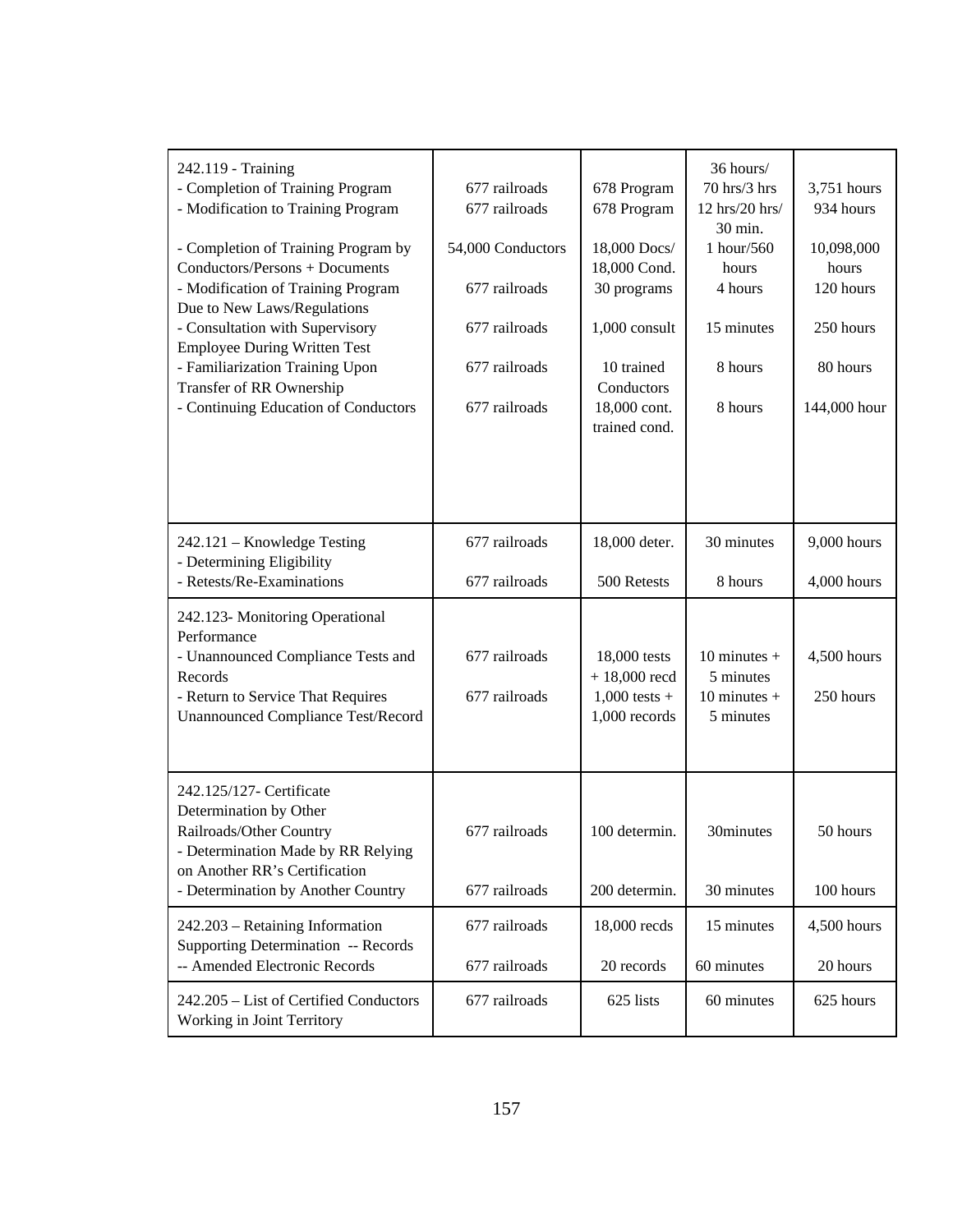| 242.209- Maintenance of Certificates<br>- Request to Display Certificate<br>- Notification That Request to Serve<br><b>Exceeds Certification</b>                                                 | 677 railroads<br>677 railroads | 2,000 request<br>/displays<br>1,000 notif.     | 2 minutes<br>10 minutes                 | 67 hours<br>167 hours    |
|--------------------------------------------------------------------------------------------------------------------------------------------------------------------------------------------------|--------------------------------|------------------------------------------------|-----------------------------------------|--------------------------|
| 242.211 – Replacement of Certificates                                                                                                                                                            | 677 railroads                  | 500 certific.                                  | 5 minutes                               | 42 hours                 |
| 242.213 - Multiple Certificates<br>- Notification to Engineer That No<br>Conductor Is On Train<br>- Notification of Denial of Certification<br>by Individuals Holding Multiple<br>Certifications | 677 railroads<br>677 railroads | 5 notification<br>10 notific.                  | 10 minutes<br>10 minutes                | 1 hour<br>2 hours        |
| 242.215 – RR Oversight Responsibility<br>- RR Review and Analysis of<br>Administration of Certification<br>Program<br>- Report of Findings by RR to FRA                                          | 677 railroads<br>677 railroads | 44 reviews/<br>Analyses<br>36 reports          | 40 hours<br>4 hours                     | 1,760 hours<br>144 hours |
| 242.301 - Determinations -- Territorial                                                                                                                                                          | 320 railroads                  | 1,080 Deter.                                   | 15 minutes                              | 270 hours                |
| Qualification and Joint Operations<br>- Notification by Persons Who Do Not<br>Meet Territorial Qualification                                                                                     | 320 railroads                  | 500 Notific.                                   | 10 minutes                              | 83 hours                 |
| 242.401 – Notification to Candidate of<br><b>Information That Forms Basis for</b><br>Denying Certification and Candidate<br>Response<br>- Written Notification of Denial of                      | 677 railroads<br>677 railroads | 40 notific. $+$<br>40 responses<br>40 notific. | 60 minutes/<br>60 minutes<br>60 minutes | 80 hours<br>40 hours     |
| Certification                                                                                                                                                                                    |                                |                                                |                                         |                          |
| 242.403/405 - Criteria for Revoking<br>Certification; Periods of Ineligibility<br>- Review of Compliance Conduct<br>- Written Determination That the Most<br>Recent Incident Has Occurred        | 677 railroads<br>677 railroads | 950 reviews<br>950 determin.                   | 10 minutes<br>60 minutes                | 158 hours<br>950 hours   |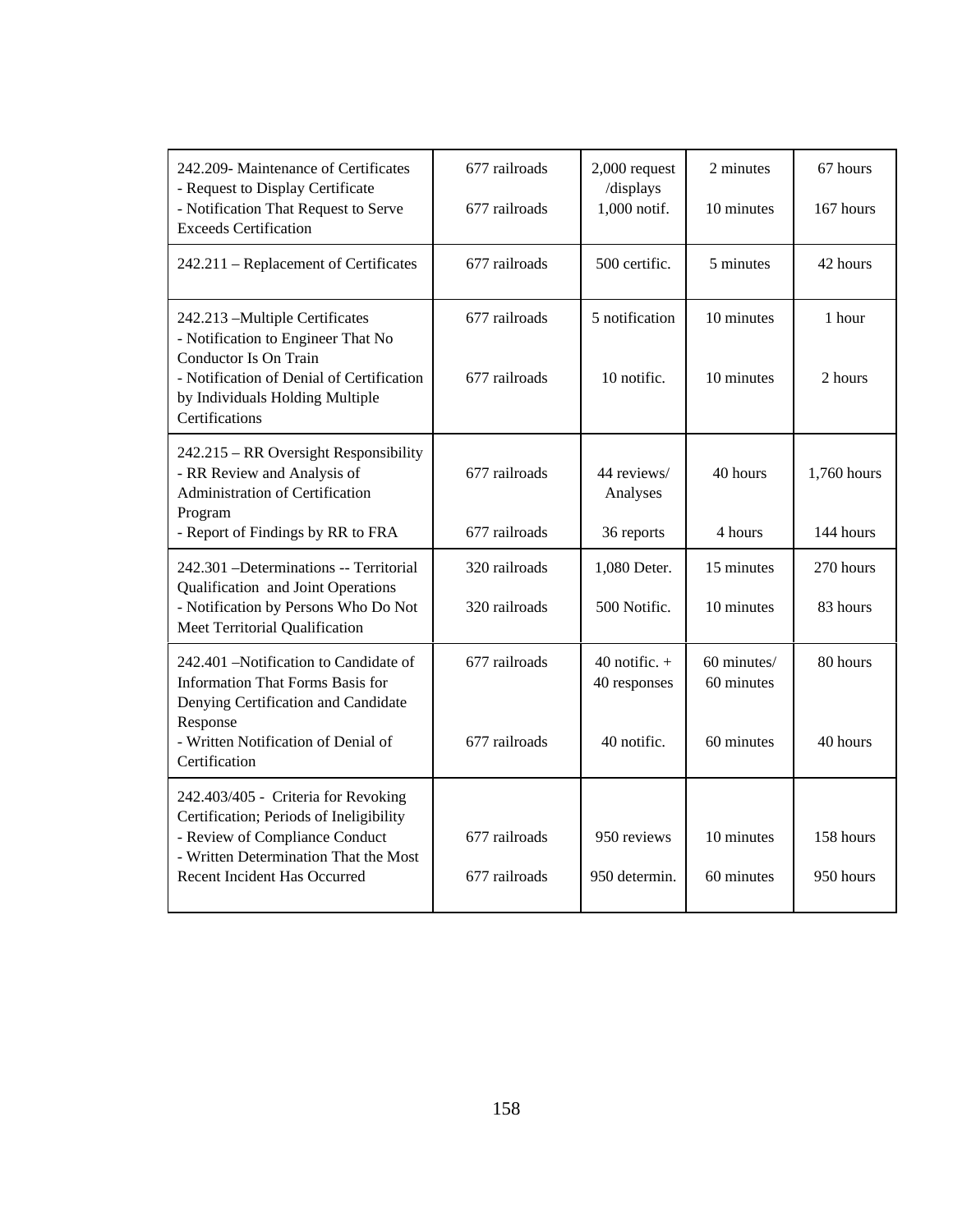| $242.407 - Process for Revoking$         |                   |                |                |               |
|------------------------------------------|-------------------|----------------|----------------|---------------|
| Certification                            |                   |                |                |               |
| - Revocation for Violations of Section   | 677 railroads     | 950 Revoked    | 8 hours        | 7,600 hours   |
| 242.115(e)                               |                   | Certificates   |                |               |
| - Immediate Suspension of Certificate    | 677 railroads     | 950 suspend    | 1 hour         | 950 hours     |
|                                          |                   | Certificate    |                |               |
| - Determinations Based on RR Hearing     | 677 railroads     | 950 determin.  | 15 minutes     | 238 hours     |
| Record                                   |                   |                |                |               |
| - Hearing Record                         | 677 railroads     | 950 records    | 30 minutes     | 475 hours     |
| - Written Decisions by RR Official       | 677 railroads     | 950 decisions  | 2 hours        | $1,900$ hours |
| - Service of Written Decision on         | 677 railroads     | 950 decisions  | 10 minutes $+$ | 238 hours     |
| Employee by $RR + RR$ Service Proof      |                   | $+950$ proofs  | 5 minutes      |               |
| - Written Waiver of Right to Hearing     | 54,000 Conductors | 425 waivers    | 10 minutes     | 71 hours      |
| - Revocation of Certification Based on   | 677 railroads     | 15 revoked     | 10 minutes     | 3 hours       |
| <b>Information That Another Railroad</b> |                   | Certifications |                |               |
| Has Done So                              |                   |                |                |               |
| -Placing Relevant Information in         | 677 railroads     | 100 updated    | 1 hour         | 100 hours     |
| Record Prior to Suspending               |                   | records        |                |               |
| Certification/Convening Hearing          |                   |                |                |               |

All estimates include the time for reviewing instructions; searching existing data sources; gathering or maintaining the needed data; and reviewing the information. For information or a copy of the paperwork package submitted to OMB, contact Mr. Robert Brogan at 202-493-6292 or Ms. Kimberly Toone at 202-493-6132 or via e-mail at the following addresses: Robert.Brogan@dot.gov; Kimberly.Toone@dot.gov.

 Organizations and individuals desiring to submit comments on the collection of information requirements should direct them to the Office of Management and Budget, Office of Information and Regulatory Affairs,  $725 \times 17^{th}$  St., N.W., Washington, D.C. 20503, attn: FRA Desk Officer. Comments may also be sent via e-mail to the Office of Management and Budget at the following address: oira\_submission@omb.eop.gov.

OMB is required to make a decision concerning the collection of information requirements contained in this final rule between 30 and 60 days after publication of this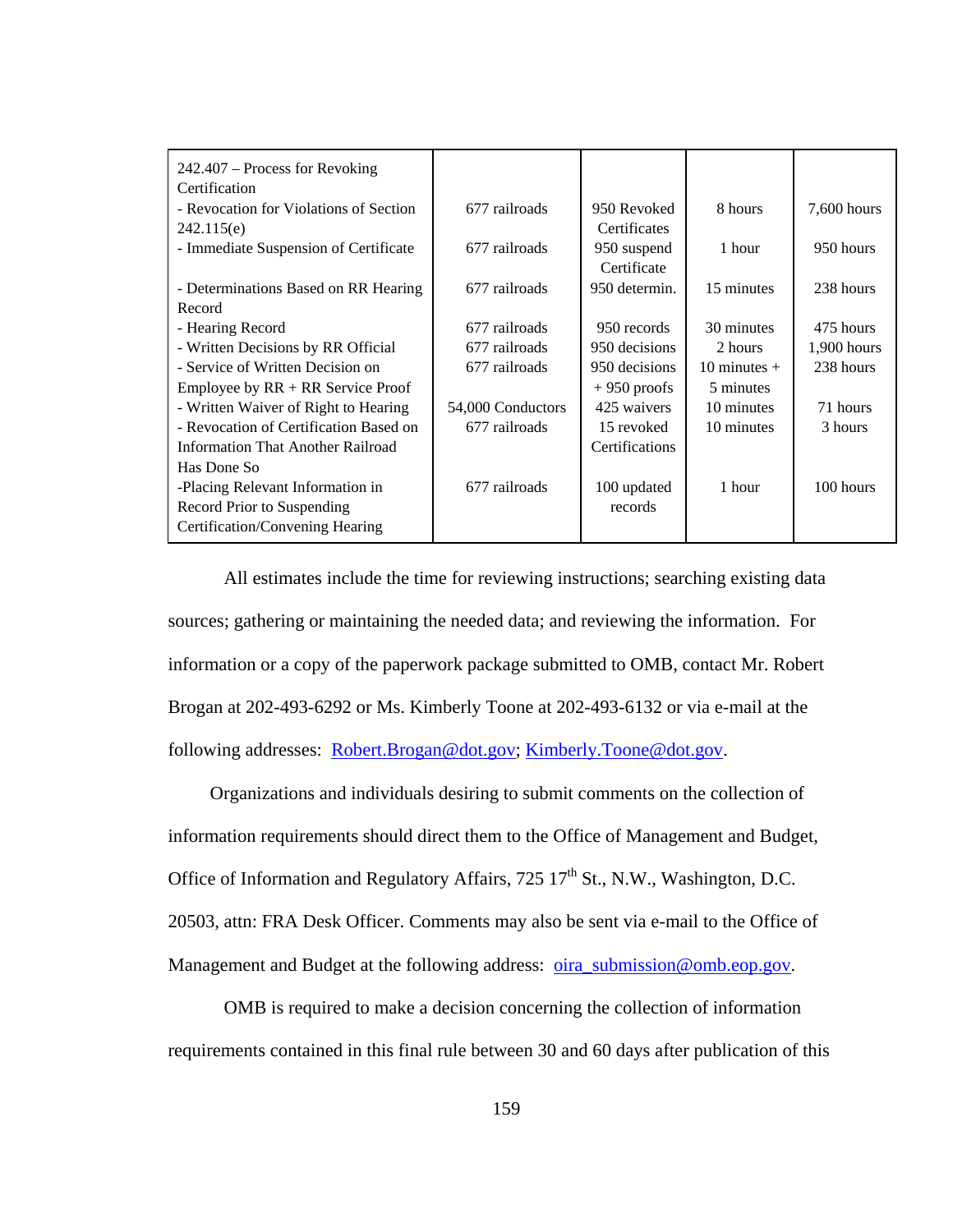document in the **Federal Register**. Therefore, a comment to OMB is best assured of having its full effect if OMB receives it within 30 days of publication.

 FRA cannot impose a penalty on persons for violating information collection requirements which do not display a current OMB control number, if required. FRA intends to obtain current OMB control numbers for any new information collection requirements resulting from this rulemaking action prior to the effective date of this final rule. The OMB control number, when assigned, will be announced by separate notice in the **Federal Register**.

#### D. Federalism Implications

 Executive Order 13132, "Federalism" (64 FR 43255, Aug. 10, 1999), requires FRA to develop an accountable process to ensure "meaningful and timely input by State and local officials in the development of regulatory policies that have federalism implications." "Policies that have federalism implications" are defined in the Executive Order to include regulations that have "substantial direct effects on the States, on the relationship between the national government and the States, or on the distribution of power and responsibilities among the various levels of government." Under Executive Order 13132, the agency may not issue a regulation with federalism implications that imposes substantial direct compliance costs and that is not required by statute, unless the Federal government provides the funds necessary to pay the direct compliance costs incurred by State and local governments, the agency consults with State and local governments, or the agency consults with State and local government officials early in the process of developing the regulation. Where a regulation has federalism implications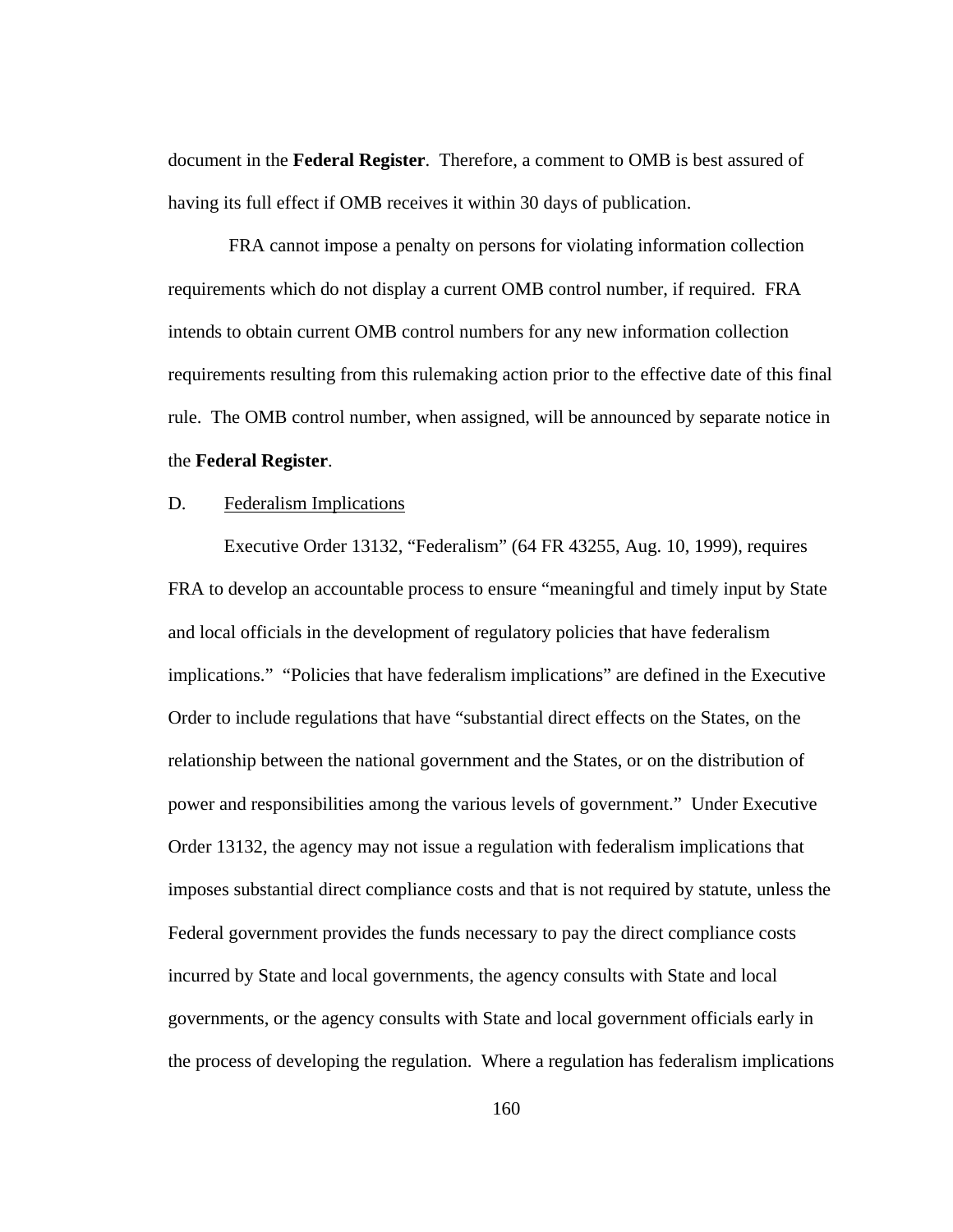and preempts State law, the agency seeks to consult with State and local officials in the process of developing the regulation.

 This rule has been analyzed in accordance with the principles and criteria contained in Executive Order 13132. The rule will not have a substantial effect on the States or their political subdivisions; it will not impose any compliance costs; and it will not affect the relationships between the Federal government and the States or their political subdivisions, or the distribution of power and responsibilities among the various levels of government. Therefore, the consultation and funding requirements of Executive Order 13132 do not apply.

 However, this rule could have preemptive effect by operation of law under certain provisions of the Federal railroad safety statutes, specifically the former Federal Railroad Safety Act of 1970, repealed and recodified at 49 U.S.C. 20106. Section 20106 provides that States may not adopt or continue in effect any law, regulation, or order related to railroad safety or security that covers the subject matter of a regulation prescribed or order issued by the Secretary of Transportation (with respect to railroad safety matters) or the Secretary of Homeland Security (with respect to railroad security matters), except when the State law, regulation, or order qualifies under the "essentially local safety or security hazard" exception to section 20106.

 In sum, FRA has analyzed this rule in accordance with the principles and criteria contained in Executive Order 13132. As explained above, FRA has determined that this rule has no federalism implications, other than the possible preemption of State laws under Federal railroad safety statutes, specifically 49 U.S.C. 20106. Accordingly, FRA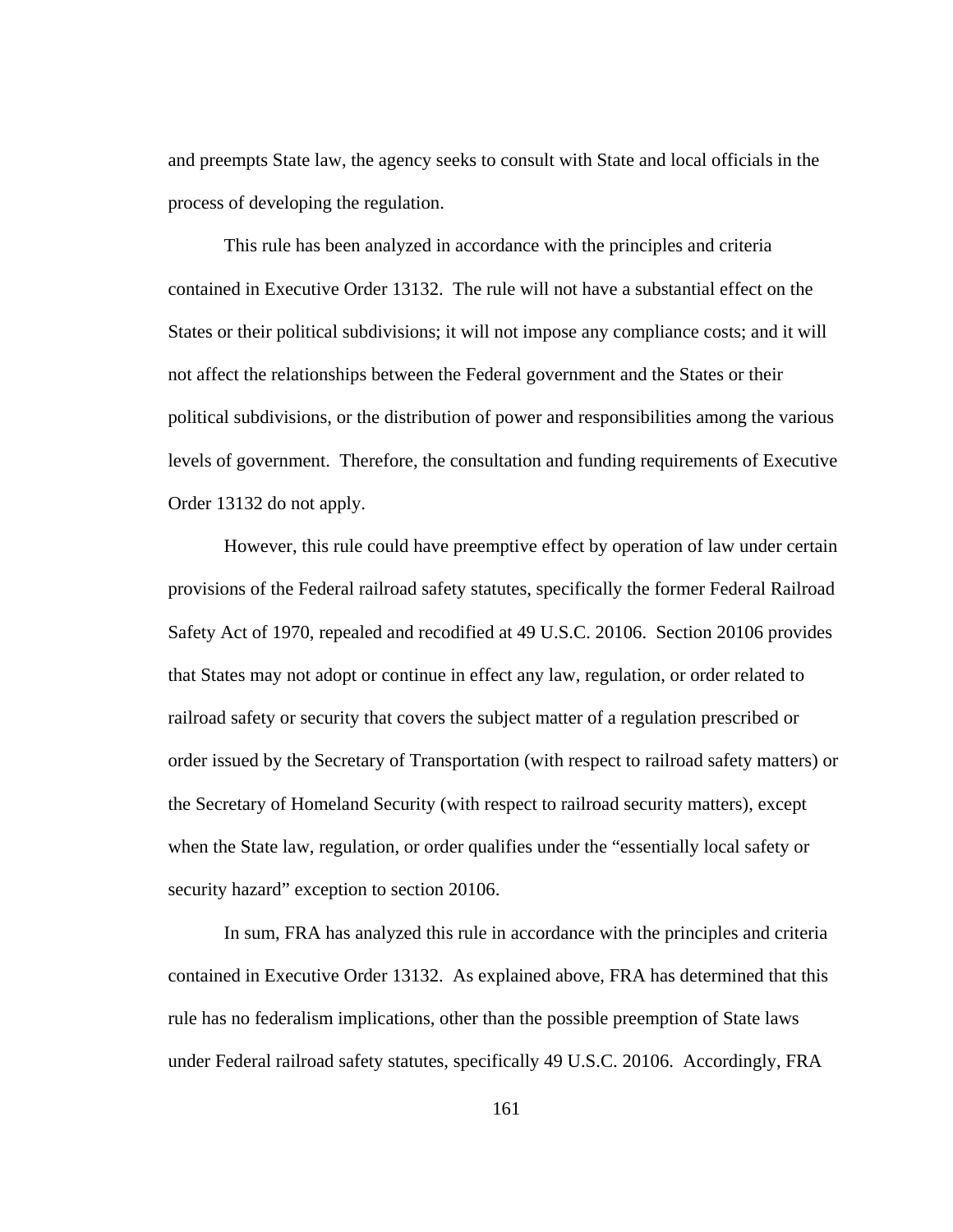has determined that preparation of a federalism summary impact statement for this rule is not required.

### E. International Trade Impact Assessment

The Trade Agreement Act of 1979 prohibits Federal agencies from engaging in any standards or related activities that create unnecessary obstacles to the foreign commerce of the United States. Legitimate domestic objectives, such as safety, are not considered unnecessary obstacles. The statute also requires consideration of international standards and where appropriate, that they be the basis for U.S. standards.

 This rulemaking is purely domestic in nature and is not expected to affect trade opportunities for U.S. firms doing business overseas or for foreign firms doing business in the United States.

## F. Environmental Impact

 FRA has evaluated this rule in accordance with its "Procedures for Considering Environmental Impacts" (FRA's Procedures) (64 FR 28545, May 26, 1999) as required by the National Environmental Policy Act (42 U.S.C. 4321 *et seq*.), other environmental statutes, Executive Orders, and related regulatory requirements. FRA has determined that this rule is not a major FRA action (requiring the preparation of an environmental impact statement or environmental assessment) because it is categorically excluded from detailed environmental review pursuant to section  $4(c)(20)$  of FRA's Procedures. See 64 FR 28547 (May 26, 1999).

In accordance with section  $4(c)$  and (e) of FRA's Procedures, the agency has further concluded that no extraordinary circumstances exist with respect to this regulation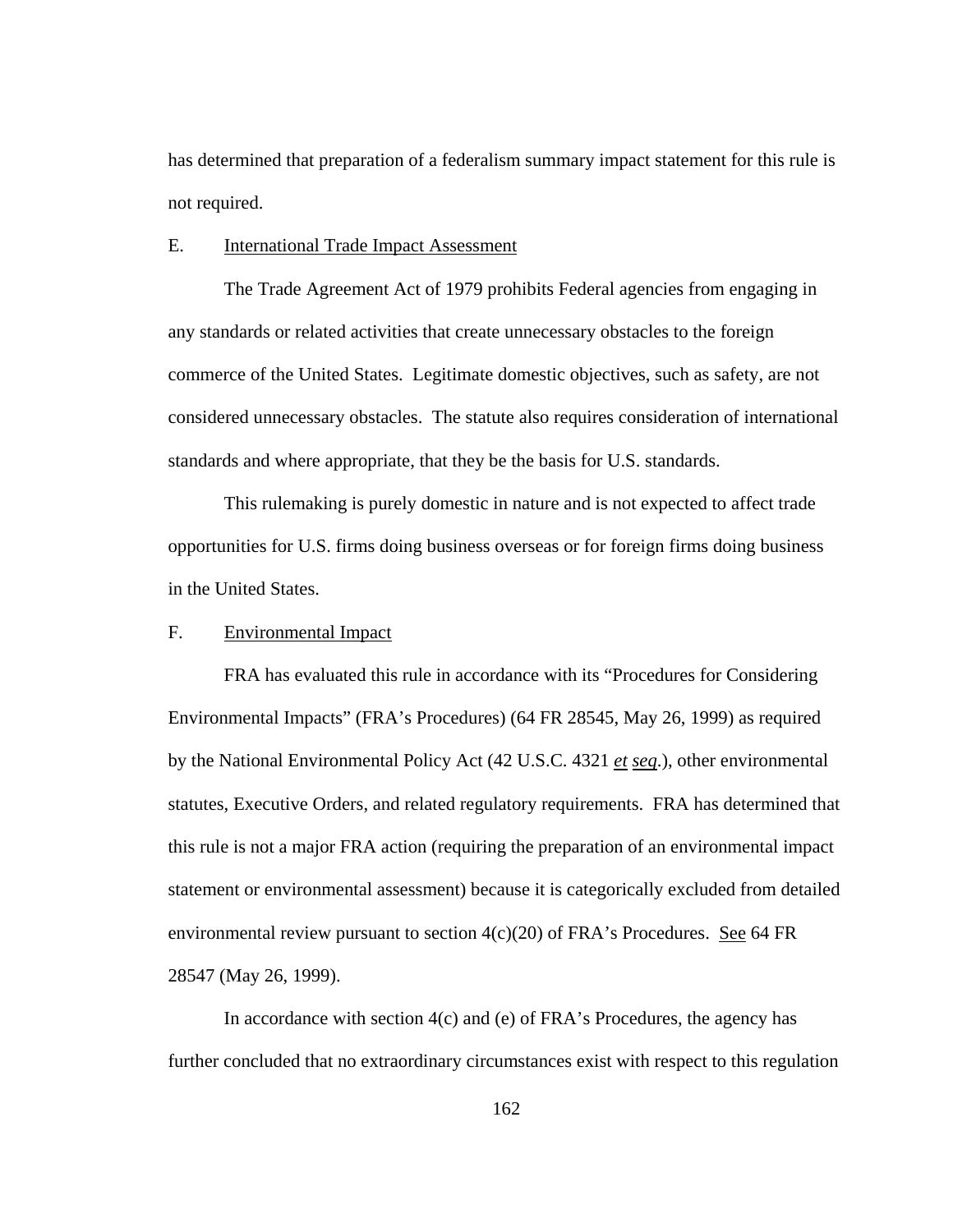that might trigger the need for a more detailed environmental review. As a result, FRA finds that this rule is not a major Federal action significantly affecting the quality of the human environment.

#### G. Unfunded Mandates Reform Act of 1995

 Pursuant to Section 201 of the Unfunded Mandates Reform Act of 1995 (Pub. L. 104-4, 2 U.S.C. 1531), each Federal agency "shall, unless otherwise prohibited by law, assess the effects of Federal regulatory actions on State, local, and tribal governments, and the private sector (other than to the extent that such regulations incorporate requirements specifically set forth in law)." Section 202 of the Act (2 U.S.C. 1532) further requires that "before promulgating any general notice of proposed rulemaking that is likely to result in the promulgation of any rule that includes any Federal mandate that may result in expenditure by State, local, and tribal governments, in the aggregate, or by the private sector, of \$140,800,000 or more in any one year, and before promulgating any final rule for which a general notice of proposed rulemaking was published, the agency shall prepare a written statement" detailing the effect on State, local, and tribal governments and the private sector. The rule will not result in the expenditure, in the aggregate, of \$140,800,000 or more in any one year, and thus preparation of such a statement is not required.

# H. Energy Impact

 Executive Order 13211 requires Federal agencies to prepare a Statement of Energy Effects for any "significant energy action." 66 FR 28355 (May 22, 2001). Under the Executive Order, a "significant energy action" is defined as any action by an agency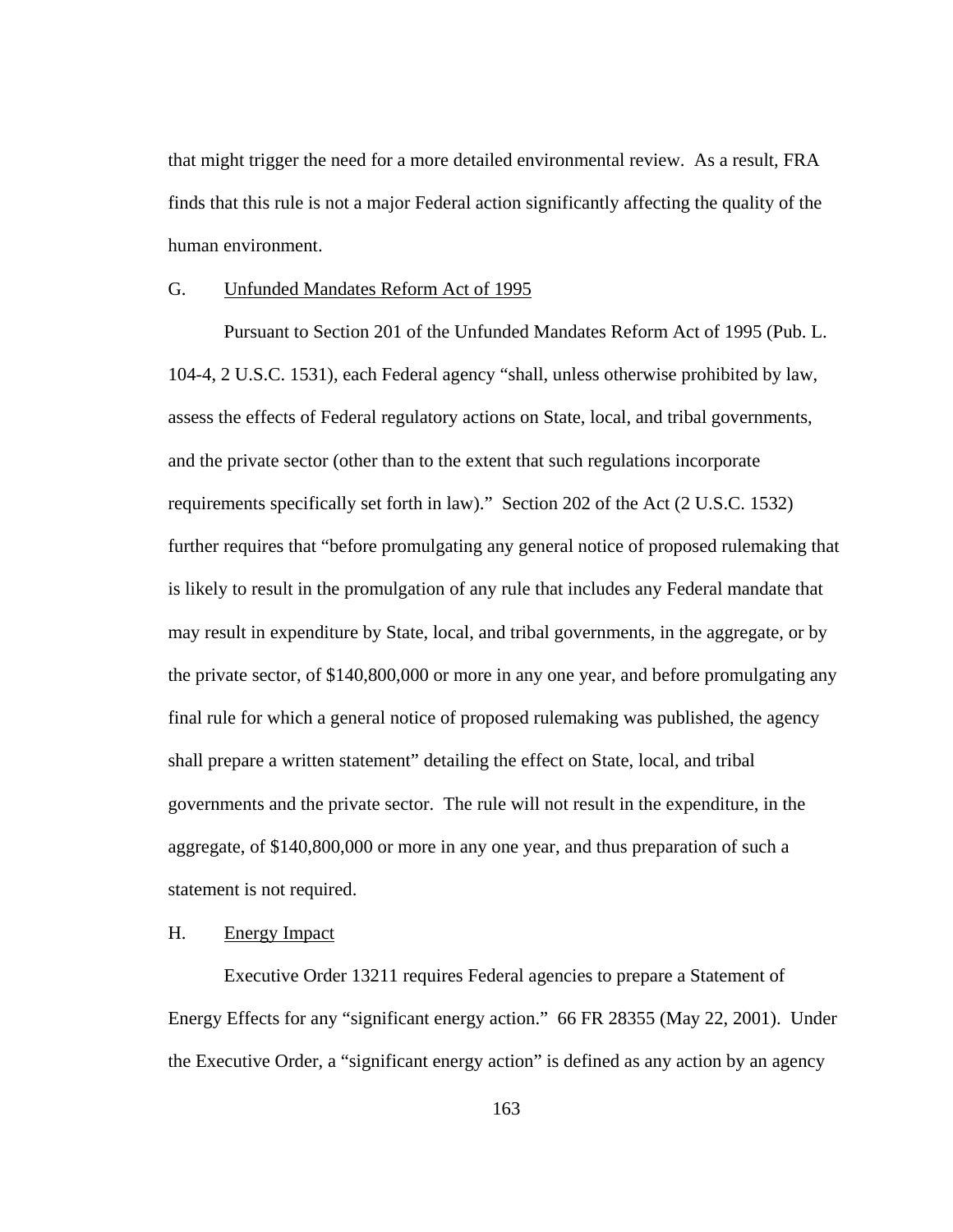(normally published in the Federal Register) that promulgates or is expected to lead to the promulgation of a final rule or regulation, including notices of inquiry, advance notices of proposed rulemaking, and notices of proposed rulemaking:  $(1)(i)$  That is a significant regulatory action under Executive Order 12866 or any successor order, and (ii) is likely to have a significant adverse effect on the supply, distribution, or use of energy; or (2) that is designated by the Administrator of the Office of Information and Regulatory Affairs as a significant energy action. FRA has evaluated this rule in accordance with Executive Order 13211. FRA has determined that this rule is not likely to have a significant adverse effect on the supply, distribution, or use of energy. Consequently, FRA has determined that this rule is not a "significant energy action" within the meaning of Executive Order 13211.

## I. Privacy Act

Anyone is able to search the electronic form of all comments received into any of DOT's dockets by the name of the individual submitting the comment (or signing the comment, if submitted on behalf of an association, business, labor union, *etc*.). You may review DOT's complete Privacy Act Statement published in the Federal Register on April 11, 2000 (Volume 65, Number 70, Pages 19477-78), or you may visit

# http://www.regulations.gov/#!privacyNotice.

### **List of Subjects in 49 CFR Part 242**

Administrative practice and procedure, Conductor, Penalties, Railroad employees, Railroad operating procedures, Railroad safety, Reporting and recordkeeping requirements.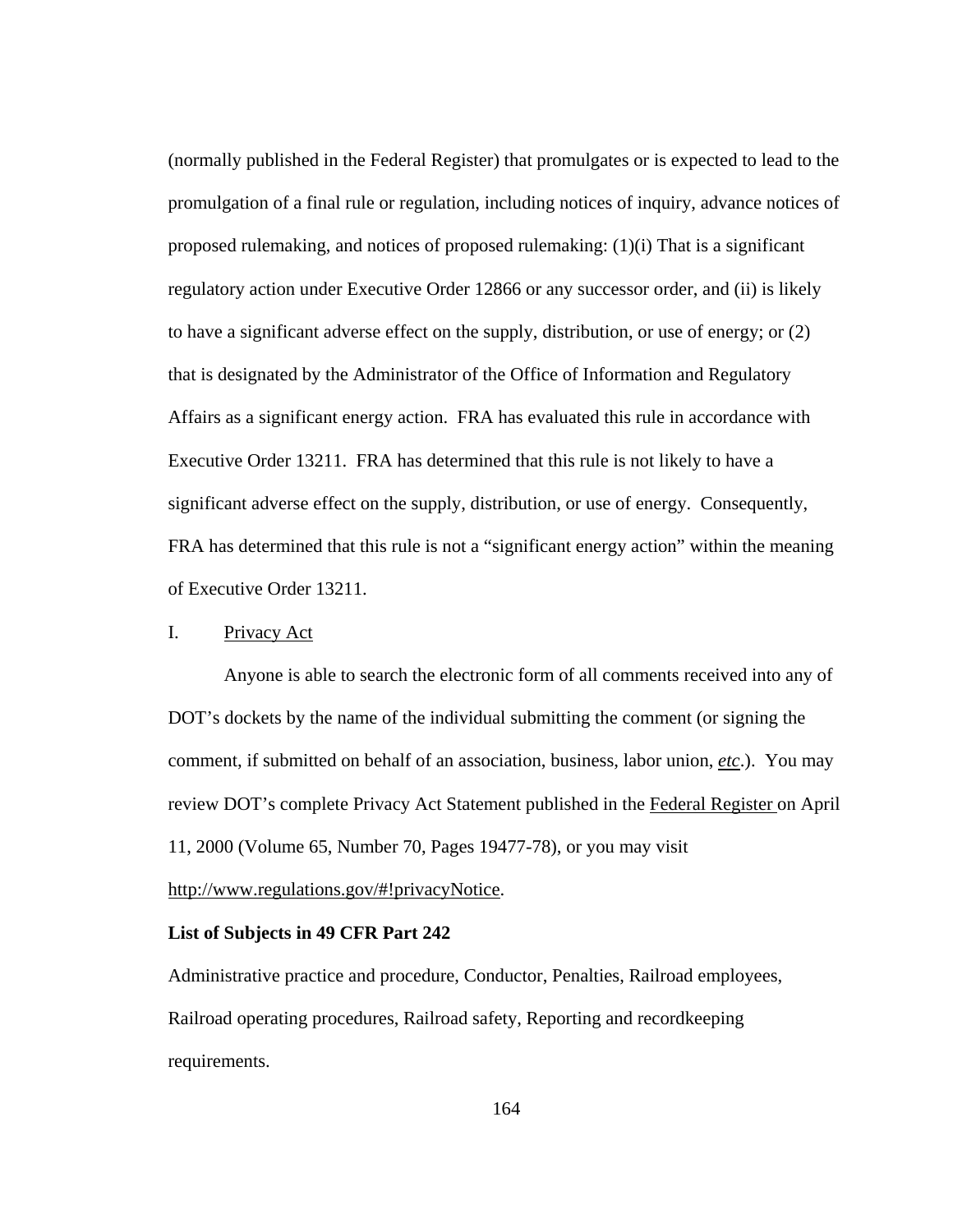### **The Rule**

For the reasons discussed in the preamble, FRA amends chapter II, subtitle B of

title 49 of the Code of Federal Regulations by adding part 242 to read as follows:

### **PART 242--QUALIFICATION AND CERTIFICATION OF CONDUCTORS**

### **Subpart A -- General**

Sec.

| 242.1 | Purpose and scope.                             |
|-------|------------------------------------------------|
| 242.3 | Application and responsibility for compliance. |

- 242.5 Effect and construction.
- 242.7 Definitions.
- 242.9 Waivers.
- 242.11 Penalties and consequences for noncompliance.
- 242.13 Information collection requirements.

# **Subpart B -- Program and Eligibility Requirements**

- 242.101 Certification program required.
- 242.103 Approval of design of individual railroad programs by FRA.
- 242.105 Schedule for implementation.
- 242.107 Types of service.
- 242.109 Determinations required for certification and recertification.
- 242.111 Prior safety conduct as motor vehicle operator.
- 242.113 Prior safety conduct as an employee of a different railroad.
- 242.115 Substance abuse disorders and alcohol drug rules compliance.
- 242.117 Vision and hearing acuity.
- 242.119 Training.
- 242.121 Knowledge testing.
- 242.123 Monitoring operational performance.
- 242.125 Certification determinations made by other railroads.
- 242.127 Reliance on qualification requirements of other countries.

### **Subpart C -- Administration of the Certification Program**

- 242.201 Time limitations for certification.
- 242.203 Retaining information supporting determinations.
- 242.205 Identification of certified persons and recordkeeping.
- 242.207 Certificate components.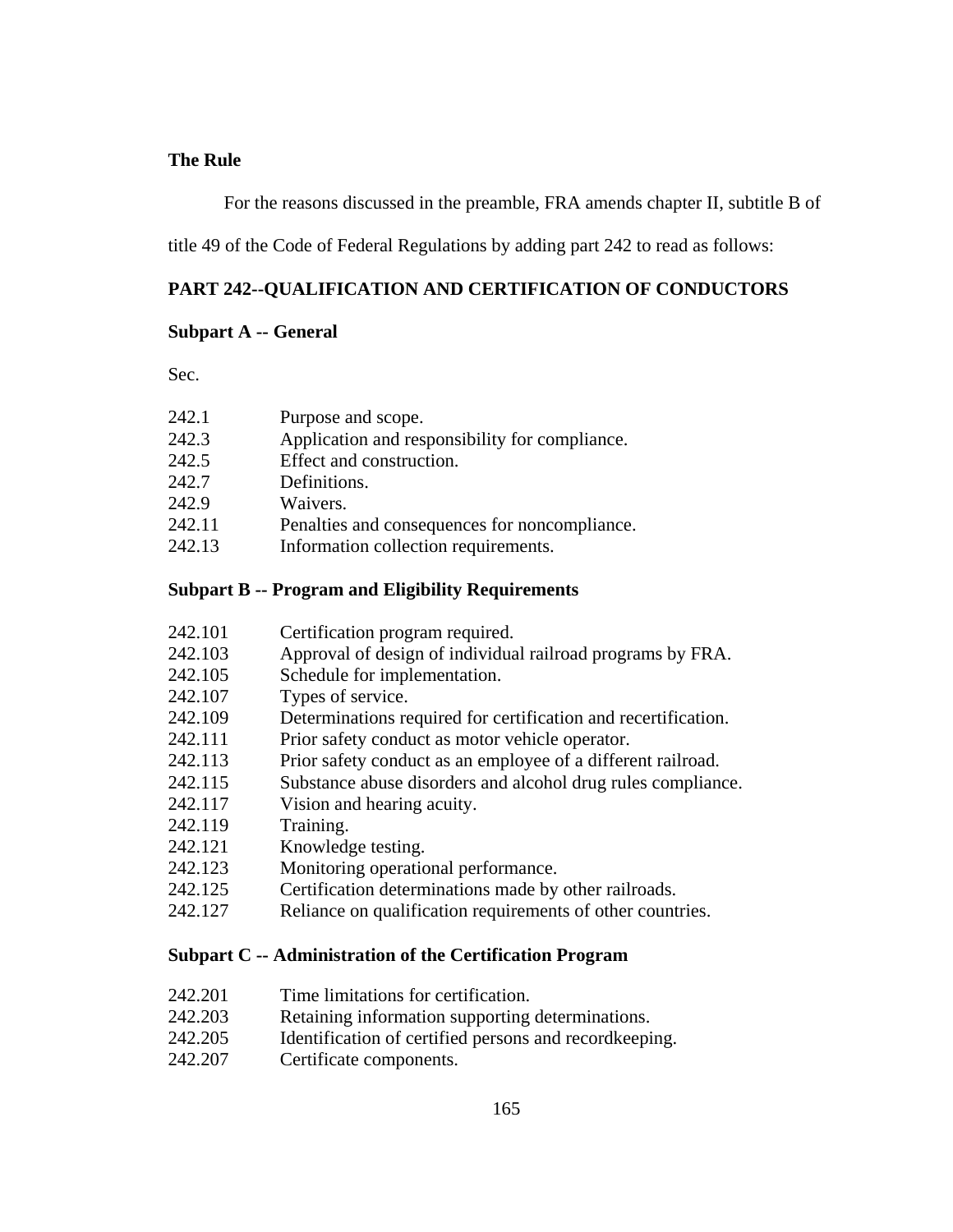- 242.209 Maintenance of the certificate.
- 242.211 Replacement of certificates.
- 242.213 Multiple certifications.
- 242.215 Railroad oversight responsibilities.

# **Subpart D -- Territorial Qualification and Joint Operations**

242.301 Requirements for territorial qualification.

# **Subpart E -- Denial and Revocation of Certification**

- 242.401 Denial of certification.
- 242.403 Criteria for revoking certification.
- 242.405 Periods of ineligibility.
- 242.407 Process for revoking certification.

# **Subpart F -- Dispute Resolution Procedures**

- 242.501 Review board established.
- 242.503 Petition requirements.
- 242.505 Processing certification review petitions.
- 242.507 Request for a hearing.
- 242.509 Hearings.
- 242.511 Appeals.

# APPENDIX A TO PART 242**--**SCHEDULE OF CIVIL PENALTIES

# APPENDIX B TO PART 242**--**PROCEDURES FOR SUBMISSION AND APPROVAL OF CONDUCTOR CERTIFICATION PROGRAMS

# APPENDIX C TO PART 242**--**PROCEDURES FOR OBTAINING AND EVALUATING MOTOR VEHICLE DRIVING RECORD DATA

# APPENDIX D TO PART 242**--**MEDICAL STANDARDS GUIDELINES

# APPENDIX E TO PART 242—APPLICATION OF REVOCABLE EVENTS

**Authority:** 49 U.S.C. 20103, 20107, 20135, 20138, 20162, 20163, 21301, 21304, 21311; 28 U.S.C. 2461, note; and 49 CFR 1.49.

### **Subpart A--General**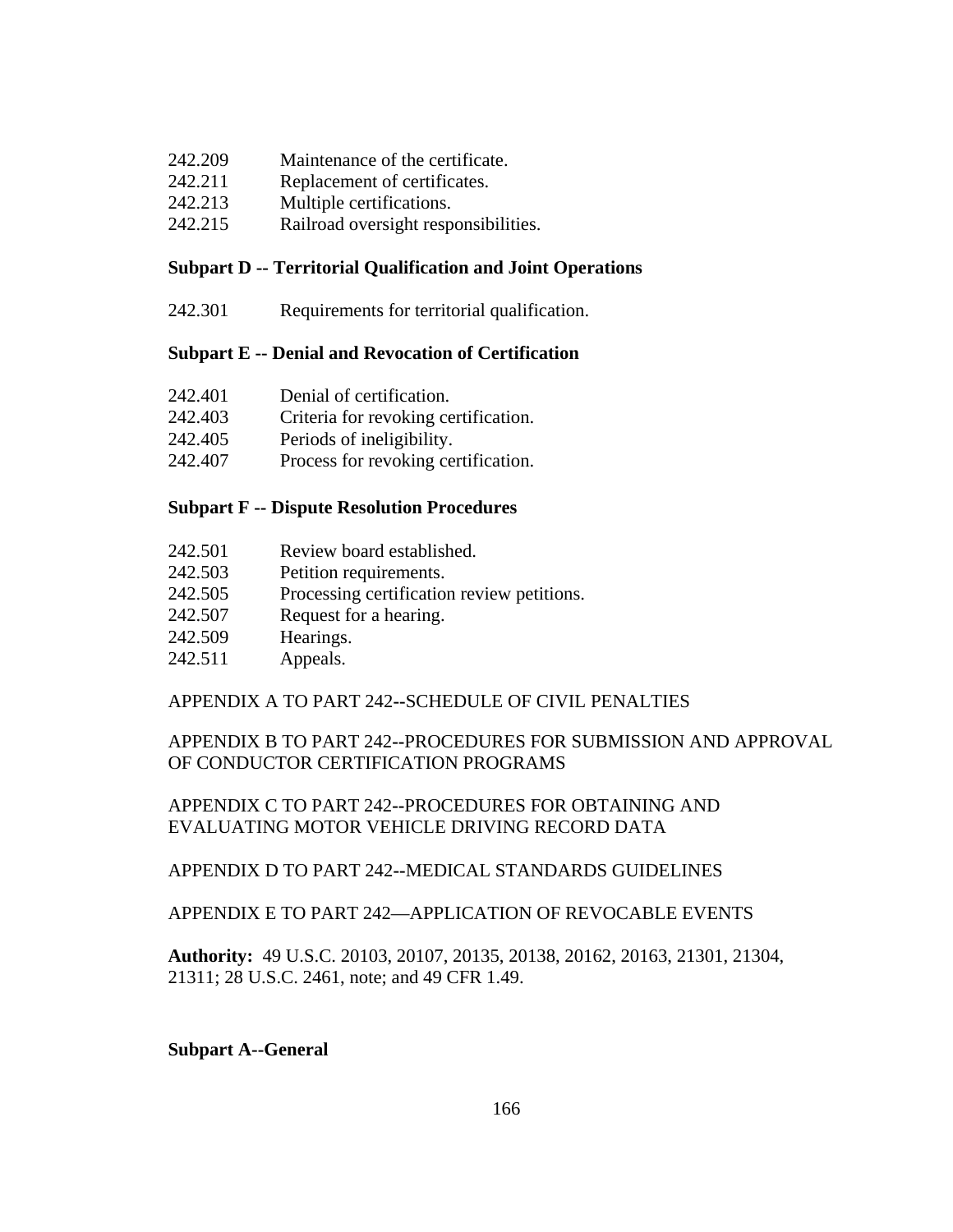#### **§ 242.1 Purpose and scope.**

(a) The purpose of this part is to ensure that only those persons who meet minimum Federal safety standards serve as conductors, to reduce the rate and number of accidents and incidents and to improve railroad safety.

(b) This part prescribes minimum Federal safety standards for the eligibility, training, testing, certification and monitoring of all conductors to whom it applies. This part does not restrict a railroad from adopting and enforcing additional or more stringent requirements consistent with this part.

(c) The conductor certification requirements prescribed in this part apply to any person who meets the definition of conductor contained in § 242.7, regardless of the fact that the person may have a job classification title other than that of conductor.

## **§ 242.3 Application and responsibility for compliance.**

(a) This part applies to all railroads, except:

(1) Railroads that operate only on track inside an installation that is not part of the general railroad system of transportation (*i.e.*, plant railroads, as defined in § 242.7);

(2) Tourist, scenic, historic, or excursion operations that are not part of the general railroad system of transportation as defined in § 242.7; or

(3) Rapid transit operations in an urban area that are not connected to the general railroad system of transportation.

 (b) Although the duties imposed by this part are generally stated in terms of the duty of a railroad, each person, including a contractor for a railroad, who performs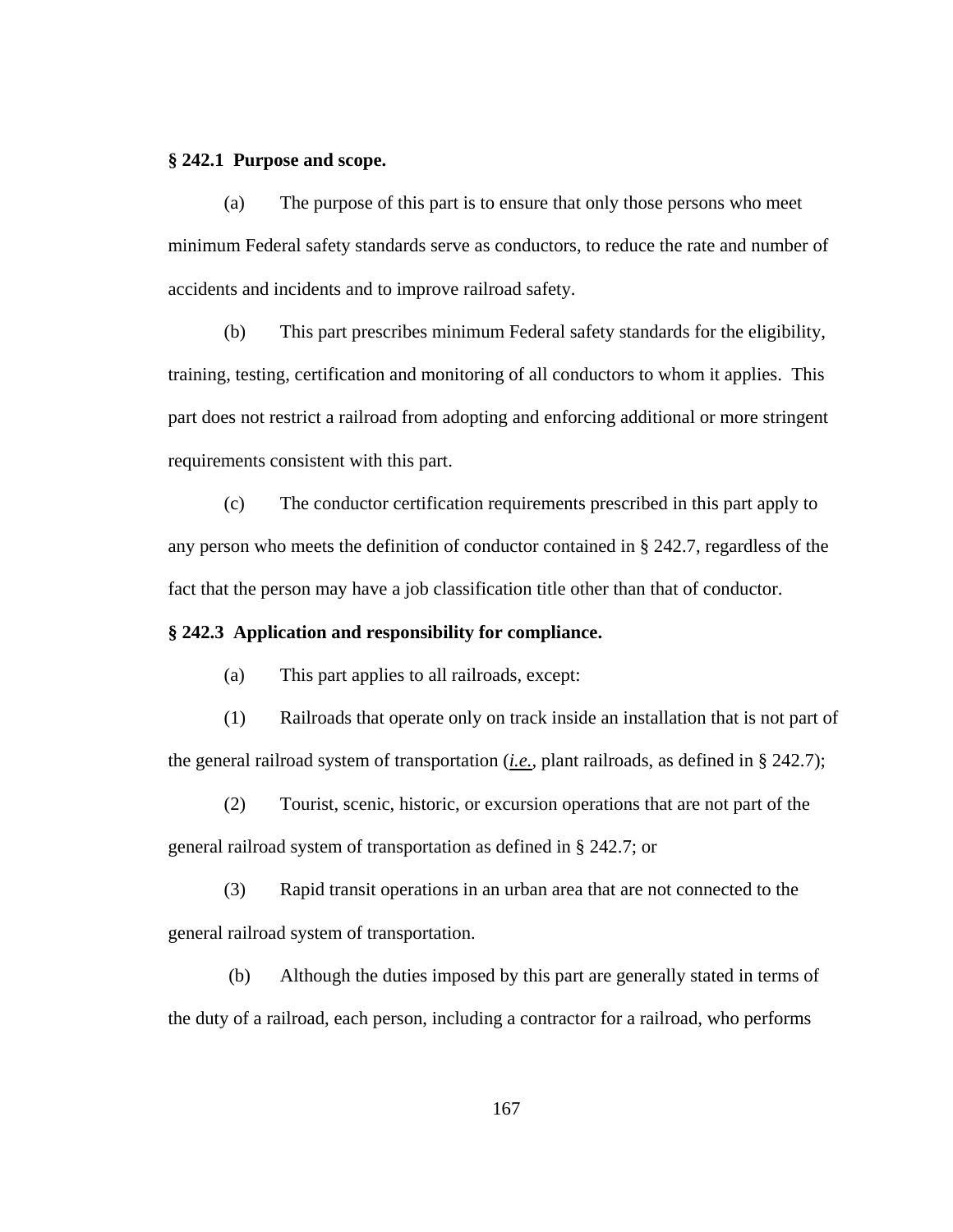any function covered by this part, must perform that function in accordance with this part.

### **§ 242.5 Effect and construction.**

(a) FRA does not intend, by use of the term conductor in this part, to alter the terms, conditions, or interpretation of existing collective bargaining agreements that employ other job classification titles when identifying a person who is the crew member in charge of a movement that requires a locomotive engineer.

(b) FRA does not intend by issuance of these regulations to alter the authority of a railroad to initiate disciplinary sanctions against its employees, including managers and supervisors, in the normal and customary manner, including those contained in its collective bargaining agreements.

(c) Except as provided in § 242.213, nothing in this part shall be construed to create or prohibit an eligibility or entitlement to employment in other service for the railroad as a result of denial, suspension, or revocation of certification under this part.

(d) Nothing in this part shall be deemed to abridge any additional procedural rights or remedies not inconsistent with this part that are available to the employee under a collective bargaining agreement, the Railway Labor Act, or (with respect to employment at will) at common law with respect to removal from service or other adverse action taken as a consequence of this part.

### **§ 242.7 Definitions.**

As used in this part--

Administrator means the Administrator of the FRA or the Administrator's delegate.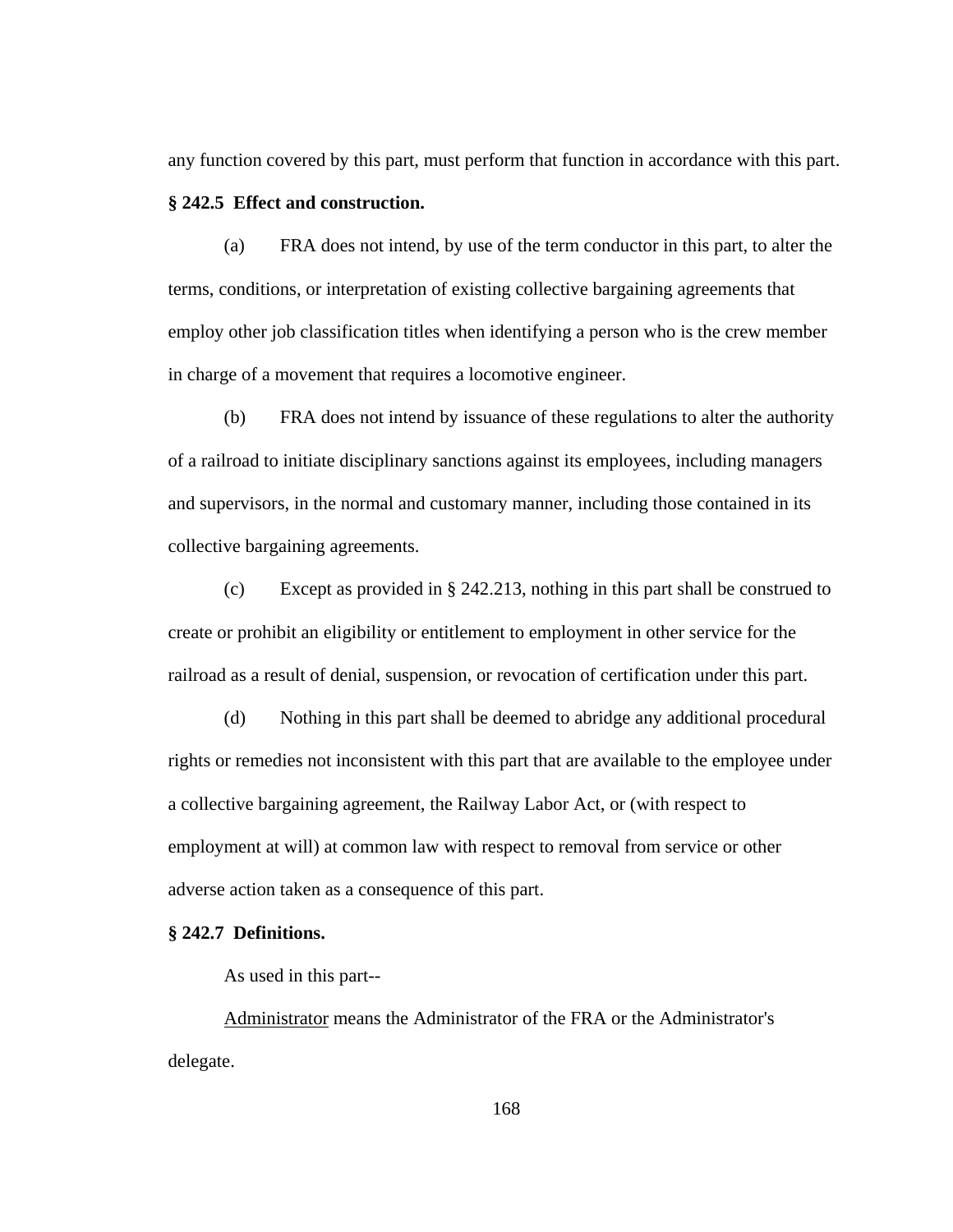Alcohol means ethyl alcohol (ethanol) and includes use or possession of any beverage, mixture, or preparation containing ethyl alcohol.

Conductor means the crewmember in charge of a "train or yard crew" as defined in part 218 of this chapter. See also the definition of "passenger conductor" in this section.

Controlled substance has the meaning assigned by 21 U.S.C. 802 and includes all substances listed on Schedules I through V as they may be revised from time to time (21 CFR parts 1301-1316).

Drug means any substance (other than alcohol) that has known mind or functionaltering effects on a human subject, specifically including any psychoactive substance and including, but not limited to, controlled substances.

Drug and alcohol counselor (DAC) means a person who meets the credentialing and qualification requirements of a "Substance Abuse Professional" (SAP), as provided in 49 CFR part 40.

Dual purpose vehicle means a piece of on-track equipment that is capable of moving railroad rolling stock and may also function as roadway maintenance equipment.

File, filed and filing mean submission of a document under this part on the date when the Docket Clerk receives it, or if sent by mail, the date mailing was completed.

FRA means the Federal Railroad Administration.

FRA representative means the FRA Associate Administrator for Railroad Safety/Chief Safety Officer and the Associate Administrator's delegate, including any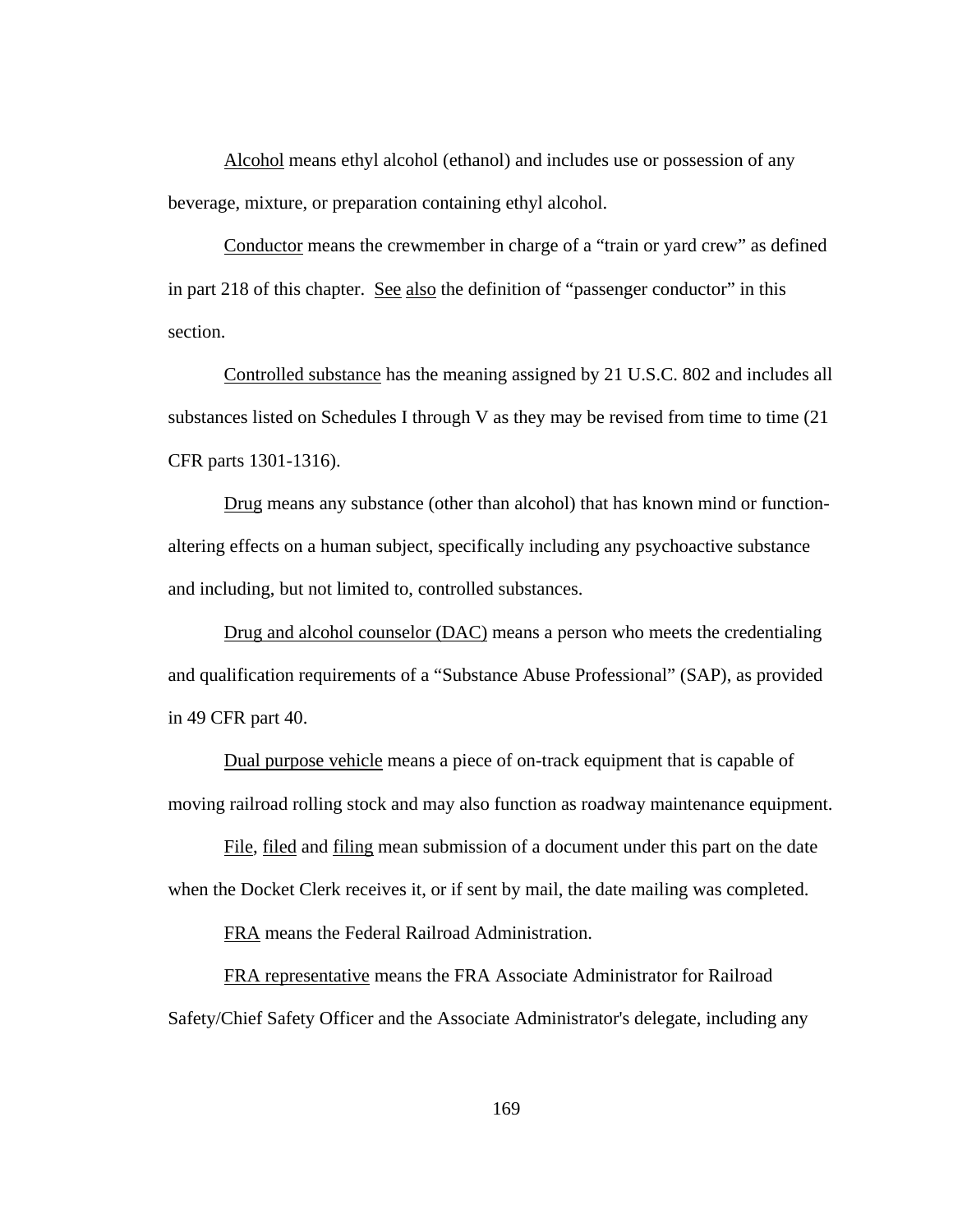safety inspector employed by the Federal Railroad Administration and any qualified state railroad safety inspector acting under part 212 of this chapter.

Ineligible or ineligibility means that a person is legally disqualified from serving as a certified conductor. The term covers a number of circumstances in which a person may not serve as a certified conductor. Revocation of certification pursuant to § 242.407 and denial of certification pursuant to § 242.401 are two examples in which a person would be ineligible to serve as a conductor. A period of ineligibility may end when a condition or conditions are met. For example, when a person meets the conditions to serve as a conductor following an alcohol or drug violation pursuant to § 242.115.

Job aid means information regarding other than main track physical characteristics that supplements the operating instructions of the territory over which the locomotive or train movement will occur. See definitions of "main track" and "physical characteristics" in this section. A job aid may consist of training on the territory pursuant to § 242.119, maps, charts or visual aids of the territory, or a person or persons to contact who are qualified on the territory and who can describe the physical characteristics of the territory. At a minimum, a job aid must cover characteristics of a territory including: permanent close clearances, location of permanent derails and switches, assigned radio frequencies in use and special instructions required for movement, if any, and railroadidentified unique operating conditions.

Joint operations means rail operations conducted by more than one railroad on the same track regardless of whether such operations are the result of—

(1) Contractual arrangement between the railroads,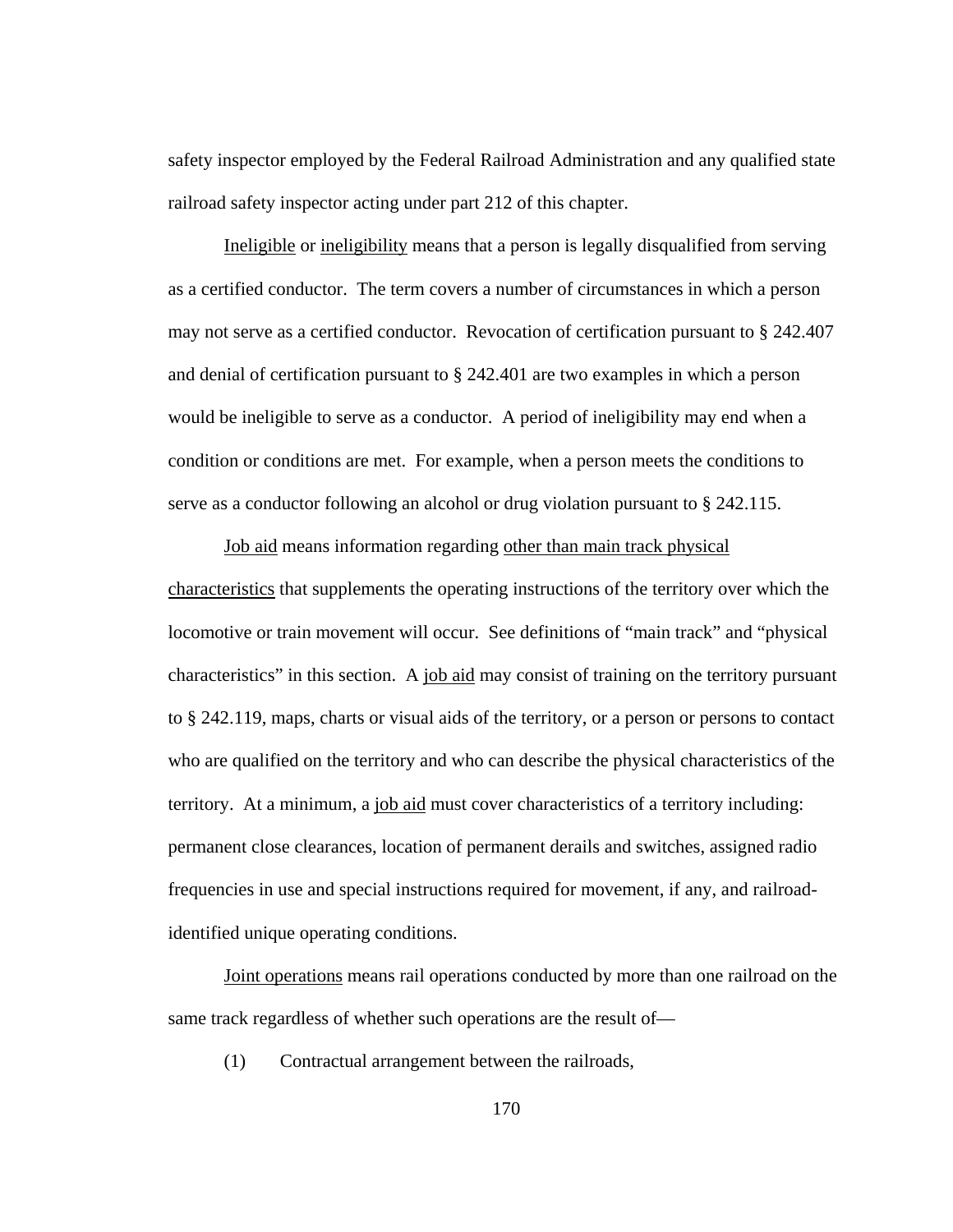(2) Order of a governmental agency or a court of law, or

(3) Any other legally binding directive.

Knowingly means having actual knowledge of the facts giving rise to the violation or that a reasonable person acting in the circumstances, exercising due care, would have had such knowledge.

Locomotive means a piece of on-track equipment (other than specialized roadway maintenance equipment or a dual purpose vehicle operating in accordance with §  $240.104(a)(2)$  of this chapter):

(1) With one or more propelling motors designed for moving other equipment;

(2) With one or more propelling motors designed to carry freight or passenger traffic or both; or

(3) Without propelling motors but with one or more control stands.

Locomotive engineer means any person who moves a locomotive or group of locomotives regardless of whether they are coupled to other rolling equipment except:

(1) A person who moves a locomotive or group of locomotives within the confines of a locomotive repair or servicing area as provided for in §§ 218.5 and  $218.29(a)(1)$  of this chapter; or

(2) A person who moves a locomotive or group of locomotives for distances of less than 100 feet and this incidental movement of a locomotive or locomotives is for inspection or maintenance purposes.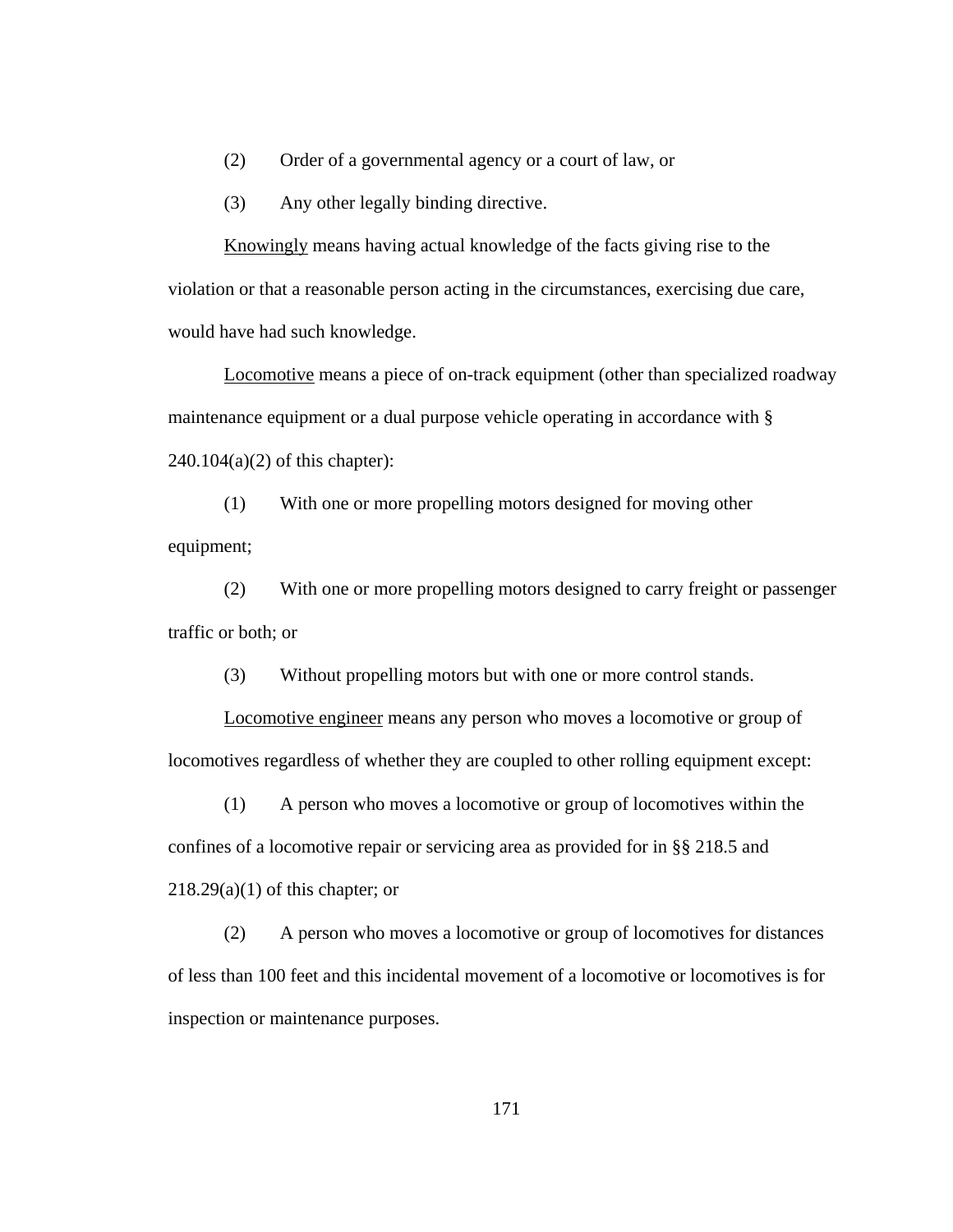Locomotive engineer certificate means a certificate issued pursuant to part 240 of this chapter.

Main track means a track upon which the operation of trains is governed by one or more of the following methods of operation: timetable; mandatory directive; signal indication; positive train control as defined in part 236 of this chapter; or any form of absolute or manual block system.

Medical examiner means a person licensed as a doctor of medicine or doctor of osteopathy. A medical examiner can be a qualified full-time salaried employee of a railroad, a qualified practitioner who contracts with the railroad on a fee-for-service or other basis, or a qualified practitioner designated by the railroad to perform functions in connection with medical evaluations of employees. As used in this rule, the medical examiner owes a duty to make an honest and fully informed evaluation of the condition of an employee.

On-the-job training means job training that occurs in the workplace, *i.e.*, the employee learns the job while doing the job.

Passenger conductor means a conductor who has also received emergency preparedness training under part 239 of this chapter. See also the definition of "conductor" in this section.

Person means an entity of any type covered under 1 U.S.C. 1, including but not limited to the following: a railroad; a manager, supervisor, official, or other employee or agent of a railroad; any owner, manufacturer, lessor, or lessee of railroad equipment,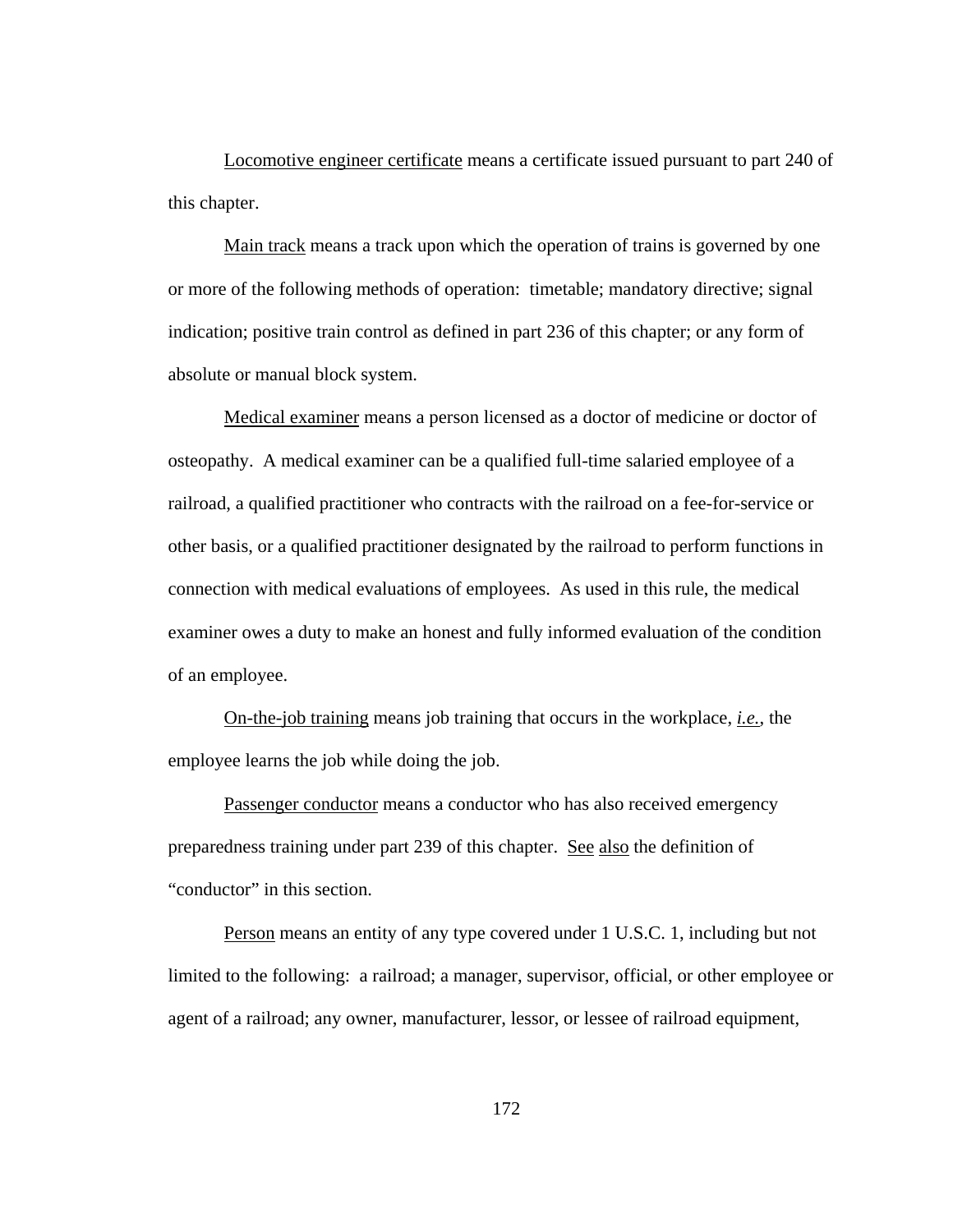track, or facilities; any independent contractor providing goods or services to a railroad; and any employee of such owner, manufacturer, lessor, lessee, or independent contractor.

Physical characteristics means the actual track profile of and physical location for points within a specific yard or route that affect the movement of a locomotive or train. Physical characteristics includes both main track physical characteristics (see definition of "main track" in this section) and other than main track physical characteristics.

Plant railroad means a plant or installation that owns or leases a locomotive, uses that locomotive to switch cars throughout the plant or installation, and is moving goods solely for use in the facility's own industrial processes. The plant or installation could include track immediately adjacent to the plant or installation if the plant railroad leases the track from the general system railroad and the lease provides for (and actual practice entails) the exclusive use of that trackage by the plant railroad and the general system railroad for purposes of moving only cars shipped to or from the plant. A plant or installation that operates a locomotive to switch or move cars for other entities, even if solely within the confines of the plant or installation, rather than for its own purposes or industrial processes, will not be considered a plant railroad because the performance of such activity makes the operation part of the general railroad system of transportation.

Qualified means a person who has successfully completed all instruction, training and examination programs required by the employer, and the applicable parts of this chapter and that the person therefore may reasonably be expected to be proficient on all safety related tasks the person is assigned to perform.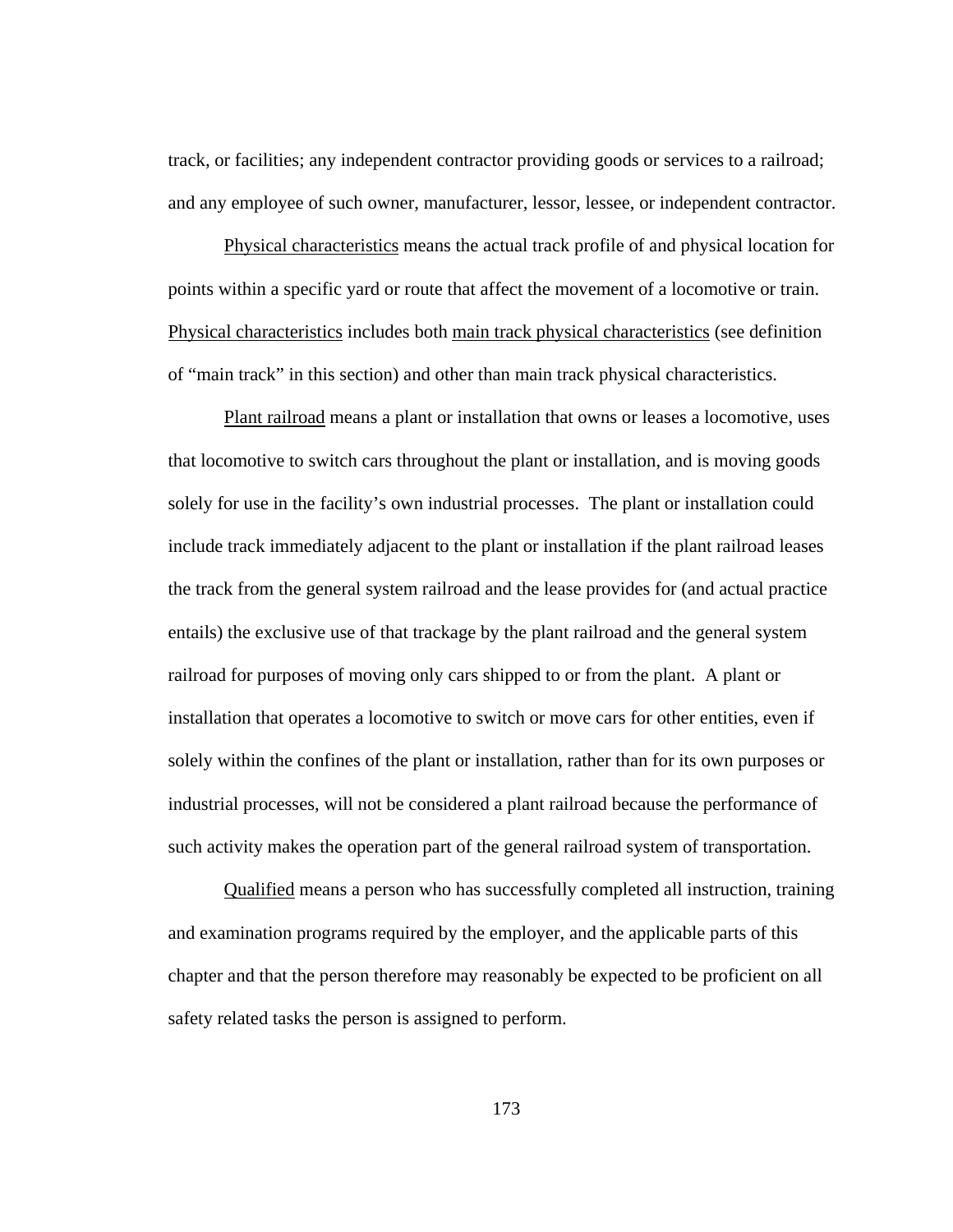Qualified instructor means a person who has demonstrated, pursuant to the railroad's written program, an adequate knowledge of the subjects under instruction and, where applicable, has the necessary operating experience to effectively instruct in the field, and has the following qualifications:

(1) Is a certified conductor under this part; and

 (2) Has been selected as such by a designated railroad officer, in concurrence with the designated employee representative, where present; or

 (3) In absence of concurrence provided in paragraph (2) of this definition, has a minimum of 12 months service working as a train service employee.

If a railroad does not have designated employee representation, then a person employed by the railroad need not comply with paragraphs (2) or (3) of this definition to be a qualified instructor.

Railroad means any form of nonhighway ground transportation that runs on rails or electromagnetic guideways and any entity providing such transportation, including:

(1) Commuter or other short-haul railroad passenger service in a metropolitan or suburban area and commuter railroad service that was operated by the Consolidated Rail Corporation on January 1, 1979; and

(2) High speed ground transportation systems that connect metropolitan areas, without regard to whether those systems use new technologies not associated with traditional railroads; but does not include rapid transit operations in an urban area that are not connected to the general railroad system of transportation.

Railroad officer means any supervisory employee of a railroad.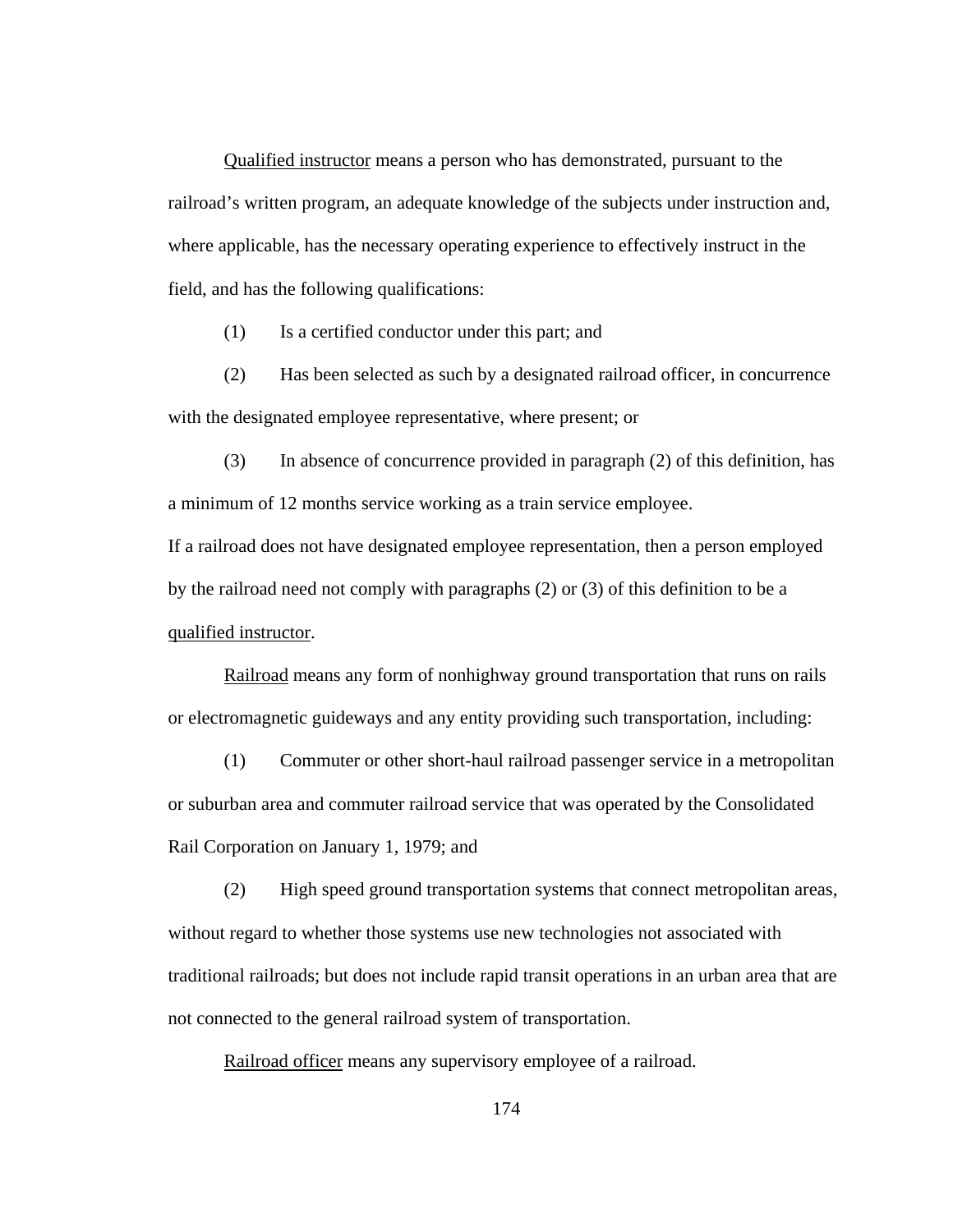Railroad rolling stock is on-track equipment that is either a "railroad freight car" (as defined in § 215.5 of this chapter) or a "passenger car" (as defined in § 238.5 of this chapter).

Remote control operator (RCO) means a certified locomotive engineer, as defined in § 240.7 of this chapter, certified by a railroad to operate remote control locomotives pursuant to § 240.107 of this chapter.

Roadway maintenance equipment is on-track equipment powered by any means of energy other than hand power which is used in conjunction with maintenance, repair, construction or inspection of track, bridges, roadway, signal, communications, or electric traction systems.

Serve or service, in the context of serving documents, has the meaning given in Rule 5 of the Federal Rules of Civil Procedure as amended. Similarly, the computation of time provisions in Rule 6 of the Federal Rules of Civil Procedure as amended are also applicable in this part. See also the definition of "filing" in this section.

Specialized roadway maintenance equipment is roadway maintenance equipment that does not have the capability to move railroad rolling stock. Any alteration of such equipment that enables it to move railroad rolling stock will require that the equipment be treated as a dual purpose vehicle.

Substance abuse disorder refers to a psychological or physical dependence on alcohol or a drug, or another identifiable and treatable mental or physical disorder involving the abuse of alcohol or drugs as a primary manifestation. A substance abuse disorder is "active" within the meaning of this part if the person is currently using alcohol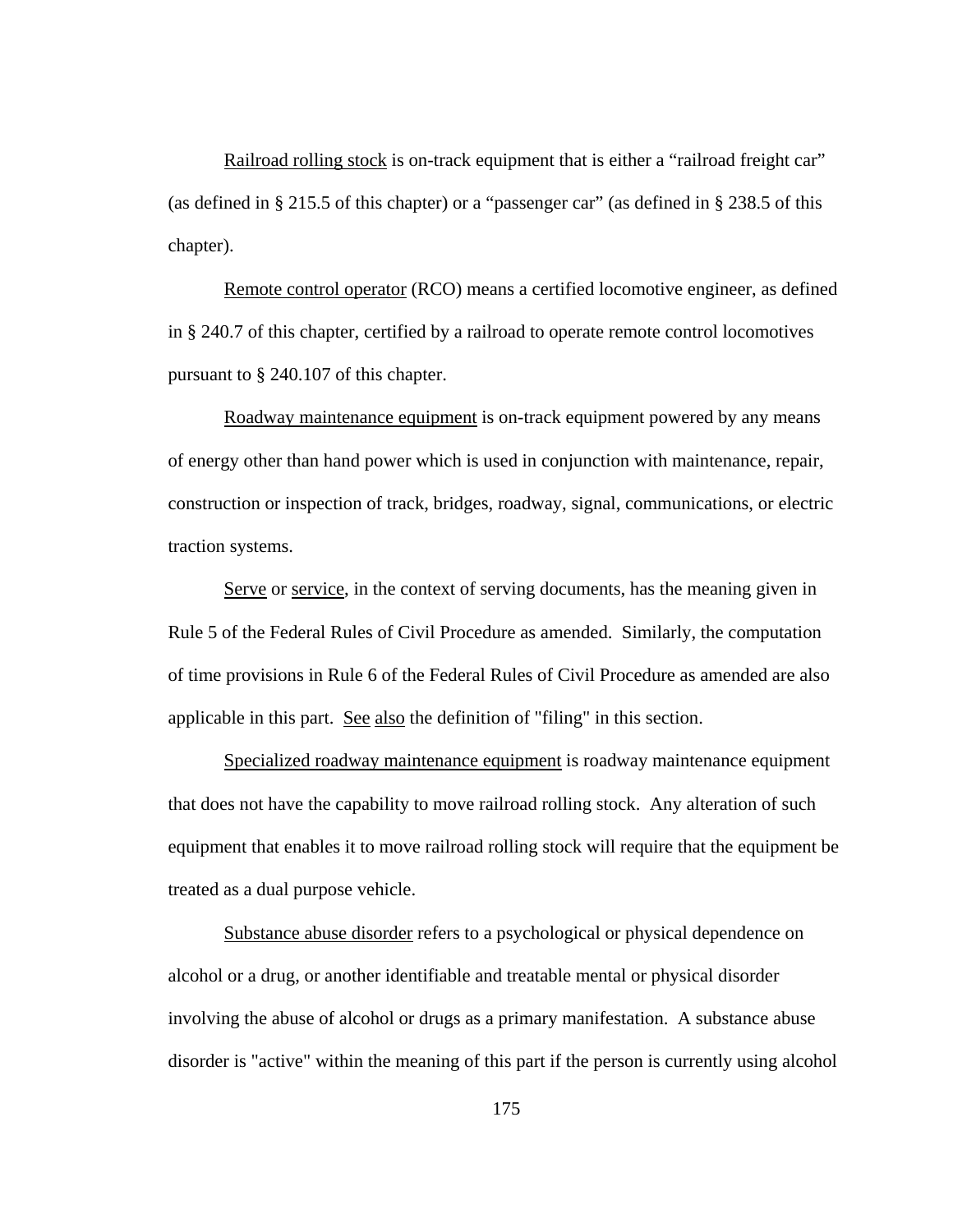or other drugs, except under medical supervision consistent with the restrictions described in § 219.103 of this chapter or has failed to successfully complete primary treatment or successfully participate in aftercare as directed by a DAC or SAP.

Substance Abuse Professional (SAP) means a person who meets the qualifications of a substance abuse professional, as provided in part 40 of this title.

Territorial qualifications means possessing the necessary knowledge concerning a railroad's operating rules and timetable special instructions including familiarity with applicable main track and other than main track physical characteristics of the territory over which the locomotive or train movement will occur.

Tourist, scenic, historic, or excursion operations that are not part of the general railroad system of transportation means a tourist, scenic, historic, or excursion operation conducted only on track used exclusively for that purpose (*i.e.*, there is no freight, intercity passenger, or commuter passenger railroad operation on the track).

### **§ 242.9 Waivers.**

(a) A person subject to a requirement of this part may petition the Administrator for a waiver of compliance with such requirement. The filing of such a petition does not affect that person's responsibility for compliance with that requirement while the petition is being considered.

(b) Each petition for a waiver under this section must be filed in the manner and contain the information required by part 211 of this chapter.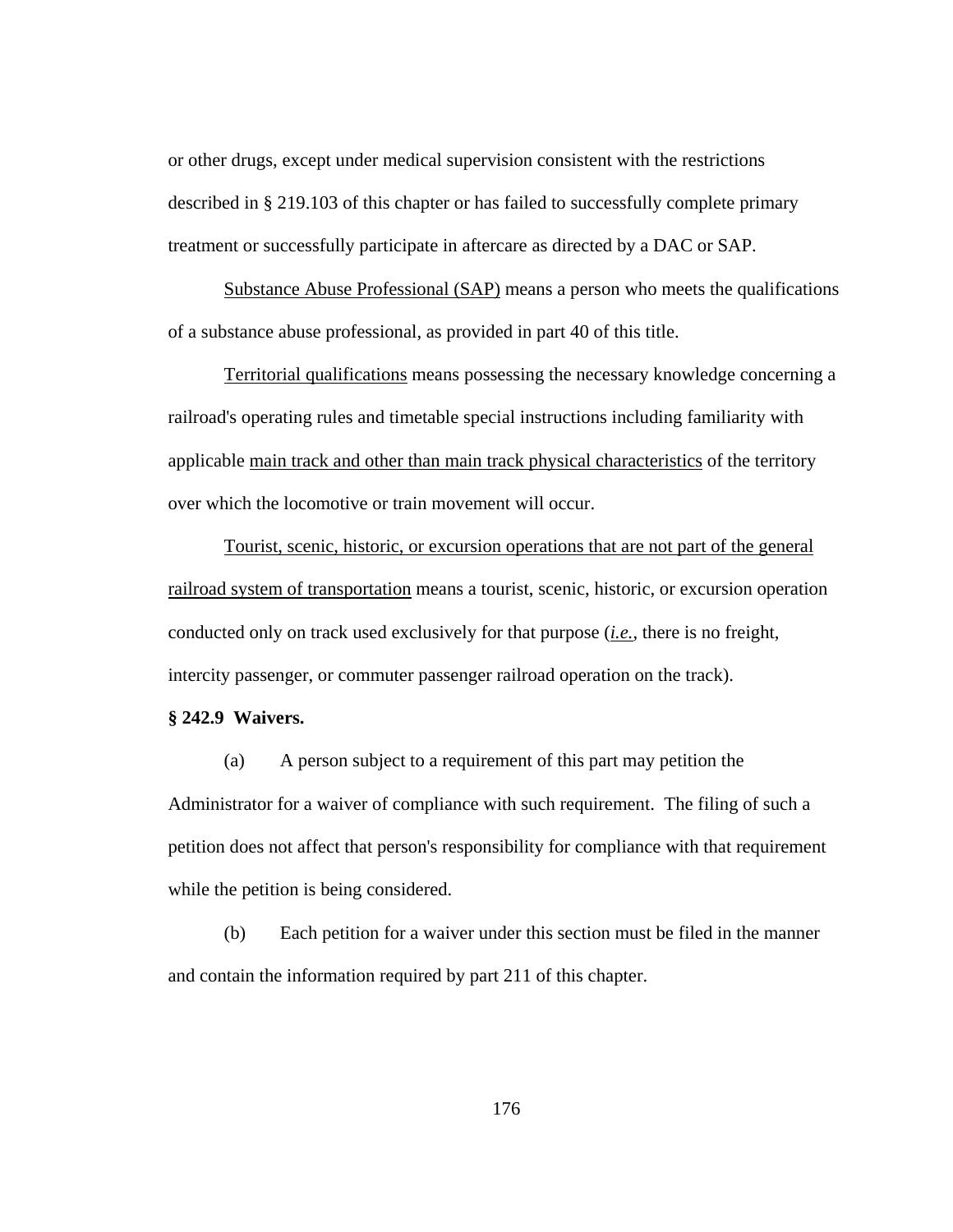(c) If the Administrator finds that a waiver of compliance is in the public interest and is consistent with railroad safety, the Administrator may grant the waiver subject to any conditions the Administrator deems necessary.

#### **§ 242.11 Penalties and consequences for noncompliance.**

(a) A person who violates any requirement of this part or causes the violation of any such requirement is subject to a civil penalty of at least \$650 and not more than \$25,000 per violation, except that: Penalties may be assessed against individuals only for willful violations, and, where a grossly negligent violation or a pattern of repeated violations has created an imminent hazard of death or injury to persons, or has caused death or injury, a penalty not to exceed \$100,000 per violation may be assessed. Each day a violation continues shall constitute a separate offense. See Appendix A to this part for a statement of agency civil penalty policy.

(b) A person who violates any requirement of this part or causes the violation of any such requirement may be subject to disqualification from all safety-sensitive service in accordance with part 209 of this chapter.

(c) A person who knowingly and willfully falsifies a record or report required by this part may be subject to criminal penalties under 49 U.S.C. 21311.

(d) In addition to the enforcement methods referred to in paragraphs (a), (b), and (c) of this section, FRA may also address violations of this part by use of the emergency order, compliance order, and/or injunctive provisions of the Federal rail safety laws.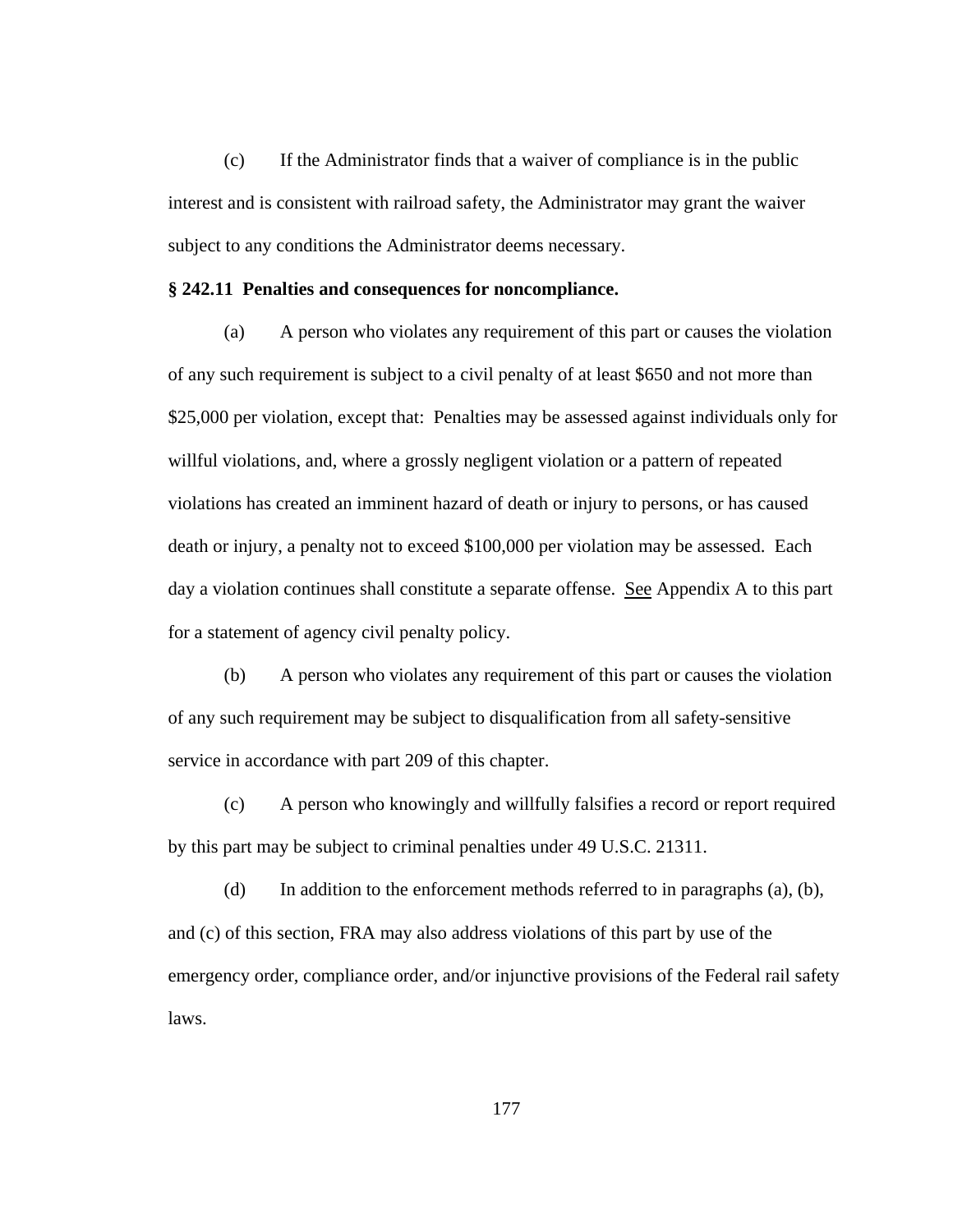#### **§ 242.13 Information collection requirements.**

(a) The information collection requirements of this Part are being reviewed by the Office of Management and Budget pursuant to the Paperwork Reduction Act of 1980 (44 U.S.C. 3501 *et seq*.) and have not yet been assigned an OMB control number.

(b) The information collection requirements are found in the following sections: §§ 242.9, 242.101, 242.103, 242.105, 242.107, 242.109, 242.111, 242.113, 242.115, 242.117, 242.119, 242.121, 242.123, 242.125, 242.127, 242.203, 242.205, 242.209, 242.211, 242.213, 242.215, 242.301, 242.401, 242.403, 242.405, and 242.407.

## **Subpart B – Program and Eligibility Requirements**

# **§ 242.101 Certification program required.**

(a) After the pertinent date specified in § 242.105(d) or (e), each railroad shall have a certification program approved in accordance with § 242.103 that includes:

(1) A designation of the types of service that it determines will be used in compliance with the criteria established in § 242.107;

(2) A procedure for evaluating prior safety conduct that complies with the criteria established in § 242.109;

(3) A procedure for evaluating visual and hearing acuity that complies with the criteria established in § 242.117;

(4) A procedure for training that complies with the criteria established in § 242.119;

(5) A procedure for knowledge testing that complies with the criteria established in § 242.121; and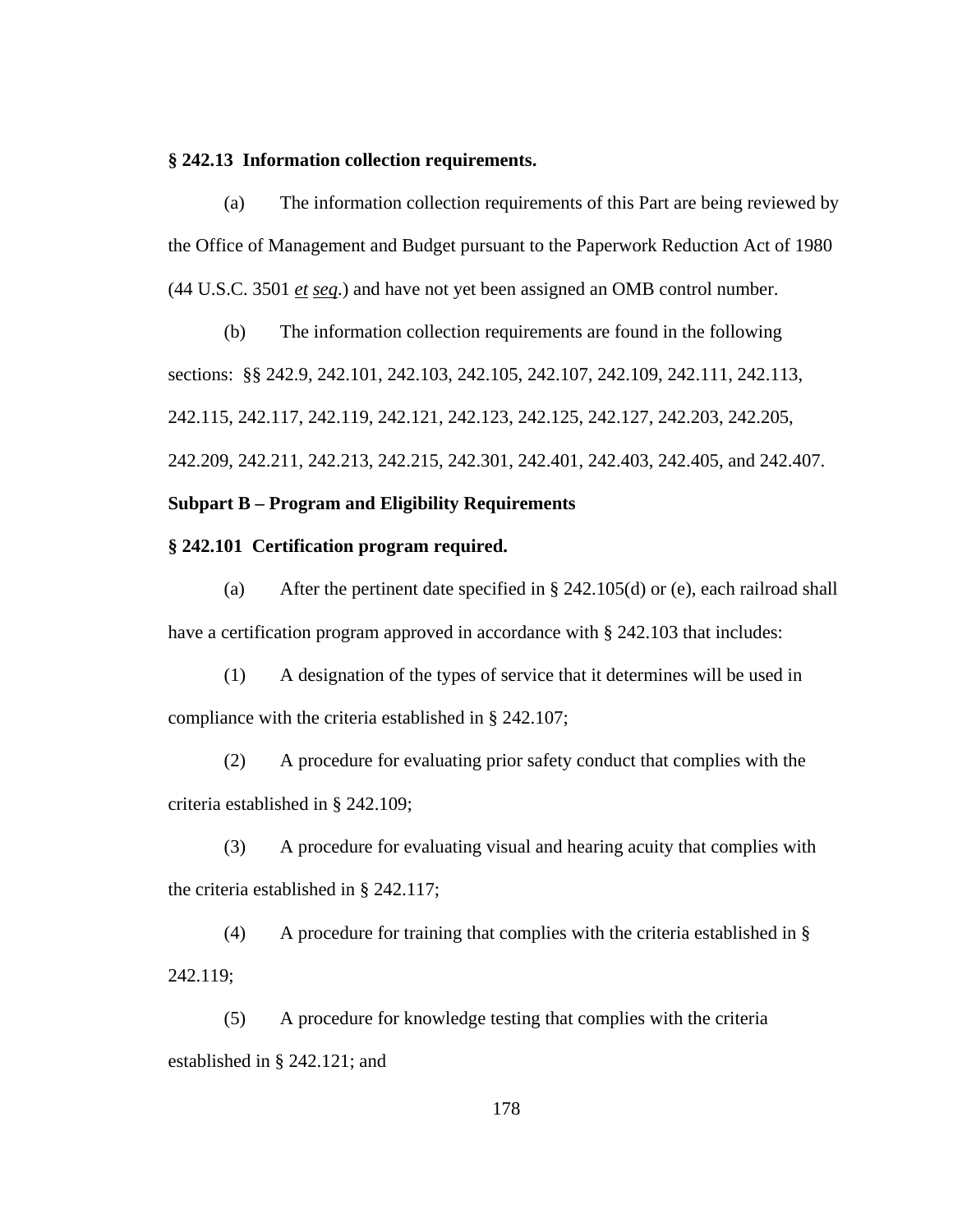(6) A procedure for monitoring operational performance that complies with the criteria established in § 242.123.

(b) [Reserved].

## **§ 242.103 Approval of design of individual railroad programs by FRA.**

(a) Each railroad shall submit its written certification program and request for approval in accordance with the procedures contained in appendix B of this part according to the following schedule:

(1) A Class I railroad (including the National Railroad Passenger

Corporation), Class II railroad, or railroad providing commuter service shall submit a program no later than March 30, 2012; and

(2) A Class III railroad (including a switching and terminal or other railroad not otherwise classified) shall submit a program no later than July 30, 2012.

(b) A railroad commencing operations after the pertinent date specified in paragraph (a) of this section shall submit its written certification program and request for approval in accordance with the procedures contained in appendix B to this part at least 60 days prior to commencing operations.

(c) Each railroad shall:

(1) Simultaneous with its filing with the FRA, serve a copy of the submission filed pursuant to paragraph (a) or (b) of this section, a resubmission filed pursuant to paragraph (h) of this section, or a material modification filed pursuant to paragraph (i) of this section on the president of each labor organization that represents the railroad's employees subject to this part; and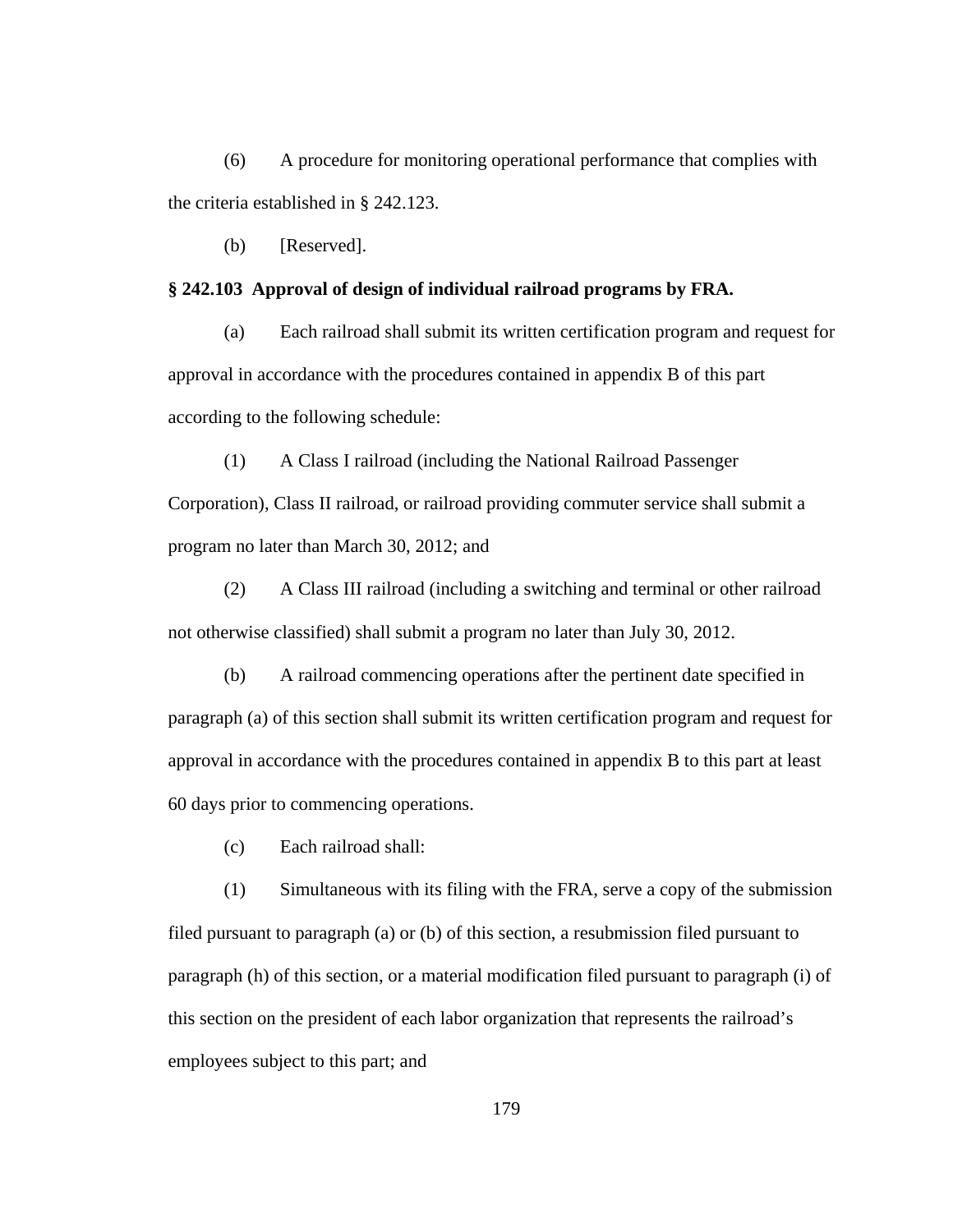(2) Include in its submission filed pursuant to paragraph (a) or (b) of this section, a resubmission filed pursuant to paragraph (h) of this section, or a material modification filed pursuant to paragraph (i) of this section a statement affirming that the railroad has served a copy on the president of each labor organization that represents the railroad's employees subject to this part, together with a list of the names and addresses of persons served.

(d) Not later than 45 days from the date of filing a submission pursuant to paragraph (a) or (b) of this section, a resubmission pursuant to paragraph (h) of this section, or a material modification pursuant to paragraph (i) of this section, any designated representative of railroad employees subject to this part may comment on the submission, resubmission, or material modification:

(1) Each comment shall set forth specifically the basis upon which it is made, and contain a concise statement of the interest of the commenter in the proceeding;

(2) Each comment shall be submitted to the Associate Administrator for Railroad Safety/Chief Safety Officer, FRA, 1200 New Jersey Avenue, SE., Washington, DC 20590; and

(3) The commenter shall certify that a copy of the comment was served on the railroad.

(e) The submission required by paragraph (a) or (b) of this section shall state the railroad's election either: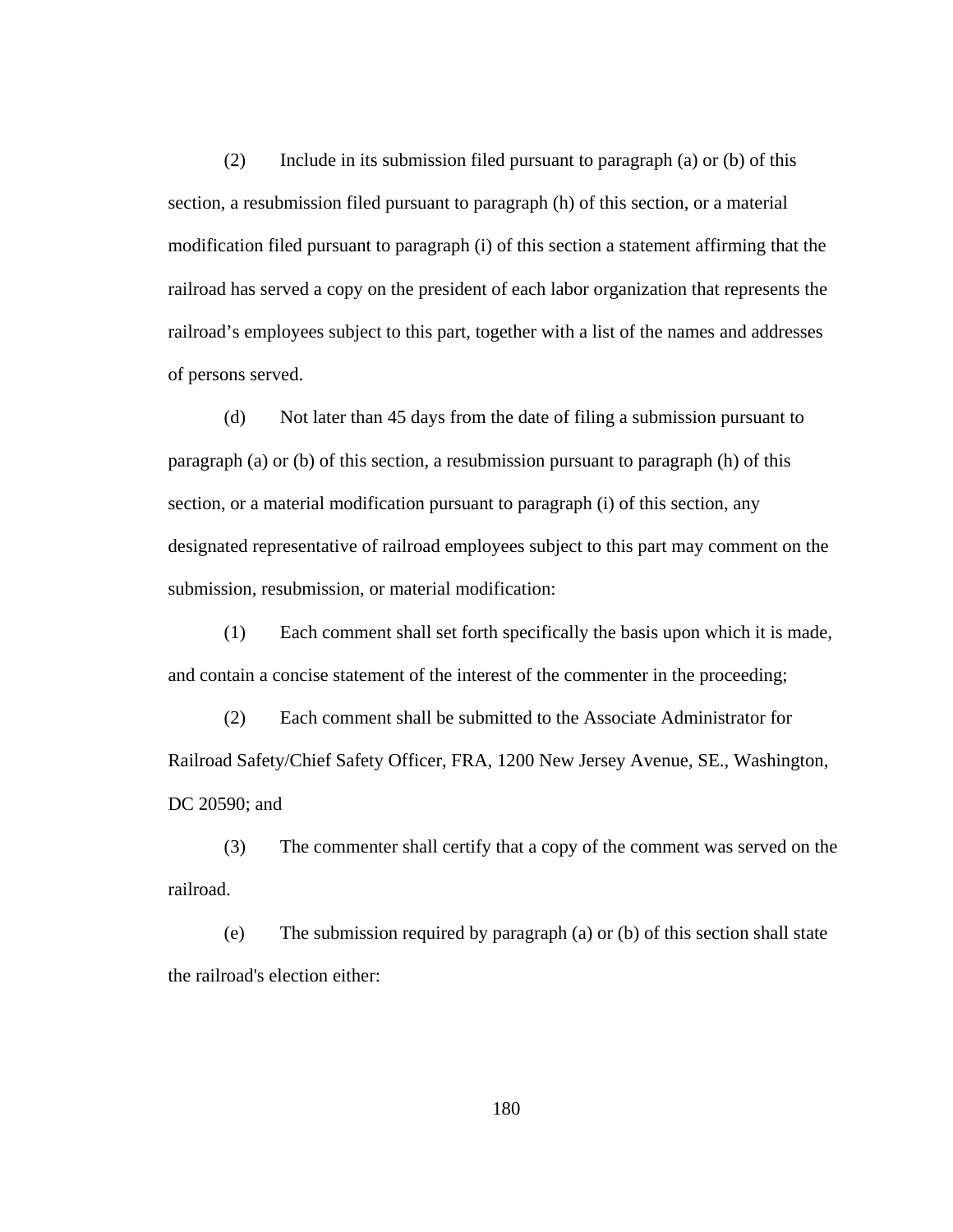(1) To accept responsibility for the training of conductors and thereby obtain authority for that railroad to initially certify a person as a conductor in an appropriate type of service; or

(2) To recertify only conductors previously certified by other railroads.

(f) A railroad that elects to accept responsibility for the training of conductors shall state in its submission whether it will conduct the training program or employ a training program conducted by some other entity on its behalf but adopted and ratified by that railroad.

(g) A railroad's program is considered approved and may be implemented 30 days after the required filing date (or the actual filing date) unless the Administrator notifies the railroad in writing that the program does not conform to the criteria set forth in this part.

(1) If the Administrator determines that the program does not conform, the Administrator will inform the railroad of the specific deficiencies.

(2) If the Administrator informs the railroad of deficiencies more than 30 days after the initial filing date, the original program may remain in effect until 30 days after approval of the revised program is received so long as the railroad has complied with the requirements of paragraph (h) of this section.

(h) A railroad shall resubmit its program within 30 days after the date of such notice of deficiencies. A failure to resubmit the program with the necessary revisions will be considered a failure to implement a program under this part.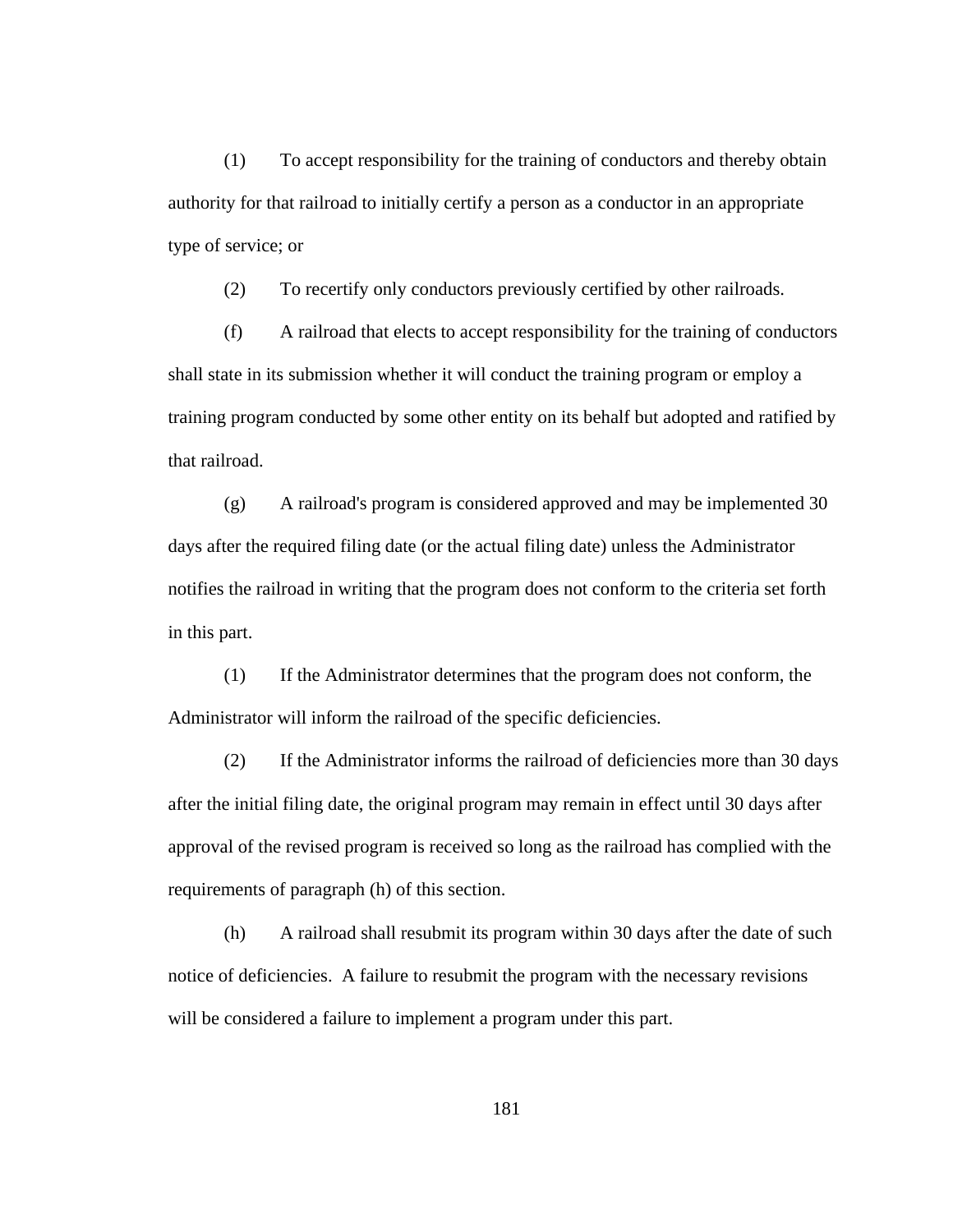(1) The Administrator will inform the railroad in writing whether its revised program conforms to this part.

(2) If the program does not conform, the railroad shall resubmit its program.

(i) A railroad that intends to materially modify its program after receiving initial FRA approval shall submit a description of how it intends to modify the program in conformity with the specific requirements of this part at least 60 days prior to implementing such a change.

(1) A modification is material if it would affect the program's conformance with this part.

(2) The modification submission shall contain a description that conforms to the pertinent portion of the procedures contained in appendix B of this part.

(3) The modification submission will be handled in accordance with the procedures of paragraphs (g) and (h) of this section as though it were a new program.

## **§ 242.105 Schedule for implementation.**

- (a) By March 1, 2012, each railroad shall:
- (1) In writing, designate as certified conductors all persons authorized by the railroad to perform the duties of a conductor as of January 1, 2012; and

(2) Issue a certificate that complies with § 242.207 to each person that it designates.

(b) After March 1, 2012, each railroad shall: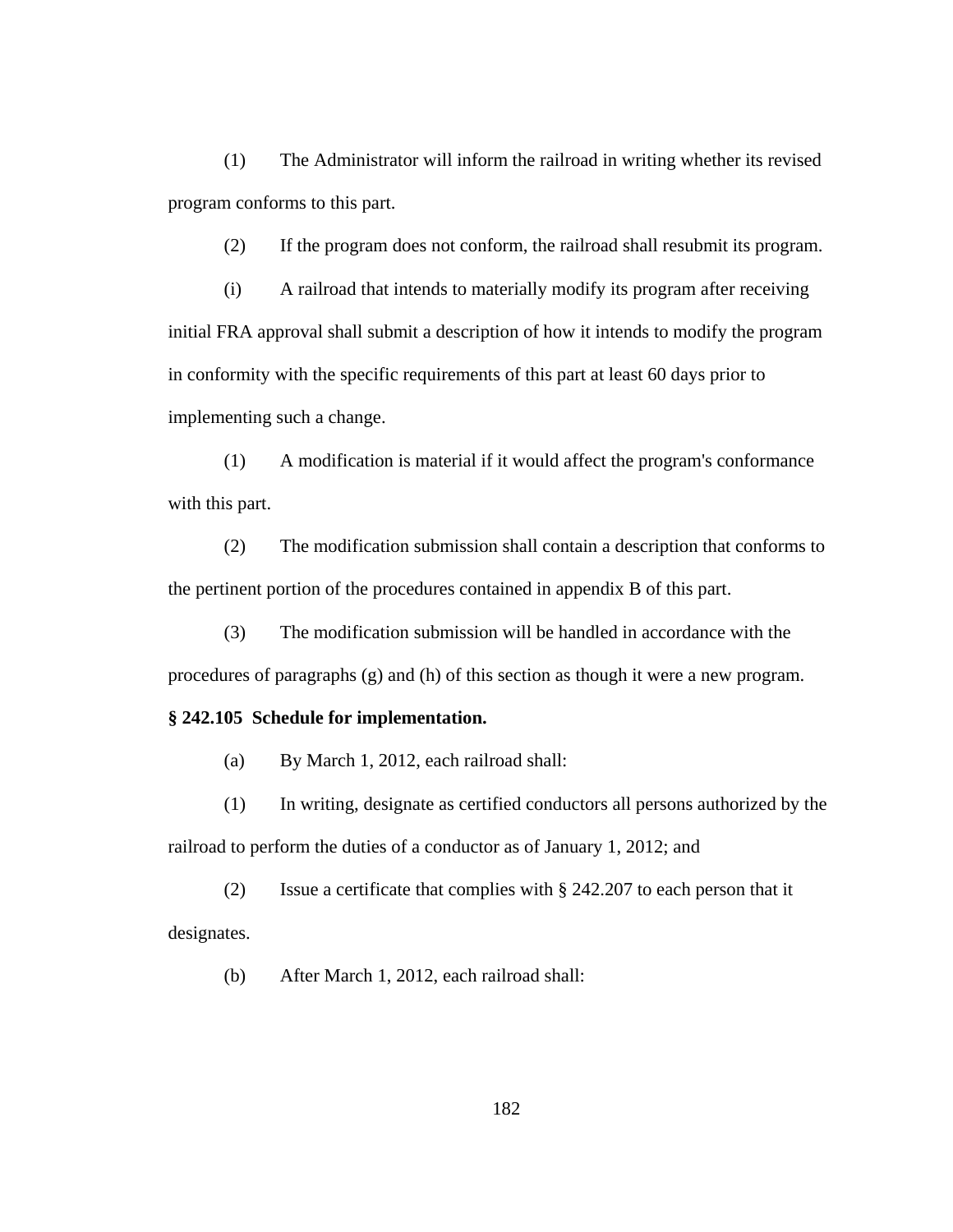(1) In writing, designate as a certified conductor any person who has been authorized by the railroad to perform the duties of a conductor between January 1, 2012 and the pertinent date in paragraph (d) or (e) of this section; and

(2) Issue a certificate that complies with § 242.207 to each person that it designates.

(c) No railroad shall permit or require a person, designated as a certified conductor under the provisions of paragraph (a) or (b) of this section, to perform service as a certified conductor for more than a 36-month period beginning on the pertinent date for compliance with the mandatory procedures for testing and evaluation set forth in the applicable provisions of paragraph (d) or (e) of this section unless that person has been certified in accordance with procedures that comply with subpart B of this part.

(1) Except as provided in paragraph (c)(3) of this section, a person who has been designated as a certified conductor under the provisions of paragraph (a) or (b) of this section and who is eligible to receive a retirement pension in accordance with the terms of an applicable agreement or in accordance with the terms of the Railroad Retirement Act (45 U.S.C. 231) within 36 months from the pertinent date for compliance with the mandatory procedures for testing and evaluation set forth in the applicable provisions of paragraph (d) or (e) of this section, may request, in writing, that a railroad not recertify that person, pursuant to subpart B of this part, until 36 months from the pertinent date for compliance with the mandatory procedures for testing and evaluation set forth in the applicable provisions of paragraph (d) or (e) of this section.

183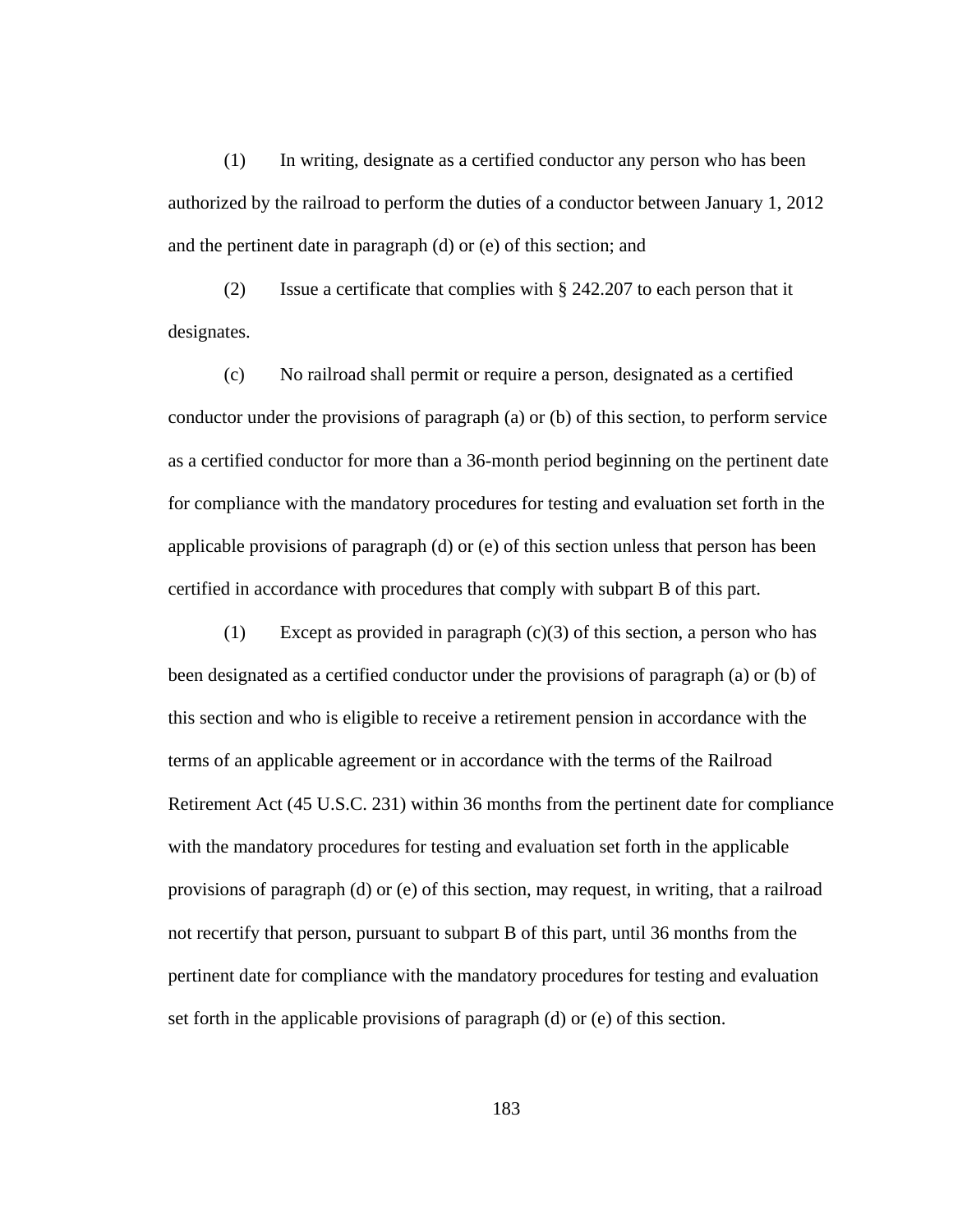(2) Upon receipt of a written request pursuant to paragraph  $(c)(1)$  of this section, a railroad may wait to recertify the person making the request until the end of the 36-month period described in paragraph (c) of this section. If a railroad grants any request, it must grant the request of all eligible persons to every extent possible.

(3) A person who is subject to recertification under part 240 of this chapter may not make a request pursuant to paragraph  $(c)(1)$  of this section.

(d) After June 1, 2012, no Class I railroad (including the National Railroad Passenger Corporation), Class II railroad, or railroad providing commuter service shall initially certify or recertify a person as a conductor unless that person has been tested and evaluated in accordance with procedures that comply with subpart B of this part and issued a certificate that complies with § 242.207.

(e) After October 1, 2012, no Class III railroad (including a switching and terminal or other railroad not otherwise classified) shall initially certify or recertify a person as a conductor unless that person has been tested and evaluated in accordance with procedures that comply with subpart B of this part and issued a certificate that complies with § 242.207.

(f) After the applicable dates specified in paragraphs (d) and (e) of this section, no person shall serve as a conductor in any type of service and no railroad shall require or permit any person to serve as a conductor in any type of service unless that person has been tested and evaluated in accordance with procedures that comply with subpart B of this part and issued a certificate that complies with § 242.207.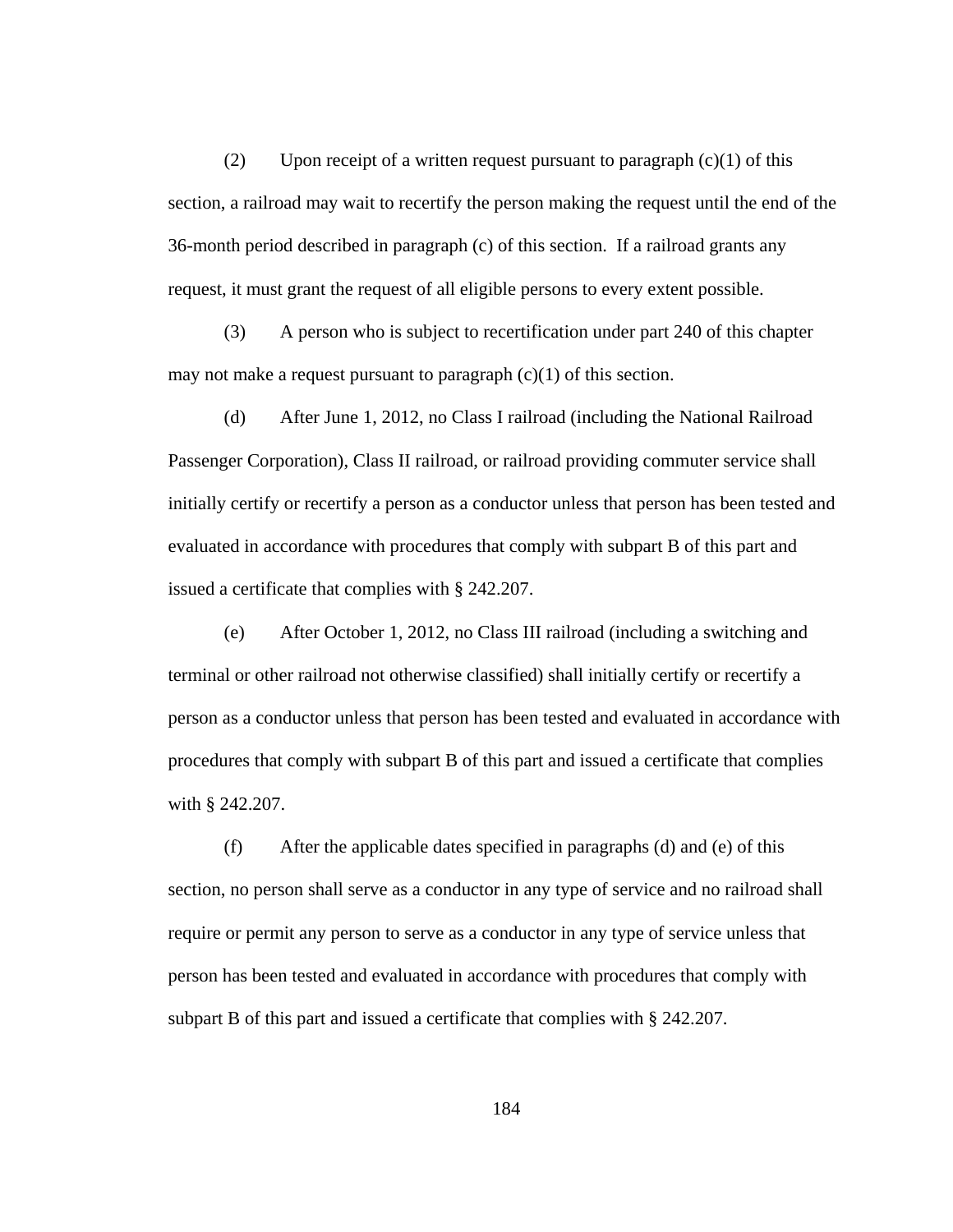#### **§ 242.107 Types of service.**

(a) Each railroad's program shall state which of the two types of service (conductor and passenger conductor), provided for in paragraph (b) of this section, that it will cover.

(b) A railroad may issue certificates for either of the following types of service:

- (1) Conductor; and
- (2) Passenger conductor.

(c) A railroad shall not reclassify the certification of any type of certified conductor to a different type of conductor certification during the period in which the certification is otherwise valid except when a conductor completes the emergency training identified in part 239 of this chapter and is certified as a passenger conductor.

(d) Each railroad is authorized to impose additional conditions or operational restrictions on the service a conductor may perform beyond those identified in this section provided those conditions or restrictions are not inconsistent with this part.

## **§ 242.109 Determinations required for certification and recertification.**

(a) After the pertinent date specified in § 242.105(d) or (e), each railroad, prior to initially certifying or recertifying any person as a conductor, shall, in accordance with its FRA-approved program, determine in writing that:

(1) The individual meets the eligibility requirements of §§ 242.111, 242.113, 242.115, and 242.403; and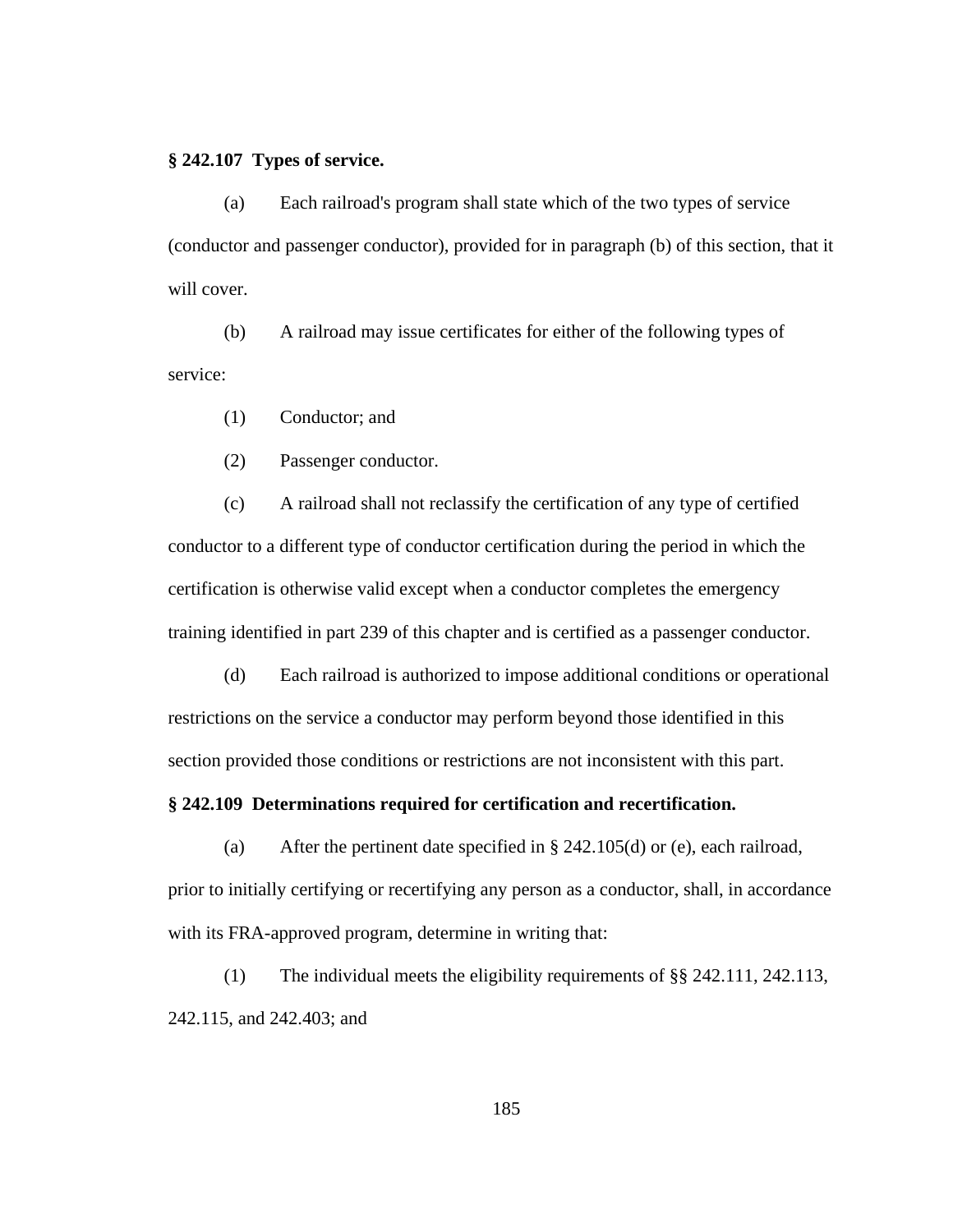(2) The individual meets the vision and hearing acuity standards of § 242.117 ("Vision and hearing acuity");

(3) The individual has the necessary knowledge, as demonstrated by successfully completing a test that meets the requirements of § 242.121 ("Knowledge testing"); and

(4) Where a person has not previously been certified, that the person has completed a training program that meets the requirements of § 242.119 ("Training").

(b) When evaluating a person's prior safety conduct, a railroad shall not consider information concerning prior conduct that:

(1) Occurred prior to the effective date of this rule; or

(2) Occurred at a time other than that specifically provided for in §§ 242.111, 242.115 or 242.403.

(c) In order to make the determination required under paragraph (a) of this section, a railroad shall have on file documents pertinent to those determinations.

(d) A railroad's program shall provide a candidate for certification or recertification a reasonable opportunity to review and comment in writing on any record which contains information concerning the person's prior safety conduct, including information pertinent to determinations required under § 242.115, if the railroad believes the record contains information that could be sufficient to render the person ineligible for certification under this subpart.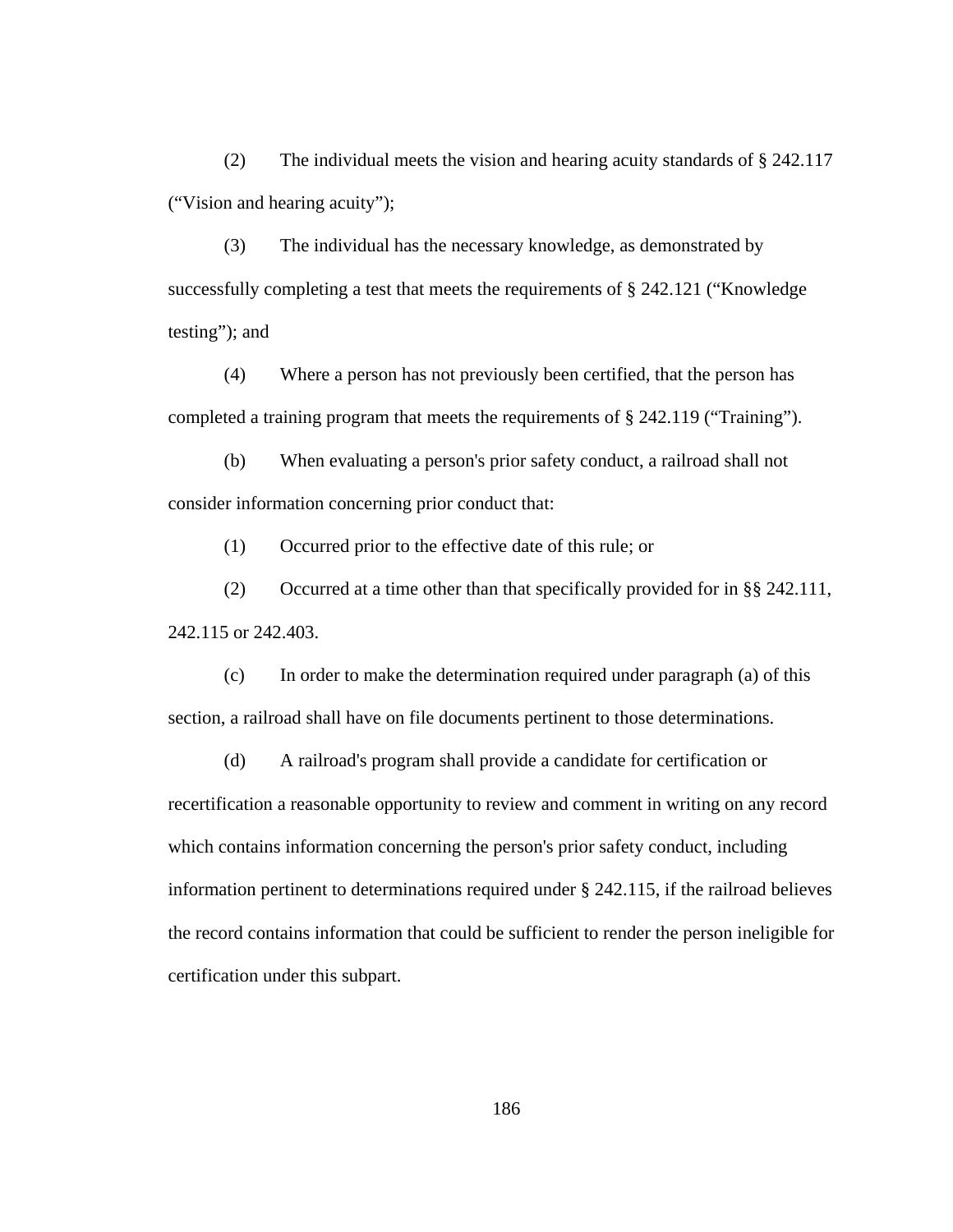(e) The opportunity for comment shall be afforded to the person prior to the railroad's rendering its eligibility decision based on that information. Any responsive comment furnished shall be retained by the railroad in accordance with § 242.203.

(f) The program shall include a method for a person to advise the railroad that he or she has never been a railroad employee or obtained a license to drive a motor vehicle. Nothing in this section shall be construed as imposing a duty or requirement that a person have prior railroad employment experience or obtain a motor vehicle driver's license in order to become a certified conductor.

(g) Nothing in this section, § 242.111 or § 242.113 shall be construed to prevent persons subject to this part from entering into an agreement that results in a railroad's obtaining the information needed for compliance with this subpart in a different manner than that prescribed in § 242.111 or § 242.113.

### **§ 242.111 Prior safety conduct as motor vehicle operator.**

(a) Each railroad shall adopt and comply with a program meeting the requirements of this section. When any person (including, but not limited to, each railroad, railroad officer, supervisor, and employee) violates any requirement of a program which complies with the requirements of this section, that person shall be considered to have violated the requirements of this section.

(b) Except as provided in paragraphs  $(c)$ ,  $(d)$ ,  $(e)$ , and  $(f)$  of this section, after the pertinent date specified in  $\S$  242.105(d) or (e), each railroad, prior to initially certifying or recertifying any person as a conductor for any type of service, shall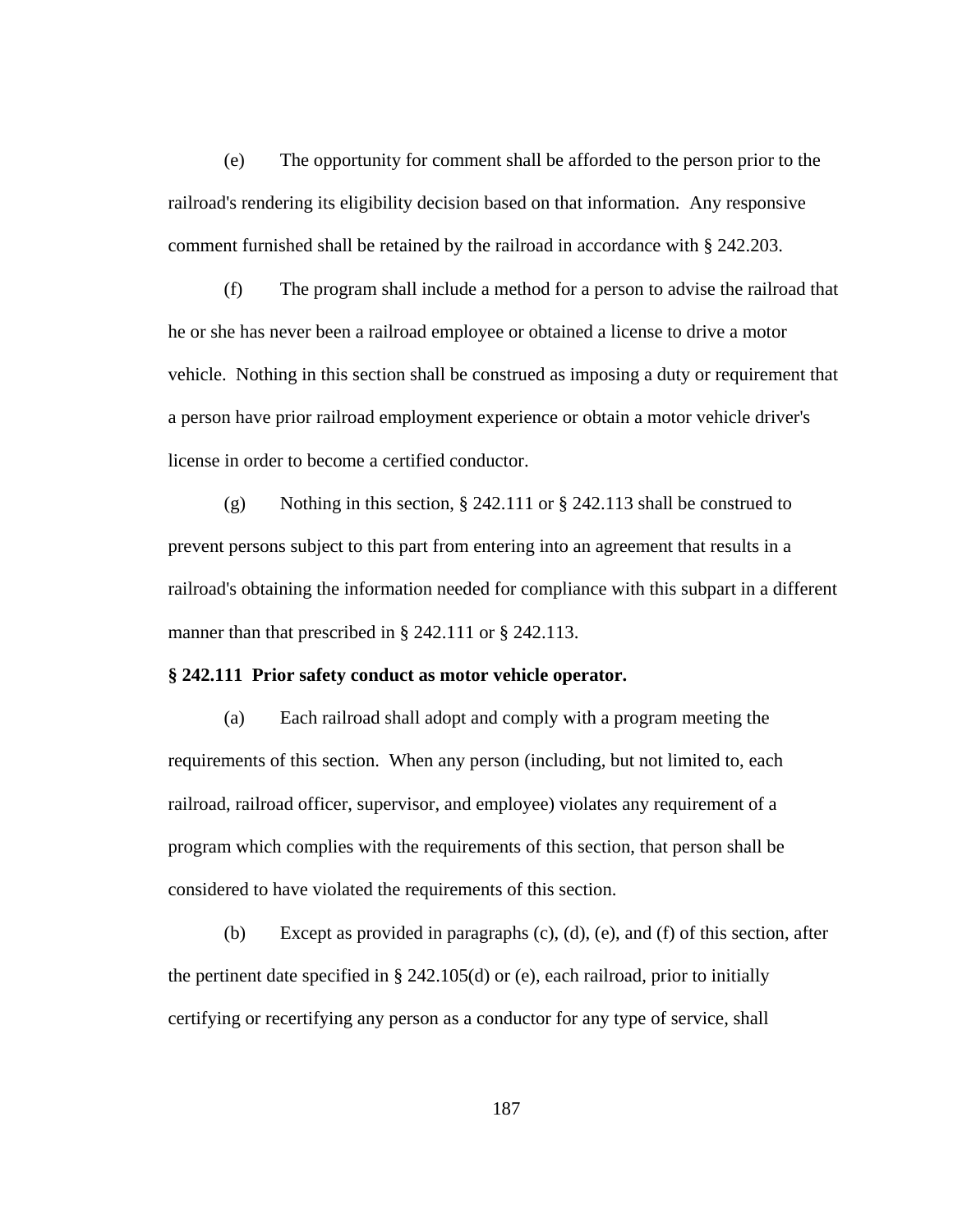determine that the person meets the eligibility requirements of this section involving prior conduct as a motor vehicle operator.

(c) A railroad shall initially certify a person as a conductor for 60 days if the person:

(1) Requested the information required by paragraph (h) of this section at least 60 days prior to the date of the decision to certify that person; and

(2) Otherwise meets the eligibility requirements provided in § 242.109.

(d) A railroad shall recertify a person as a conductor for 60 days from the expiration date of that person's certification if the person:

(1) Requested the information required by paragraph (h) of this section at least 60 days prior to the date of the decision to recertify that person; and

(2) Otherwise meets the eligibility requirements provided in § 242.109.

(e) Except as provided in paragraph (f) of this section, if a railroad who certified or recertified a person pursuant to paragraph (c) or (d) of this section does not obtain and evaluate the information required pursuant to paragraph (h) of this section within 60 days of the pertinent dates identified in paragraph (c) or (d) of this section, that person will be ineligible to perform as a conductor until the information can be evaluated.

(f) If a person requests the information required pursuant to paragraph (h) of this section but is unable to obtain it, that person or the railroad certifying or recertifying that person may petition for a waiver of the requirements of paragraph (b) of this section in accordance with the provisions of part 211 of this chapter. A railroad shall certify or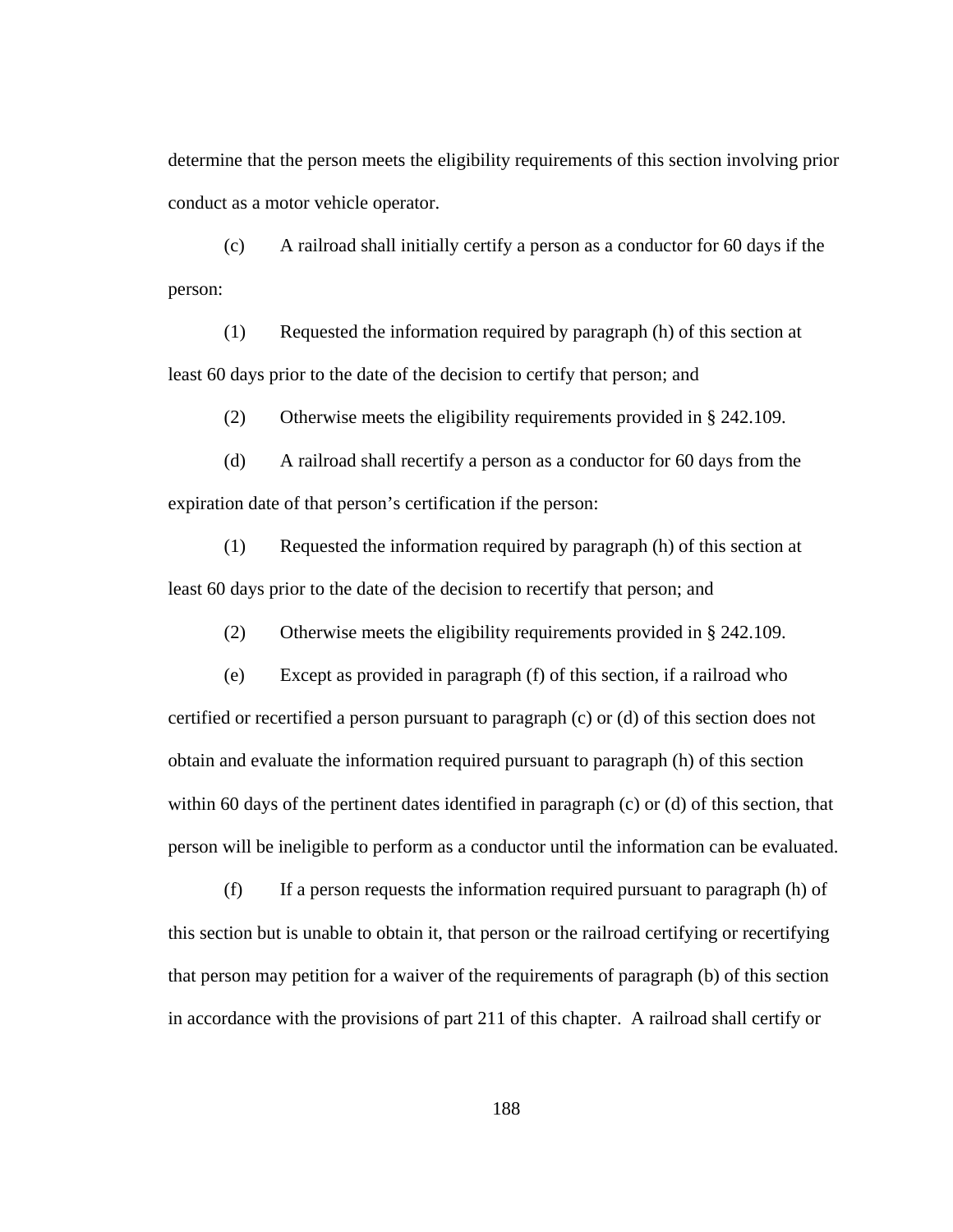recertify a person during the pendency of the waiver request if the person otherwise meets the eligibility requirements provided in § 242.109.

(g) Individual's duty. Except for persons designated as conductors under §  $242.105(a)$  or (b) or for persons covered by § 242.109(f), each person seeking certification or recertification under this part shall, within 366 days preceding the date of the railroad's decision on certification or recertification:

(1) Take the actions required by paragraphs (h) through (j) of this section to make information concerning his or her driving record available to the railroad that is considering such certification or recertification; and

(2) Take any additional actions, including providing any necessary consent required by State, Federal, or foreign law to make information concerning his or her driving record available to that railroad.

(h) Each person seeking certification or recertification under this part shall request, in writing, that the chief of each driver licensing agency identified in paragraph (i) of this section provide a copy of that agency's available information concerning his or her driving record to the railroad that is considering such certification or recertification.

(i) Each person shall request the information required under paragraph (h) of this section from:

(1) The chief of the driver licensing agency of any jurisdiction, including a state or foreign country, which last issued that person a driver's license; and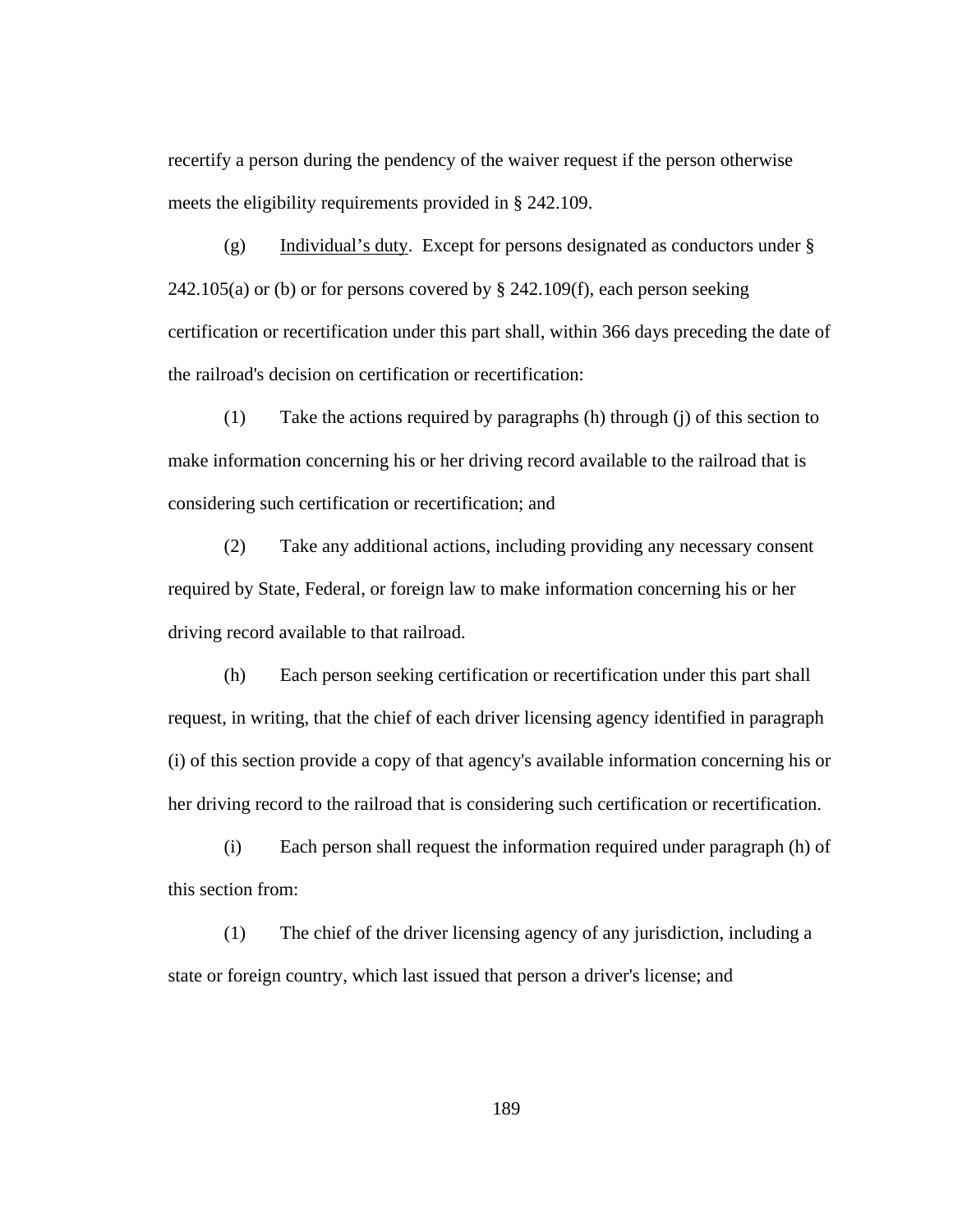(2) The chief of the driver licensing agency of any other jurisdiction, including states or foreign countries, that issued or reissued the person a driver's license within the preceding five years.

(j) If advised by the railroad that a driver licensing agency has informed the railroad that additional information concerning that person's driving history may exist in the files of a state agency or foreign country not previously contacted in accordance with this section, such person shall:

(1) Request in writing that the chief of the driver licensing agency which compiled the information provide a copy of the available information to the prospective certifying railroad; and

(2) Take any additional action required by State, Federal, or foreign law to obtain that additional information.

(k) Any person who has never obtained a motor vehicle driving license is not required to comply with the provisions of paragraph (h) of this section but shall notify the railroad of that fact in accordance with procedures of the railroad that comply with § 242.109(f).

(l) Each certified conductor or person seeking initial certification shall report motor vehicle incidents described in paragraphs (n)(1) and (2) of this section to the employing railroad within 48 hours of being convicted for, or completed state action to cancel, revoke, suspend, or deny a motor vehicle drivers license for, such violations. For purposes of this paragraph and paragraph (n) of this section, "state action" means action of the jurisdiction that has issued the motor vehicle driver's license, including a foreign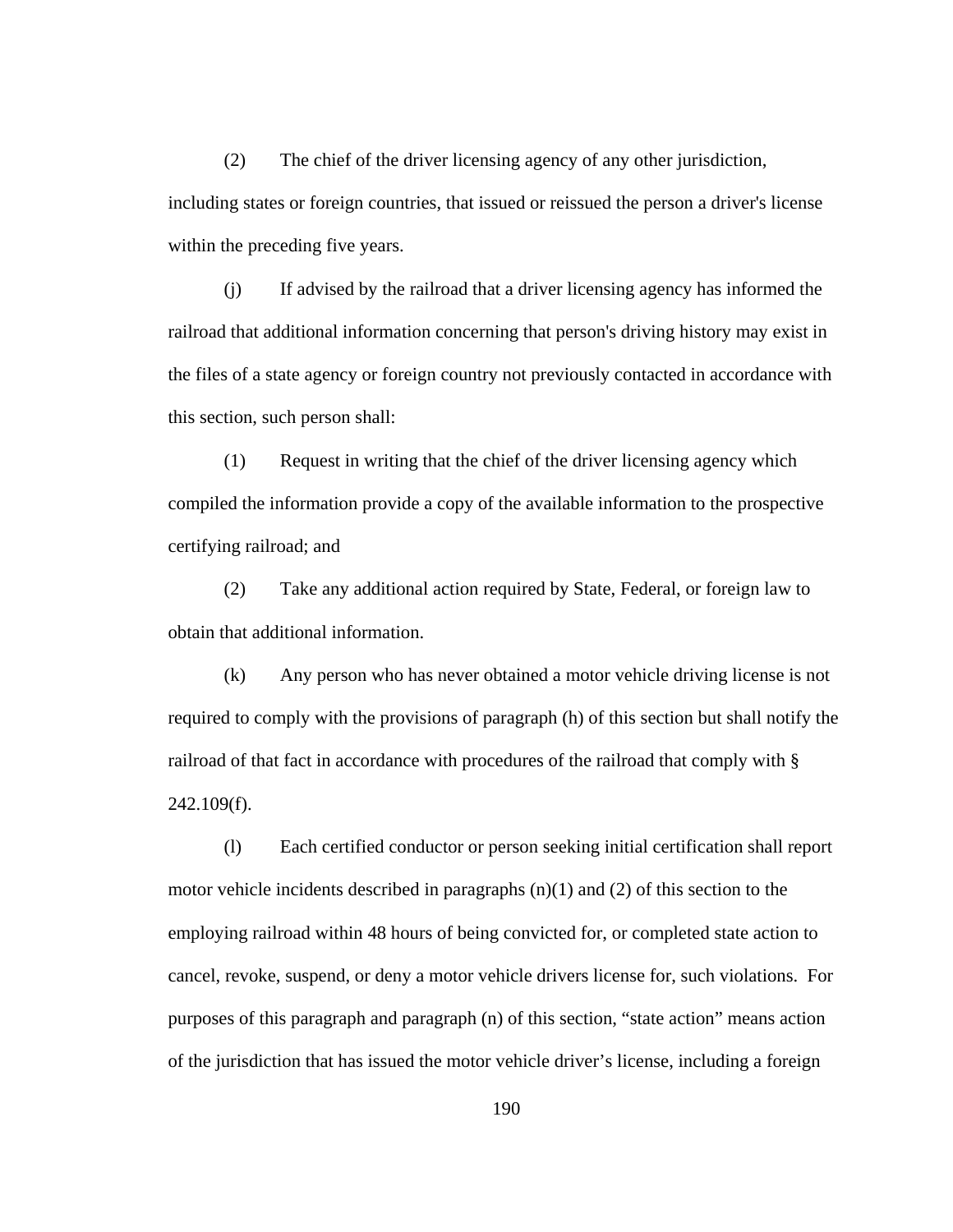country. For the purposes of conductor certification, no railroad shall require reporting earlier than 48 hours after the conviction, or completed state action to cancel, revoke, or deny a motor vehicle drivers license.

(m) Evaluation of record. When evaluating a person's motor vehicle driving record, a railroad shall not consider information concerning motor vehicle driving incidents that occurred:

(1) Prior to the effective date of this rule;

(2) More than 36 months before the month in which the railroad is making its certification decision; or

(3) At a time other than that specifically provided for in §§ 242.111, 242.115, or 242.403.

(n) A railroad shall only consider information concerning the following types of motor vehicle incidents:

(1) A conviction for, or completed state action to cancel, revoke, suspend, or deny a motor vehicle drivers license for, operating a motor vehicle while under the influence of or impaired by alcohol or a controlled substance; or

(2) A conviction for, or completed state action to cancel, revoke, suspend, or deny a motor vehicle driver's license for, refusal to undergo such testing as is required by State or foreign law when a law enforcement official seeks to determine whether a person is operating a vehicle while under the influence of alcohol or a controlled substance.

(o) If such an incident is identified: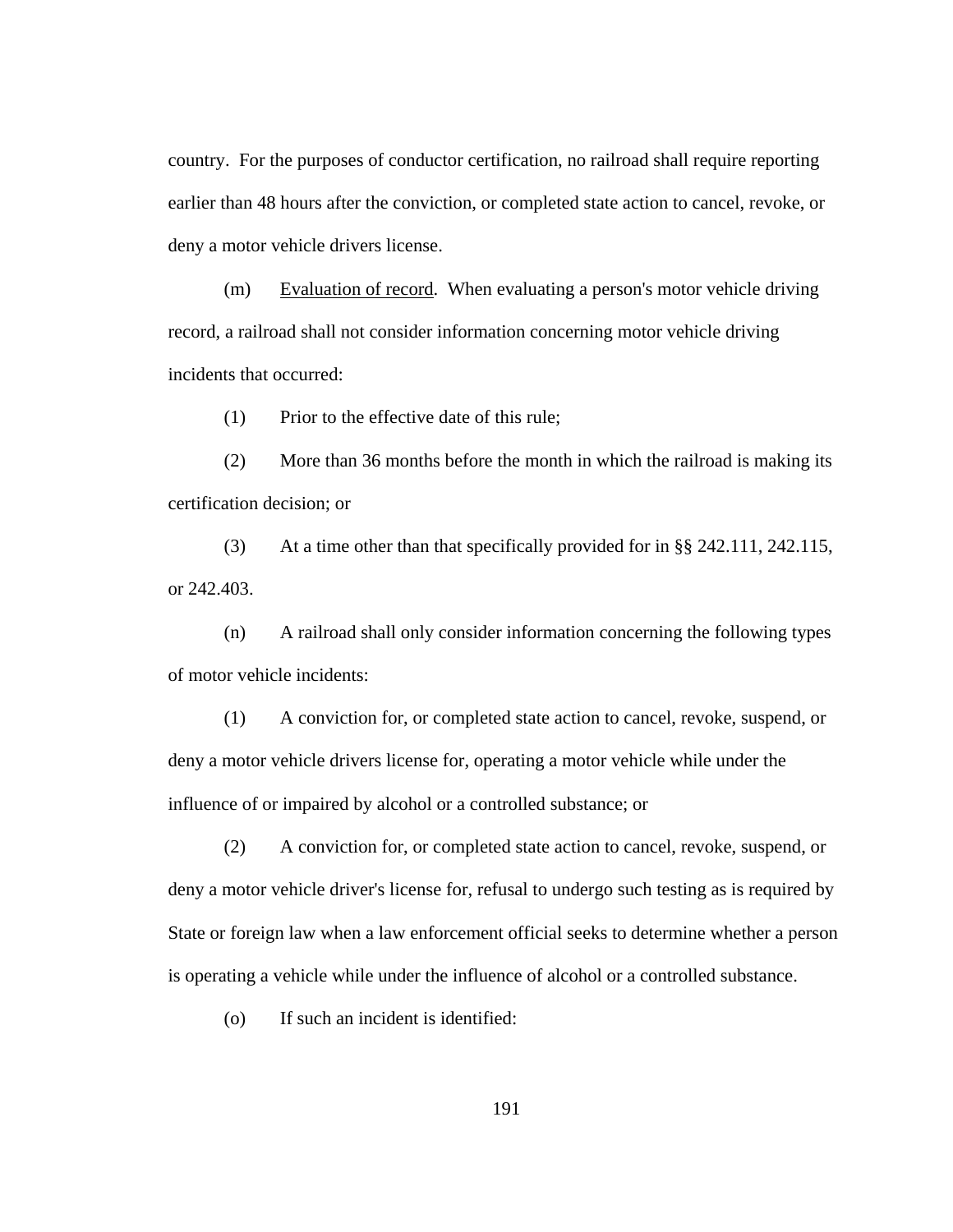(1) The railroad shall provide the data to the railroad's DAC, together with any information concerning the person's railroad service record, and shall refer the person for evaluation to determine if the person has an active substance abuse disorder;

(2) The person shall cooperate in the evaluation and shall provide any requested records of prior counseling or treatment for review exclusively by the DAC in the context of such evaluation; and

(3) If the person is evaluated as not currently affected by an active substance abuse disorder, the subject data shall not be considered further with respect to certification. However, the railroad shall, on recommendation of the DAC, condition certification upon participation in any needed aftercare and/or follow-up testing for alcohol or drugs deemed necessary by the DAC consistent with the technical standards specified in § 242.115(f)(3).

(4) If the person is evaluated as currently affected by an active substance abuse disorder, the provisions of § 242.115(d) will apply.

(5) If the person fails to comply with the requirements of paragraph  $(o)(2)$  of this section, the person shall be ineligible to perform as a conductor until such time as the person complies with the requirements.

## **§ 242.113 Prior safety conduct as an employee of a different railroad.**

(a) Each railroad shall adopt and comply with a program which complies with the requirements of this section. When any person including, but not limited to, each railroad, railroad officer, supervisor, and employee violates any requirement of a program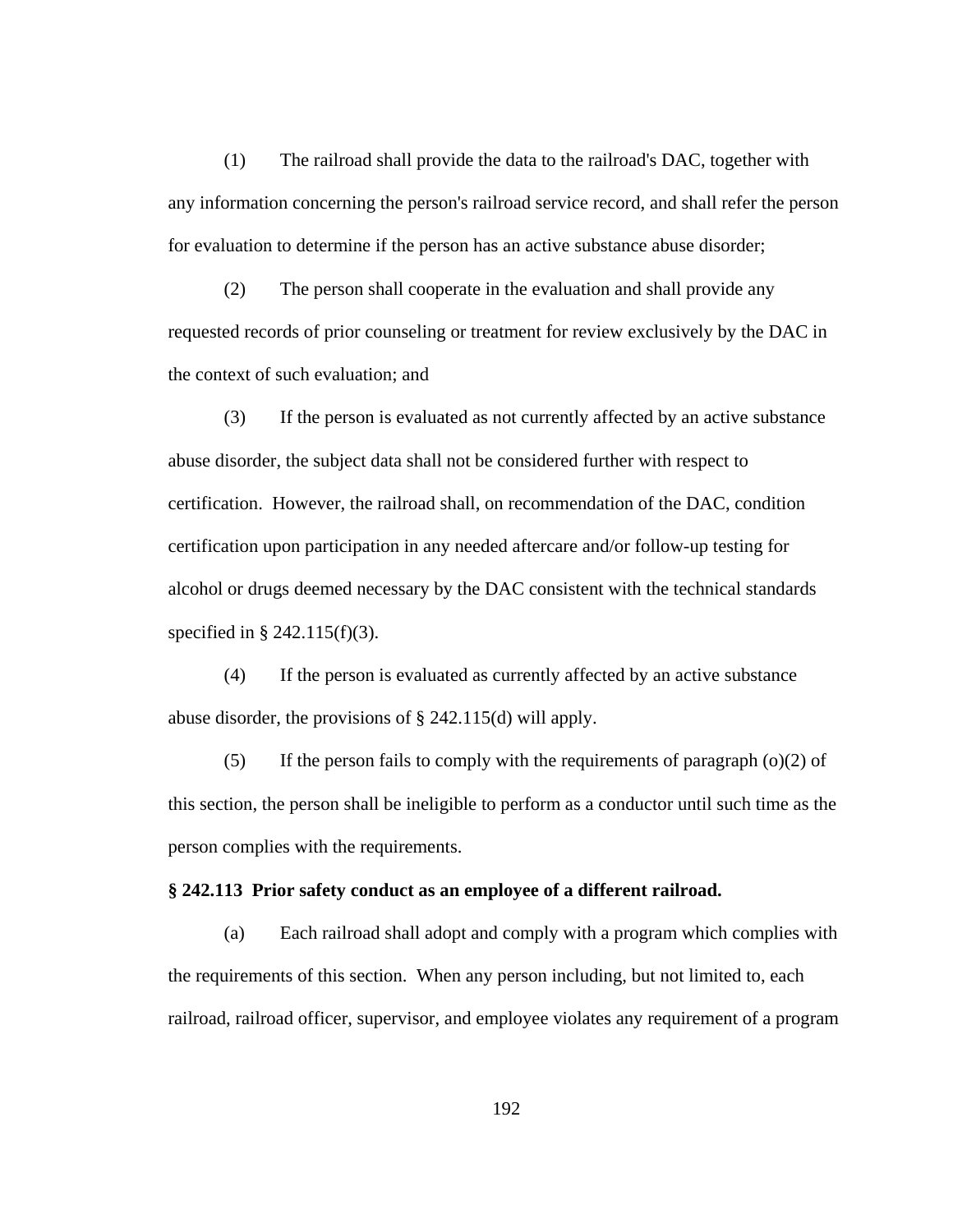which complies with the requirements of this section, that person shall be considered to have violated the requirements of this section.

(b) After the pertinent date specified in § 242.105(d) or (e), each railroad, prior to initially certifying or recertifying any person as a conductor for any type of service, shall determine that the person meets the eligibility requirements of this section.

(c) Except for persons designated as conductors under  $\S$  242.105(a) or (b) or for persons covered by § 242.109(f), each person seeking certification or recertification under this part shall, within 366 days preceding the date of the railroad's decision on certification or recertification:

(1) Request, in writing, that the chief operating officer or other appropriate person of the former employing railroad provide a copy of that railroad's available information concerning his or her service record pertaining to compliance or noncompliance with §§ 242.111, 242.115, and 242.403 to the railroad that is considering such certification or recertification; and

(2) Take any additional actions, including providing any necessary consent required by State or Federal law to make information concerning his or her service record available to that railroad.

# **§ 242.115 Substance abuse disorders and alcohol drug rules compliance.**

(a) Each railroad shall adopt and comply with a program which complies with the requirements of this section. When any person, including, but not limited to, each railroad, railroad officer, supervisor, and employee, violates any requirement of a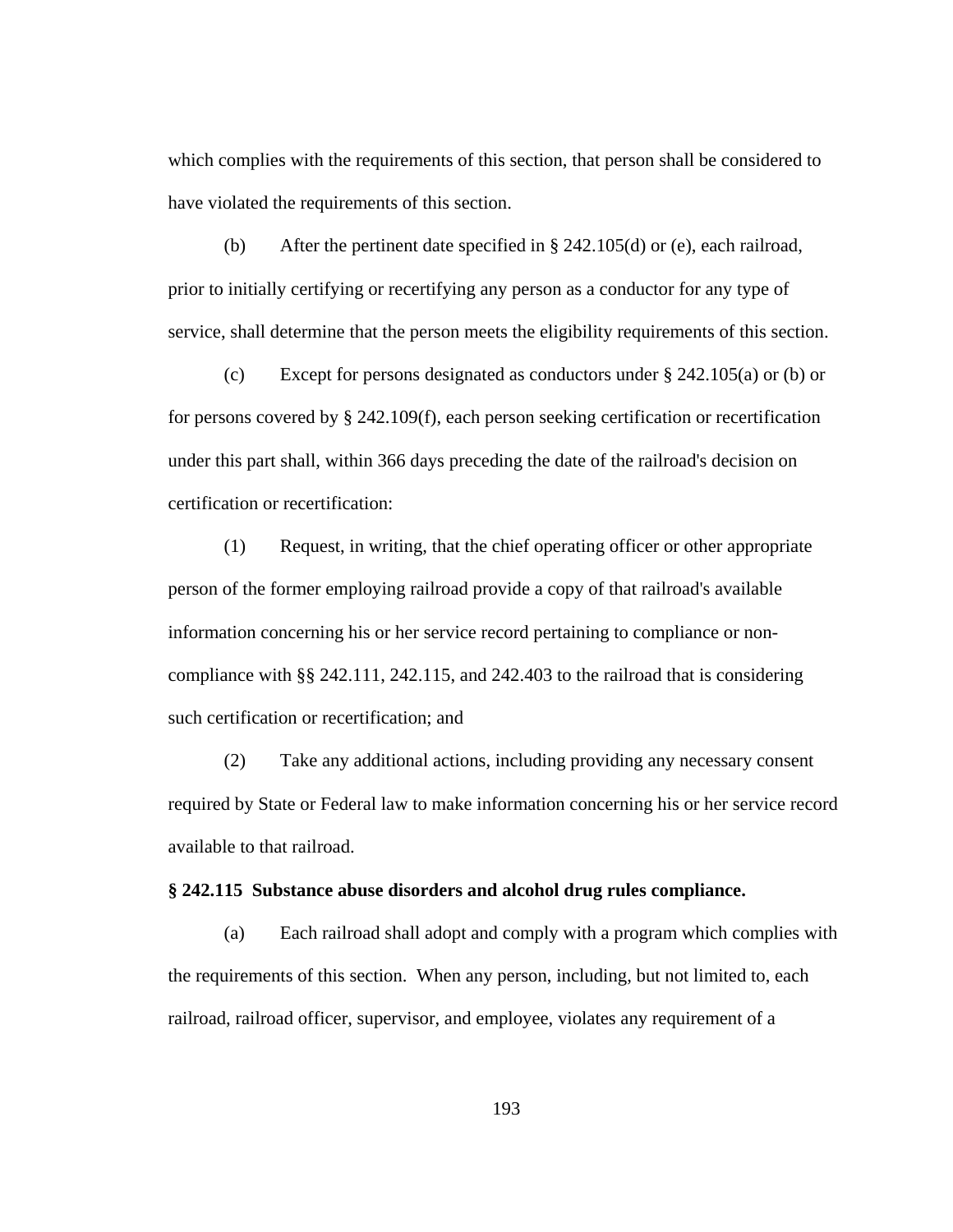program which complies with the requirements of this section, that person shall be considered to have violated the requirements of this section.

(b) After the pertinent date specified in § 242.105(d) or (e), each railroad, prior to initially certifying or recertifying any person as a conductor for any type of service, shall determine that the person meets the eligibility requirements of this section.

(c) In order to make the determination required under paragraph (d) of this section, a railroad shall have on file documents pertinent to that determination, including a written document from its DAC which states his or her professional opinion that the person has been evaluated as not currently affected by a substance abuse disorder or that the person has been evaluated as affected by an active substance abuse disorder.

(d) Fitness requirement. (1) A person who has an active substance abuse disorder shall be denied certification or recertification as a conductor.

(2) Except as provided in paragraph (g) of this section, a certified conductor who is determined to have an active substance abuse disorder shall be ineligible to hold certification. Consistent with other provisions of this part, certification may be reinstated as provided in paragraph (f) of this section.

(3) In the case of a current employee of the railroad evaluated as having an active substance abuse disorder (including a person identified under the procedures of § 242.111), the employee may, if otherwise eligible, voluntarily self-refer for substance abuse counseling or treatment under the policy required by § 219.403 of this chapter; and the railroad shall then treat the substance abuse evaluation as confidential except with respect to ineligibility for certification.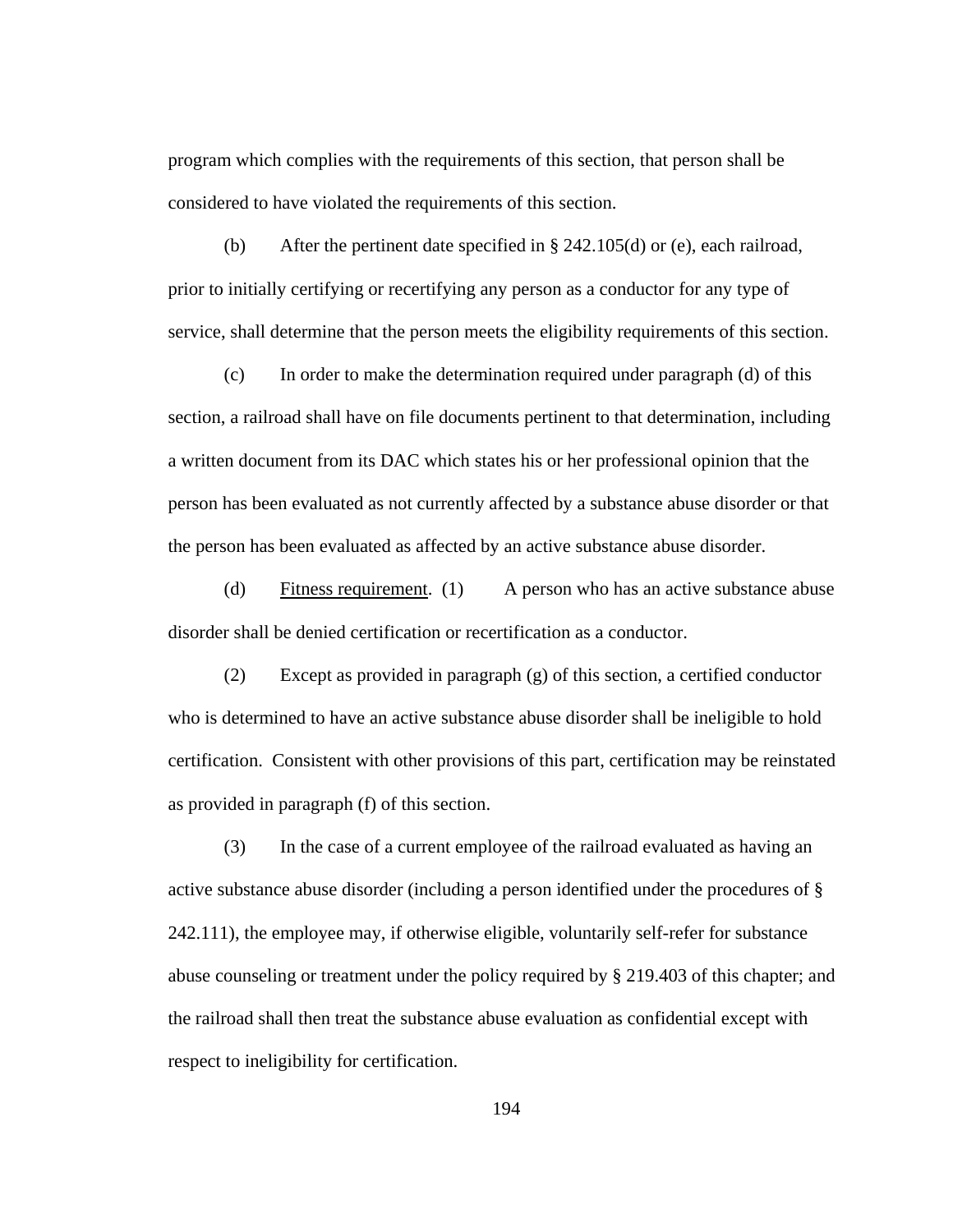(e) Prior alcohol/drug conduct; Federal rule compliance. (1) In determining whether a person may be or remain certified as a conductor, a railroad shall consider conduct described in paragraph (e)(2) of this section that occurred within a period of 60 consecutive months prior to the review. A review of certification shall be initiated promptly upon the occurrence and documentation of any incident of conduct described in this paragraph.

(2) A railroad shall consider any violation of § 219.101 or § 219.102 of this chapter and any refusal to provide a breath or body fluid sample for testing under the requirements of part 219 of this chapter when instructed to do so by a railroad representative.

(3) A period of ineligibility described in this section shall begin:

(i) For a person not currently certified, on the date of the railroad's written determination that the most recent incident has occurred; or

(ii) For a person currently certified, on the date of the railroad's notification to the person that recertification has been denied or certification has been revoked; and

(4) The period of ineligibility described in this section shall be determined in accordance with the following standards:

(i) In the case of a single violation of  $\S 219.102$  of this chapter, the person shall be ineligible to hold a certificate during evaluation and any required primary treatment as described in paragraph (f) of this section. In the case of two violations of § 219.102 of this chapter, the person shall be ineligible to hold a certificate for a period of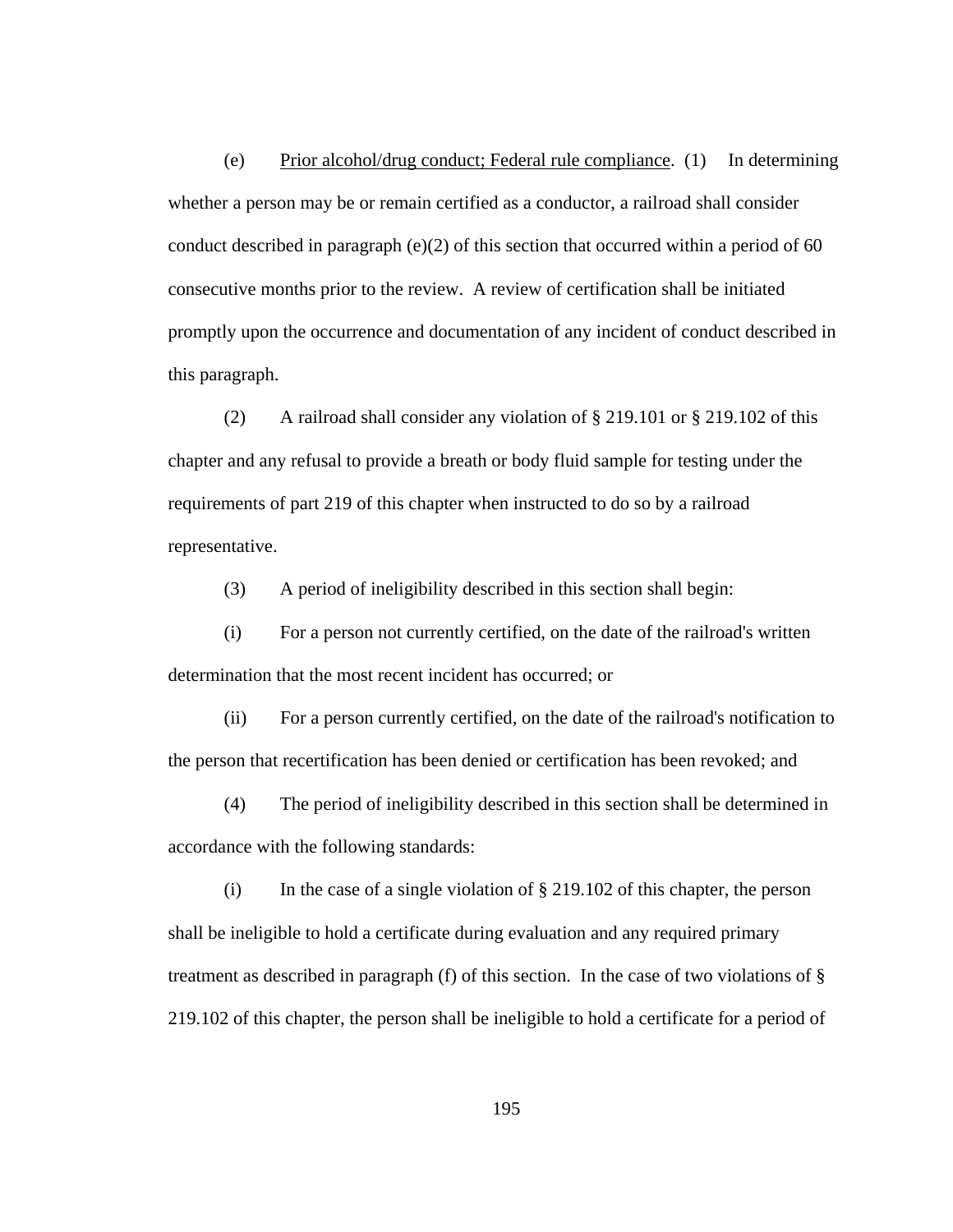two years. In the case of more than two such violations, the person shall be ineligible to hold a certificate for a period of five years.

(ii) In the case of one violation of  $\S 219.102$  of this chapter and one violation of § 219.101 of this chapter, the person shall be ineligible to hold a certificate for a period of three years.

(iii) In the case of one violation of  $\S 219.101$  of this chapter, the person shall be ineligible to hold a certificate for a period of 9 months (unless identification of the violation was through a qualifying "co-worker report" as described in § 219.405 of this chapter and the conductor waives investigation, in which case the certificate shall be deemed suspended during evaluation and any required primary treatment as described in paragraph (f)). In the case of two or more violations of § 219.101 of this chapter, the person shall be ineligible to hold a certificate for a period of five years.

(iv) A refusal to provide a breath or body fluid sample for testing under the requirements of part 219 of this chapter when instructed to do so by a railroad representative shall be treated, for purposes of ineligibility under this paragraph, in the same manner as a violation of:

(A) Section 219.102 of this chapter, in the case of a refusal to provide a urine specimen for testing; or

(B) Section 219.101 of this chapter, in the case of a refusal to provide a breath sample for alcohol testing or a blood specimen for mandatory post-accident toxicological testing.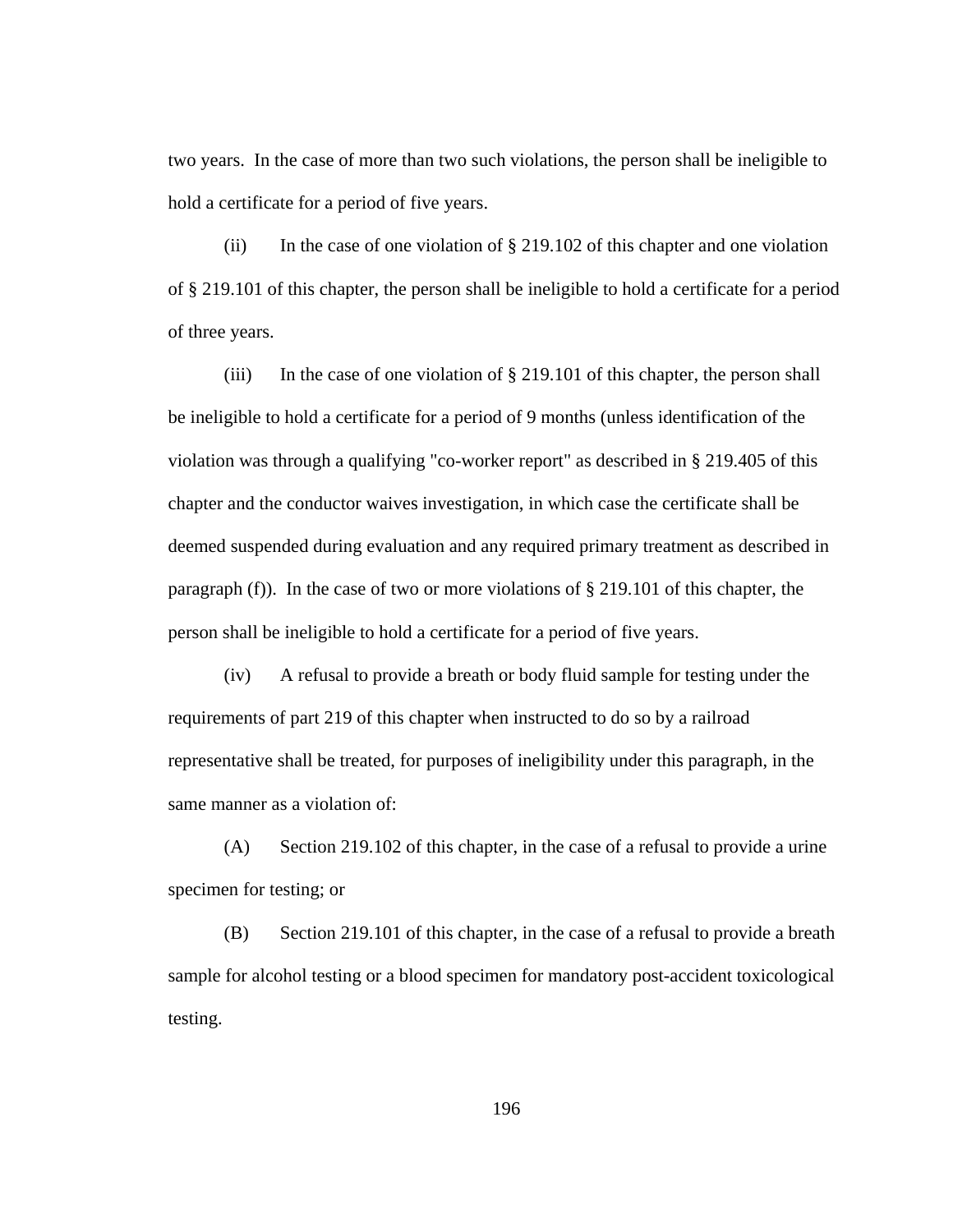(f) Future eligibility to hold certificate following alcohol/drug violation. The following requirements apply to a person who has been denied certification or who has had certification suspended or revoked as a result of conduct described in paragraph (e) of this section:

(1) The person shall not be eligible for grant or reinstatement of the certificate unless and until the person has:

(i) Been evaluated by a SAP to determine if the person currently has an active substance abuse disorder;

(ii) Successfully completed any program of counseling or treatment determined to be necessary by the SAP prior to return to service; and

(iii) In accordance with the testing procedures of subpart H of part 219 of this chapter, has had an alcohol test with an alcohol concentration of less than .02 and presented a urine sample that tested negative for controlled substances assayed.

(2) A conductor placed in service or returned to service under the abovestated conditions shall continue in any program of counseling or treatment deemed necessary by the SAP and shall be subject to a reasonable program of follow-up alcohol and drug testing without prior notice for a period of not more than 60 months following return to service. Follow-up tests shall include not fewer than 6 alcohol tests and 6 drug tests during the first 12 months following return to service.

(3) Return-to-service and follow-up alcohol and drug tests shall be performed consistent with the requirements of subpart H of part 219 of this chapter.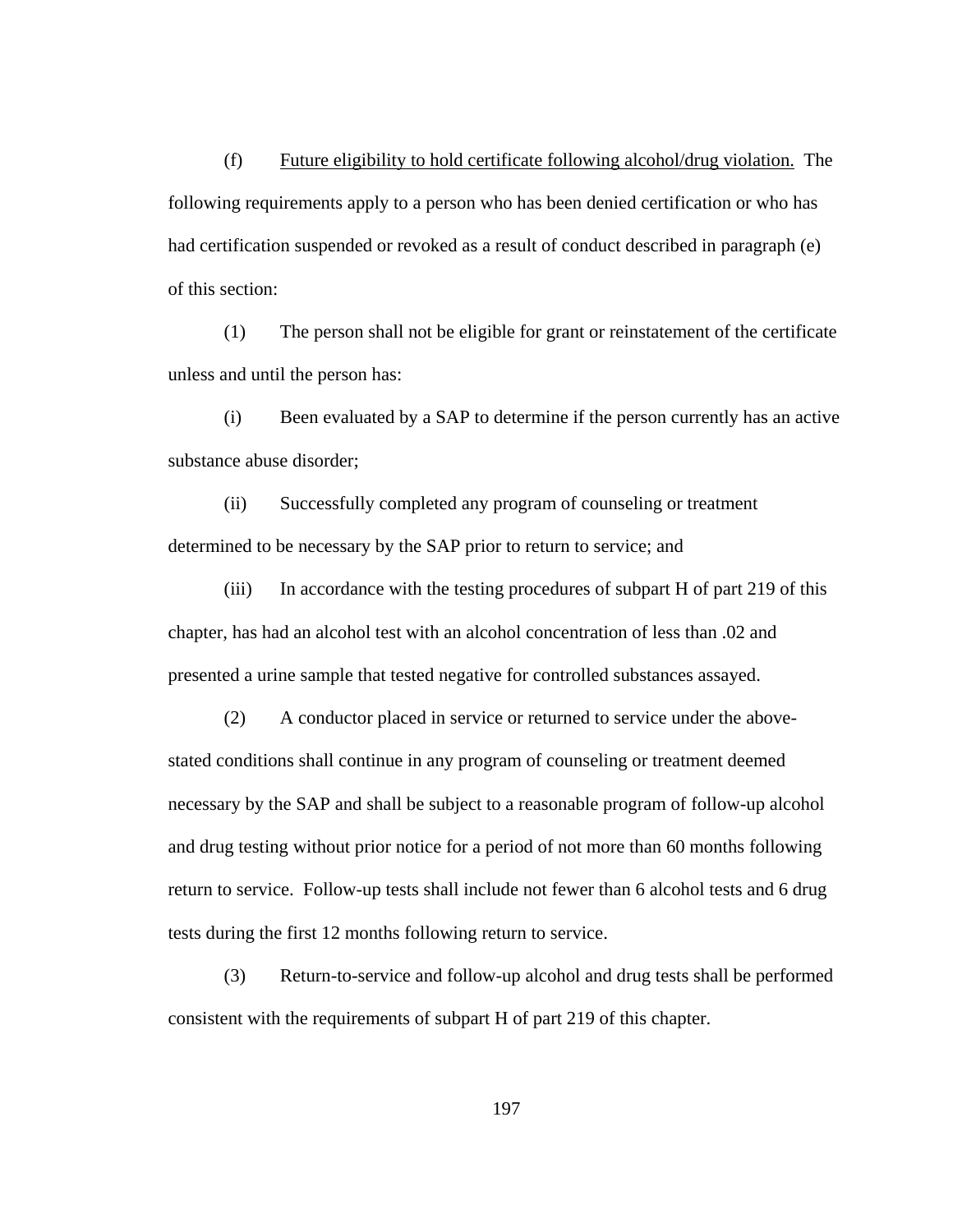(4) This paragraph does not create an entitlement to utilize the services of a railroad SAP, to be afforded leave from employment for counseling or treatment, or to employment as a conductor. Nor does it restrict any discretion available to the railroad to take disciplinary action based on conduct described herein.

(g) Confidentiality protected. Nothing in this part shall affect the responsibility of the railroad under § 219.403 of this chapter ("Voluntary referral policy") to treat voluntary referrals for substance abuse counseling and treatment as confidential; and the certification status of a conductor who is successfully assisted under the procedures of that section shall not be adversely affected. However, the railroad shall include in its voluntary referral policy required to be issued pursuant to § 219.403 of this chapter a provision that, at least with respect to a certified conductor or a candidate for certification, the policy of confidentiality is waived (to the extent that the railroad shall receive from the SAP or DAC official notice of the substance abuse disorder and shall suspend or revoke the certification, as appropriate) if the person at any time refuses to cooperate in a recommended course of counseling or treatment.

## **§ 242.117 Vision and hearing acuity.**

(a) Each railroad shall adopt and comply with a program which complies with the requirements of this section. When any person including, but not limited to, each railroad, railroad officer, supervisor, and employee violates any requirement of a program which complies with the requirements of this section, that person shall be considered to have violated the requirements of this section.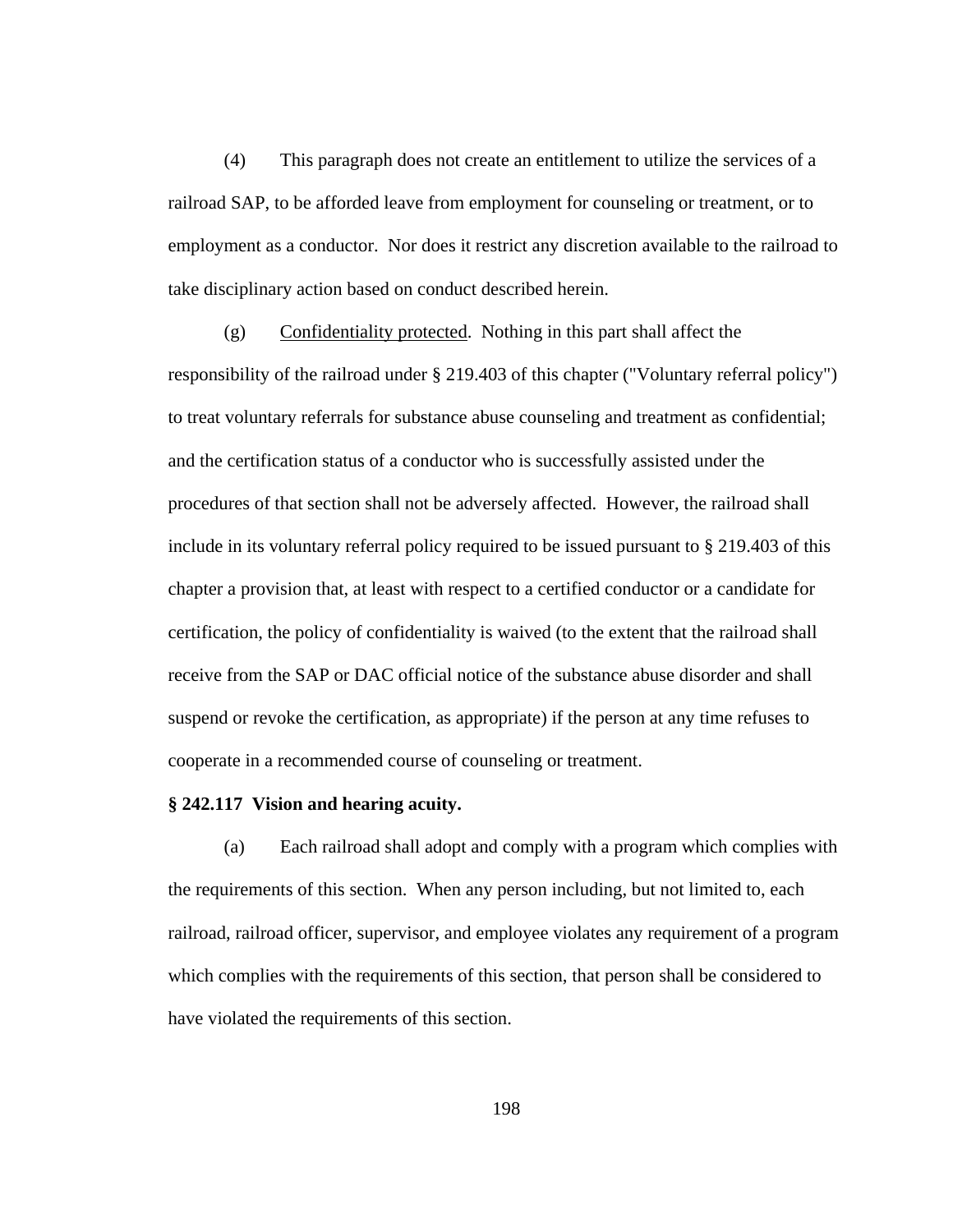(b) After the pertinent date specified in § 242.105(d) or (e), each railroad, prior to initially certifying or recertifying any person as a conductor for any class of service, shall determine that the person meets the standards for visual acuity and hearing acuity prescribed in this section.

(c) In order to make the determination required under paragraph (b) of this section, a railroad shall have on file either:

(1) A medical examiner's certificate that the individual has been medically examined and meets these acuity standards; or

(2) A written document from its medical examiner documenting his or her professional opinion that the person does not meet one or both acuity standards and stating the basis for his or her determination that:

(i) The person can nevertheless be certified under certain conditions; or

(ii) The person's acuity is such that the person cannot safely perform as a conductor even with conditions attached.

(d) Any examination required for compliance with this section shall be performed by or under the supervision of a medical examiner or a licensed physician's assistant such that:

(1) A licensed optometrist or a technician responsible to that person may perform the portion of the examination that pertains to visual acuity; and

(2) A licensed or certified audiologist or a technician responsible to that person may perform the portion of the examination that pertains to hearing acuity.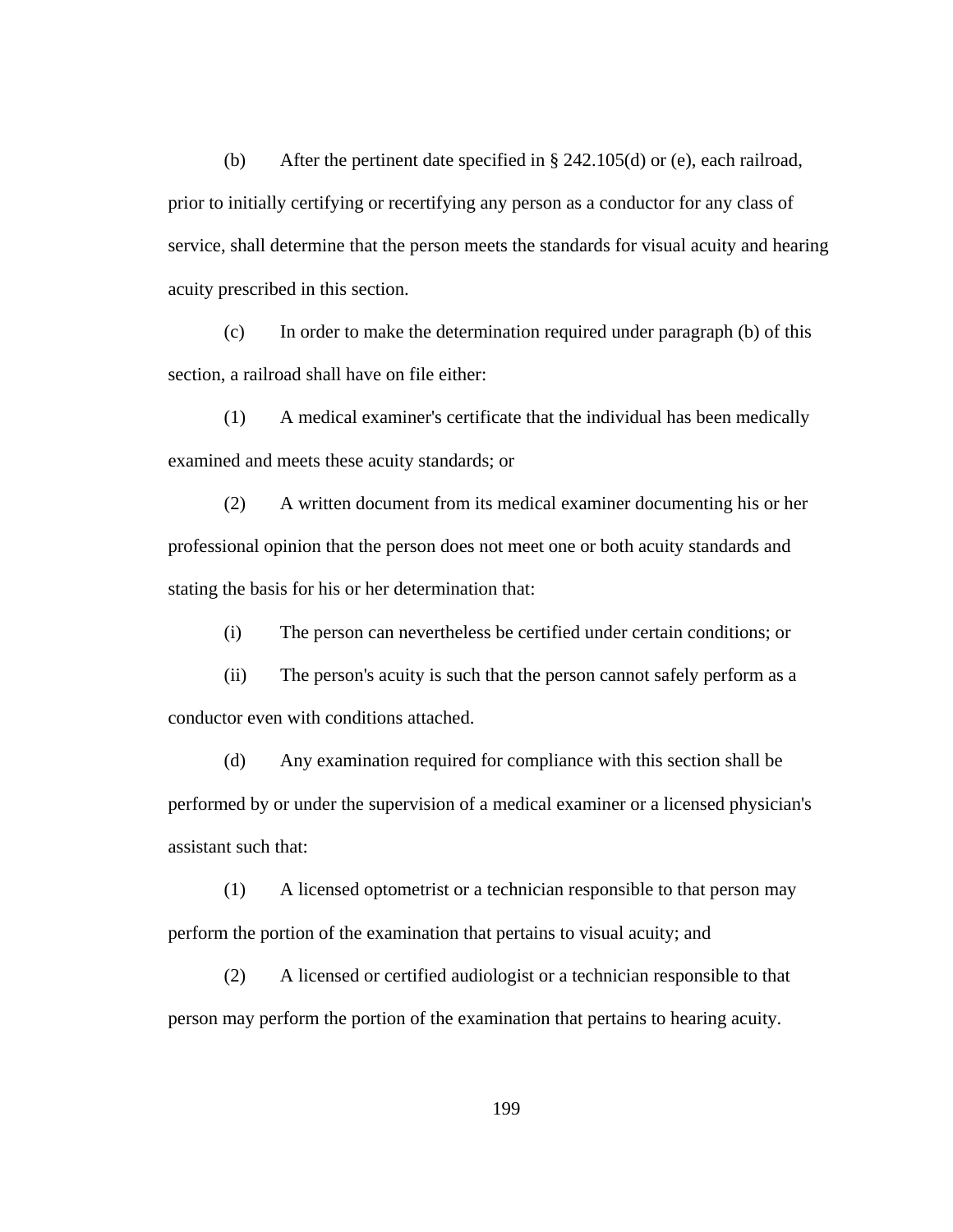(e) If the examination required under this section discloses that the person needs corrective lenses or a hearing aid, or both, either to meet the threshold acuity levels established in this section or to meet a lower threshold determined by the railroad's medical examiner to be sufficient to perform as a conductor, that fact shall be noted on the certificate issued in accordance with the provisions of this part.

(f) Any person with such a certificate notation shall use the relevant corrective device(s) while performing as a conductor unless the railroad's medical examiner subsequently determines in writing that the person can safely perform without using the device.

(g) Fitness requirement: In order to be currently certified as a conductor, except as permitted by paragraph (j) of this section, a person's vision and hearing shall meet or exceed the standards prescribed in this section and Appendix D to this part. It is recommended that each test conducted pursuant to this section should be performed according to any directions supplied by the manufacturer of such test and any American National Standards Institute (ANSI) standards that are applicable.

(h) Except as provided in paragraph (j) of this section, each person shall have visual acuity that meets or exceeds the following thresholds:

(1) For distant viewing, either:

(i) Distant visual acuity of at least 20/40 (Snellen) in each eye without corrective lenses; or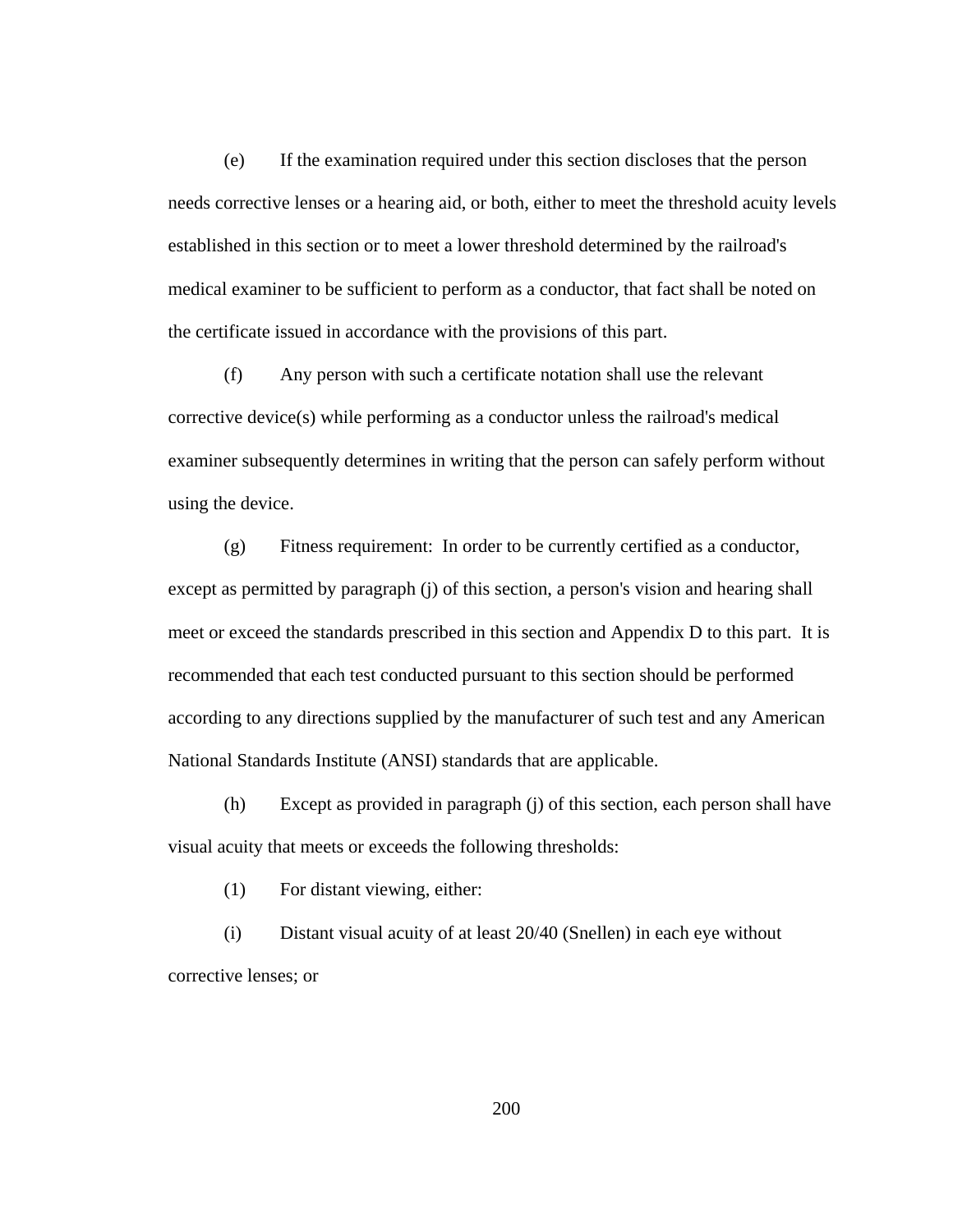(ii) Distant visual acuity separately corrected to at least 20/40 (Snellen) with corrective lenses and distant binocular acuity of at least 20/40 (Snellen) in both eyes with or without corrective lenses;

(2) A field of vision of at least 70 degrees in the horizontal meridian in each eye; and

(3) The ability to recognize and distinguish between the colors of railroad signals as demonstrated by successfully completing one of the tests in Appendix E to this part.

(i) Except as provided in paragraph (j) of this section, each person shall have a hearing test or audiogram that shows the person's hearing acuity meets or exceeds the following thresholds: the person does not have an average hearing loss in the better ear greater than 40 decibels with or without use of a hearing aid, at 500 Hz, 1,000 Hz, and 2,000 Hz. The hearing test or audiogram shall meet the requirements of one of the following:

(1) As required in 29 CFR 1910.95(h) (OSHA);

(2) As required in § 227.111 of this chapter; or

(3) Conducted using an audiometer that meets the specifications of and are maintained and used in accordance with ANSI S3.6-2004 "Specifications for Audiometers."

 (j) A person not meeting the thresholds in paragraphs (h) and (i) of this section shall, upon request, be subject to further medical evaluation by a railroad's medical examiner to determine that person's ability to safely perform as a conductor. In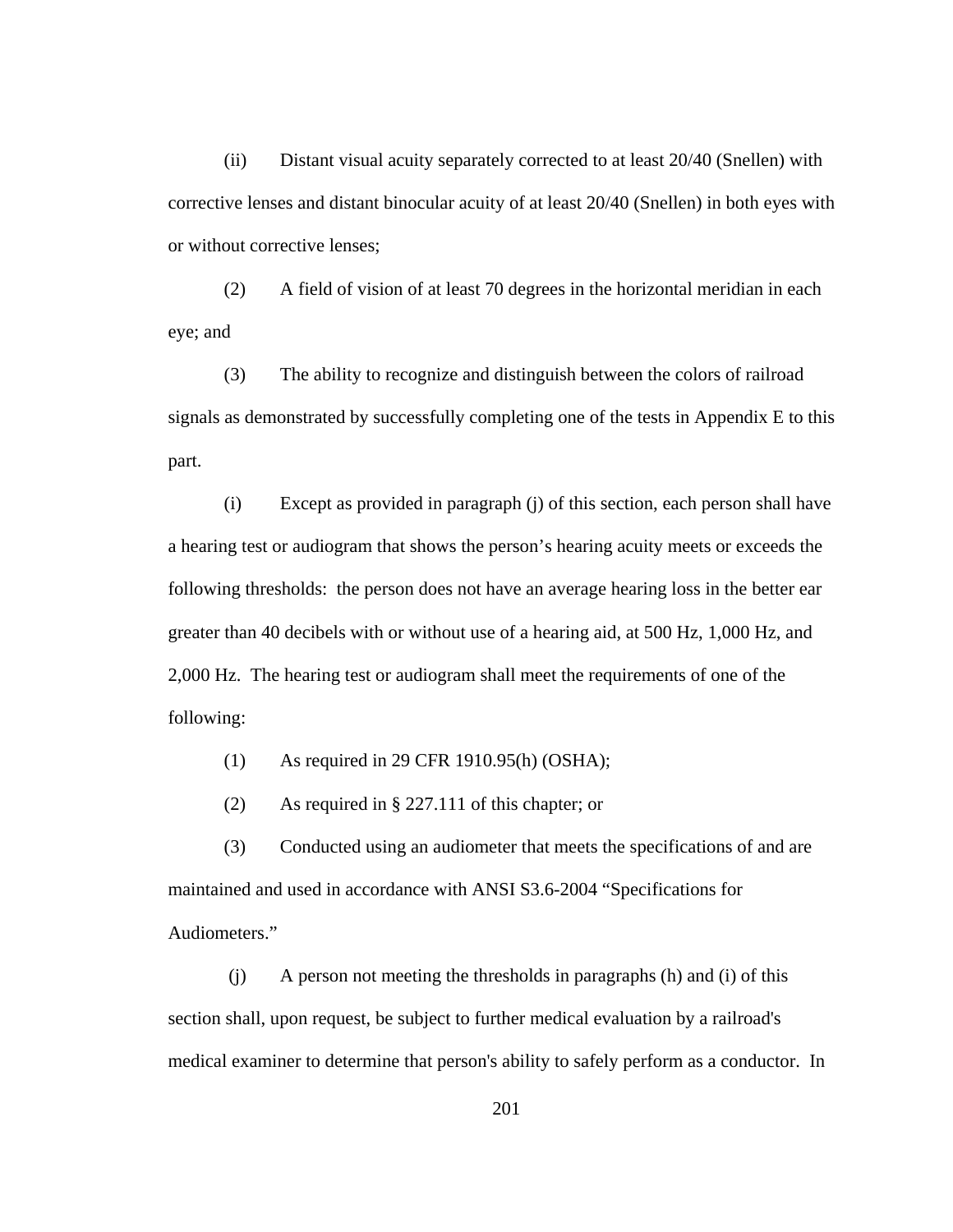accordance with the guidance prescribed in Appendix D to this part, a person is entitled to one retest without making any showing and to another retest if the person provides evidence substantiating that circumstances have changed since the last test to the extent that the person could now safely perform as a conductor. The railroad shall provide its medical examiner with a copy of this part, including all appendices. If, after consultation with a railroad officer, the medical examiner concludes that, despite not meeting the threshold(s) in paragraphs (h) and (i) of this section, the person has the ability to safely perform as a conductor, the person may be certified as a conductor and such certification conditioned on any special restrictions the medical examiner determines in writing to be necessary.

(k) As a condition of maintaining certification, each certified conductor shall notify his or her employing railroad's medical department or, if no such department exists, an appropriate railroad official if the person's best correctable vision or hearing has deteriorated to the extent that the person no longer meets one or more of the prescribed vision or hearing standards or requirements of this section. This notification is required prior to any subsequent performance as a conductor.

### **§ 242.119 Training.**

(a) Each railroad shall adopt and comply with a program that meets the requirements of this section. When any person including, but not limited to, each railroad, railroad officer, supervisor, and employee violates any requirement of a program which complies with the requirements of this section, that person shall be considered to have violated the requirements of this section.

202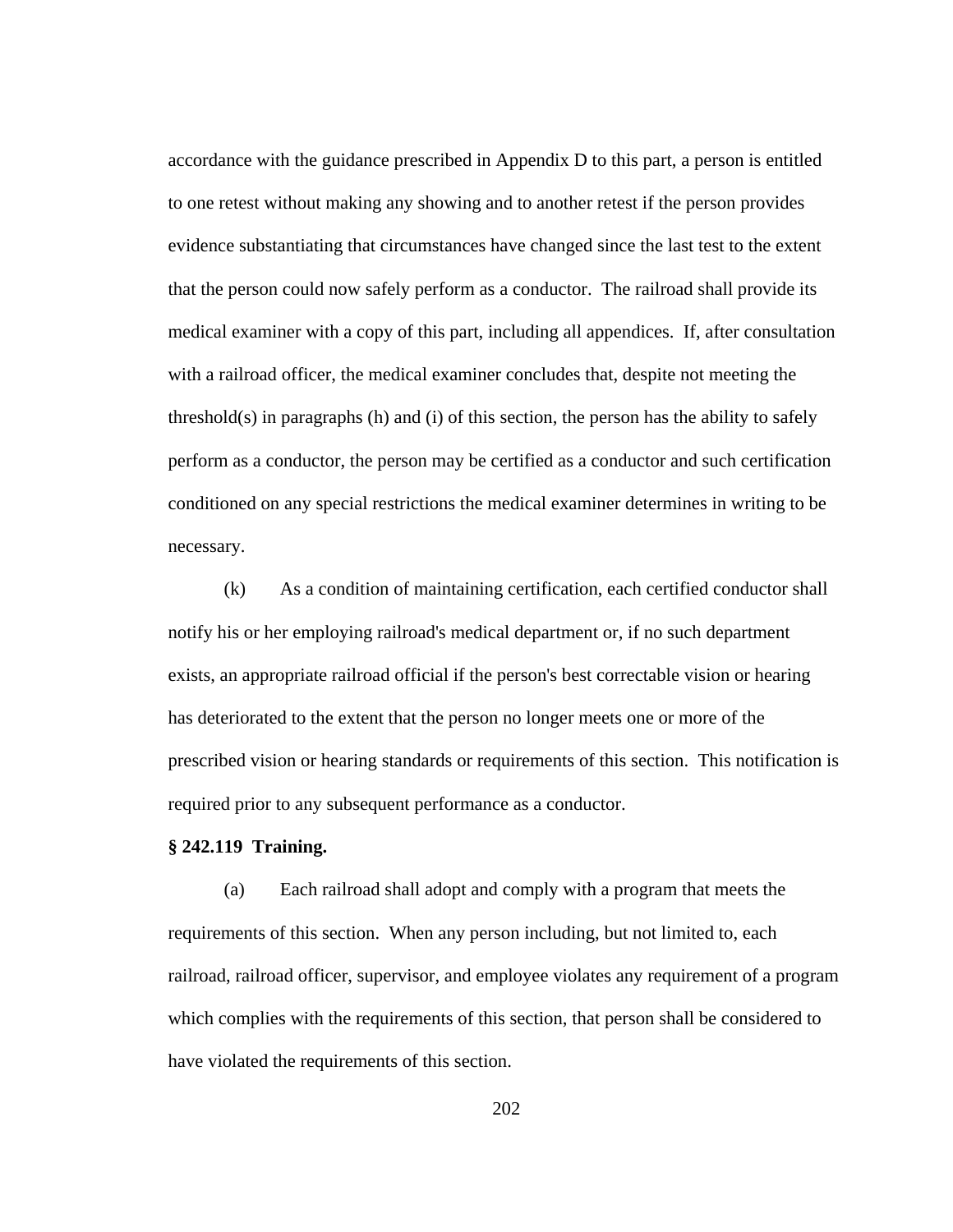(b) After the pertinent date specified in § 242.105(d) or (e), each railroad, prior to the initial issuance of a certificate to any person as a conductor, shall determine that the person has, in accordance with the requirements of this section, the knowledge to safely perform as a conductor in each type of service that the person will be permitted to perform.

(c) In making this determination, a railroad shall have written documentation showing that:

(1) The person completed a training program that complies with paragraph (d) of this section;

(2) The person demonstrated his or her knowledge by achieving a passing grade under the testing and evaluation procedures of that training program; and

(3) The person demonstrated that he or she is qualified on the physical characteristics of the railroad, or its pertinent segments, over which that person will perform service.

(d) A railroad that elects to train a previously untrained person to be a conductor shall develop an initial training program which, at a minimum, includes the following:

 (1) Determine how training must be structured, developed, and delivered, including an appropriate combination of classroom, simulator, computer-based, correspondence, on-the-job training, or other formal training. The curriculum shall be designed to impart knowledge of, and ability to comply with applicable Federal railroad safety laws, regulations, and orders, as well as any relevant railroad rules and procedures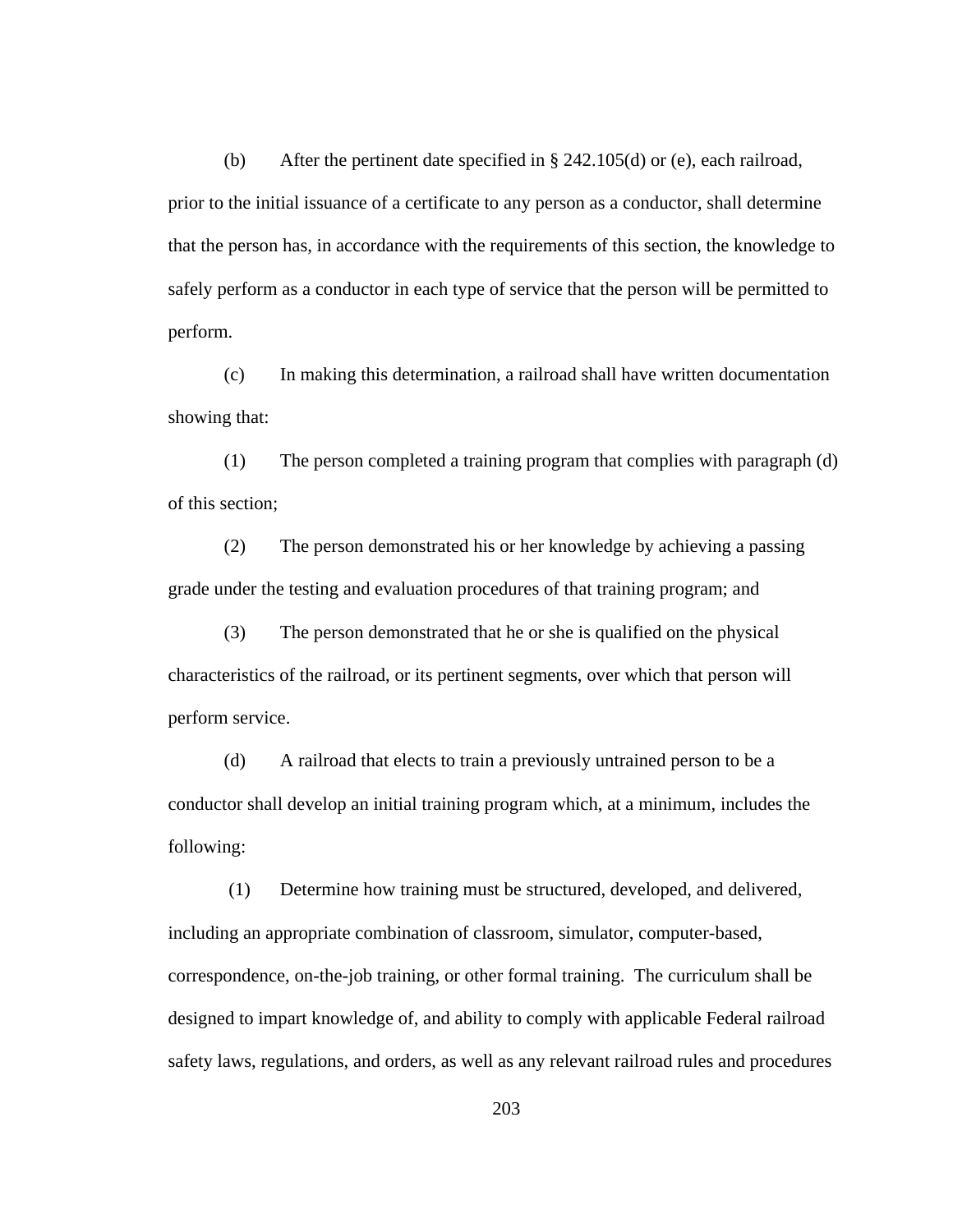promulgated to implement those applicable Federal railroad safety laws, regulations, and orders. This training shall document a person's knowledge of, and ability to comply with, Federal railroad safety laws, regulations, and orders, as well as railroad rules and procedures.

(2) The on-the-job portion of the training program shall consist of the following three key components:

(i) A brief statement describing the tasks and related steps the employee learning the job shall be able to perform;

 (ii) A statement of the conditions (*e.g.*, prerequisites, tools, equipment, documentation, briefings, demonstrations, and practice) necessary for learning transfer; and

(iii) A statement of the standards by which proficiency is measured through a combination of task/step accuracy, completeness, and repetition.

(3) Prior to beginning the initial safety-related tasks associated with on-thejob exercises, employers shall make any relevant information or materials, such as operating rules, safety rules, or other rules available to employees involved for referencing.

(4) The tasks and related steps associated with on-the-job exercises for a particular type of conductor service (*e.g.*, passenger conductor) shall be maintained together in one manual, checklist, or similar document. This reference shall be made available to all employees involved in those on-the-job exercises.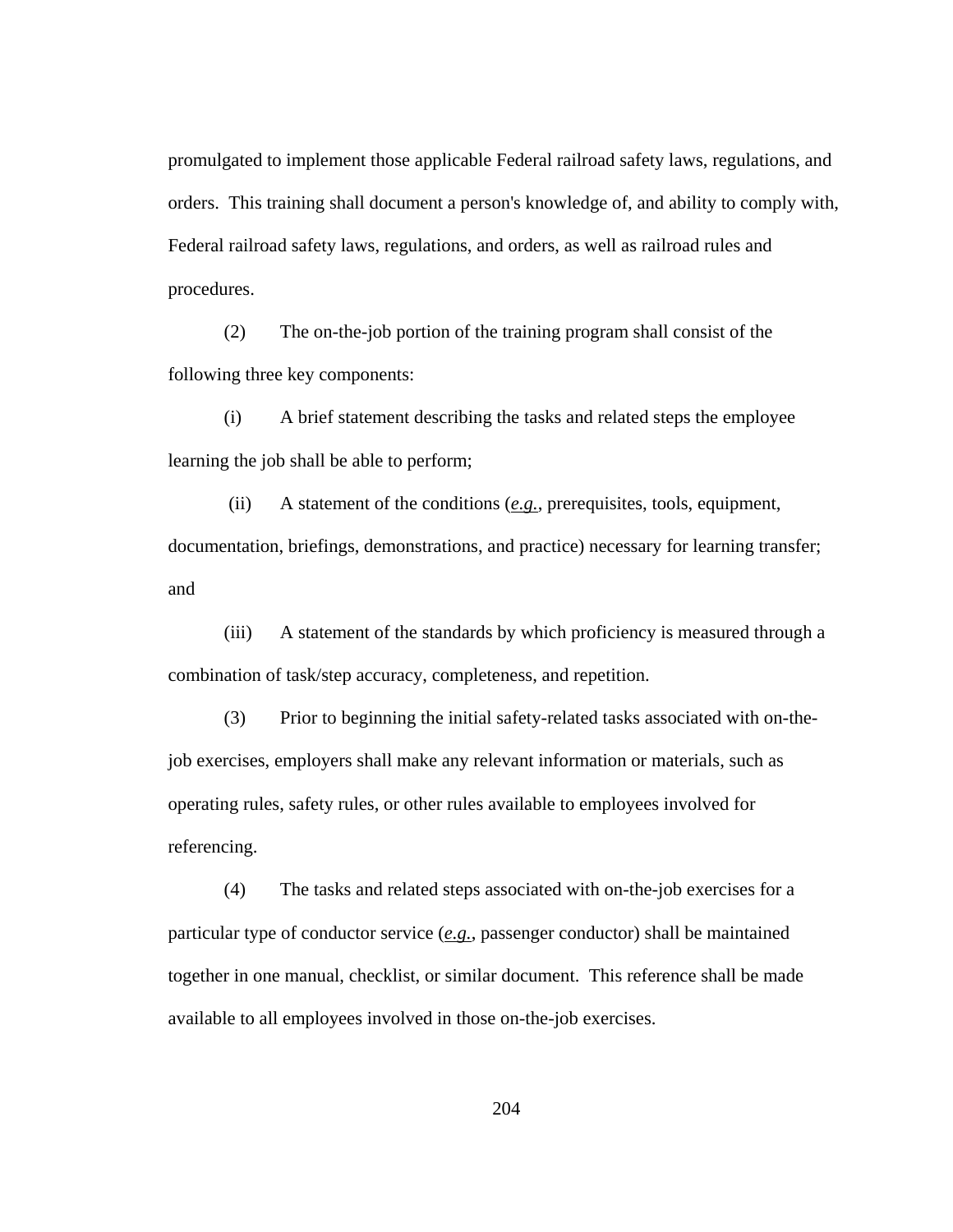(5) When new safety-related railroad laws, regulations, orders, technologies, procedures, or equipment are introduced into the workplace, the railroad must review its training program and modify its training plan accordingly.

(e) Prior to a previously untrained person being certified as a conductor, a railroad shall require the person to:

(1) Successfully complete the formal initial training program developed pursuant to paragraph (d) of this section and any associated examinations covering the skills and knowledge the person will need to possess in order to perform the tasks necessary to be a conductor; and

(2) Demonstrate, to the satisfaction of the railroad with input from a qualified instructor, on-the-job proficiency by successfully completing the tasks necessary to be a conductor. However, a person may perform such tasks under the direct onsite supervision of a person, who has the necessary operating experience, as part of the onthe-job training process prior to completing such training and passing the field evaluation; and

(3) Demonstrate knowledge of the physical characteristics of any assigned territory by successfully completing a test created by a person qualified on the physical characteristics of the territory.

(f) If a railroad uses a written test for purposes of paragraph  $(e)(3)$  of this section, the railroad must provide the person(s) being tested with an opportunity to consult with a supervisory employee, who possesses territorial qualifications for the territory, to explain a question.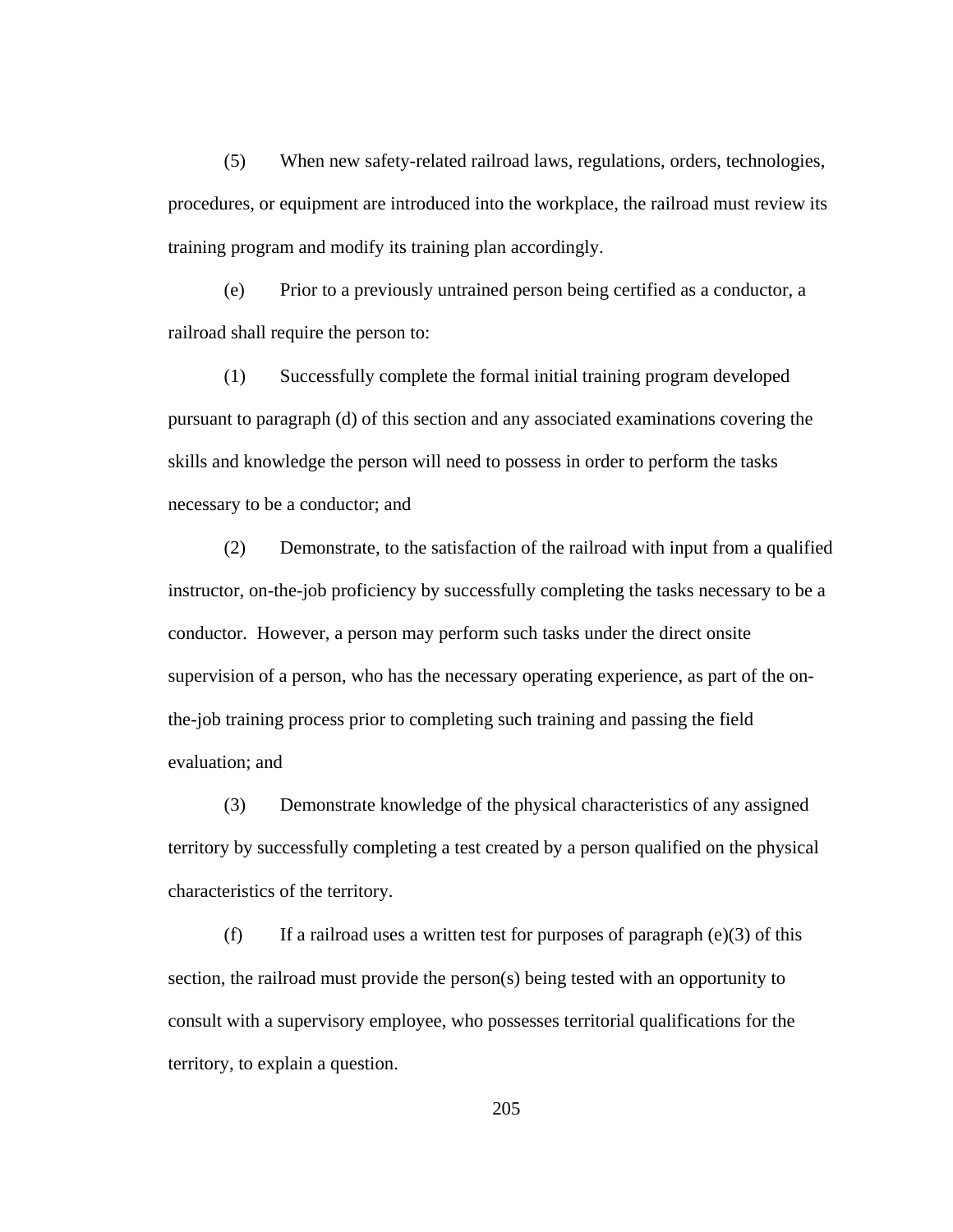(g) A person may acquire familiarity with the physical characteristics of a territory through the following methods:

(1) The methods used by a railroad for familiarizing its conductors with new territory while starting up a new railroad;

(2) The methods used by a railroad for starting operations over newly acquired rail lines; or

(3) The methods used by a railroad for reopening of a long unused route.

(h) The methods listed in paragraph (g) of this section shall be described in the railroad's conductor qualification program required under this part and submitted according to the procedures described in Appendix B to this part.

(i) If ownership of a railroad is being transferred from one company to another, the conductor(s) of the acquiring company may receive familiarization training from the selling company prior to the acquiring railroad commencing operation.

(j) A railroad shall designate in its program required by this section the time period in which a conductor must be absent from a territory or yard, before requalification on physical characteristics is required.

(k) A railroad's program shall include the procedures used to qualify or requalify a person on the physical characteristics.

(l) A railroad shall provide for the continuing education of certified conductors to ensure that each conductor maintains the necessary knowledge concerning railroad safety and operating rules and compliance with all applicable Federal regulations, including, but not limited to, hazardous materials, passenger train emergency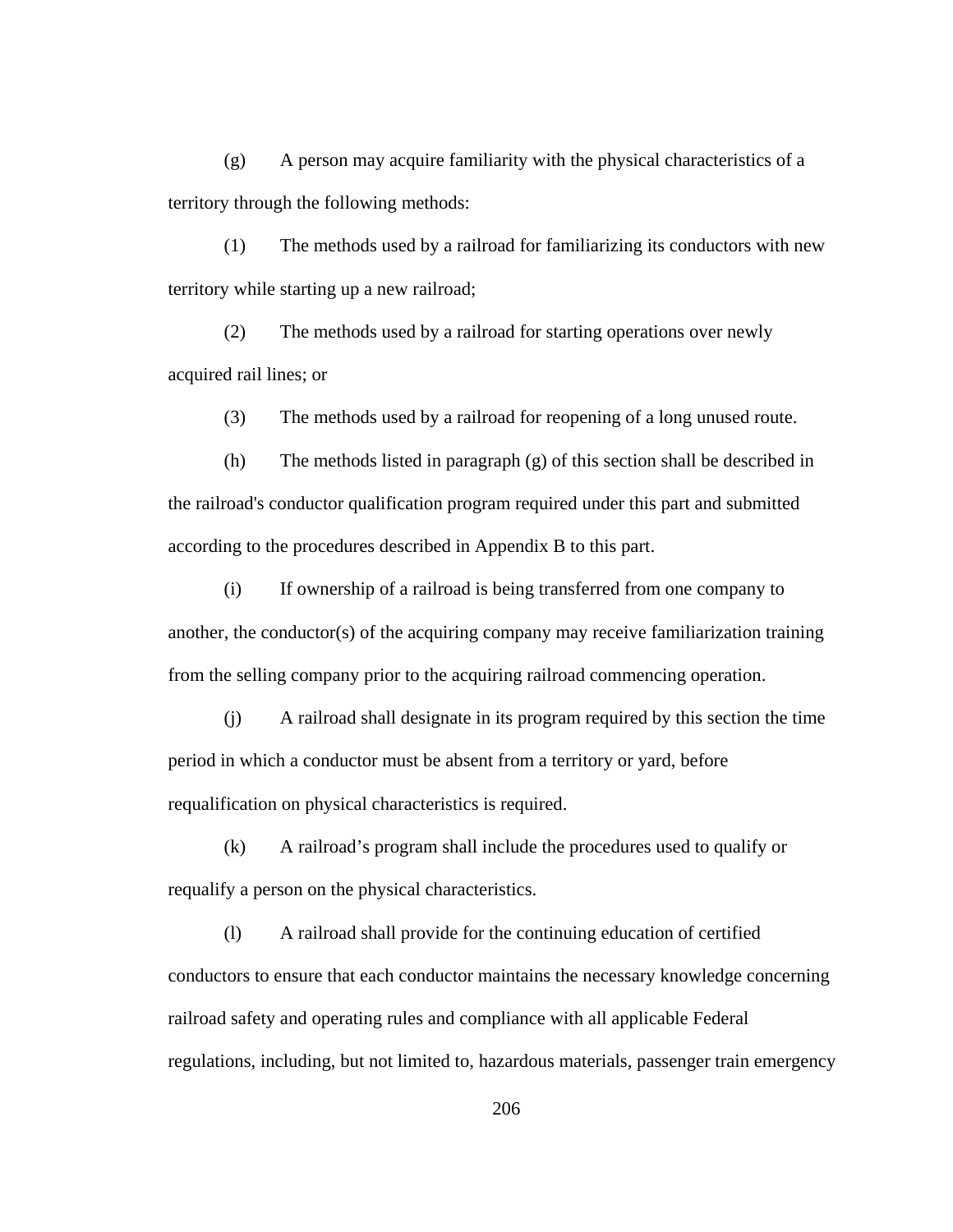preparedness, brake system safety standards, pre-departure inspection procedures, and passenger equipment safety standards, and physical characteristics of a territory.

#### **§ 242.121 Knowledge testing.**

(a) Each railroad shall adopt and comply with a program that meets the requirements of this section. When any person including, but not limited to, each railroad, railroad officer, supervisor, and employee violates any requirement of a program which complies with the requirements of this section, that person shall be considered to have violated the requirements of this section.

(b) After the pertinent date specified in § 242.105(d) or (e), each railroad, prior to initially certifying or recertifying any person as a conductor for any type of service, shall determine that the person has, in accordance with the requirements of this section, demonstrated sufficient knowledge of the railroad's rules and practices for the safe movement of trains.

(c) In order to make the knowledge determination required by paragraph (b) of this section, a railroad shall have procedures for testing a person being evaluated for certification as a conductor that shall be:

(1) Designed to examine a person's knowledge of the railroad's operating rules and practices for the safe movement of trains;

(2) Objective in nature;

(3) Administered in written or electronic form;

- (4) Cover the following subjects:
- (i) Safety and operating rules;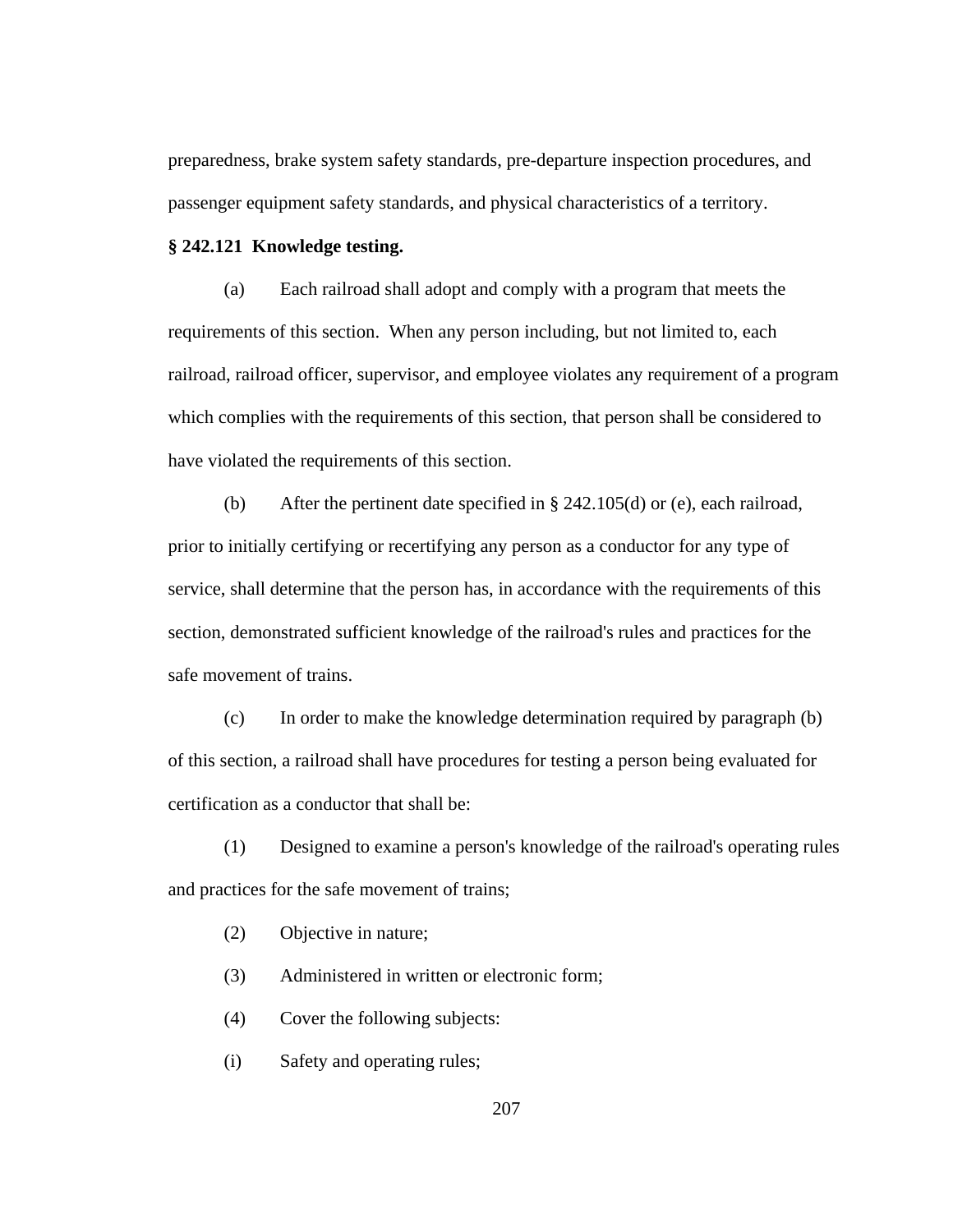(ii) Timetable instructions;

(iii) Compliance with all applicable Federal regulations;

(iv) Physical characteristics of the territory on which a person will be or is currently serving as a conductor; and

(v) Use of any job aid that a railroad may provide a conductor;

(5) Sufficient to accurately measure the person's knowledge of the covered subjects; and

(6) Conducted without open reference books or other materials except to the degree the person is being tested on his or her ability to use such reference books or materials.

(d) The conduct of the test shall be documented in writing and the documentation shall contain sufficient information to identify the relevant facts relied on for evaluation purposes.

(e) For purposes of paragraph (c) of this section, the railroad must provide the person(s) being tested with an opportunity to consult with a supervisory employee, who possesses territorial qualifications for the territory, to explain a question.

(f) The documentation shall indicate whether the person passed or failed the test.

(g) If a person fails to pass the test, no railroad shall permit or require that person to function as a conductor prior to that person's achieving a passing score during a reexamination of the person's knowledge.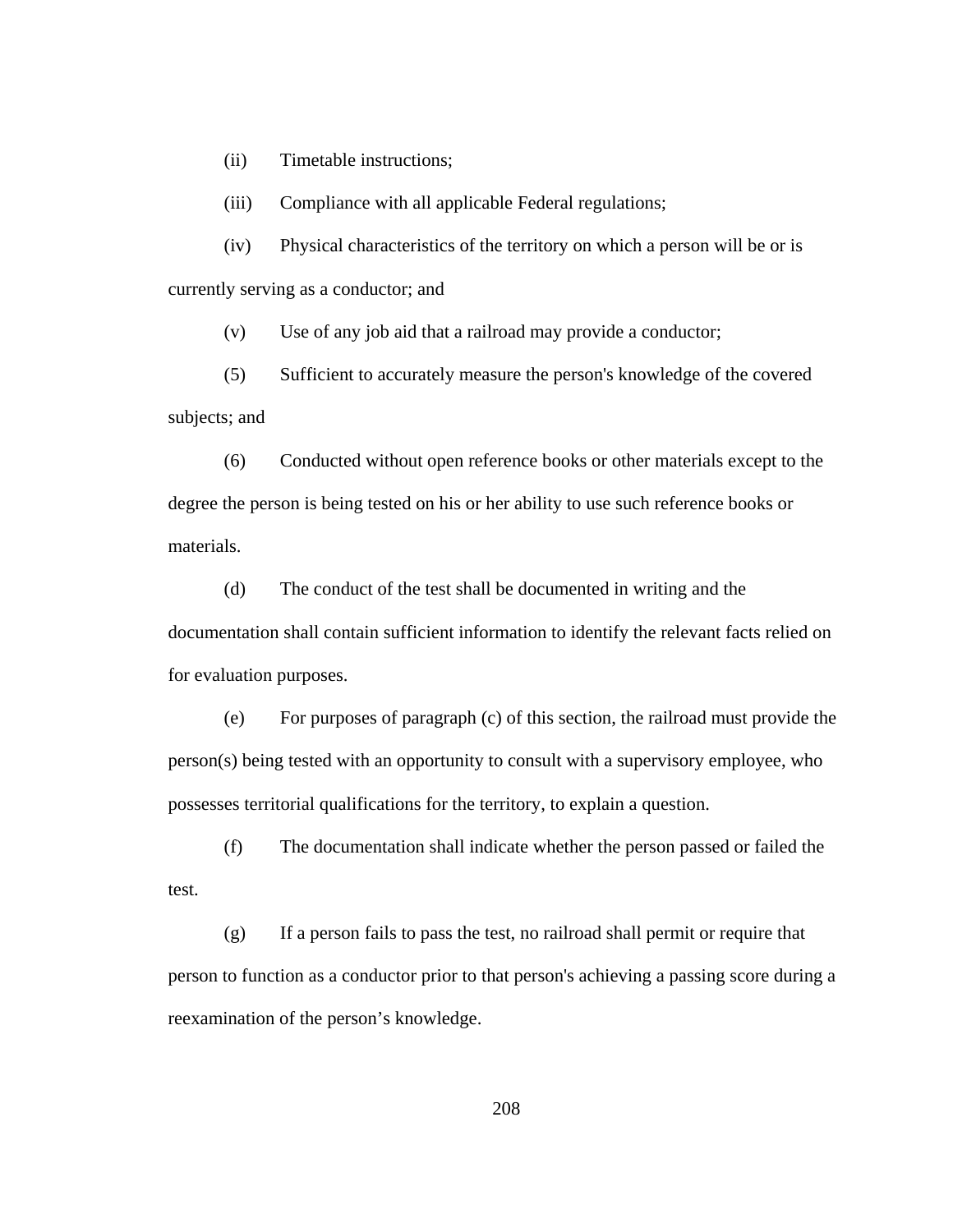### **§ 242.123 Monitoring operational performance.**

(a) Each railroad shall adopt and comply with a program that meets the requirements of this section. When any person including, but not limited to, each railroad, railroad officer, supervisor, and employee violates any requirement of a program which complies with the requirements of this section, that person shall be considered to have violated the requirements of this section.

(b) Each railroad shall have a program to monitor the conduct of its certified conductors by performing unannounced operating rules compliance tests. The program shall include procedures to address the testing of certified conductors who are not given an unannounced compliance test in a calendar year pursuant to paragraph (f) of this section. At a minimum, such procedures shall include the following:

(1) A requirement that an unannounced compliance test must be conducted within 30 days of a return to conductor service; and

(2) The railroad must retain a written record indicating the date that the conductor stopped performing service that requires certification pursuant to this part, the date that the conductor returned to performing service that requires certification pursuant to this part, and the date that the unannounced compliance test was performed.

(c) Except as provided in paragraph (f) of this section, each conductor shall be given at least one unannounced compliance test in each calendar year by a railroad officer who meets the requirements of  $\S 217.9(b)(1)$  of this chapter.

(d) The unannounced test program shall: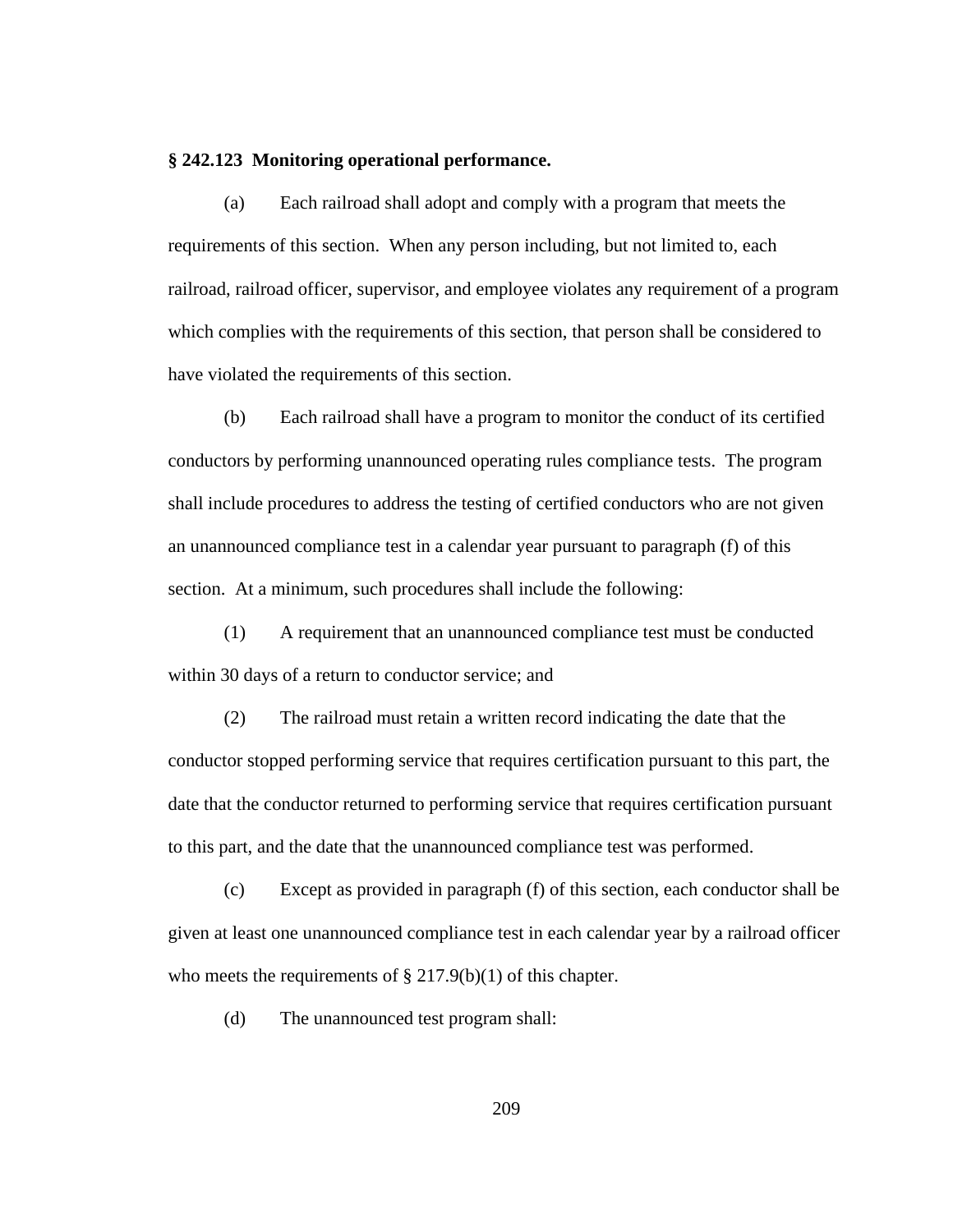(1) Test those persons certified as a conductor pursuant to  $\S$  242.107(b)(1) for compliance with one or more operational tests in accordance with the provisions of §217.9 of this chapter; and one or more provisions of §§ 218.99 through 218.109 of this chapter; and

(2) Test those persons certified as a passenger conductor pursuant to §  $242.107(b)(2)$  for compliance with one or more operational tests in accordance with the provisions of § 217.9 of this chapter.

(i) For persons certified as passenger conductors pursuant to  $\S 242.107(b)(2)$ who do not require compliance with part 218, subpart F of this chapter except under emergency circumstances, the requirement for an annual, unannounced test on the requirements of part 218, subpart F may be satisfied by annual training.

(ii) [Reserved]

(e) Each railroad's program shall indicate the action the railroad will take in the event that it finds deficiencies with a conductor's performance during an unannounced compliance test administered in accordance with this section.

(f) A certified conductor who is not performing a service that requires certification pursuant to this part need not be given an unannounced compliance test. However, when the certified conductor returns to a service that requires certification pursuant to this part, that certified conductor must be tested pursuant to this section within 30 days of his or her return.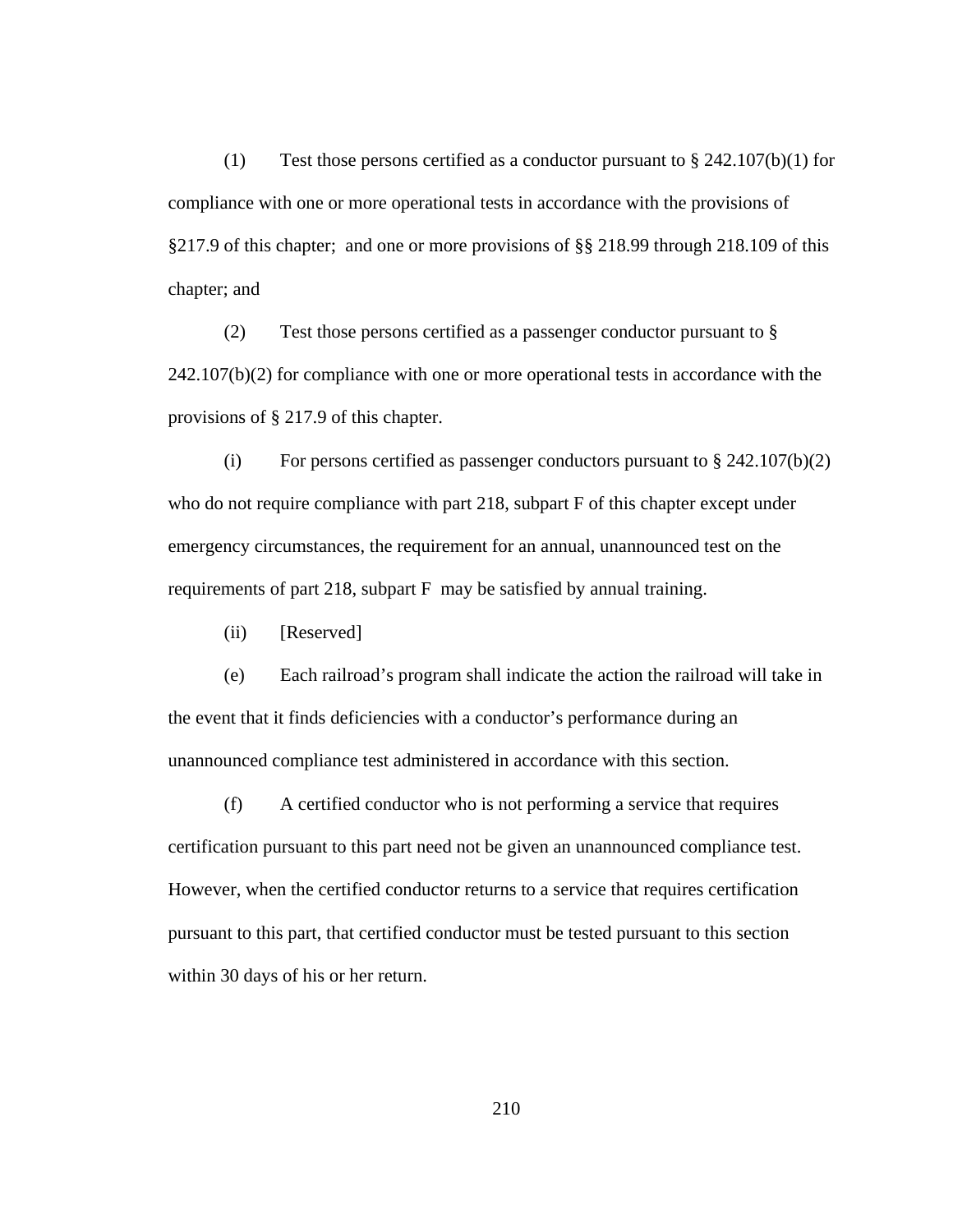#### **§ 242.125 Certification determinations made by other railroads.**

(a) A railroad that is considering certification of a person as a conductor may rely on determinations made by another railroad concerning that person's certification. The railroad's certification program shall address how the railroad will administer the training of previously uncertified conductors with extensive operating experience or previously certified conductors who have had their certification expire. If a railroad's certification program fails to specify how it will train a previously certified conductor hired from another railroad, then the railroad shall require the newly hired conductor to take the hiring railroad's entire training program.

(b) A railroad relying on another railroad's certification shall determine that:

(1) The prior certification is still valid in accordance with the provisions of §§ 242.201 and 242.407;

(2) The prior certification was for the same type of service as the certification being issued under this section;

(3) The person has received training on the physical characteristics of the new territory in accordance with § 242.119; and

(4) The person has demonstrated the necessary knowledge concerning the railroad's operating rules in accordance with § 242.121.

### **§ 242.127 Reliance on qualification requirements of other countries.**

A Canadian railroad that is required to comply with this regulation or a railroad that conducts joint operations with a Canadian railroad may certify that a person is eligible to be a conductor provided it determines that: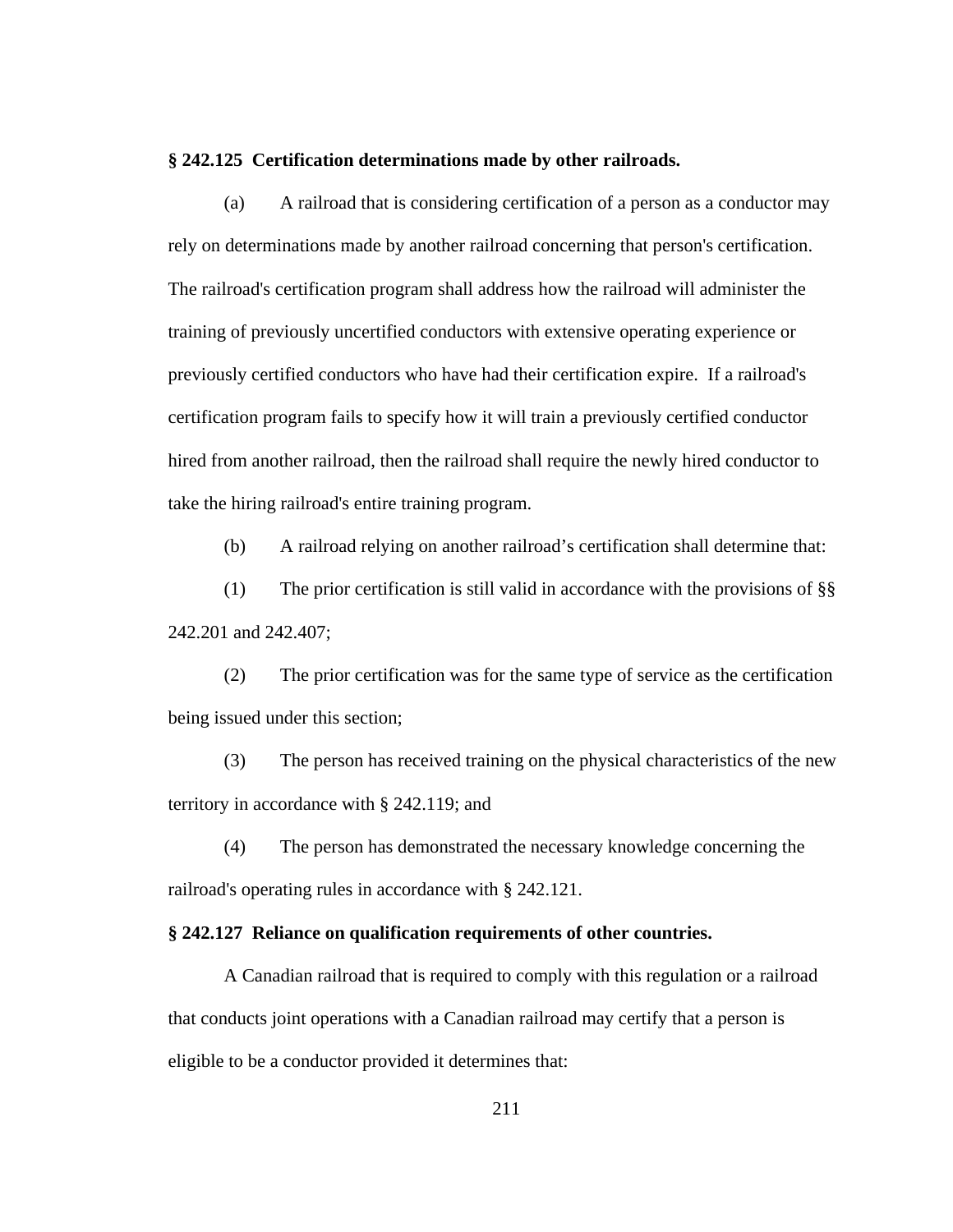(a) The person is employed by the Canadian railroad; and

(b) The person meets or exceeds the qualifications standards issued by

Transport Canada for such service.

## **Subpart C – Administration of the Certification Program**

### **§ 242.201 Time limitations for certification.**

(a) After the pertinent date in § 242.105(d) or (e), a railroad shall not certify or recertify a person as a conductor in any type of service, if the railroad is making:

(1) A determination concerning eligibility under §§ 242.111, 242.113,

242.115, and 242.403 and the eligibility data being relied on was furnished more than 366 days before the date of the railroad's certification decision;

(2) A determination concerning visual and hearing acuity and the medical examination being relied on was conducted more than 450 days before the date of the railroad's certification decision;

(3) A determination concerning demonstrated knowledge and the knowledge examination being relied on was conducted more than 366 days before the date of the railroad's certification decision; or

(4) A determination concerning demonstrated knowledge and the knowledge examination being relied on was conducted more than 24 months before the date of the railroad's recertification decision if the railroad administers a knowledge testing program pursuant to § 242.121 at intervals that do not exceed 24 months.

(b) The time limitations of paragraph (a) of this section do not apply to a railroad that is making a certification decision in reliance on determinations made by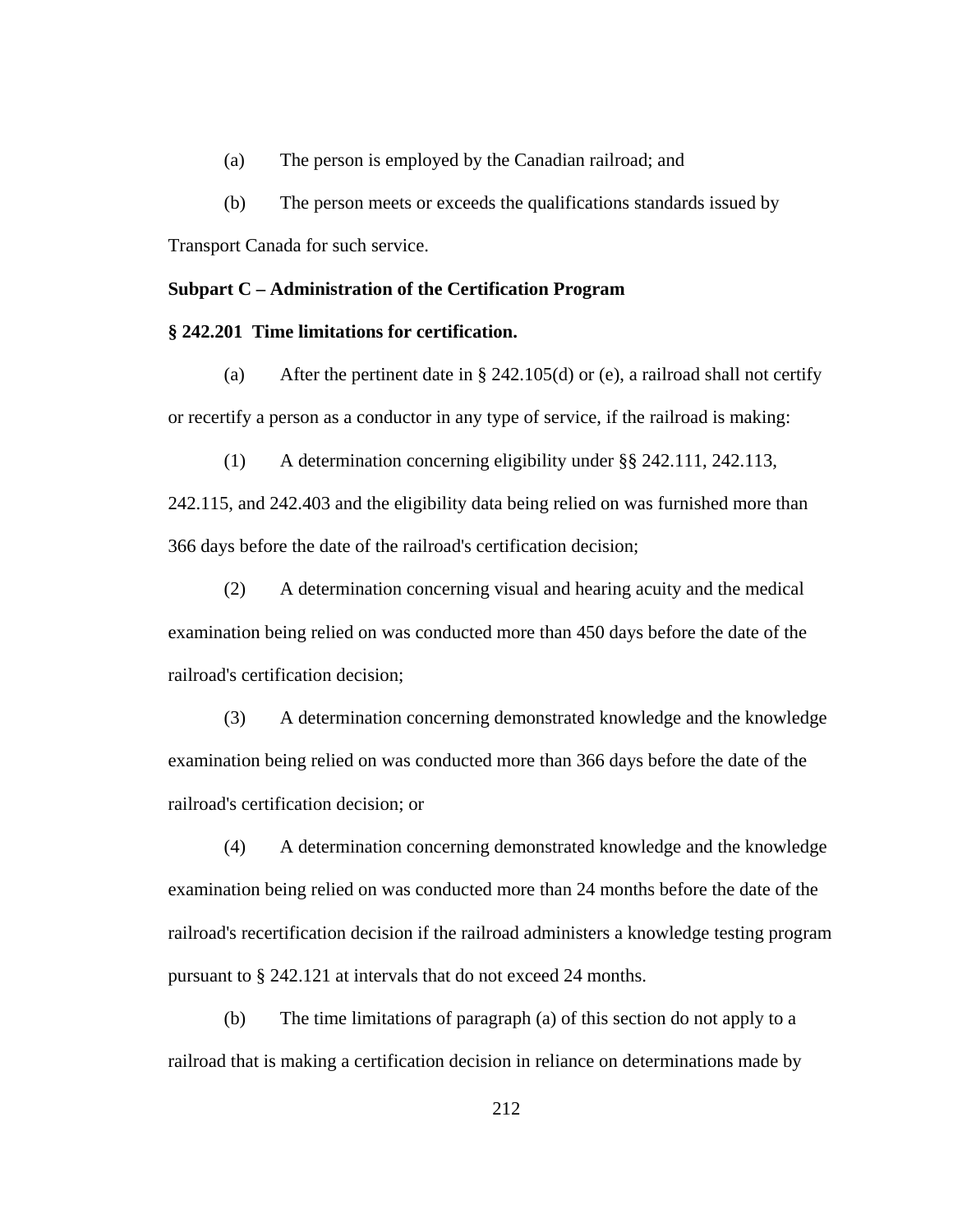another railroad in accordance with paragraph  $(c)(3)$  of this section, § 242.125, or § 242.127.

(c) No railroad shall:

(1) Permit or require a person, designated under § 242.105(a) or (b), to perform service as a certified conductor for more than the 36-month period beginning on the pertinent date for compliance with the mandatory procedures for testing and evaluation set forth in the applicable provisions of § 242.105(d) or (e) unless that person has been determined to be eligible in accordance with procedures that comply with subpart B of this part.

(2) Certify a person as a conductor for an interval of more than 36 months; or

(3) Rely on a certification issued by another railroad that is more than 36 months old.

(d) Except as provided for in § 242.105 concerning initial implementation of the program, a railroad shall issue each person designated as a certified conductor a certificate that complies with § 242.207 no later than 30 days from the date of its decision to certify or recertify that person.

## **§ 242.203 Retaining information supporting determinations.**

(a) After the pertinent date in  $\S$  242.105(d) or (e), a railroad that issues, denies, or revokes a certificate after making the determinations required under § 242.109 shall maintain a record for each certified conductor or applicant for certification that contains the information the railroad relied on in making the determinations.

(b) A railroad shall retain the following information: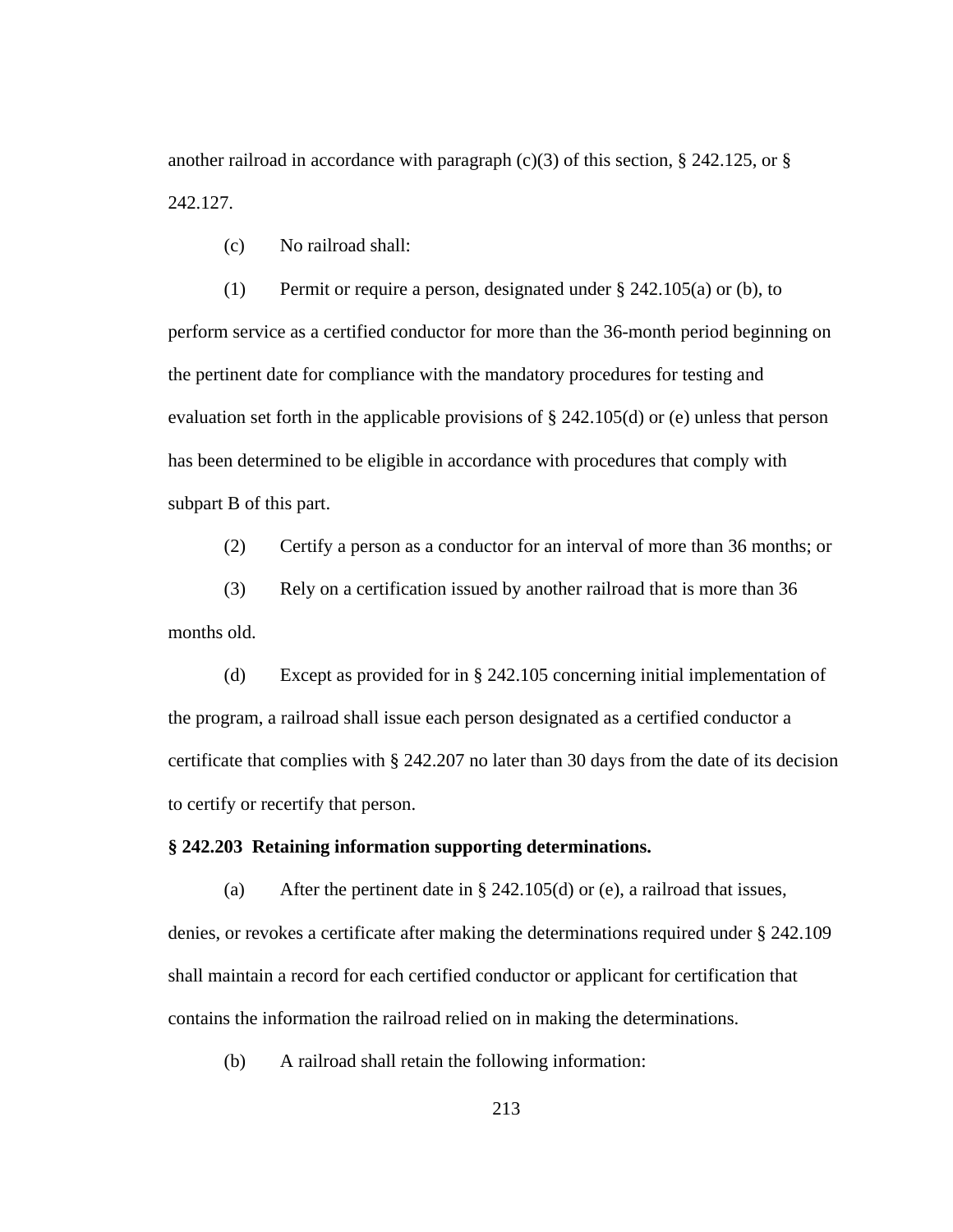(1) Relevant data from the railroad's records concerning the person's prior safety conduct;

(2) Relevant data furnished by another railroad;

(3) Relevant data furnished by a governmental agency concerning the person's motor vehicle driving record;

(4) Relevant data furnished by the person seeking certification concerning his or her eligibility;

(5) The relevant test results data concerning hearing and vision acuity;

(6) If applicable, the relevant data concerning the professional opinion of the railroad's medical examiner on the adequacy of the person's hearing or vision acuity.

(7) Relevant data from the railroad's records concerning the person's success or failure of the passage of knowledge test(s) under § 242.121;

(8) A sample copy of the written knowledge test or tests administered; and

(9) The relevant data from the railroad's records concerning the person's success or failure on unannounced operating rules compliance tests the railroad performed to monitor the conductor's performance in accordance with § 242.123.

(c) If a railroad is relying on successful completion of an approved training program conducted by another entity, the relying railroad shall maintain a record for each certified conductor that contains the relevant data furnished by the training entity concerning the person's demonstration of knowledge and relied on by the railroad in making its determinations.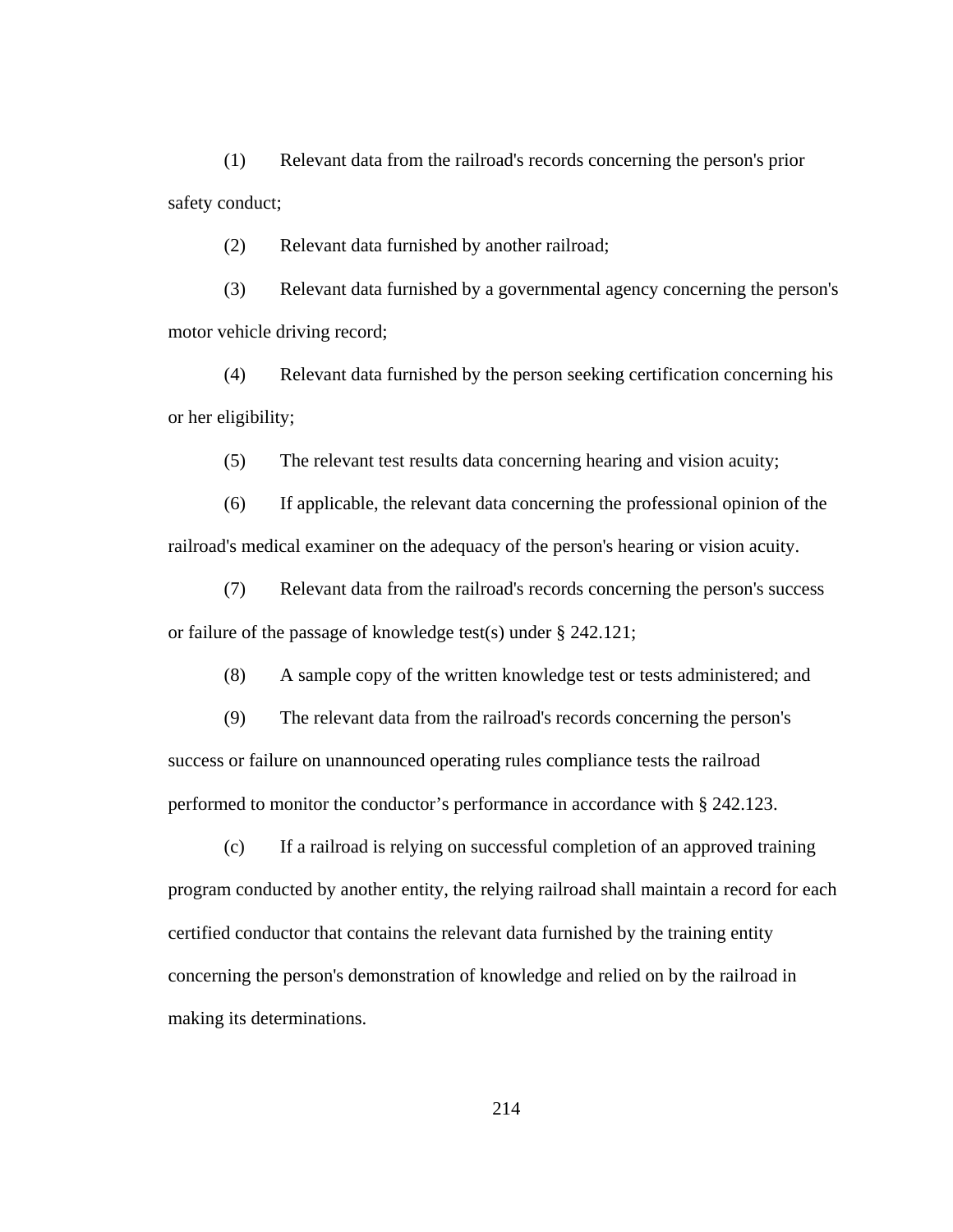(d) If a railroad is relying on a certification decision initially made by another railroad, the relying railroad shall maintain a record for each certified conductor that contains the relevant data furnished by the other railroad which it relied on in making its determinations.

(e) All records required under this section shall be retained for a period of six years from the date of the certification, recertification, denial or revocation decision and shall be made available to FRA representatives upon request during normal business hours.

(f) It shall be unlawful for any railroad to knowingly or any individual to willfully:

(1) Make, cause to be made, or participate in the making of a false entry on the record(s) required by this section; or

(2) Otherwise falsify such records through material misstatement, omission, or mutilation.

(g) Nothing in this section precludes a railroad from maintaining the information required to be retained under this section in an electronic format provided that:

(1) The railroad maintains an information technology security program adequate to ensure the integrity of the electronic data storage system, including the prevention of unauthorized access to the program logic or individual records;

(2) The program and data storage system must be protected by a security system that utilizes an employee identification number and password, or a comparable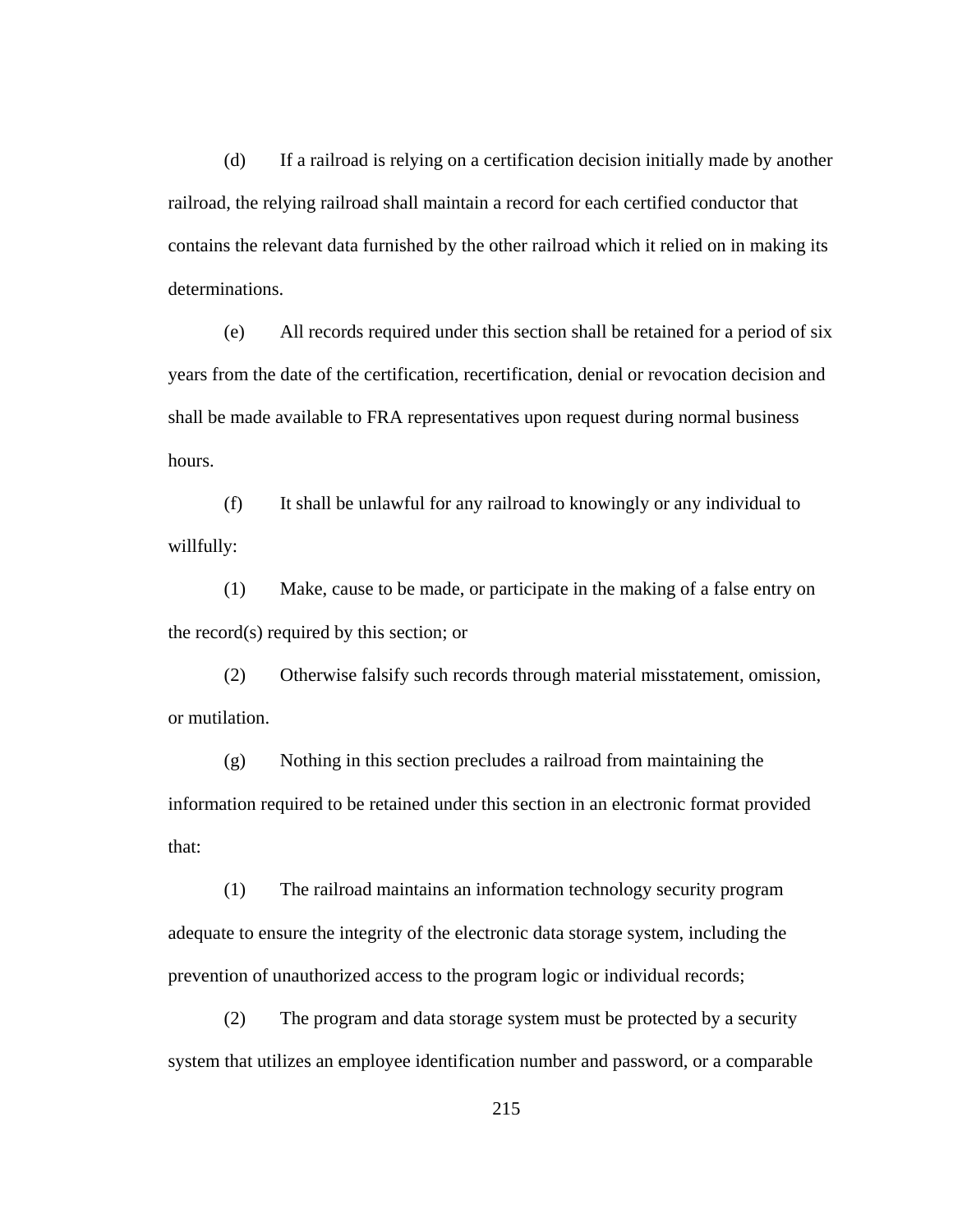method, to establish appropriate levels of program access meeting all of the following standards:

(i) No two individuals have the same electronic identity; and

(ii) A record cannot be deleted or altered by any individual after the record is certified by the employee who created the record;

(3) Any amendment to a record is either:

(i) Electronically stored apart from the record that it amends; or

(ii) Electronically attached to the record as information without changing the original record;

(4) Each amendment to a record uniquely identifies the person making the amendment;

(5) The system employed by the railroad for data storage permits reasonable access and retrieval of the information in usable format when requested to furnish data by FRA representatives; and

(6) Information retrieved from the system can be easily produced in a printed format which can be readily provided to FRA representatives in a timely manner and authenticated by a designated representative of the railroad as a true and accurate copy of the railroad's records if requested to do so by FRA representatives.

# **§ 242.205 Identification of certified persons and recordkeeping.**

(a) After March 1, 2012, a railroad shall maintain a list identifying each person designated as a certified conductor. That list shall indicate the types of service the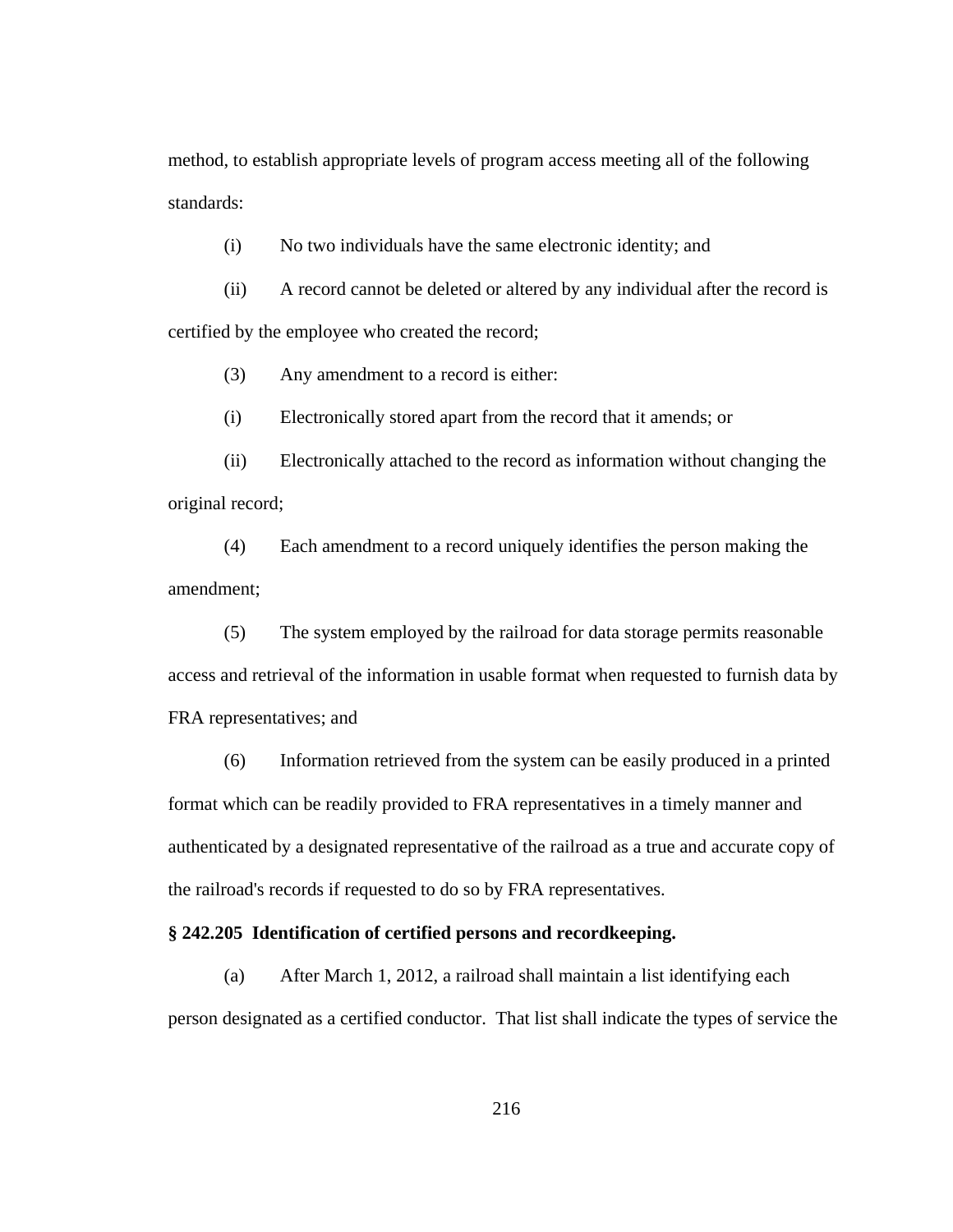railroad determines each person is authorized to perform and date of the railroad's certification decision.

(b) If a railroad employs conductors working in joint operations territory, the list shall include person(s) determined by that railroad to be certified as conductor(s) and possessing the necessary territorial qualifications for the applicable territory in accordance with § 242.301.

(c) The list required by paragraphs (a) and (b) of this section shall:

(1) Be updated at least annually;

(2) Be available at the divisional or regional headquarters of the railroad; and

(3) Be available for inspection or copying by FRA during regular business hours.

(d) It shall be unlawful for any railroad to knowingly or any individual to willfully:

(1) Make, cause to be made, or participate in the making of a false entry on the list required by this section; or

(2) Otherwise falsify such list through material misstatement, omission, or mutilation.

(e) Nothing in this section precludes a railroad from maintaining the list required this section in an electronic format provided that:

(1) The railroad maintains an information technology security program adequate to ensure the integrity of the electronic data storage system, including the prevention of unauthorized access to the program logic or the list;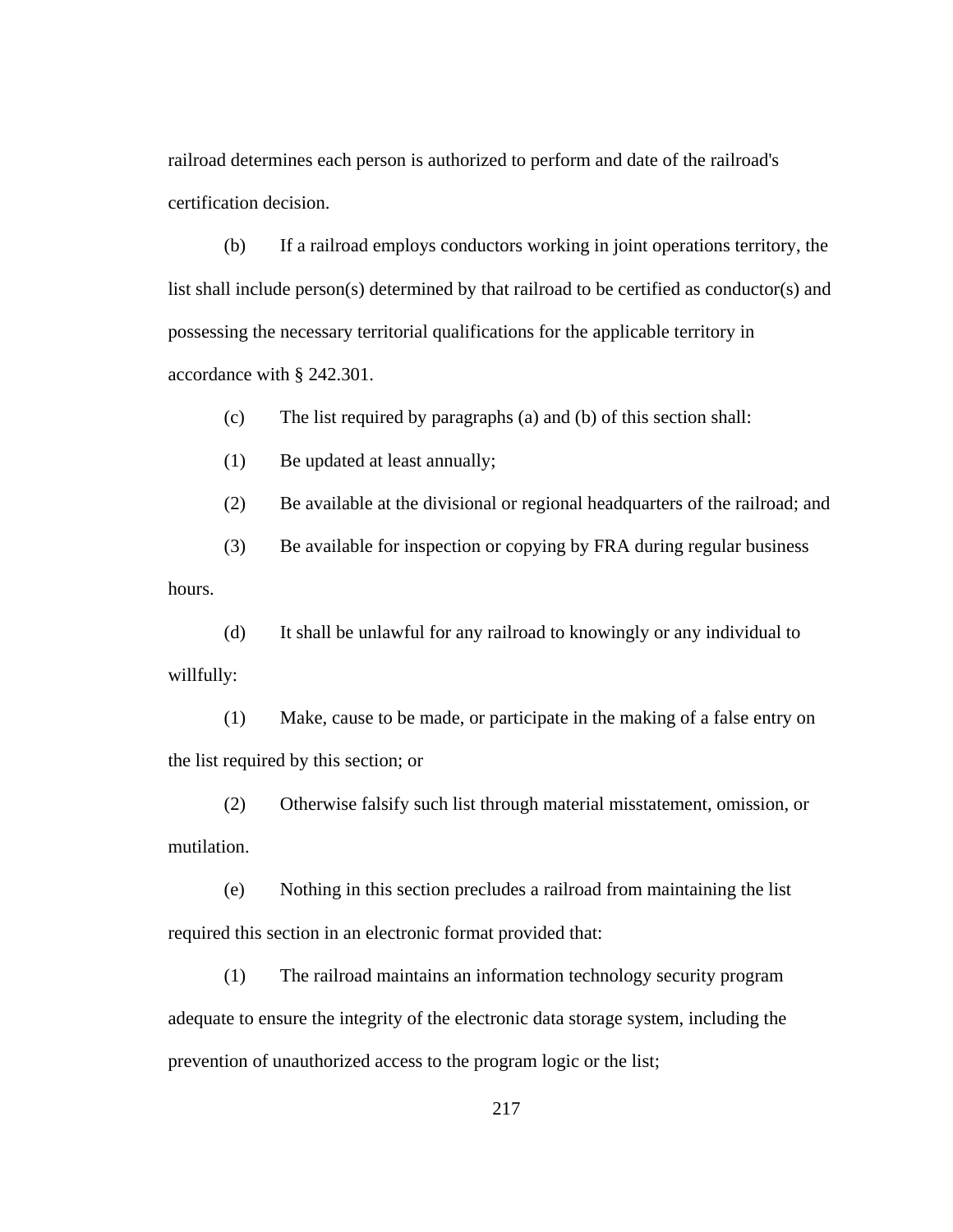(2) The program and data storage system must be protected by a security system that utilizes an employee identification number and password, or a comparable method, to establish appropriate levels of program access meeting all of the following standards:

(i) No two individuals have the same electronic identity; and

(ii) An entry on the list cannot be deleted or altered by any individual after the entry is certified by the employee who created the entry;

(3) Any amendment to the list is either:

(i) Electronically stored apart from the entry on the list that it amends; or

(ii) Electronically attached to the entry on the list as information without changing the original entry;

(4) Each amendment to the list uniquely identifies the person making the amendment;

(5) The system employed by the railroad for data storage permits reasonable access and retrieval of the information in usable format when requested to furnish data by FRA representatives; and

(6) Information retrieved from the system can be easily produced in a printed format which can be readily provided to FRA representatives in a timely manner and authenticated by a designated representative of the railroad as a true and accurate copy of the railroad's records if requested to do so by FRA representatives.

### **§ 242.207 Certificate components.**

(a) At a minimum, each certificate issued in compliance with this part shall: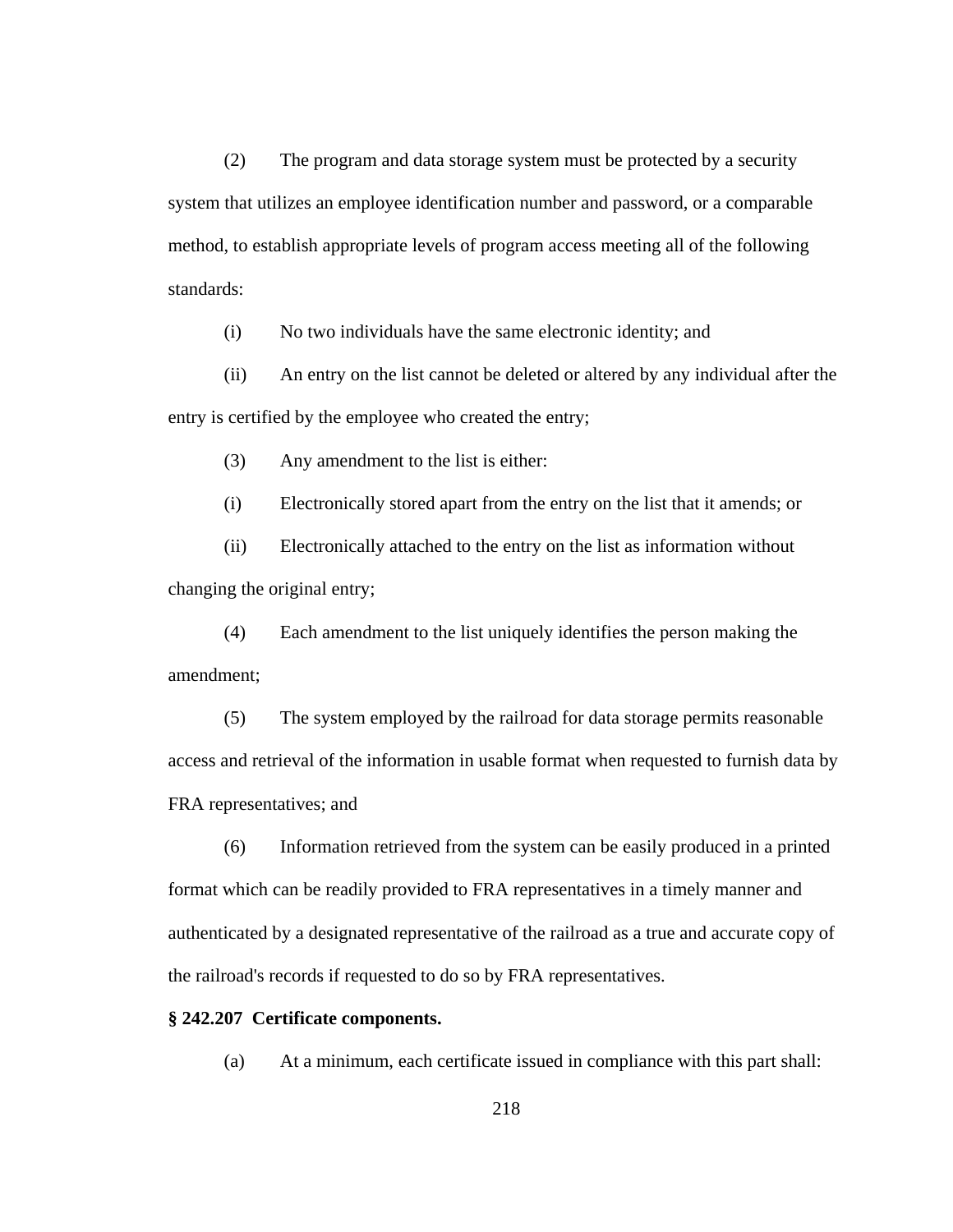(1) Identify the railroad or parent company that is issuing it;

(2) Indicate that the railroad, acting in conformity with this part, has determined that the person to whom it is being issued has been determined to be eligible to perform as a conductor or as a passenger conductor;

(3) Identify the person to whom it is being issued (including the person's name, employee identification number, the year of birth, and either a physical description or photograph of the person);

(4) Identify any conditions or limitations, including the type of service or conditions to ameliorate vision or hearing acuity deficiencies, that restrict the person's operational authority;

(5) Show the effective date of each certification held;

(6) Be signed by an individual designated in accordance with paragraph (b) of this section; and

(7) Be of sufficiently small size to permit being carried in an ordinary pocket wallet.

(b) Each railroad shall designate in writing any person that it authorizes to sign the certificates described in this section. The designation shall identify such persons by name or job title.

(c) Nothing in paragraph (a) of this section shall prohibit any railroad from including additional information on the certificate or supplementing the certificate through other documents.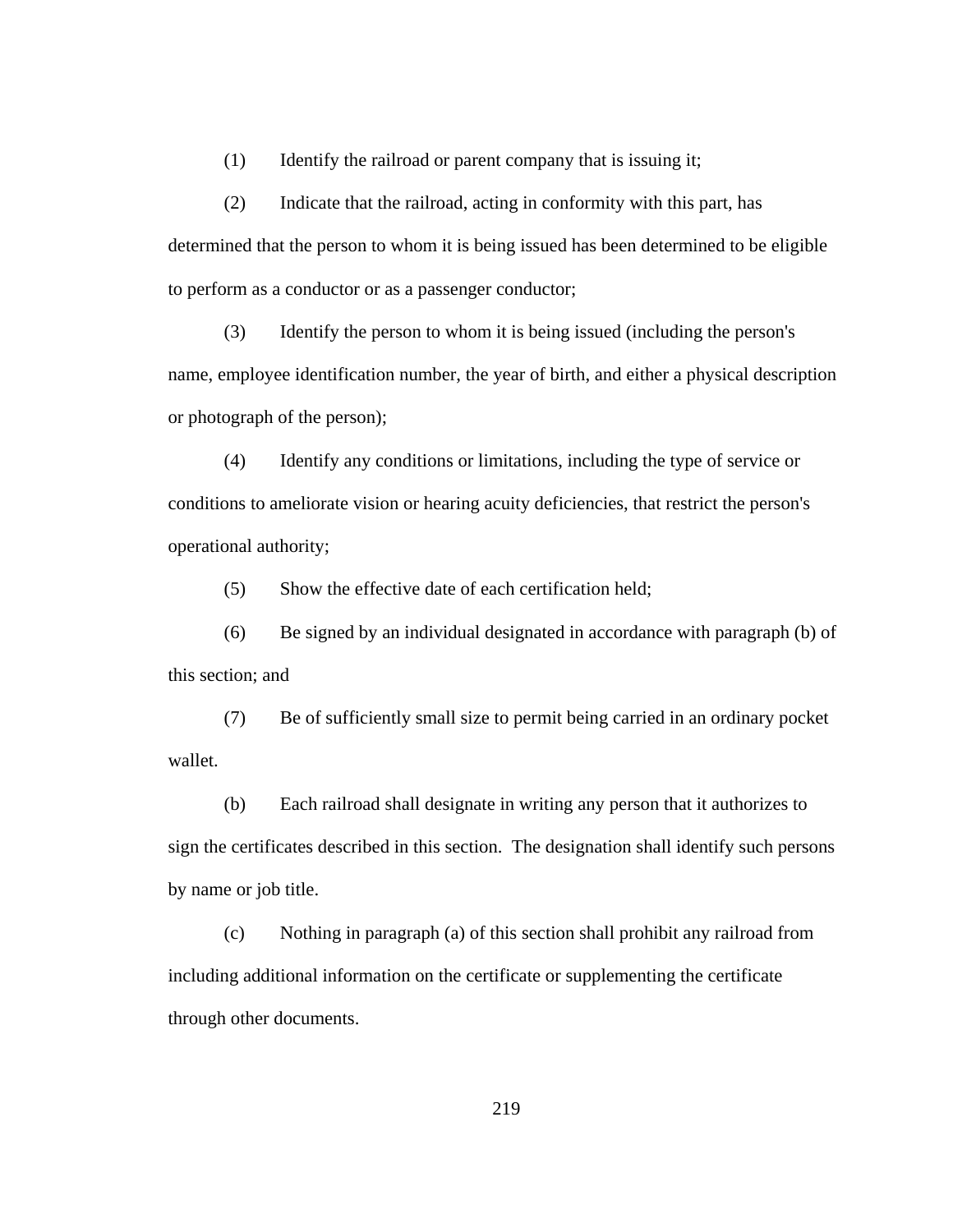(d) It shall be unlawful for any railroad to knowingly or any individual to willfully:

(1) Make, cause to be made, or participate in the making of a false entry on that certificate; or

(2) Otherwise falsify that certificate through material misstatement, omission, or mutilation.

#### **§ 242.209 Maintenance of the certificate.**

(a) Each conductor who has received a certificate required under this part shall:

(1) Have that certificate in his or her possession while on duty as a conductor;

and

(2) Display that certificate upon the receipt of a request to do so from:

(i) A representative of the Federal Railroad Administration,

(ii) A State inspector authorized under part 212 of this chapter,

(iii) An officer of the issuing railroad, or

(iv) An officer of another railroad when serving as a conductor in joint

operations territory.

(b) Any conductor who is notified or called to serve as a conductor and such service would cause the conductor to exceed certificate limitations, set forth in accordance with subpart B of this part, shall immediately notify the railroad that he or she is not authorized to perform that anticipated service and it shall be unlawful for the railroad to require such service.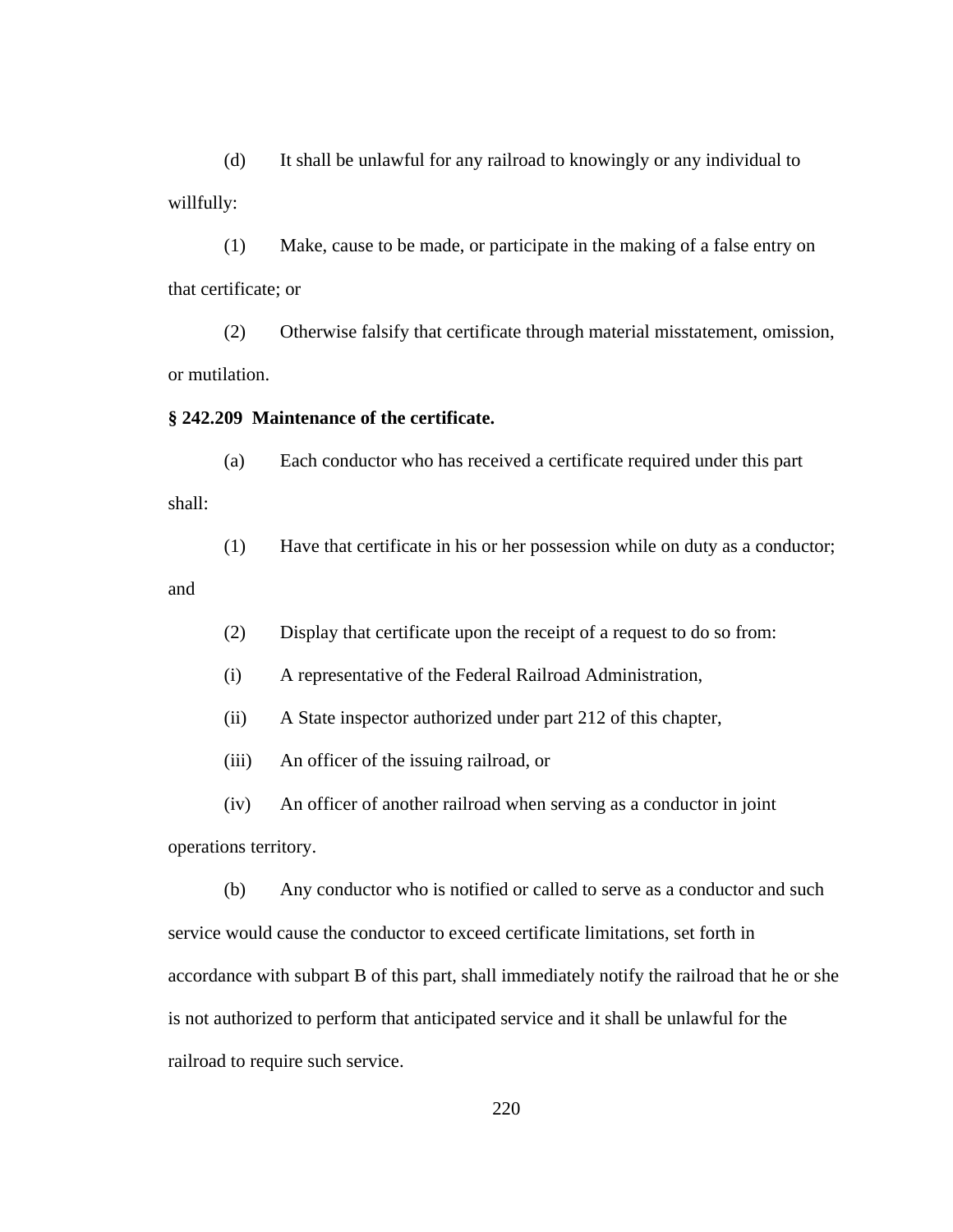(c) Nothing in this section shall be deemed to alter a certified conductor's duty to comply with other provisions of this chapter concerning railroad safety.

#### **§ 242.211 Replacement of certificates.**

(a) A railroad shall have a system for the prompt replacement of lost, stolen or mutilated certificates at no cost to conductors. That system shall be reasonably accessible to certified conductors in need of a replacement certificate or temporary replacement certificate.

(b) At a minimum, a temporary replacement certificate must identify the person to whom it is being issued (including the person's name, identification number and year of birth); indicate the date of issuance; and be authorized by a designated supervisor. Temporary replacement certificates may be delivered electronically and are valid for a period no greater than 30 days.

### **§ 242.213 Multiple certifications.**

- (a) A person may hold certification for multiple types of conductor service.
- (b) A person may hold both conductor and locomotive engineer certification.

(c) A railroad that issues multiple certificates to a person, shall, to the extent possible, coordinate the expiration date of those certificates.

(d) Except as provided in paragraph (e) of this section, a locomotive engineer, including a remote control operator, who is operating a locomotive without an assigned certified conductor must either be:

(1) Certified as both a locomotive engineer under part 240 of this chapter and as a conductor under this part; or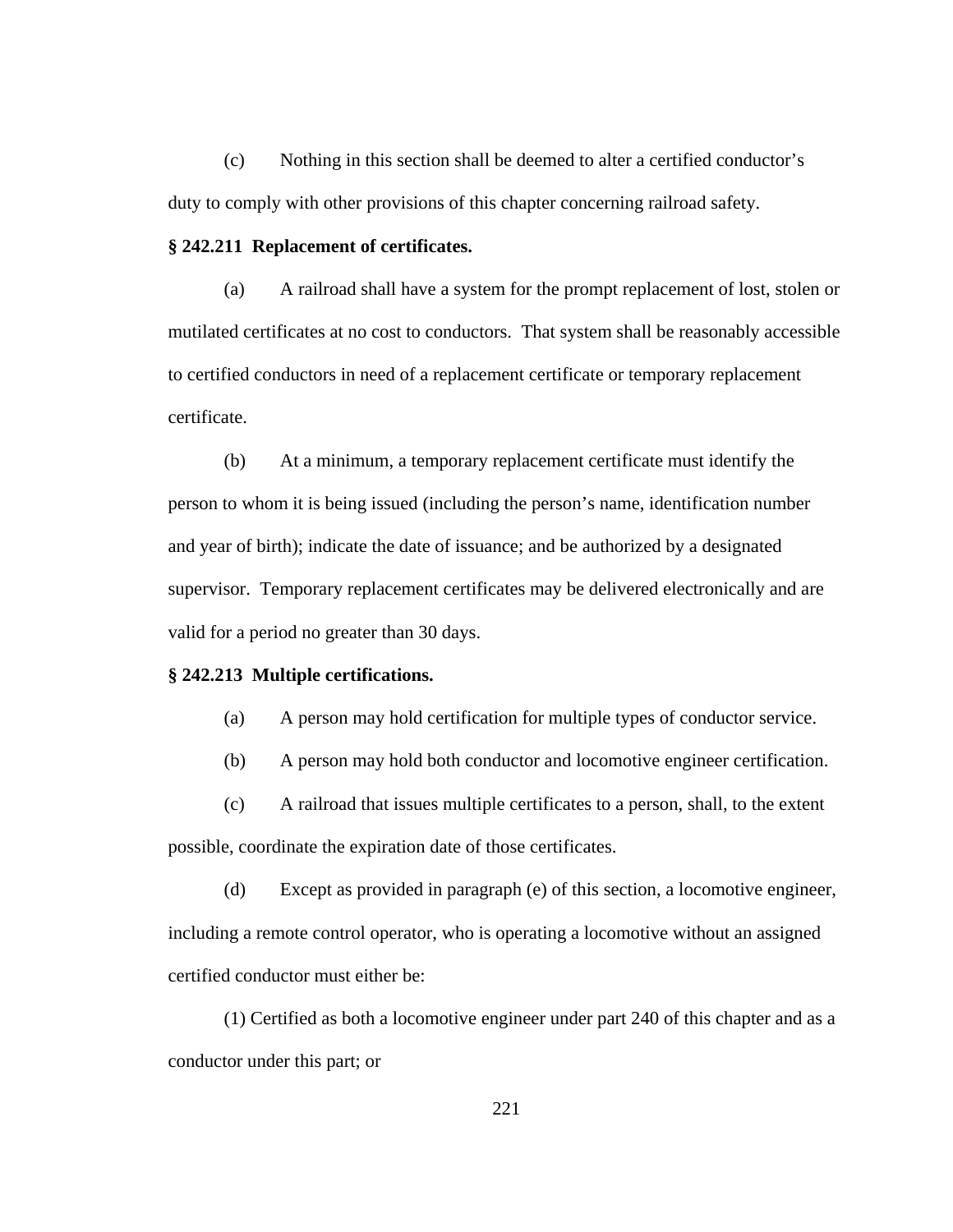(2) Accompanied by a person certified as a conductor under this part but who will be attached to the crew in a manner similar to that of an independent assignment.

(e) Passenger railroad operations: If the conductor is removed from a train for a medical, police or other such emergency after the train departs from an initial terminal, the train may proceed to the first location where the conductor can be replaced without incurring undue delay without the locomotive engineer being a certified conductor. However, an assistant conductor or brakeman must be on the train and the locomotive engineer must be informed that there is no certified conductor on the train prior to any movement.

(f) During the duration of any certification interval, a person who holds a current conductor and/or locomotive engineer certificate from more than one railroad shall immediately notify the other certifying railroad(s) if he or she is denied conductor or locomotive engineer recertification under § 242.401 or § 240.219 of this chapter or has his or her conductor or locomotive engineer certification revoked under § 242.407 or § 240.307 of this chapter by another railroad.

(g) A person who is certified to perform multiple types of conductor service and who has had any of those certifications revoked under § 242.407 may not perform any type of conductor service during the period of revocation.

(h) A person who holds a current conductor and locomotive engineer certificate and who has had his or her conductor certification revoked under § 242.407 for a violation of  $\S 242.403(e)(1)$  through (5) or (e)(12) may not work as a locomotive engineer during the period of revocation. However, a person who holds a current

222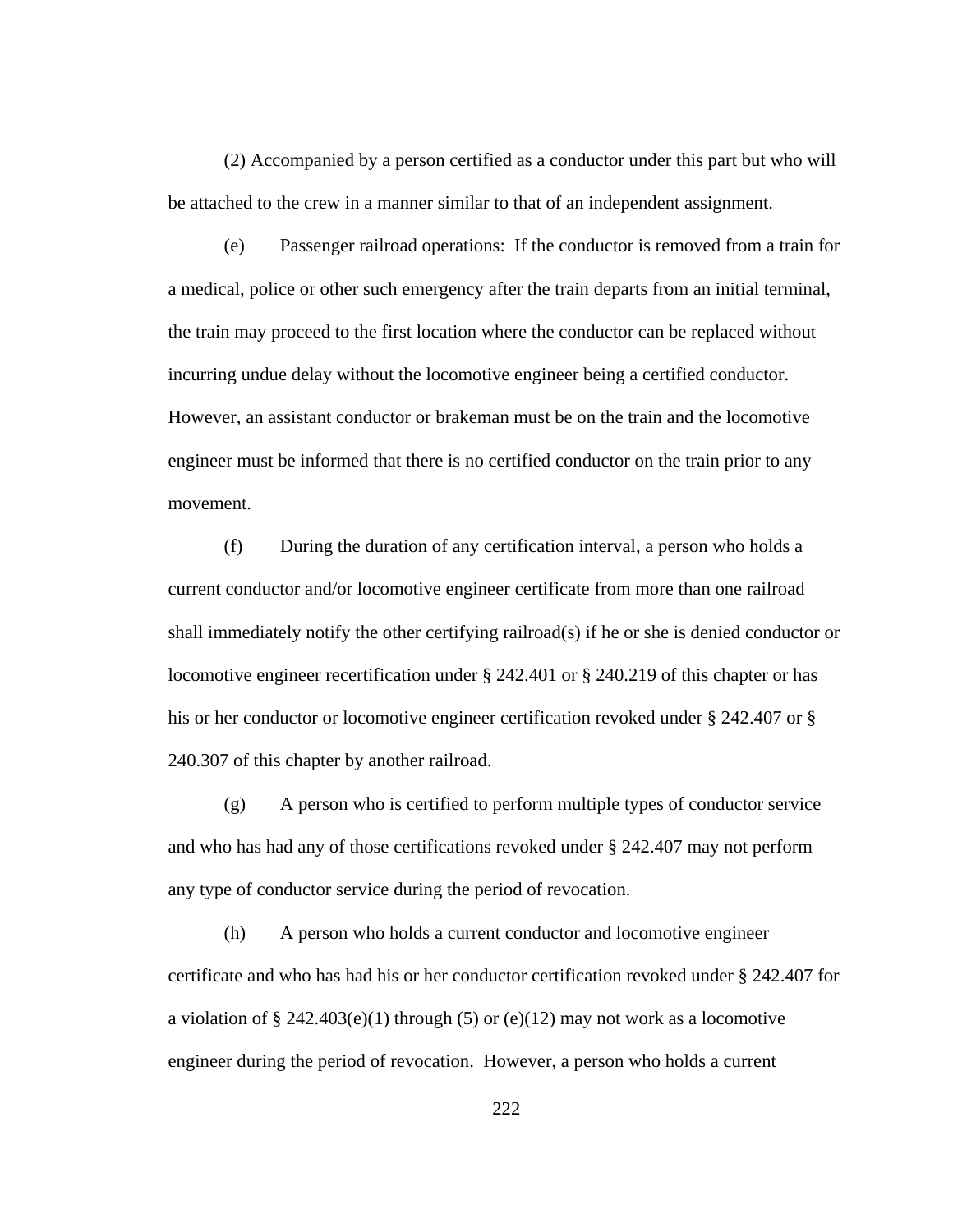conductor and locomotive engineer certificate and who has had his or her conductor certification revoked under § 242.407 for a violation of § 242.403(e)(6) through (11) may work as a locomotive engineer during the period of revocation.

(1) For purposes of determining the period for which a person may not work as a certified locomotive engineer due to a revocation of his or her conductor certification, only violations of  $\S$  242.403(e)(1) through (5) or (e)(12) will be counted. Thus, a person who holds a current conductor and locomotive engineer certificate and who has had his or her conductor certification revoked three times in less than 36 months for two violations of § 242.403(e)(6) and one violation of § 242.403(e)(1) would have his or her conductor certificate revoked for 1 year, but would not be permitted to work as a locomotive engineer for one month (i.e., the period of revocation for one violation of  $\S$  $242.403(e)(1)$ ).

(i) A person who holds a current conductor and locomotive engineer certificate and who has had his or her locomotive engineer certification revoked under § 240.307 of this chapter may not work as a conductor during the period of revocation.

(j) A person who has had his or her locomotive engineer certification revoked under § 240.307 of this chapter may not obtain a conductor certificate pursuant to this part during the period of revocation.

(k) A person who had his or her conductor certification revoked under § 242.407 for violations of  $\S$  242.403(e)(1) through (5) or (e)(12) may not obtain a locomotive engineer certificate pursuant to part 240 of this chapter during the period of revocation.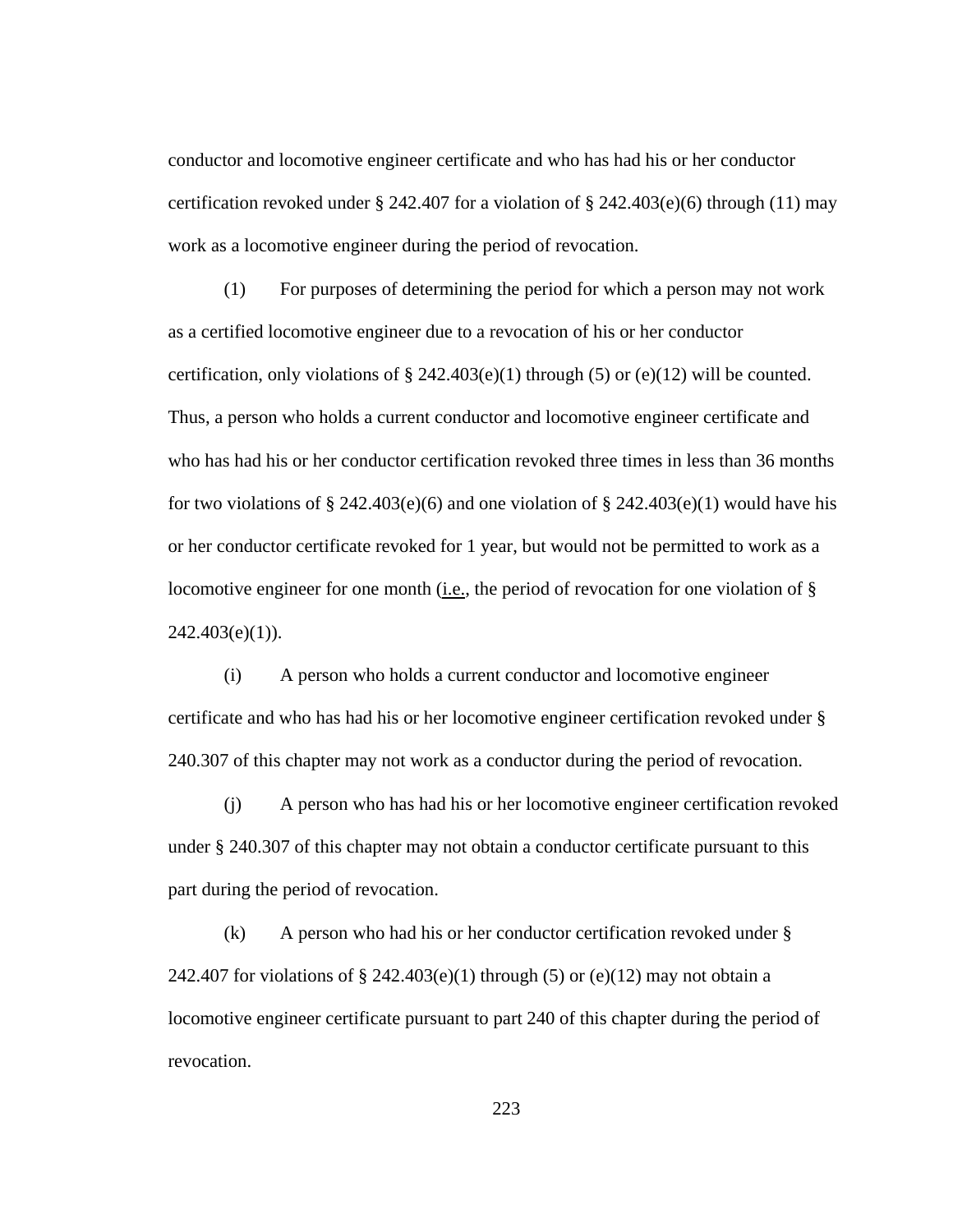(l) A railroad that denies a person conductor certification or recertification under § 242.401 shall not, solely on the basis of that denial, deny or revoke that person's locomotive engineer certification or recertification.

(m) A railroad that denies a person locomotive engineer certification or recertification under § 240.219 of this chapter shall not, solely on the basis of that denial, deny or revoke that person's conductor certification or recertification.

(n) In lieu of issuing multiple certificates, a railroad may issue one certificate to a person who is certified to perform multiple types of conductor service or is certified as a conductor and a locomotive engineer. The certificate must comply with § 240.223 of this chapter and § 242.207.

(o) A person who holds a current conductor and locomotive engineer certificate and who is involved in a revocable event under § 242.407 or § 240.307 of this chapter may only have one certificate revoked for that event. The determination by the railroad as to which certificate to revoke for the revocable event must be based on the work the person was performing at the time the event occurred.

### **§ 242.215 Railroad oversight responsibilities.**

(a) No later than March 31 of each year (beginning in calendar year 2013), each Class I railroad (including the National Railroad Passenger Corporation and a railroad providing commuter service) and each Class II railroad shall conduct a formal annual review and analysis concerning the administration of its program for responding to detected instances of poor safety conduct by certified conductors during the prior calendar year.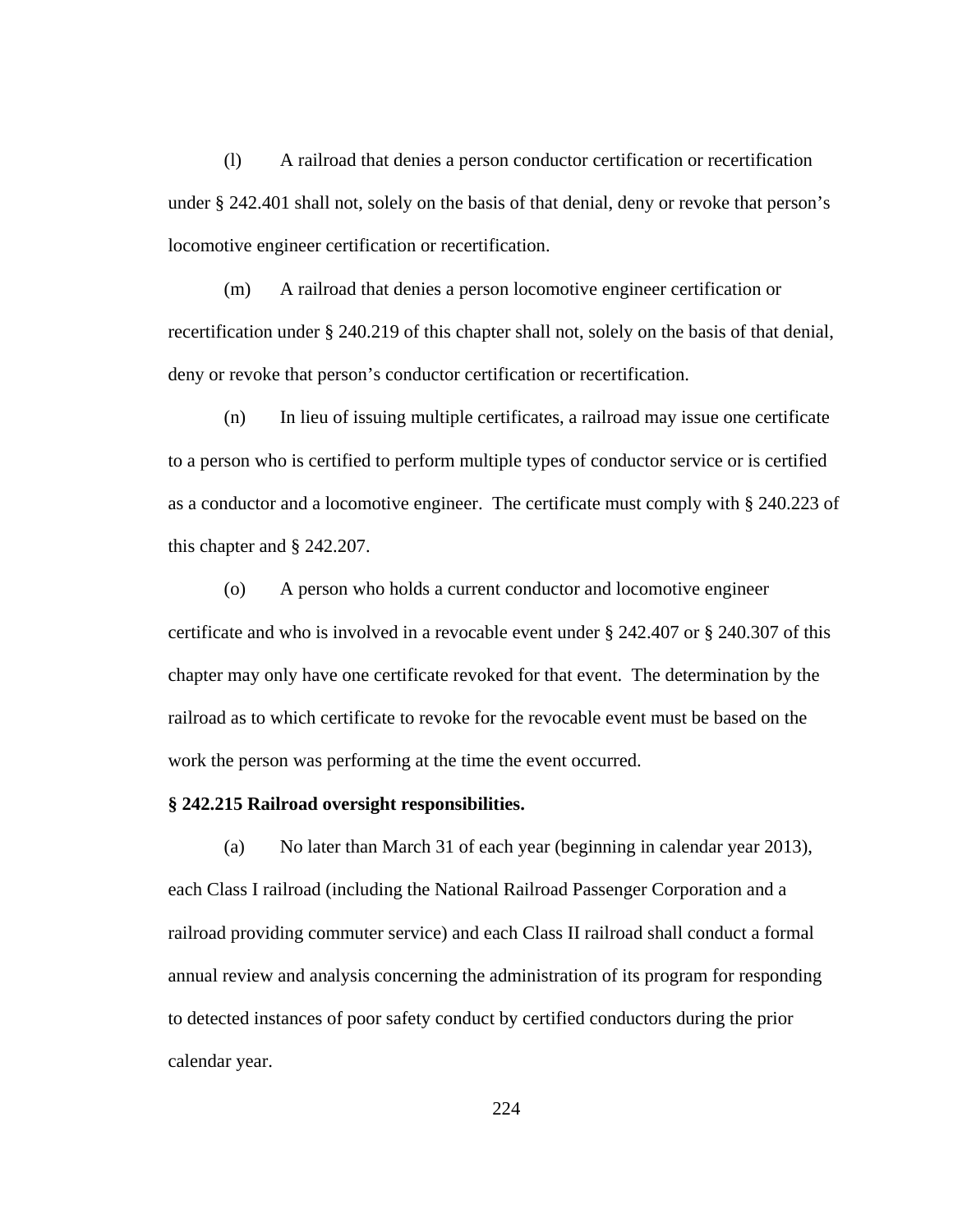(b) Each review and analysis shall involve:

(1) The number and nature of the instances of detected poor safety conduct including the nature of the remedial action taken in response thereto;

(2) The number and nature of FRA reported train accidents attributed to poor safety performance by conductors;

(3) The number and type of operational monitoring test failures recorded by railroad officers who meet the requirements of  $\S 217.9(b)(1)$  of this chapter; and

(4) If the railroad conducts joint operations with another railroad, the number of conductors employed by the other railroad(s) which: were involved in events described in this paragraph and were determined to be certified and to have possessed the necessary territorial qualifications for joint operations purposes by the controlling railroad.

(c) Based on that review and analysis, each railroad shall determine what action(s) it will take to improve the safety of railroad operations to reduce or eliminate future incidents of that nature.

(d) If requested in writing by FRA, the railroad shall provide a report of the findings and conclusions reached during such annual review and analysis effort.

(e) For reporting purposes, information about the nature of detected poor safety conduct shall be capable of segregation for study and evaluation purposes into the following categories:

(1) Incidents involving noncompliance with part 218 of this chapter;

(2) Incidents involving noncompliance with part 219 of this chapter;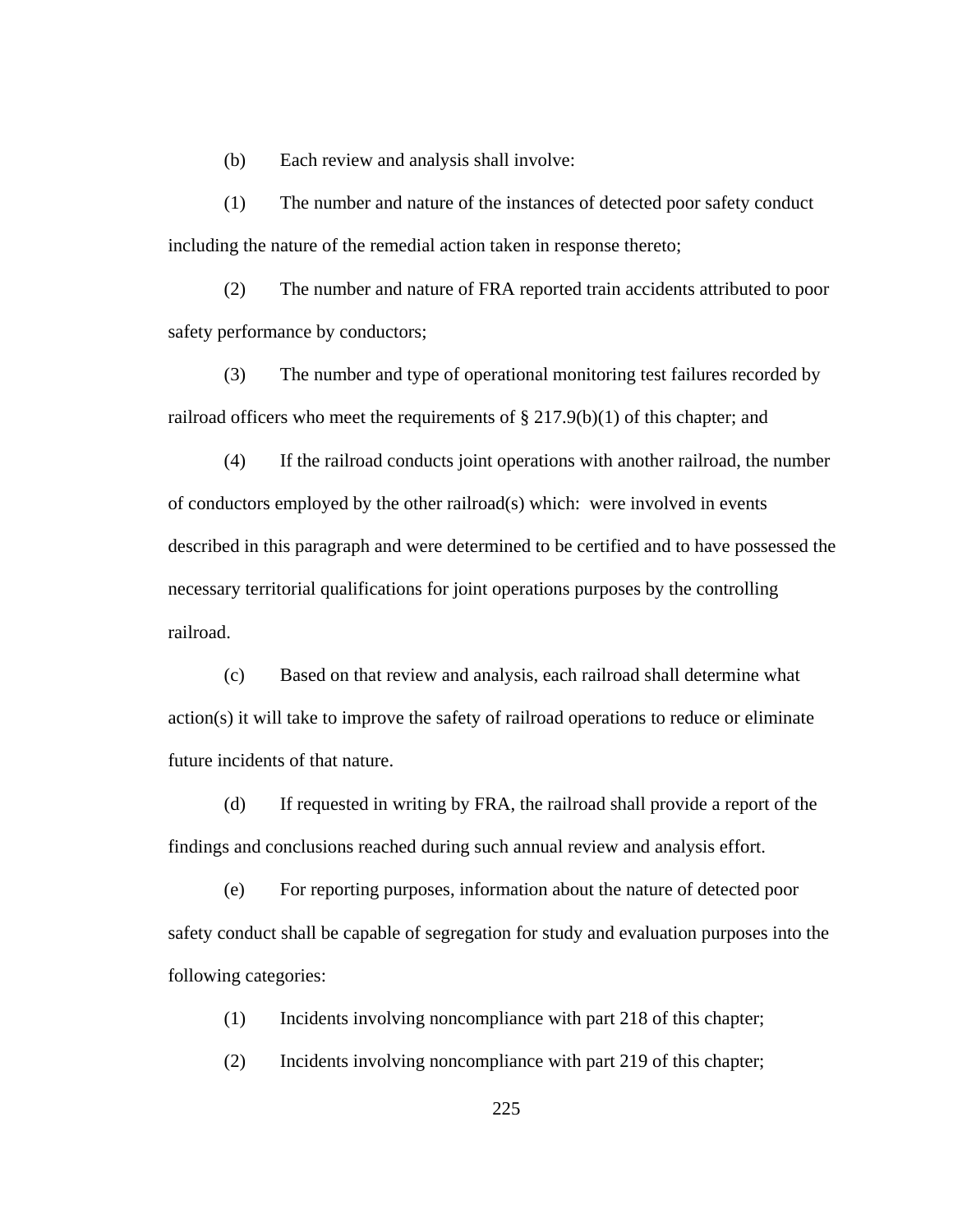(3) Incidents involving noncompliance with the procedures for the safe use of train or engine brakes when the procedures are required for compliance with the Class I, Class IA, Class II, Class III, or transfer train brake test provisions of part 232 of this chapter or when the procedures are required for compliance with the Class 1, Class 1A, Class II, or running brake test provisions of part 238 of this chapter;

(4) Incidents involving noncompliance with the railroad's operating rules involving operation of a locomotive or train to operate at a speed that exceeds the maximum authorized limit;

(5) Incidents involving noncompliance with the railroad's operating rules resulting in operation of a locomotive or train past any signal, excluding a hand or a radio signal indication or a switch, that requires a complete stop before passing it;

(6) Incidents involving noncompliance with the provisions of restricted speed, and the operational equivalent thereof, that must be reported under the provisions of part 225 of this chapter;

(7) Incidents involving occupying main track or a segment of main track without proper authority or permission; and

(8) Incidents involving the failure to comply with prohibitions against tampering with locomotive mounted safety devices, or knowingly operating or permitting to be operated a train with an unauthorized or disabled safety device in the controlling locomotive.

(f) For reporting purposes, an instance of poor safety conduct involving a person who holds both conductor certification pursuant to this part and locomotive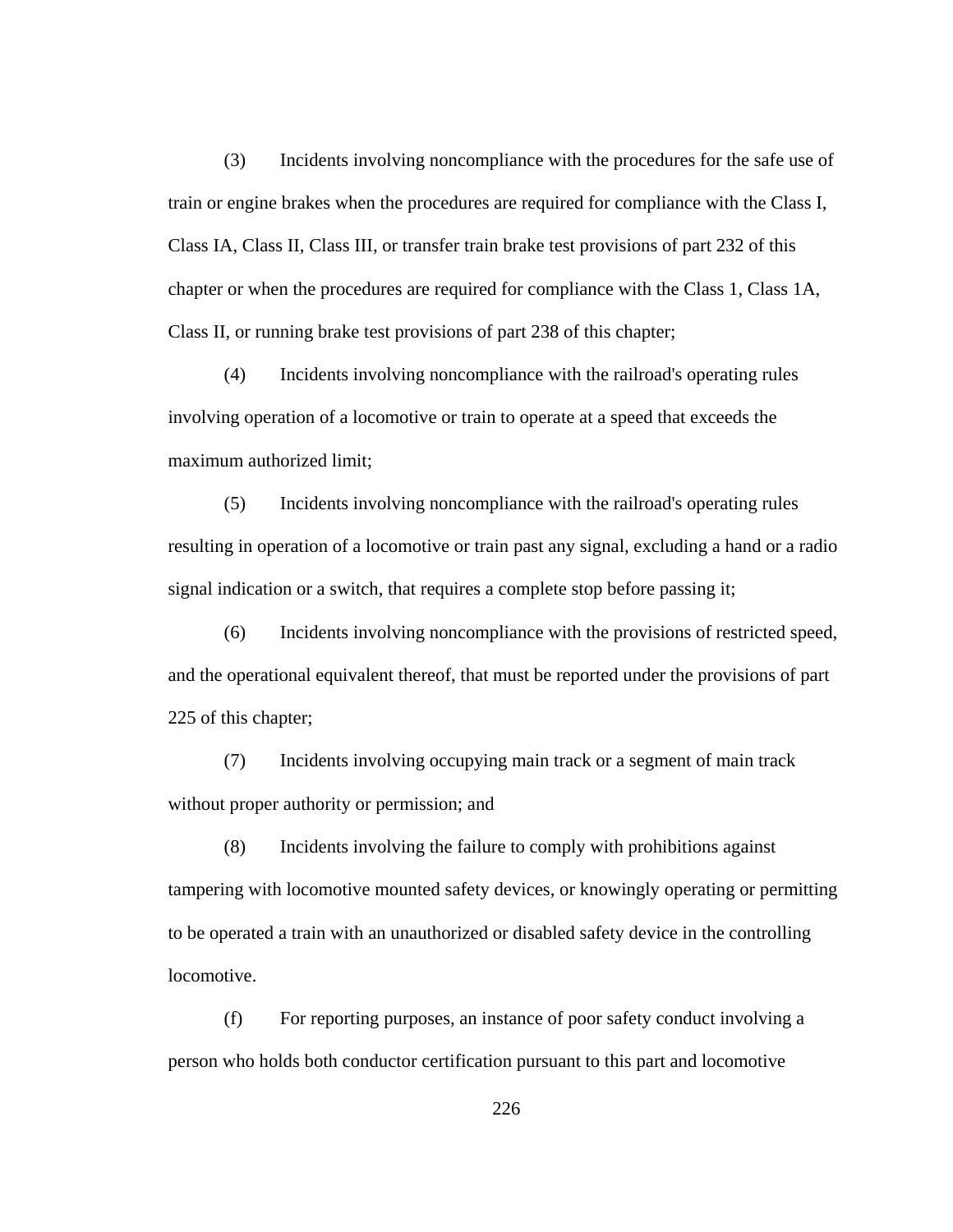engineer certification pursuant to part 240 of this chapter need only be reported once (either under 49 CFR 240.309 of this chapter or this section). The determination as to where to report the instance of poor safety conduct should be based on the work the person was performing at the time the conduct occurred.

(g) For reporting purposes each category of detected poor safety conduct identified in paragraph (b) of this section shall be capable of being annotated to reflect the following:

(1) The nature of the remedial action taken and the number of events subdivided so as to reflect which of the following actions was selected:

- (i) Imposition of informal discipline;
- (ii) Imposition of formal discipline;
- (iii) Provision of informal training; or
- (iv) Provision of formal training; and
- (2) If the nature of the remedial action taken was formal discipline, the

number of events further subdivided so as to reflect which of the following punishments was imposed by the railroad:

- (i) The person was withheld from service;
- (ii) The person was dismissed from employment or
- (iii) The person was issued demerits. If more than one form of punishment

was imposed only that punishment deemed the most severe shall be shown.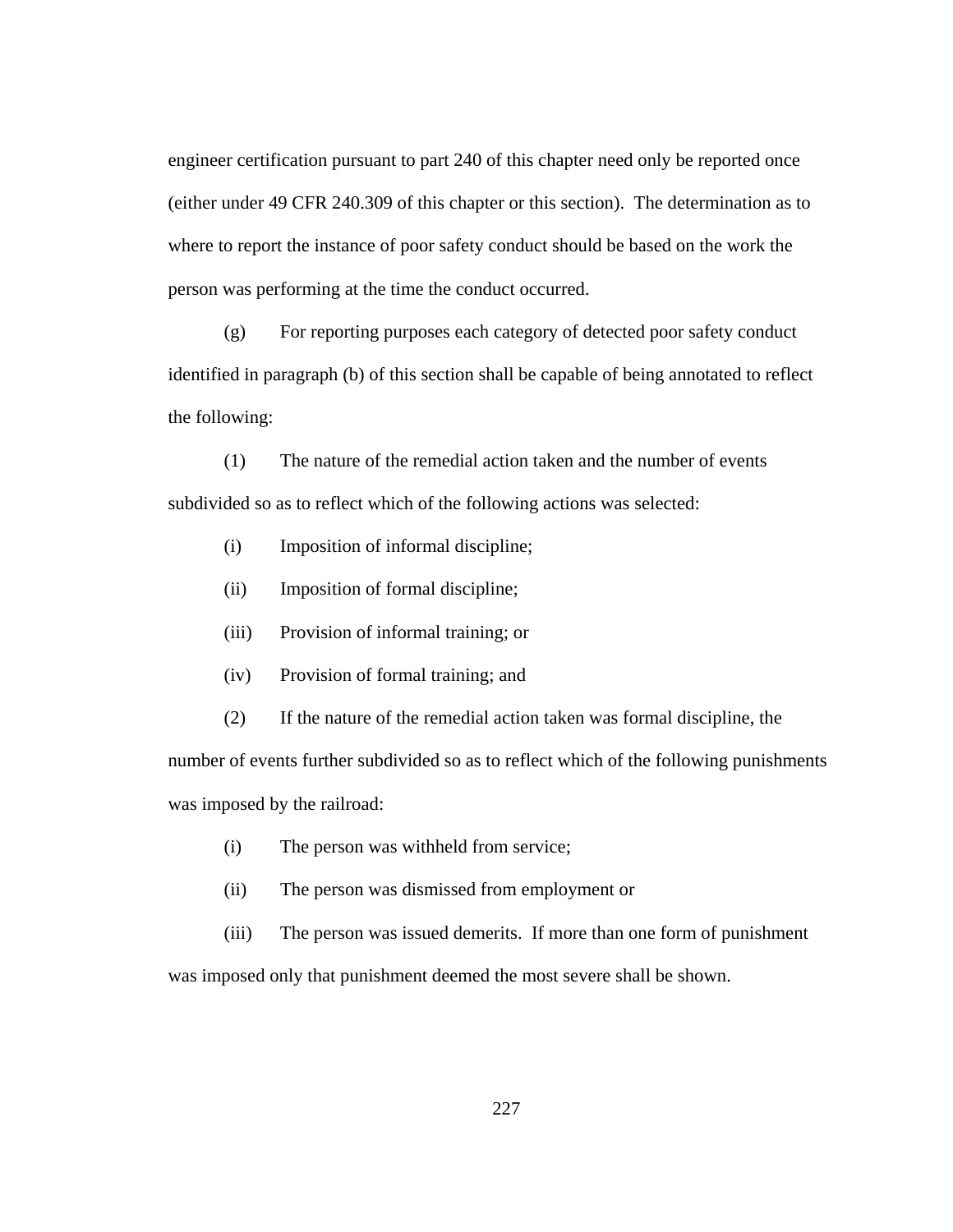(h) For reporting purposes each category of detected poor safety conduct identified in paragraph (b) of this section which resulted in the imposition of formal or informal discipline shall be annotated to reflect the following:

(1) The number of instances in which the railroad's internal appeals process reduced the punishment initially imposed at the conclusion of its hearing; and

(2) The number of instances in which the punishment imposed by the railroad was reduced by any of the following entities: The National Railroad Adjustment Board, a Public Law Board, a Special Board of Adjustment or other body for the resolution of disputes duly constituted under the provisions of the Railway Labor Act.

(i) For reporting purposes, each category of detected poor safety conduct identified in paragraph (b) of this section shall be capable of being annotated to reflect the following:

(1) The total number of incidents in that category;

(2) The number of incidents within that total which reflect incidents requiring an FRA accident/incident report under part 225 of this chapter; and

(3) The number of incidents within that total which were detected as a result of a scheduled operational monitoring effort.

## **Subpart D – Territorial Qualification and Joint Operations**

### **§ 242.301 Requirements for territorial qualification.**

(a) Except as provided in paragraph (c), (d), or (e) of this section, a railroad, including a railroad that employs conductors working in joint operations territory, shall not permit or require a person to serve as a conductor unless that railroad determines that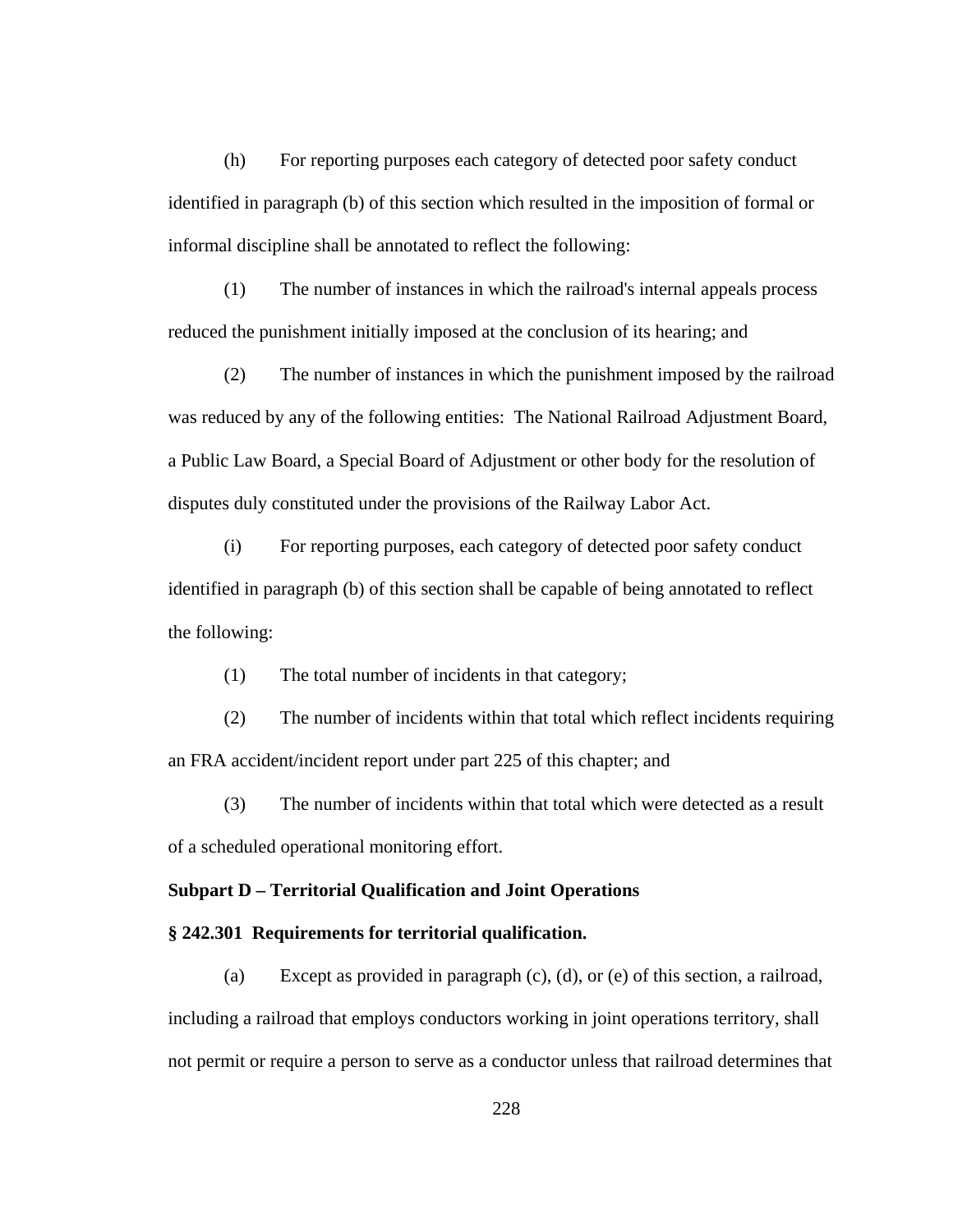the person is certified as a conductor and possesses the necessary territorial qualifications for the applicable territory pursuant to § 242.119.

(b) Each person who is called to serve as a conductor shall:

(1) Meet the territorial qualification requirements on the segment of track upon which he or she will serve as a conductor; and

(2) Immediately notify the railroad upon which he or she is employed if he or she does not meet the required territorial qualifications.

(c) Except as provided in paragraph (e) of this section, if a conductor lacks territorial qualification on main track physical characteristics required by paragraph (a) of this section, he or she shall be assisted by a person who meets the territorial qualification requirements for main track physical characteristics.

(1) For a conductor who has never been qualified on main track physical characteristics of the territory over which he or she is to serve as a conductor, the assistant shall be a person who is certified as a conductor, meets the territorial qualification requirements for main track physical characteristics, and is not an assigned crew member.

(2) For a conductor who was previously qualified on main track physical characteristics of the territory over which he or she is to serve as a conductor, but whose qualification has expired, the assistant may be any person, including an assigned crewmember other than the locomotive engineer so long as serving as the assistant would not conflict with that crewmember's other safety sensitive duties, who meets the territorial qualification requirements for main track physical characteristics.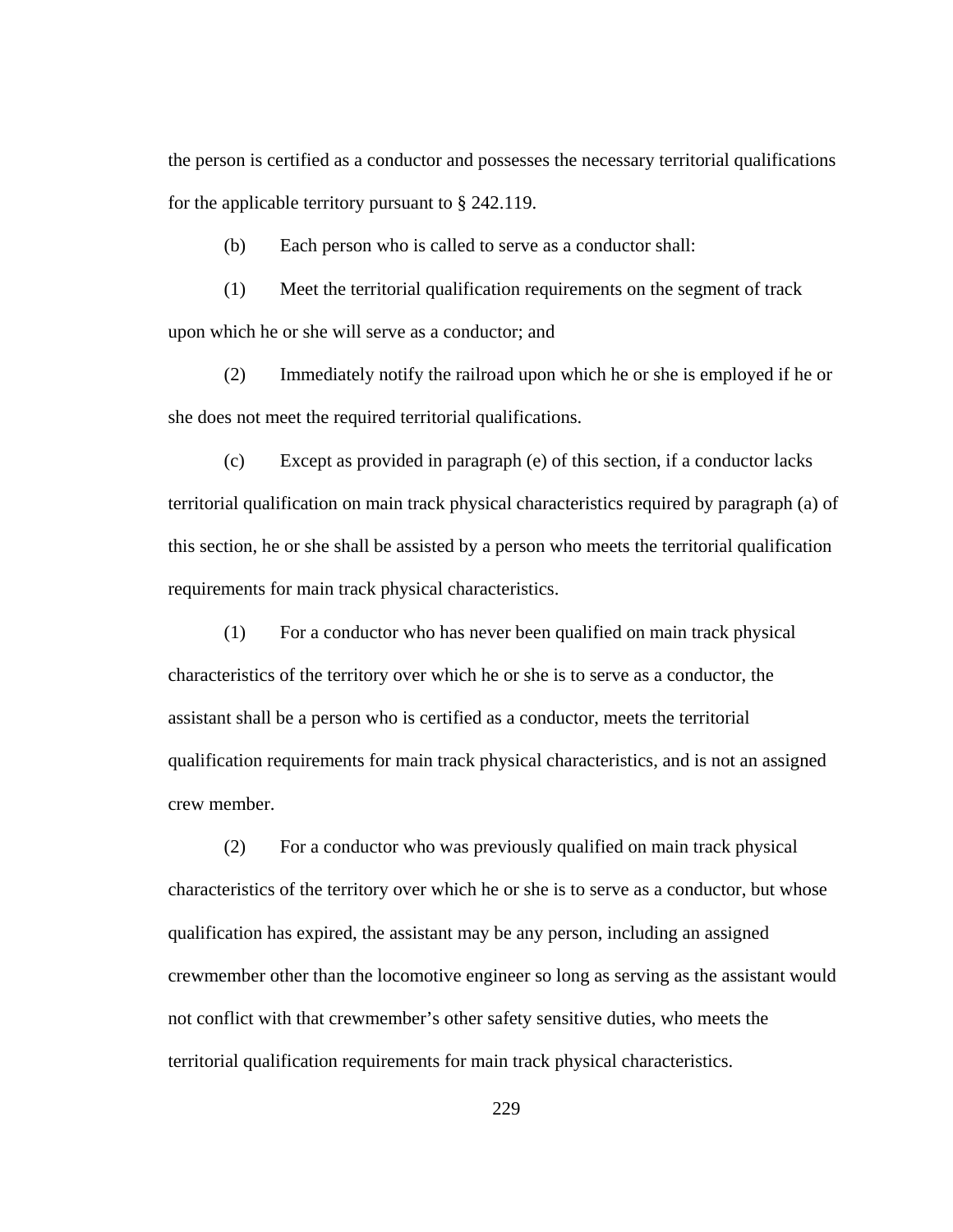(d) If a conductor lacks territorial qualification on other than main track physical characteristics required by paragraph (a) of this section, where practicable, he or she shall be assisted by a person who is a certified conductor and meets the territorial qualification requirements for other than main track physical characteristics. Where not practicable, the conductor shall be provided an appropriate up-to-date job aid.

(e) An assistant is not required if the movement is on a section of main track with an average grade of less than 1% over 3 continuous miles, and

(1) The maximum distance the locomotive or train will be operated does not exceed one mile; or

(2) The maximum authorized speed for any operation on the track does not exceed 20 miles per hour; or

(3) Operations are conducted under operating rules that require every locomotive and train to proceed at a speed that permits stopping within one half the range of vision of the locomotive engineer.

# **Subpart E – Denial and Revocation of Certification**

### **§ 242.401 Denial of certification.**

(a) A railroad shall notify a candidate for certification or recertification of information known to the railroad that forms the basis for denying the person certification and provide the person a reasonable opportunity to explain or rebut that adverse information in writing prior to denying certification. A railroad shall provide the conductor candidate with any written documents or records, including written statements,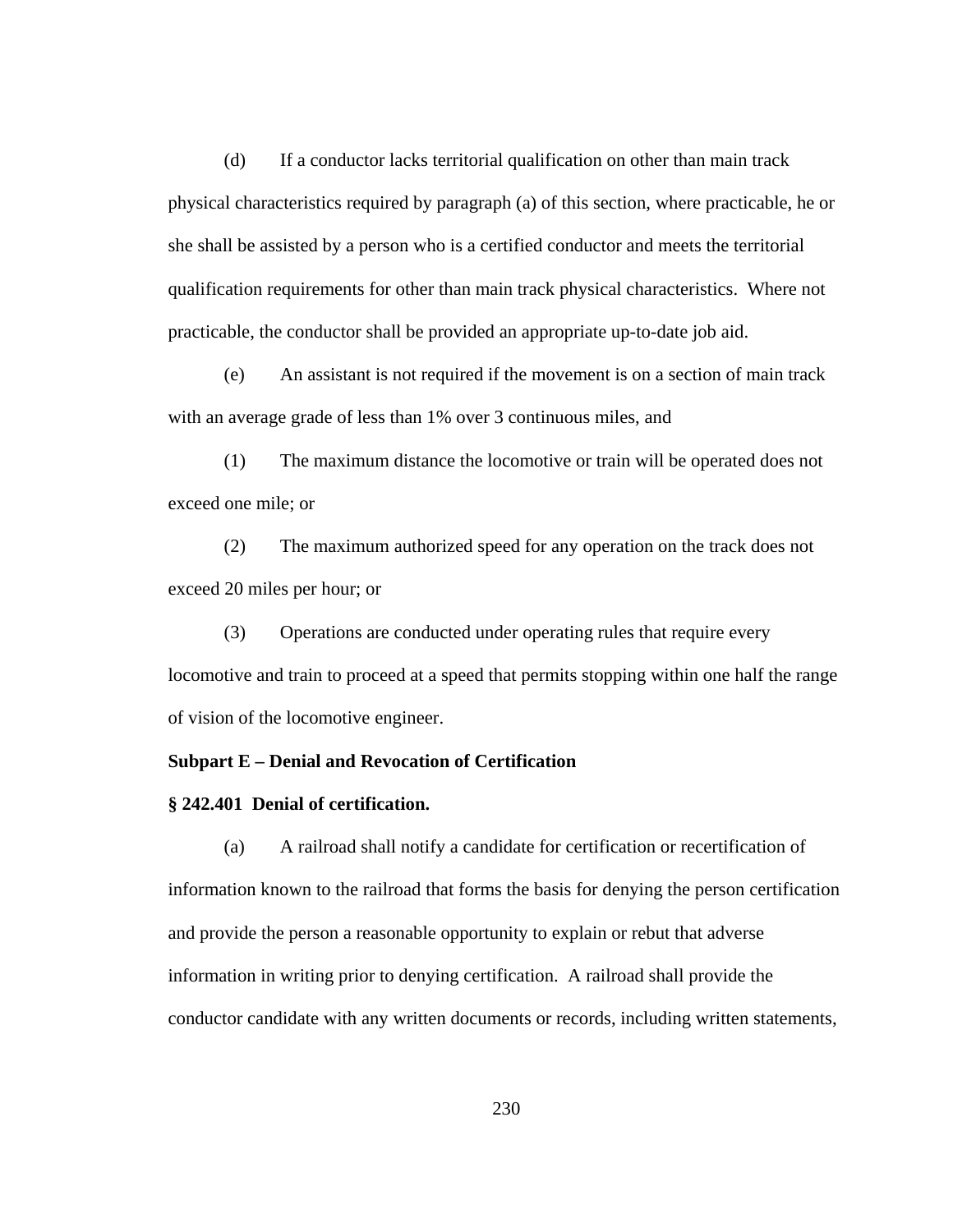related to failure to meet a requirement of this part which support its pending denial decision.

(b) This section does not require further opportunity to comment if the railroad's denial is based solely on factors addressed by §§ 242.111, 242.115, or 242.403 and the opportunity to comment afforded by § 242.109 has been provided.

(c) If a railroad denies a person certification or recertification, it shall notify the person of the adverse decision and explain, in writing, the basis for its denial decision. The basis for a railroad's denial decision shall address any explanation or rebuttal information that the conductor candidate may have provided in writing pursuant to paragraph (a) of this section. The document explaining the basis for the denial shall be served on the person within 10 days after the railroad's decision and shall give the date of the decision.

(d) A railroad shall not deny the person's certification for failing to comply with a railroad operating rule or practice which constitutes a violation under §  $242.403(e)(1)$  through (11) of this part if sufficient evidence exists to establish that an intervening cause prevented or materially impaired the conductor's ability to comply with that railroad operating rule or practice.

### **§ 242.403 Criteria for revoking certification**.

(a) Each railroad shall adopt and comply with a program which meets the requirements of this section. When any person including, but not limited to, each railroad, railroad officer, supervisor, and employee violates any requirement of a program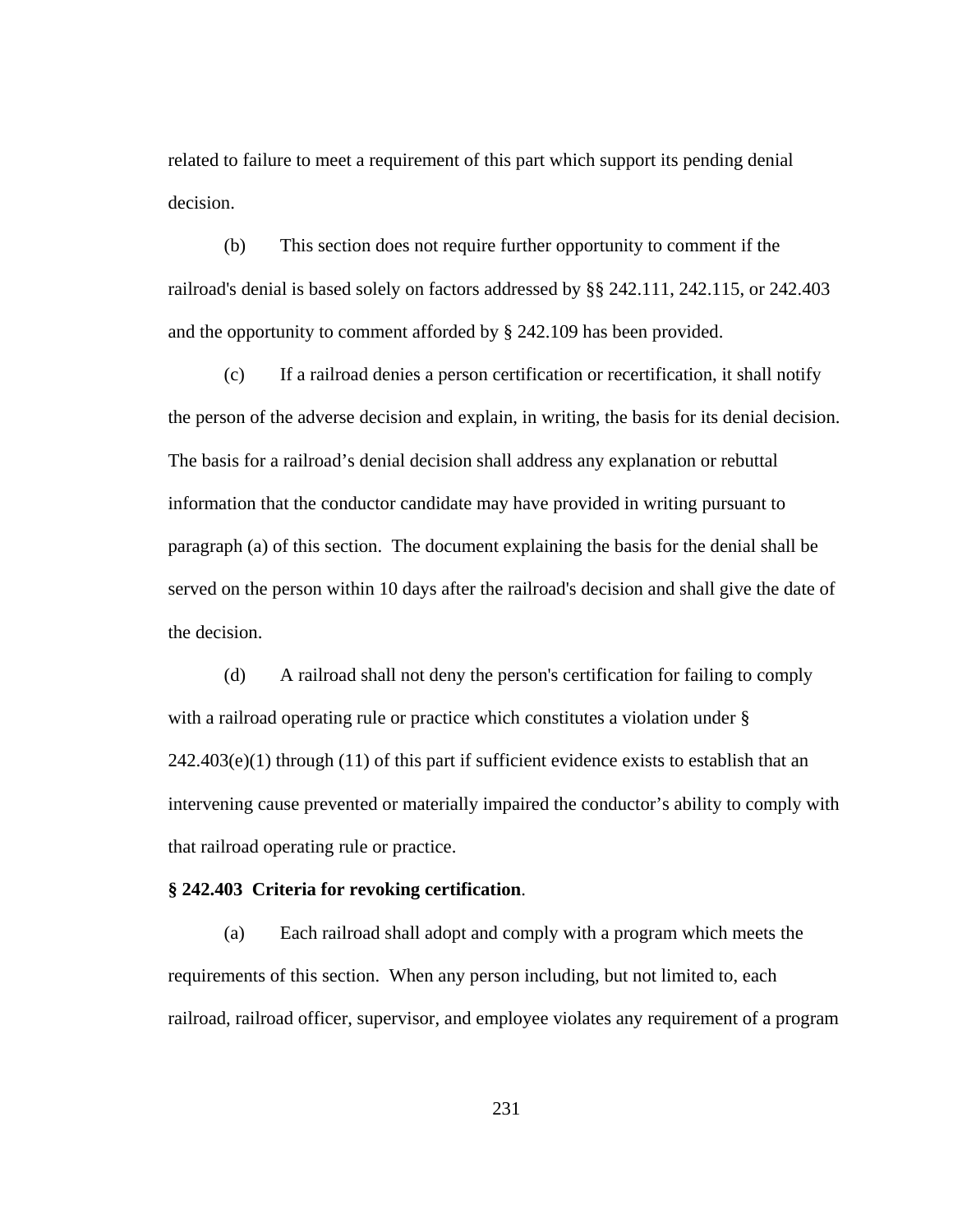which complies with the requirements of this section, that person shall be considered to have violated the requirements of this section.

(b) It shall be unlawful to fail to comply with any of the railroad rules and practices described in paragraph (e) of this section.

(c)(1) A certified conductor who has demonstrated a failure to comply with railroad rules and practices described in paragraph (e) of this section shall have his or her certification revoked.

(2) A certified conductor who is monitoring, piloting, or instructing a conductor and fails to take appropriate action to prevent a violation of paragraph (e) of this section shall have his or her certification revoked. Appropriate action does not mean that a supervisor, pilot, or instructor must prevent a violation from occurring at all costs; the duty may be met by warning the conductor or the engineer, as appropriate, of a potential or foreseeable violation.

(3) A certified conductor who is called by a railroad to perform the duty of a train crew member other than that of conductor or locomotive engineer shall not have his or her certification revoked based on actions taken or not taken while performing that duty.

(d) Limitations on consideration of prior operating rule compliance data: In determining whether a person may be or remain certified as a conductor, a railroad shall consider as operating rule compliance data only conduct described in paragraphs (e)(1) through (e)(11) of this section that occurred within a period of 36 consecutive months prior to the determination. A review of an existing certification shall be initiated

232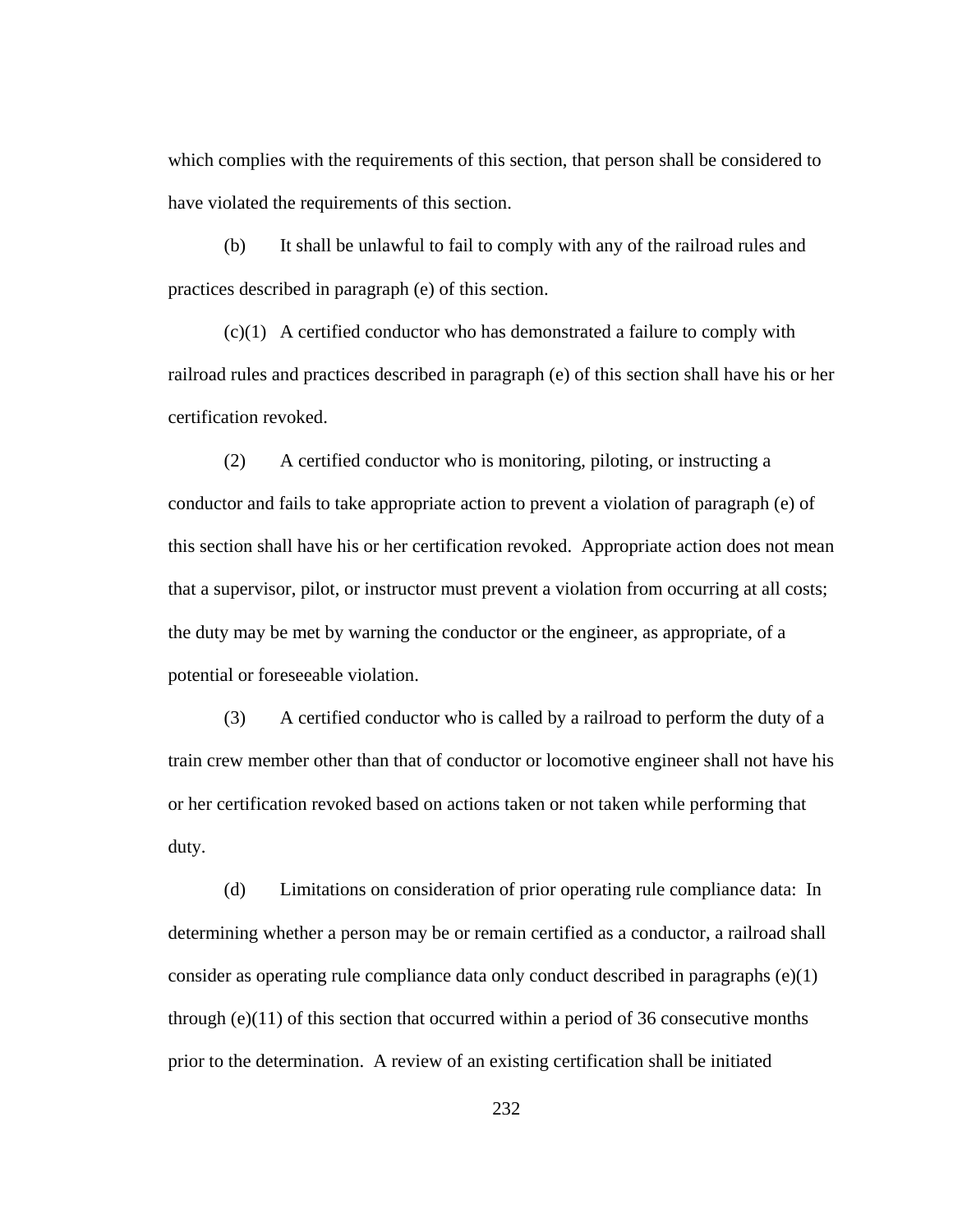promptly upon the occurrence and documentation of any conduct described in this section.

(e) A railroad shall only consider violations of its operating rules and practices that involve:

(1) Failure to take appropriate action to prevent the locomotive engineer of the train the conductor is assigned to from failing to control a locomotive or train in accordance with a signal indication, excluding a hand or a radio signal indication or a switch, that requires a complete stop before passing it, when the conductor is located in the operating cab, or otherwise has knowledge of the signal indication. Appropriate action does not mean that a conductor must prevent a violation from occurring at all costs; the duty may be met by warning an engineer of a potential or foreseeable violation.

(2) Failure to take appropriate action to prevent the locomotive engineer of the train the conductor is assigned to from failing to adhere to the following limitations concerning train speed:

(i) When the conductor is located in the operating cab and the speed at which the train was operated exceeds the maximum authorized limit by at least 10 miles per hour. Where restricted speed is in effect, railroads shall consider only those violations of the conditional clause of restricted speed rules (*i.e*., the clause that requires stopping within one half of the locomotive engineer's range of vision), or the operational equivalent thereof, which cause reportable accidents or incidents under part 225 of this chapter, except for accidents and incidents that are classified as "covered data" under § 225.5 of this chapter. Appropriate action does not mean that a conductor must prevent a

233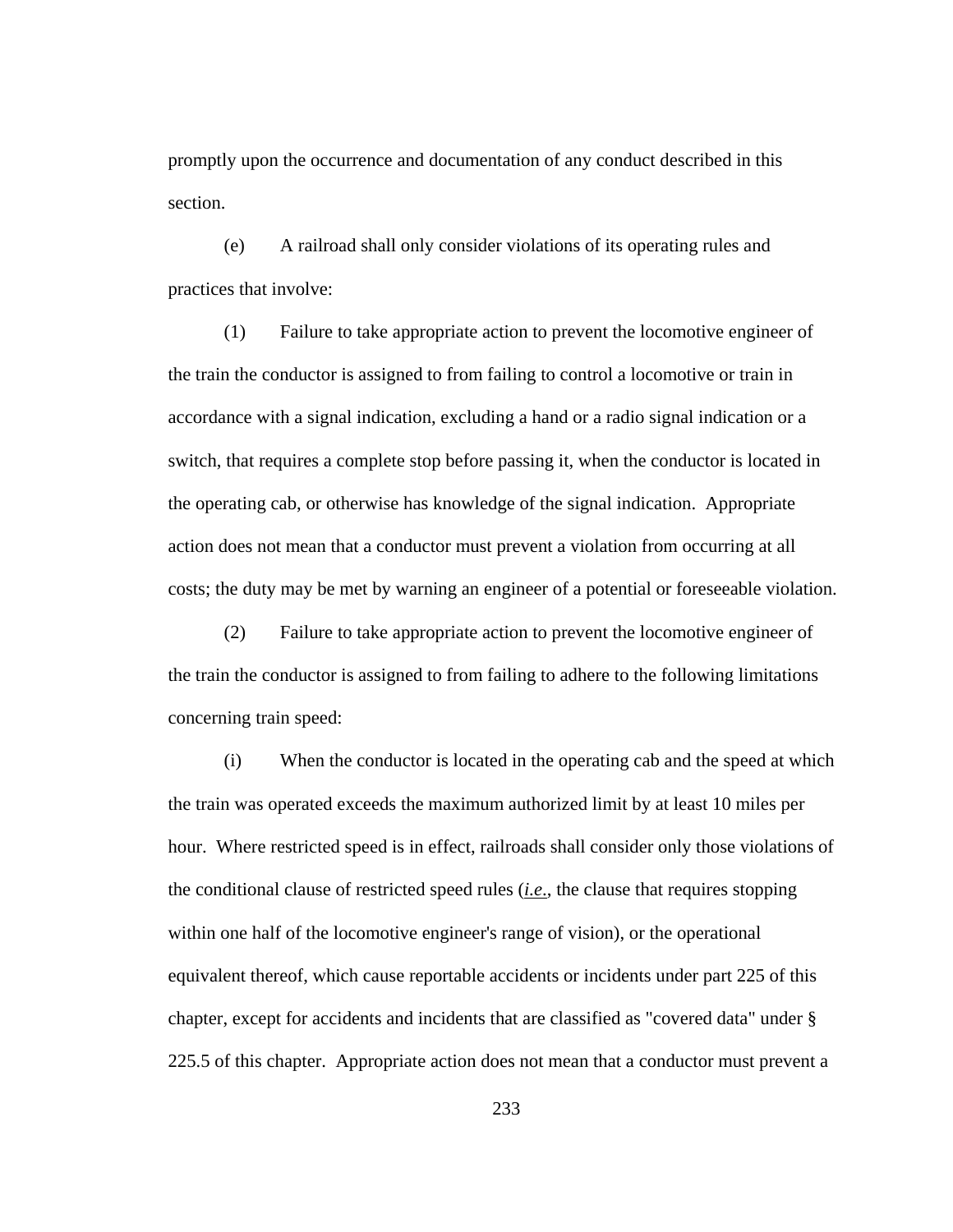violation from occurring at all costs; the duty may be met by warning an engineer of a potential or foreseeable violation.

(ii) When not in the operating cab, the conductor is deemed to have taken appropriate action when in compliance with all applicable Railroad Operating Rules and Special Instructions.

(3) Failure to perform or have knowledge that a required brake test was performed pursuant to the Class I, Class IA, Class II, Class III, or transfer train brake test provisions of part 232 of this chapter or the Class 1, Class 1A, Class II, or running brake test provisions of part 238 of this chapter.

(4) Failure to take appropriate action to prevent the locomotive engineer of the train the conductor is assigned to from occupying main track or a segment of main track without proper authority or permission. Appropriate action does not mean that a conductor must prevent a violation from occurring at all costs; the duty may be met by warning an engineer of a potential or foreseeable violation.

(5) Failure to comply with prohibitions against tampering with locomotive mounted safety devices; knowingly fail to take appropriate action to prevent the locomotive engineer of the train the conductor is assigned to from failing to comply with prohibitions against tampering with locomotive mounted safety devices; or knowingly fail to take appropriate action to prevent the locomotive engineer of the train the conductor is assigned to from operating or permitting to be operated a train with an unauthorized disabled safety device in the controlling locomotive. (See 49 CFR part 218, subpart D and appendix C to part 218);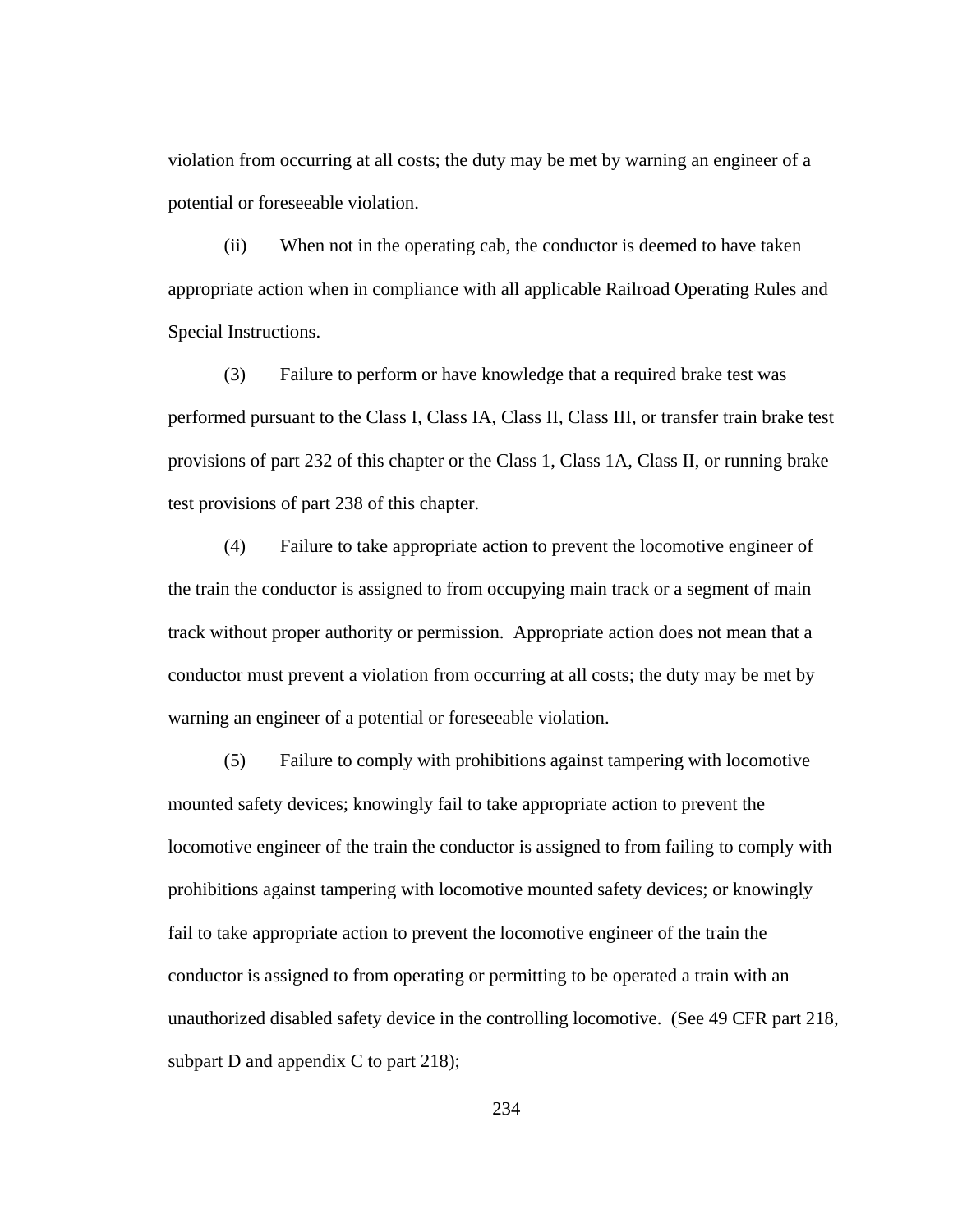(6) Failure to comply with the provisions of  $\S 218.99$  of this chapter (Shoving or pushing movements). Railroads shall only consider those violations of § 218.99 of this chapter which cause reportable accidents or incidents under part 225 of this chapter, except for accidents and incidents that are classified as "covered data" under § 225.5 of this chapter.

(7) Failure to comply with the provisions of § 218.101 of this chapter (Leaving rolling and on-track maintenance-of-way equipment in the clear). Railroads shall only consider those violations of § 218.101 of this chapter which cause reportable accidents or incidents under part 225 of this chapter, except for accidents and incidents that are classified as "covered data" under § 225.5 of this chapter.

(8) Failure to comply with the provisions of § 218.103 of this chapter (Handoperated switches, including crossover switches). Railroads shall only consider those violations of § 218.103 of this chapter which cause reportable accidents or incidents under part 225 of this chapter, except for accidents and incidents that are classified as "covered data" under § 225.5 of this chapter.

(9) Failure to comply with the provisions of § 218.105 of this chapter (Additional operational requirements for hand-operated main track switches). Railroads shall only consider those violations of § 218.105 of this chapter which cause reportable accidents or incidents under part 225 of this chapter, except for accidents and incidents that are classified as "covered data" under § 225.5 of this chapter.

(10) Failure to comply with the provisions of § 218.107 of this chapter (Additional operational requirements for hand-operated crossover switches). Railroads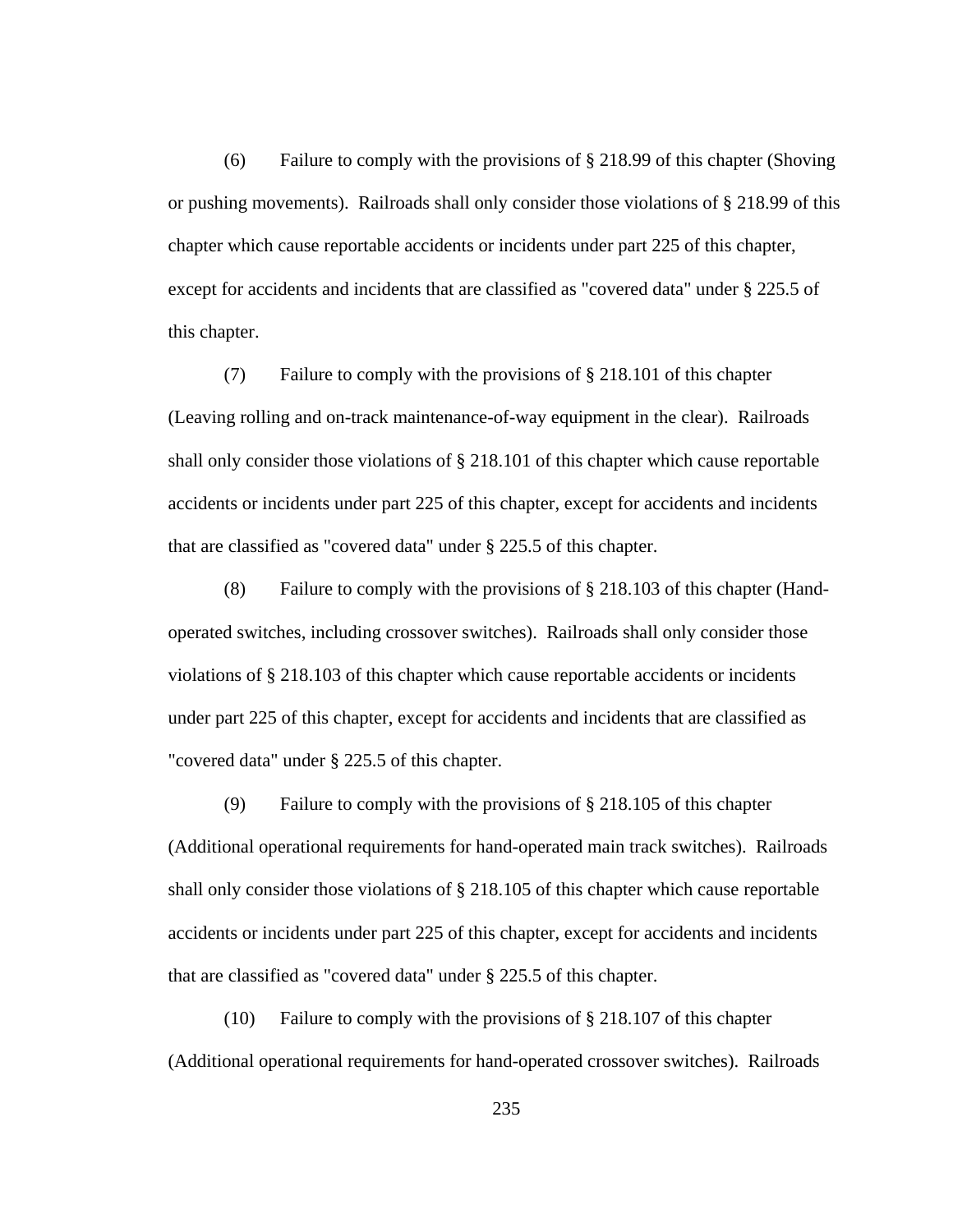shall only consider those violations of § 218.107 of this chapter which cause reportable accidents or incidents under part 225 of this chapter, except for accidents and incidents that are classified as "covered data" under § 225.5 of this chapter.

(11) Failure to comply with the provisions of § 218.109 of this chapter (Handoperated fixed derails). Railroads shall only consider those violations of § 218.109 of this chapter which cause reportable accidents or incidents under part 225 of this chapter, except for accidents and incidents that are classified as "covered data" under § 225.5 of this chapter.

(12) Failure to comply with § 219.101 of this chapter; however such incidents shall be considered as a violation only for the purposes of  $\S 242.405(a)(2)$  and (3).

(f)(1) If in any single incident the person's conduct contravened more than one operating rule or practice, that event shall be treated as a single violation for the purposes of this section.

(2) A violation of one or more operating rules or practices described in paragraphs (e)(1) through (11) of this section that occurs during a properly conducted operational compliance test subject to the provisions of this chapter shall be counted in determining the periods of ineligibility described in § 242.405.

(3) An operational test that is not conducted in compliance with this part, a railroad's operating rules, or a railroad's program under § 217.9 of this chapter, will not be considered a legitimate test of operational skill or knowledge, and will not be considered for certification, recertification or revocation purposes.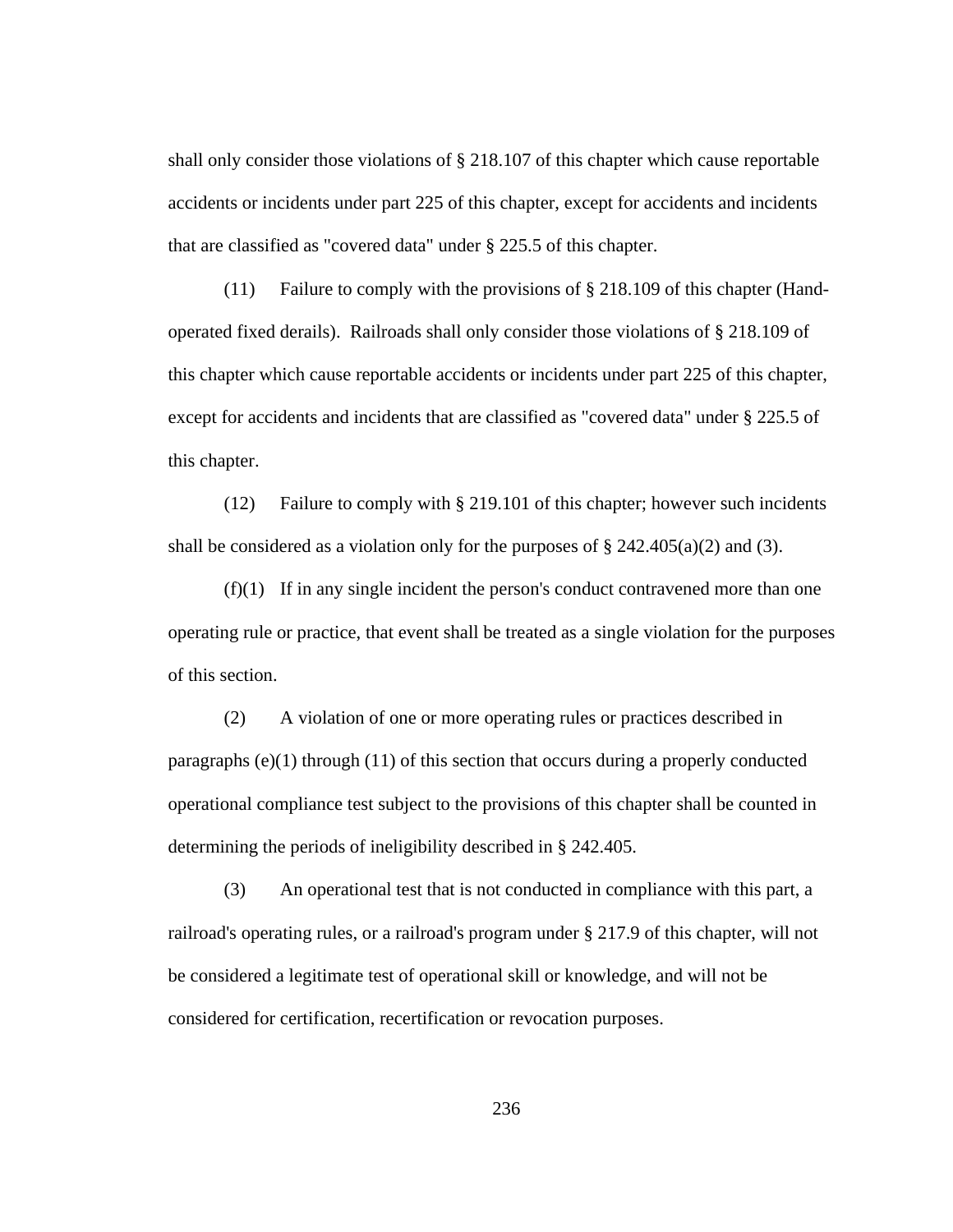(4) A railroad shall not be permitted to deny or revoke an employee's certification based upon additional conditions or operational restrictions imposed pursuant to  $\S$  242.107(d).

#### **§ 242.405 Periods of ineligibility.**

(a) A period of ineligibility described in this paragraph shall:

(1) Begin, for a person not currently certified, on the date of the railroad's written determination that the most recent incident has occurred; or

(2) Begin, for a person currently certified, on the date of the railroad's notification to the person that recertification has been denied or certification has been revoked; and

(3) Be determined according to the following standards:

(i) On other than main track where restricted speed or the operational equivalent thereof is in effect, the period of revocation for a violation of  $\S 242.403(e)(6)$ through (8), (10), or (11) shall be reduced by one half provided that another revocable event has not occurred within the previous 12 months.

(ii) In the case of a single incident involving violation of one or more of the operating rules or practices described in  $\S$  242.403(e)(1) through (11), the person shall have his or her certificate revoked for a period of 30 calendar days.

(iii) In the case of two separate incidents involving a violation of one or more of the operating rules or practices described in  $\S$  242.403(e)(1) through (11), that occurred within 24 months of each other, the person shall have his or her certificate revoked for a period of six months.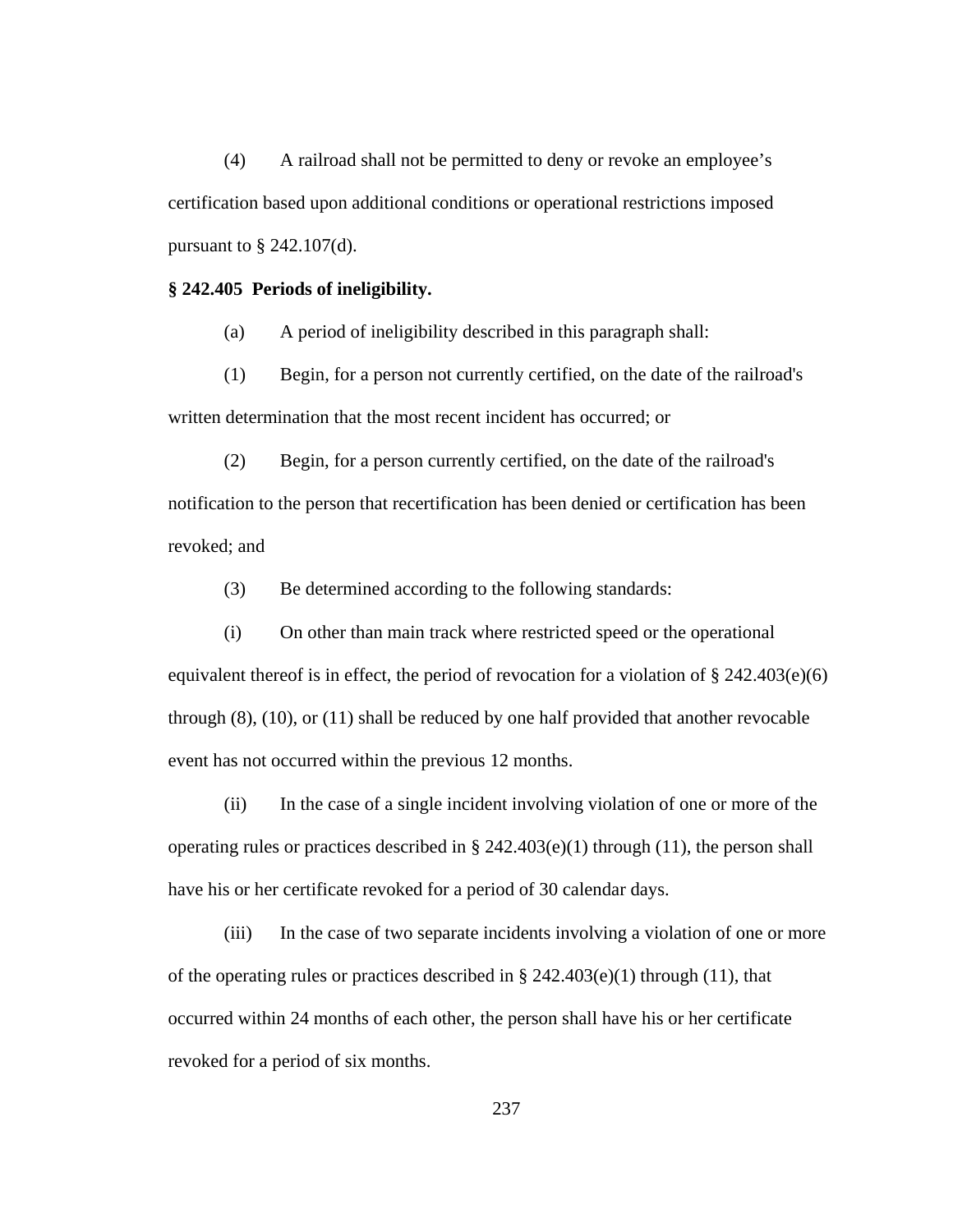(iv) In the case of three separate incidents involving violations of one or more of the operating rules or practices, described in § 242.403(e)(1) through (12), that occurred within 36 months of each other, the person shall have his or her certificate revoked for a period of one year.

(v) In the case of four separate incidents involving violations of one or more of the operating rules or practices, described in § 242.403(e)(1) through (12), that occurred within 36 months of each other, the person shall have his or her certificate revoked for a period of three years.

(vi) Where, based on the occurrence of violations described in §242.403(e)(12), different periods of ineligibility may result under the provisions of this section and § 242.115, the longest period of revocation shall control.

(b) Any or all periods of revocation provided in paragraph (a) of this section may consist of training.

(c) Reduction in period of ineligibility: A person whose certification is denied or revoked shall be eligible for grant or reinstatement of the certificate prior to the expiration of the initial period of ineligibility only if:

(1) The denial or revocation of certification in accordance with the provisions of paragraph (a)(3) of this section is for a period of one year or less;

(2) Certification is denied or revoked for reasons other than noncompliance with § 219.101 of this chapter;

(3) The person is evaluated by a railroad officer and determined to have received adequate remedial training;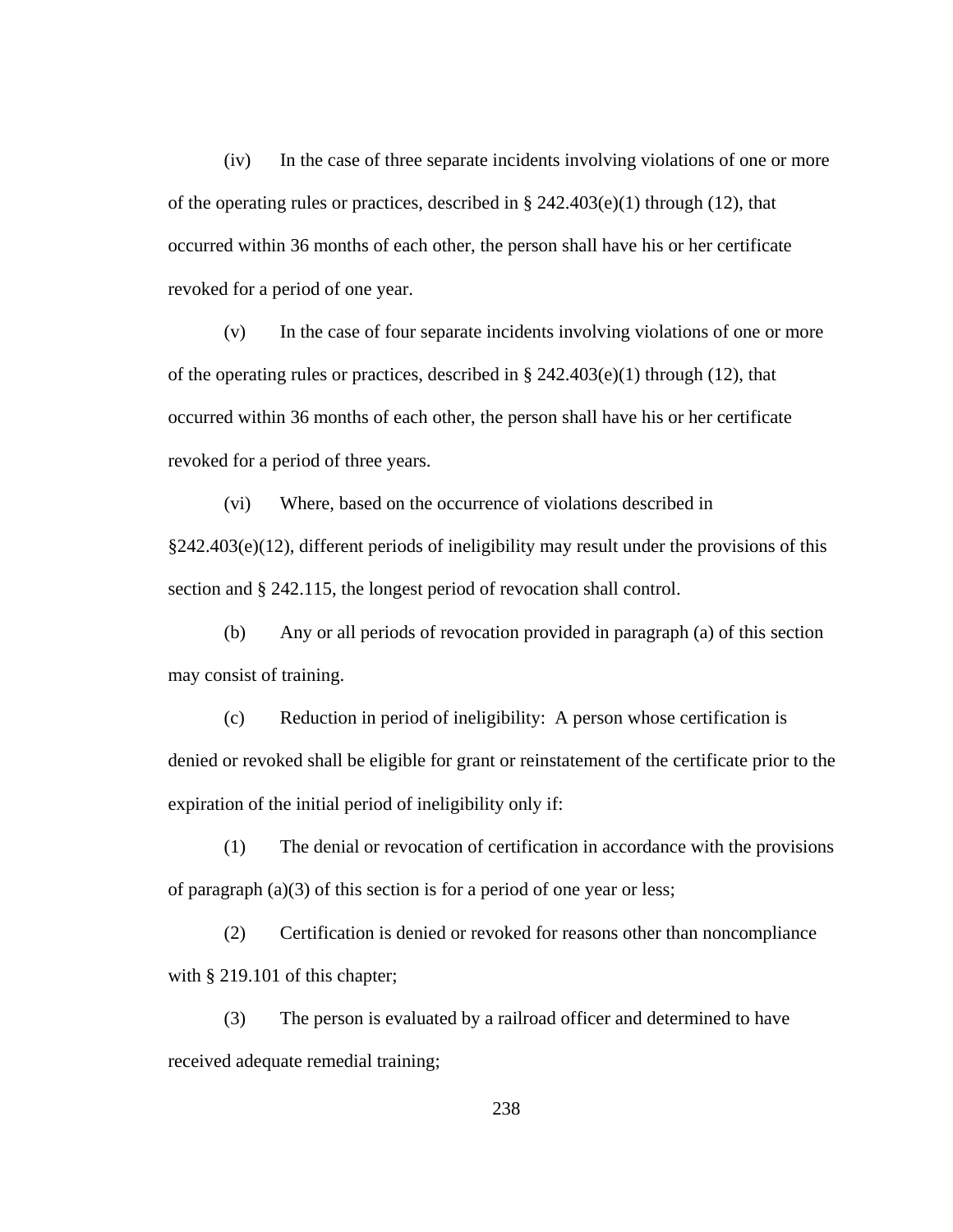(4) The person successfully completes any mandatory program of training or retraining, if that is determined to be necessary by the railroad prior to return to service; and

(5) At least one half the pertinent period of ineligibility specified in paragraph (a)(3) of this section has elapsed.

### **§ 242.407 Process for revoking certification.**

(a) Except as provided for in § 242.115(g), a railroad that certifies or recertifies a person as a conductor and, during the period that certification is valid, acquires reliable information regarding violation(s) of § 242.403(e) or § 242.115(e) of this chapter shall revoke the person's conductor certificate.

(b) Pending a revocation determination under this section, the railroad shall:

(1) Upon receipt of reliable information regarding violation(s) of § 242.403(e) or § 242.115(e) of this chapter, immediately suspend the person's certificate;

(2) Prior to or upon suspending the person's certificate, provide notice of the reason for the suspension, the pending revocation, and an opportunity for a hearing before a presiding officer other than the investigating officer. The notice may initially be given either orally or in writing. If given orally, it must be confirmed in writing and the written confirmation must be made promptly. Written confirmation which conforms to the notification provisions of an applicable collective bargaining agreement shall be deemed to satisfy the written confirmation requirements of this section. In the absence of an applicable collective bargaining agreement provision, the written confirmation must be made within 96 hours.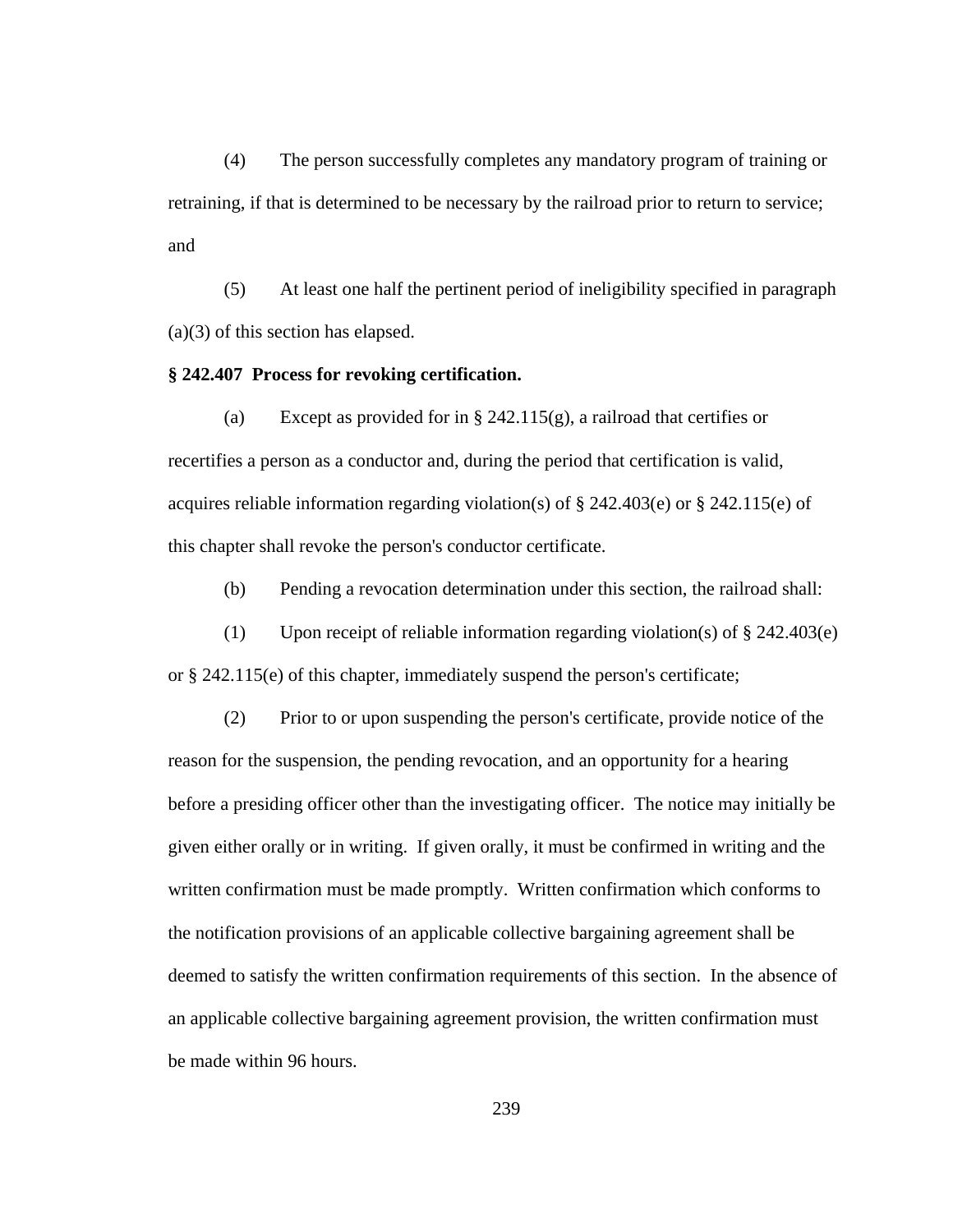(3) Convene the hearing within the deadline prescribed by either paragraph (c)(1) of this section or the applicable collective bargaining agreement as permitted under paragraph (d) of this section;

(4) No later than the convening of the hearing and notwithstanding the terms of an applicable collective bargaining agreement, the railroad convening the hearing shall provide the person with a copy of the written information and list of witnesses the railroad will present at the hearing. If requested, a recess to the start of the hearing will be granted if that information is not provided until just prior to the convening of the hearing. If the information was provided through statements of an employee of the convening railroad, the railroad will make that employee available for examination during the hearing required by paragraph (b)(3) of this section. Examination may be telephonic where it is impractical to provide the witness at the hearing.

(5) Determine, on the record of the hearing, whether the person no longer meets the certification requirements of this part stating explicitly the basis for the conclusion reached;

(6) When appropriate, impose the pertinent period of revocation provided for in § 242.405 or § 242.115; and

(7) Retain the record of the hearing for 3 years after the date the decision is rendered.

(c) Except as provided for in paragraphs  $(d)$ ,  $(f)$ ,  $(i)$ , and  $(i)$  of this section, a hearing required by this section shall be conducted in accordance with the following procedures: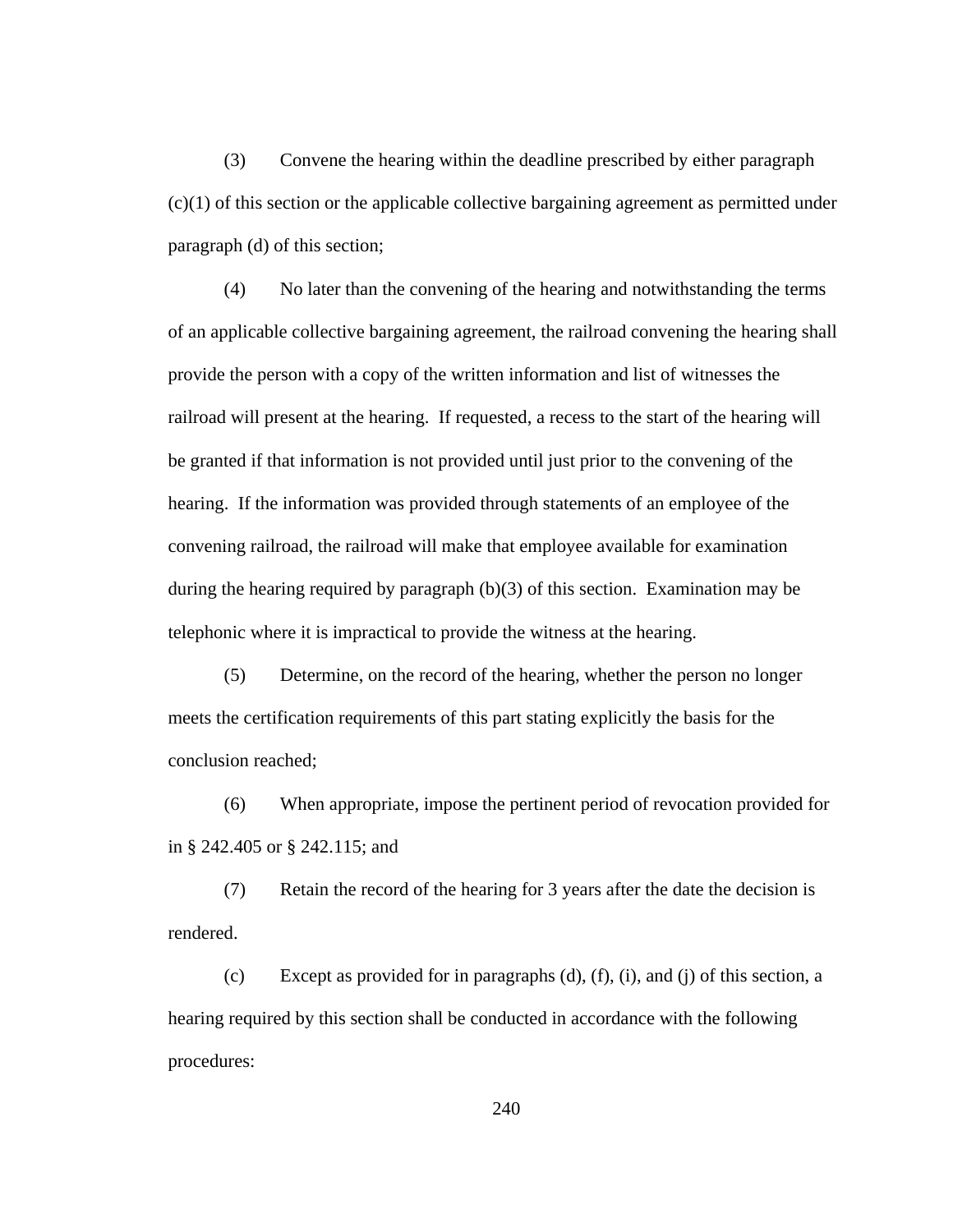(1) The hearing shall be convened within 10 days of the date the certificate is suspended unless the conductor requests or consents to delay in the start of the hearing.

(2) The hearing shall be conducted by a presiding officer, who can be any proficient person authorized by the railroad other than the investigating officer.

(3) The presiding officer will exercise the powers necessary to regulate the conduct of the hearing for the purpose of achieving a prompt and fair determination of all material issues in controversy.

(4) The presiding officer shall convene and preside over the hearing.

(5) Testimony by witnesses at the hearing shall be recorded verbatim.

(6) All relevant and probative evidence shall be received unless the presiding officer determines the evidence to be unduly repetitive or so extensive and lacking in relevancy that its admission would impair the prompt, orderly, and fair resolution of the proceeding.

(7) The presiding officer may:

(i) Adopt any needed procedures for the submission of evidence in written form;

(ii) Examine witnesses at the hearing;

(iii) Convene, recess, adjourn or otherwise regulate the course of the hearing; and

(iv) Take any other action authorized by or consistent with the provisions of this part and permitted by law that may expedite the hearing or aid in the disposition of the proceeding.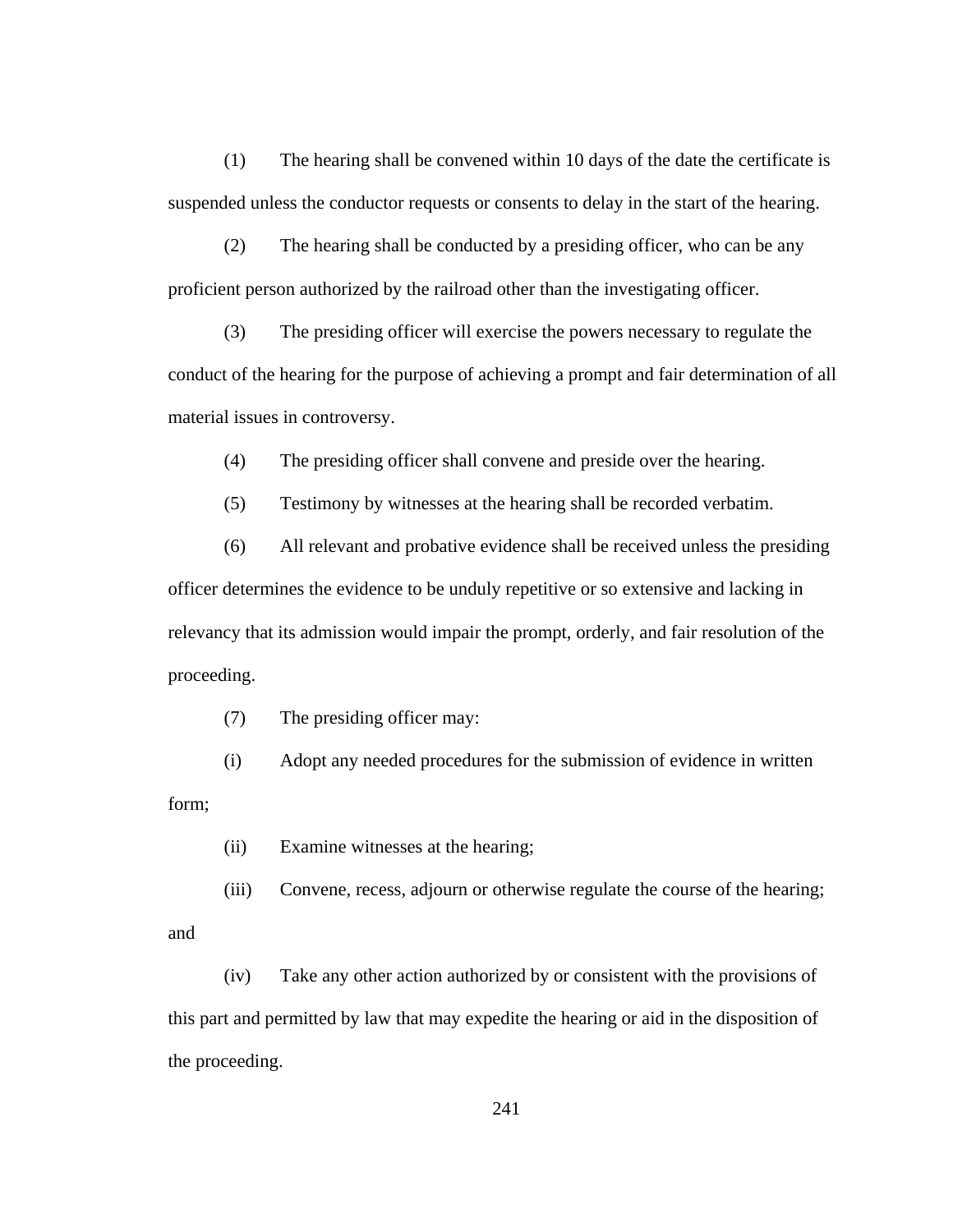(8) Parties may appear and be heard on their own behalf or through designated representatives. Parties may offer relevant evidence including testimony and may conduct such examination of witnesses as may be required for a full disclosure of the relevant facts.

(9) The record in the proceeding shall be closed at the conclusion of the hearing unless the presiding officer allows additional time for the submission of information. In such instances the record shall be left open for such time as the presiding officer grants for that purpose.

(10) No later than 10 days after the close of the record, a railroad official, other than the investigating officer, shall prepare and sign a written decision in the proceeding.

(11) The decision shall:

(i) Contain the findings of fact as well as the basis therefor, concerning all material issues of fact presented on the record and citations to all applicable railroad rules and practices;

(ii) State whether the railroad official found that a revocable event occurred and the applicable period of revocation with a citation to 49 CFR 242.405 (Periods of revocation); and

(iii) Be served on the employee and the employee's representative, if any, with the railroad to retain proof of that service.

(12) The railroad shall have the burden of proving that the conductor's conduct was not in compliance with the applicable railroad operating rule or practice or part 219 of this chapter.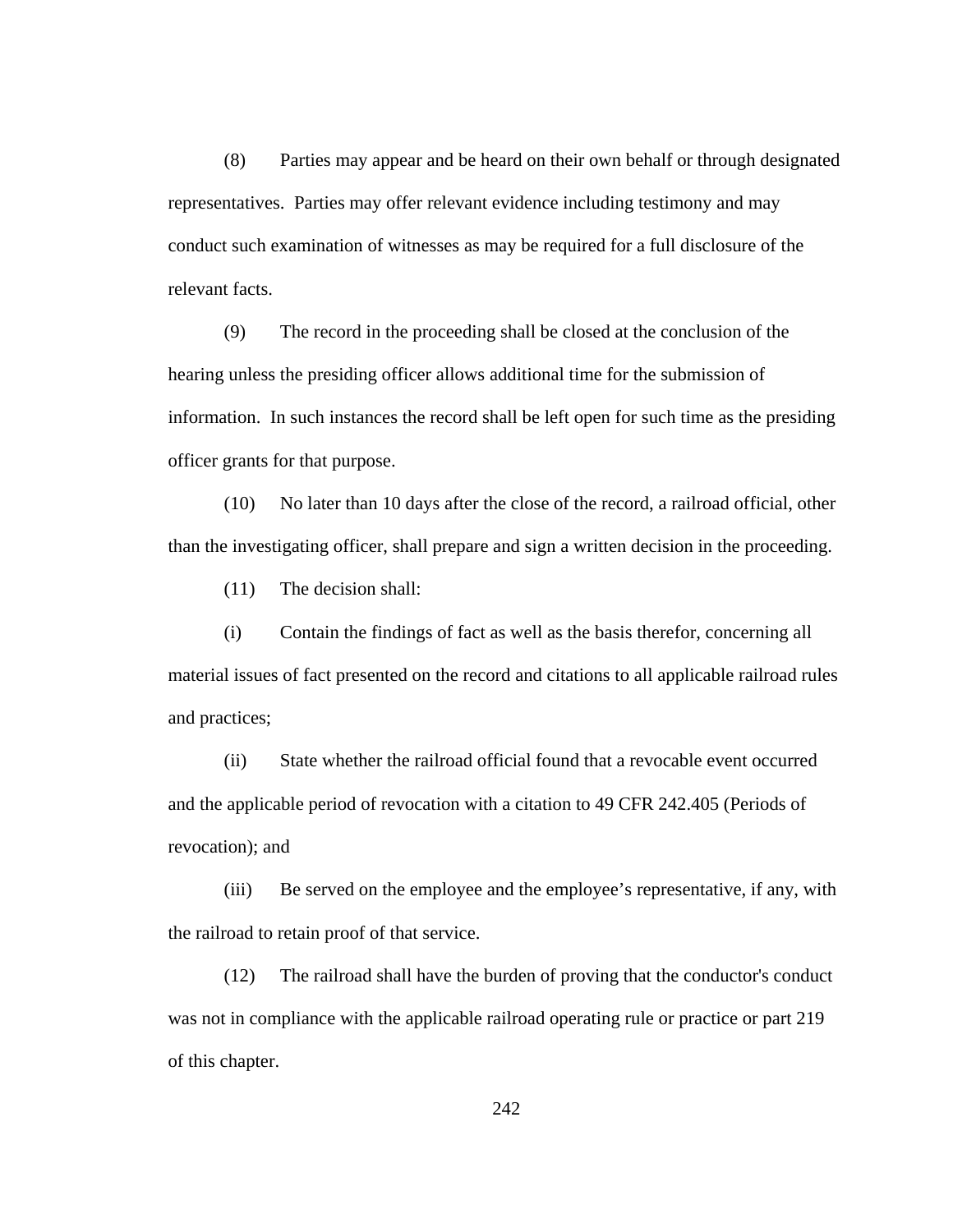(d) A hearing required by this section which is conducted in a manner that conforms procedurally to the applicable collective bargaining agreement shall be deemed to satisfy the procedural requirements of this section.

(e) A hearing required under this section may be consolidated with any disciplinary or other hearing arising from the same facts, but in all instances a railroad official, other than the investigating officer, shall make separate findings as to the revocation required under this section.

(f) A person may waive the right to the hearing provided under this section. That waiver shall:

(1) Be made in writing;

(2) Reflect the fact that the person has knowledge and understanding of these rights and voluntarily surrenders them; and

(3) Be signed by the person making the waiver.

(g) A railroad that has relied on the certification by another railroad under the provisions of § 242.127 or § 242.301, shall revoke its certification if, during the period that certification is valid, the railroad acquires information which convinces it that another railroad has revoked its certification in accordance with the provisions of this section. The requirement to provide a hearing under this section is satisfied when any single railroad holds a hearing and no additional hearing is required prior to a revocation by more than one railroad arising from the same facts.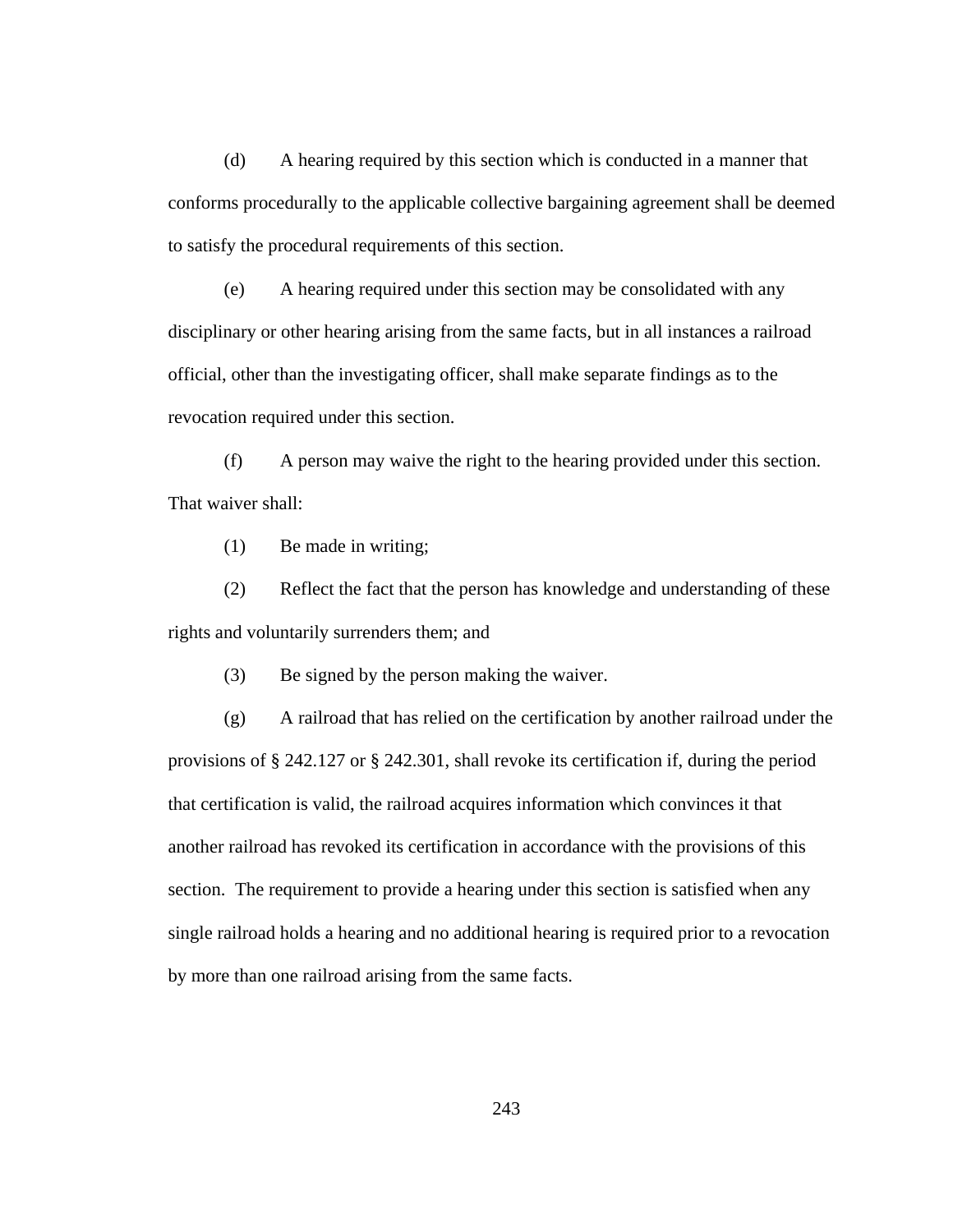(h) The period of certificate suspension prior to the commencement of a hearing required under this section shall be credited towards satisfying any applicable revocation period imposed in accordance with the provisions of § 242.405.

(i) A railroad:

(1) Shall not revoke the person's certification as provided for in paragraph (a) of this section if sufficient evidence exists to establish that an intervening cause prevented or materially impaired the conductor's ability to comply with the railroad operating rule or practice which constitutes a violation under § 242.403(e)(1) through  $(e)(11);$  or

(2) May decide not to revoke the person's certification as provided for in paragraph (a) of this section if sufficient evidence exists to establish that the violation of § 242.403(e)(1) through (11) was of a minimal nature and had no direct or potential effect on rail safety.

(j) The railroad shall place the relevant information in the records maintained in compliance with § 242.215 for Class I (including the National Railroad Passenger Corporation) and Class II railroads, and § 242.203 for Class III railroads if sufficient evidence meeting the criteria provided in paragraph (i) of this section, becomes available either:

(1) Prior to a railroad's action to suspend the certificate as provided for in paragraph  $(b)(1)$  of this section; or

(2) Prior to the convening of the hearing provided for in this section;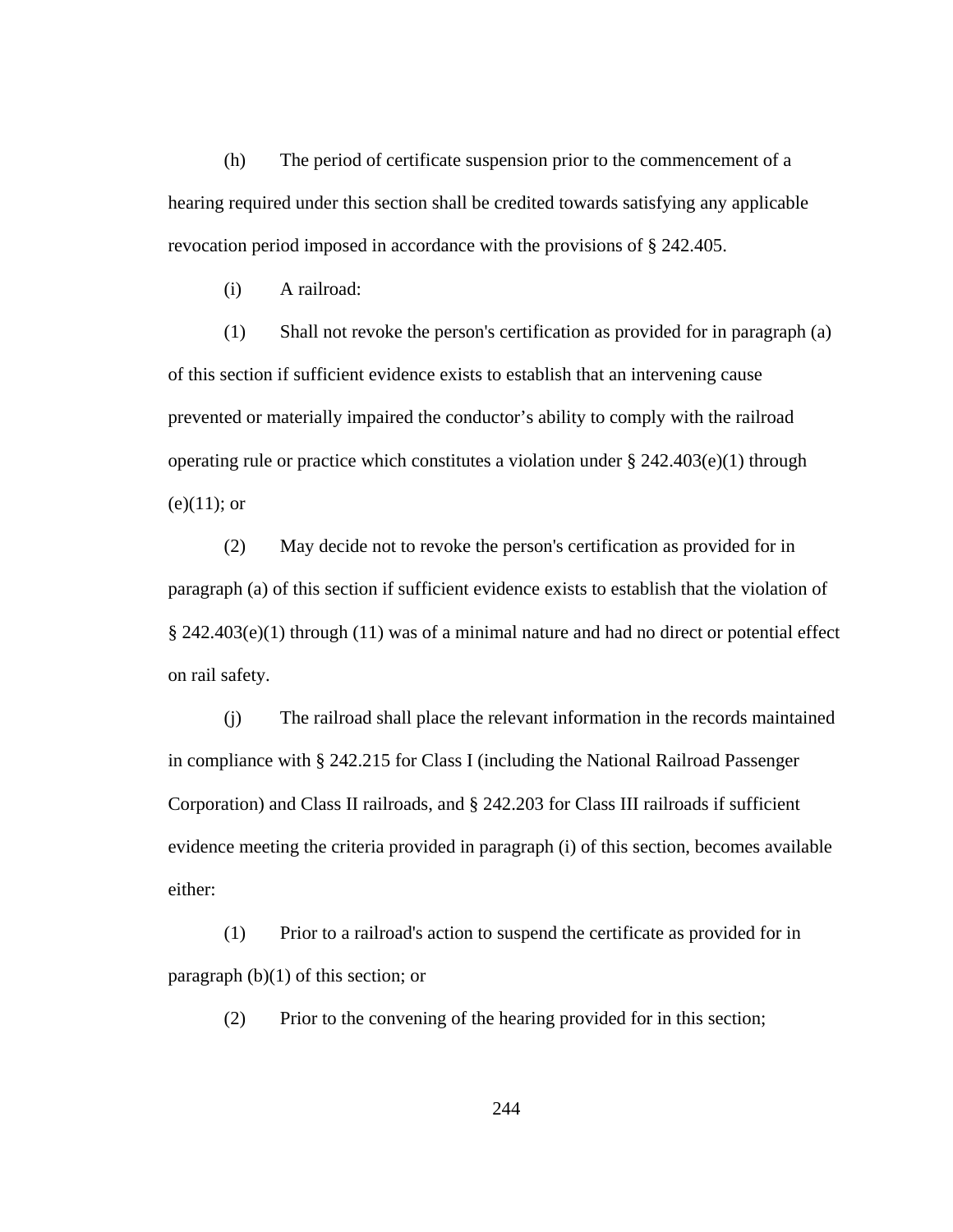(k) Provided that the railroad makes a good faith determination after a reasonable inquiry that the course of conduct provided for in paragraph (i) of this section is appropriate, the railroad which does not suspend a conductor's certification, as provided for in paragraph (b) of this section, is not in violation of paragraph (a) of this section.

## **Subpart F – Dispute Resolution Procedures**

### **§ 242.501 Review board established.**

(a) Any person who has been denied certification, denied recertification, or has had his or her certification revoked and believes that a railroad incorrectly determined that he or she failed to meet the certification requirements of this regulation when making the decision to deny or revoke certification, may petition the Federal Railroad Administrator to review the railroad's decision.

(b) The Administrator has delegated initial responsibility for adjudicating such disputes to the Operating Crew Review Board.

(c) The Operating Crew Review Board shall be composed of employees of the Federal Railroad Administration selected by the Administrator.

### **§ 242.503 Petition requirements.**

(a) To obtain review of a railroad's decision to deny certification, deny recertification, or revoke certification, a person shall file a petition for review that complies with this section.

- (b) Each petition shall:
- (1) Be in writing;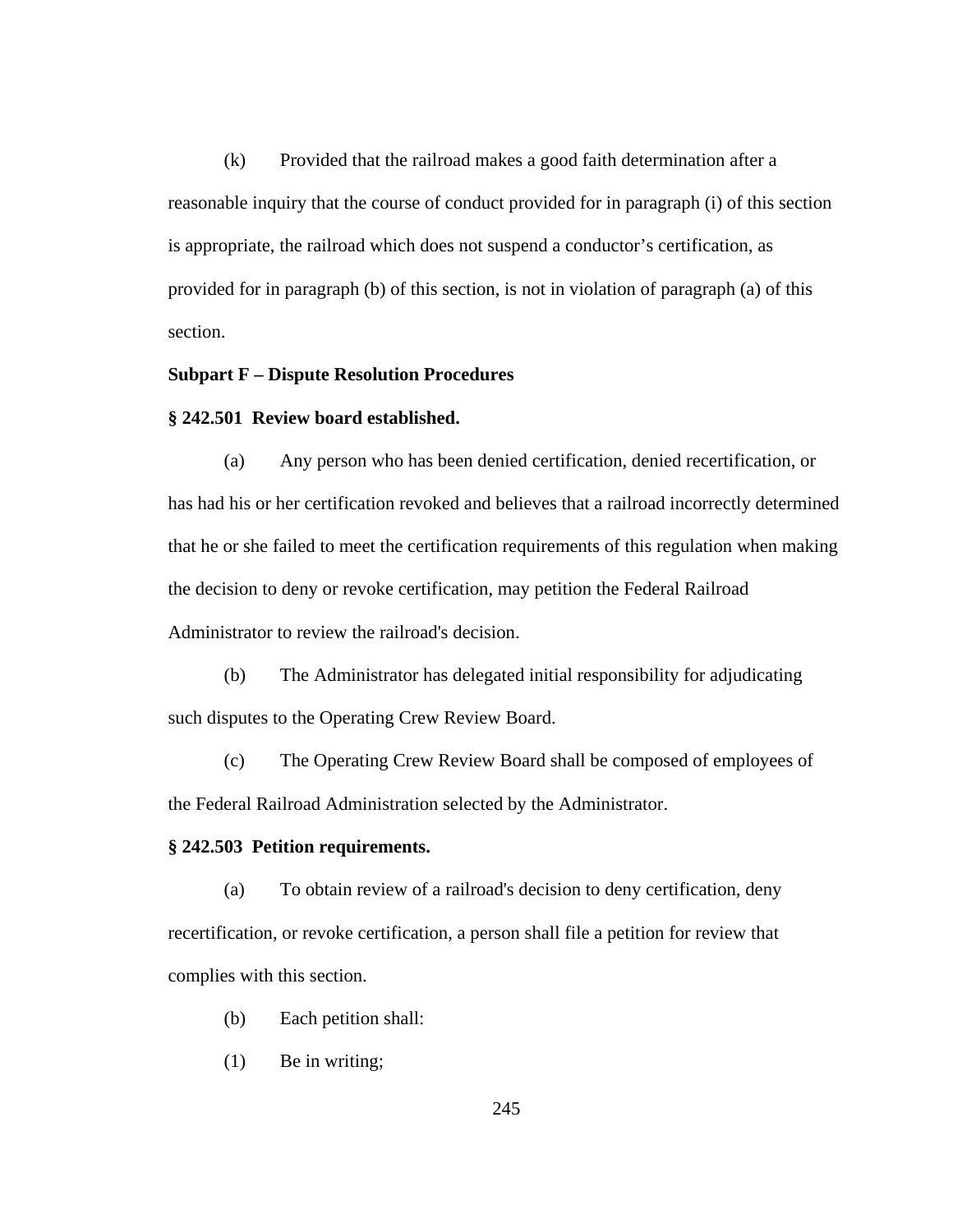(2) Be filed with the Docket Clerk, U.S. Department of Transportation, Docket Operations (M-30), West Building Ground Floor, Room W12-140, 1200 New Jersey Avenue, SE., Washington, D.C. 20590. The form of such request may be in written or electronic form consistent with the standards and requirements established by the Federal Docket Management System and posted on its web site at

#### http://www.regulations.gov.

- (3) Contain all available information that the person thinks supports the person's belief that the railroad acted improperly, including:
	- (i) The petitioner's full name;
	- (ii) The petitioner's current mailing address;
	- (iii) The petitioner's daytime telephone number;
	- (iv) The petitioner's e-mail address (if available);
	- (v) The name and address of the railroad; and

(vi) The facts that the petitioner believes constitute the improper action by the railroad, specifying the locations, dates, and identities of all persons who were present or involved in the railroad's actions (to the degree known by the petitioner);

- (4) Explain the nature of the remedial action sought;
- (5) Be supplemented by a copy of all written documents in the petitioner's

possession or reasonably available to the petitioner that document that railroad's decision; and

(6) Be filed in a timely manner.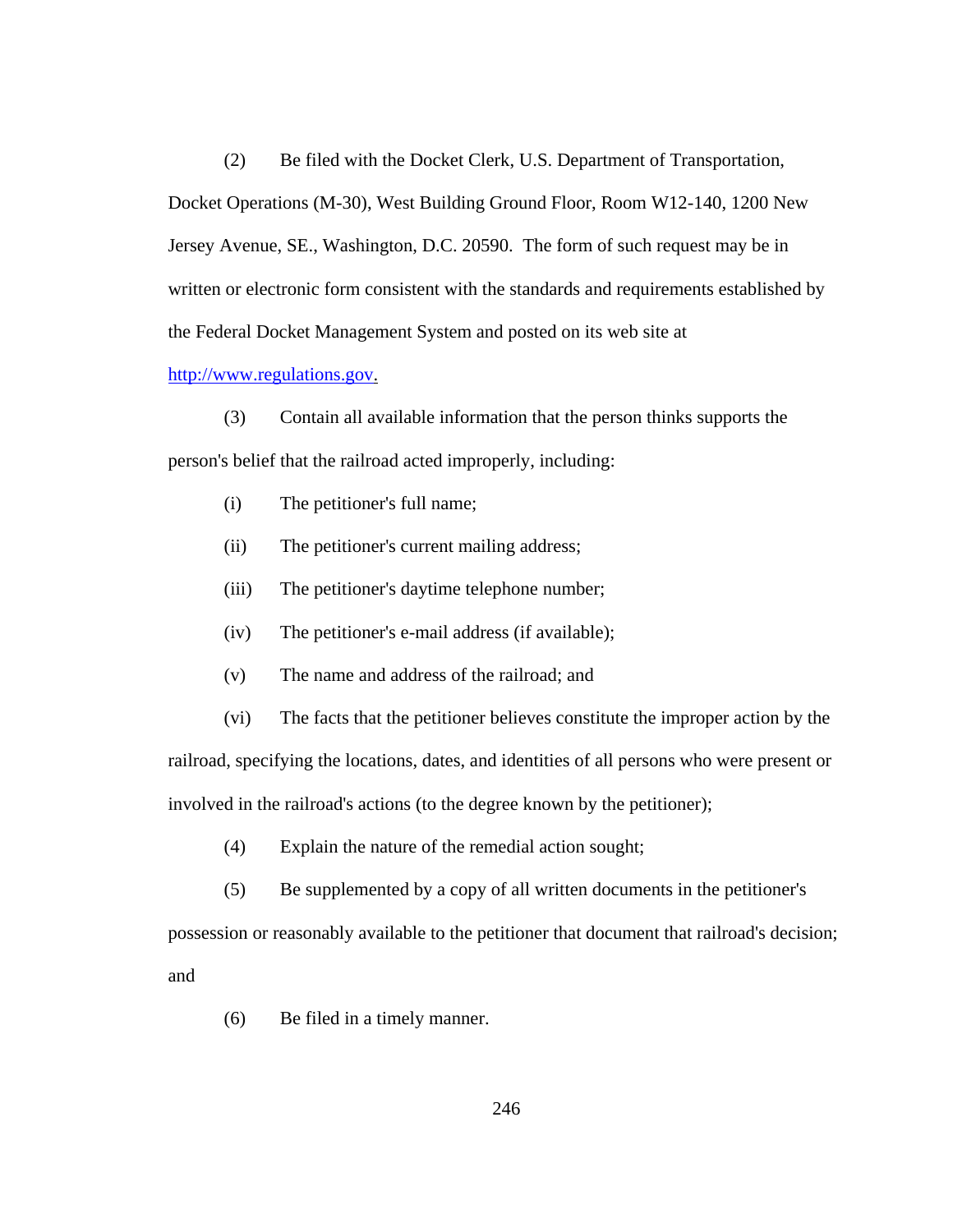(7) Be supplemented, if requested by the Operating Crew Review Board, with a copy of the information under 49 CFR 40.329 that laboratories, medical review officers, and other service agents are required to release to employees. The petitioner must provide written explanation in response to an Operating Crew Review Board request if written documents that should be reasonably available to the petitioner are not supplied.

(c) A petition seeking review of a railroad's decision to deny certification or recertification or revoke certification in accordance with the procedures required by § 242.407 filed with FRA more than 120 days after the date the railroad's denial or revocation decision was served on the petitioner will be denied as untimely except that the Operating Crew Review Board for cause shown may extend the petition filing period at any time in its discretion:

(1) Provided the request for extension is filed before the expiration of the period provided in this paragraph; or

(2) Provided that the failure to timely file was the result of excusable neglect.

(d) A party aggrieved by a Board decision to deny a petition as untimely or not in compliance with the requirements of this section may file an appeal with the Administrator in accordance with § 242.511.

### **§ 242.505 Processing certification review petitions.**

(a) Each petition shall be acknowledged in writing by FRA. The acknowledgment shall contain the docket number assigned to the petition and a statement of FRA's intention that the Board will attempt to render a decision on this petition within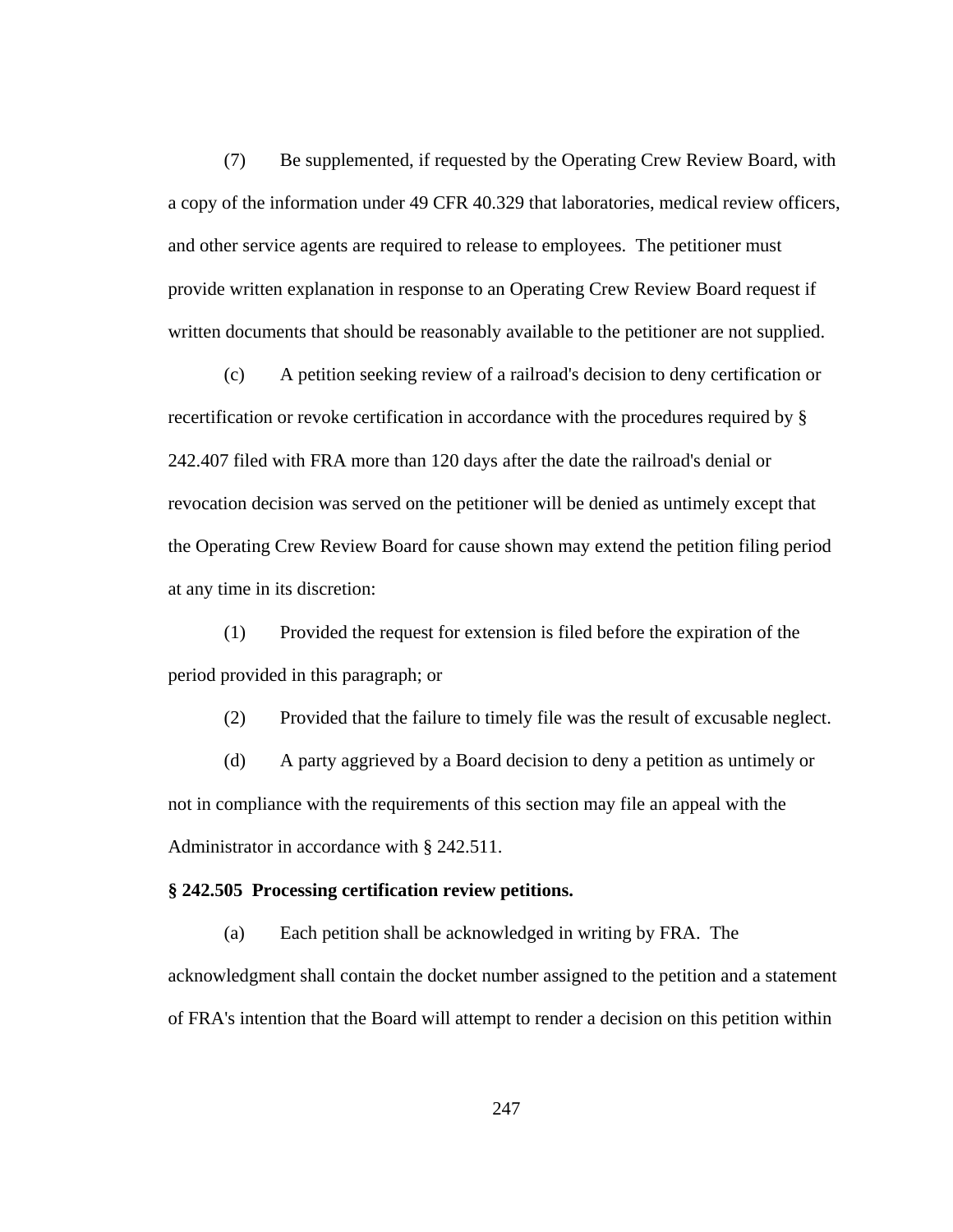180 days from the date that the railroad's response is received or from the date upon which the railroad's response period has lapsed pursuant to paragraph (c) of this section.

(b) Upon receipt of the petition, FRA will notify the railroad that it has received the petition and where the petition may be accessed.

(c) Within 60 days from the date of the notification provided in paragraph (b) of this section, the railroad may submit to FRA any information that the railroad considers pertinent to the petition. Late filings will only be considered to the extent practicable.

(d) A railroad that submits such information shall:

(1) Identify the petitioner by name and the docket number of the review proceeding and provide the railroad's e-mail address (if available);

(2) Serve a copy of the information being submitted to FRA to the petitioner and petitioner's representative, if any; and

(3) File the information with the Docket Clerk, U.S. Department of Transportation, Docket Operations (M-30), West Building Ground Floor, Room W12- 140, 1200 New Jersey Avenue, SE., Washington, D.C. 20590. The form of such information may be in written or electronic form consistent with the standards and requirements established by the Federal Docket Management System and posted on its web site at http://www.regulations.gov.

(e) Each petition will then be referred to the Operating Crew Review Board for a decision.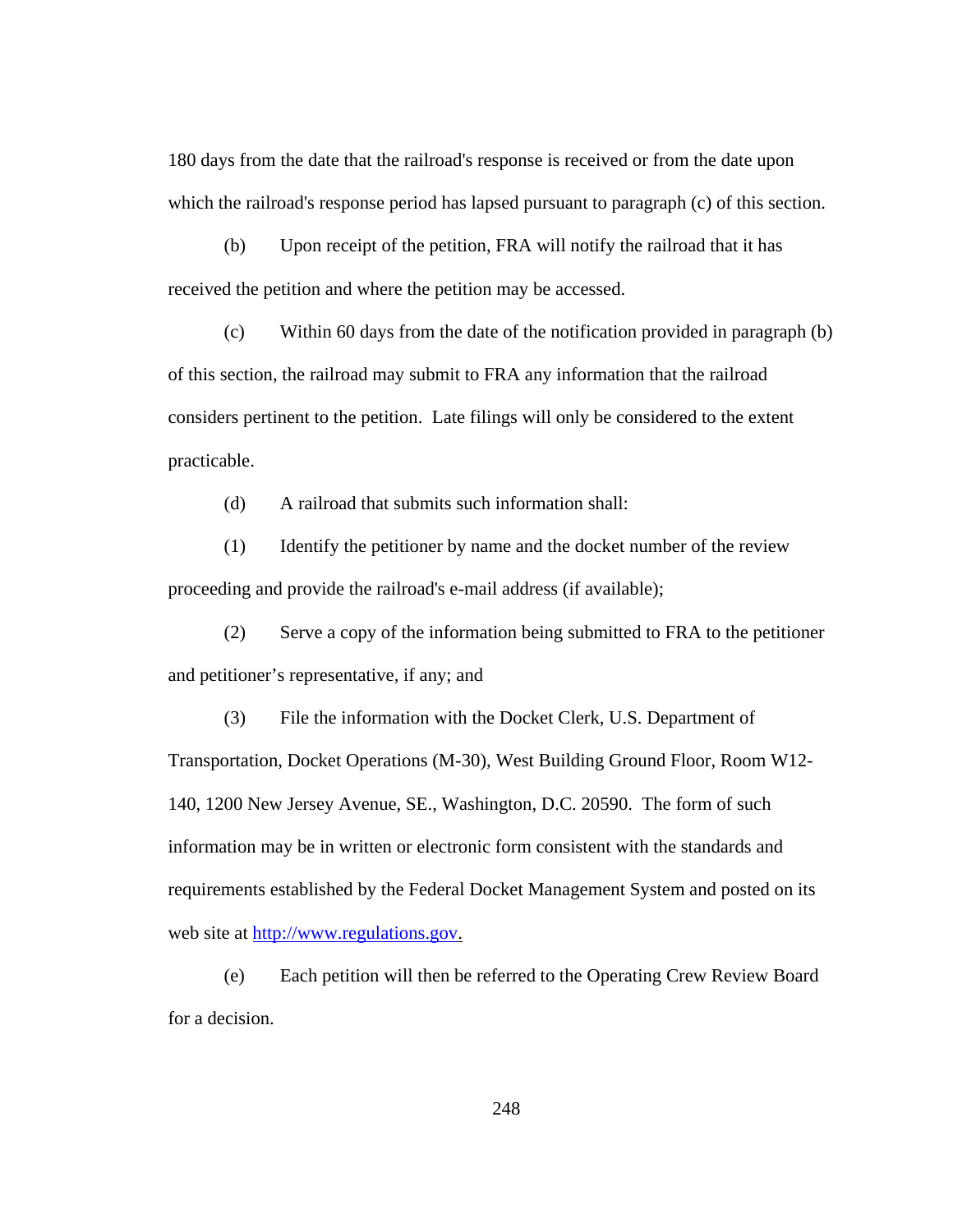(f) Based on the record, the Board shall have the authority to grant, deny, dismiss or remand the petition.

(g) If the Board finds that there is insufficient basis for granting or denying the petition, the Board shall issue an order affording the parties an opportunity to provide additional information or argument consistent with its findings.

(h) Standard of review for factual issues: When considering factual issues, the Board will determine whether there is substantial evidence to support the railroad's decision, and a negative finding is grounds for granting the petition.

(i) Standard of review for procedural issues: When considering procedural issues, the Board will determine whether substantial harm was caused the petitioner by virtue of the failure to adhere to the dictated procedures for making the railroad's decision. A finding of substantial harm is grounds for reversing the railroad's decision. To establish grounds upon which the Board may grant relief, Petitioner must show:

(1) That procedural error occurred, and

(2) The procedural error caused substantial harm.

(j) Standard of review for legal issues: Pursuant to its reviewing role, the Board will consider whether the railroad's legal interpretations are correct based on a *de novo* review.

(k) The Board will determine whether the denial or revocation of certification or recertification was improper under this regulation (*i.e.*, based on an incorrect determination that the person failed to meet the certification requirements of this regulation) and grant or deny the petition accordingly. The Board will not otherwise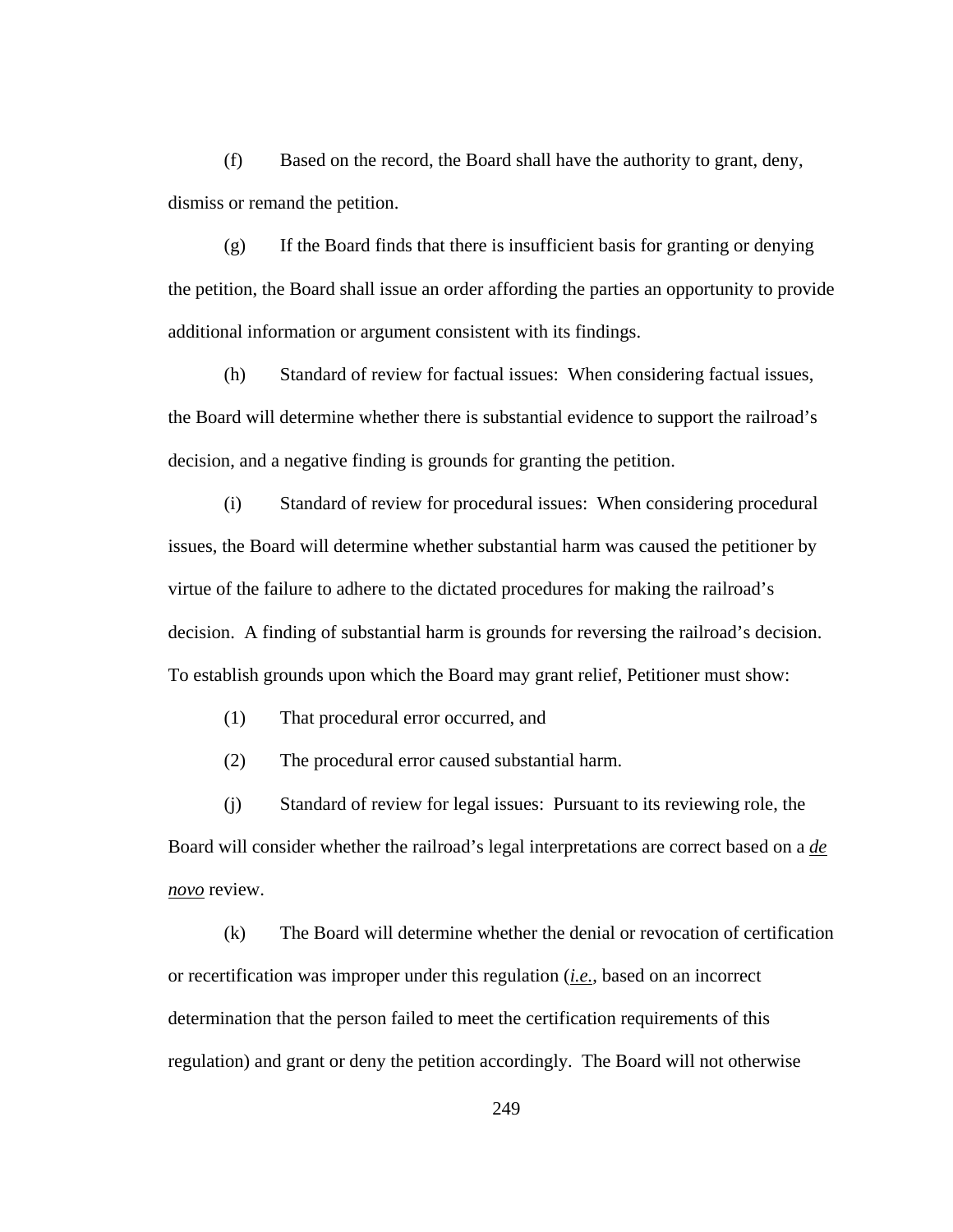consider the propriety of a railroad's decision, *i.e.*, it will not consider whether the railroad properly applied its own more stringent requirements.

(l) The Board's written decision shall be served on the petitioner, including the petitioner's representative, if any, and the railroad.

### **§ 242.507 Request for a hearing.**

(a) If adversely affected by the Operating Crew Review Board's decision, either the petitioner before the Board or the railroad involved shall have a right to an administrative proceeding as prescribed by § 242.509.

(b) To exercise that right, the adversely affected party shall, within 20 days of service of the Board's decision on that party, file a written request with the Docket Clerk, U.S. Department of Transportation, Docket Operations (M-30), West Building Ground Floor, Room W12-140, 1200 New Jersey Avenue, SE., Washington, D.C. 20590. The form of such request may be in written or electronic form consistent with the standards and requirements established by the Federal Docket Management System and posted on its web site at http://www.regulations.gov.

(c) If a party fails to request a hearing within the period provided in paragraph (b) of this section, the Operating Crew Review Board's decision will constitute final agency action.

(d) If a party elects to request a hearing, that person shall submit a written request to the Docket Clerk containing the following:

(1) The name, address, telephone number, and email address (if available) of the respondent and the requesting party's designated representative, if any;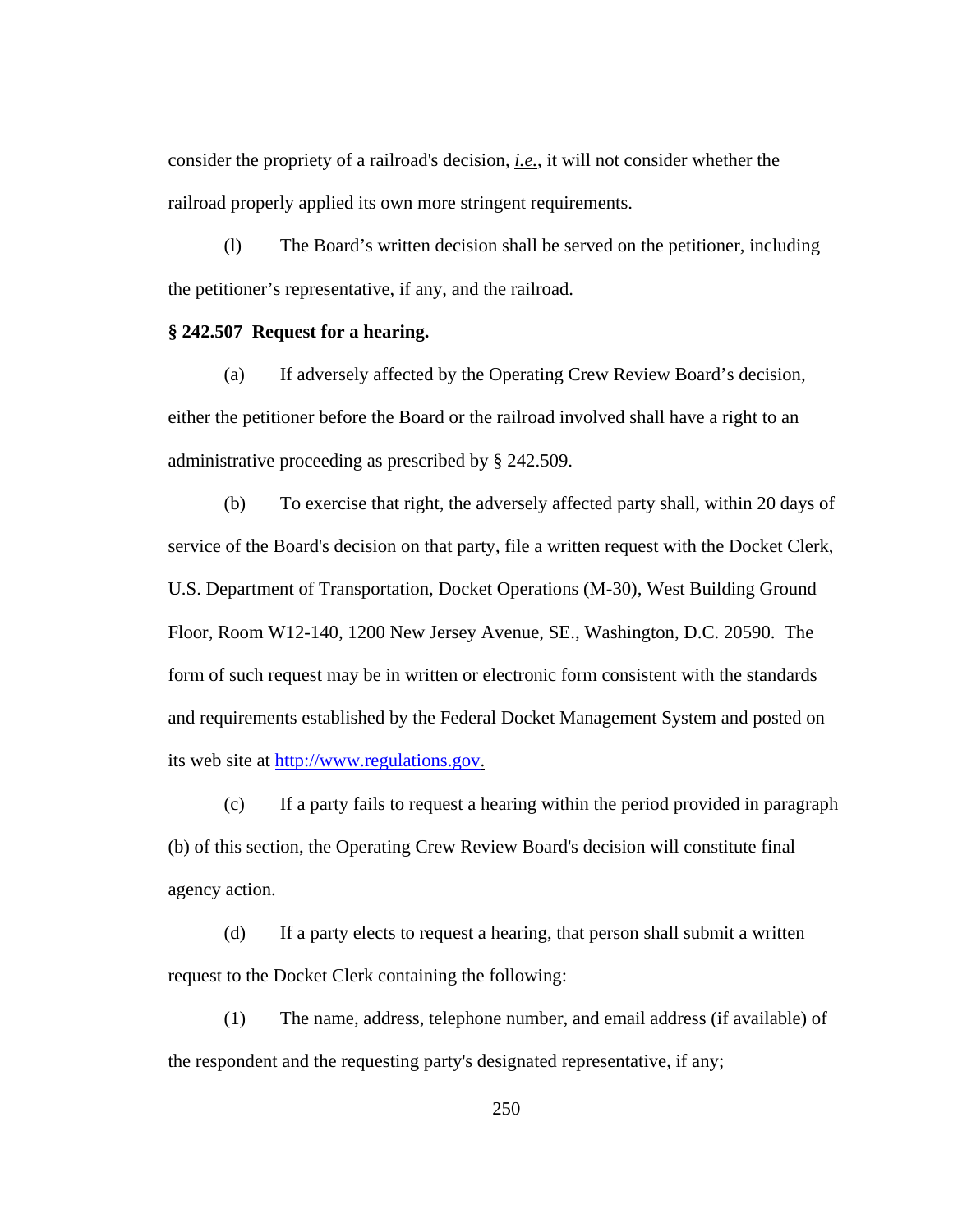(2) The specific factual issues, industry rules, regulations, or laws that the requesting party alleges need to be examined in connection with the certification decision in question; and

(3) The signature of the requesting party or the requesting party's representative, if any.

(e) Upon receipt of a hearing request complying with paragraph (d) of this section, FRA shall arrange for the appointment of a presiding officer who shall schedule the hearing for the earliest practicable date.

## **§ 242.509 Hearings.**

(a) An administrative hearing for a conductor certification petition shall be conducted by a presiding officer, who can be any person authorized by the Administrator, including an administrative law judge.

(b) The presiding officer may exercise the powers of the Administrator to regulate the conduct of the hearing for the purpose of achieving a prompt and fair determination of all material issues in controversy.

(c) The presiding officer shall convene and preside over the hearing. The hearing shall be a de novo hearing to find the relevant facts and determine the correct application of this part to those facts. The presiding officer may determine that there is no genuine issue covering some or all material facts and limit evidentiary proceedings to any issues of material fact as to which there is a genuine dispute.

(d) The presiding officer may authorize discovery of the types and quantities which in the presiding officer's discretion will contribute to a fair hearing without unduly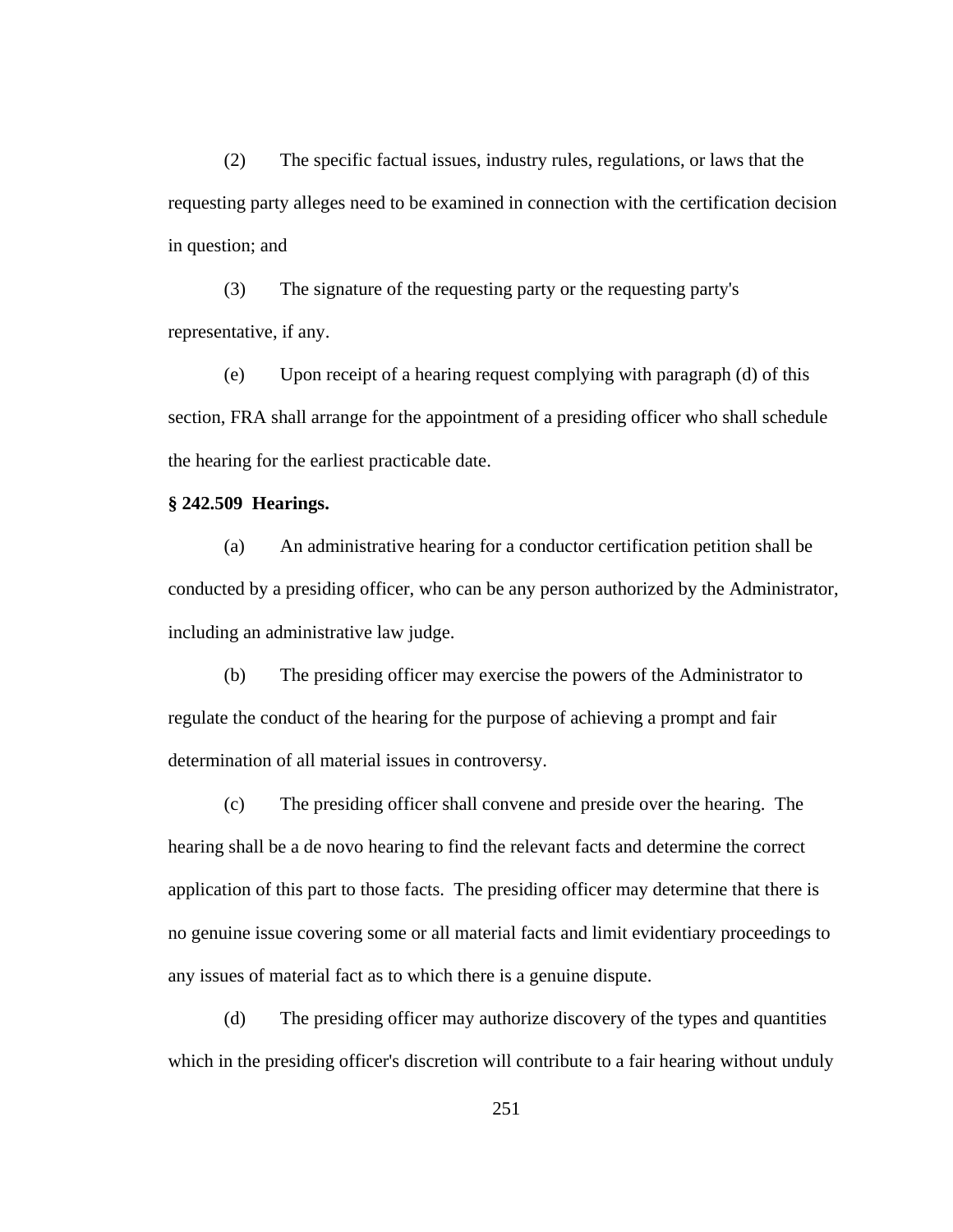burdening the parties. The presiding officer may impose appropriate non-monetary sanctions, including limitations as to the presentation of evidence and issues, for any party's willful failure or refusal to comply with approved discovery requests.

(e) Every petition, motion, response, or other authorized or required document shall be signed by the party filing the same, or by a duly authorized officer or representative of record, or by any other person. If signed by such other person, the reason therefor must be stated and the power of attorney or other authority authorizing such other person to subscribe the document must be filed with the document. The signature of the person subscribing any document constitutes a certification that he or she has read the document; that to the best of his or her knowledge, information and belief every statement contained in the document is true and no such statements are misleading; and that it is not interposed for delay or to be vexatious.

(f) After the request for a hearing is filed, all documents filed or served upon one party must be served upon all parties. Each party may designate a person upon whom service is to be made when not specified by law, regulation, or directive of the presiding officer. If a party does not designate a person upon whom service is to be made, then service may be made upon any person having subscribed to a submission of the party being served, unless otherwise specified by law, regulation, or directive of the presiding officer. Proof of service shall accompany all documents when they are tendered for filing.

(g) If any document initiating, filed, or served in, a proceeding is not in substantial compliance with the applicable law, regulation, or directive of the presiding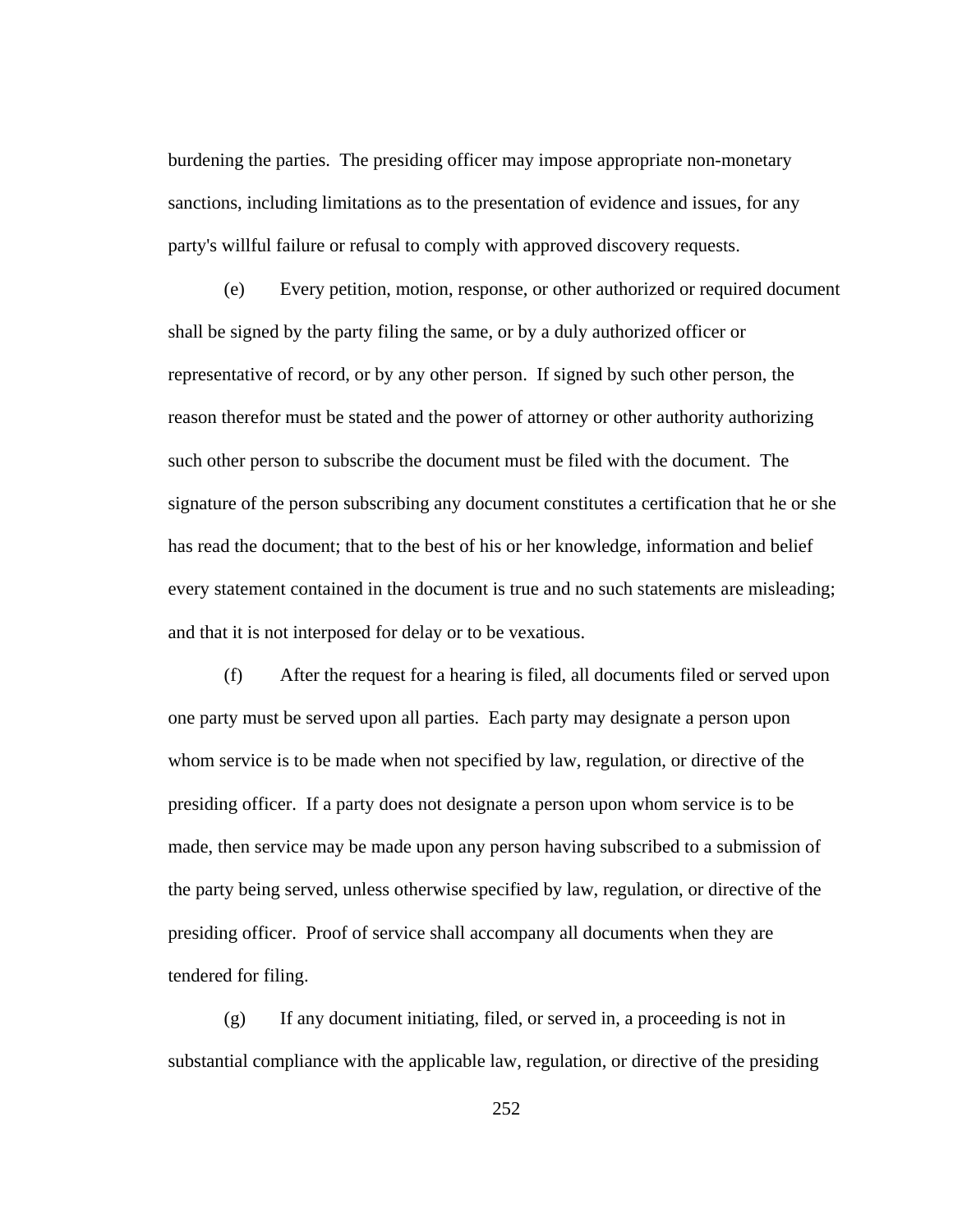officer, the presiding officer may strike or dismiss all or part of such document, or require its amendment.

(h) Any party to a proceeding may appear and be heard in person or by an authorized representative.

(i) Any person testifying at a hearing or deposition may be accompanied, represented, and advised by an attorney or other representative, and may be examined by that person.

(j) Any party may request to consolidate or separate the hearing of two or more petitions by motion to the presiding officer, when they arise from the same or similar facts or when the matters are for any reason deemed more efficiently heard together.

(k) Except as provided in § 242.507(c) and paragraph  $(u)(4)$  of this section, whenever a party has the right or is required to take action within a period prescribed by this part, or by law, regulation, or directive of the presiding officer, the presiding officer may extend such period, with or without notice, for good cause, provided another party is not substantially prejudiced by such extension. A request to extend a period which has already expired may be denied as untimely.

(l) An application to the presiding officer for an order or ruling not otherwise specifically provided for in this part shall be by motion. The motion shall be filed with the presiding officer and, if written, served upon all parties. All motions, unless made during the hearing, shall be written. Motions made during hearings may be made orally on the record, except that the presiding officer may direct that any oral motion be reduced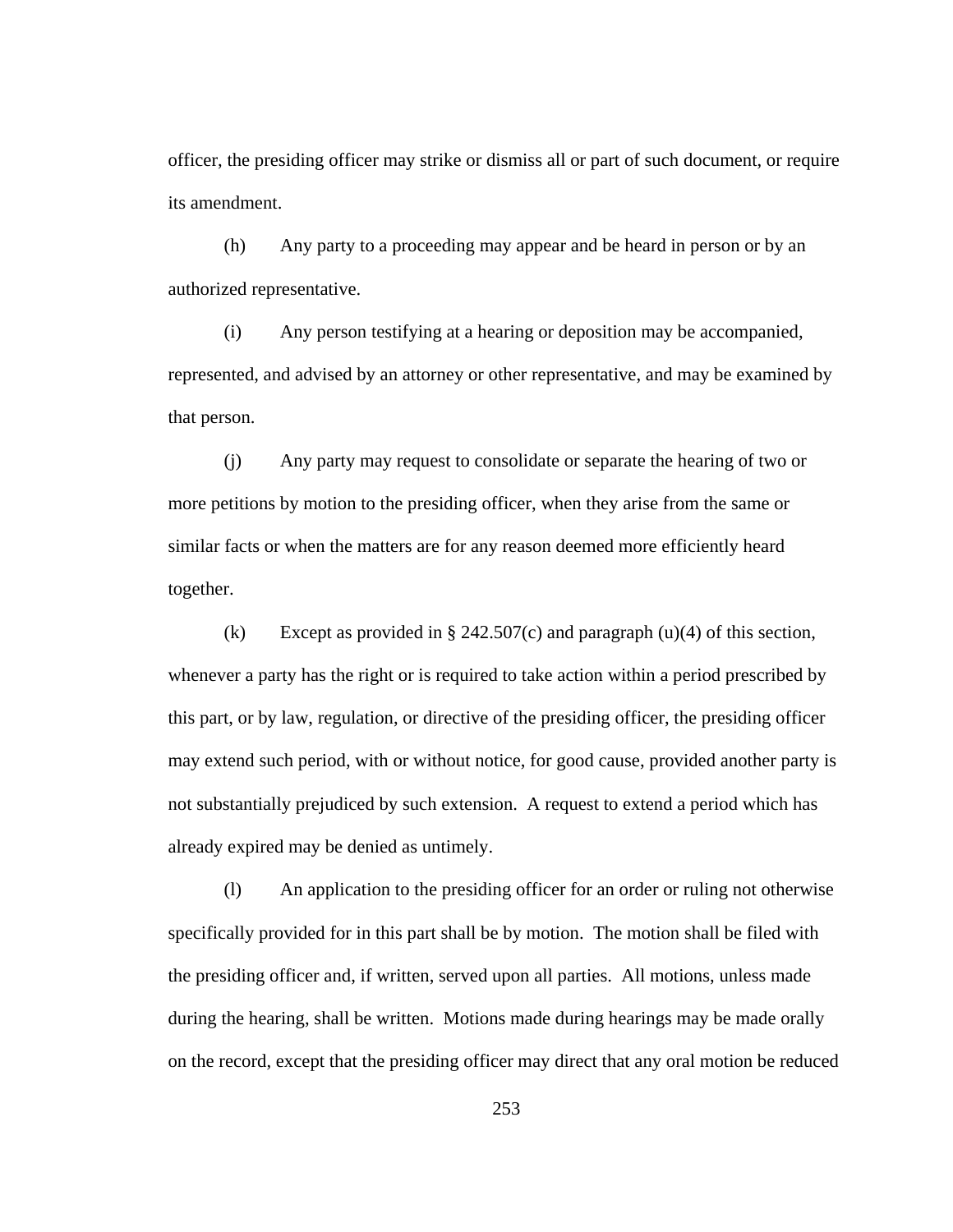to writing. Any motion shall state with particularity the grounds therefor and the relief or order sought, and shall be accompanied by any affidavits or other evidence desired to be relied upon which is not already part of the record. Any matter submitted in response to a written motion must be filed and served within fourteen (14) days of the motion, or within such other period as directed by the presiding officer.

(m) Testimony by witnesses at the hearing shall be given under oath and the hearing shall be recorded verbatim. The presiding officer shall give the parties to the proceeding adequate opportunity during the course of the hearing for the presentation of arguments in support of or in opposition to motions, and objections and exceptions to rulings of the presiding officer. The presiding officer may permit oral argument on any issues for which the presiding officer deems it appropriate and beneficial. Any evidence or argument received or proffered orally shall be transcribed and made a part of the record. Any physical evidence or written argument received or proffered shall be made a part of the record, except that the presiding officer may authorize the substitution of copies, photographs, or descriptions, when deemed to be appropriate.

(n) The presiding officer shall employ the Federal Rules of Evidence for United States Courts and Magistrates as general guidelines for the introduction of evidence. Notwithstanding paragraph (m) of this section, all relevant and probative evidence shall be received unless the presiding officer determines the evidence to be unduly repetitive or so extensive and lacking in relevancy that its admission would impair the prompt, orderly, and fair resolution of the proceeding.

(o) The presiding officer may:

254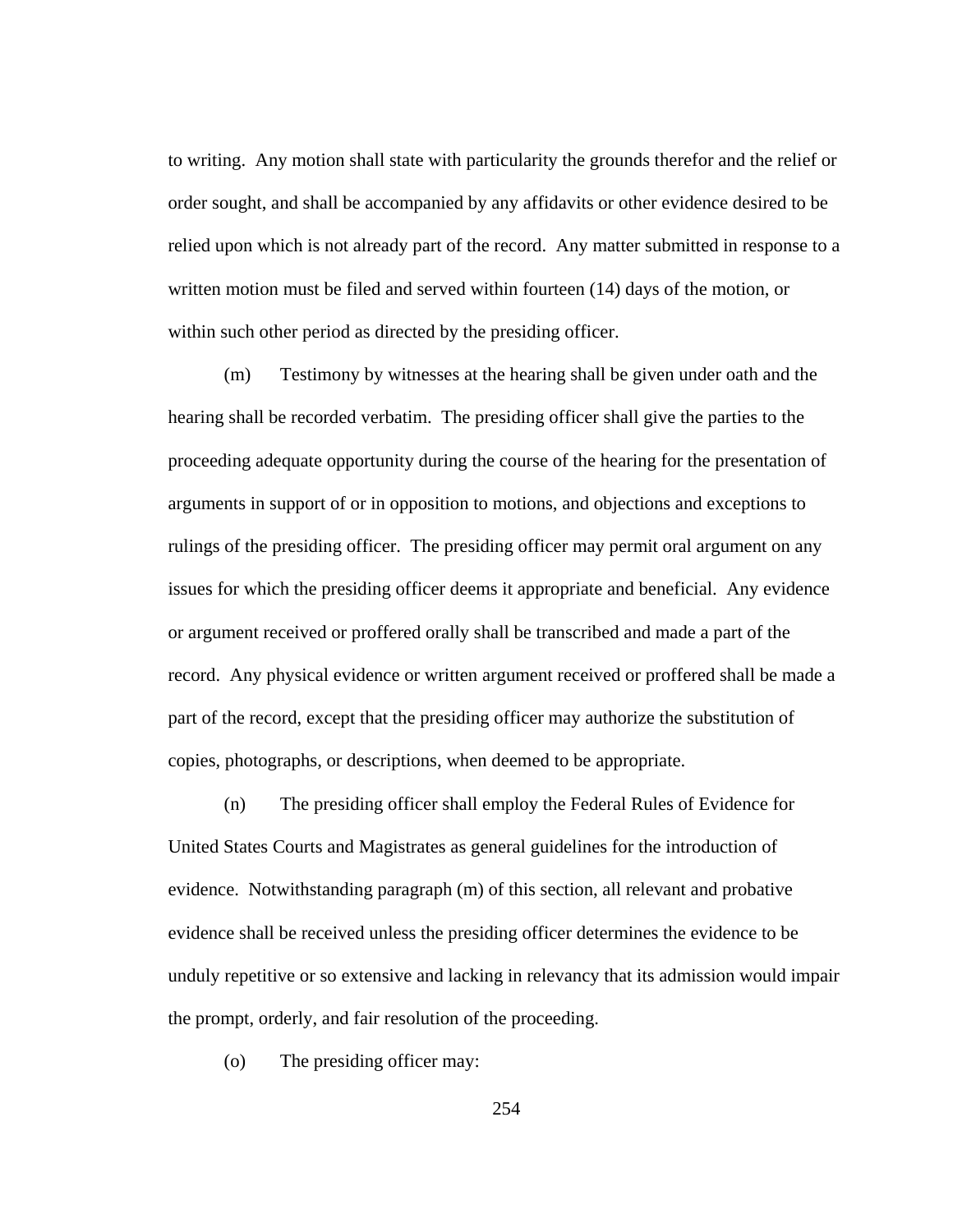(1) Administer oaths and affirmations;

(2) Issue subpoenas as provided for in § 209.7 of this chapter;

(3) Adopt any needed procedures for the submission of evidence in written form;

(4) Examine witnesses at the hearing;

(5) Convene, recess, adjourn or otherwise regulate the course of the hearing; and

(6) Take any other action authorized by or consistent with the provisions of this part and permitted by law that may expedite the hearing or aid in the disposition of the proceeding.

(p) The petitioner before the Operating Crew Review Board, the railroad involved in taking the certification action, and FRA shall be parties at the hearing. All parties may participate in the hearing and may appear and be heard on their own behalf or through designated representatives. All parties may offer relevant evidence, including testimony, and may conduct such cross-examination of witnesses as may be required to make a record of the relevant facts.

(q) The party requesting the administrative hearing shall be the "hearing petitioner." The hearing petitioner shall have the burden of proving its case by a preponderance of the evidence. Hence, if the hearing petitioner is the railroad involved in taking the certification action, that railroad will have the burden of proving that its decision to deny certification, deny recertification, or revoke certification was correct. Conversely, if the petitioner before the Operating Crew Review Board is the hearing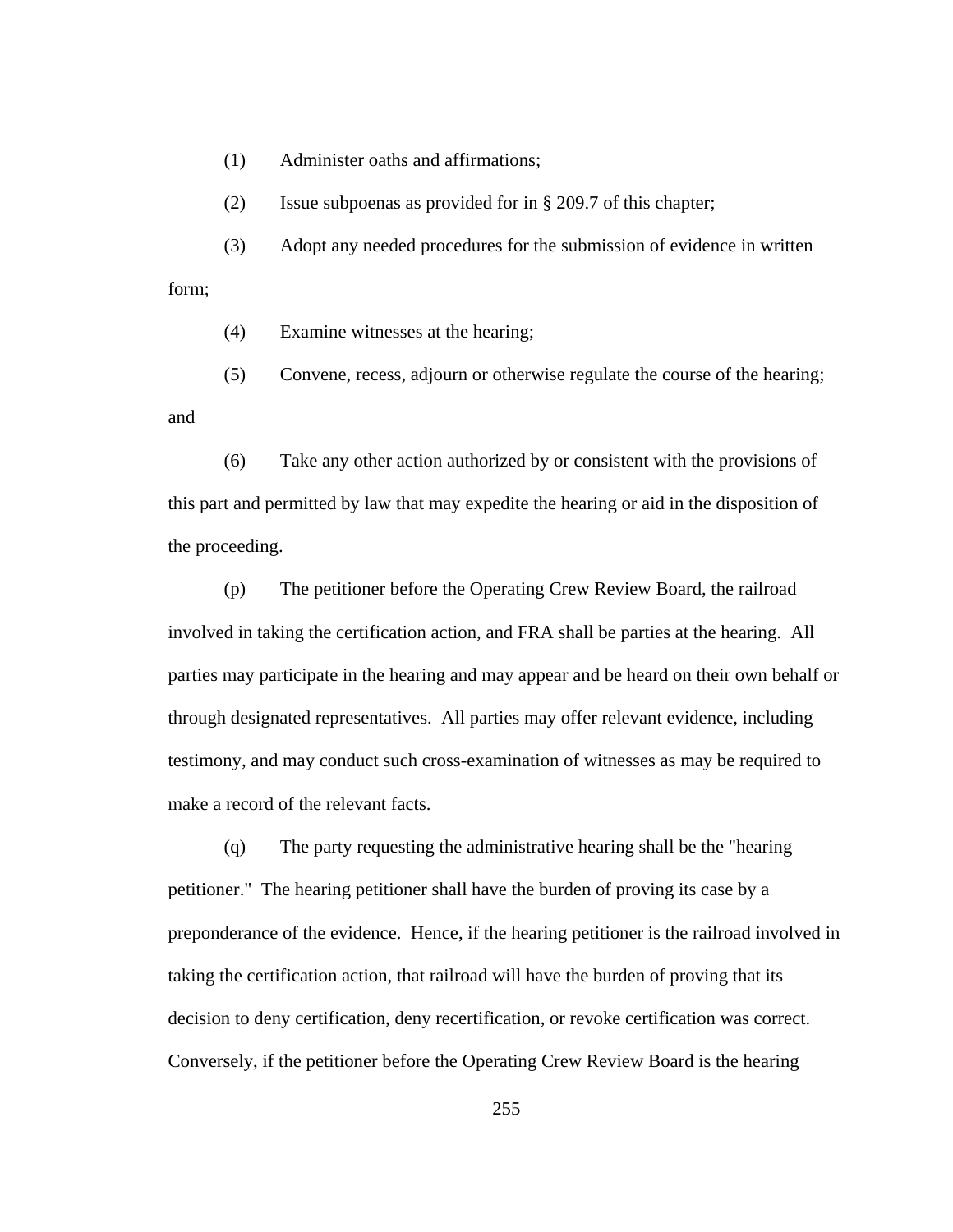petitioner, that person will have the burden of proving that the railroad's decision to deny certification, deny recertification, or revoke certification was incorrect. The party who is not the hearing petitioner will be a respondent.

(r) FRA will be a mandatory party to the administrative hearing. At the start of each proceeding, FRA will be a respondent.

(s) The record in the proceeding shall be closed at the conclusion of the evidentiary hearing unless the presiding officer allows additional time for the submission of additional evidence. In such instances the record shall be left open for such time as the presiding officer grants for that purpose.

(t) At the close of the record, the presiding officer shall prepare a written decision in the proceeding.

(u) The decision:

(1) Shall contain the findings of fact and conclusions of law, as well as the basis for each concerning all material issues of fact or law presented on the record;

(2) Shall be served on the hearing petitioner and all other parties to the proceeding;

(3) Shall not become final for 35 days after issuance;

(4) Constitutes final agency action unless an aggrieved party files an appeal within 35 days after issuance; and

(5) Is not precedential.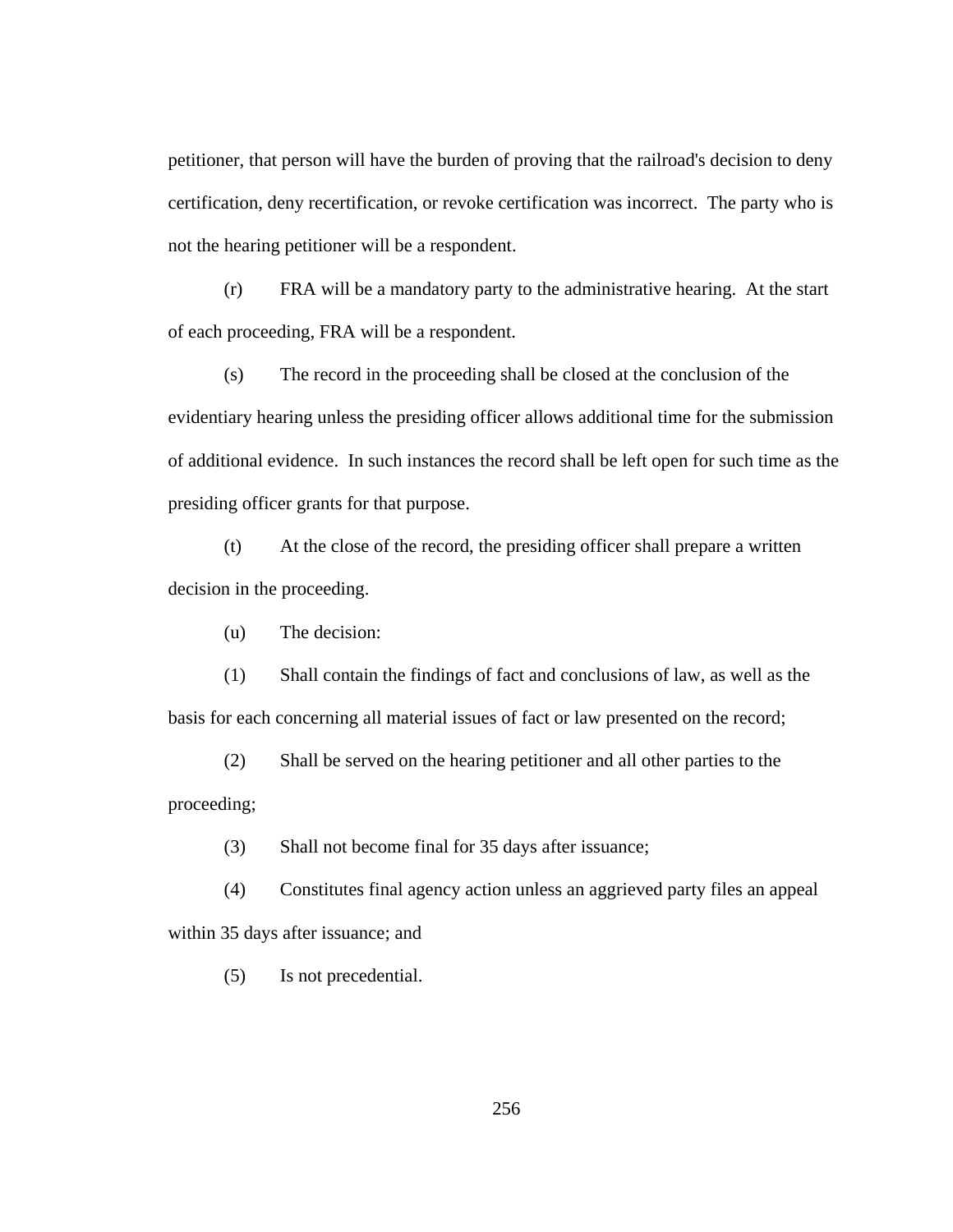### **§ 242.511 Appeals.**

(a) Any party aggrieved by the presiding officer's decision may file an appeal. The appeal must be filed within 35 days of issuance of the decision with the Federal Railroad Administrator, 1200 New Jersey Avenue, SE., Washington, DC 20590 and with the Docket Clerk, U.S. Department of Transportation, Docket Operations (M-30), West Building Ground Floor, Room W12-140, 1200 New Jersey Avenue, SE., Washington, D.C. 20590. A copy of the appeal shall be served on each party. The appeal shall set forth objections to the presiding officer's decision, supported by reference to applicable laws and regulations and with specific reference to the record. If no appeal is timely filed, the presiding officer's decision constitutes final agency action.

(b) A party may file a reply to the appeal within 25 days of service of the appeal. The reply shall be supported by reference to applicable laws and regulations and with specific reference to the record, if the party relies on evidence contained in the record.

(c) The Administrator may extend the period for filing an appeal or a response for good cause shown, provided that the written request for extension is served before expiration of the applicable period provided in this section.

(d) The Administrator has sole discretion to permit oral argument on the appeal. On the Administrator's own initiative or written motion by any party, the Administrator may grant the parties an opportunity for oral argument.

(e) The Administrator may remand, vacate, affirm, reverse, alter or modify the decision of the presiding officer and the Administrator's decision constitutes final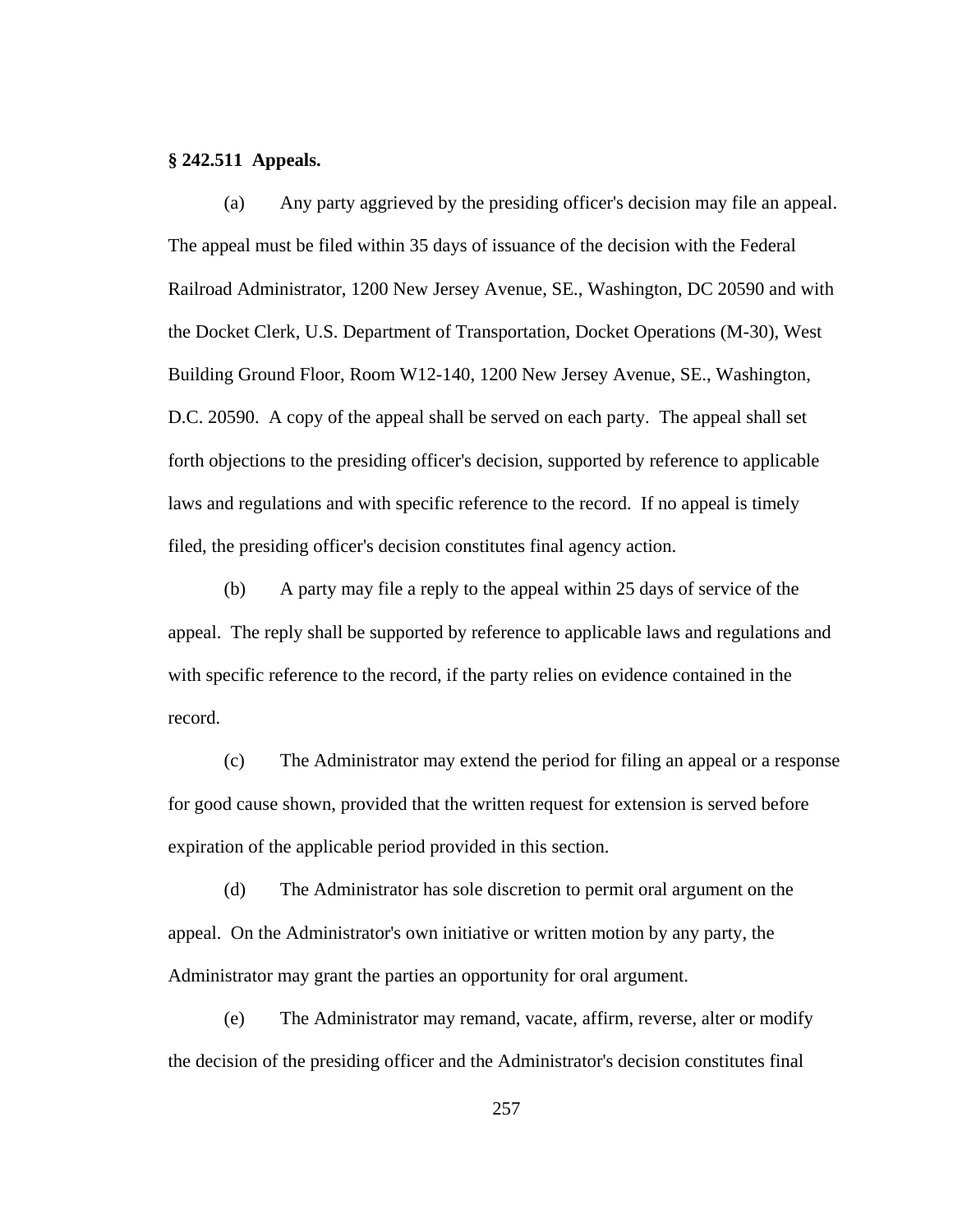agency action except where the terms of the Administrator's decision (for example, remanding a case to the presiding officer) show that the parties' administrative remedies have not been exhausted.

(f) An appeal from an Operating Crew Review Board decision pursuant to § 242.503(d) must be filed within 35 days of issuance of the decision with the Federal Railroad Administrator, 1200 New Jersey Avenue, SE., Washington, DC 20590 and with the Docket Clerk, U.S. Department of Transportation, Docket Operations (M-30), West Building Ground Floor, Room W12-140, 1200 New Jersey Avenue, SE., Washington, D.C. 20590. A copy of the appeal shall be served on each party. The Administrator may affirm or vacate the Board's decision, and may remand the petition to the Board for further proceedings. An Administrator's decision to affirm the Board's decision constitutes final agency action.

### **APPENDIX A TO PART 242—SCHEDULE OF CIVIL PENALTIES**

A penalty may be assessed against an individual only for a willful violation. The Administrator reserves the right to assess a penalty of up to \$100,000 for any violation where circumstances warrant. See 49 CFR part 209, Appendix A.

| Section                                                                                                                                                                 | Violation                  | Willful<br>Violation       |
|-------------------------------------------------------------------------------------------------------------------------------------------------------------------------|----------------------------|----------------------------|
| <b>Subpart B—Program and Eligibility Requirements</b><br>242.101—Program failures:<br>$(a)(1)-(6)$ Program that fails to address a subject<br>242.103—Program approval: | \$10,000<br>2,500<br>1,000 | \$20,000<br>5,000<br>2,000 |

APPENDIX A TO PART 242-SCHEDULE OF CIVIL PENALTIES<sup>1</sup>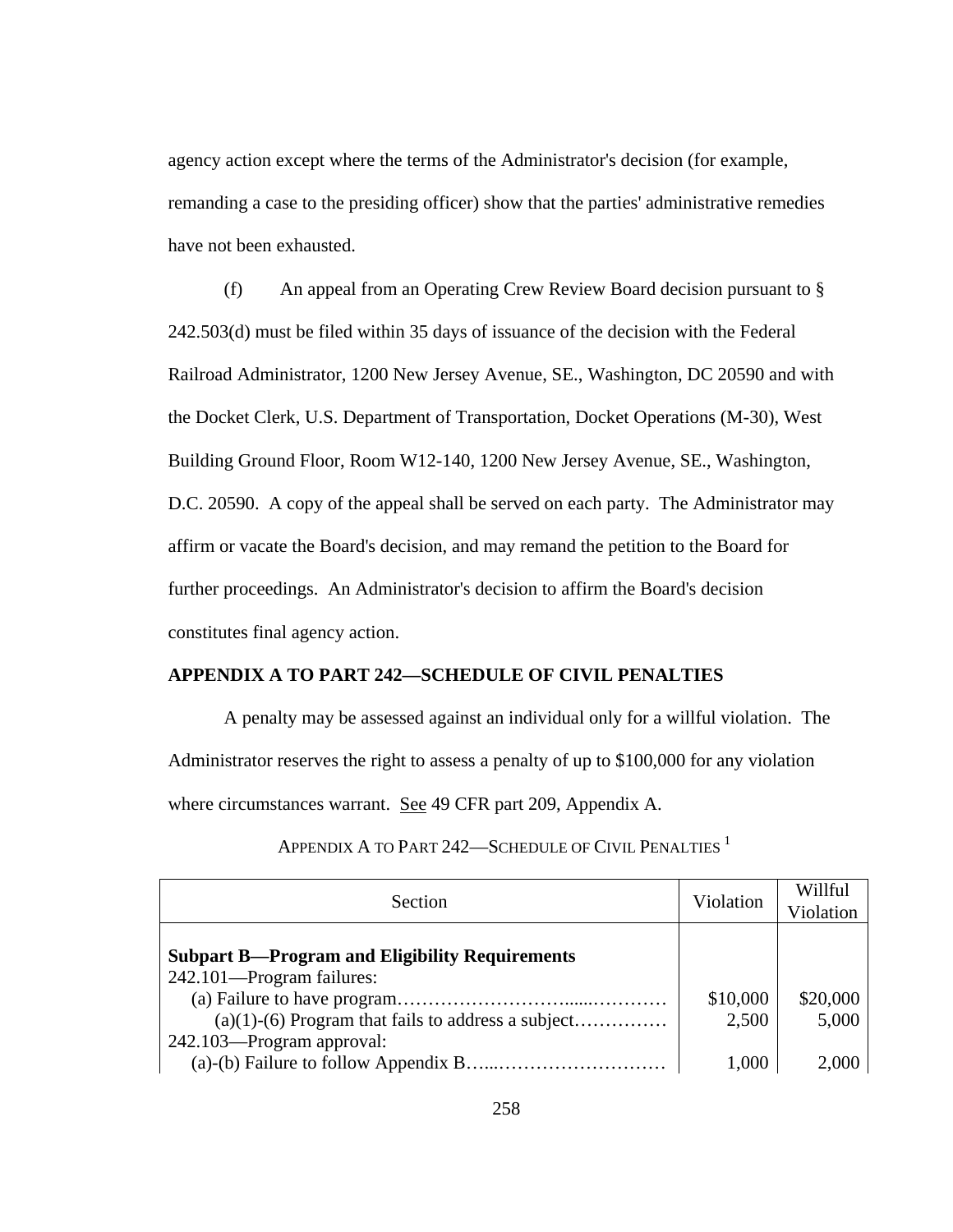| (c) Failure to comply with filing requirements                     | 1,000 | 2,000  |
|--------------------------------------------------------------------|-------|--------|
|                                                                    | 1,000 | 2,000  |
| 242.105—Schedule for implementation:                               |       |        |
|                                                                    | 2,000 | 4,000  |
| (c) Allowing uncertified person to serve as conductor              | 7,500 | 15,000 |
| (d)-(e) Certifying without complying with subpart B or failure     |       |        |
|                                                                    | 2,500 | 5,000  |
| (f) Serving as a conductor without complying with subpart B or     |       |        |
|                                                                    | 7,500 | 15,000 |
| 242.107—Types of service:                                          |       |        |
|                                                                    | 2,000 | 4,000  |
|                                                                    | 2,500 | 5,000  |
| 242.109—Certification and recertification determinations:          |       |        |
| (a) Failure to determine in writing the requirements of $(a)(1)$ , |       |        |
|                                                                    | 2,500 | 5,000  |
|                                                                    | 2,000 | 4,000  |
| (c) Failure to have required documents on file                     | 1,000 | 2,000  |
| (d), (e) Failure to provide timely review opportunity              | 2,000 | 4,000  |
| 242.111—Motor vehicle operator records:                            |       |        |
| (a) Failure to implement program meeting requirements              | 6,000 |        |
| (b) Failure to determine eligibility requirements met              | 5,000 | 7,500  |
|                                                                    | 2,000 | 4,000  |
|                                                                    | 2,000 | 4,000  |
| (e) Allowing person to serve as conductor before information is    |       |        |
|                                                                    | 7,500 | 15,000 |
| (f) Failure to certify or certify during pendency of waiver        |       |        |
| request                                                            | 2,000 | 4,000  |
| (g) Failure to take action to make information available           | 1,000 | 2,000  |
|                                                                    | 1,000 | 2,000  |
|                                                                    | 1,000 | 2,000  |
| (1) Failure to report in timely manner or railroad taking          |       |        |
| certification action for not reporting earlier than 48 hours       | 1,000 | 2,000  |
|                                                                    | 2,000 | 4,000  |
| (o) Failure to:                                                    |       |        |
|                                                                    | 6,000 | 10,000 |
|                                                                    | 2,500 | 5,000  |
| 242.113-Prior safety conduct:                                      |       |        |
| (a) Failure to implement program meeting requirements              | 6,000 |        |
| (b) Failure to determine eligibility requirements met              | 5,000 | 7,500  |
| (c) Failure to request record or take required action              | 2,000 | 2,000  |
| 242.115—Substance abuse / rules:                                   |       |        |
| (a) Failure to implement program meeting requirements              | 6,000 |        |
| (b) Failure to determine eligibility requirements met              | 5,000 | 7,500  |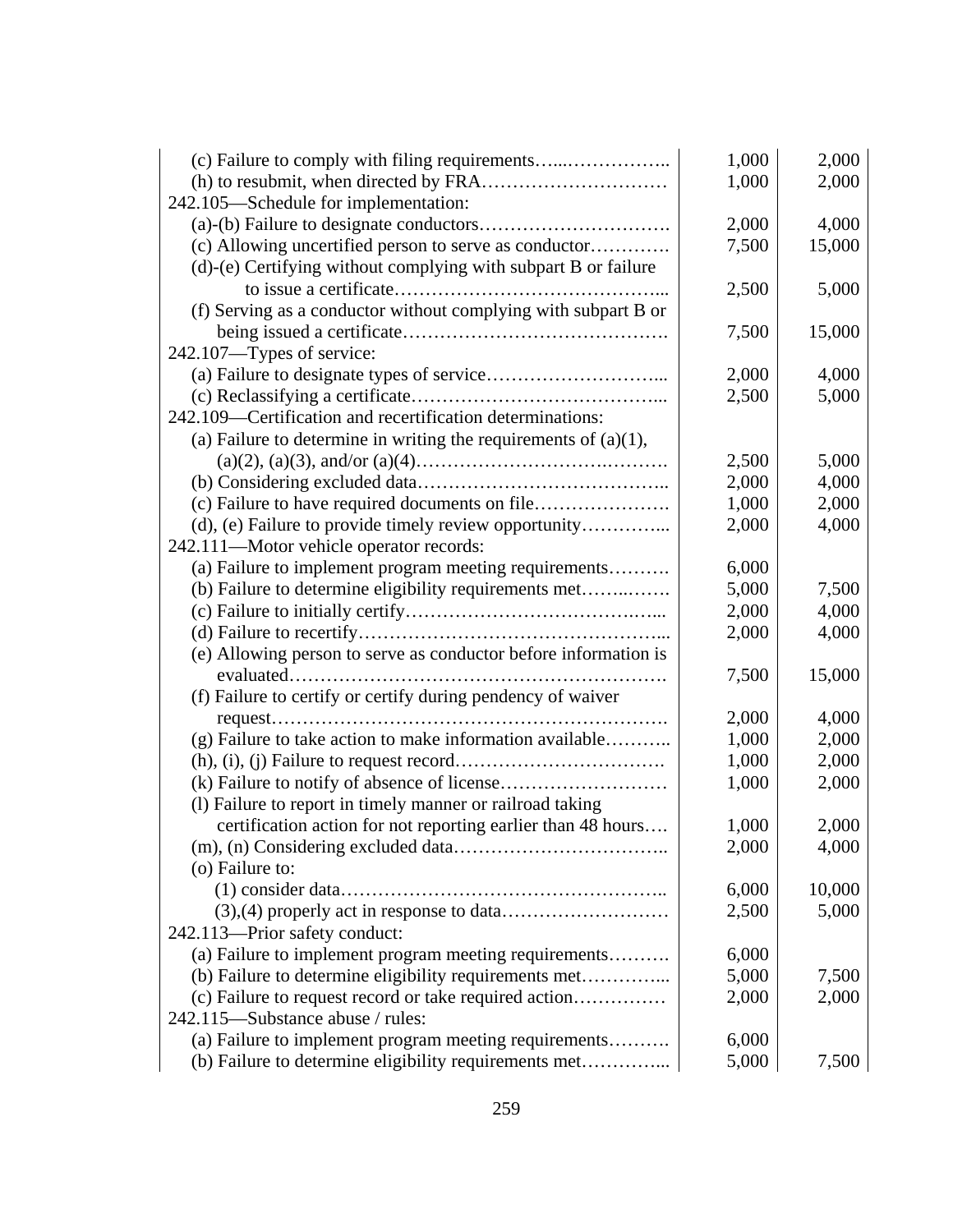|                                                                    | 2,500 | 5,000 |
|--------------------------------------------------------------------|-------|-------|
|                                                                    | 2,500 | 5,000 |
| 242.117-Vision and hearing acuity:                                 |       |       |
| (a) Failure to implement program meeting requirements              | 6,000 |       |
| (b) Failure to determine eligibility requirements met              | 5,000 | 7,500 |
| (c) Failure to have basis for finding proper acuity                | 1,000 | 2,000 |
| (d) Acuity examination performed by unauthorized person            | 1,000 | 2,000 |
| (e) Failure to note need for device to achieve acuity              | 1,000 | 2,000 |
| (f) Failure to use device needed for proper acuity                 | 1,000 | 2,000 |
|                                                                    | 2,500 | 5,000 |
|                                                                    | 2,500 | 5,000 |
| $242.119 -$ Training                                               |       |       |
| (a) Failure to implement program meeting requirements              | 6,000 |       |
| (b) Failure to determine eligibility requirements met              | 5,000 | 7,500 |
| (c) Failure to determine in writing the requirements of $(c)(1)$ , |       |       |
|                                                                    | 2,500 | 5,000 |
| (d) Failure to:                                                    |       |       |
| (1) Make determination, include proper curriculum, and/or          |       |       |
|                                                                    | 2,500 | 5,000 |
|                                                                    | 1,000 | 2,000 |
|                                                                    | 1,000 | 2,000 |
| (4) Failure to maintain steps or tasks in one manual or make       |       |       |
|                                                                    | 1,000 | 2,000 |
|                                                                    | 1,000 | 2,000 |
| (e) Failure to require person to meet requirements                 | 2,500 | 5,000 |
| (f) Failure to provide opportunity to consult                      | 1,000 | 2,000 |
| $(g)-(k)$ Failure to have adequate procedures or include           |       |       |
|                                                                    | 2,500 | 5,000 |
| (l) Failure to have adequate procedures for or provide             |       |       |
|                                                                    | 2,500 | 5,000 |
| 242.121-Knowledge testing:                                         |       |       |
| (a) Failure to implement program meeting requirements              | 6,000 |       |
| (b) Failure to determine eligibility requirements met              | 5,000 | 7,500 |
| (c) Failure to have adequate procedures for testing knowledge      | 2,500 | 5,000 |
|                                                                    | 2,500 | 5,000 |
|                                                                    | 2,500 | 5,000 |
| (f) Failure to document whether test was passed or failed          | 2,500 | 5,000 |
| (g) Allowing person to serve as a conductor despite test failure   | 2,500 | 5,000 |
| 242.123—Monitoring operational performance:                        |       |       |
| (a)-(b) Failure to implement program meeting requirements          | 6,000 |       |
|                                                                    | 2,500 | 5,000 |
|                                                                    | 2,500 | 5,000 |
|                                                                    | 2,500 | 5,000 |
|                                                                    |       |       |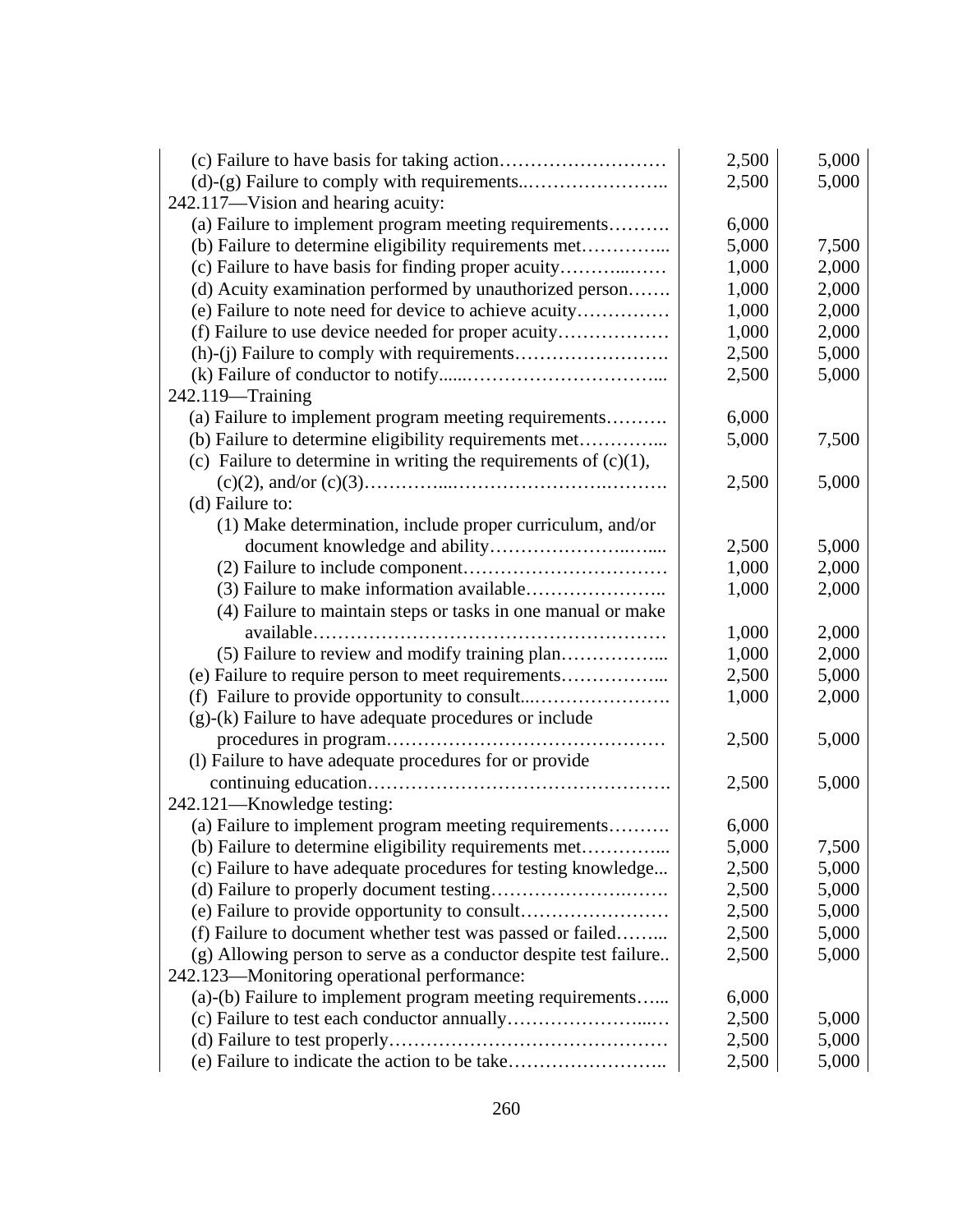|                                                                      | 2,500             | 5,000  |
|----------------------------------------------------------------------|-------------------|--------|
| 242.125—Reliance on determination of another:                        |                   |        |
| (a) Failure to address in program or require newly hired             |                   |        |
|                                                                      | 5,000             | 7,500  |
| (b) Failure to make any required determinations                      | 2,500             | 5,000  |
| 242.127—Relying on requirements of a country:                        |                   |        |
| (a)-(b) Failure to determine person employed and meets               |                   |        |
| Canadian                                                             |                   |        |
| .                                                                    | 2,500             | 5,000  |
| <b>Subpart C-Administration of the Certification Program</b>         |                   |        |
| 242.201—Time limitations:                                            |                   |        |
|                                                                      | 2,000             | 4,000  |
| 242.203—Supporting information:                                      |                   |        |
|                                                                      | 2,500             | 5,000  |
|                                                                      | 2,000             | 4,000  |
|                                                                      | $(-)$             | 10,000 |
| (g) Failure to comply with requirements if records maintained        |                   |        |
|                                                                      | 2,000             | 4,000  |
| 242.205—Identification of persons:                                   |                   |        |
|                                                                      | 2,500             | 5,000  |
| (c) Failure to update or make a record available                     | 2,000             | 4,000  |
|                                                                      | $\left( -\right)$ | 10,000 |
| (e) Failure to comply with requirements if records maintained        |                   |        |
|                                                                      | 2,000             | 4,000  |
| 242.207-Certificate components:                                      |                   |        |
|                                                                      | 1,000             | 2,000  |
| (b) Failure to designate those with signing authority                | 1,000             | 2,000  |
|                                                                      | $(-)$             | 10,000 |
| 242.209—Maintenance of the certificate:                              |                   |        |
| (a) Failure of conductor to carry certificate or display certificate |                   |        |
|                                                                      | 1,000             | 2,000  |
| (b) Failure of conductor to notify railroad of limitations or        |                   |        |
| railroad requiring conductor to exceed limitations                   | 4,000             | 8,000  |
| 242.211-Replacement of certificates:                                 |                   |        |
| (a) Failure to have a reasonably accessible system for certificate   |                   |        |
| replacement                                                          | 2,000             | 4,000  |
| (b) Failure to comply with requirements for temporary                |                   |        |
|                                                                      | 1,000             | 2,000  |
| 242.213-Multiple certifications:                                     |                   |        |
| (d) Allowing an engineer to operate without a conductor where        |                   |        |
| the engineer is not certified as a conductor or not                  |                   |        |
|                                                                      | 7,500             | 15,000 |
|                                                                      | 2,500             | 5,000  |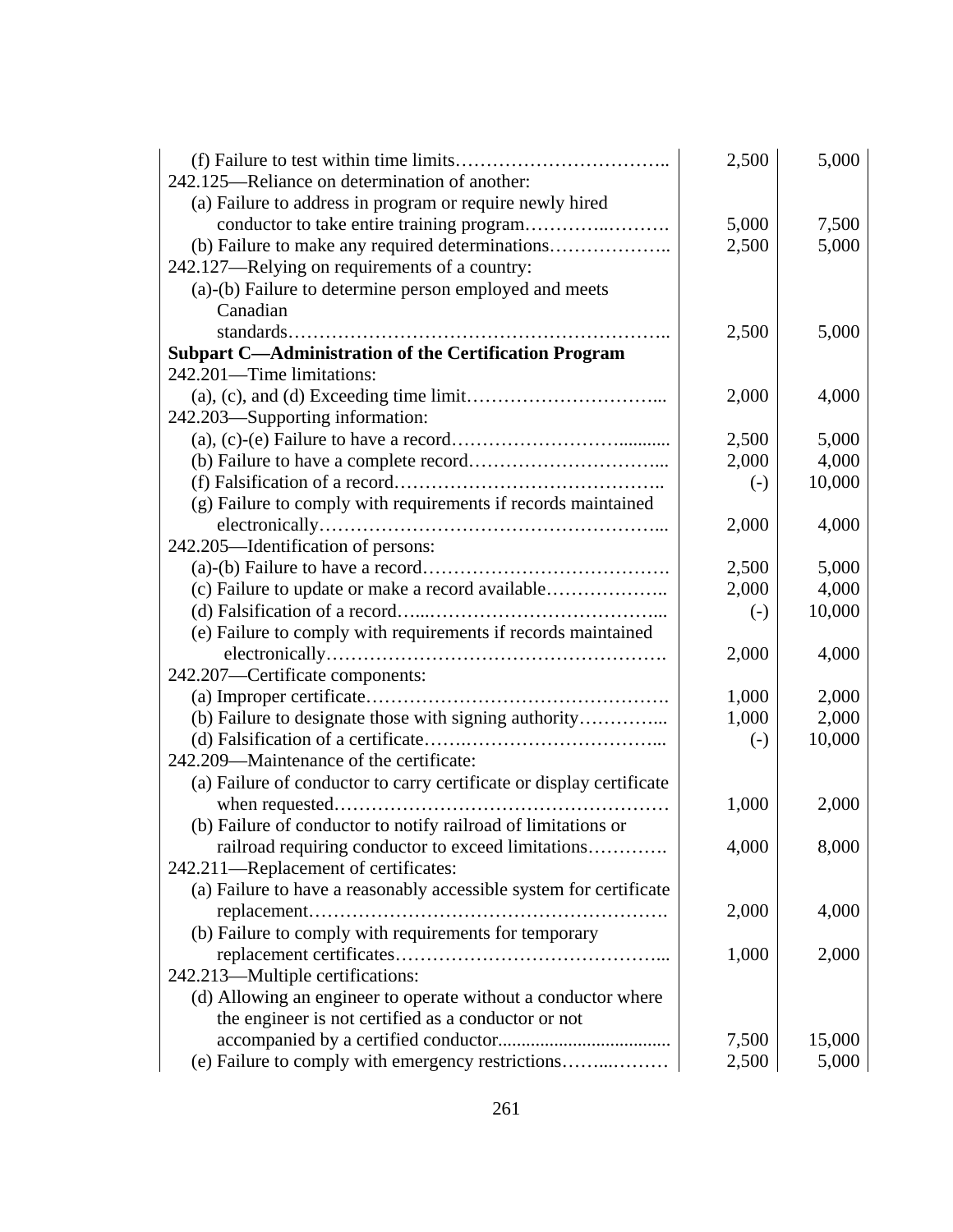| (f) Failure of conductor to notify railroad of denial or          |       |        |
|-------------------------------------------------------------------|-------|--------|
|                                                                   | 4,000 | 8,000  |
| (g) Performing conductor service with a revoked conductor         |       |        |
|                                                                   | 7,500 | 15,000 |
| (h), (k) Performing work as an engineer or obtaining an           |       |        |
| engineer certificate with a conductor certification revoked       |       |        |
| for a violation of $242.403(e)(1)-(e)(5)$ or                      |       |        |
|                                                                   | 7,500 | 15,000 |
| (i), (j) Performing work as a conductor or obtaining a conductor  |       |        |
| certificate with an engineer certification revoked under          |       |        |
|                                                                   | 7,500 | 15,000 |
| (l) Denying or revoking engineer certification or recertification |       |        |
| based solely on the denial of conductor certification             | 4,000 | 8,000  |
| (m) Denying or revoking conductor certification or                |       |        |
| recertification based solely on the denial of engineer            |       |        |
|                                                                   | 4,000 | 8,000  |
| 242.215-Oversight responsibility:                                 |       |        |
| (a) Failure to perform annual review and analysis or perform on   |       |        |
| $time$                                                            | 2,000 | 4,000  |
|                                                                   | 2,500 | 5,000  |
| <b>Subpart D-Territorial Qualification and Joint Operations</b>   |       |        |
| 242.301-Territorial qualification:                                |       |        |
| (a) Allowing uncertified person or person not territorially       |       |        |
|                                                                   | 7,500 | 15,000 |
| (b) Failure to notify railroad of lack of qualifications          | 4,000 | 8,000  |
|                                                                   | 4,000 | 8,000  |
| (d) Failure to provide assistance or up-to-date job aid           | 4,000 | 8,000  |
| <b>Subpart E-Denial and Revocation of Certification</b>           |       |        |
| 242.401-Denial of certification:                                  |       |        |
| (a) Failure to notify or provide opportunity for comment          | 2,000 | 4,000  |
| (c) Failure to notify, provide data, or untimely notification     | 2,000 | 4,000  |
| 242.403-Revocation criteria:                                      |       |        |
| (a) Failure to implement program meeting requirements             | 6,000 |        |
| (b) Unlawful failure to comply with rules and practices           | 2,500 | 5,000  |
|                                                                   | 2,500 | 5,000  |
|                                                                   | 2,500 | 5,000  |
| (e) Considering unlisted violations of operating rules and        |       |        |
|                                                                   | 2,500 | 5,000  |
| (f) Improperly counting or considering violations                 | 2,500 | 5,000  |
| 242.405—Periods of ineligibility:                                 |       |        |
| 242.407-Revocation of certification:                              | 2,500 | 5,000  |
|                                                                   | 7,500 | 15,000 |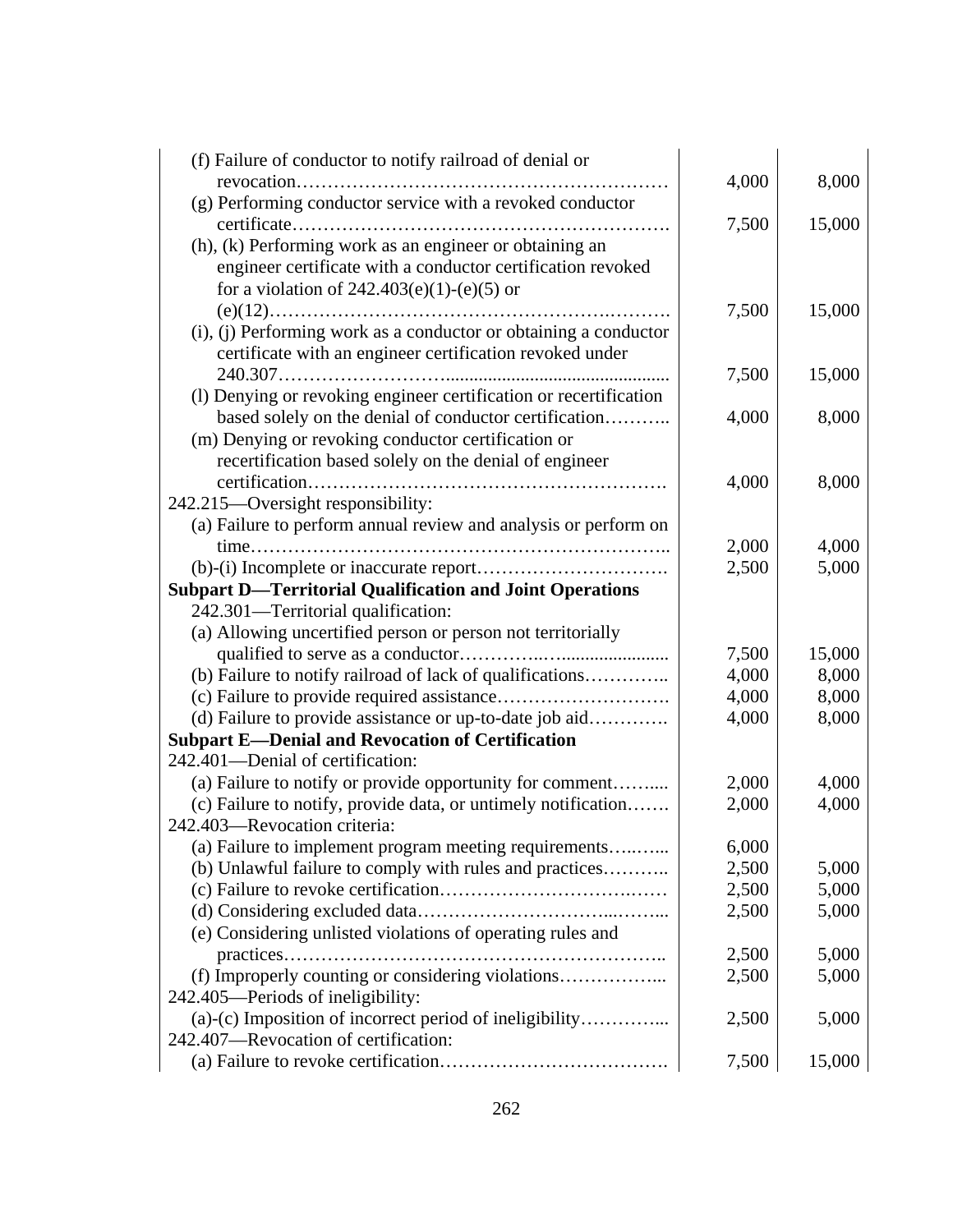| (b) Failure to suspend, notify, provide hearing opportunity, or<br>(c)-(h) Failure of railroad to comply with hearing or waiver | 2,500 | 5,000  |
|---------------------------------------------------------------------------------------------------------------------------------|-------|--------|
|                                                                                                                                 | 2,500 | 5,000  |
|                                                                                                                                 | 1,000 | 2,000  |
| (k) Failure of railroad to conduct reasonable inquiry or make                                                                   |       |        |
|                                                                                                                                 | 5,000 | 10,000 |
|                                                                                                                                 |       |        |

 $<sup>1</sup>$  A penalty may be assessed against an individual only for a willful violation. The</sup> Administrator reserves the right to assess a penalty of up to \$100,000 for any violation where circumstances warrant. See 49 CFR part 209, appendix A.

## **APPENDIX B TO PART 242--PROCEDURES FOR SUBMISSION AND**

## **APPROVAL OF CONDUCTOR CERTIFICATION PROGRAMS**

This appendix establishes procedures for the submission and approval of a railroad's program concerning the training, testing, and evaluating of persons seeking certification or recertification as a conductor in accordance with the requirements of this part. It also contains guidance on how FRA will exercise its review and approval responsibilities.

#### Submission by a Railroad

As provided for in § 242.101, each railroad must have a program for determining the certification of each person it permits or requires to perform as a conductor or as a passenger conductor. Each railroad must submit its individual program to FRA for approval as provided for in § 242.103. Each program must be accompanied by a request for approval organized in accordance with this appendix. Requests for approval must contain appropriate references to the relevant portion of the program being discussed.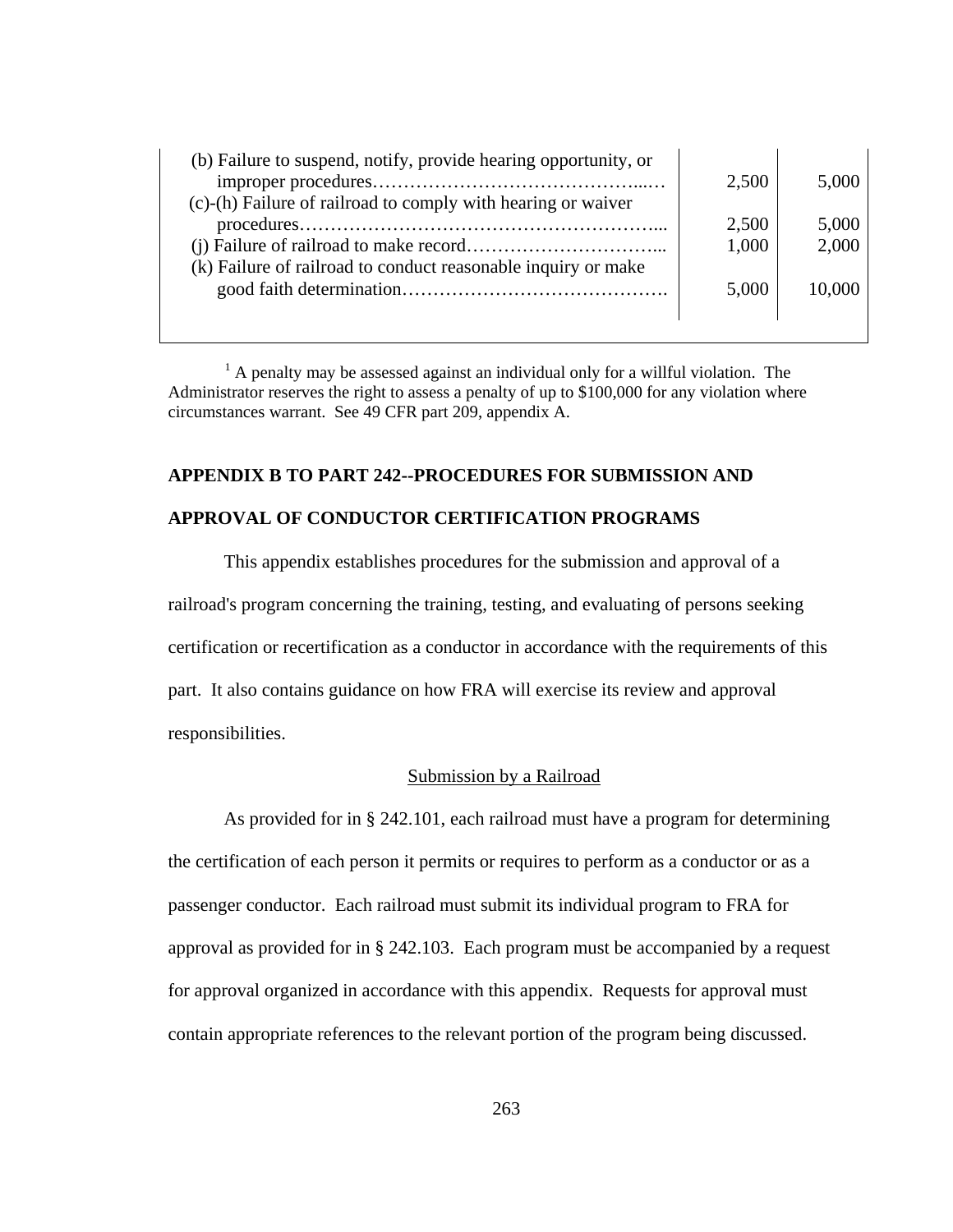Requests should be submitted in writing on standard sized paper  $(8-1/2 \times 11)$  and can be in letter or narrative format. The railroad's submission shall be sent to the Associate Administrator for Railroad Safety/Chief Safety Officer, FRA. The mailing address for FRA is 1200 New Jersey Avenue, SE., Washington, DC 20590. Simultaneous with its filing with the FRA, each railroad must serve a copy of its submission on the president of each labor organization that represents the railroad's employees subject to this part.

Each railroad is authorized to file by electronic means any program submissions required under this part. Prior to any person submitting a railroad's first program submission electronically, the person shall provide the Associate Administrator with the following information in writing:

(1) The name of the railroad;

 (2) The names of two individuals, including job titles, who will be the railroad's points of contact and will be the only individuals allowed access to FRA's secure document submission site;

(3) The mailing addresses for the railroad's points of contact;

 (4) The railroad's system or main headquarters address located in the United States;

(5) The e-mail addresses for the railroad's points of contact; and

(6) The daytime telephone numbers for the railroad's points of contact.

A request for electronic submission or FRA review of written materials shall be addressed to the Associate Administrator for Railroad Safety/Chief Safety Officer, Federal Railroad Administration, 1200 New Jersey Avenue, SE., Washington, DC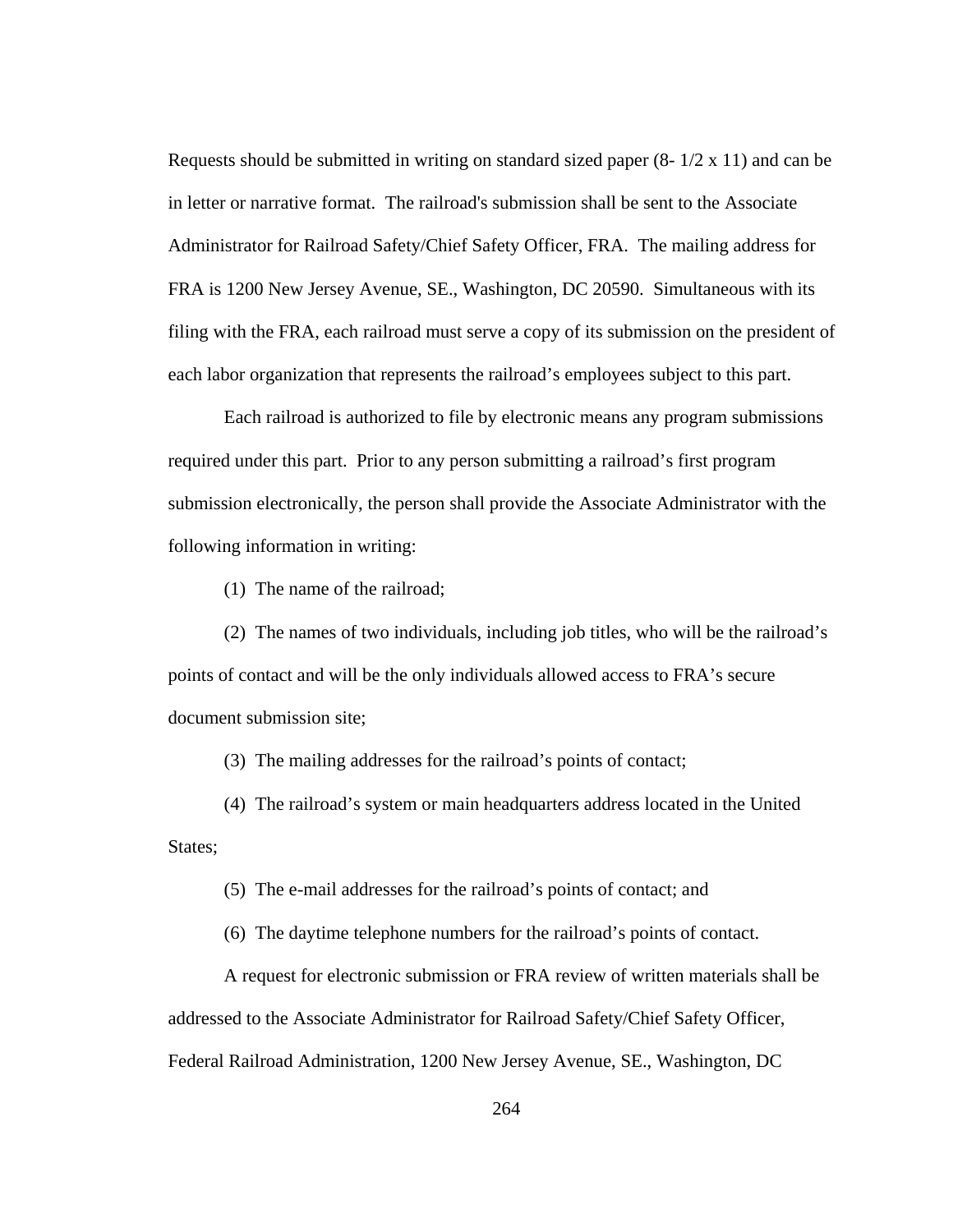20590. Upon receipt of a request for electronic submission that contains the information listed above, FRA will then contact the requestor with instructions for electronically submitting its program.

A railroad that electronically submits an initial program or new portions or revisions to an approved program required by this part shall be considered to have provided its consent to receive approval or disapproval notices from FRA by e-mail. FRA may electronically store any materials required by this part regardless of whether the railroad that submits the materials does so by delivering the written materials to the Associate Administrator and opts not to submit the materials electronically. A railroad that opts not to submit the materials required by this part electronically, but provides one or more e-mail addresses in its submission, shall be considered to have provided its consent to receive approval or disapproval notices from FRA by e-mail or mail.

### Organization of the Submission

Each request should be organized to present the required information in the following standardized manner. Each section must begin by giving the name, title, telephone number, and mailing address of the person to be contacted concerning the matters addressed by that section. If a person is identified in a prior section, it is sufficient to merely repeat the person's name in a subsequent section.

### Section 1 of the Submission: General Information and Elections

The first section of the request must contain the name of the railroad, the person to be contacted concerning the request (including the person's name, title, telephone number, and mailing address) and a statement electing either to accept responsibility for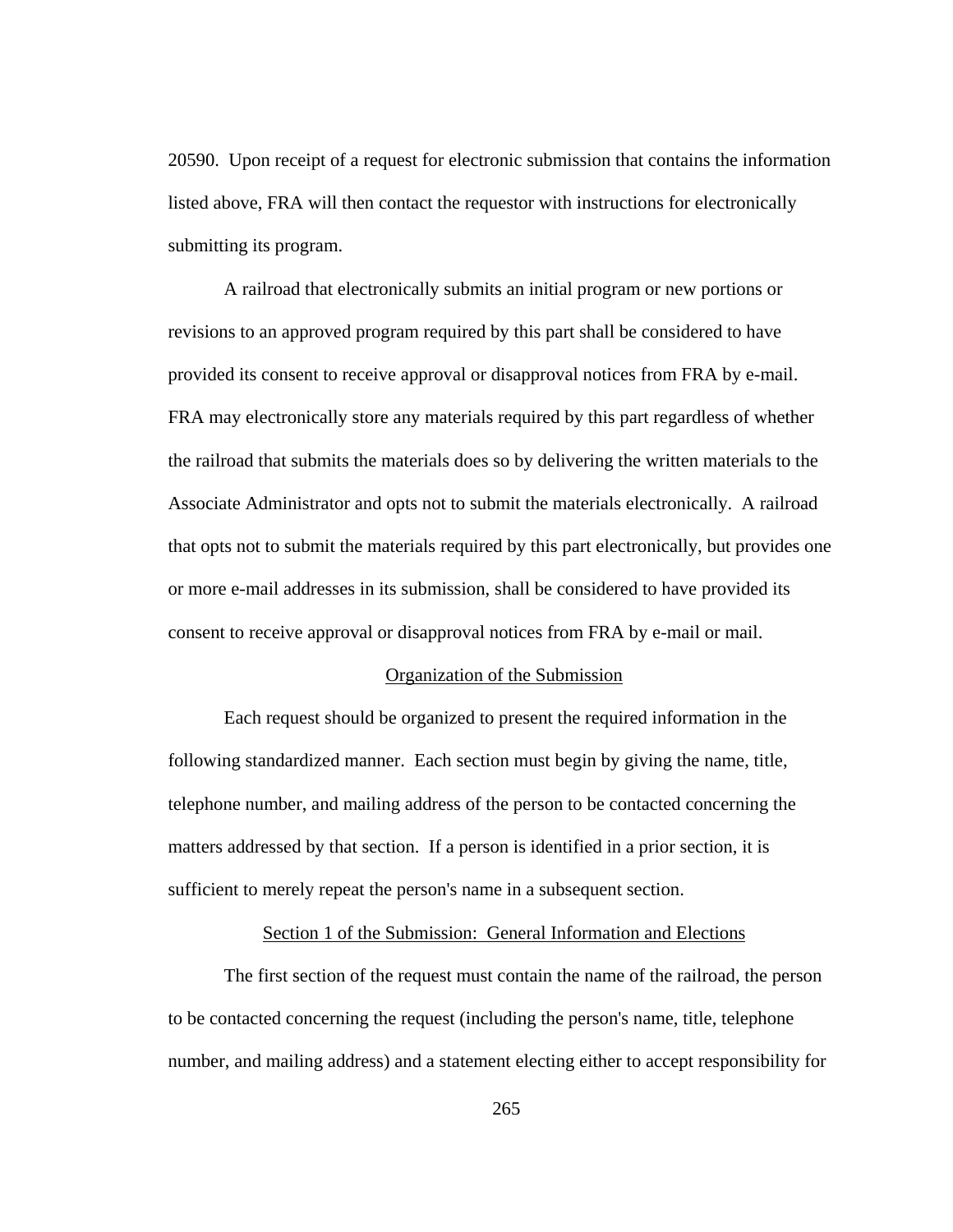educating previously untrained persons to be certified conductors or recertify only conductors previously certified by other railroads. See § 242.103(b).

If a railroad elects not to provide initial conductor training, the railroad is obligated to state so in its submission. A railroad that makes this election will be limited to recertifying persons initially certified by another railroad. A railroad that makes this election can rescind it by obtaining FRA approval of a modification of its program. See § 242.103(f).

If a railroad elects to accept responsibility for training persons not previously trained to be conductors, the railroad is obligated to submit information on how such persons will be trained but has no duty to actually conduct such training. A railroad that elects to accept the responsibility for the training of such persons may authorize another railroad or a non-railroad entity to perform the actual training effort. The electing railroad remains responsible for assuring that such other training providers adhere to the training program the railroad submits. This section must also state which types of service the railroad will employ. See § 242.107.

## Section 2 of the Submission: Training Persons Previously Certified

The second section of the request must contain information concerning the railroad's program for training previously certified conductors. As provided for in § 242.119(l) each railroad must have a program for the ongoing education of its conductors to assure that they maintain the necessary knowledge concerning operating rules and practices, familiarity with physical characteristics, and relevant Federal safety rules.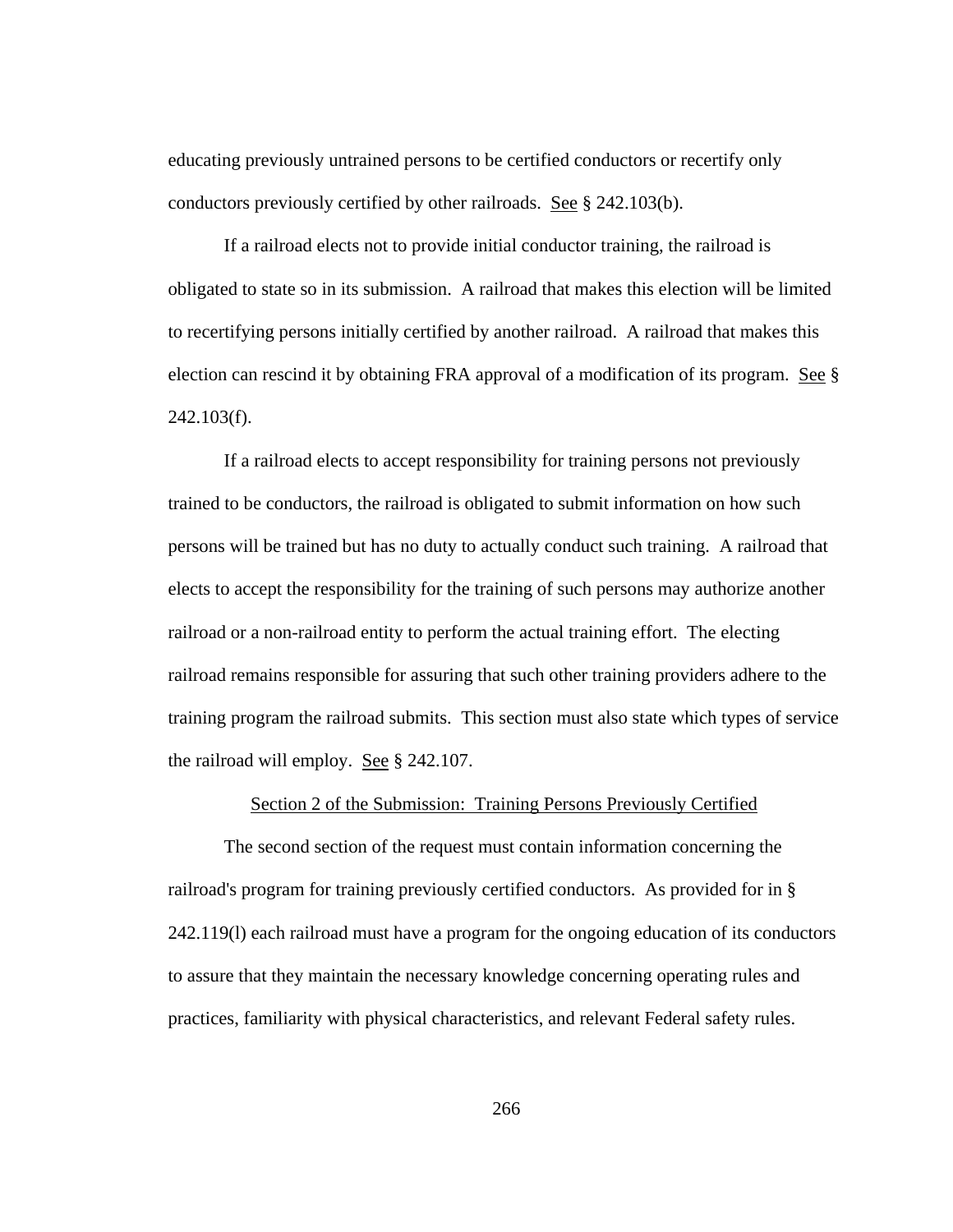Section 242.119(l) provides a railroad latitude to select the specific subject matter to be covered, duration of the training, method of presenting the information, and the frequency with which the training will be provided. The railroad must describe in this section how it will use that latitude to assure that its conductors remain knowledgeable concerning the safe discharge of their responsibilities so as to comply with the performance standard set forth in § 242.119(l). This section must contain sufficient detail to permit effective evaluation of the railroad's training program in terms of the subject matter covered, the frequency and duration of the training sessions, the training environment employed (for example, use of classroom, use of computer based training, use of film or slide presentations, and use of on-job-training) and which aspects of the program are voluntary or mandatory.

Time and circumstances have the capacity to diminish both abstract knowledge and the proper application of that knowledge to discrete events. Time and circumstances also have the capacity to alter the value of previously obtained knowledge and the application of that knowledge. In formulating how it will use the discretion being afforded, each railroad must design its program to address both loss of retention of knowledge and changed circumstances, and this section of the submission to FRA must address these matters.

For example, conductors need to have their fundamental knowledge of operating rules and procedures refreshed periodically. Each railroad needs to advise FRA how that need is satisfied in terms of the interval between attendance at such training, the nature of the training being provided, and methods for conducting the training. A matter of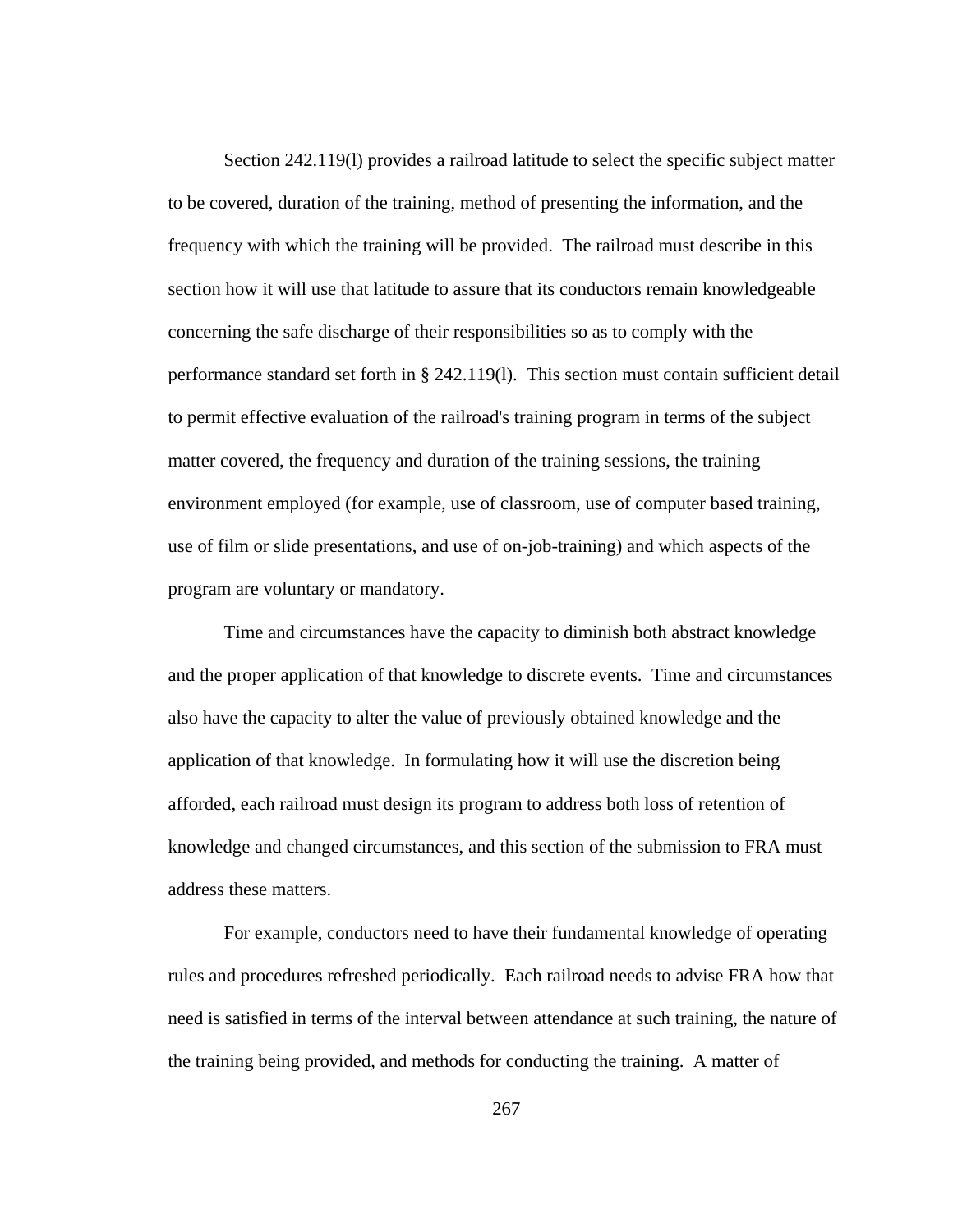particular concern to FRA is how each railroad acts to assure that conductors remain knowledgeable about the territory over which a conductor is authorized to perform but from which the conductor has been absent. The railroad must have a plan for the familiarization training that addresses the question of how long a person can be absent before needing more education and, once that threshold is reached, how the person will acquire the needed education. Similarly, the program must address how the railroad responds to changes such as the introduction of new technology, new operating rule books, or significant changes in operations including alteration in the territory conductors are authorized to work over.

### Section 3 of the Submission: Testing and Evaluating Persons Previously Certified

The third section of the request must contain information concerning the railroad's program for testing and evaluating previously certified conductors. As provided for in § 242.121, each railroad must have a program for the ongoing testing and evaluating of its conductors to assure that they have the necessary knowledge and skills concerning operating rules and practices, familiarity with physical characteristics of the territory, and relevant Federal safety rules. Similarly, each railroad must have a program for ongoing testing and evaluating to assure that its conductors have the necessary vision and hearing acuity as provided for in § 242.117.

Section 242.121 requires that a railroad rely on written procedures for determining that each person can demonstrate his or her knowledge of the railroad's rules and practices and skill at applying those rules and practices for the safe performance as a conductor. Section 242.121 directs that, when seeking a demonstration of the person's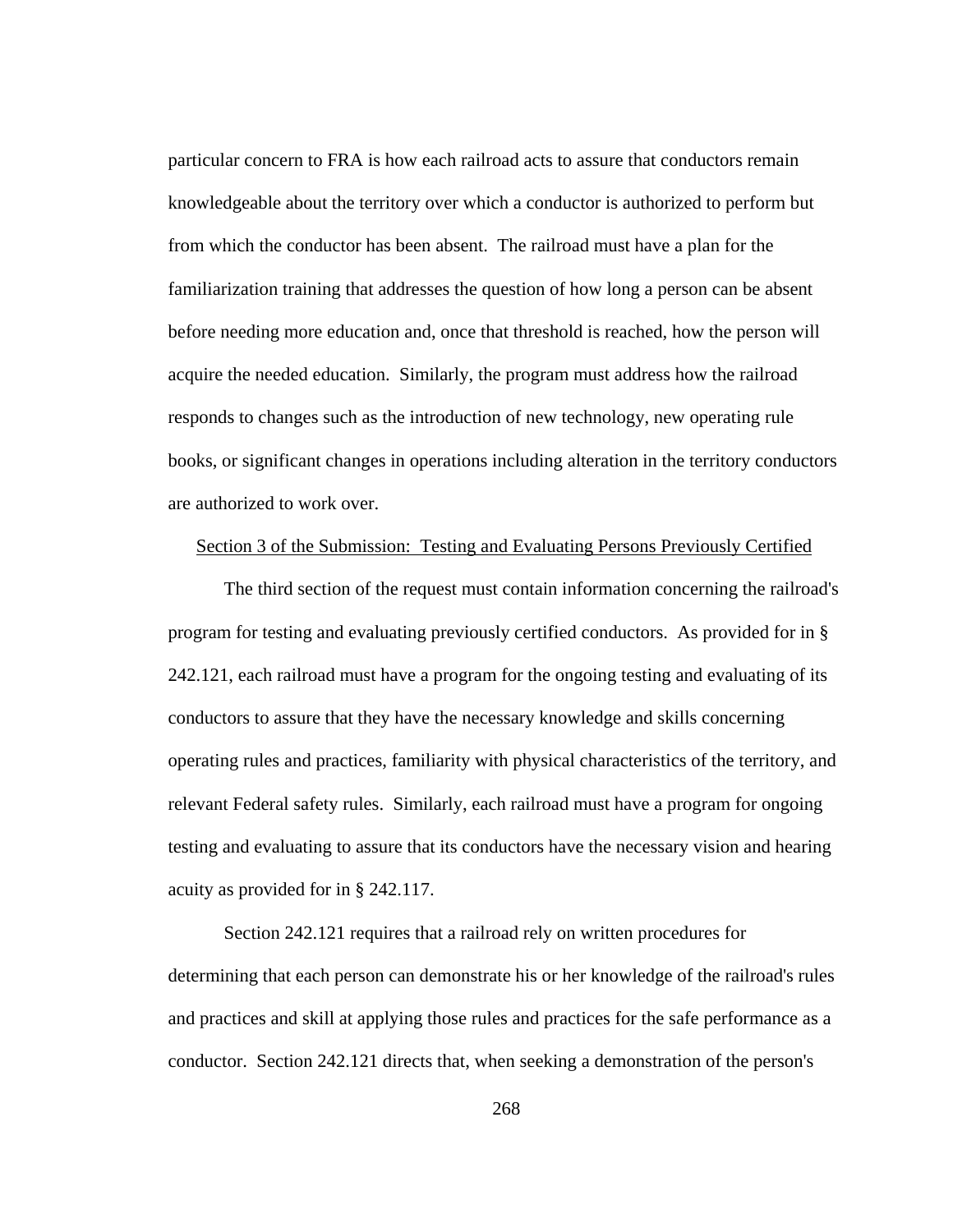knowledge, a railroad must employ a written test that contains objective questions and answers and covers the following subject matters: (i) safety and operating rules; (ii) timetable instructions; (iii) physical characteristics of the territory; and (iv) compliance with all applicable Federal regulations. The test must accurately measure the person's knowledge of all of these areas.

Section 242.121 provides a railroad latitude in selecting the design of its own testing policies (including the number of questions each test will contain, how each required subject matter will be covered, weighting (if any) to be given to particular subject matter responses, selection of passing scores, and the manner of presenting the test information). The railroad must describe in this section how it will use that latitude to assure that its conductors will demonstrate their knowledge concerning the safe discharge of their responsibilities so as to comply with the performance standard set forth in § 242.121.

Section 242.117 provides a railroad latitude to rely on the professional medical opinion of the railroad's medical examiner concerning the ability of a person with substandard acuity to safely perform as a conductor. The railroad must describe in this section how it will assure that its medical examiner has sufficient information concerning the railroad's operations to effectively form appropriate conclusions about the ability of a particular individual to safely perform as a conductor.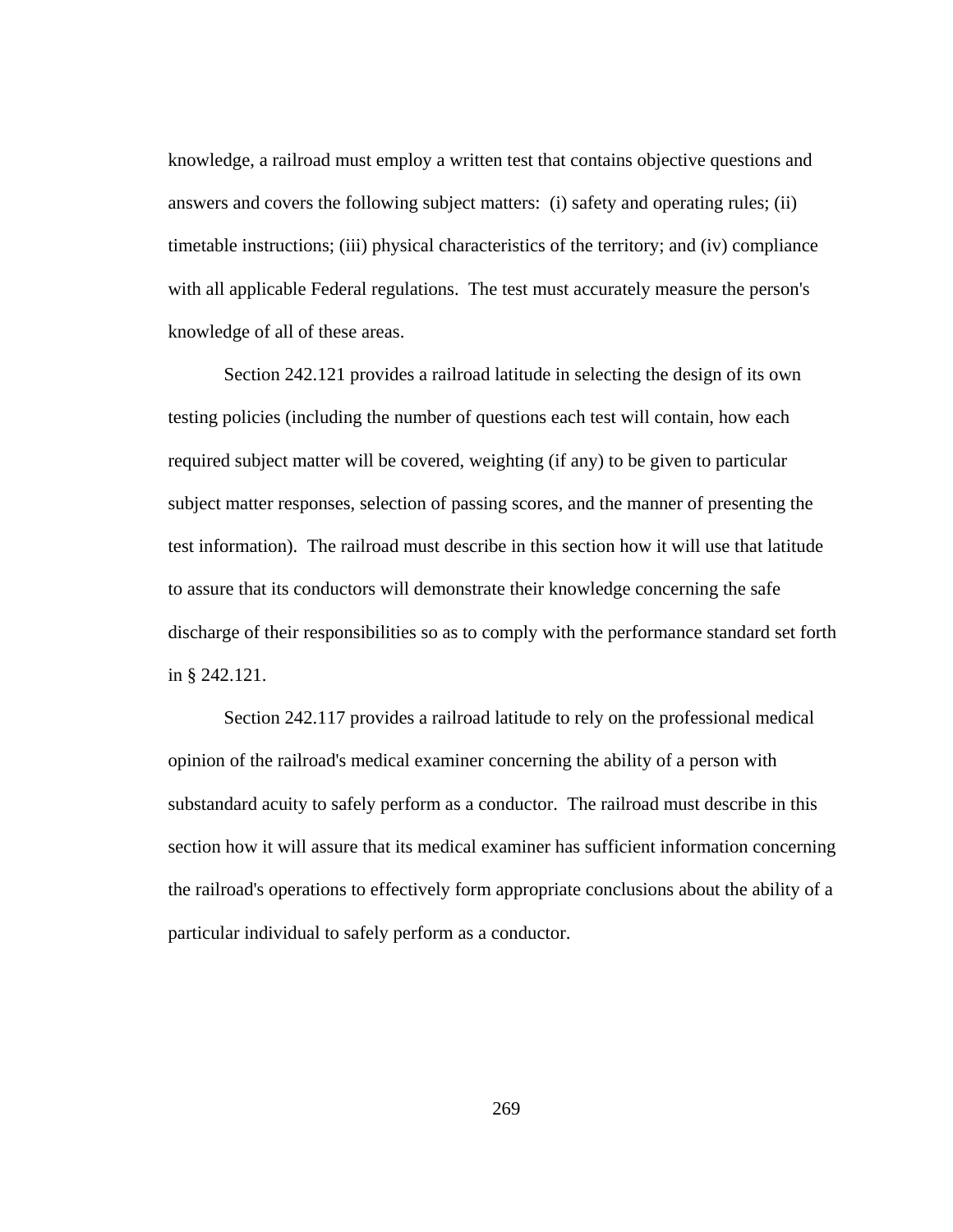# Section 4 of the Submission: Training, Testing, and Evaluating Persons Not Previously Certified

Unless a railroad has made an election not to accept responsibility for conducting the initial training of persons to be conductors, the fourth section of the request must contain information concerning the railroad's program for educating, testing, and evaluating persons not previously trained as conductors. As provided for in § 242.119(d), a railroad that is issuing an initial certification to a person to be a conductor must have a program for the training, testing, and evaluating of its conductors to assure that they acquire the necessary knowledge and skills concerning operating rules and practices, familiarity with physical characteristics of the territory, and relevant Federal safety rules.

Section 242.119 establishes a performance standard and gives a railroad latitude in selecting how it will meet that standard. A railroad must describe in this section how it will use that latitude to assure that its conductors will acquire sufficient knowledge and skill and demonstrate their knowledge and skills concerning the safe discharge of their responsibilities. This section must contain the same level of detail concerning initial training programs as that described for each of the components of the overall program contained in sections 2 through 4 of this Appendix. A railroad that plans to accept responsibility for the initial training of conductors may authorize another railroad or a non-railroad entity to perform the actual training effort. The authorizing railroad may submit a training program developed by that authorized trainer but the authorizing railroad remains responsible for assuring that such other training providers adhere to the training program submitted. Railroads that elect to rely on other entities, to conduct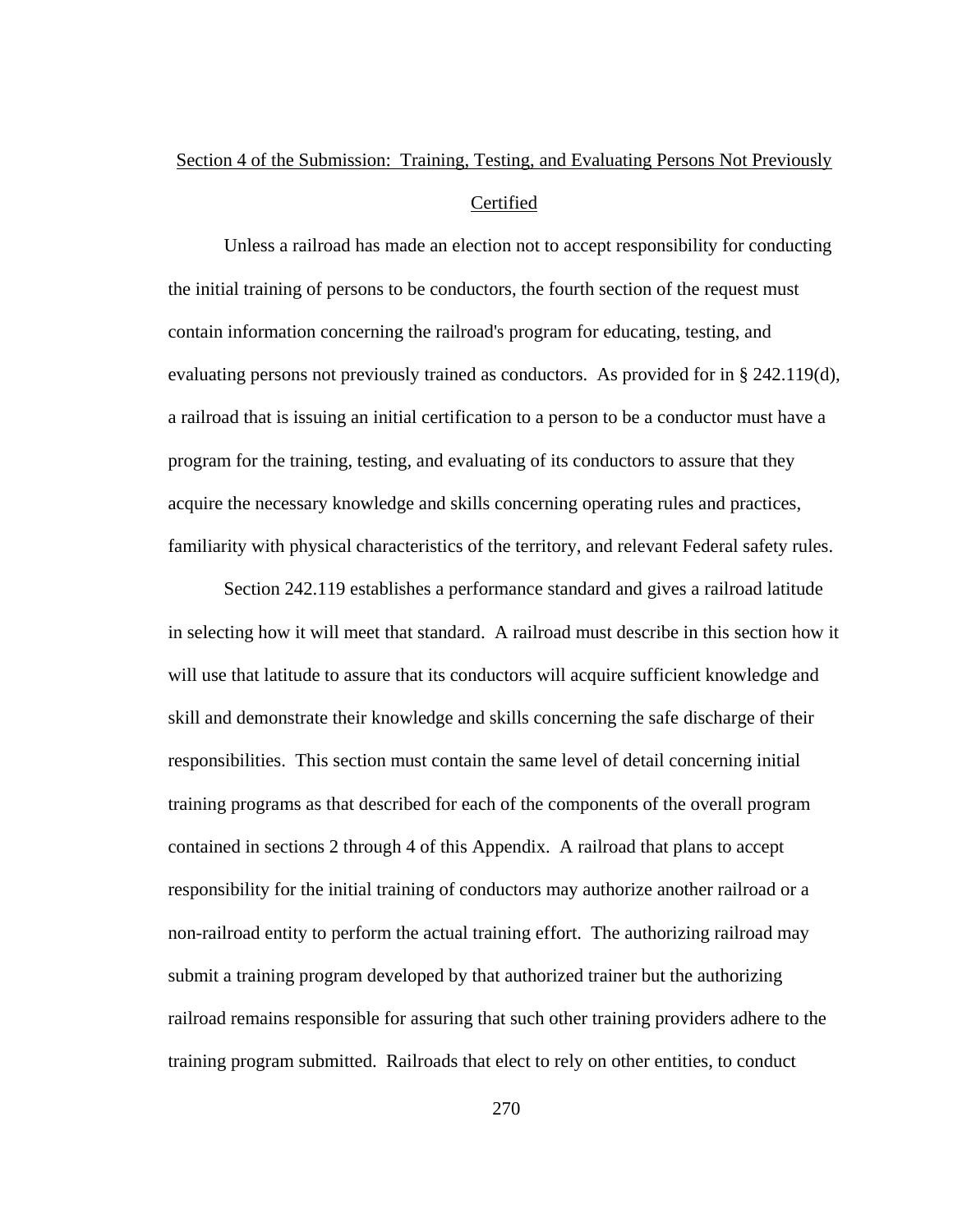training away from the railroad's own territory, must indicate how the student will be provided with the required familiarization with the physical characteristics for its territory.

# Section 5 of the Submission: Monitoring Operational Performance by Certified **Conductors**

The fifth section of the request must contain information concerning the railroad's program for monitoring the operation of its certified conductors. As provided for in § 242.123, each railroad must have a program for the ongoing monitoring of its conductors to assure that they perform in conformity with the railroad's operating rules and practices and relevant Federal safety rules.

# Section 6 of the Submission: Procedures for Routine Administration of the Conductor

### Certification Program

The final section of the request must contain a summary of how the railroad's program and procedures will implement the various specific aspects of the regulatory provisions that relate to routine administration of its certification program for conductors. At a minimum this section needs to address the procedural aspects of the rule's provisions identified in the following paragraph.

Section 242.109 provides that each railroad must have procedures for review and comment on adverse prior safety conduct, but allows the railroad to devise its own system within generalized parameters. Sections 242.111, 242.115 and 242.403 require a railroad to have procedures for evaluating data concerning prior safety conduct as a motor vehicle operator and as railroad workers, yet leave selection of many details to the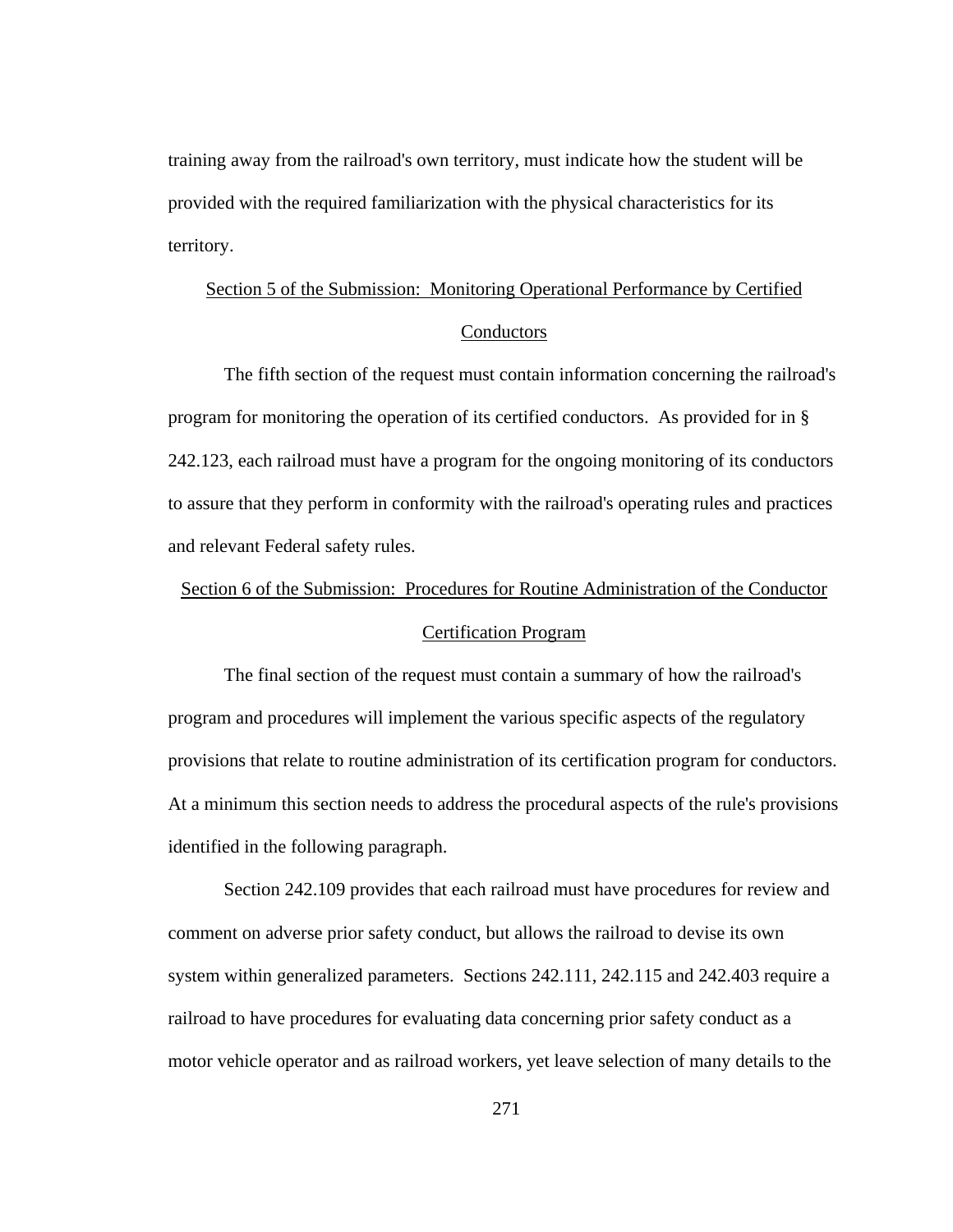railroad. Sections 242.109, 242.201, and 242.401 place a duty on the railroad to make a series of determinations but allow the railroad to select what procedures it will employ to assure that all of the necessary determinations have been made in a timely fashion; who will be authorized to conclude that person will or will be not certified; and how it will communicate adverse decisions. Documentation of the factual basis the railroad relied on in making determinations under §§ 242.109, 242.117, 242.119 and 242.121 is required, but these sections permit the railroad to select the procedures it will employ to accomplish compliance with these provisions. Sections 242.125 and 242.127 permit reliance on certification / qualification determinations made by other entities and permit a railroad latitude in selecting the procedures it will employ to assure compliance with these provisions. Similarly, § 242.301 permits the use of railroad selected procedures to meet the requirements for certification of conductors performing service in joint operations territory. Sections 242.211 and 242.407 allow a railroad a certain degree of discretion in complying with the requirements for replacing lost certificates or the conduct of certification revocation proceedings.

This section of the request should outline in summary fashion the manner in which the railroad will implement its program so as to comply with the specific aspects of each of the rule's provisions described in the preceding paragraph.

### FRA Review

The submissions made in conformity with this appendix will be deemed approved within 30 days after the required filing date or the actual filing date whichever is later. No formal approval document will be issued by FRA. FRA has taken the responsibility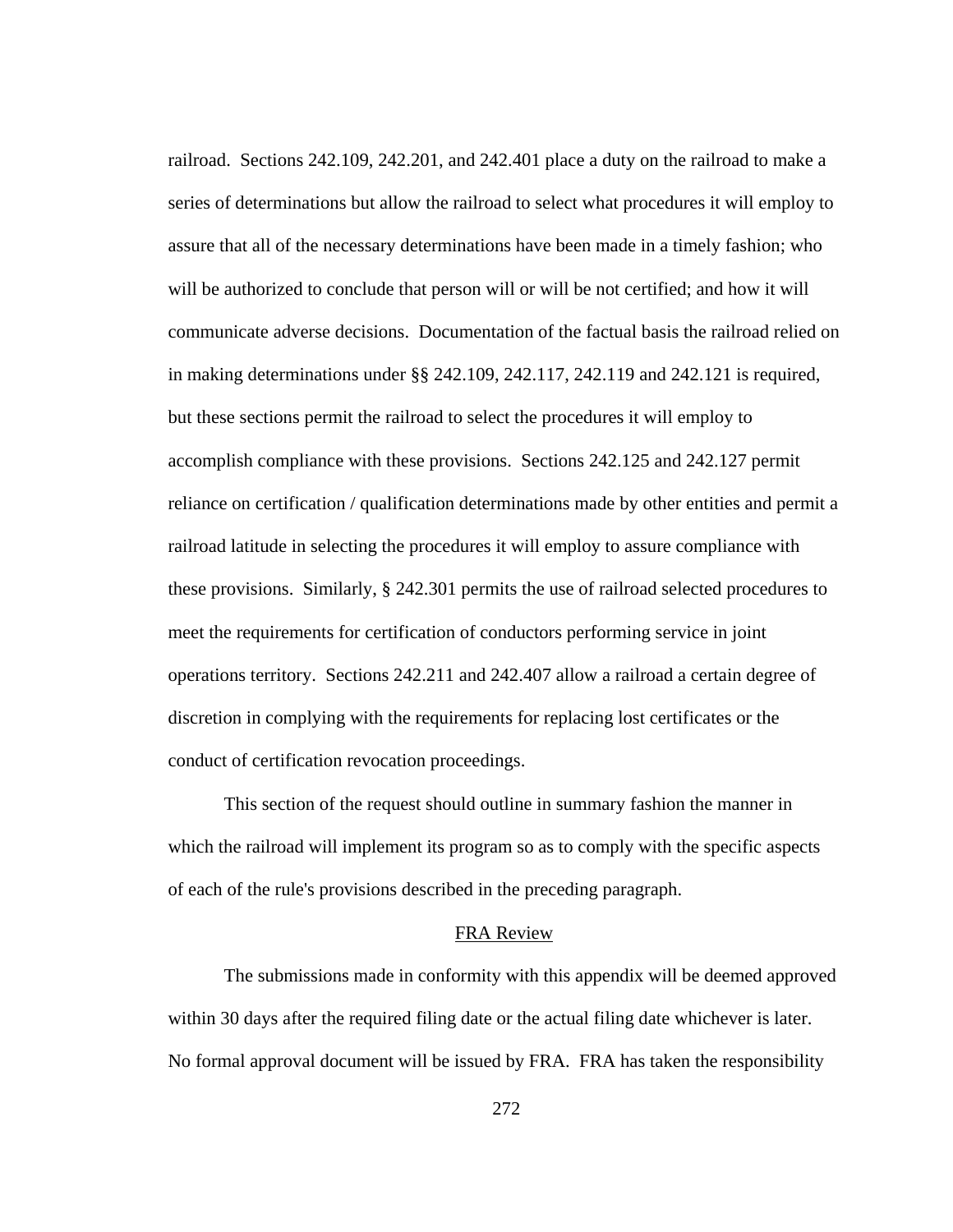for notifying a railroad when it detects problems with the railroad's program. FRA retains the right to disapprove a program that has obtained approval due to the passage of time as provided for in section § 242.103.

Rather than establish rigid requirements for each element of the program, FRA has given railroads discretion to select the design of their individual programs within a specified context for each element. The rule, however, provides a good guide to the considerations that should be addressed in designing a program that will meet the performance standards of this rule.

In reviewing program submissions, FRA will focus on the degree to which a particular program deviates from the norms identified in its rule. To the degree that a particular program submission materially deviates from the norms set out in its rule, FRA's review and approval process will be focused on determining the validity of the reasoning relied on by a railroad for selecting its alternative approach and the degree to which the alternative approach is likely to be effective in producing conductors who have the knowledge and ability to safely perform as conductors.

# **APPENDIX C TO PART 242—PROCEDURES FOR OBTAINING AND EVALUATING MOTOR VEHICLE DRIVING RECORD DATA**

The purpose of this appendix is to outline the procedures available to individuals and railroads for complying with the requirements of §§ 242.109 and 242.111 of this part. Those provisions require that railroads consider the motor vehicle driving record of each person prior to issuing him or her certification or recertification as a conductor.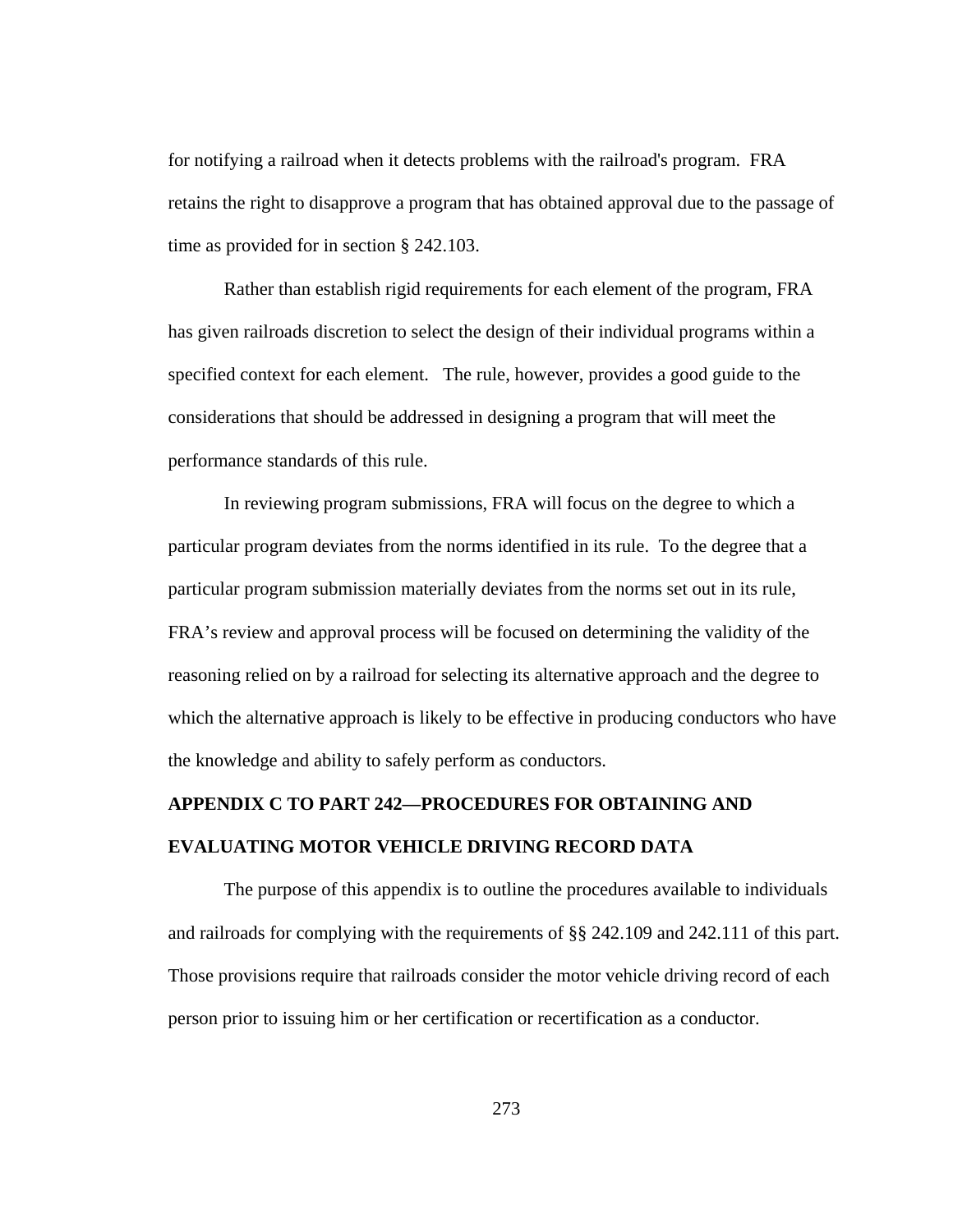To fulfill that obligation, a railroad must review a certification candidate's recent motor vehicle driving record. Generally, that will be a single record on file with the state agency that issued the candidate's current license. However, it can include multiple records if the candidate has been issued a motor vehicle driving license by more than one state agency or foreign country.

#### Access to State Motor Vehicle Driving Record Data

The right of railroad workers, their employers, or prospective employers to have access to a state motor vehicle licensing agency's data concerning an individual's driving record is controlled by state law. Although many states have mechanisms through which employers and prospective employers such as railroads can obtain such data, there are some states in which privacy concerns make such access very difficult or impossible. Since individuals generally are entitled to obtain access to driving record data that will be relied on by a state motor vehicle licensing agency when that agency is taking action concerning their driving privileges, FRA places responsibility on individuals, who want to serve as conductors to request that their current state drivers licensing agency or agencies furnish such data directly to the railroad considering certifying them as a conductor. Depending on the procedures adopted by a particular state agency, this will involve the candidate's either sending the state agency a brief letter requesting such action or executing a state agency form that accomplishes the same effect. It will normally involve payment of a nominal fee established by the state agency for such a records check. In rare instances, when a certification candidate has been issued multiple licenses, it may require more than a single request.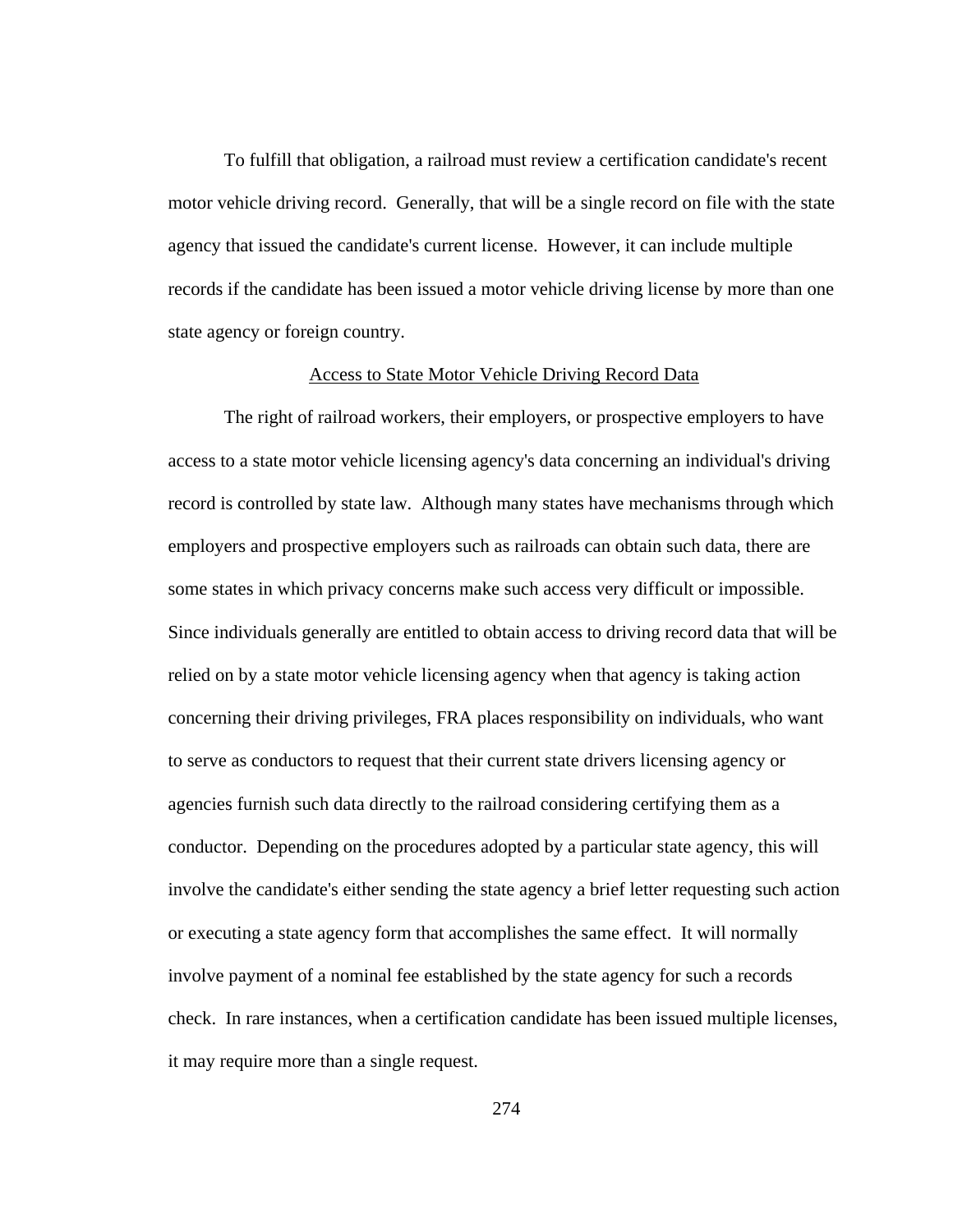Once the railroad has obtained the motor vehicle driving record(s), the railroad must afford the prospective conductor an opportunity to review that record and respond in writing to its contents in accordance with the provisions of § 242.401. The review opportunity must occur before the railroad evaluates that record. The railroad's required evaluation and subsequent decision making must be done in compliance with the provisions of this part.

### **APPENDIX D TO PART 242—MEDICAL STANDARDS GUIDELINES**

(1) The purpose of this appendix is to provide greater guidance on the procedures that should be employed in administering the vision and hearing requirements of § 242.117.

(2) In determining whether a person has the visual acuity that meets or exceeds the requirements of this part, the following testing protocols are deemed acceptable testing methods for determining whether a person has the ability to recognize and distinguish among the colors used as signals in the railroad industry. The acceptable test methods are shown in the left hand column and the criteria that should be employed to determine whether a person has failed the particular testing protocol are shown in the right hand column.

| Accepted tests                                                                   | Failure criteria                                                          |
|----------------------------------------------------------------------------------|---------------------------------------------------------------------------|
| PSEUDOISOCHROMATIC PLATE TESTS                                                   |                                                                           |
| AOC--Hardy-Rand-Ritter plates-second edition  Any error on plates 1-6 (plates 1- | 4 are for demonstration--<br>test plate 1 is actually plate<br>5 in book) |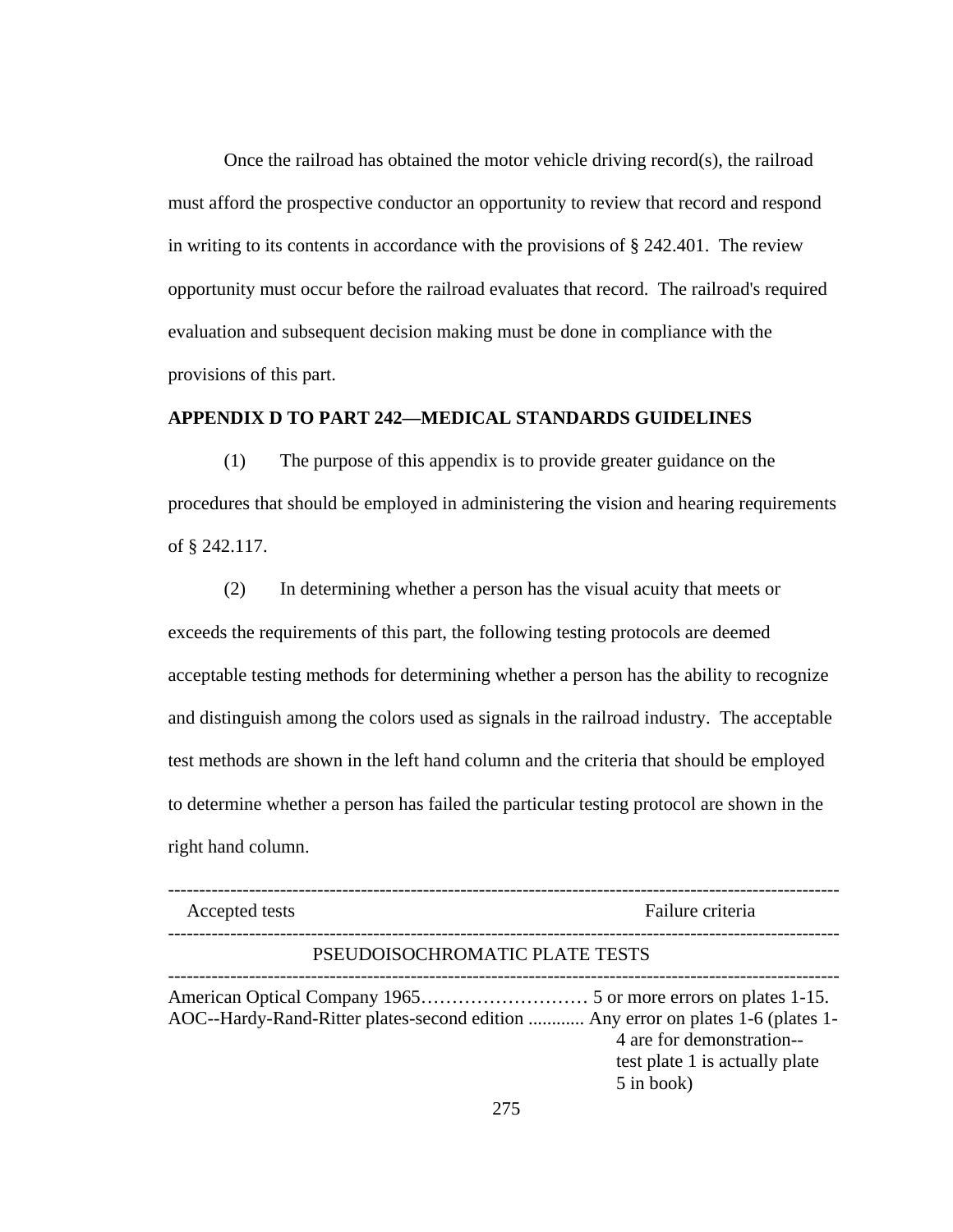#### MULTIFUNCTION VISION TESTER

(3) In administering any of these protocols, the person conducting the examination should be aware that railroad signals do not always occur in the same sequence and that "yellow signals" do not always appear to be the same. It is not acceptable to use "yarn" or other materials to conduct a simple test to determine whether the certification candidate has the requisite vision. No person shall be allowed to wear chromatic lenses during an initial test of the person's color vision; the initial test is one conducted in accordance with one of the accepted tests in the chart and  $\S$  242.117(h)(3).

(4) An examinee who fails to meet the criteria in the chart, may be further evaluated as determined by the railroad's medical examiner. Ophthalmologic referral, field testing, or other practical color testing may be utilized depending on the experience of the examinee. The railroad's medical examiner will review all pertinent information and, under some circumstances, may restrict an examinee who does not meet the criteria for serving as a conductor at night, during adverse weather conditions or under other circumstances. The intent of  $\S 242.117(i)$  is not to provide an examinee with the right to make an infinite number of requests for further evaluation, but to provide an examinee with at least one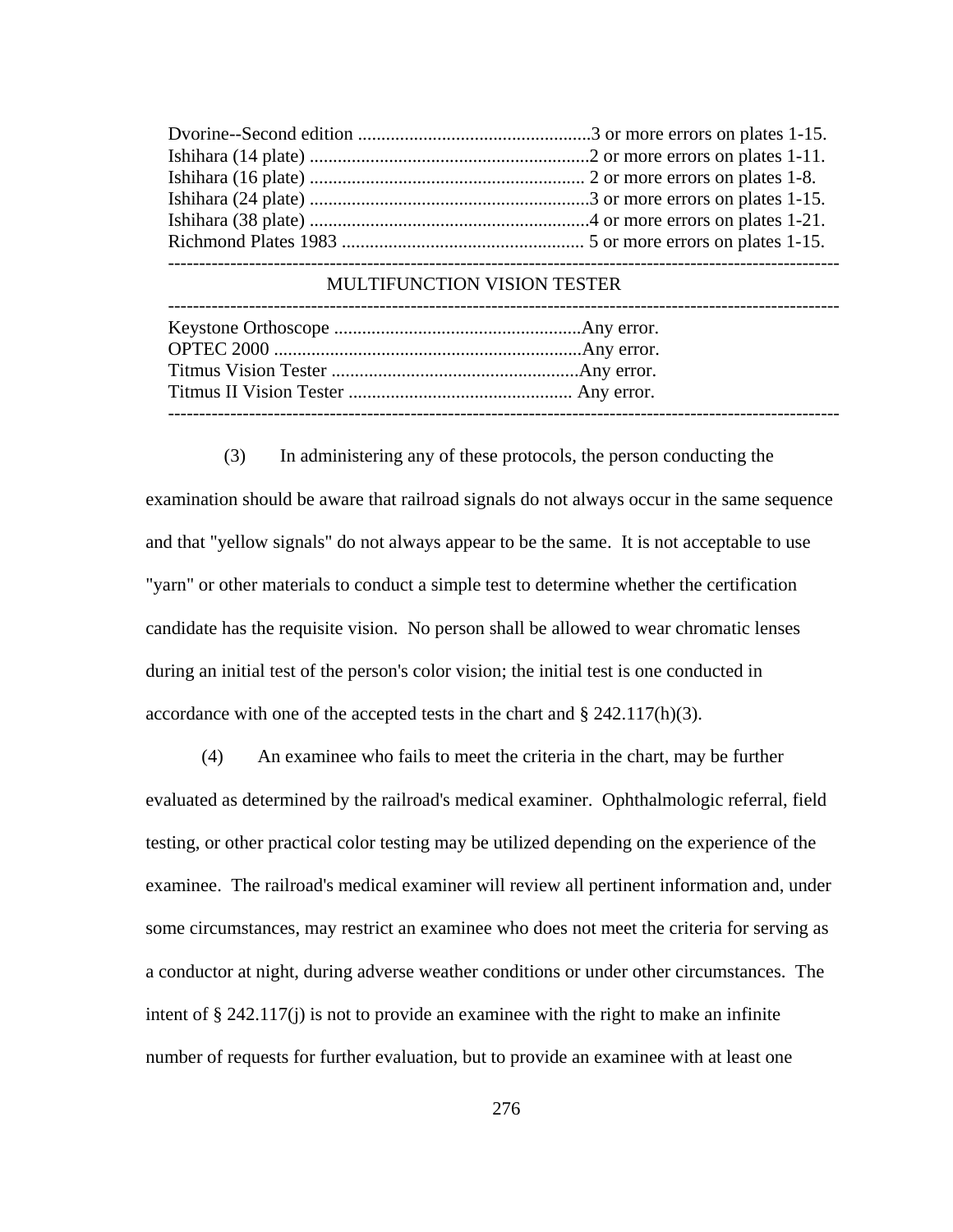opportunity to prove that a hearing or vision test failure does not mean the examinee cannot safely perform as a conductor. Appropriate further medical evaluation could include providing another approved scientific screening test or a field test. All railroads should retain the discretion to limit the number of retests that an examinee can request but any cap placed on the number of retests should not limit retesting when changed circumstances would make such retesting appropriate. Changed circumstances would most likely occur if the examinee's medical condition has improved in some way or if technology has advanced to the extent that it arguably could compensate for a hearing or vision deficiency.

(5) Conductors who wear contact lenses should have good tolerance to the lenses and should be instructed to have a pair of corrective glasses available when on duty.

|                                                                                                                                                                                                                                  | <b>Application of Revocable Events</b>                                    |                                           |                                           |                                           |                                                                                                                       |                                                                            |                                                                               |
|----------------------------------------------------------------------------------------------------------------------------------------------------------------------------------------------------------------------------------|---------------------------------------------------------------------------|-------------------------------------------|-------------------------------------------|-------------------------------------------|-----------------------------------------------------------------------------------------------------------------------|----------------------------------------------------------------------------|-------------------------------------------------------------------------------|
|                                                                                                                                                                                                                                  | <b>Periods of Revocation</b>                                              |                                           |                                           |                                           | <b>Employees with Multiple Certifications</b>                                                                         |                                                                            |                                                                               |
|                                                                                                                                                                                                                                  | <b>Main Track</b>                                                         |                                           |                                           |                                           | <b>Other than Main Track</b><br><b>Where Restricted Speed</b><br>or the Operational<br><b>Equivalent Is in Effect</b> | Main Track or Other than Main Track                                        |                                                                               |
| <b>Revocable Event</b>                                                                                                                                                                                                           | 1st Offense                                                               | 2nd Offense<br>Within 24<br><b>Months</b> | 3rd Offense<br>Within 36<br><b>Months</b> | 4th Offense<br>Within 36<br><b>Months</b> | No Offense Within<br><b>Previous 12 Months</b>                                                                        | Offense (as a<br>Conductor)                                                | Offense (as an<br>Engineer)                                                   |
| Signal requiring complete stop before passing<br>2 Restricted Speed & Speed; 10 mph over<br>$\overline{\mathbf{3}}$<br><b>Required Air Brake Test</b><br>4 Occupying Main Track without Authority<br>5 Disabling a Safety Device |                                                                           |                                           |                                           |                                           | Not Applicable                                                                                                        | Employee May Not Work as an<br>Engineer During the Period of<br>Revocation | Employee May Not<br>Work as a Conductor<br>During the Period of<br>Revocation |
| 6<br><b>Shoving Movements</b><br>$\overline{7}$<br><b>Equipment Fouling Adjacent Tracks</b><br>8 Hand Operated Switches (Crossovers)                                                                                             | 30 Days                                                                   | 6 Months                                  | 1 Year                                    | 3 Years                                   | <b>Half Revocation Period</b>                                                                                         |                                                                            |                                                                               |
| 9 Hand Operated Switches Connected to Main Track                                                                                                                                                                                 |                                                                           |                                           |                                           |                                           | Not Applicable                                                                                                        | Employee May Work as an<br>Engineer During the Period of                   | Not applicable                                                                |
| Hand Operated Crossover Switches (before &<br>10<br>after movement)<br>11 Hand Operated Derails                                                                                                                                  |                                                                           |                                           |                                           |                                           | <b>Half Revocation Period</b>                                                                                         | Revocation                                                                 |                                                                               |
| 12 Drug & Alcohol                                                                                                                                                                                                                | Different periods of revocation may be applied<br>(see 242.403 & 242.115) |                                           |                                           |                                           | Not Applicable                                                                                                        | Employee May Not Work<br>as an Engineer During the<br>Period of Revocation | Employee May Not Work<br>as a Conductor During<br>the Period of Revocation    |

**APPENDIX E TO PART 242—APPLICATION OF REVOCABLE EVENTS** 

Issued in Washington, DC, on \_October 26, 2011\_.

Joseph C. Szabo Administrator.

\_\_\_\_\_\_\_\_\_\_\_\_\_\_\_\_\_\_\_